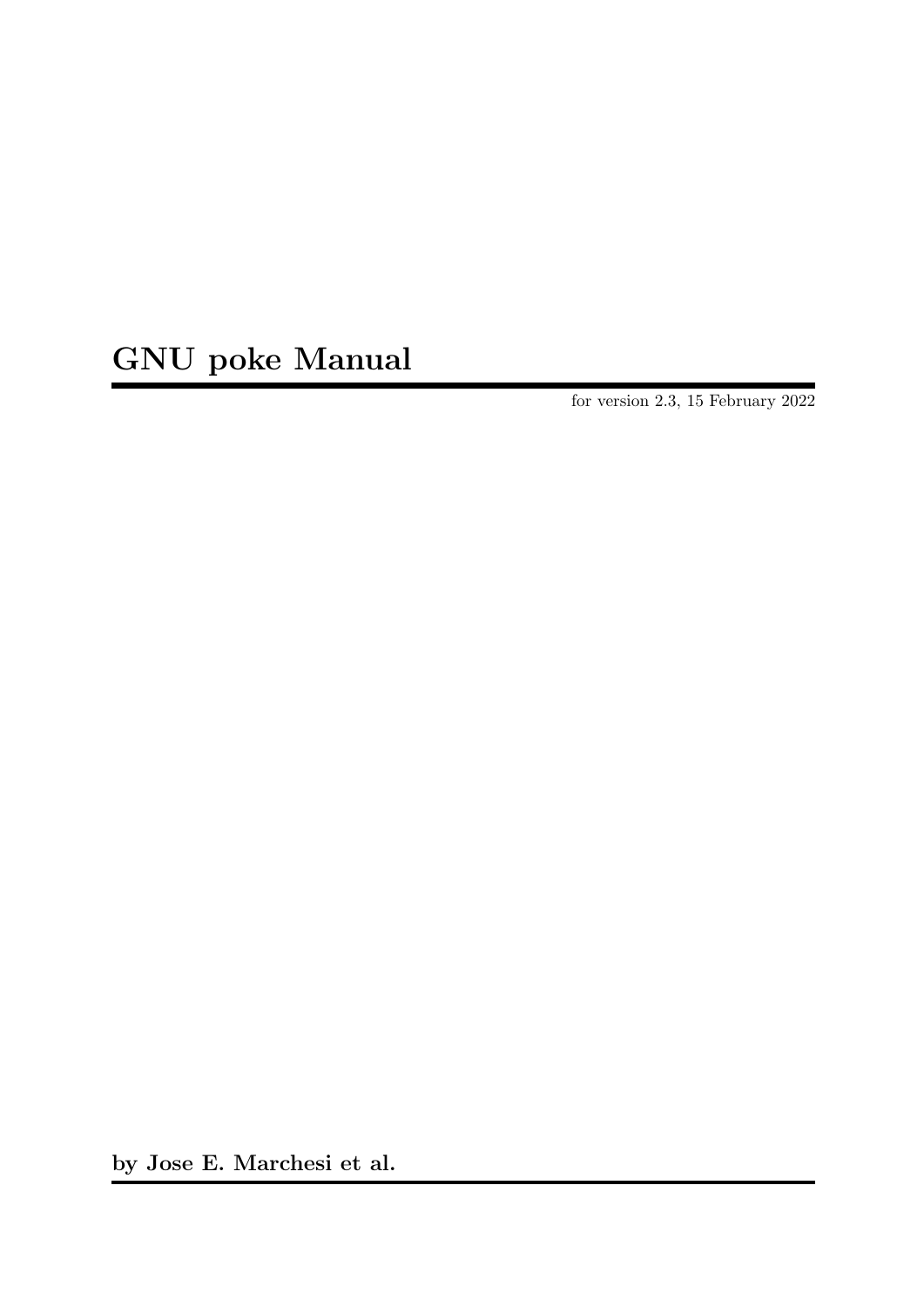This manual describes GNU poke (version 2.3, 15 February 2022).

Copyright  $\copyright$  2019-2022 The poke authors.

You can redistribute it and/or modify this manual under the terms of the GNU General Public License as published by the Free Software Foundation, either version 3 of the License, or (at your option) any later version.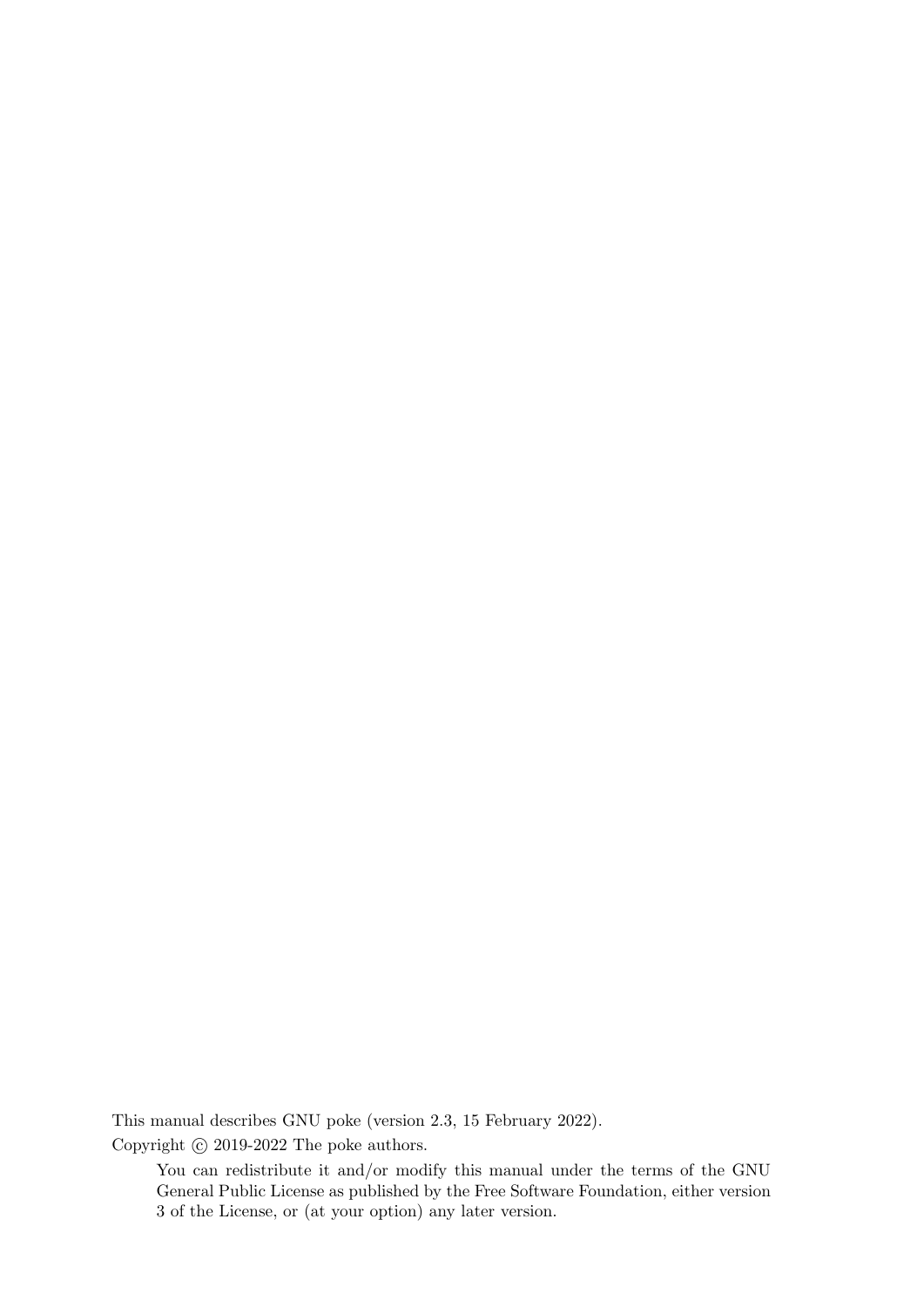# Table of Contents

| $\mathbf{1}$   |         |  |
|----------------|---------|--|
|                | 1.1     |  |
|                | 1.1.1   |  |
|                | 1.1.2   |  |
|                | 1.2     |  |
|                | 1.3     |  |
|                | 1.4     |  |
|                | 1.4.1   |  |
|                | 1.4.2   |  |
|                |         |  |
|                | 1.4.3.1 |  |
|                | 1.4.3.2 |  |
|                |         |  |
|                | 1.4.5   |  |
|                |         |  |
| $\overline{2}$ |         |  |
|                | 2.1     |  |
|                | 2.1.1   |  |
|                | 2.1.2   |  |
|                | 2.1.3   |  |
|                | 2.1.4   |  |
|                |         |  |
|                |         |  |
| 3              |         |  |
|                |         |  |
|                | 3.1     |  |
|                | 3.2     |  |
|                | 3.3     |  |
|                | 3.4     |  |
|                | 3.5     |  |
|                | 3.6     |  |
|                | 3.7     |  |
|                | 3.8     |  |
|                |         |  |
|                | 3.8.2   |  |
|                | 3.8.3   |  |
|                |         |  |
|                | 3.9.1   |  |
|                | 3.9.2   |  |
|                | 3.9.3   |  |
|                | 3.10    |  |
|                | 3.11    |  |
|                | 3.12    |  |
|                | 3.13    |  |
|                | 3.14    |  |
|                | 3.15    |  |
|                | 3.16    |  |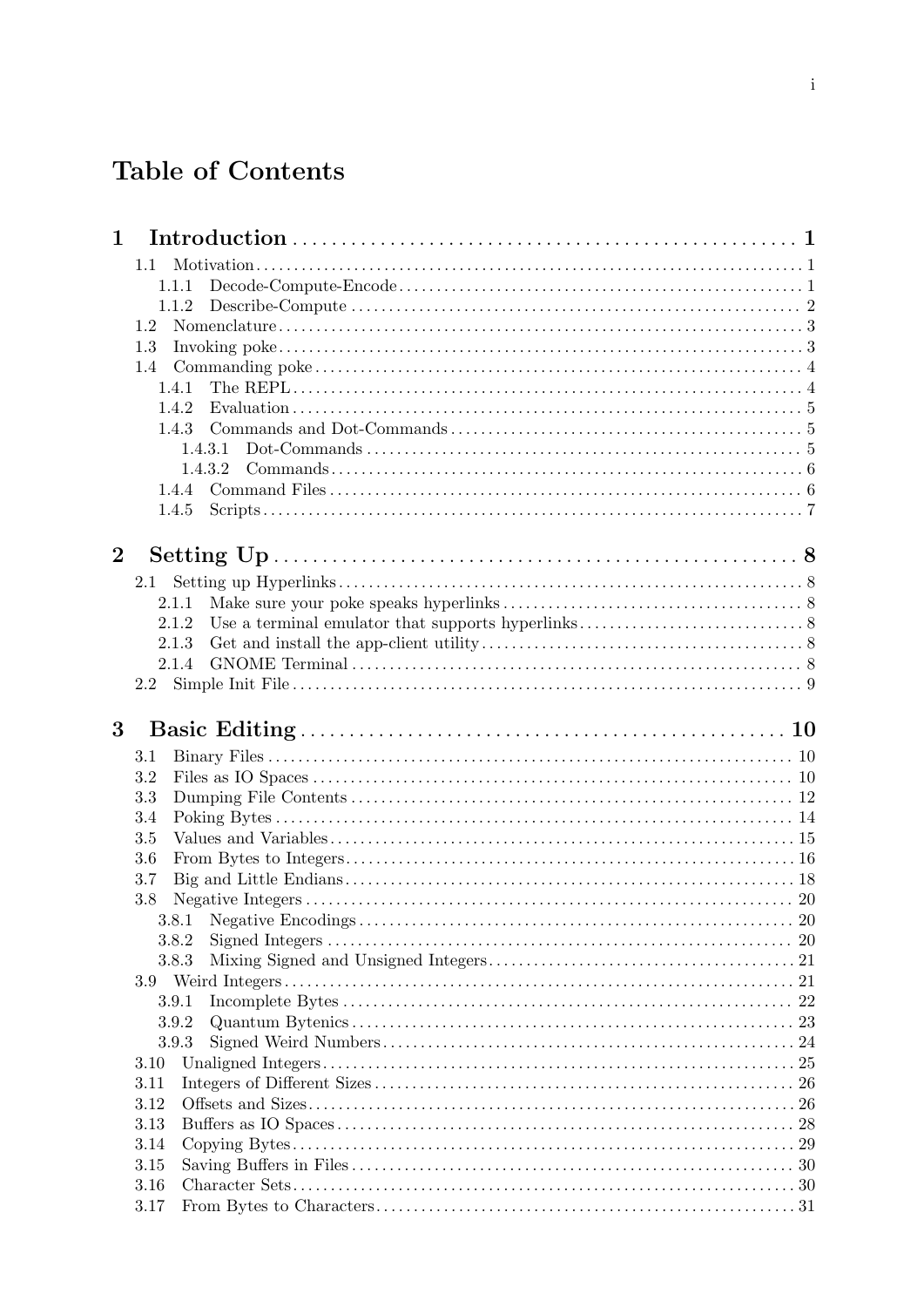|   | 3.17.1           |  |
|---|------------------|--|
|   | 3.17.2           |  |
|   | 3.17.3           |  |
|   | 3.18             |  |
|   | 3.18.1           |  |
|   | 3.18.2           |  |
|   | 3.18.3           |  |
|   | 3.19             |  |
|   | 3.20             |  |
|   |                  |  |
| 4 |                  |  |
|   | 4.1              |  |
|   | 4.1.1            |  |
|   | 4.1.2            |  |
|   | 4.1.3            |  |
|   |                  |  |
|   | 4.2.1            |  |
|   | 4.2.2            |  |
|   | 4.2.3            |  |
|   | 4.2.4            |  |
|   | 4.2.5            |  |
|   | 4.2.6            |  |
|   | 4.2.7            |  |
|   | 4.3.1            |  |
|   | 4.3.2            |  |
|   | 4.3.3            |  |
|   | 4.3.4            |  |
|   | 4.3.5            |  |
|   | 4.3.6            |  |
|   |                  |  |
|   | 4.4.1            |  |
|   | 4.4.2            |  |
|   |                  |  |
|   | 4.5.1            |  |
|   | 4.5.2            |  |
|   | 4.5.3            |  |
|   | 4.5.4            |  |
|   | 4.5.5            |  |
|   |                  |  |
|   | 4.6.1            |  |
|   | 4.6.2            |  |
|   | 4.6.3            |  |
|   | 4.7              |  |
|   | 4.8              |  |
|   | 4.9              |  |
|   | 4.10             |  |
|   | 4.11             |  |
|   | 4.11.1<br>4.11.2 |  |
|   | 4.11.3           |  |
|   | 4.11.4           |  |
|   | 4.11.5           |  |
|   |                  |  |
|   |                  |  |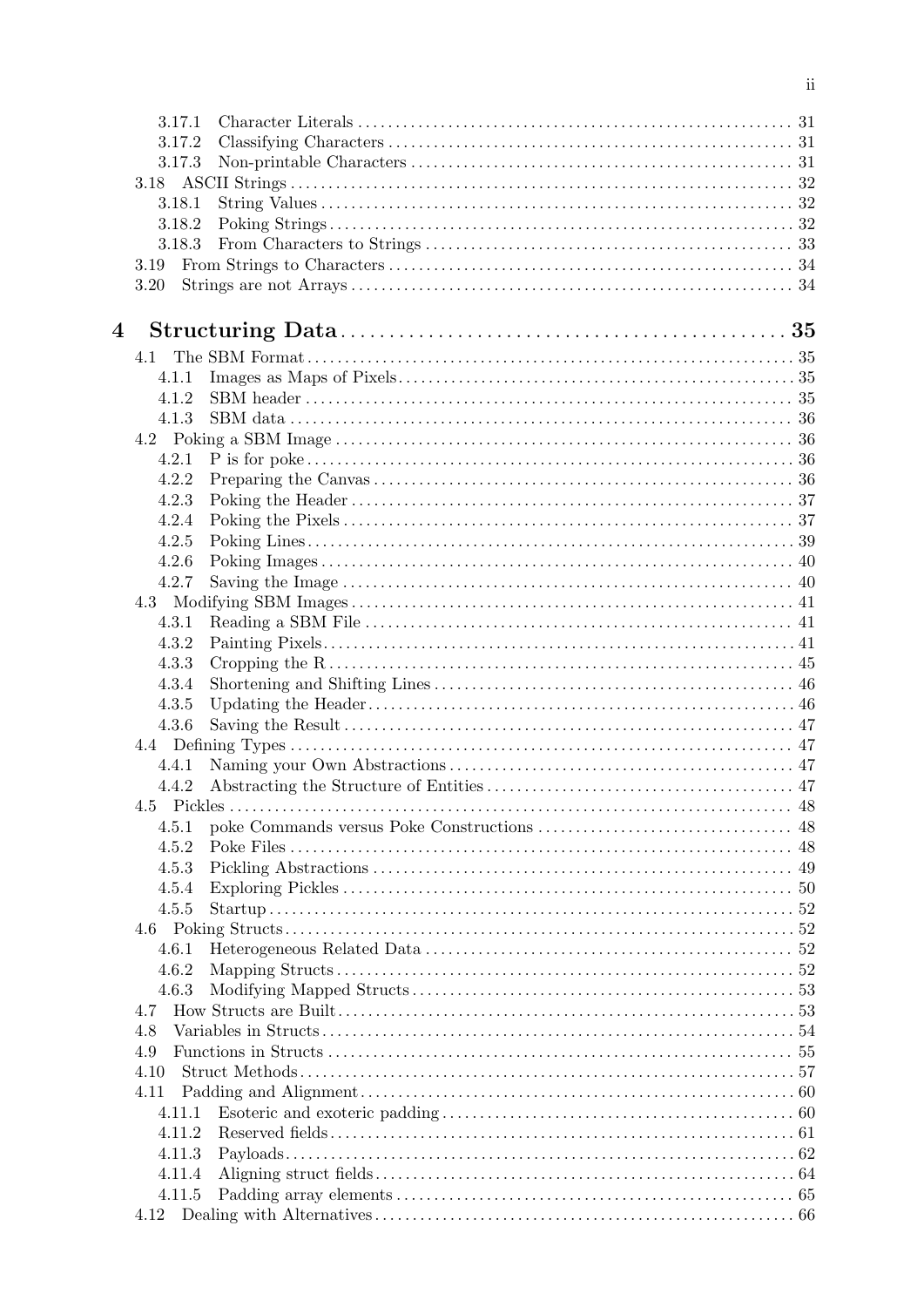| 4.12.1       |  |
|--------------|--|
| 4.12.2       |  |
| 4.13         |  |
| 4.14         |  |
| $\bf{5}$     |  |
|              |  |
| 5.1          |  |
| 5.2<br>5.3   |  |
| 5.4          |  |
| 5.5          |  |
| 5.6          |  |
| 5.7          |  |
|              |  |
| 6            |  |
| 6.1          |  |
| 6.1.1        |  |
| 6.1.2        |  |
|              |  |
| 7            |  |
| 7.1          |  |
| 7.2          |  |
| 7.3          |  |
| 7.4          |  |
| 7.5          |  |
| 7.6          |  |
| 7.6.1        |  |
| 7.6.2        |  |
| 7.6.3        |  |
| 7.6.4        |  |
| 8            |  |
| 8.1          |  |
| 8.2          |  |
| 8.3          |  |
|              |  |
| 9            |  |
| 9.1          |  |
| 10           |  |
|              |  |
| 10.1<br>10.2 |  |
|              |  |
| 11           |  |
| 11.1         |  |
|              |  |
|              |  |
| 11.1.1.2     |  |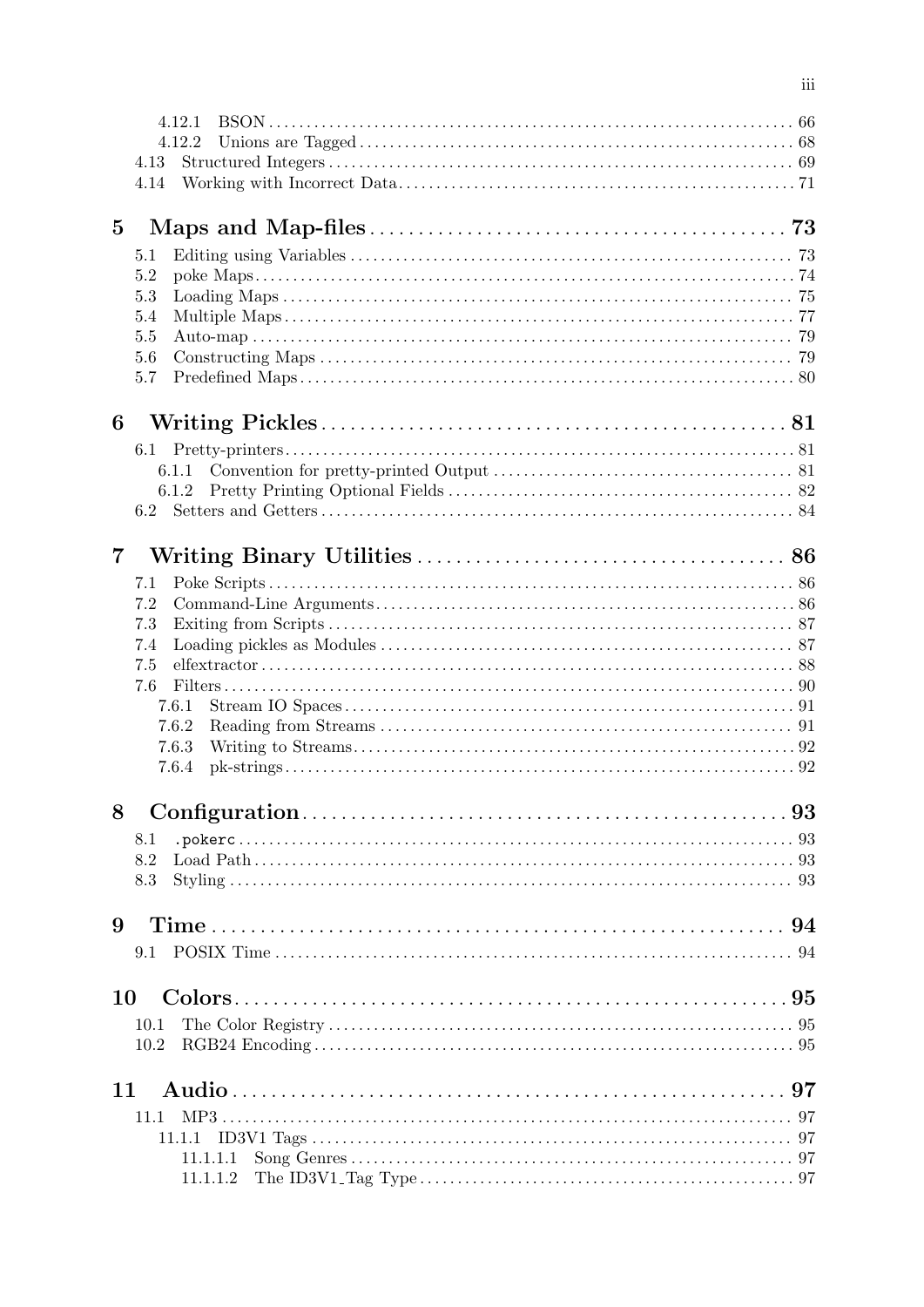| 12             |         |  |
|----------------|---------|--|
| 12.1           |         |  |
| 12.2           |         |  |
|                |         |  |
| 13             |         |  |
| 13.1           |         |  |
| 14             |         |  |
| 14.1           |         |  |
| 14.2           |         |  |
| 14.3           |         |  |
|                |         |  |
|                |         |  |
|                |         |  |
| 16             |         |  |
| 16.1           |         |  |
| 16.2           |         |  |
| 16.3           |         |  |
| 16.4           |         |  |
| 16.5           |         |  |
| 16.6           |         |  |
| 16.7           |         |  |
| 16.8           |         |  |
| 16.9           |         |  |
| 16.10          |         |  |
| 16.11<br>16.12 |         |  |
| 16.13          |         |  |
| 16.14          |         |  |
|                | 16.14.1 |  |
|                | 16.14.2 |  |
| 16.15          |         |  |
| 16.16          |         |  |
| $17\,$         |         |  |
|                |         |  |
| 17.1           |         |  |
|                |         |  |
|                | 17.1.2  |  |
| 17.2<br>17.3   |         |  |
| 17.4           |         |  |
| 17.5           |         |  |
|                |         |  |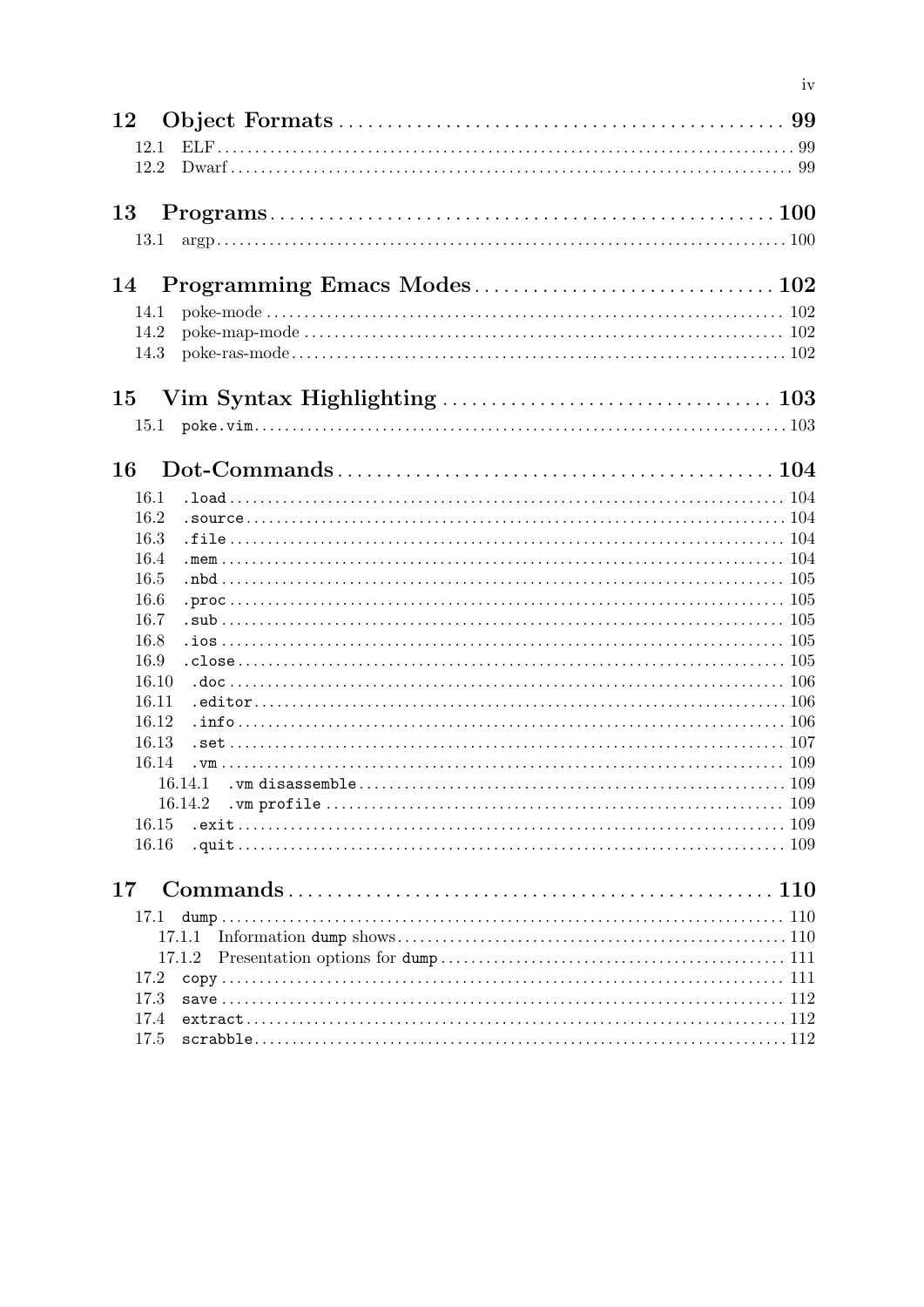| 18      |          |     |
|---------|----------|-----|
| 18.1    |          |     |
| 18.1.1  |          |     |
|         |          |     |
|         | 18.1.1.2 |     |
| 18.1.2  |          |     |
| 18.1.3  |          |     |
| 18.1.4  |          |     |
| 18.1.5  |          |     |
| 18.1.6  |          |     |
| 18.1.7  |          |     |
| 18.1.8  |          |     |
| 18.1.9  |          |     |
| 18.1.10 |          |     |
|         |          |     |
| 18.2.1  |          |     |
| 18.2.2  |          |     |
|         | 18.2.2.1 |     |
|         | 18.2.2.2 |     |
|         | 18.2.2.3 |     |
| 18.2.3  |          |     |
| 18.2.4  |          |     |
| 18.2.5  |          |     |
|         | 18.2.5.1 |     |
|         | 18.2.5.2 |     |
|         | 18.2.5.3 |     |
|         | 18.2.5.4 |     |
|         | 18.2.5.5 |     |
|         |          |     |
| 18.3    |          |     |
| 18.3.1  |          |     |
| 18.3.2  |          |     |
| 18.3.3  |          |     |
| 18.3.4  |          |     |
| 18.3.5  |          |     |
| 18.3.6  |          |     |
|         |          |     |
| 18.4.1  |          |     |
| 18.4.2  |          |     |
|         | 18.4.2.1 |     |
|         | 18.4.2.2 |     |
| 18.4.3  |          |     |
| 18.4.4  |          |     |
| 18.4.5  |          |     |
| 18.4.6  |          |     |
| 18.4.7  |          |     |
| 18.4.8  |          | 128 |
| 18.4.9  |          |     |
| 18.4.10 |          |     |
|         |          |     |
| 18.5.1  |          |     |
| 18.5.2  |          |     |
| 18.5.3  |          |     |
| 18.5.4  |          |     |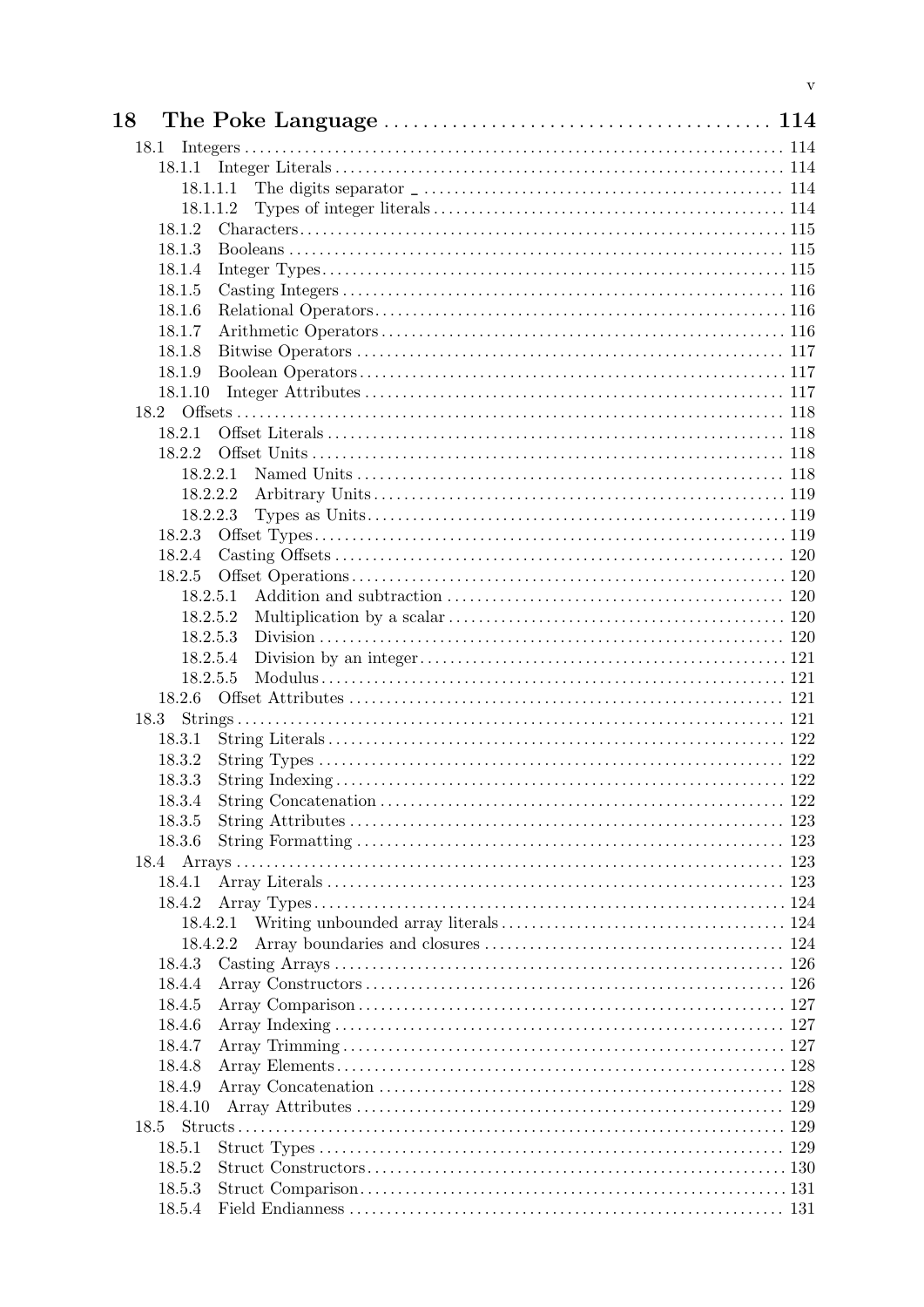| 18.5.5    |           |  |
|-----------|-----------|--|
| 18.5.6    |           |  |
| 18.5.7    |           |  |
| 18.5.8    |           |  |
| 18.5.9    |           |  |
| 18.5.10   |           |  |
| 18.5.11   |           |  |
| 18.5.12   |           |  |
| 18.5.13   |           |  |
| 18.5.14   |           |  |
| 18.5.15   |           |  |
| 18.5.16   |           |  |
| 18.5.17   |           |  |
| 18.5.18   |           |  |
|           |           |  |
|           |           |  |
|           |           |  |
| 18.6.2    |           |  |
| 18.6.3    |           |  |
|           |           |  |
| 18.8      |           |  |
| 18.9      |           |  |
|           |           |  |
|           |           |  |
|           |           |  |
|           |           |  |
|           |           |  |
| 18.10.3   |           |  |
| 18.11     |           |  |
| 18.12     |           |  |
| 18.12.1   |           |  |
| 18.12.2   |           |  |
| 18.12.3   |           |  |
| 18.12.4   |           |  |
| 18.12.5   |           |  |
| 18.12.6   |           |  |
| 18.12.7   |           |  |
| 18.12.8   |           |  |
| 18.13     |           |  |
| 18.13.1   |           |  |
| 18.13.2   |           |  |
| 18.13.3   |           |  |
| 18.14     |           |  |
|           |           |  |
| 18.14.1   |           |  |
|           | 18.14.1.1 |  |
|           | 18.14.1.2 |  |
|           | 18.14.1.3 |  |
| 18.14.1.4 |           |  |
| 18.14.1.5 |           |  |
|           | 18.14.1.6 |  |
|           | 18.14.1.7 |  |
| 18.14.1.8 |           |  |
|           | 18.14.1.9 |  |
| 18.14.2   |           |  |
| 18.14.3   |           |  |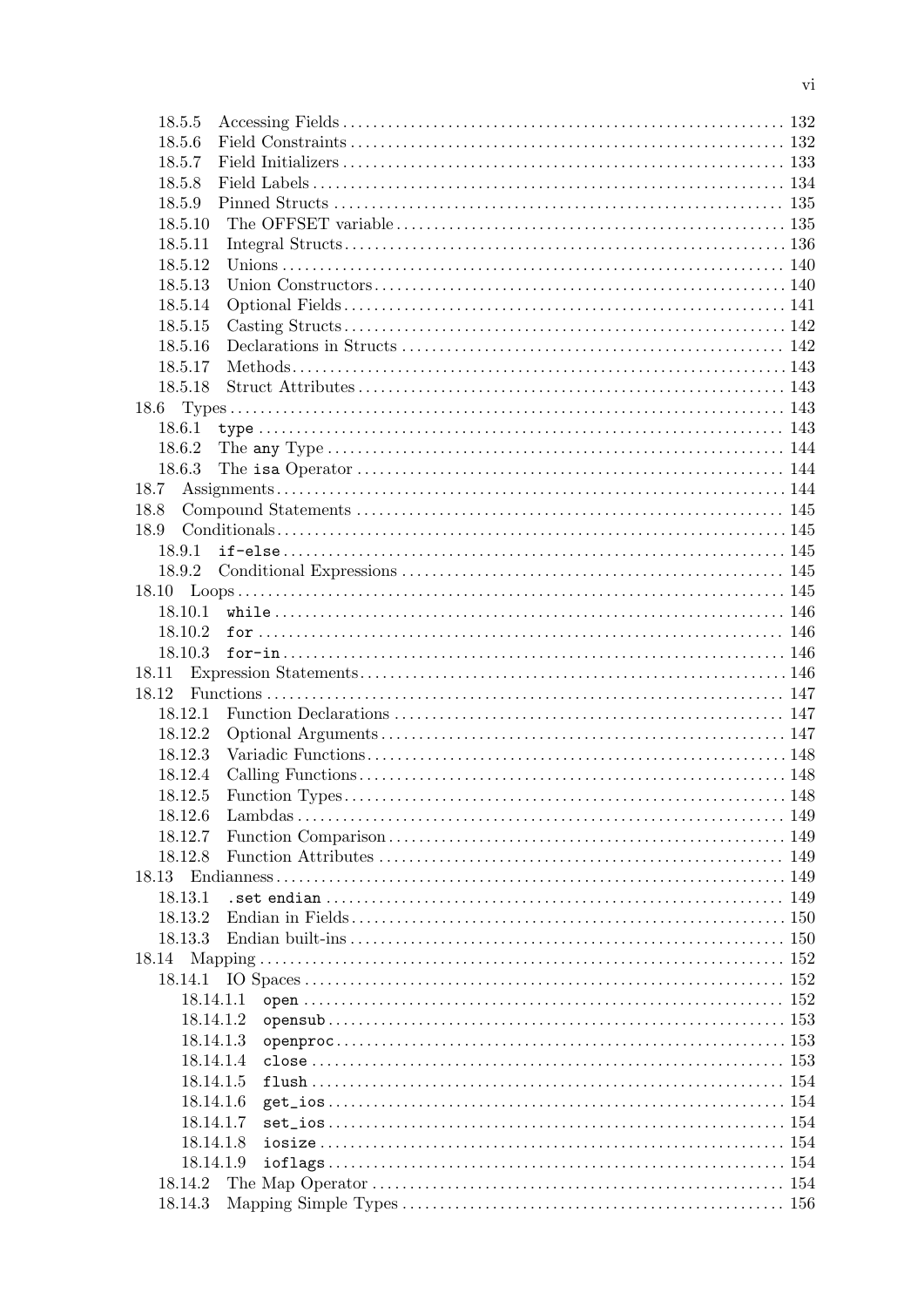| 18.14.4   |  |
|-----------|--|
| 18.14.5   |  |
| 18.14.5.1 |  |
|           |  |
| 18.14.5.3 |  |
| 18.14.5.4 |  |
| 18.14.6   |  |
| 18.14.7   |  |
| 18.14.8   |  |
|           |  |
| 18.15.1   |  |
| 18.15.2   |  |
| 18.15.3   |  |
| 18.15.4   |  |
| 18.15.5   |  |
| 18.15.6   |  |
| 18.16     |  |
| 18.16.1   |  |
| 18.16.2   |  |
| 18.16.3   |  |
|           |  |
| 18.17.1   |  |
| 18.17.2   |  |
|           |  |
| 18.18.1   |  |
| 18.18.2   |  |
| 18.18.3   |  |
| 18.19     |  |
| 18.20     |  |
| 18.20.1   |  |
| 18.20.2   |  |
|           |  |
| 18.21.1   |  |
| 18.21.2   |  |
| 18.21.3   |  |
| 18.21.4   |  |
| 18.21.5   |  |
| 18.21.6   |  |
| 18.21.7   |  |
| 18.21.8   |  |
| 18.21.9   |  |
| 18.21.10  |  |
| 18.21.11  |  |
| 18.21.12  |  |
| 18.21.13  |  |
| 18.21.14  |  |
| 18.22     |  |
| 18.22.1   |  |
|           |  |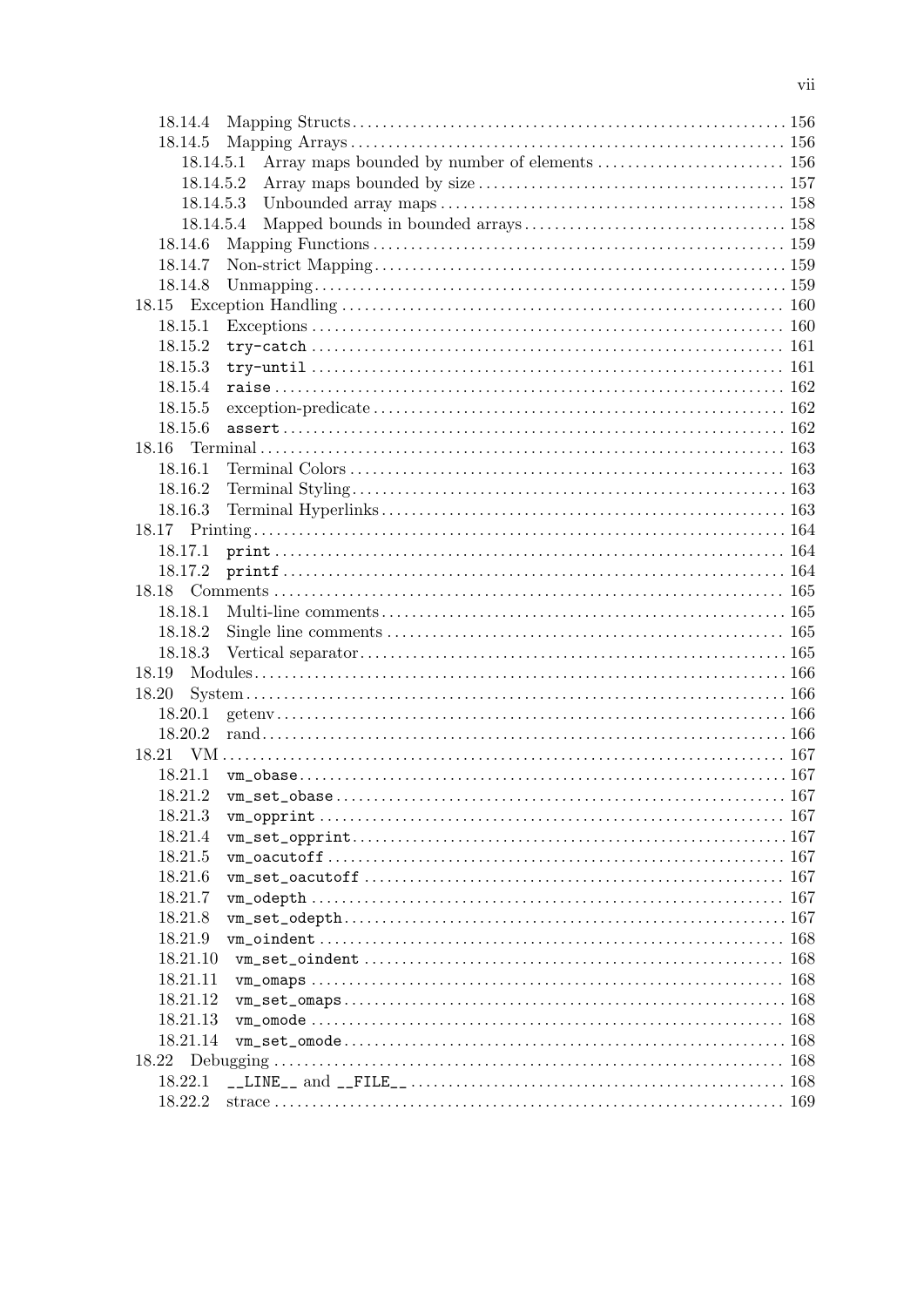| 19   |        |           |  |
|------|--------|-----------|--|
| 19.1 |        |           |  |
| 19.2 |        |           |  |
| 19.3 |        |           |  |
| 19.4 |        |           |  |
|      | 19.4.1 |           |  |
|      | 19.4.2 |           |  |
|      | 19.4.3 |           |  |
|      | 19.4.4 |           |  |
|      |        |           |  |
|      | 19.5.1 |           |  |
| 19.6 |        |           |  |
|      | 19.6.1 |           |  |
|      | 19.6.2 |           |  |
|      | 19.6.3 |           |  |
| 19.7 |        |           |  |
|      | 19.7.1 |           |  |
| 19.8 |        |           |  |
| 19.9 |        |           |  |
|      |        |           |  |
|      |        |           |  |
|      |        |           |  |
| 20   |        |           |  |
| 20.1 |        |           |  |
| 20.2 |        |           |  |
| 20.3 |        |           |  |
| 20.4 |        |           |  |
|      | 20.4.1 |           |  |
|      |        | 20.4.1.1  |  |
|      |        | 20.4.1.2  |  |
|      |        |           |  |
|      |        | 20.4.2.1  |  |
|      |        |           |  |
|      | 20.4.3 |           |  |
|      |        |           |  |
|      |        |           |  |
| 21   |        |           |  |
| 21.1 |        |           |  |
|      | 21.1.1 |           |  |
|      |        | 21.1.1.1  |  |
|      |        | 21.1.1.2  |  |
|      |        | 21.1.1.3  |  |
|      |        | 21.1.1.4  |  |
|      |        | 21.1.1.5  |  |
|      |        | 21.1.1.6  |  |
|      |        | 21.1.1.7  |  |
|      |        | 21.1.1.8  |  |
|      |        | 21.1.1.9  |  |
|      |        | 21.1.1.10 |  |
|      |        | 21.1.1.11 |  |
|      |        | 21.1.1.12 |  |
|      |        | 21.1.1.13 |  |
|      |        | 21.1.1.14 |  |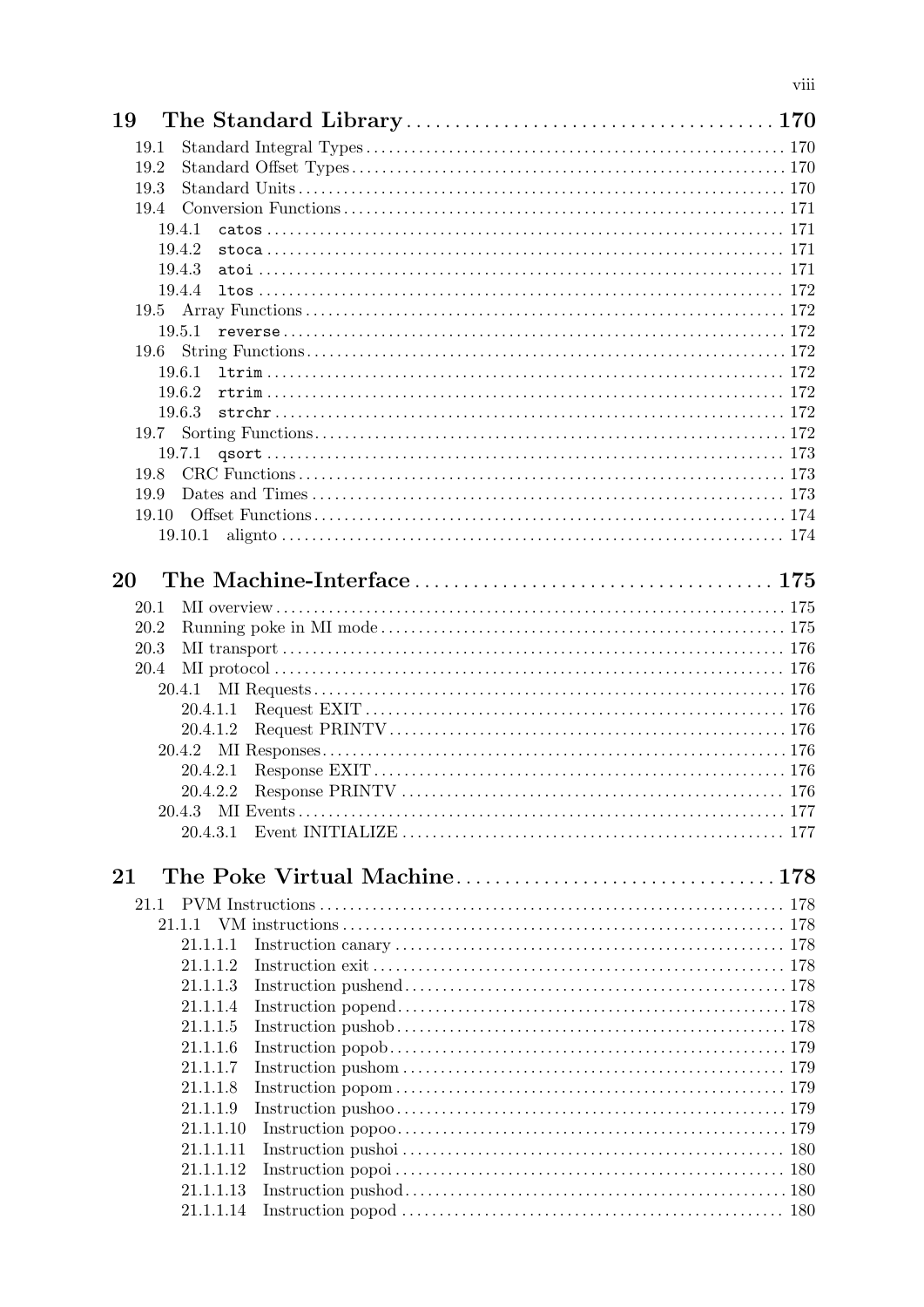| 21.1.1.15 |  |
|-----------|--|
| 21.1.1.16 |  |
| 21.1.1.17 |  |
| 21.1.1.18 |  |
| 21.1.1.19 |  |
| 21.1.1.20 |  |
| 21.1.1.21 |  |
| 21.1.1.22 |  |
| 21.1.1.23 |  |
|           |  |
| 21.1.2.1  |  |
| 21.1.2.2  |  |
| 21.1.2.3  |  |
| 21.1.2.4  |  |
| 21.1.2.5  |  |
| 21.1.2.6  |  |
| 21.1.2.7  |  |
| 21.1.2.8  |  |
| 21.1.2.9  |  |
|           |  |
| 21.1.3.1  |  |
| 21.1.3.2  |  |
| 21.1.3.3  |  |
|           |  |
| 21.1.4.1  |  |
| 21.1.4.2  |  |
| 21.1.4.3  |  |
| 21.1.4.4  |  |
| 21.1.4.5  |  |
| 21.1.4.6  |  |
| 21.1.4.7  |  |
| 21.1.4.8  |  |
|           |  |
|           |  |
| 21.1.5.2  |  |
| 21.1.5.3  |  |
| 21.1.5.4  |  |
| 21.1.5.5  |  |
| 21.1.5.6  |  |
| 21.1.5.7  |  |
| 21.1.5.8  |  |
| 21.1.5.9  |  |
| 21.1.5.10 |  |
|           |  |
| 21.1.6.1  |  |
| 21.1.6.2  |  |
| 21.1.6.3  |  |
| 21.1.6.4  |  |
|           |  |
| 21.1.7.1  |  |
| 21.1.7.2  |  |
| 21.1.7.3  |  |
| 21.1.7.4  |  |
| 21.1.7.5  |  |
|           |  |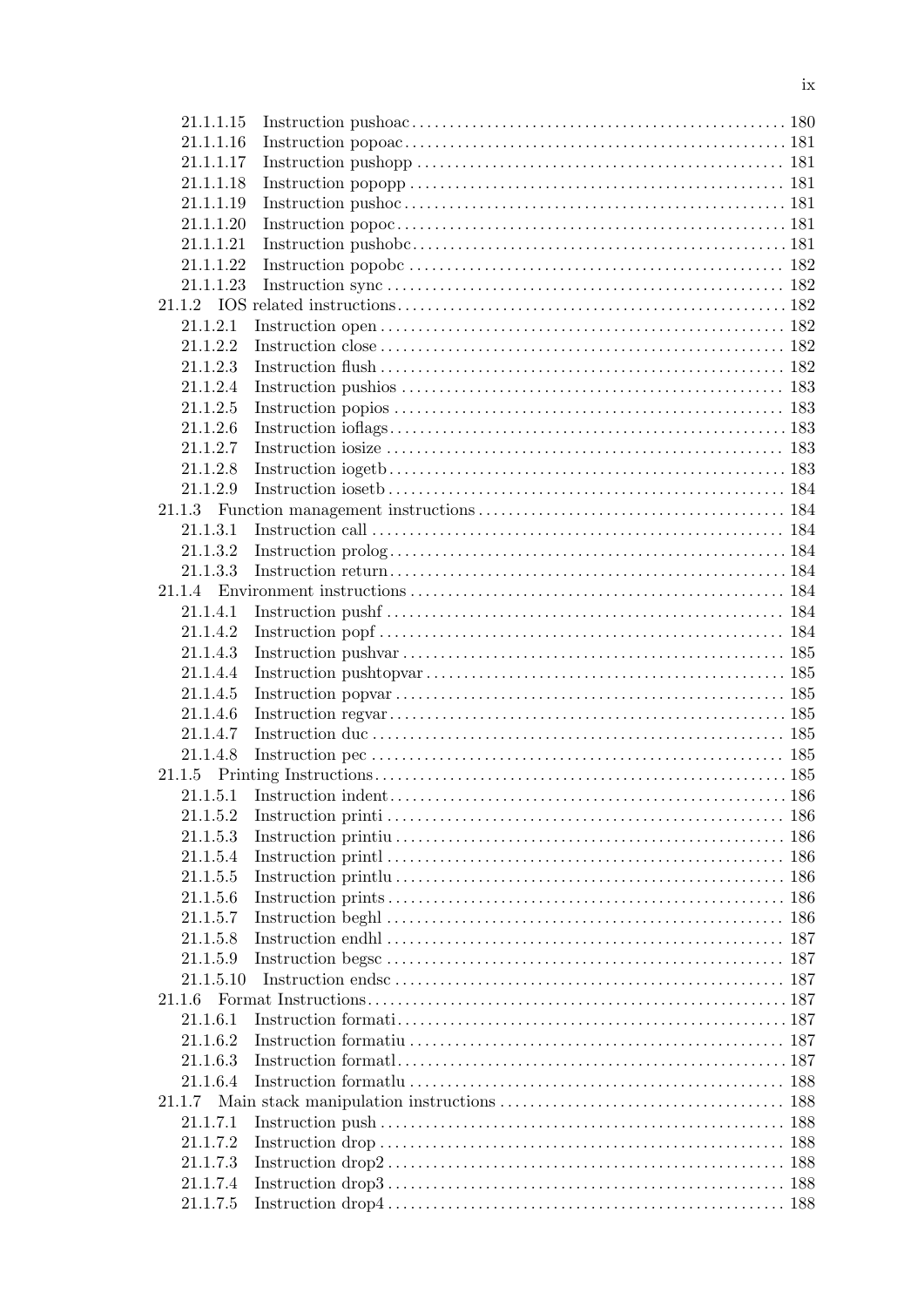| 21.1.7.6   |                                                                                                                                                                                                                                |     |
|------------|--------------------------------------------------------------------------------------------------------------------------------------------------------------------------------------------------------------------------------|-----|
| 21.1.7.7   |                                                                                                                                                                                                                                |     |
| 21.1.7.8   |                                                                                                                                                                                                                                |     |
| 21.1.7.9   |                                                                                                                                                                                                                                |     |
| 21.1.7.10  |                                                                                                                                                                                                                                |     |
| 21.1.7.11  |                                                                                                                                                                                                                                |     |
| 21.1.7.12  |                                                                                                                                                                                                                                |     |
| 21.1.7.13  |                                                                                                                                                                                                                                |     |
| 21.1.7.14  |                                                                                                                                                                                                                                |     |
| 21.1.7.15  |                                                                                                                                                                                                                                |     |
| 21.1.7.16  |                                                                                                                                                                                                                                |     |
| 21.1.7.17  |                                                                                                                                                                                                                                |     |
| 21.1.7.18  |                                                                                                                                                                                                                                |     |
| 21.1.7.19  |                                                                                                                                                                                                                                |     |
|            |                                                                                                                                                                                                                                |     |
|            |                                                                                                                                                                                                                                |     |
| 21.1.8.2   |                                                                                                                                                                                                                                |     |
| 21.1.8.3   | Instruction set resonance in the set of the set of the set of the set of the set of the set of the set of the set of the set of the set of the set of the set of the set of the set of the set of the set of the set of the se |     |
| 21.1.9     |                                                                                                                                                                                                                                |     |
| 21.1.9.1   |                                                                                                                                                                                                                                |     |
| 21.1.9.2   |                                                                                                                                                                                                                                |     |
| 21.1.9.3   |                                                                                                                                                                                                                                |     |
| 21.1.9.4   |                                                                                                                                                                                                                                |     |
| 21.1.9.5   |                                                                                                                                                                                                                                |     |
|            |                                                                                                                                                                                                                                |     |
| 21.1.10.1  |                                                                                                                                                                                                                                |     |
| 21.1.10.2  |                                                                                                                                                                                                                                |     |
| 21.1.10.3  |                                                                                                                                                                                                                                |     |
| 21.1.10.4  |                                                                                                                                                                                                                                |     |
| 21.1.10.5  |                                                                                                                                                                                                                                |     |
| 21.1.10.6  |                                                                                                                                                                                                                                |     |
| 21.1.10.7  |                                                                                                                                                                                                                                |     |
| 21.1.10.8  |                                                                                                                                                                                                                                |     |
| 21.1.10.9  |                                                                                                                                                                                                                                |     |
| 21.1.10.10 |                                                                                                                                                                                                                                | 193 |
| 21.1.10.11 |                                                                                                                                                                                                                                |     |
| 21.1.10.12 |                                                                                                                                                                                                                                |     |
| 21.1.10.13 |                                                                                                                                                                                                                                |     |
| 21.1.10.14 |                                                                                                                                                                                                                                |     |
| 21.1.10.15 |                                                                                                                                                                                                                                |     |
| 21.1.10.16 |                                                                                                                                                                                                                                |     |
| 21.1.10.17 |                                                                                                                                                                                                                                |     |
| 21.1.10.18 |                                                                                                                                                                                                                                |     |
| 21.1.10.19 |                                                                                                                                                                                                                                |     |
| 21.1.10.20 |                                                                                                                                                                                                                                |     |
| 21.1.10.21 |                                                                                                                                                                                                                                |     |
| 21.1.10.22 |                                                                                                                                                                                                                                |     |
| 21.1.10.23 |                                                                                                                                                                                                                                |     |
| 21.1.10.24 |                                                                                                                                                                                                                                | 195 |
| 21.1.10.25 |                                                                                                                                                                                                                                |     |
| 21.1.10.26 |                                                                                                                                                                                                                                |     |
| 21.1.10.27 |                                                                                                                                                                                                                                |     |
|            |                                                                                                                                                                                                                                |     |
| 21.1.11.1  |                                                                                                                                                                                                                                |     |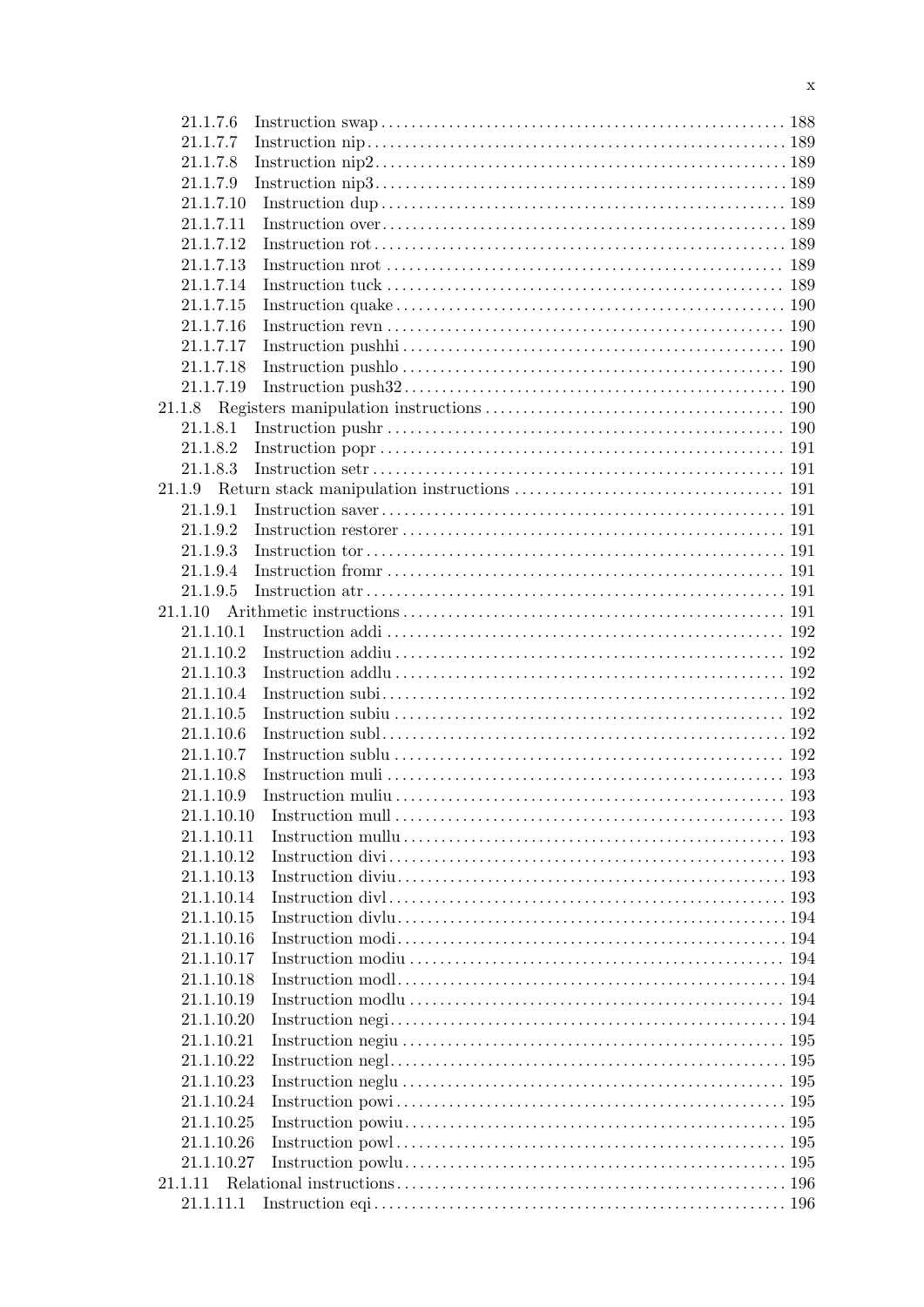| 21.1.11.2  |  |
|------------|--|
| 21.1.11.3  |  |
| 21.1.11.4  |  |
| 21.1.11.5  |  |
| 21.1.11.6  |  |
| 21.1.11.7  |  |
| 21.1.11.8  |  |
| 21.1.11.9  |  |
| 21.1.11.10 |  |
| 21.1.11.11 |  |
| 21.1.11.12 |  |
| 21.1.11.13 |  |
| 21.1.11.14 |  |
| 21.1.11.15 |  |
| 21.1.11.16 |  |
| 21.1.11.17 |  |
| 21.1.11.18 |  |
| 21.1.11.19 |  |
| 21.1.11.20 |  |
| 21.1.11.21 |  |
| 21.1.11.22 |  |
|            |  |
| 21.1.11.23 |  |
| 21.1.11.24 |  |
| 21.1.11.25 |  |
| 21.1.11.26 |  |
| 21.1.11.27 |  |
| 21.1.11.28 |  |
| 21.1.11.29 |  |
| 21.1.11.30 |  |
| 21.1.11.31 |  |
| 21.1.11.32 |  |
| 21.1.11.33 |  |
| 21.1.11.34 |  |
|            |  |
| 21.1.12.1  |  |
|            |  |
| 21.1.13.1  |  |
| 21.1.13.2  |  |
| 21.1.13.3  |  |
|            |  |
| 21.1.14.1  |  |
| 21.1.14.2  |  |
| 21.1.14.3  |  |
| 21.1.14.4  |  |
| 21.1.14.5  |  |
| 21.1.14.6  |  |
| 21.1.14.7  |  |
| 21.1.14.8  |  |
| 21.1.14.9  |  |
| 21.1.14.10 |  |
| 21.1.14.11 |  |
| 21.1.14.12 |  |
| 21.1.14.13 |  |
| 21.1.14.14 |  |
|            |  |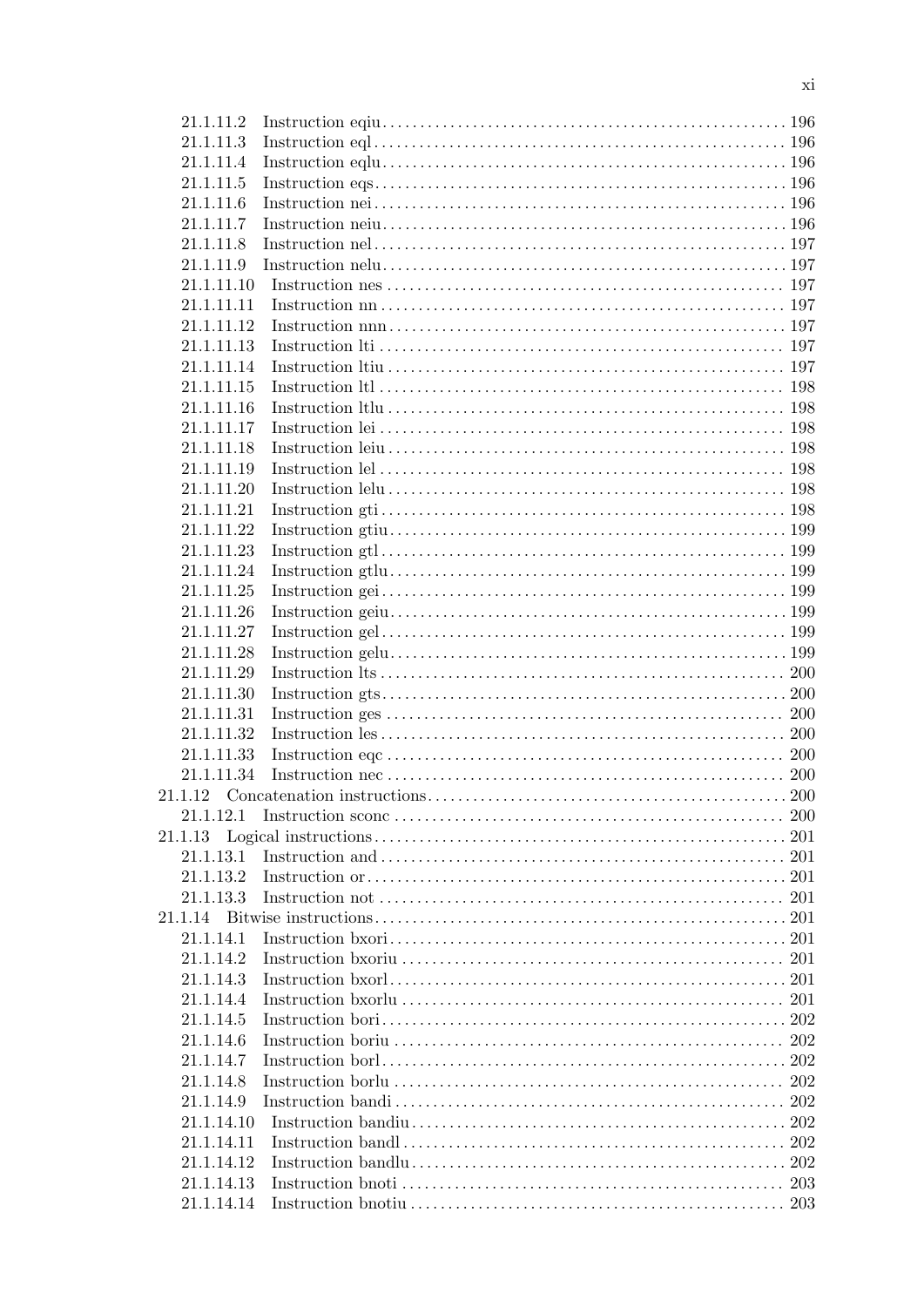| 21.1.14.15 |     |
|------------|-----|
| 21.1.14.16 |     |
| 21.1.15    |     |
| 21.1.15.1  |     |
| 21.1.15.2  |     |
| 21.1.15.3  |     |
| 21.1.15.4  |     |
| 21.1.15.5  |     |
| 21.1.15.6  |     |
| 21.1.15.7  |     |
| 21.1.15.8  |     |
| 21.1.16    |     |
| 21.1.16.1  |     |
| 21.1.16.2  |     |
| 21.1.16.3  |     |
| 21.1.16.4  |     |
| 21.1.17    |     |
|            |     |
| 21.1.17.1  |     |
| 21.1.17.2  |     |
| 21.1.17.3  |     |
| 21.1.17.4  |     |
| 21.1.17.5  |     |
| 21.1.17.6  |     |
| 21.1.17.7  |     |
| 21.1.17.8  |     |
| 21.1.17.9  |     |
| 21.1.17.10 |     |
| 21.1.17.11 |     |
|            |     |
| 21.1.18.1  |     |
| 21.1.18.2  |     |
| 21.1.18.3  |     |
| 21.1.18.4  |     |
| 21.1.18.5  |     |
| 21.1.18.6  | 208 |
| 21.1.18.7  |     |
| 21.1.18.8  | 208 |
| 21.1.18.9  |     |
| 21.1.18.10 | 208 |
| 21.1.18.11 | 208 |
| 21.1.18.12 |     |
| 21.1.18.13 | 209 |
| 21.1.18.14 | 209 |
| 21.1.18.15 |     |
| 21.1.18.16 | 209 |
| 21.1.18.17 | 209 |
|            |     |
| 21.1.19    | 209 |
| 21.1.19.1  | 210 |
| 21.1.19.2  | 210 |
| 21.1.19.3  |     |
| 21.1.19.4  |     |
| 21.1.19.5  |     |
| 21.1.19.6  |     |
| 21.1.19.7  |     |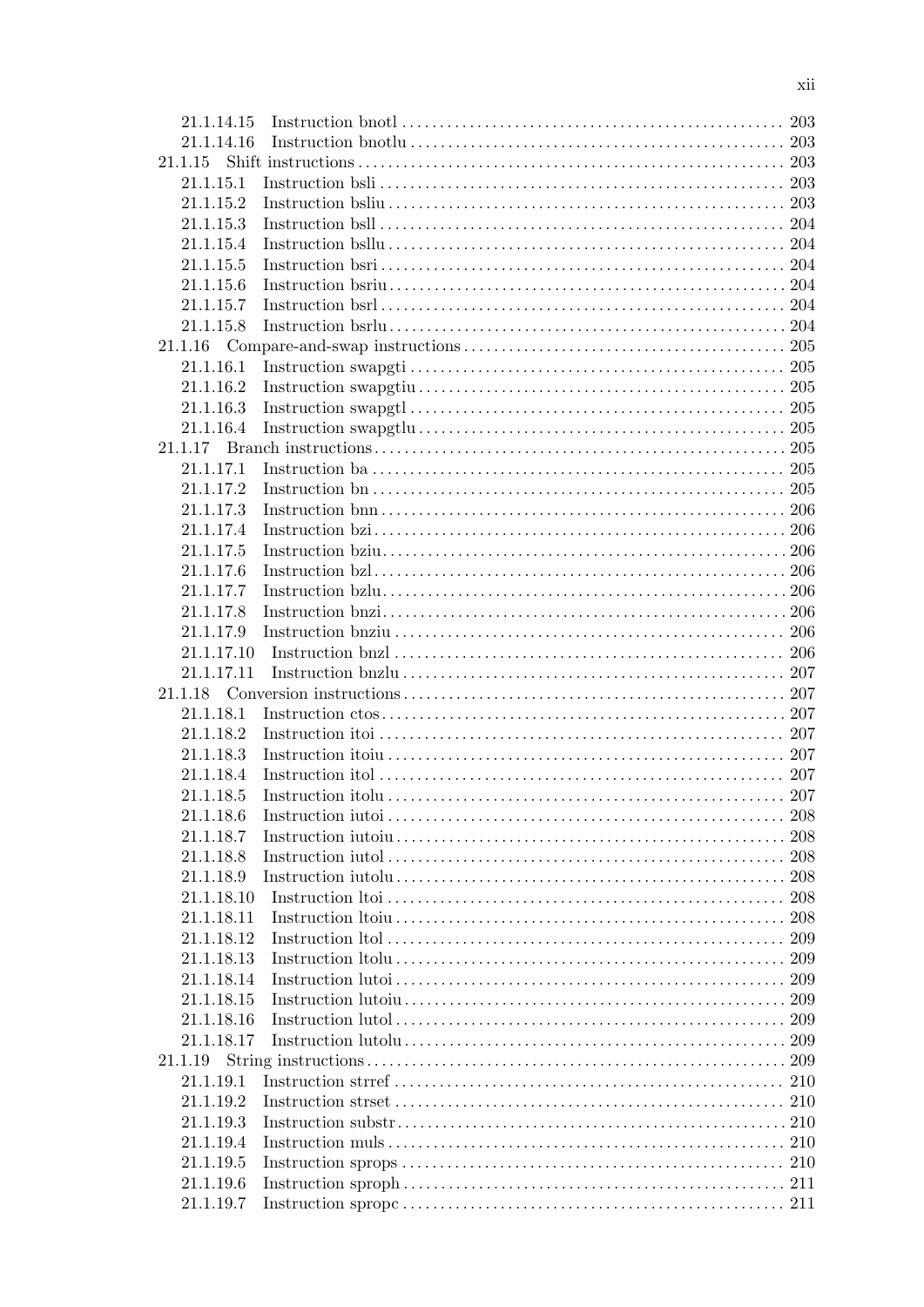| 21.1.20    |     |
|------------|-----|
| 21.1.20.1  |     |
| 21.1.20.2  |     |
| 21.1.20.3  |     |
| 21.1.20.4  |     |
| 21.1.20.5  |     |
| 21.1.20.6  |     |
| 21.1.20.7  |     |
| 21.1.21    |     |
| 21.1.21.1  |     |
| 21.1.21.2  |     |
| 21.1.21.3  |     |
| 21.1.21.4  |     |
| 21.1.21.5  |     |
| 21.1.21.6  |     |
| 21.1.21.7  |     |
| 21.1.21.8  |     |
| 21.1.21.9  |     |
| 21.1.21.10 |     |
| 21.1.21.11 |     |
| 21.1.22    |     |
| 21.1.22.1  |     |
| 21.1.22.2  |     |
| 21.1.22.3  |     |
| 21.1.22.4  |     |
| 21.1.22.5  |     |
| 21.1.23    |     |
| 21.1.23.1  |     |
| 21.1.23.2  |     |
| 21.1.23.3  |     |
| 21.1.23.4  |     |
| 21.1.23.5  |     |
| 21.1.23.6  |     |
| 21.1.23.7  |     |
| 21.1.23.8  |     |
| 21.1.23.9  |     |
| 21.1.23.10 |     |
| 21.1.23.11 |     |
| 21.1.23.12 |     |
| 21.1.23.13 |     |
| 21.1.23.14 |     |
| 21.1.23.15 |     |
| 21.1.23.16 |     |
| 21.1.23.17 | 218 |
| 21.1.23.18 | 218 |
| 21.1.23.19 | 218 |
|            |     |
| 21.1.24.1  |     |
| 21.1.24.2  |     |
| 21.1.24.3  |     |
| 21.1.24.4  | 219 |
| 21.1.24.5  | 219 |
| 21.1.24.6  |     |
| 21.1.24.7  |     |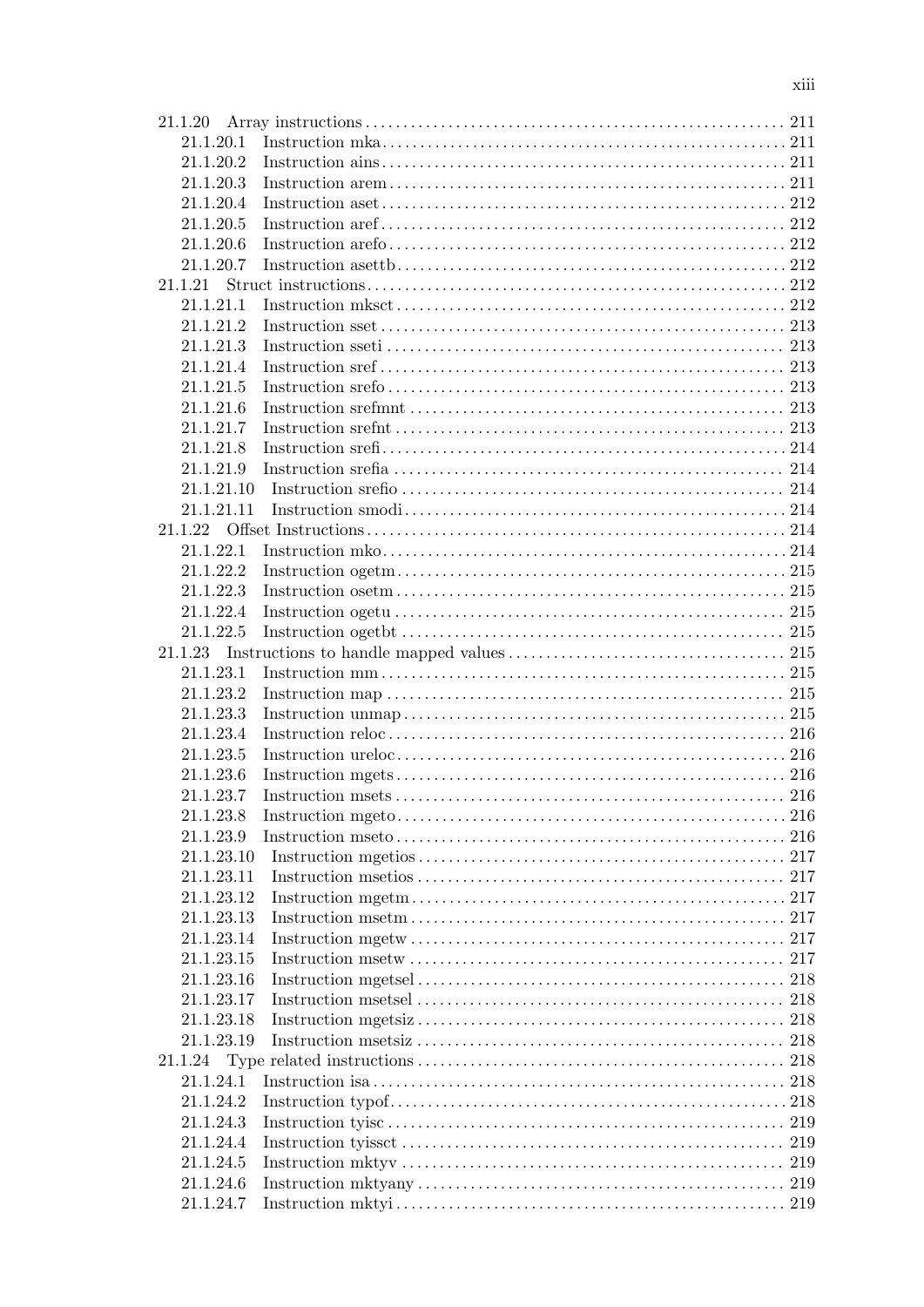| 21.1.24.8  |  |  |
|------------|--|--|
| 21.1.24.9  |  |  |
| 21.1.24.10 |  |  |
| 21.1.24.11 |  |  |
| 21.1.24.12 |  |  |
| 21.1.24.13 |  |  |
| 21.1.24.14 |  |  |
| 21.1.24.15 |  |  |
|            |  |  |
| 21.1.25.1  |  |  |
| 21.1.25.2  |  |  |
| 21.1.25.3  |  |  |
| 21.1.25.4  |  |  |
| 21.1.25.5  |  |  |
| 21.1.25.6  |  |  |
| 21.1.25.7  |  |  |
| 21.1.25.8  |  |  |
| 21.1.25.9  |  |  |
| 21.1.25.10 |  |  |
| 21.1.25.11 |  |  |
| 21.1.25.12 |  |  |
| 21.1.25.13 |  |  |
| 21.1.25.14 |  |  |
| 21.1.25.15 |  |  |
| 21.1.25.16 |  |  |
| 21.1.25.17 |  |  |
| 21.1.25.18 |  |  |
| 21.1.25.19 |  |  |
| 21.1.26    |  |  |
| 21.1.26.1  |  |  |
| 21.1.26.2  |  |  |
| 21.1.26.3  |  |  |
| 21.1.26.4  |  |  |
|            |  |  |
| 21.1.27.1  |  |  |
| 21.1.27.2  |  |  |
| 21.1.27.3  |  |  |
|            |  |  |
| 21.1.28.1  |  |  |
| 21.1.29    |  |  |
| 21.1.29.1  |  |  |
| 21.1.29.2  |  |  |
| 21.1.29.3  |  |  |
| 21.1.29.4  |  |  |
| 21.1.29.5  |  |  |
| 21.1.29.6  |  |  |
|            |  |  |
|            |  |  |
|            |  |  |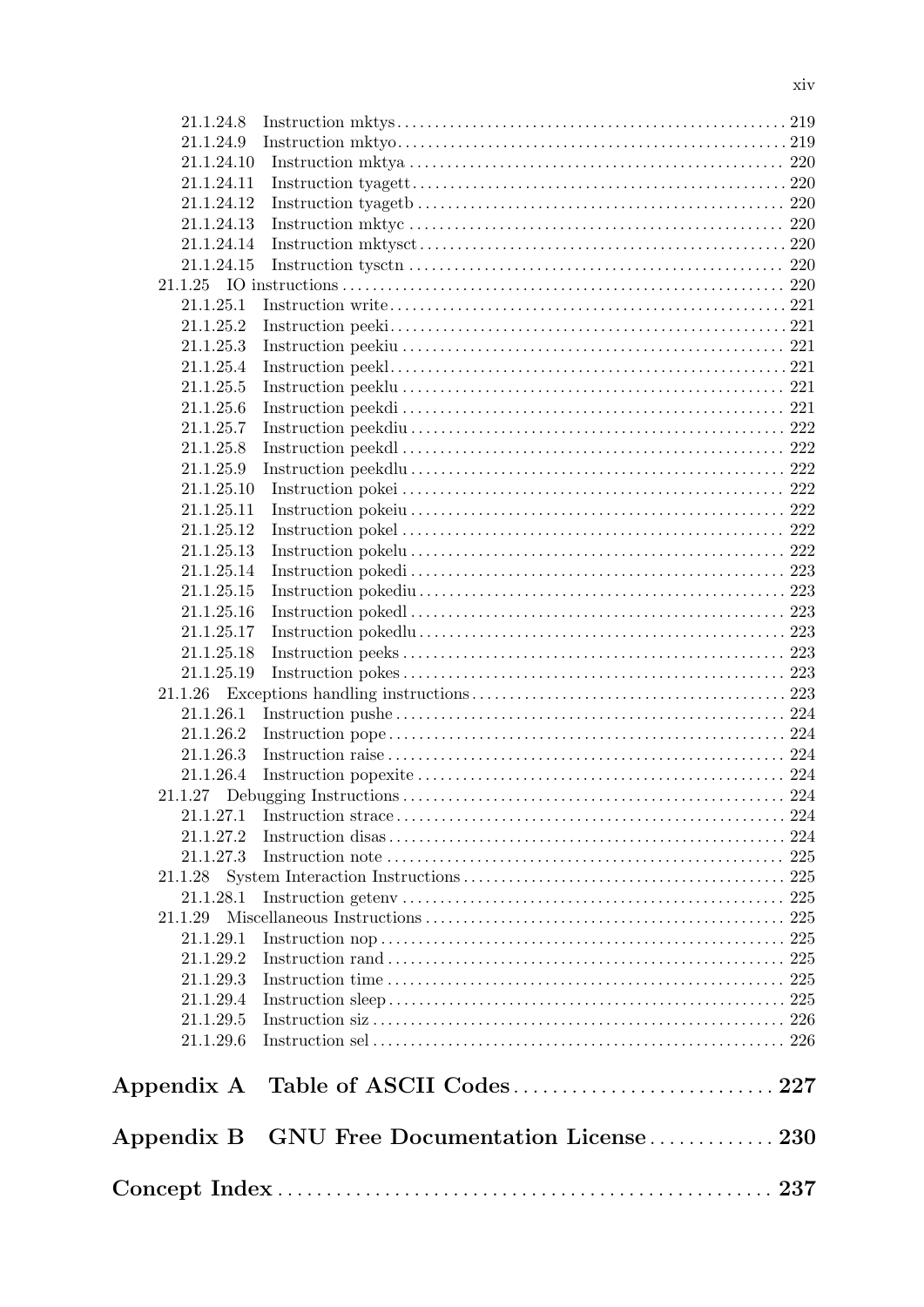## <span id="page-16-0"></span>1 Introduction

## 1.1 Motivation

The main purpose of GNU poke is to manipulate structured binary data in terms of abstractions provided by the user. The Poke type definitions can be seen as a sort of declarative specifications for decoding and encoding procedures. The user specifies the structure of the data to be manipulated, and poke uses that information to automagically decode and encode the data. Under this perspective, struct types correspond to sequences of instructions, array types to repetitions or loops, union types to alternatives or conditionals, and so on.

## 1.1.1 Decode-Compute-Encode

Computing with data whose form is not the most convenient way to be manipulated, like is often the case in unstructured binary data, requires performing a preliminary step that transforms the data into a more convenient representation, usually featuring a higher level of abstraction. This step is known in computer jargon as unmarshalling, when the data is fetch from some storage or transmission media or, more generally, decoding.

Once the computation has been performed, the result should be transformed back to the low-level representation to be stored or transmitted. This is performed in a closing step known as marshalling or, more generally, encoding.

Consider the following C program whose purpose is to read a 32-bit signed integer from a byte-oriented storage media at a given offset, multiply it by two, and store the result at the same offset.

```
void double_number (int fd, off_t offset, int endian)
{
   int number, i;
  unsigned char b[4];
   /* Decode. */
  lseek (fd, offset, SEEK_SET);
  for (i = 0; i < 4; ++i)read (fd, &b[i], 1);
   if (endian == BIG)
     number = b[0] << 24 | b[1] << 16 | b[2] << 8 | b[3];
   else
     number = b[3] << 24 | b[2] << 16 | b[1] << 8 | b[0];
   /* Compute. */
  number = number * 2;/* Encode. */if (endian == BIG)
   {
    b[0] = (number \gg 24) \& 0xff;b[1] = (number \gg 16) \& 0xff;b[2] = (number >> 8) & 0xff;
    b[3] = number & 0xff;
   }
   else
   {
```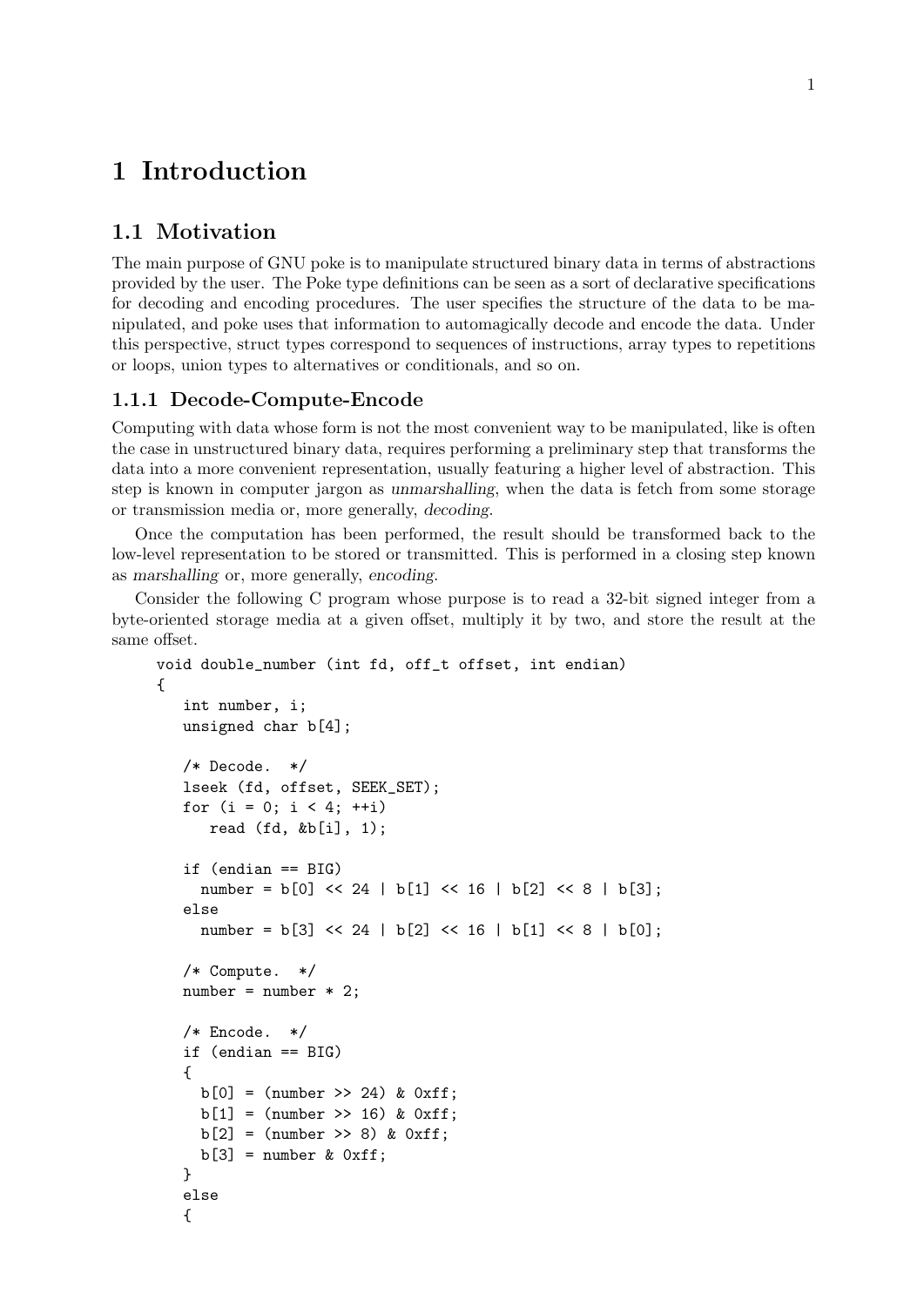}

```
b[3] = (number \gg 24) \& 0xff;b[2] = (number \gg 16) \& 0xff;b[1] = (number >> 8) & 0xff;
  b[0] = number & 0xf;
}
lseek (fd, offset, SEEK_SET);
for (i = 0; i < 4; ++i)write (fd, &b[i], 1);
```
As we can see, decoding takes care of fetching the data from the storage in simple units, bytes. Then it mounts the more abstract entity on which the computation will be performed, in this case a signed 32-bit integer. Considerations like endianness, negative encoding (which is assumed to be two's complement in this example and handled automatically by C) and error conditions (omitted in this example for clarity) should be handled properly.

Conversely, encoding turns the signed 32-bit integer into a sequence of bytes and then writes them out to the storage at the desired offset. Again, this requires taking endianness into account and handling error conditions.

This example may look simplistic and artificial, and it is, but too often the computation proper (like multiplying the integer by two) is way more straightforward than the decoding and encoding of the data used for the computation.

Generally speaking, decoding and encoding binary data is laborious and error prone. Think about sequences of elements, variable-length and clever compact encodings, elements not aligned to byte boundaries, the always bug-prone endianness, and a long etc. Dirty business, sometimes risky, and always boring.

#### 1.1.2 Describe-Compute

This is where poke comes into play. Basically, it allows you to describe the characteristics of the data you want to compute on, and then decodes and encodes it for you, taking care of the gory details. That way you can concentrate your energy on the fun part: computing on the data at your pleasure.

Of course, you are still required to provide a description of the data. In the Poke language, these descriptions take the form of type definitions, which are declarative: you specify what you want, and poke extracts the how from that.

For example, consider the following Poke type definition:

```
type Packet =
 struct
  {
    uint<16> magic = 0xef;
    uint<32> size;
    byte[size] data @ 8#B;
  };
```
This tells poke that, in order to decode a Packet, it should perform the following procedure (a similar procedure is implied for encoding):

- − Read two bytes from the IO space, mount them into an unsigned 16-bit integer using whatever current endianness, and put it in magic. If this unsigned 16-bit integer doesn't equal to 0xef, then stop and emit a "data integrity" error.
- − Read four bytes, mount them into an unsigned 32-bit integer using the same endianness, and put it in size.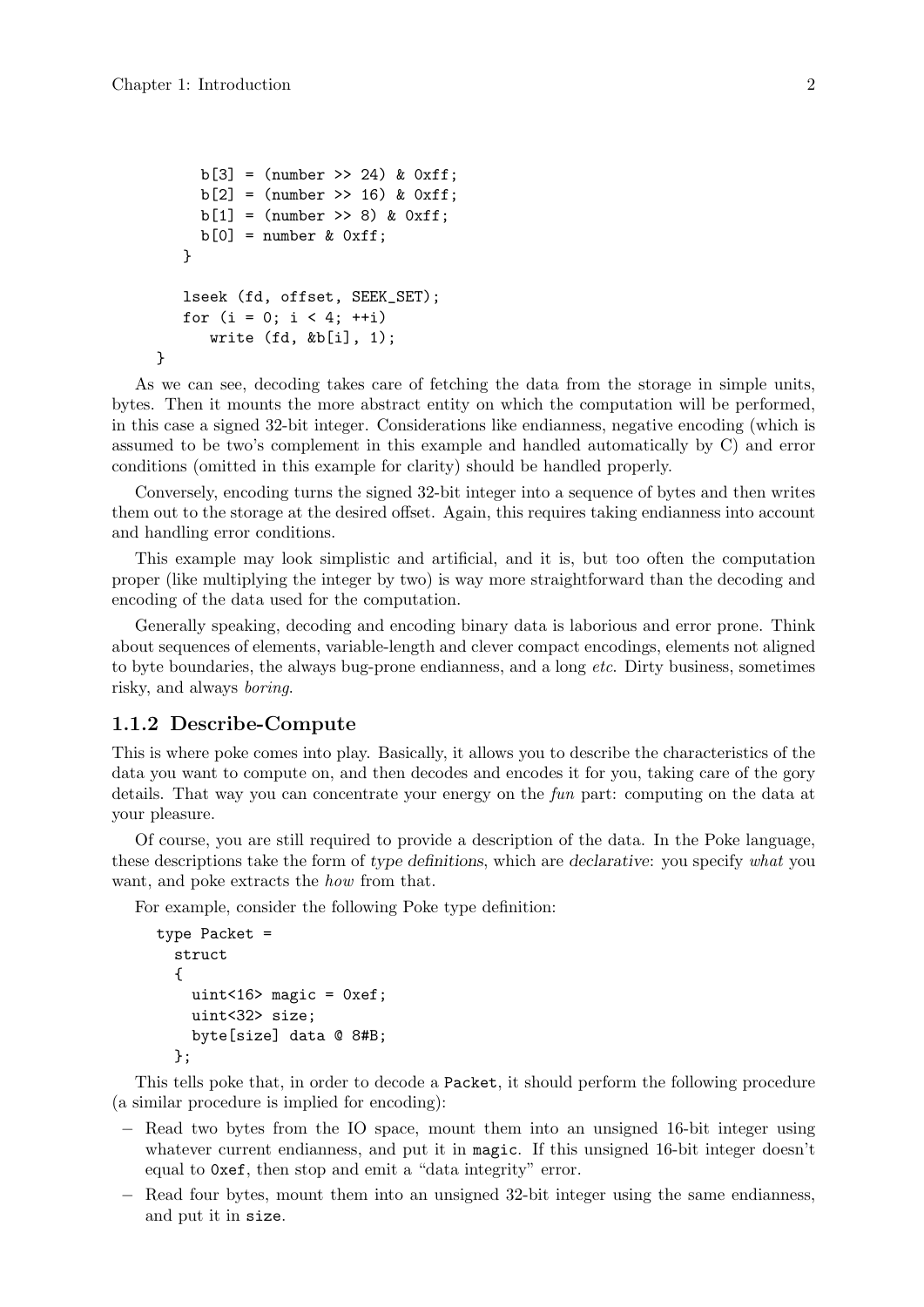- <span id="page-18-0"></span>− Seek the IO space to advance 16 bits.
- − Do size times:
	- − Read one byte and mount it into an unsigned 8-bit integer.
	- − Put the integer in the proper place in the data array.

If during this procedure an end of file is encountered, or some other erroneous condition happens, an appropriate error is raised.

In the procedure sketched above we find a sequence of operations, implied by the struct type, and a loop, implied by the array type. As we shall see later in this book, it is also possible to decode conditionally. Union types are used for that purpose.

#### 1.2 Nomenclature

GNU poke is a new program and it introduces many a new concept. It is a good idea to clarify how we call things in the poke community. Unless everyone uses the same nomenclature to refer to pokish thingies, it is gonna get very confusing very soon!

First of all we have poke, the program. Since "poke" is a very common English word, when the context is not clear we either use the full denomination GNU poke, or quote the word using some other notation.

Then we have Poke, with upper case P, which is the name of the domain-specific programming language implemented by poke, the program.

This distinction is important. For example, when people talk about "poke programmers" they refer to the group of people hacking GNU poke. When they talk about "Poke programmers" they refer to the people who write programs using the Poke programming language.

Finally, a pickle is a Poke source file containing definitions of types, variables, functions, etc, that conceptually apply to some definite domain. For example, elf.pk is a pickle that provides facilities to poke ELF object files. Pickles are not necessarily related to file formats: a set of functions to work with bit patterns, for example, could be implemented in a pickle named bitpatterns.pk.

We hope this helps to clarify things.

#### <span id="page-18-1"></span>1.3 Invoking poke

Synopsis:

```
poke [option...] [file]
```
The following options are available.

 $(-1)$ 

```
'--load=file'
```
Load the given file as a Poke program. Any number of  $-1$  options can be specified, and they are loaded in the given order.

'-L file' Load the given file as a Poke program and exit. The rest of the command-line is not processed by poke, and is available to the Poke script in the argv variable. This is commonly used along with a shebang (see [Section 1.4.5 \[Scripts\], page 7](#page-22-1)) to implement Poke scripts.

Commanding poke from the command line:

 $(-c)$ 

```
'--command=cmd'
```
Execute the given command. Any number of '-c' options can be specified, and they are executed in the given order.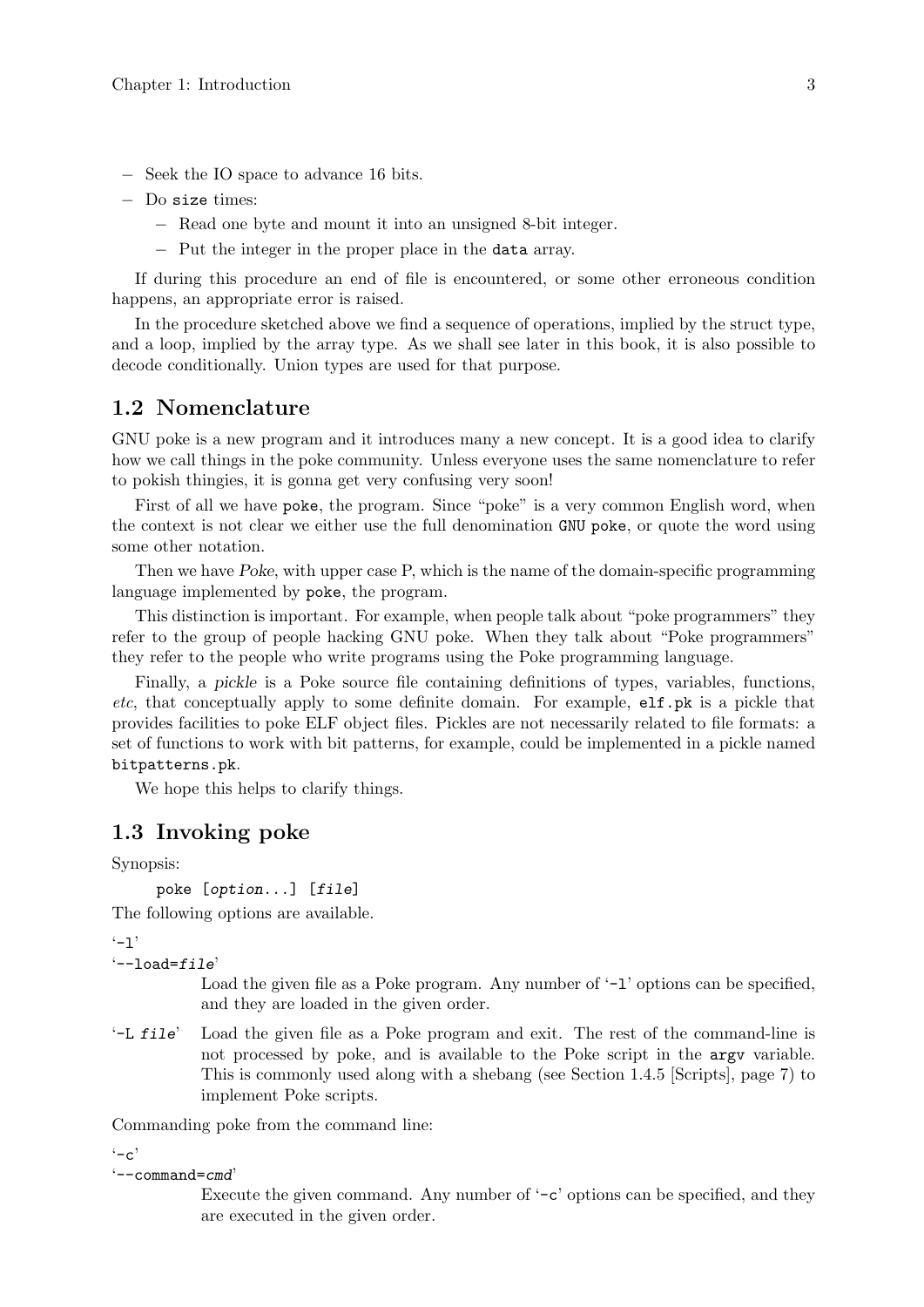#### <span id="page-19-0"></span> $\cdot$ -s'

'--source=file'

Load file as a command file. Any number of  $\sim$  s' options may be specified, and they are loaded in the given order. See [Section 1.4.4 \[Command Files\], page 6](#page-21-1).

Styling text output:

#### '--color=how'

Whether to use styled output, and how. Valid options for how are 'yes', 'no', 'auto', 'html' and 'test'.

#### '--style-dark'

Use the default style that works better for dark backgrounds. This is the default.

#### '--style-bright'

Use the default style that works better for bright backgrounds.

#### '--style=file'

Use *file* as the CSS to use for styling poke, instead of the default style.

#### Machine interface:

--mi Run poke in MI mode. In this mode, poke communicates with a client using JSON messages in the standard input and output.

Other options:

#### -q

--no-init-file

Do not load the  $\gamma$ .pokerc init file.

#### --no-auto-map

Do not load map-files automatically when poke opens IO spaces.

#### --no-hserver

Do not run the terminal hyperlinks server.

--quiet Be as terse as possible.

--help Print a help message and exit.

--version

Show version and exit.

## 1.4 Commanding poke

GNU poke is primarily an interactive editor that works in the command line. However, it is also possible to use it in a non-interactive way. This chapter documents both possibilities.

## 1.4.1 The REPL

If poke is invoked with an interactive TTY connected to the standard input, it greets you with a welcome message, licensing information and such, and finally a prompt that looks like:

(poke)

At this point, the program is ready to be commanded. You are expected to introduce a line and press enter. At that point poke will examine the command, notify you if there is some error condition, process the line and maybe displaying something in the terminal.

Repeatedly typing complex commands can be tiresome. To help you, poke uses the readline library See GNU Readline Library. This provides shortcuts and simple keystrokes to repeat previous commands with or without modification, fast selection of file names and entries from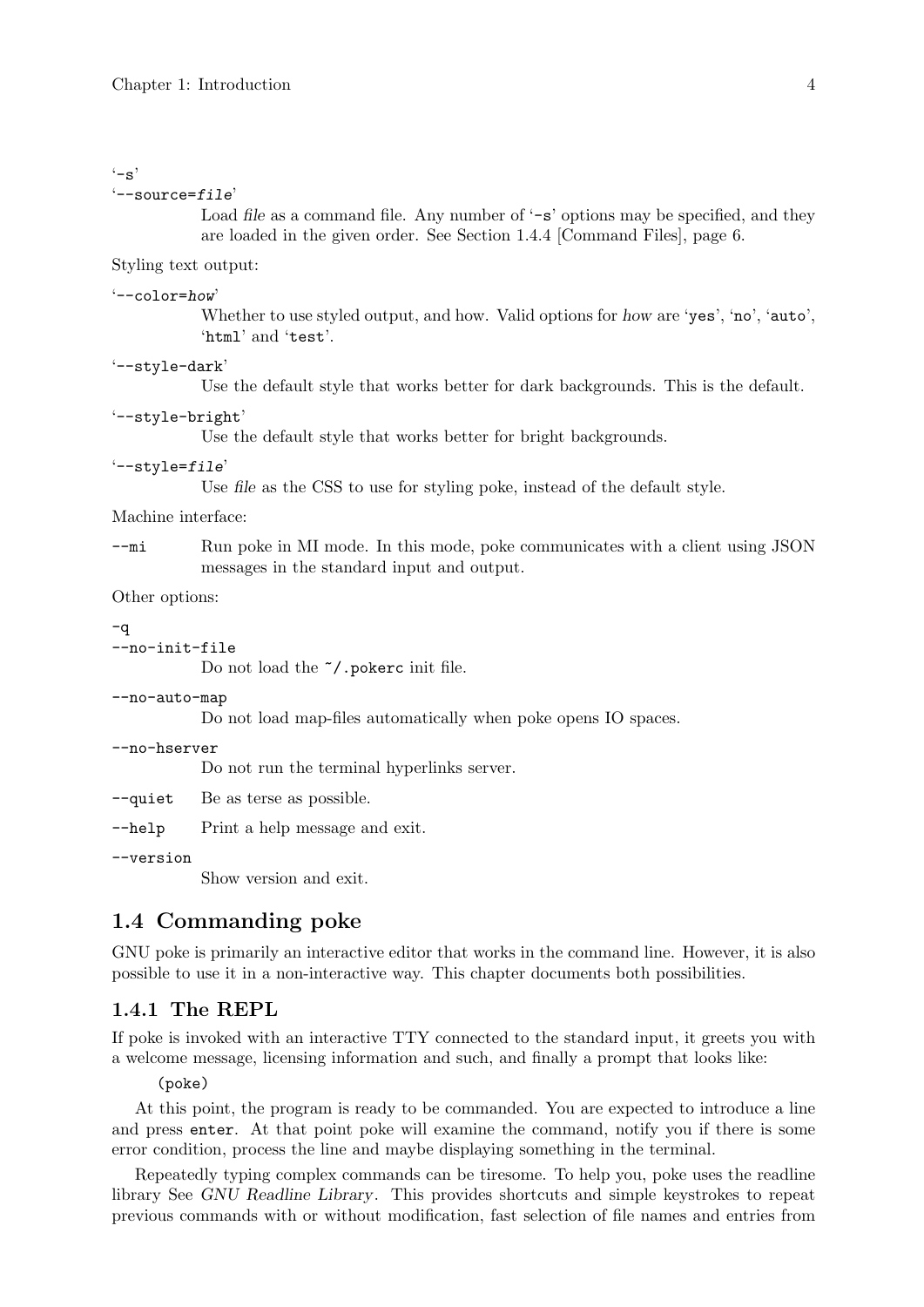<span id="page-20-0"></span>other multiple choice contexts, and navigation within a command and among previous commands. When the REPL starts, the history of your previous sessions are loaded from the file .poke\_history located in your home directory (if it exists).

There are several kinds of lines that can be provided in the REPL:

• A dot-command invocation, that starts with a dot character (.).

- A command invocation.
- A Poke statement.
- A Poke expression.

These are explained in the following sections.

#### 1.4.2 Evaluation

You can evaluate a Poke statement by typing it at the REPL's prompt. Only a single statement, including expression statements (see [Section 18.11 \[Expression Statements\], page 146](#page-161-1)) and compound statements (see [Section 18.8 \[Compound Statements\], page 145\)](#page-160-1), can be evaluted this way. It needs not be terminated by a semicolon.

When an expression is evaluated, the result of the evaluation is printed back to you. For example:

```
(poke) 23
23(poke) [1,2,3]
[1,2,3]
(poke) Packet @ 0#B
Packet \{i=1179403647, i=65794L\}
```
When a statement other than an expression statement is executed in the REPL no result is printed, but of course the statement can print on its own:

```
(poke) fun do_foo = void: {}
(poke) do_foo
(poke) for (i in [1,2,3]) printf "elem %i32d\n", i;
elem 1
elem 2
elem 3
```
If there is an error compiling the line, you are notified with a nice error message, showing the location of the error. For example:

```
(poke) [1,2,3 + "foo"]
<stdin>:1:6: error: invalid operands in expression
[1,2,3 + "foo"];
     ~~~~~~~~
```
## 1.4.3 Commands and Dot-Commands

There are two kinds of commands in poke: the dot-commands, which are written in C and have their own conventions for handling sub-commands and passing arguments and flags, and normal commands, which are written in Poke.

#### 1.4.3.1 Dot-Commands

Dot-commands are so called because their names start with the dot character (.). They can feature subcommands. Example:

```
(poke) .vm disassemble mapper int[] @ 0#B
(poke) .vm disassemble writer int[] @ 0#B
```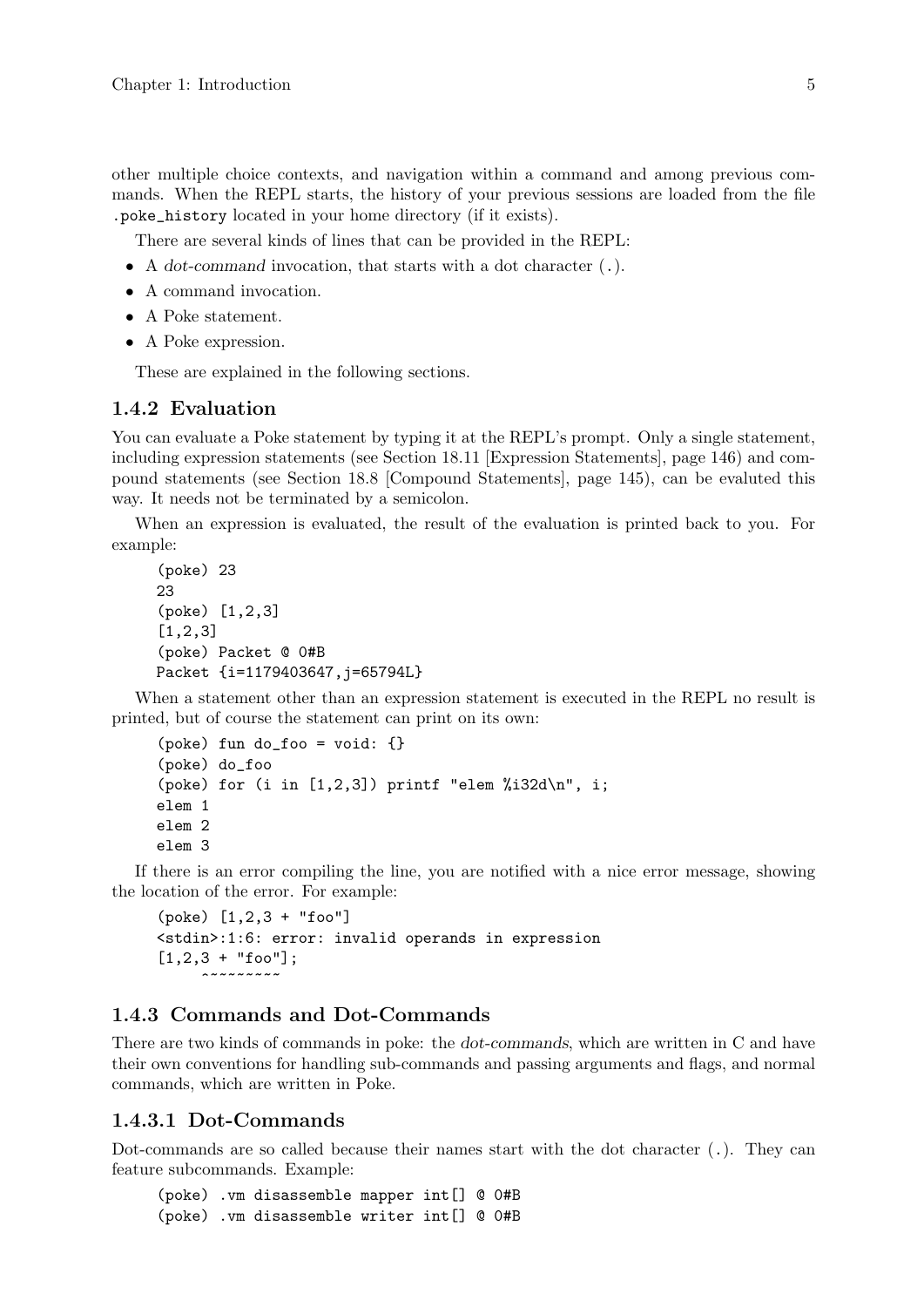<span id="page-21-0"></span>When there is no ambiguity, the command name and the subcommands can be shortened to prefixes. The commands above can also be written as:

(poke) .vm dis m int[] @ 0#B (poke) .vm dis w int[] @ 0#B

Some commands also get flags, which are one-letter indicators that can be appended to the command name (including subcommands) after a slash character  $($ ). For example, the .vm disassembler commands accept a n flag to indicate we want a native disassemble. We can pass it as follows:

(poke) .vm disassemble mapper/n int[] @ 0#B (poke) .vm disassemble writer/n int[] @ 0#B

If a dot-command accepts more than one argument, they are separated using comma characters (,). Spaces are generally ignored.

#### 1.4.3.2 Commands

Regular poke commands are written in Poke and use different conventions. The name of commands follow the same rules as normal Poke identifiers, and do not start with a dot character.

An example is the dump command:

(poke) dump

```
76543210 0011 2233 4455 6677 8899 aabb ccdd eeff 0123456789ABCDEF
00000000: 7f45 4c46 0201 0100 0000 0000 0000 0000 .ELF...........
00000010: 0100 f700 0100 0000 0000 0000 0000 0000 ................
00000020: 0000 0000 0000 0000 8001 0000 0000 0000 ................
00000030: 0000 0000 4000 0000 0000 4000 0800 0700 ....@.....@.....
00000040: 1800 0000 0000 0000 0000 0000 0000 0000 ................
00000050: 7900 0000 0000 0000 b701 0000 9a02 0000 y..............
00000060: 7b10 0000 0000 0000 1800 0000 0000 0000 {..............
00000070: 0000 0000 0000 0000 7900 0000 0000 0000 ........y.......
```
After the name of the command, arguments can be specified by name, like this:

```
(poke) dump :from 0#B :size 8#B
(poke) dump :from 0#B :size 8#B
76543210 0011 2233 4455 6677 8899 aabb ccdd eeff 0123456789ABCDEF
00000000: 7f45 4c46 0201 0100 .ELF....
```
The dump command is discussed in greater detail below (see [Section 17.1 \[dump\], page 110](#page-125-1)). The order of arguments is irrelevant in principle:

(poke) dump :from 0#B :size 8#B :ascii 0 :ruler 0 00000000: 7f45 4c46 0201 0100 (poke) dump :ruler 0 :from 0#B :size 8#B :ascii 0 00000000: 7f45 4c46 0201 0100

However, beware side effects while computing the values you pass as the arguments! The expressions themselves are evaluated from left to right.

Which arguments are accepted, and their kind, depend on the specific command.

Note that the idea is to restrict the number of dot-commands to the absolutely minimum. Most of the command-like functionality provided in poke shall be implemented as regular commands.

## <span id="page-21-1"></span>1.4.4 Command Files

Command files contain poke commands. A poke command may be a dot command, a Poke statement or a Poke expression. Lines starting with # are comments will be ignored. However a comment must start at the beginning of a line. Here is an example of a script: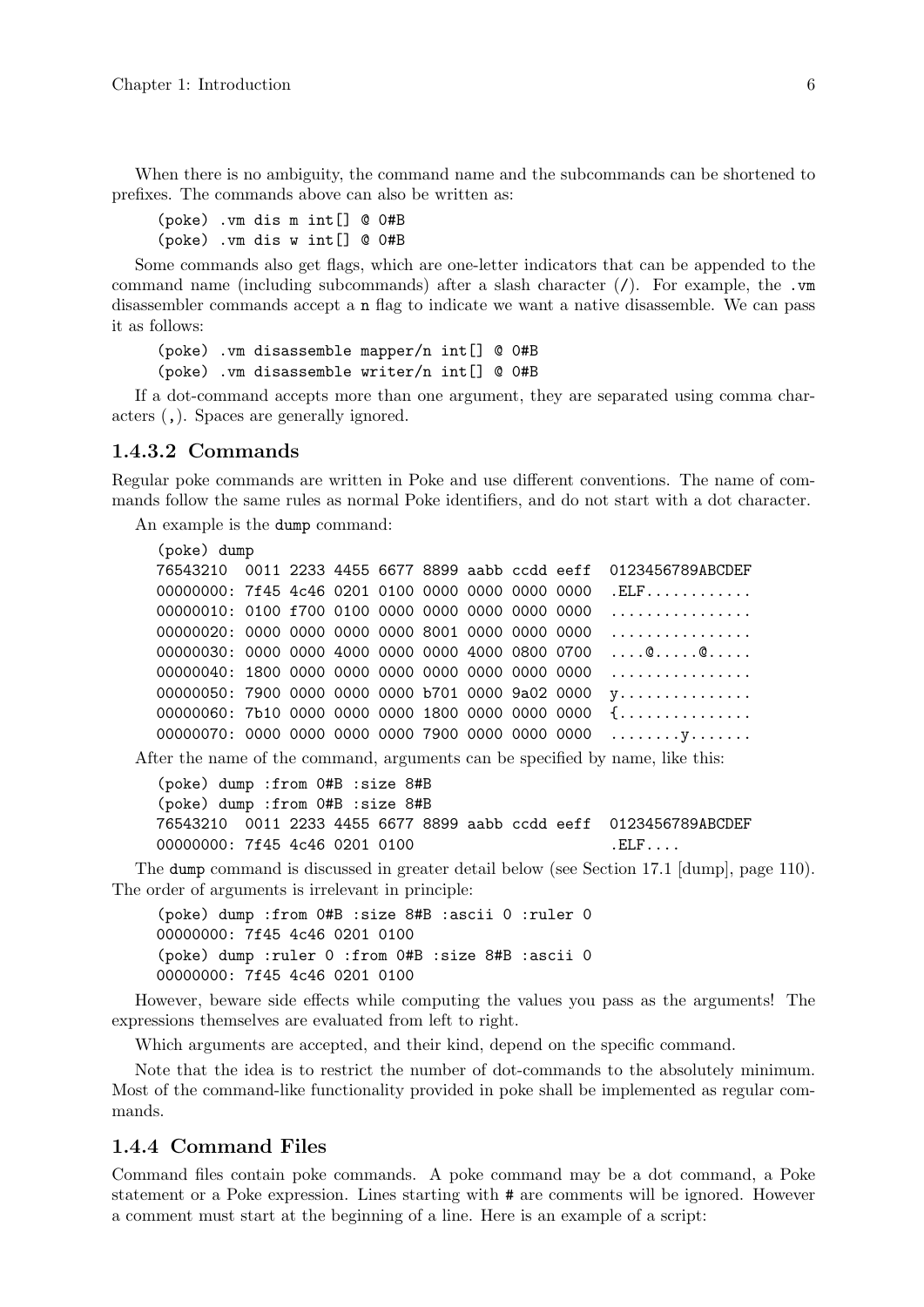```
# The following two lines are dot commands
.load my-pickle.pk
.set obase 16
# The following line is a Poke statement
dump :size 0x100#B :from 0x10#B
# The following line is a Poke expression statement without any side effect.
# Consequently it is valid, but rather useless.
4 = 4
```
A command file contains commands, not Poke code. This means it gets read line by line and commands cannot occupy more than one line. Hence the following is a valid command file:

```
type foo = struct {int this; int that;}
```
but this is not valid as a command file (although it is a valid Poke statement) and will provoke an error:

```
type foo = struct
{
int this;
 int that;
}
```
Command files can be loaded at startup using the -s command line option (see [Section 1.3](#page-18-1) [\[Invoking poke\], page 3\)](#page-18-1). The ~/.pokerc startup file is also an example of a poke command file (see [Section 8.1 \[pokerc\], page 93\)](#page-108-1).

#### <span id="page-22-1"></span>1.4.5 Scripts

Following the example of Guile Scheme, the Poke syntax includes support for multi-line comments using the #! and !# delimiters. This, along with the -L command line option, allows to write Poke scripts and execute them in the command line like if they were normal programs. Example of a script:

```
#!/usr/bin/poke -L
!#
```
print "Hello world!\n";

The resulting script can process command-line options by accessing the argv array. The following Poke script prints its arguments:

```
#!/usr/bin/poke -L
!#
for (arg in argv)
  printf ("Argument: %s\n", arg);
```
If you want to pass additional flags to the poke command, you need to use a slightly different kind of shebang:

```
#!/usr/bin/env sh
exec poke -L "$0" "$@"
!#
load elf;
printf ("%v\n", Elf64_Ehdr @ 0#B);
```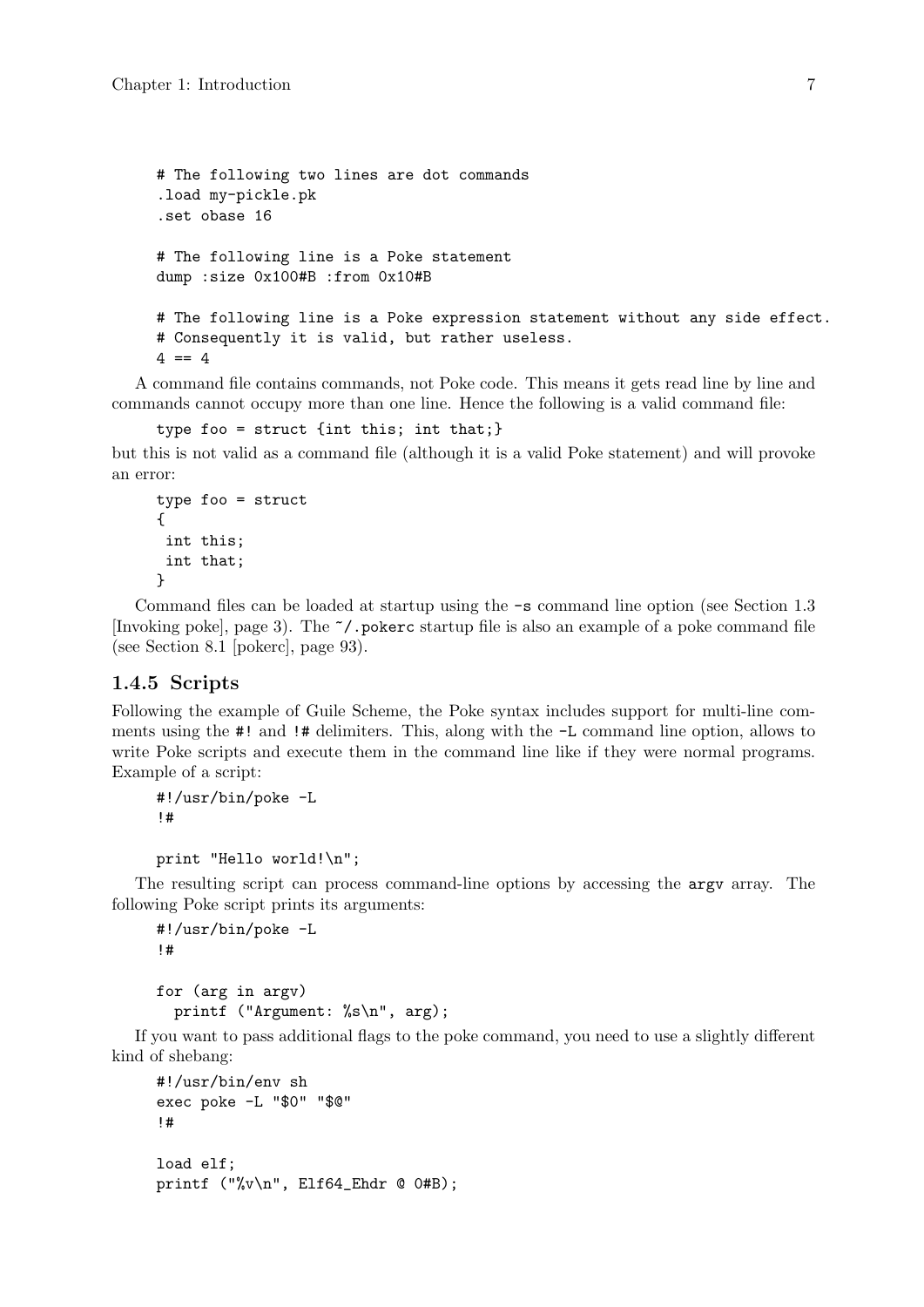# <span id="page-23-0"></span>2 Setting Up

## 2.1 Setting up Hyperlinks

GNU poke uses terminal hyperlinks in order to improve the interactive usage of the tool: clicking on terminal hyperlinks requests poke to execute certain actions. This is used to implement buttons and other interactive goodies.

Many terminal emulators support terminal hyperlinks. However, we are using a very simple protocol called app:// that is not supported (yet) on GNU/Linux distros. Fortunately, it is very easy to set your system to use this protocol, and this chapter shows you how.

## 2.1.1 Make sure your poke speaks hyperlinks

The first step in having an hyperlinks-capable poke is to make sure to have a recent enough version of libtextstyle when building poke. If your poke can emit hyperlinks you will see a message like this when running it on the terminal:

hserver listening in port 43713.

#### 2.1.2 Use a terminal emulator that supports hyperlinks

Gnome Terminal has support for displaying hyperlinks as do many other emulators that rely on VTE. Check the list at [https: / / gist . github . com / egmontkob /](https://gist.github.com/egmontkob/eb114294efbcd5adb1944c9f3cb5feda#supporting-apps) [eb114294efbcd5adb1944c9f3cb5feda # supporting-apps](https://gist.github.com/egmontkob/eb114294efbcd5adb1944c9f3cb5feda#supporting-apps) for a mostly up-to-date, non-exhaustive list of emulators that support printing hyperlinks.

#### 2.1.3 Get and install the app-client utility

Since app:// is a new URI protocol that we designed, common terminal emulators don't know what to do when they encounter such a URI. To work around this problem we use the XDG Desktop Specification and a little C utility called app-client, which can be found at [https://](https://gitlab.com/darnir/hyperlink-app-client) [gitlab.com/darnir/hyperlink-app-client](https://gitlab.com/darnir/hyperlink-app-client).

By setting app-client as the default handler for app:// URIs, the terminal emulator does not need to understand the syntax or semantics of the app:// protocol. It offloads the handling of the URI entirely to app-client. In order to use this, first download and install app-client:

```
$ git clone https://gitlab.com/darnir/hyperlink-app-client
```
\$ cd hyperlink-app-client

```
$ make
```
\$ cp app-client /location/in/\$PATH/variable

Next step is to copy the app-client.desktop file in the git repository to \$HOME/.local/share/applications. This is a XDG Desktop Entry for the app-client. And let's most applications on your system know that this should be used to handle app:// URIs. (See the MimeType field)

This is enough for any utility (like terminals) that use xdg-open to do the right thing with hyperlinks. However, certain terminals require additional setup. See below if that is your case.

#### 2.1.4 GNOME Terminal

Gnome Terminal doesn't use xdg-open to start the applications. Instead, it parses the mimeapps.list file manually to find the right application.

Edit your mimeapps.list, it is usually located at \$HOME/.local/share/applications/mimeapps.list, but it might also be at \$XDG\_CONFIG\_DIR/mimeapps.list, and add the following line to it:

```
x-scheme-handler/app=app-client.desktop
```
This let's Gnome Terminal know how to open app:// links.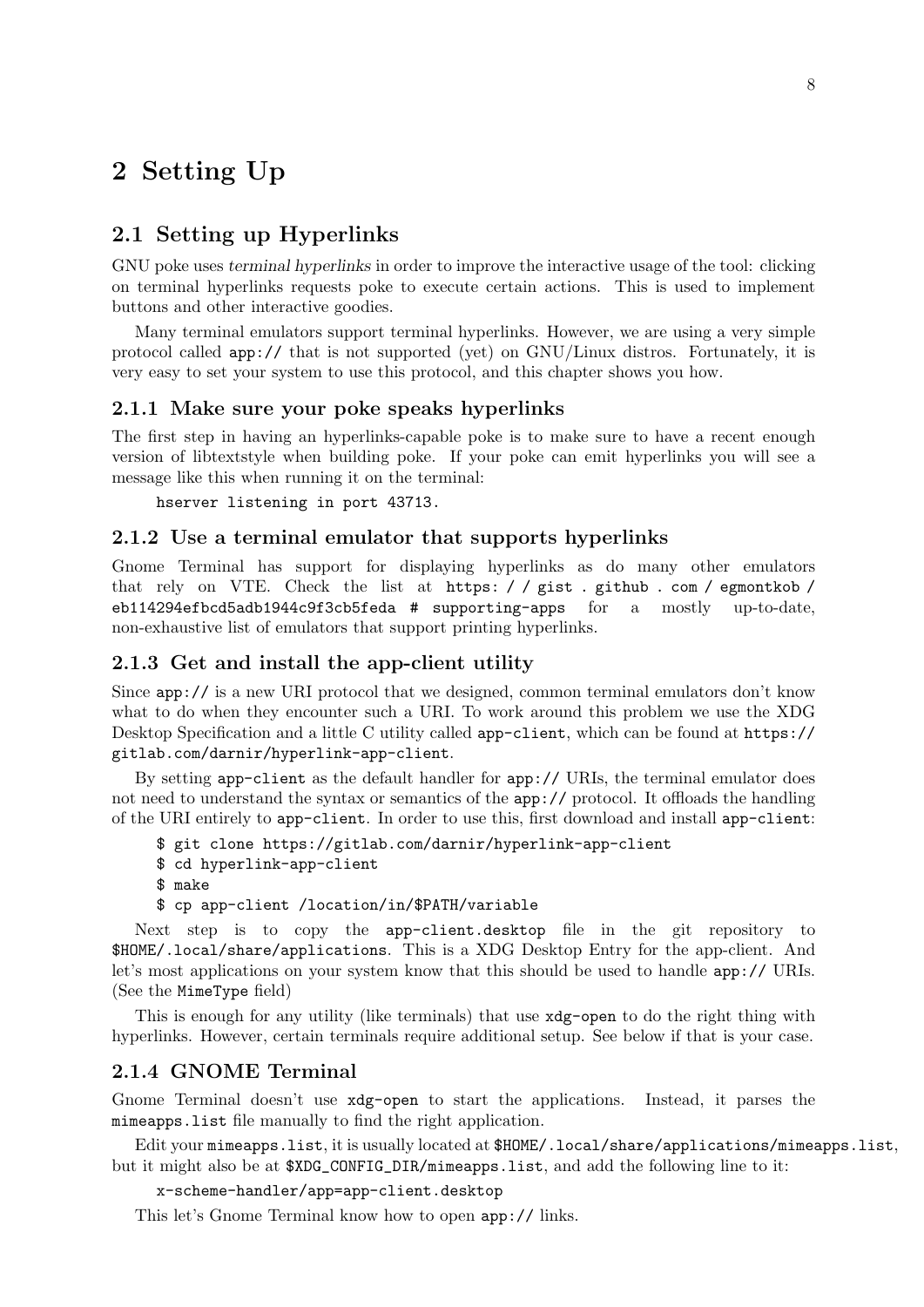## <span id="page-24-0"></span>2.2 Simple Init File

GNU poke is a spartan program that tries to be as simple as possible by default, without fancy displays. Therefore, before exploring poke you may want to configure it minimally. This section contains a few recommendations in that respect.

First we must say that poke reads a per-user configuration from the  $\tilde{\ }$ /.pokerc file. See [Section 8.1 \[pokerc\], page 93](#page-108-1).

We recommend new users to set the following options:

```
.set endian little
.set omode tree
.set oacutoff 5
.set pretty-print yes
```
These options are explained later in this manual. See [Section 16.13 \[set command\], page 107.](#page-122-1)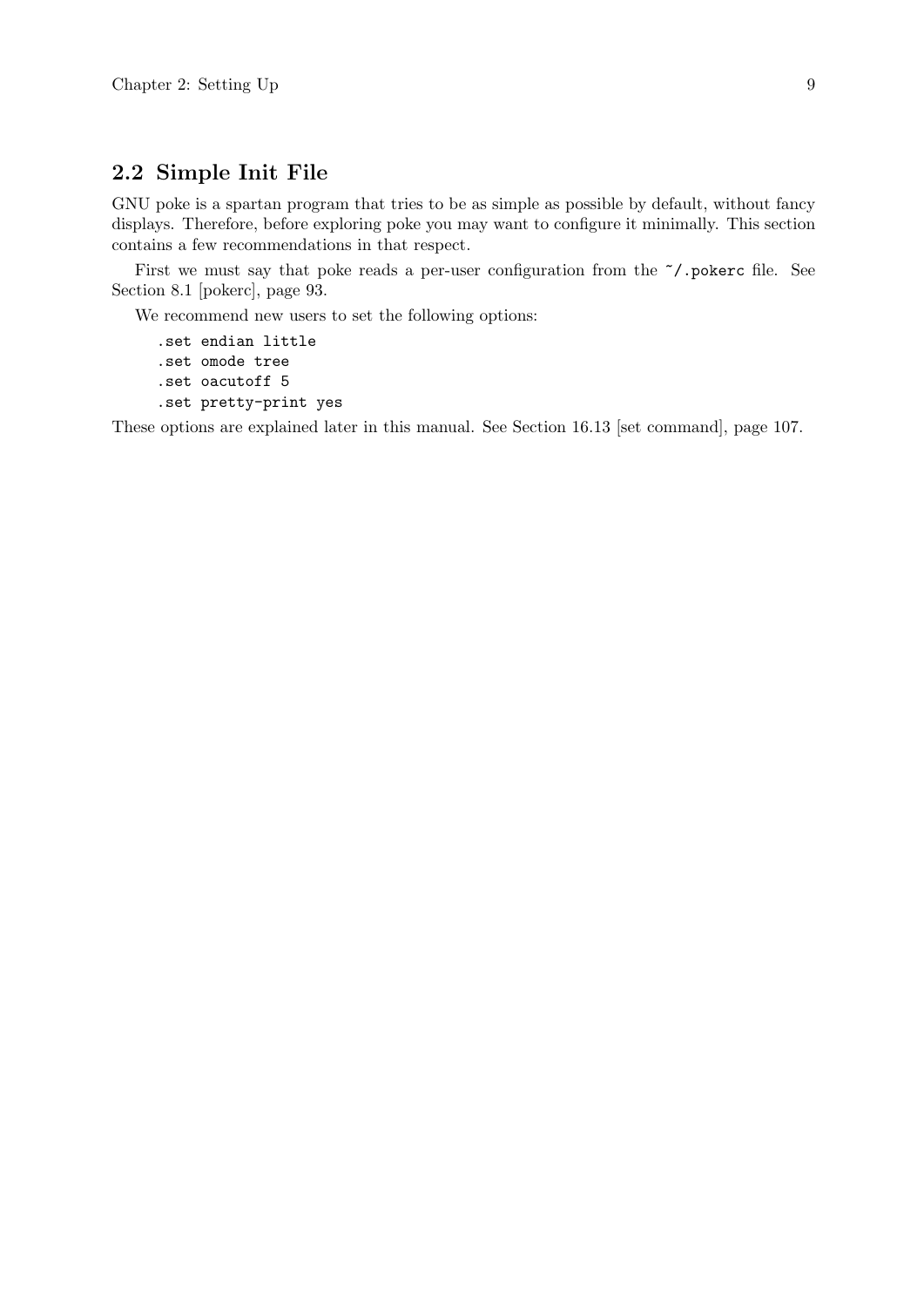## <span id="page-25-0"></span>3 Basic Editing

In this chapter you will learn how to shuffle binary data around with poke, in terms of fundamental predefined entities: bits, bytes, integers, and the like.

## 3.1 Binary Files

GNU poke is an editor for binary files. Right, so what is a binary file? Strictly speaking, every file in a computer's file system is binary. This is because, in a very fundamental level, files are just sequences of bytes.

Colloquially, however, it is very common to talk about "binary files" as opposed to "text files". In this informal meaning, a text file is basically a file composed, mostly, of bytes (and byte sequences) that can be translated into printable characters in some character set, such as ASCII, EBCDIC or Unicode. It follows that binary files would then be files composed, mostly, of bytes not intended to be interpreted as encoded characters.

Some text files contain non-printable characters, such as form feed characters, and many binary files contain printable strings, such as a string table in an ELF object file. That is why we used the word "mostly" in the definitions above. In practice, however, the distinction is almost always clear and there is common consensus on whether a given file format can be considered as a binary format, or not.

GNU poke can edit any file, and as we shall see, it provides some nice features to manipulate sequences of bytes interpreted as character strings. However, it is called a "binary editor" because it is especially designed to be particularly useful editing binary files, in the sense of the term defined above.

In this chapter, we will be using ELF object files as the experiment subject in most of the examples. ELF files are good for this purpose, because they are eminently binary, highly structured, and still strings play a role in them, encoding names of entities like sections and symbols. You don't need to have a perfect knowledge of the ELF format in order to follow the examples, but being familiarized with the concept of object file formats should surely help.

Obtaining a simple ELF object file is easy, if you have a C compiler installed:

\$ echo 'int foo () { return 0; }' | gcc -c -xc -o foo.o -

The command above compiles a very simple ELF object file that contains the compiled form of a little dummy function. This object file will be our companion for a while, and will be the subject of much analysis and abuse, as we poke it.

## 3.2 Files as IO Spaces

Now that we have a binary file (foo.o) it is time to open it with poke. There are two ways to do that.

One way is to pass the name of the file in the poke invocation. The program will start, open the file, and present you with the REPL, like in:

\$ poke foo.o [...] (poke)

The other way is to fire up poke without arguments, and then use the .file dot-command to open the file:

```
$ poke
[...]
(poke) .file foo.o
The current IOS is now './foo.o'.
```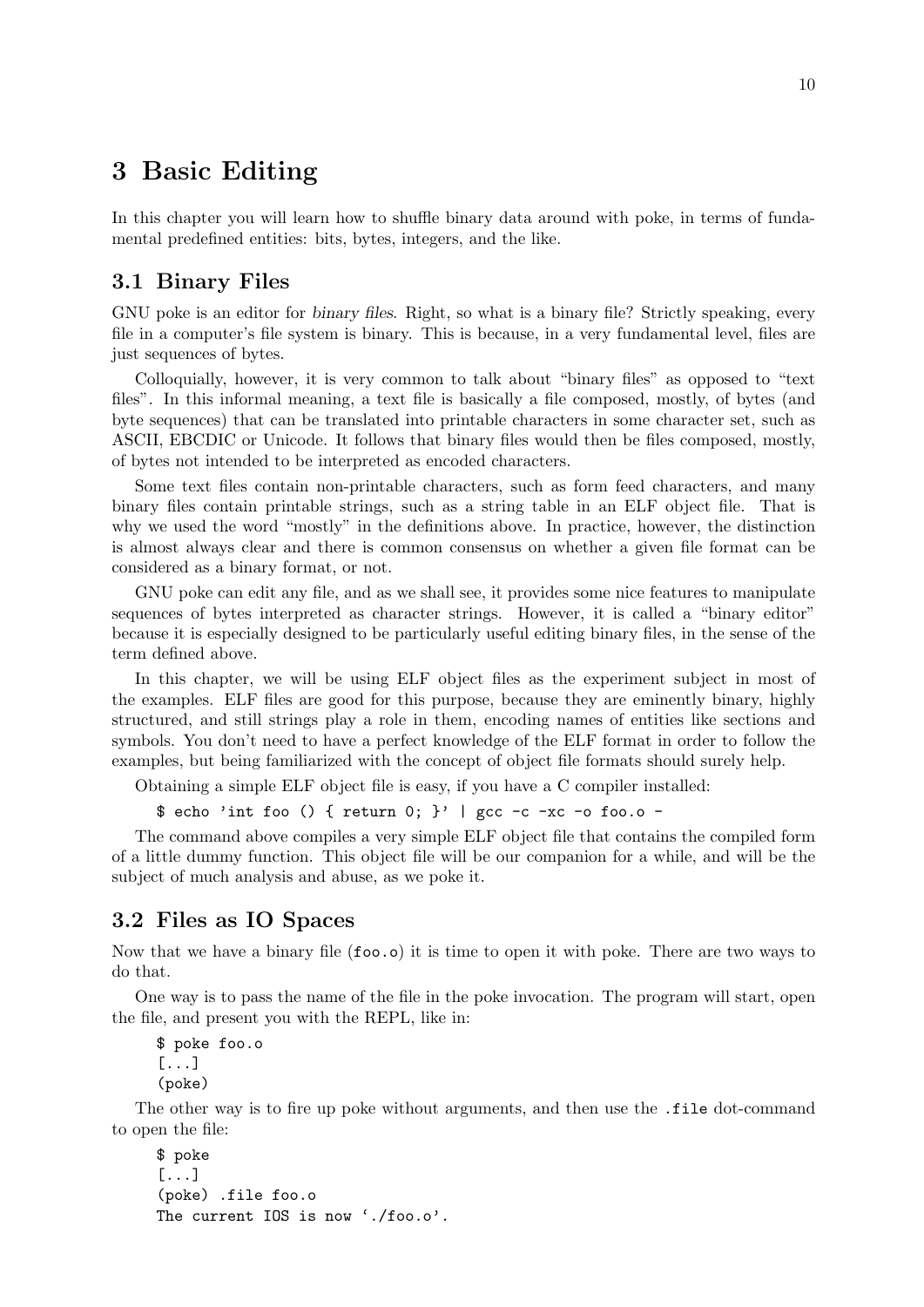#### (poke)

Note how poke replies to the dot-command, stating that the current IOS is now the file we opened.

You may be wondering, what is this IOS thing? It is an acronym for Input/Output Space, often written IO Space. This is the denomination used to refer to the entities being edited with poke. In this case the IO space being edited is a file, but we will see that is not always the case: poke can also edit other entities such as memory buffers and remote block-oriented devices over the network. For now, let's keep in mind that IOS, or IO space, refers to the file being edited.

And why "current"? GNU poke is capable of editing several files (more generally, several IO spaces) simultaneously. At any time, one of these files is the "current one". In our case, the current IO space is the file foo.o, since it is the only file poke knows about:

```
(poke) .info ios
  Id Type Mode Bias Size Name
* #0 FILE rw 0x00000000#B 0x00000398#B ./foo.o
```
The command .info ios gives us information about all the IO spaces that are currently open. The first column tells us a tag that identifies the IOS. In this example, the tag corresponding to foo.o is #0. The second column tells us the type of IO space. The third column tells us that foo.o allows both reading and writing. The fourth column tells us the size of the file, in hexadecimal.

You may wonder what is that weird suffix  $#B$ . It is a unit, and tells us that the size 0x398 is measured in bytes, i.e. the size of foo.o is 0x398 bytes (or, in decimal, 920 bytes.)

Finally, the asterisk character at the left of the entry for foo.o identifies it as the current IO space. To see this more clearly, let's open another file:

```
(poke) .file bar.o
The current IOS is now './bar.o'.
(poke) .info ios
  Id Type Mode Bias Size Name
* #1 FILE rw 0x00000000#B 0x00000398#B ./bar.o
  #0 FILE rw 0x00000000#B 0x00000398#B ./foo.o
```
Ah, there we have both foo.o and bar.o. Now the current IO space (the entry featuring the asterisk at the left) is the file that we just opened, bar.o. This is because poke always sets the most recently open file as the current one. We can switch back to foo.o using yet another dot-command, .ios, which gets an IO space tag as an argument:

```
(poke) .ios #0
The current IOS is now './foo.o'.
(poke) .info ios
  Id Type Mode Bias Size Name
  #1 FILE rw 0x00000000#B 0x00000398#B ./bar.o
* #0 FILE rw 0x00000000#B 0x00000398#B ./foo.o
```
We are back to foo.o. Since we are not really interested in  $bar.o$ , let's close it:

```
(poke) .close #1
(poke) .info ios
  Id Type Mode Bias Size Name
* #0 FILE rw 0x00000000#B 0x00000398#B ./foo.o
```
Awesome. Now we can focus on foo.o's contents. . .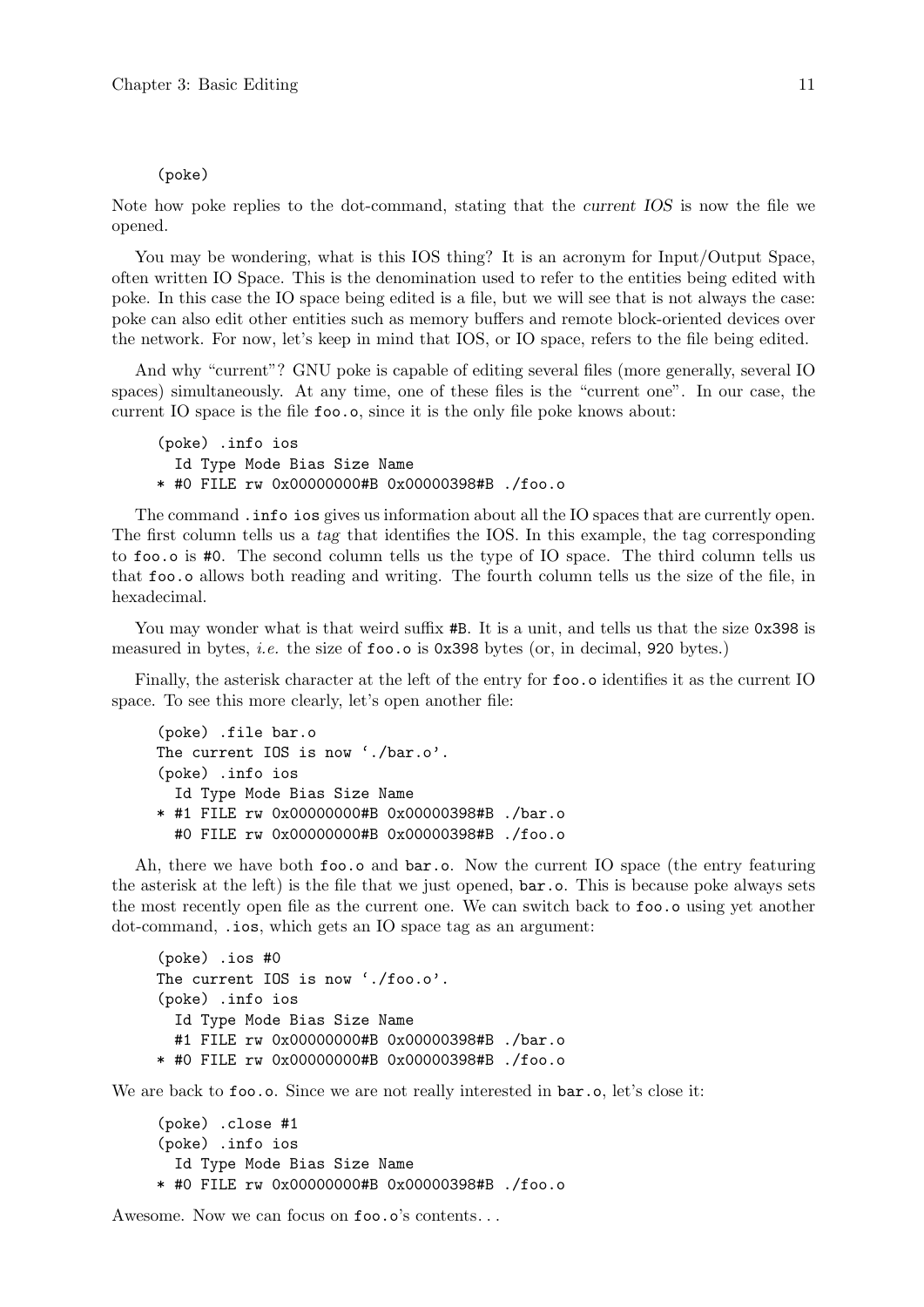## <span id="page-27-0"></span>3.3 Dumping File Contents

Data stored in modern computers, in both volatile memory and persistent files, is fundamentally a sequence of entities called bytes. The bytes can be addressed by its position in the sequence, starting with zero:

```
+--------+--------+--------+ ... +--------+
| byte 0 | byte 1 | byte 2 | | byte N |
+--------+--------+--------+ ... +--------+
```
Each byte has capacity to store a little unsigned integer in the range 0..255. Therefore, the IO spaces that we edit with poke (like the file foo.o) can be seen as a sequence of little numbers, like depicted in the figure above.

GNU poke provides a command whose purpose is to display the values of these bytes:  $dump<sup>1</sup>$ . It is called like that because it dumps ranges of bytes to the terminal, allowing the user to inspect them.

So let's use our first poke command! Fire up poke, open the file foo.o as explained above, and execute the dump command:

```
(poke) dump
76543210 0011 2233 4455 6677 8899 aabb ccdd eeff 0123456789ABCDEF
00000000: 7f45 4c46 0201 0100 0000 0000 0000 0000 .ELF............
00000010: 0100 f700 0102 0000 0000 0000 0000 0000 ................
00000020: 0102 0000 0000 0000 9801 0000 0000 0000 ................
00000030: 0000 0000 4000 0000 0000 4000 0800 0700 .............
00000040: 2564 0a00 0000 0000 0000 0000 0000 0000 %d..............
00000050: b702 0000 0100 0000 1801 0000 0000 0000 ................
00000060: 0000 0000 0000 0000 8510 0000 ffff ffff ...............
00000070: b700 0000 0000 0000 9500 0000 0000 0000 ................
(poke)
```
What are we looking at?

The first line of the output, starting with 76543210, is a ruler. It is there to help us to visually determine the location (or offset) of the data.

The rest of the lines show the values of the bytes that are stored in the file, 16 bytes per line. The first column in these data lines shows the offset, in hexadecimal and measured in number of bytes, from which the row of data starts. For example, the offset of the first byte shown in the third data line has offset 0x20 in the file, the second byte has offset 0x21, and so on. Note how the data rows show the values of the individual bytes, in hexadecimal. Generally speaking, when dealing with bytes (and binary data in general) it is useful to manipulate magnitudes in hexadecimal, or octal. This is because it is easy to group digits in these bases to little groups of bits (four and three respectively) in the equivalent binary representation. In this case, each couple of hexadecimal digits denote the value of a single byte<sup>2</sup> . For example, the value of the first byte in the third data row is 0x01, the value of the second byte 0x02, and so on.

Using the ruler and the column of offsets, locating bytes in the data is very easy. Let's say for example we are interested in the byte at offset  $0x68$ : we use the first column to quickly find the row starting at 0x60, and the ruler to find the column marked with 88. Cross column and row and. . . voila! The byte in question has the value 0x85. The reverse process is just as easy. What is the offset of the first 0x40 in the file? Try it!

<sup>1</sup> Note that this is not a dot-command like .file, .ios or .close: dump does not start with a dot! We will see later how dot-commands differ from "normal commands" like dump, but for now, let's ignore the distinction.

 $2$  Do not be fooled by the fact dump shows the hexadecimal digits in groups of four: this is just a visual aid and, as we shall see, it is possible to change the grouping by passing arguments to dump.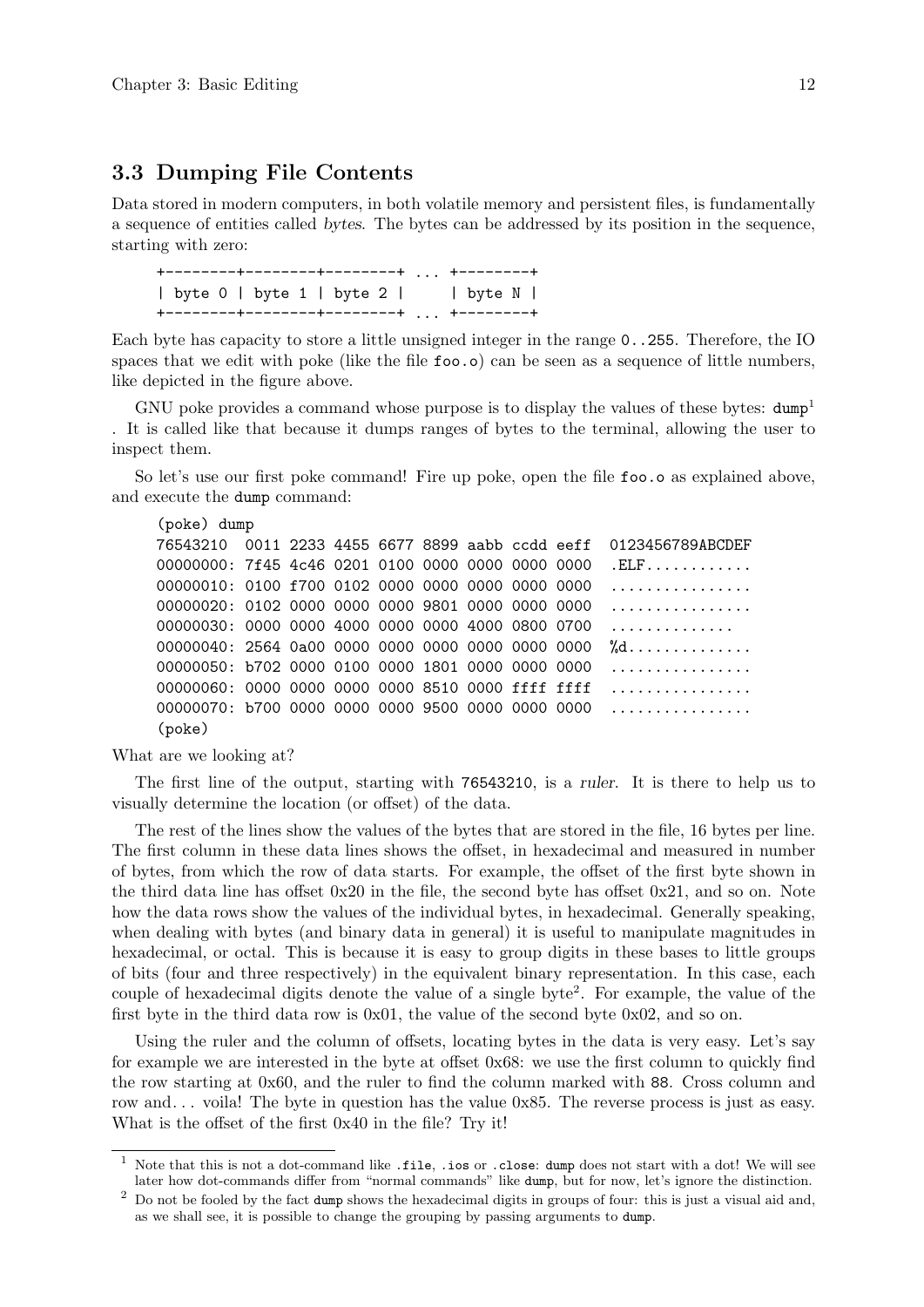The section at the right of the output is the ASCII output. It shows the row of bytes at the left interpreted as ASCII characters. Non-printable characters are shown as . to avoid scrambling the terminal, and yes, there is actually way to customize what character to use, so they are not confused from real ASCII dot characters (0x2e) :P In this particular dump we can see that near the beginning of the file there are three bytes whose value, if interpreted as ASCII characters, conform the string "ELF". As we shall see, this is part of the ELF magic number. Again, the ruler is very useful to locate the byte corresponding to some character in the ASCII section, or the other way around. What is the value of the byte corresponding to the F in ELF? Try it!

Something to notice in the dump output above is that these are not, by any mean, the complete contents of the file foo.o. The .info ios dot-command informed us in the last section that foo.o contains 920 bytes, of which the dump command only showed us. . . 0x80 bytes, or 128 bytes in decimal.

dump is certainly capable of showing more (and less) than 128 bytes. We can ask dump to display some given amount of data by specifying its size using a command argument. For example:

(poke) dump :size 64#B 76543210 0011 2233 4455 6677 8899 aabb ccdd eeff 0123456789ABCDEF 00000000: 7f45 4c46 0201 0100 0000 0000 0000 0000 .ELF............ 00000010: 0100 f700 0102 0000 0000 0000 0000 0000 ................ 00000020: 0102 0000 0000 0000 9801 0000 0000 0000 ................ 00000030: 0000 0000 4000 0000 0000 4000 0800 0700 ..............

The command above asks poke to "dump 64 bytes". In this example :size is the name of the argument, and 64#B is the argument's value. Again, the suffix #B tells poke we want to dump 64 bytes, not 64 kilobits nor 64 potatoes.

Another interesting aspect of our first dump (ahem) is that the dumped bytes start from the beginning of the file, i.e. the offset of the first byte is 0x0. Certainly there should be other areas of the file with interesting contents for us to inspect. To that purpose, we can use yet another option, :from:

```
(poke) dump :size 64#B :from 128#B
76543210 0011 2233 4455 6677 8899 aabb ccdd eeff 0123456789ABCDEF
00000080: 1400 0000 0000 0000 0000 0000 0000 0000 ................
00000090: 0000 0000 0000 0000 0000 0000 0000 0000 ................
000000a0: 0000 0000 0300 0100 0000 0000 0000 0000 ................
000000b0: 0000 0000 0000 0000 0000 0000 0300 0300 ................
```
The command above asks poke to "dump 64 bytes starting at 128 bytes from the beginning of the file". Note how the first row of bytes start at offset  $0x80$ , *i.e.* 128 in decimal.

Passing options to commands is easy and natural, but we may find ourselves passing the same values again and again to certain command options. For example, if the default size of dump of 128 bytes is not what you prefer, because you have a particularly tall monitor, or you are one of these people using sub-atomic sized fonts, it can be tiresome and error-prone to pass :size to dump every time you use it. Fortunately, the default size can be customized by setting a global variable:

(poke) pk\_dump\_size = 160#B

This tells poke to set 160 bytes as the new value for the pk\_dump\_size variable. This is a global variable that the dump command uses to determine how much data to show if the user doesn't specify an explicit value with the :size option. Many other commands use the same strategy in order to alter their default behavior, not just dump.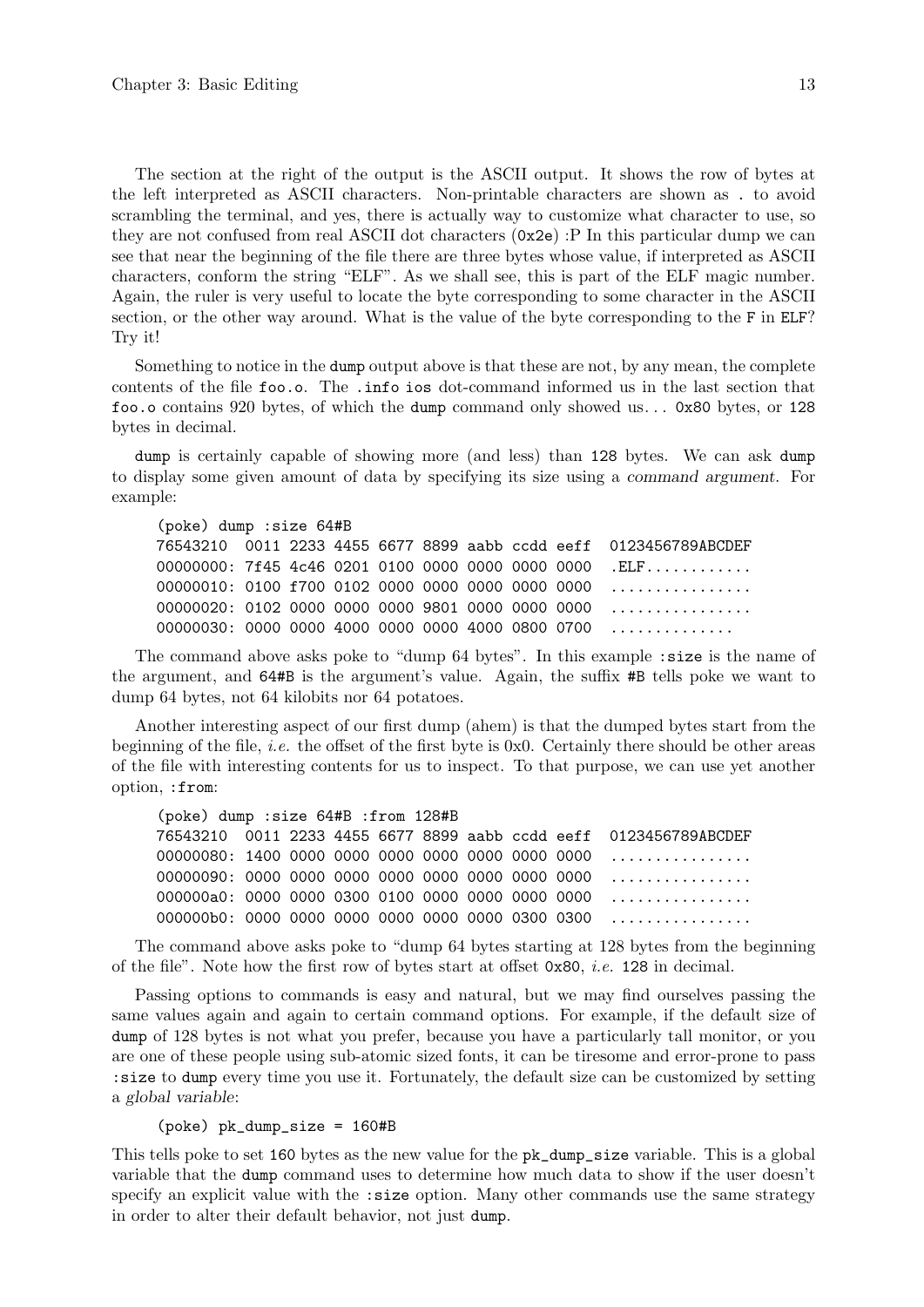<span id="page-29-0"></span>And now that we are talking about that, it is also cumbersome to have to set the default size used by dump every time we run poke. But no problem, just set the variable in a file called .pokerc in your home directory, like this:

pk\_dump\_size = 160#B

Every time poke starts, it reads  $\gamma$ , pokerc and executes the commands contained in it. See [Section 8.1 \[pokerc\], page 93](#page-108-1).

The dump command is very flexible, and accepts a lot of options and customization variables that we won't be covering in this chapter. For a complete description of the command, see [Section 17.1 \[dump\], page 110](#page-125-1).

## 3.4 Poking Bytes

Let's look again at the first bytes of the file foo.o:

```
(poke) dump :size 64#B
76543210 0011 2233 4455 6677 8899 aabb ccdd eeff 0123456789ABCDEF
00000000: 7f45 4c46 0201 0100 0000 0000 0000 0000 .ELF............
00000010: 0100 f700 0102 0000 0000 0000 0000 0000 ................
00000020: 0102 0000 0000 0000 9801 0000 0000 0000 ................
00000030: 0000 0000 4000 0000 0000 4000 0800 0700 .............
```
At this point we know how to use the ruler to localize specific bytes just by looking at the displayed data. If we wanted to operate on the values of some given bytes, we could look at the dump and type the values in the REPL. For example, if we wanted to add the values of the bytes at offsets 0x2 and 0x4, we could look at the dump and then type:

(poke) 0x4c + 0x02 0x4e

GNU poke supports many operators that take integers as arguments, to perform arithmetic, relational, logical and bit-wise operations on them (see [Section 18.1 \[Integers\], page 114\)](#page-129-1). Since bytes are no more (and no less) than little unsigned integers, we can use these operators to perform calculations on bytes.

For example, this is how we would calculate whether the highest bit in the second byte in foo.o is set:

(poke) 0x45 & 0x80 0

Note how booleans are encoded in Poke as integers, 0 meaning false, any other value meaning true.

Looking at the output of dump and writing the desired byte value in the prompt is cumbersome. Fortunately, there is a much more convenient way to access the value of a byte, given its offset in the file: it is called mapping a byte value. This operation is implemented by a binary operator, called the map operator.

This is how it works. Assuming we were interested in the byte at 64 bytes from the beginning of the file, this is how we would refer to it (or "map" it):

(poke) byte @ 64#B 37UB

This application of the map operator tells poke to map a byte at the offset 64 bytes. It can be read as "byte at 64 bytes". Note how poke replies with the value 37UB. The suffix UB means "unsigned byte", and is an indication for the user about the nature of the preceding number: it is unsigned, and it occupies a byte when stored.

As we can see in this example, poke uses decimal by default when showing values in the REPL. We already noted how it is usually better to work in hexadecimal when dealing with byte values.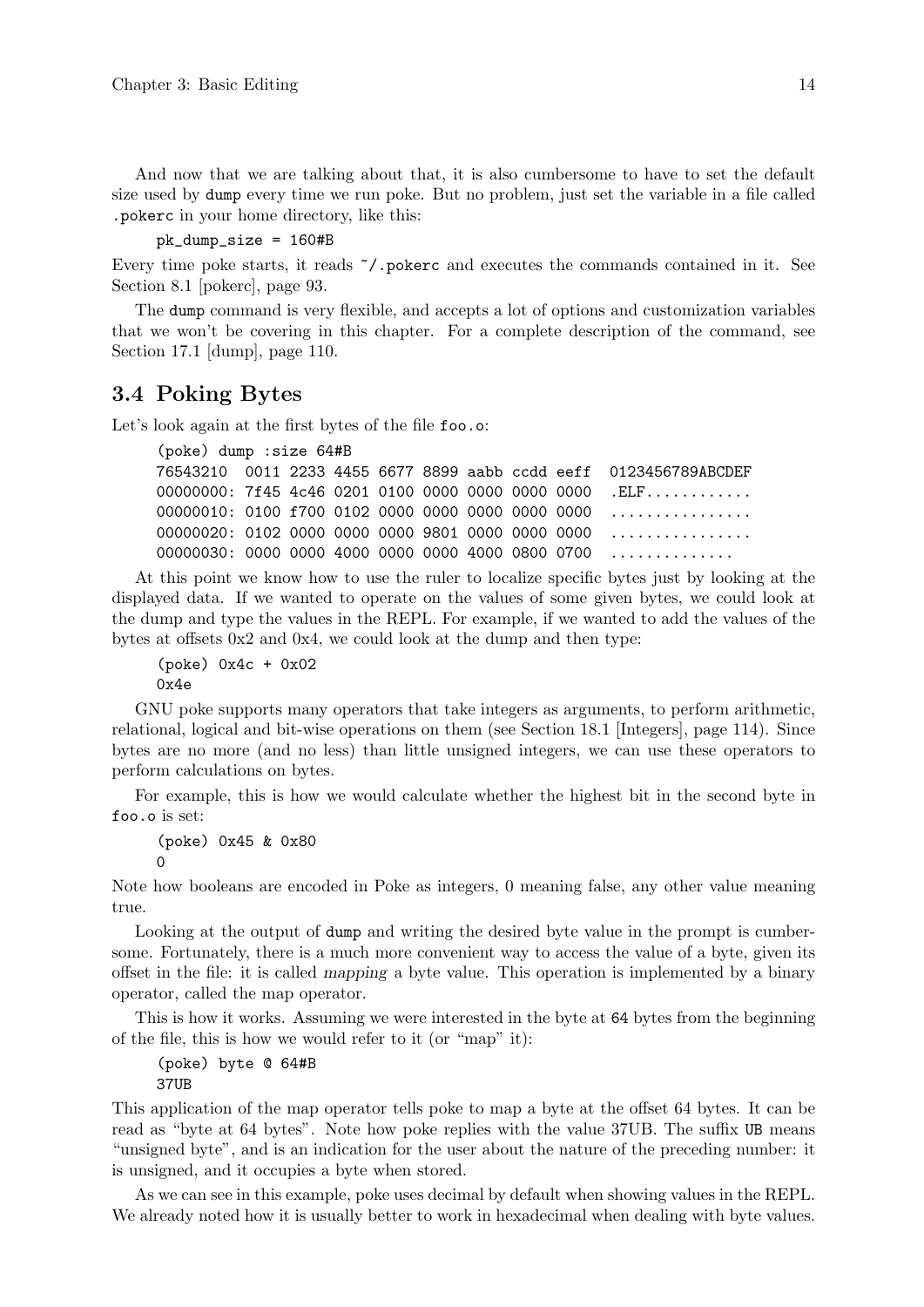<span id="page-30-0"></span>Fortunately, we can change the numeration base used by poke when printing numbers, using the .set obase ("set output base") dot-command as this:

(poke) .set obase 16

After this, we can map the byte again, this time getting the result expressed in hexadecimal:

(poke) byte @ 64#B 0x25UB

Again, you may find it useful to add the .set obase 16 command to your .pokerc file, if you want the customization to be persistent between poke invocations.

Going back to the example of calculating whether the highest bit in the second byte in foo.o is set, this is how we would do it with a map:

(poke) (byte @ 2#B) & 0x80 0

Turns out the answer is no.

The map operator can also be used at the left side of an assignment operator:

(poke) byte  $Q$  0x28#B = 0xff

Which reads "assign 0xff to the byte at offset 0x4a bytes". Dumping again, we can verify that the byte actually changed:

76543210 0011 2233 4455 6677 8899 aabb ccdd eeff 0123456789ABCDEF 00000000: 7f45 4c46 0201 0100 0000 0000 0000 0000 .ELF........... 00000010: 0100 f700 0102 0000 0000 0000 0000 0000 ................ 00000020: 0102 0000 0000 0000 ff01 0000 0000 0000 ................ 00000030: 0000 0000 4000 0000 0000 4000 0800 0700 .............

Does this mean that foo.o changed accordingly, in disk? The answer is yes. poke always commits changes immediately to the file being edited. This, that is an useful feature, can also be a bit tricky if you forget about it, leading to data corruption, so please be careful.

Incidentally, altering the byte at offset 0x28 most probably have caused foo.o to stop being a valid ELF file, but since we are just editing bytes (and not ELF structures) we actually don't care much.

## 3.5 Values and Variables

Up to now we have worked with byte values, either writing them in the REPL or mapping them at the current IO space. Often it is useful to save values under meaningful names, and access to them by name. In poke we do that by storing the values in variables.

Before being used, variables shall be defined using the var construction. Let's get the byte at offset 64 bytes and save it in a variable called foo:

```
(poke) var foo = byte @ 64#B
```
This defines a new variable (foo) and initializes it to the value of the byte at offset 64 bytes. This results on foo to hold the value 37.

Once defined, we can get the value of a variable by just giving its name to poke:

(poke) foo 37UB

Several variables can be defined in a single var declaration. Each definition is separated by a comma. This is equivalent of issuing several vars:

(poke) var a = 10, b = 20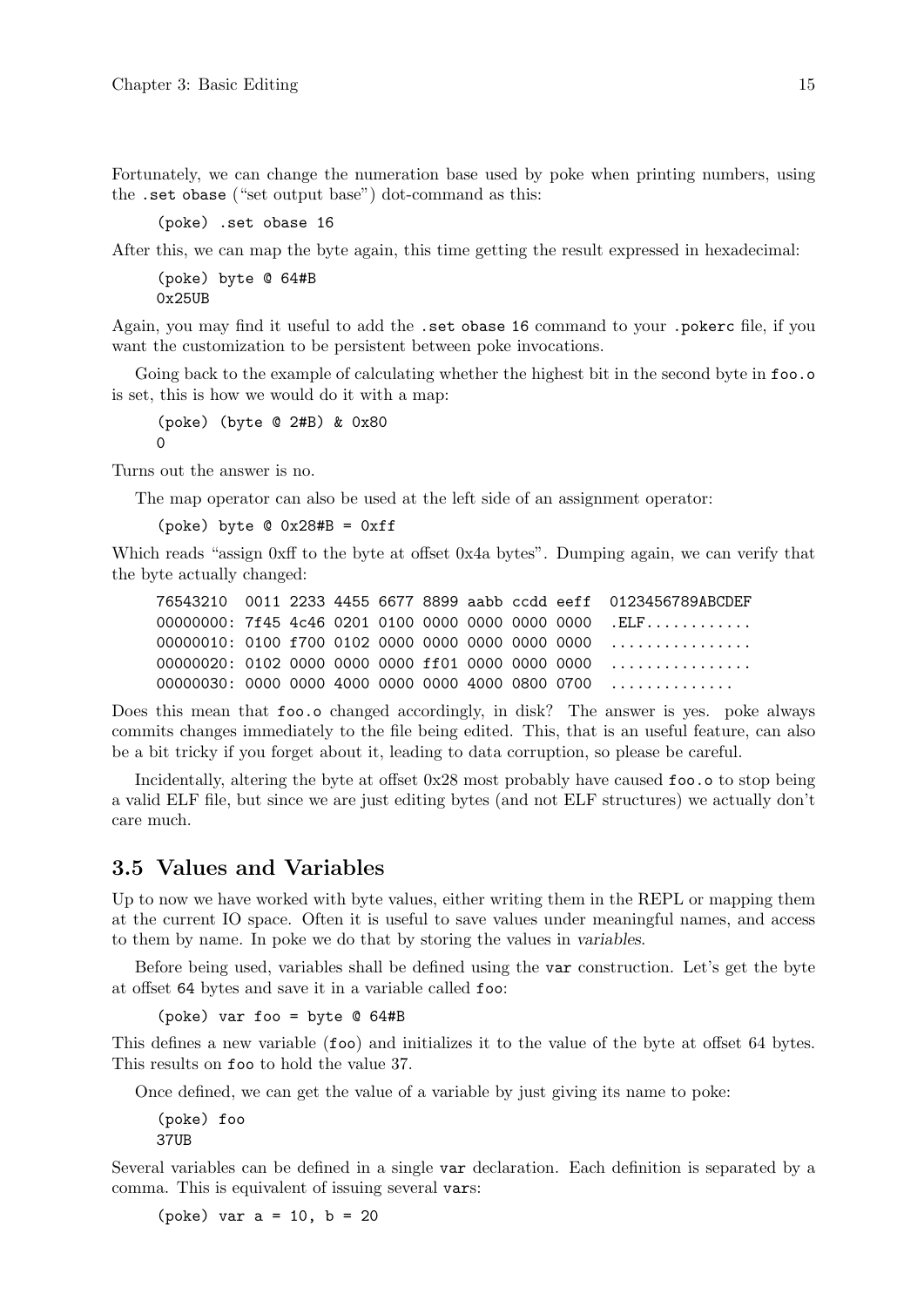<span id="page-31-0"></span>In general, a variable containing a byte value can be used in any context where the contained value would be expected. If we wanted to check the highest bit in the byte value stored in foo we would do:

(poke) foo & 0x80 0x0

Assigning a value to a variable makes the value the new contents of the variable. For example, we can increase the value of foo by one like this:

 $(poke)$  foo = foo + 1

At this point, an important question is: when we change the value of the variable foo, are we also changing the value of the byte stored in foo.o at offset 64 bytes? The answer is no. This is because when we do the mapping:

(poke) var foo = byte @ 64#B

The value stored in foo is a *copy* of the value returned by the map operator  $\mathcal{C}$ . You can imagine the variable as a storage cell located somewhere in poke's memory. After the assignment above is executed there are two copies of the byte value 0x25: one in foo.o at offset 64 bytes, and the other in the variable foo.

It follows that if we wanted to increase the byte in the file, we would need to do something like:

```
(poke) var foo = byte @ 64#B
(poke) foo = foo + 1
(poke) byte @ 64#B = foo
```
Or, more succinctly, omitting the usage of a variable:

(poke) byte  $@ 64#B = (byte @ 64#B) + 1$ 

Or, even more succinctly:

```
(poke) (byte @ 64#B) += 1
```
Note how we have to use parenthesis around the map at the right hand side, because the map operator @ has less precedence than the plus operator +.

#### 3.6 From Bytes to Integers

The bytes we have been working with are unsigned whole numbers (or integers) in the range 0..255. We saw how poke sees the contents of the files as a sequence of bytes, and how each byte can be addressed using an offset. Mapping bytes using the map operator @ gives us these values, which are denoted in poke with literals like 10UB or 0x0aUB.

This very limited range of values have consequences when it comes to do arithmetic with bytes. Suppose for example we wanted to calculate the average of the first byte values stored in foo.o. We could do something like:

```
(poke) a0 = byte @ 0#B
(poke) a1 = byte @ 1#B(poke) a2 = byte @ 2#B
(poke) a0
0x7fUB
(poke) a1
0x45UB
(poke) a2
0x4cUB
(poke) (a0 + a1 + a2) / 3UB
5UB
```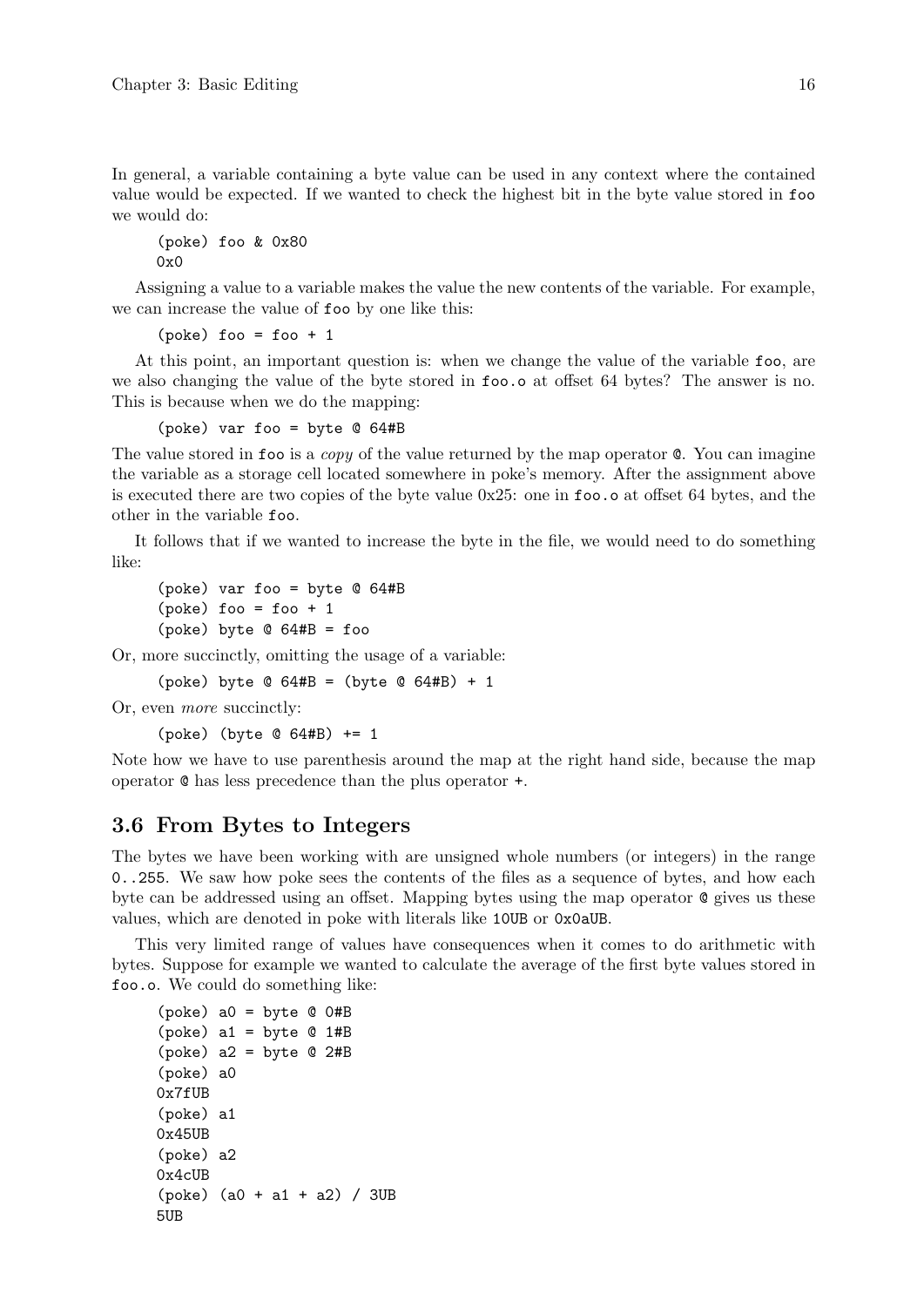That is obviously the wrong answer. What happened? Let's do it step by step. First, we add the first two bytes:

```
(poke) a0 + a10xc4UB
```
Which is all right. 0xc4 is 0x7f plus 0x45. But, let's add now the third byte:

```
(poke) a0 + a1 + a2
0x10UB
```
That's no good. Adding the value of the third byte (0x4c) we overflow the range of valid values for a byte value. The calculation went banana at this point.

Another obvious problem is that we surely will want to store integers bigger than 255 in our files. Clearly we need a way to encode them somehow, and since all we have in a file are bytes, the integers will have to be composed of them.

Integers bigger than 255 can be encoded by interpreting consecutive byte values in a certain way. First, let's consider a single byte. If we print a byte value using binary rather than decimal or hexadecimal, we will observe that eight bits are what it takes to encode the numbers between 0 and 0xff (255) using a natural binary encoding:

```
(poke) .set obase 2
(poke) 0UB
0b00000000UB
(poke) 0xFFUB
0b11111111UB
```
This is the reason why people say bytes are "composed" of eight bits, or that the width of a byte is eight bits. But this way of talking doesn't really reflect the view that the operating system has of devices like files or memory buffers: both disk and memory controllers provide and consume bytes, *i.e.* little unsigned numbers in the range 0..255. At that level, bytes are indivisible. We will see later that poke provides ways to work on the "sub-byte" level, but that is just really an artifact to make our life easier: underneath, all that goes in and out are bytes.

Anyhow, if we were to "concatenate" the binary representation of two consecutive bytes, we would end with a much bigger range of possible numbers, in the range 0b00000000 00000000..0b111111111111111111<sup>3</sup>, or 0x0000..0xffff in hexadecimal. poke provides a bitconcatenation operator ::: that does exactly that:

(poke) 0x1UB 0b00000001UB (poke) 0x1UB ::: 0x1UB 0b0000000100000001UH

Note how the suffix of the resulting number is now UH. This indicates that the number is no longer a byte value: it is too big for that. The H in this new suffix means "half", and it is a traditional way to call an integer that is encoded using two bytes, or 16 bits.

So, using our method of encoding bigger numbers concatenating bytes, what would be the "half" integer composed of two bytes at the beginning of  $foo.o?$ 

```
(poke) .set obase 16
(poke) (byte @ 0#B):::(byte @ 1#B)
0x7f45UH
```
Now, let's go back to the syntax we used to map a byte value. In the invocation of the map operator byte @ 0#B the operand at the left (in this case byte) tells the operator what kind of

<sup>&</sup>lt;sup>3</sup> poke allows to insert underscore characters \_ anywhere in number literals. The only purpose of these characters is to improve readability, and they are totally ignored by poke, *i.e.* they do not alter the value of the number.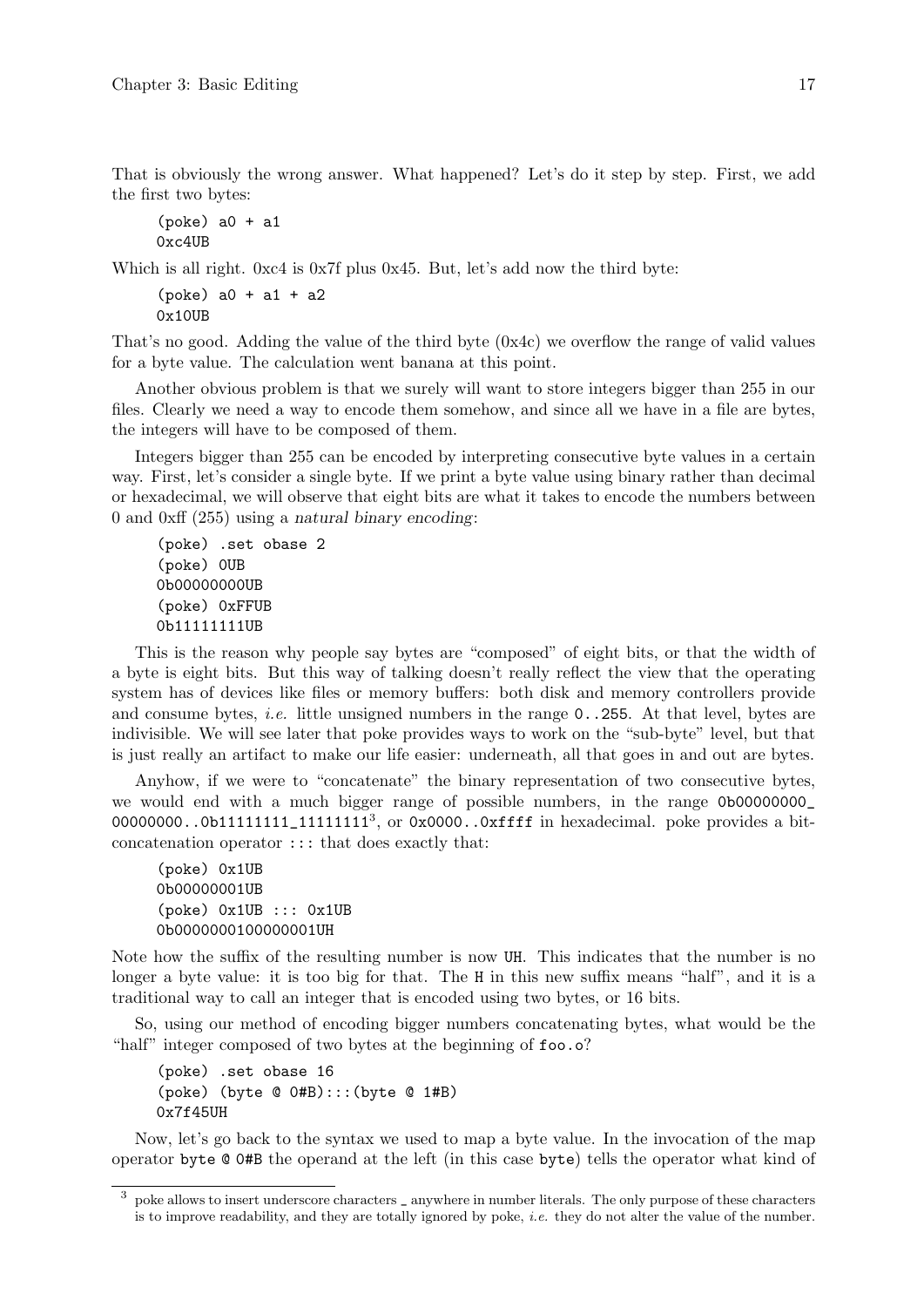<span id="page-33-0"></span>value to map. This is called a type specifier; byte is the type specifier for a single byte value, and byte[3] is the type specifier for a group of three byte values arranged in an array.

As it happens, byte is a synonym for another slightly more interesting type specifier: uint<8>. You can probably infer the meaning already: a byte is an unsigned integer which is 8 bits big. We can of course use this alternate specifier in a mapping operation, achieving exactly the same result than if we were using byte:

```
(poke) uint<8> @ 0#B
0x7fUB
```
You may be wondering: is it possible to use a similar type specifier for mapping bigger integers, like these "halves" that are composed of two bytes? Yeah, it is indeed possible:

```
(poke) uint<16> @ 0#B
0x7f45UH
```
Mapping an unsigned integer of 16-bits at the offset 0 gives us an unsigned "half" value, as expected.

You can easily build bigger and bigger numbers concatenating more and more bytes. Three bytes? sure:

```
(poke) uint<24> @ 0#B
(uint<24>) 0x7f454c
```
Note that in this case poke uses a prefix instead of a suffix to indicate that the given value is 24-bits long. Four bytes?

(poke) uint<32> @ 0#B 0x7f454c46U

Certain integer widths are so often used that easier-to-type synonyms for their type specifiers are provided. We already know byte for uint<8>. Similarly, ushort is a synonym for uint<16>, uint is a synonym for uint<32> and ulong is a synonym for uint<64>. Try them!

GNU poke supports integers up to eight bytes, i.e. up to 64-bits. This may change in the future, as we are planning to support arbitrarily large integers.

## 3.7 Big and Little Endians

When talking about whole numbers (integers) we should distinguish between their value (such as 123) and their written form that we would use when writing the number on a piece of paper, such as 123.

The written form of a number is composed of digits, arranged in certain order. We all know that the ordering of the digits in the written form of a number is important: if we write 123 we are referring to a different value than if we write 321. The mathematical reason for this is that depending on the position they occupy in the written form, each digit contributes with a different "weight" to the total value of the number. This is always the case, regardless of the numerical base used to denote the number.

For example, the value of the number 123 (whose written form is 123) is calculated as  $1*10^2+2*10^1+3*10^0$ . If we swap the last two digits in the written form of the number, we have  $1*10^2+3*10^1+2*10^0$ , which results in a different value: 132. When we consider other numerical bases, the bases in the polynomial change accordingly, but the correspondence between written form and value stands: for example, the value of 0x123 is calculated as 1\*16^2+2\*16^1+3\*16^0.

The "higher" a digit is in the polynomial, the more significant it is, *i.e.* the more weight it has on the value of the number where it appears. In the written number 123, for example, the digit 1 is the most significant digit of the number, and the digit 3 is the least significant digit.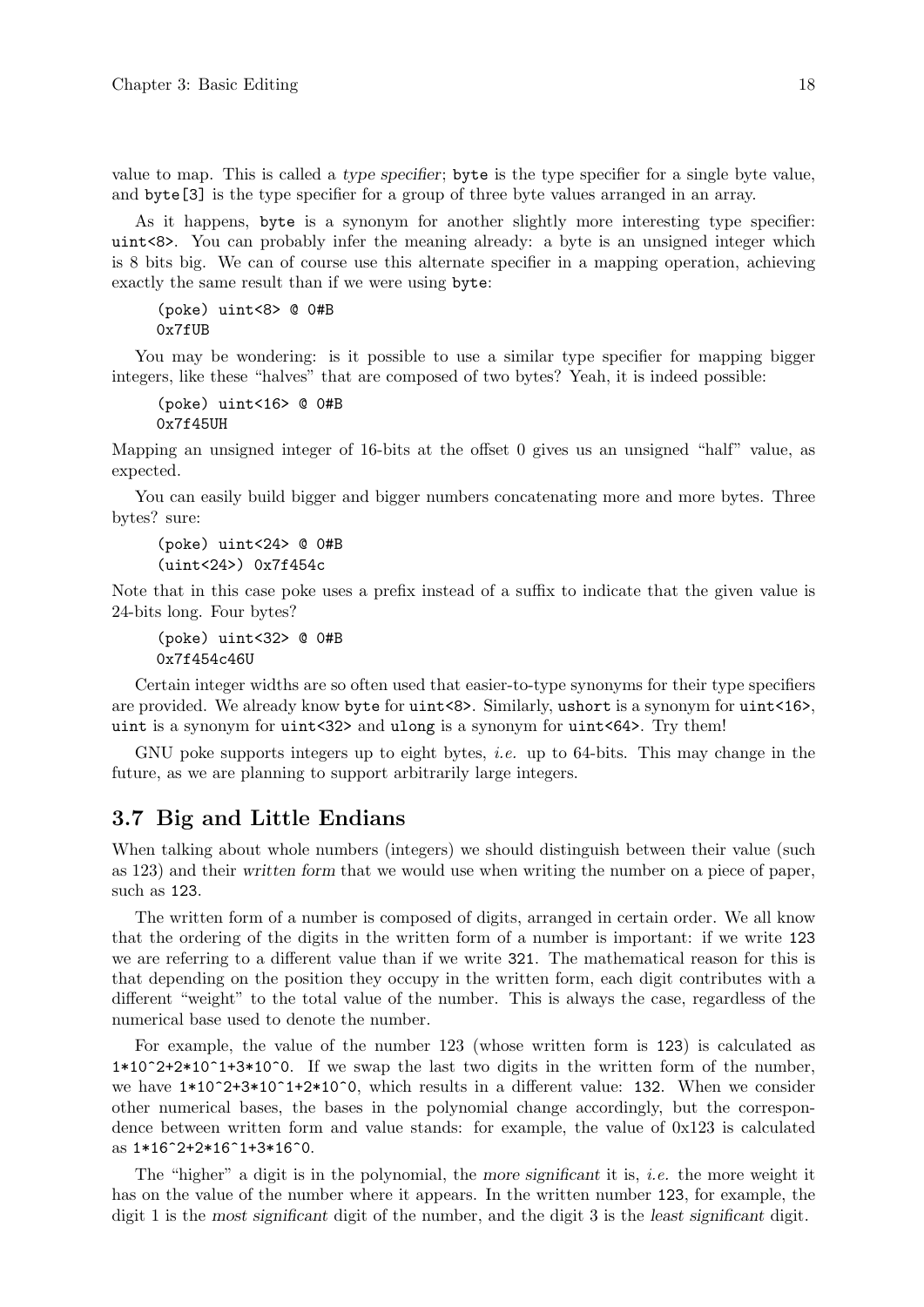This distinction between the written form of a number and its value is very important. Just like in certain languages letters are read right-to-left (Arabic) or even down-to-up (Japanese) we could certainly conceive a language in which the digits of numbers were arranged from right-toleft instead of left-to-right. In such a language the written representation of 123 would be 321, not 123. In other words: the least significant digit would come first, not last, in the written form of the number.

Now when it comes to store numbers in computers, rather than writing them on a paper, the role of the paper is played by the computer's memory, be it ephemeral (like RAM) or persistent (like a spinning hard disk or a Flash memory), which is organized as a sequence of bytes. Since we are composing numbers with bytes, it makes sense to have each byte to play the role of a digit in the written form of the bigger number. Since bytes can have values from 0 to 255, the base is 256. But what is the "written form" for our byte-composed numbers?

In the last section we tried to compose bigger integers by concatenating bytes together and interpreting the result. In doing so, we assumed (quite naturally) that in the written form of the resulting integer the bytes are ordered in the same order than they appear in the file, *i.e.* we assume that the written form of the number b1\*256^2+b2\*256^1+b3\*256^0 would be b1b2b3, where **b1**, **b2** and **b3** are bytes. In other words, given a written form **b1b2b3**, **b1** would be the most significant byte (digit) and b3 would be the least significant byte (digit). In our world of IO spaces, the "written form" is the disposition of the bytes in the IO space (file, memory buffer, etc) being edited.

That interpretation of the written form is exactly what the bit-concatenation operator implements:

```
(poke) dump :from 0#B :size 3#B
76543210 0011 2233 4455 6677 8899 aabb ccdd eeff 0123456789ABCDEF
00000000: 7f45 4c ...
(poke) var b1 = byte @ 0#B
(poke) var b2 = byte @ 1#B
(poke) var b3 = byte @ 2#B
(poke) b1:::b2:::b3
(uint<24>) 0x7f454c
```
However, much like in certain human languages the written form is read from right to left, some computers also read numbers from right to left in their "written form". Actually, turns out that most modern computers do it like that. This means that, in these computers, given the written form  $b1b2b3$  (*i.e.* given a file where  $b1$  comes first, followed by  $b2$  and then  $b3$ ) the most significant byte is b3 and the least significant byte is b1. Therefore, the value of the number would be b3\*256^2+b2\*256^1+b3\*256^0.

So, given the written form of a bigger number  $b1b2b3$  (*i.e.* some ordering of bytes implied by the file they are stored in) there are at least two ways to interpret them to calculate the value of the number. When the written form is read from left to right, we talk about a big endian interpretation. When the written form is read from right to left, we talk about a *little endian* interpretation.

Given the first three bytes in foo.o, we can determine the value of the integer composed of these three bytes in both interpretations:

```
(poke) b1:::b2:::b3
(uint<24>) 0x7f454c
(poke) b3:::b2:::b1
(uint<24>) 0x4c457f
```
Remember how the type specifier byte is just a synonym of uint<8>, and how we can use type specifiers like uint<24> and uint<32> to map bigger integers? When we do that, like in:

(poke) uint<24> @ 0#B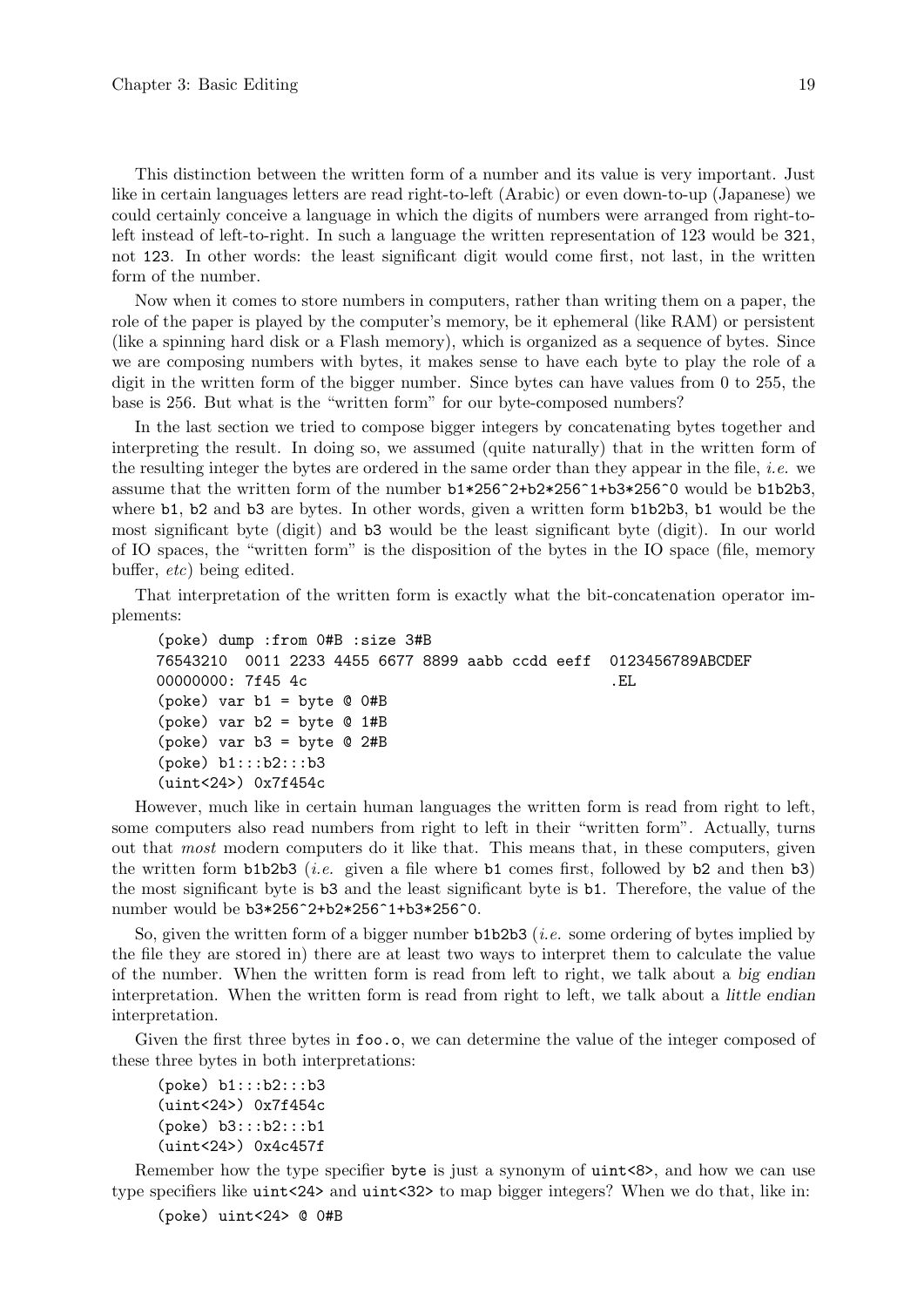#### <span id="page-35-0"></span>(uint<24>) 0x7f454c

Poke should somehow decide what kind of interpretation to use, *i.e.* how to read the "written" form" of the number. As you can see from the example, poke uses the left-to-right interpretation, or big-endian, by default. But you can change it using a new dot-command: .set endian:

(poke) .set endian little (poke) uint<24> @ 0#B (uint<24>) 0x4c457f

The currently used interpretation (also called endianness) is shown if you invoke the dotcommand without an argument<sup>4</sup>:

(poke) .set endian little

Different systems use different endianness. Into a given system, it is to be expected that most files will be encoded following the same conventions. Therefore poke provides you a way to set the endianness to whatever endianness is in the system. You do it this way:

(poke) .set endian host

## 3.8 Negative Integers

#### 3.8.1 Negative Encodings

Up to this point we have worked with unsigned integers, *i.e.* whole numbers which are zero or bigger than zero. Much like it happened with endianness, the interpretation of the value of several bytes as a negative number depends on the specific interpretation.

In computing there are two main ways to interpret the values of a group of bytes as a negative number: one's complement and two's complement.

At the moment GNU poke supports the two complement interpretation, which is really ubiquitous and is the negative encoding used by the vast majority of modern computers and operating systems.

We may consider adding support for one's complement in the future, but only if there are real needs that would justify the effort (which wouldn't be a small one ;)).

## 3.8.2 Signed Integers

Unsigned values are never negative. For example:

```
(poke) 0UB - 1UB
0xffUB
```
Instead of getting a -1, we get the result of an unsigned underflow, which is the biggest possible value for an unsigned integer of size 8 bits: 0xff.

When using type specifiers like  $uint \< 8$  or  $uint \< 16$  in a map, we get unsigned values such as 0UB. It follows that we need other type specifiers to map signed values. These look like int<8> and int<16>.

For example, let's map a signed 16-bit value from foo.o:

```
(poke) .set obase 10
(poke) int<16> @ 0#B
28515H
```
Note how the suffix of the value is now H and not UH. This means that the value is signed! But in this case it is still positive, so let's try to get an actual negative value:

(poke) var  $h = int < 16$   $\geq$  0  $0$ #B

<sup>4</sup> This also applies to the other .set commands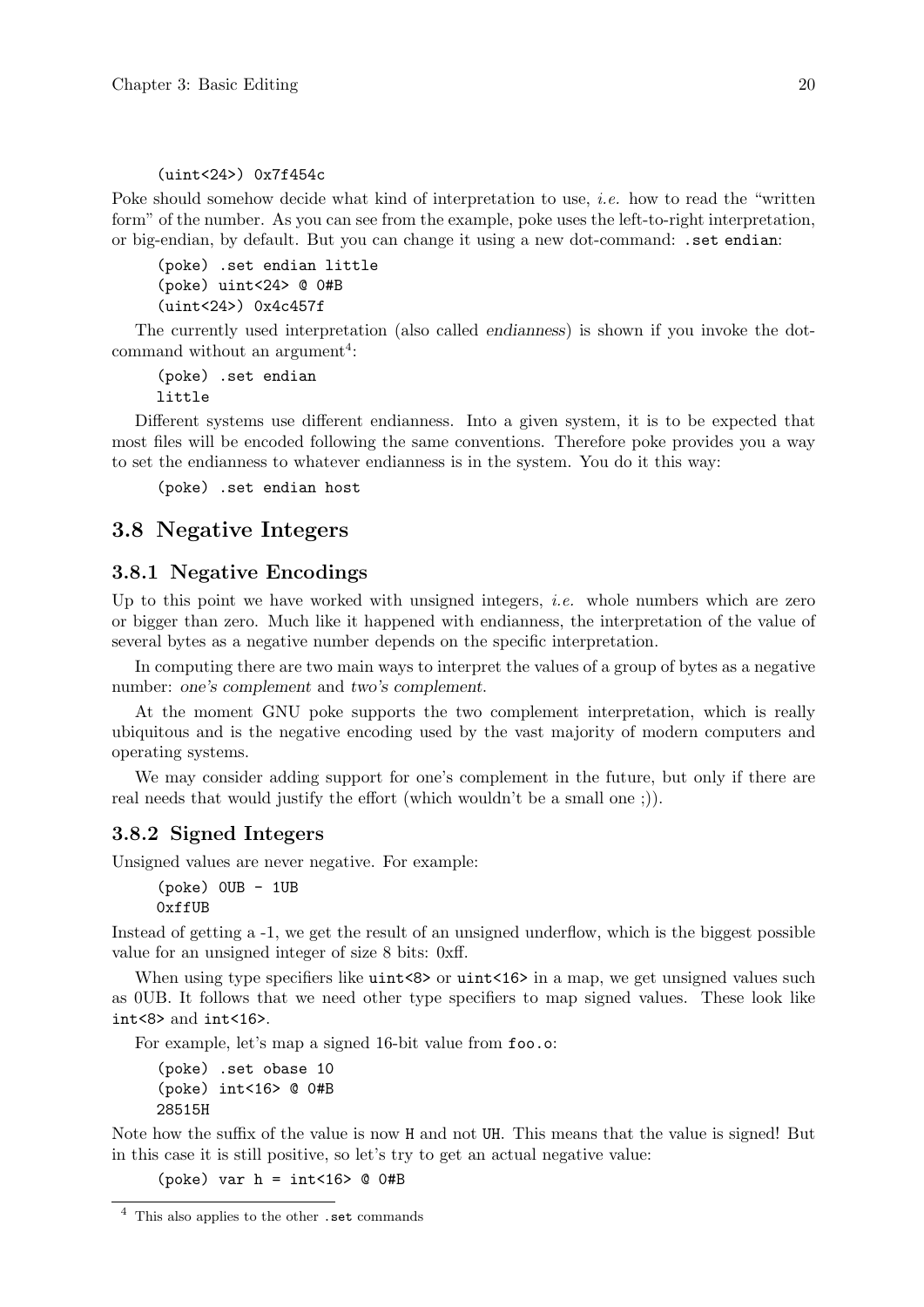$(poke)$   $h - h - 1H$  $-1H$ 

## 3.8.3 Mixing Signed and Unsigned Integers

Adding two signed integers gives you a signed integer:

```
(poke) 1 + 2
3
```
Likewise, adding two unsigned integers results in an unsigned integer:

```
(poke) 1U + 2U
311
```
But, what happens if we mix signed and unsigned values in an expression? Is the result signed, or unsigned? Let's find out:

(poke) 1U + 2 3U

Looks like combining an unsigned value with a signed value gives us an unsigned value. This actually applies to all the operators that work on integer values: multiplication, division, exponentiation, etc.

What actually happens is that the signed operand is converted to an unsigned value before executing the expression. You can also convert signed values into unsigned values (and viceversa) using cast constructions:

(poke) 2 as uint<32> 2U

Therefore, the expression  $1U + 2$  is equivalent to  $1U + 2$  as uint<32>:

 $(poke)$  1U + 2 as uint<32> 3U

You may be wondering: why not doing it the other way around? Why not converting the unsigned operand into a signed value and then operate? The reason is that, given an integer of some particular size, the positive range that you can store in it is bigger when interpreted as an unsigned integer than when interpreted as a signed integer. Therefore, converting signed into unsigned before operating reduces the risk of positive overflow. This of course assumes that we, as users, will be working with positive numbers more often than with negative numbers, but that is a reasonable assumption to do, as it is often the case!

## 3.9 Weird Integers

Up to this point we have been playing with integers that are built using a whole number of bytes. However, we have seen that the type specifier for an integer has the form int<N> or uint<N> for signed and unsigned variants, where N is the width of the integer, in bits. We have used bit-sizes that are multiple of 8, which is the size of a byte. So, why is this so? Why is N not measured in bytes instead?

The reason is that poke is not limited to integers composed of a whole number of bytes. You can actually have integers having *any* number of bits, between 1 and 64. So yes,  $int < 3$  is a type specifier for signed 3-bit integers, and uint<17> is a type specifier for unsigned 17-bit integers.

We call integers like this weird integers.

The vast majority of programming languages do not provide any support for weird integers. In the few cases they do, it is often in a very limited and specific way, like bitmap fields in C structs. Such constructions are often vague, obscure, and often their semantics depend on the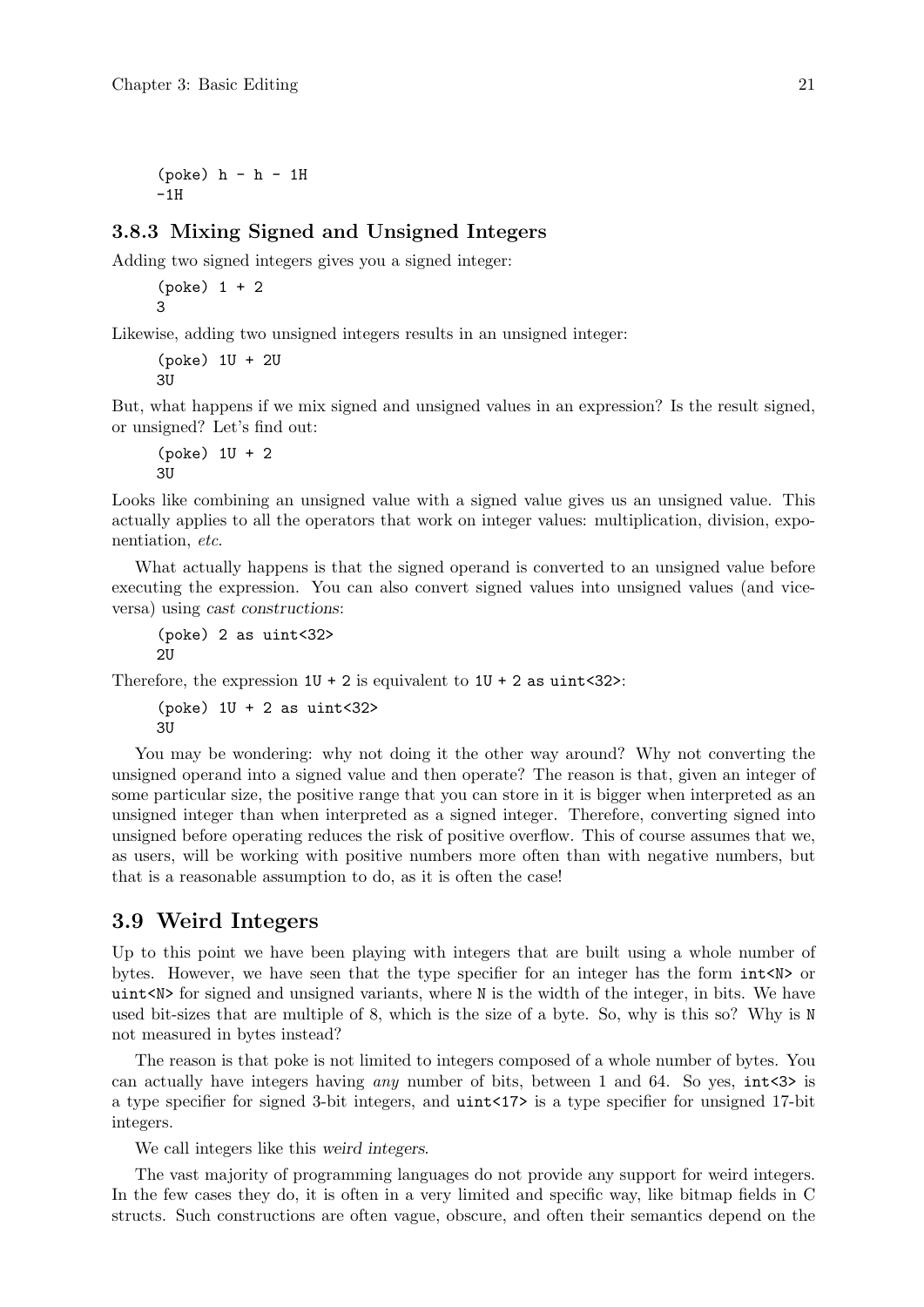specific implementation of the language, and/or the characteristics of the system where you run your program.

In poke, on the contrary, weird numbers are first class citizens, and they don't differ in any way from "normal" integers composed of a whole number of bytes. Their interpretation is also well defined, and they keep the same semantics regardless of the characteristics of the computer on which poke is running.

#### 3.9.1 Incomplete Bytes

Let's consider first weird numbers that span for more than one byte. For example, an unsigned integer of 12 bits. Let's visualize the written form of this number, *i.e.* the sequence of its constituent bytes as they appear in the underlying IO space:

```
byte 0 | byte 1
+---------+----+----+
|::::::::::::::| |
+---------+----+----+
| uint<12> |
```
All right, the first byte is used in its entirely, but only half of the second byte is used to conform the value of the number. The other half of the second byte has no influence of the value of the 12 bits number.

Now, we talk about the "second half of the byte", but what do that means exactly? We know that bytes in memory and files (bytes in IO spaces) are indivisible at the system level: bytes are read and written one at a time, as little integers in the range 0..255. However, we can create the useful fiction that each byte is composed by bits, which are the digits in the binary representation of the byte value.

So, we can look at a byte as composed of a group of eight bits, like this:

byte +-------------------------+ | b7 b6 b5 b4 b3 b2 b1 b0 | +-------------------------+

Note how we decided to number the bits in descending order from left to right. This is because these bits correspond to the base of the polynomial equivalent to the binary value of the byte, *i.e.* the value of the byte is b7\*2^7+b6\*2^6+b5\*2^5+b4\*2^4+b3\*2^3+b2\*2^2+b1\*2^1+b0\*2^0. In other words: at the bit level poke always uses a big endian interpretation, and the bit that "comes first" in this imaginary stream of bits is the most significant bit in the binary representation of the number. Please note that this is just a convention, set by the poke authors: the opposite could have been chosen, but it would have been a bit confusing, as we would have to picture binary numbers in reverse order!

With this new way of looking at bytes, we can now visualize what we mean exactly with the "first half" and "second half" of the trailing byte, in our 12 bits unsigned number:



Thus the first half of byte 1 is the sequence of bits b7 b6 b5 b4. The second half, which is not pictured since it doesn't contribute to the value of the number, would be b3 b2 b1 b0.

So what would be the value of the 12-bit integer? Exactly like with non-weird numbers, this depends on the current selected endianness, which determines the ordering of bytes.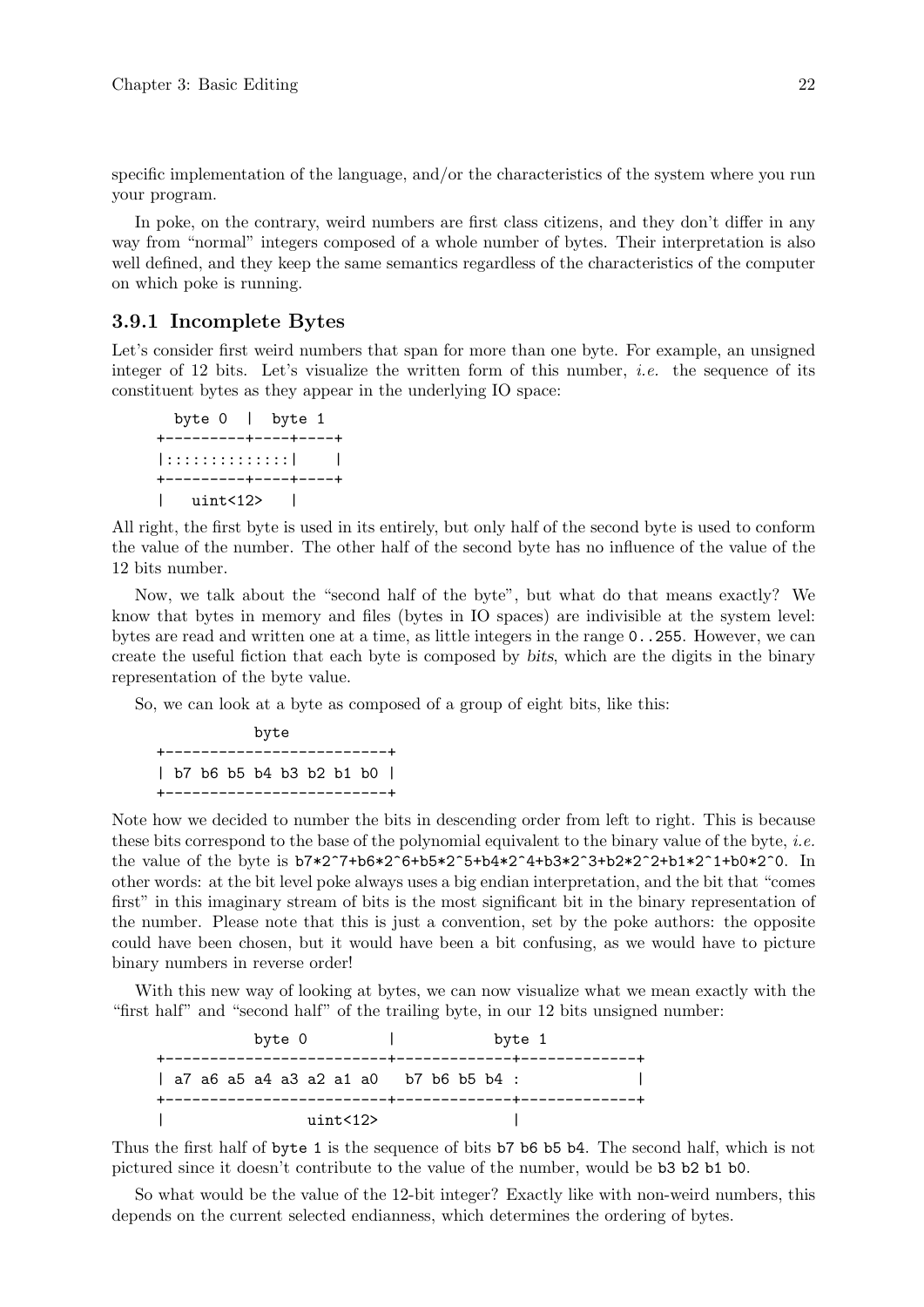If the current endianness is big, then byte 0 provides the most significant bits of the result number, and the used portion of byte 1 provides the least significant bits of the result number:

#### 0b a7 a6 a5 a4 a3 a2 a1 a0 b7 b6 b5 b4

However, if the current selected endianness is little, then the used portion of byte 1 provides the most significant bits of the result number, and byte 0 provides the least significant bits of the result number:

0b b7 b6 b5 b4 a7 a6 a5 a4 a3 a2 a1 a0

Let's see this in action. Let's take a look to the value of the first two bytes in foo.o, in binary:

(poke) .set obase 2 (poke) byte @ 0#B 0b01111111UB (poke) byte @ 1#B 0b01000101UB

Looking at these bytes as sequences of bits, we have:

|  | byte @ 0#B |  |         | byte @ 1#B                          |  |  |  |  |  |  |  |  |  |  |
|--|------------|--|---------|-------------------------------------|--|--|--|--|--|--|--|--|--|--|
|  |            |  |         | 1 0 1 1 1 1 1 1 1 0 1 0 0 : 0 1 0 1 |  |  |  |  |  |  |  |  |  |  |
|  |            |  | uint<12 |                                     |  |  |  |  |  |  |  |  |  |  |

Let's map our weird number at offset 0 bytes, using big endian:

```
(poke) .set endian big
(poke) uint<12> @ 0#B
(uint<12>) 0b011111110100
```
That matches what we explained before: the most significant bits of the unsigned 12 bits number come from the byte at offset  $0, i.e.$  01111111, whereas the least significant bits come from the byte at offset 1, *i.e.* 0100.

Now let's map it using little endian:

```
(poke) uint<12> @ 0#B
(uint<12>) 0b010001111111
```
This time the most significant bits of the unsigned 12 bits number come from the byte at offset 1, *i.e.* 0100, whereas the least significant bits come from the byte at offset 0, *i.e.* 011111111.

An important thing to note is that non-weird numbers, *i.e.* numbers built with a whole number of bytes, are basically a particular case of weird numbers where the last byte in the written form (in the IO space) provides all its bits. The rules are exactly the same in all cases, which makes it easy to obtain predictable and natural results when building integers using poke.

#### 3.9.2 Quantum Bytenics

The second kind of weird numbers are integers using less than 8 bits. These "sub-byte" numbers do not use all the bits of their containing byte. Consider for example the written form of an unsigned integer of size 5 bits:

```
byte
+-----+----+
|::::::| \qquad |+-----+----+
uint<5>
```
Now let's view the byte as a sequence of bits: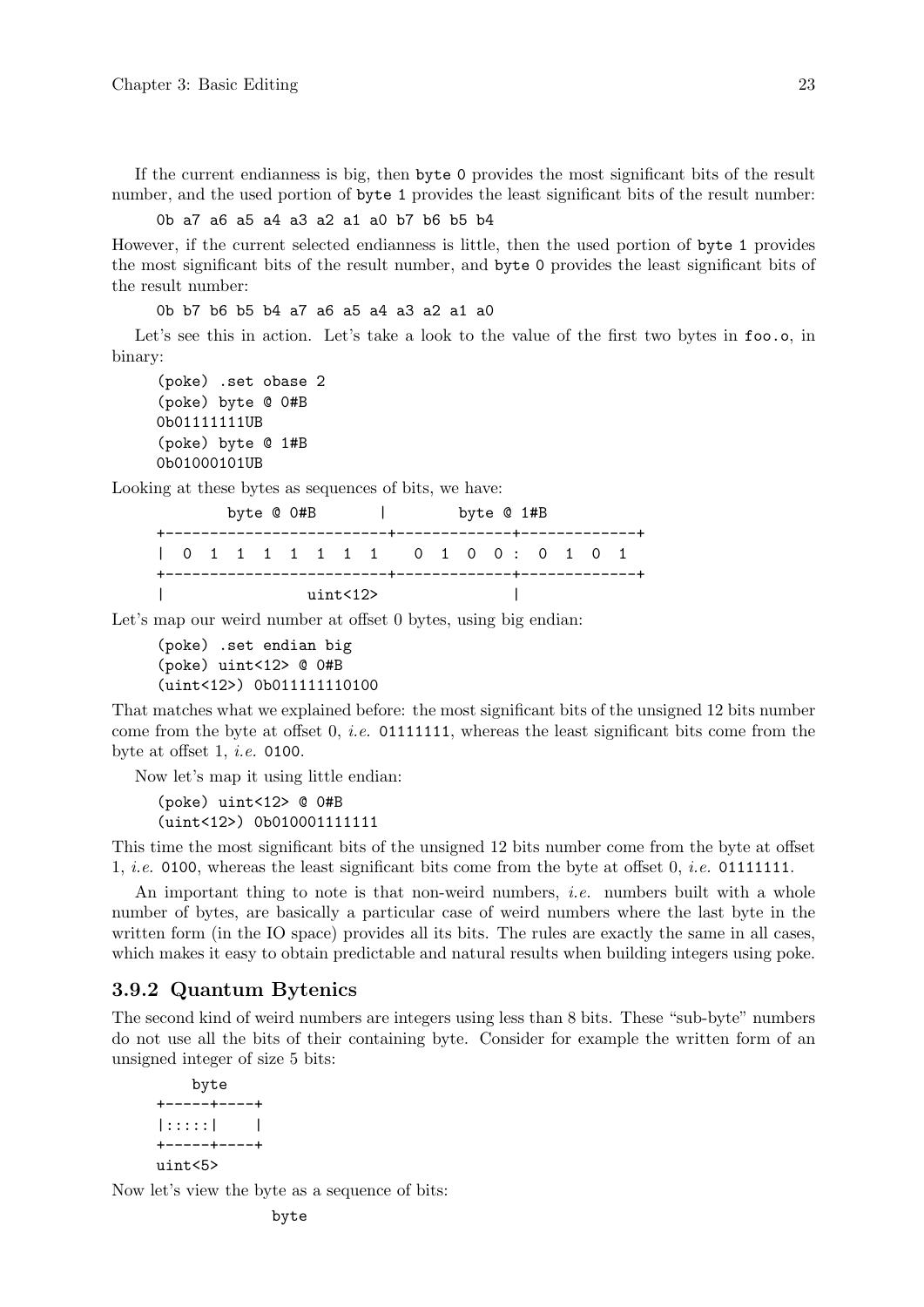```
+----------------+----------+
| b7 b6 b5 b4 b3 | |
+----------------+----------+
| uint<5> |
```
What is the value of this number? Applying the general rules for building integers from bytes, we can easily see that regardless of the current endianness the value, in binary, is:

0b b7 b6 b5 b4 b3

Let's see this in poke:

```
(poke) .set obase 2
(poke) .set endian big
(poke) byte @ 0#B
0b01111111UB
(poke) uint<5> @ 0#B
(uint<5>) 0b01111
(poke) .set endian little
(poke) uint<5> @ 0#B
(uint<5>) 0b01111
```
#### 3.9.3 Signed Weird Numbers

In the section discussing negative integers, we saw how the difference between a signed number and an unsigned number is basically a different interpretation of the most significant byte. Exactly the same applies to weird numbers.

Let's summon our unsigned 12-bit integer at the beginning of the file foo.o:

```
(poke) .set endian big
(poke) uint<12> @ 0#B
(uint<12>) 0b011111110100
```
The most significant byte of the resulting value (not of its written form) indicates that this number would be positive if we were mapping the corresponding signed value. Let's see:

```
(poke) int<12> @ 0#B
(int<12>) 0b010001111111
(poke) .set obase 10
(poke) int<12> @ 0#B
(int<12>) 1151
```
Let's make it a bit more interesting, and change the value of the first byte in the file so we get a negative number:

```
(poke) .set obase 2
(poke) byte @ 0#B = 0b1111_1111
(poke) int<12> @ 0#B
(int<12>) 0b111111110100
(poke) .set obase 10
(poke) int<12> @ 0#B
(int < 12) -12
```
Now, let's switch to little endian:

```
(poke) .set endian little
(poke) .set obase 2
(poke) int<12> @ 0#B
(int<12>) 0b010011111111
(poke) .set obase 10
(poke) int<12> 0#B
(int<12>) 1279
```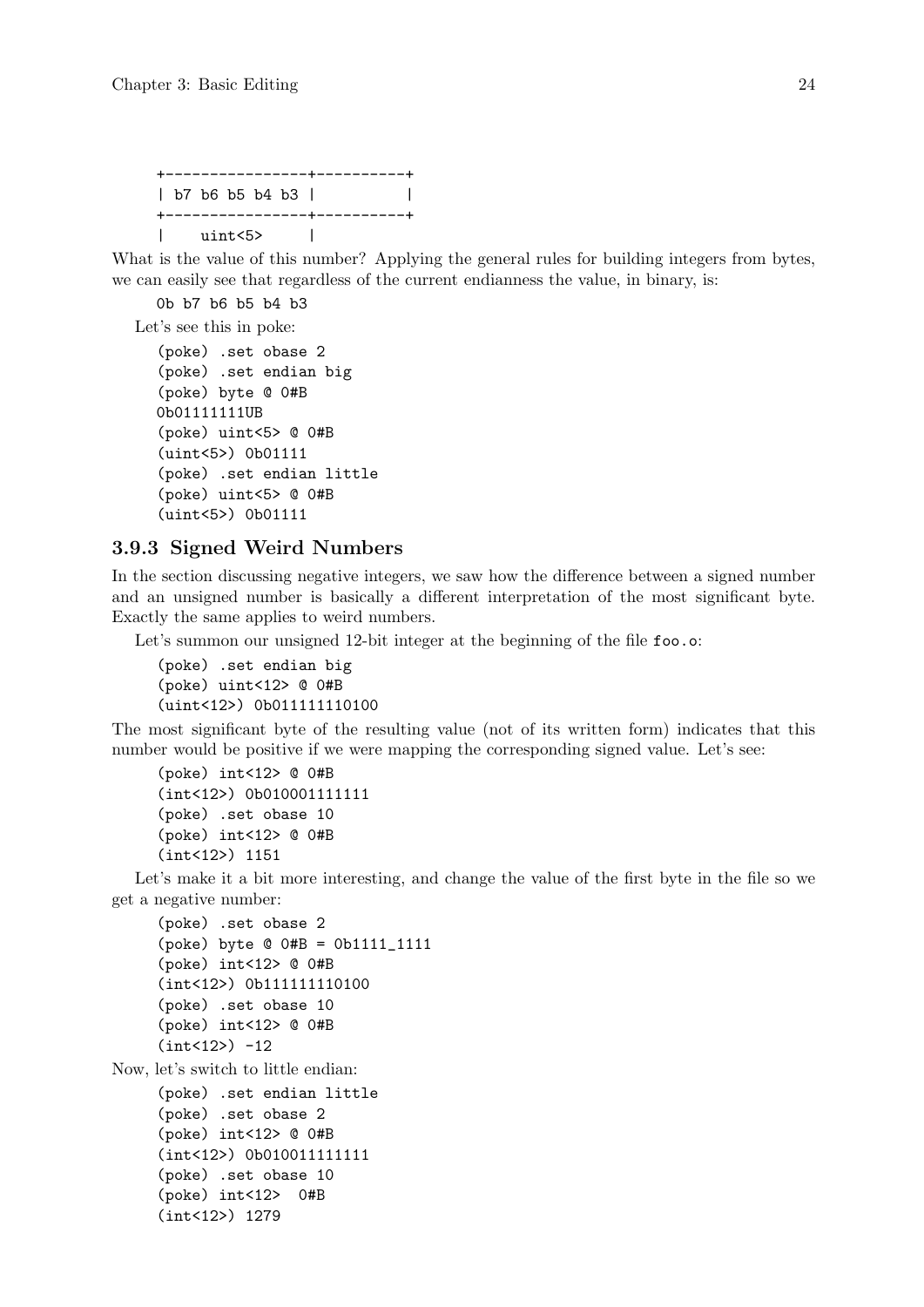## 3.10 Unaligned Integers

We have mentioned above that the data stored in computers, that we edit with poke, is arranged as a sequence of bytes. The entities we edit with poke (that we call IO devices) are presented to us as IO spaces. Up to now, we have accessed this IO space in terms of bytes, in commands like dump :from 32#B and in expressions like 2UB + byte @ 0#B. We said that mapped integers are built from bytes read from the IO space.

However, the IO space that poke offers to us is actually a space of bits, not a space of bytes, and the poke values are mapped on this space of bits. The following figure shows this:

| poke values |       | uint<16> $@2#b$ |       |       |  |
|-------------|-------|-----------------|-------|-------|--|
|             |       |                 |       |       |  |
| IO space    |       |                 |       |       |  |
|             |       |                 |       |       |  |
| IO device   | byte0 |                 | byte1 | byte2 |  |

The main consequence of this, that you can see in the figure above, is that we can use offsets in mapping operations that are not aligned to bytes. You can specify an offset in bits, instead of bytes, using the #b suffix instead of #B. Little b means bits, and big B means bytes.

Let's map an unaligned 16 bit unsigned integer in foo.o:

| (poke) dump :from 0#B :size 3#B                                             |      |                 |      |      |  |
|-----------------------------------------------------------------------------|------|-----------------|------|------|--|
| 76543210 0011  2233  4455  6677  8899  aabb  ccdd  eeff    0123456789ABCDEF |      |                 |      |      |  |
| 00000000: 7f45 4c                                                           |      |                 |      | . EL |  |
| (poke) .set obase 2                                                         |      |                 |      |      |  |
| (poke) byte @ 0#B                                                           |      |                 |      |      |  |
| 0b01111111UB                                                                |      |                 |      |      |  |
| (poke) byte @ 1#B                                                           |      |                 |      |      |  |
| 0b01000101UB                                                                |      |                 |      |      |  |
| (poke) byte @ 2#B                                                           |      |                 |      |      |  |
| 0b01001100UB                                                                |      |                 |      |      |  |
| (poke) .set endian big                                                      |      |                 |      |      |  |
| $(poke)$ uint<16> $@$ 2#b                                                   |      |                 |      |      |  |
| 0b1111110100010101UH                                                        |      |                 |      |      |  |
| Graphically:                                                                |      |                 |      |      |  |
| poke values                                                                 |      | uint<16> $@2#b$ |      |      |  |
|                                                                             |      |                 |      |      |  |
| IO space                                                                    |      |                 |      |      |  |
|                                                                             |      |                 |      |      |  |
| IO device                                                                   | 0x7f |                 | 0x45 | 0x4c |  |

These three levels of abstractions make it very easy and natural to work with unaligned data. Imagine for example that you are poking packages in a network protocol that is bit-oriented. This means that the packages will generally not be aligned to byte boundaries, but still the payload stored in the packages contains integers of several sizes. poke allows you to directly map these integers as if they were aligned to byte boundaries, and work with them.

However, when one tries to determine the correspondence between a given poke value and the underlying bytes in the IO device, things can get complicated. This is particularly true when we map what we called "weird numbers", i.e. numbers with partial bytes. As we saw, the rules to build these numbers were expressed in terms of bytes.

In order to ease the visualization of the process used to build integer values (especially if they are weird numbers, i.e. integers with partial bytes) one can imagine an additional layer of "virtual bytes" above the space of bits provided by the IO space. Graphically:

poke values  $\vert$  uint<16> @ 2#b  $\vert$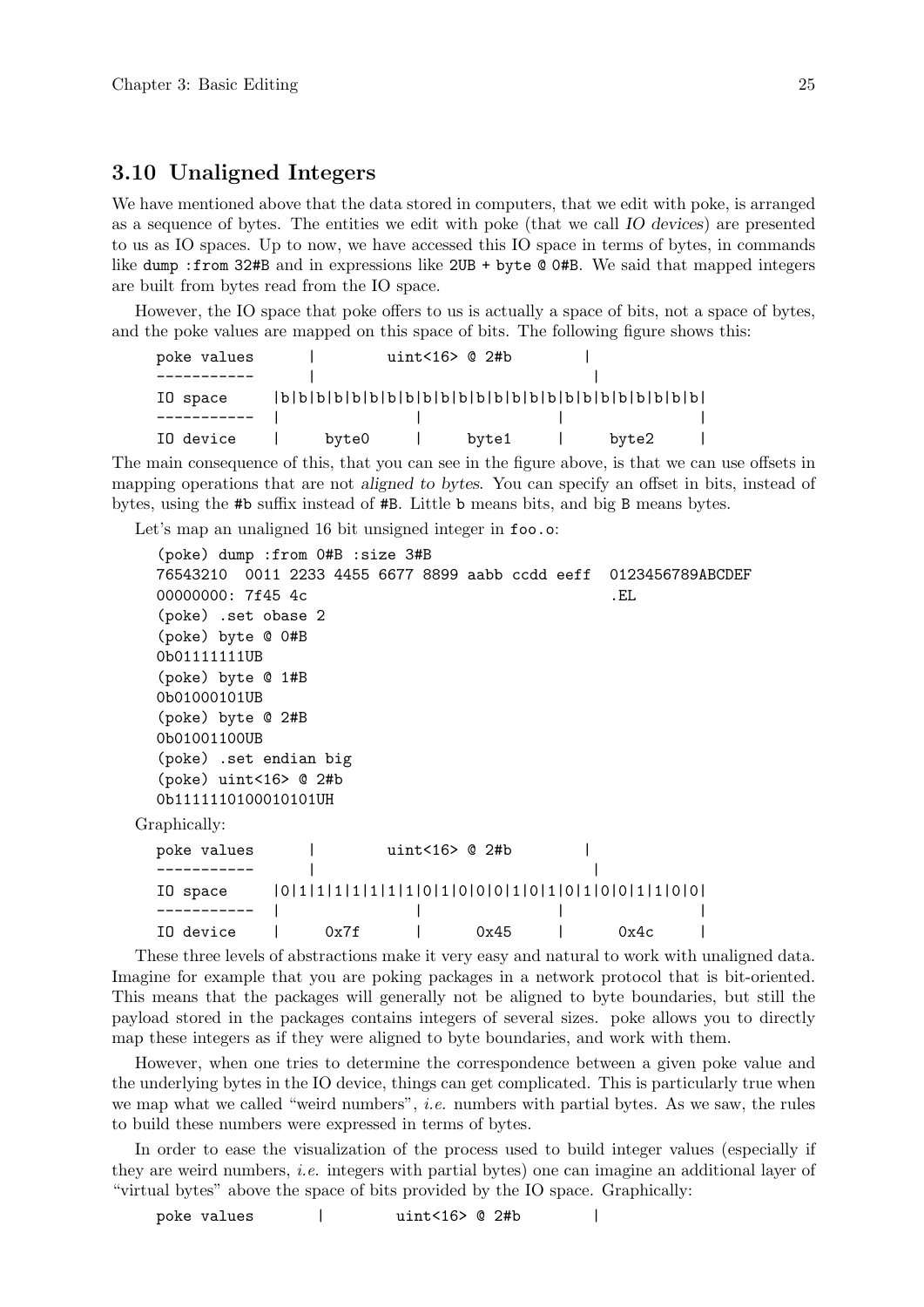| Virtual bytes |      | virt. byte1   virt. byte2 |      |      |  |
|---------------|------|---------------------------|------|------|--|
|               |      |                           |      |      |  |
| IO space      |      |                           |      |      |  |
|               |      |                           |      |      |  |
| IO device     | 0x7f |                           | 0x45 | 0x4c |  |

It is very important to understand that the IO space is an abstraction provided by poke. The underlying file, or memory buffer, or whatever, is actually a sequence of bytes; poke translates the operations on integers, bits, bytes, etc into the corresponding byte operations, which are far from trivial. Fortunately, you can let poke to do that dirty job for you, and abstract yourself from that complexity.

## 3.11 Integers of Different Sizes

When integer values of different sizes are passed to an arithmetic or relational operator, the "smaller" operand gets converted into the size of the "bigger" operand. For example:

```
(poke) 1H + 2
3
```
The operands are of size 16-bit and 32-bit respectively, and the result is a 32-bit integer. This is equivalent to:

```
(poke) 1H as int < 32 + 2
3
```
# 3.12 Offsets and Sizes

Early in the design of what is becoming GNU poke I was struck by a problem that, to my surprise, would prove not easy to fix in a satisfactory way: would I make a byte-oriented program, or a bit-oriented program? Considering that the program in question was nothing less than an editor for binary data, this was no petty dilemma.

Since the very beginning I had a pretty clear idea of what I wanted to achieve: a binary editor that would be capable of editing user defined data structures, besides bytes and bits. I also knew I needed some sort of domain specific language to describe these structures and operate on them. How that language would look like, and what kind of abstractions it would provide, however, was not clear to me. Not at all.

So once I sketched an initial language design, barely something very similar to C structs, I was determined to not continue with the poke implementation until I had described as many as binary formats in my language as possible. That, I reckoned, was the only way to make sure the implemented language would be expressive, complete and useful enough to fulfil my requirements.

The first formats I implemented using my immature little language included ELF, FLV, MP3, BSON. . . of them describing structures based on whole bytes. Even when they try to be compact, it is always by packing bit-fields in elements that are, invariably, sized as a multiple of bytes. Consequently, the language I was evolving became byte oriented as well. No doubt also influenced by my C inheritance, I would think of bit-fields either as a sort of second class citizen, or as mere results of shifting and masking.

This worked well. The language evolved to be able to express many different aspects of these formats in a very nice way, like variable-length data and holes in structures. Consider the following definition, which is not valid in today's Poke:

```
type Data =
  struct
  {
```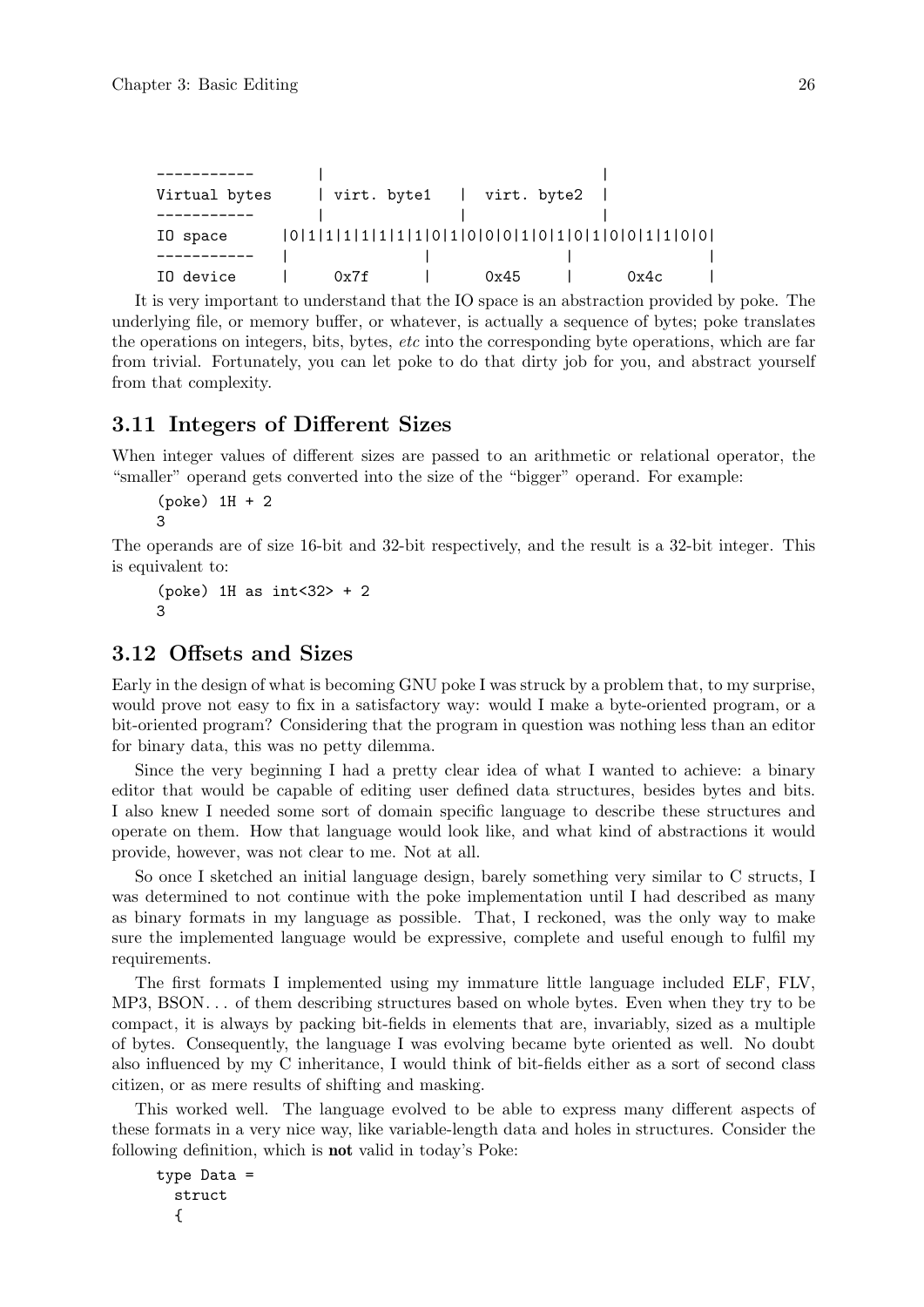```
byte magic;
  byte count;
  byte dstart;
  byte[count] data @ dstart;
};
```
The data starts with a byte that is a magic number. Then the size of the data stored, in bytes, and then the data itself. This data, however, doesn't start right after dstart: it starts at dstart, which is expressed as an offset, in bytes, since the beginning of the Data. I conceived struct field labels to be any expression evaluating to an integer, which would be. . ., bytes obviously.

Then, one day, it was the turn for IETF RFC1951, which is the specification of the DEFLATE algorithm and associated file format. Oh dear. Near the beginning of the spec document it can be read:

This document does not address the issue of the order in which bits of a byte are transmitted on a bit-sequential medium, since the final data format described here is byte- rather than bit-oriented. However, we describe the compressed block format in below, as a sequence of data elements of various bit lengths, not a sequence of bytes.

Then it goes on describing rules to pack the DEFLATE elements into bytes. I was appalled, and certainly sort of deflated as well. The purpose of my program was precisely to edit binary in terms of the data elements described by a format. And in this case, these data elements came in all sort of bit lengths and alignments. This can be seen in the following RFC1951 excerpt, that describes the header of a compressed block:

Each block of compressed data begins with 3 header bits containing the following data:

| first bit   | BFTNAL |
|-------------|--------|
| next 2 bits | RTYPE. |

Note that the header bits do not necessarily begin on a byte boundary, since a block does not necessarily occupy an integral number of bytes.

At this point I understood that my little language on the works would never be capable to describe the DEFLATE structures naturally: C-like bit-fields, masking and shifting, all based on byte-oriented containers and boundaries, would never provide the slickness I wanted for my editor. I mean, just use C and get done with it.

This pissed me off. Undoubtedly other formats and protocols would be impacted in a similar way. Even when most formats are byte oriented, what am I supposed to tell to the people hacking bit-oriented stuff? "Sorry pal, this is not supported, this program is not for you"? No way, I thought, not on my watch.

The obvious solution for the problem, is to be general. In this case, to express every offset and every memory size in bits instead of bytes. While this obviously gives the language maximum expressiveness power, and is ideal for expressing the few bit-oriented formats, it has the disadvantage of being very inconvenient for most situations.

To see how annoying this is, let's revisit the little Data element we saw above. In a bitoriented description language, we would need to write something like:

```
type BitData =
 struct
  {
    byte magic;
    byte count;
```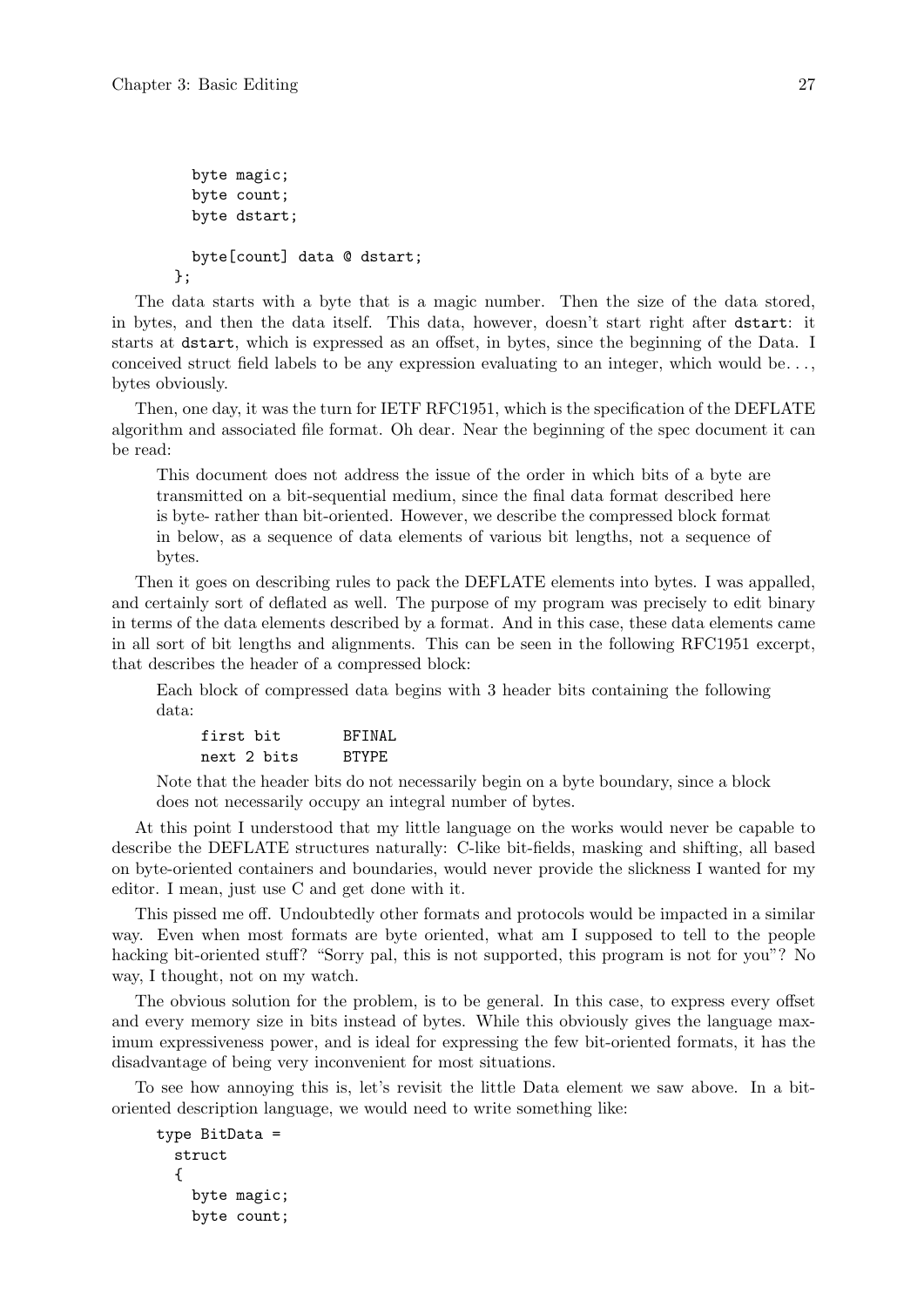```
byte dstart;
  byte[count] data @ dstart * 8;
};
```
Yeah... exactly. The  $*$  and 8 keys in the keyboards of the poke users would wear out very fast, not to mention their patience as well. Also, should I provide both sizeof and bitsizeof operators? Nasty.

I am very fond of the maxim "Never write a program you would never use yourself"<sup>5</sup>, so I resigned myself to make GNU poke byte oriented, and to provide as many facilities for operating on bit-fields as possible.

Fortunately, I have smart friends. . .

During one of the Rabbit Herd's Hacking Weekends<sup>6</sup> I shared my frustration and struggle with the other rabbits, and we came to realize that offsets and data sizes in Poke should not be pure magnitudes or mere integer values: they should be united. They should have units.

It makes full sense when you come to think about it. For a program like poke, it is only natural to talk about different memory units, like bits, bytes, kilobytes, megabits, and so on. Bits and bytes are just two common units. Apart from allowing me to express values in different units, this approach also has other benefits as we will see shortly.

I'm really grateful to Bruno Haible, Luca Saiu and Nacho Gonzalez for putting me on the right track.

## 3.13 Buffers as IO Spaces

We have mentioned already that files are not the only entities that can be edited using poke. Remember the dot-command .file that opened a file as an IO space?

```
(poke) .file foo.o
The current IOS is now './foo.o'.
(poke) .info ios
  Id Type Mode Bias Size Name
* #0 FILE rw 0x00000000#B 0x000004c8#B ./foo.o
```
Memory buffers can be created using a similar dot-command, .mem:

```
(poke) .mem foo
The current IOS is now '*foo*'.
(poke) .info ios
 Id Type Mode Bias Size Name
* #1 MEMORY 0x00000000#B 0x00001000#B *foo*
 #0 FILE rw 0x00000000#B 0x000004c8#B ./foo.o
```
Note how the name of the buffer is built by prepending and appending asterisks. Therefore, the name of the buffer created by the command .mem foo is \*foo\*. Note also that the new buffer is created with a default size of 0x1000 bytes, or 4096 bytes. The contents of the buffer are zeroed:

```
(poke) dump
76543210 0011 2233 4455 6677 8899 aabb ccdd eeff 0123456789ABCDEF
00000000: 0000 0000 0000 0000 0000 0000 0000 0000 ................
00000010: 0000 0000 0000 0000 0000 0000 0000 0000 ................
00000020: 0000 0000 0000 0000 0000 0000 0000 0000 ................
00000030: 0000 0000 0000 0000 0000 0000 0000 0000 ................
```
<sup>5</sup> Actually it is Lord Vetinari's "Never build a dungeon you can't get out of." but the point is the same.

 $^6$  <http://www.jemarch.net/rhhw>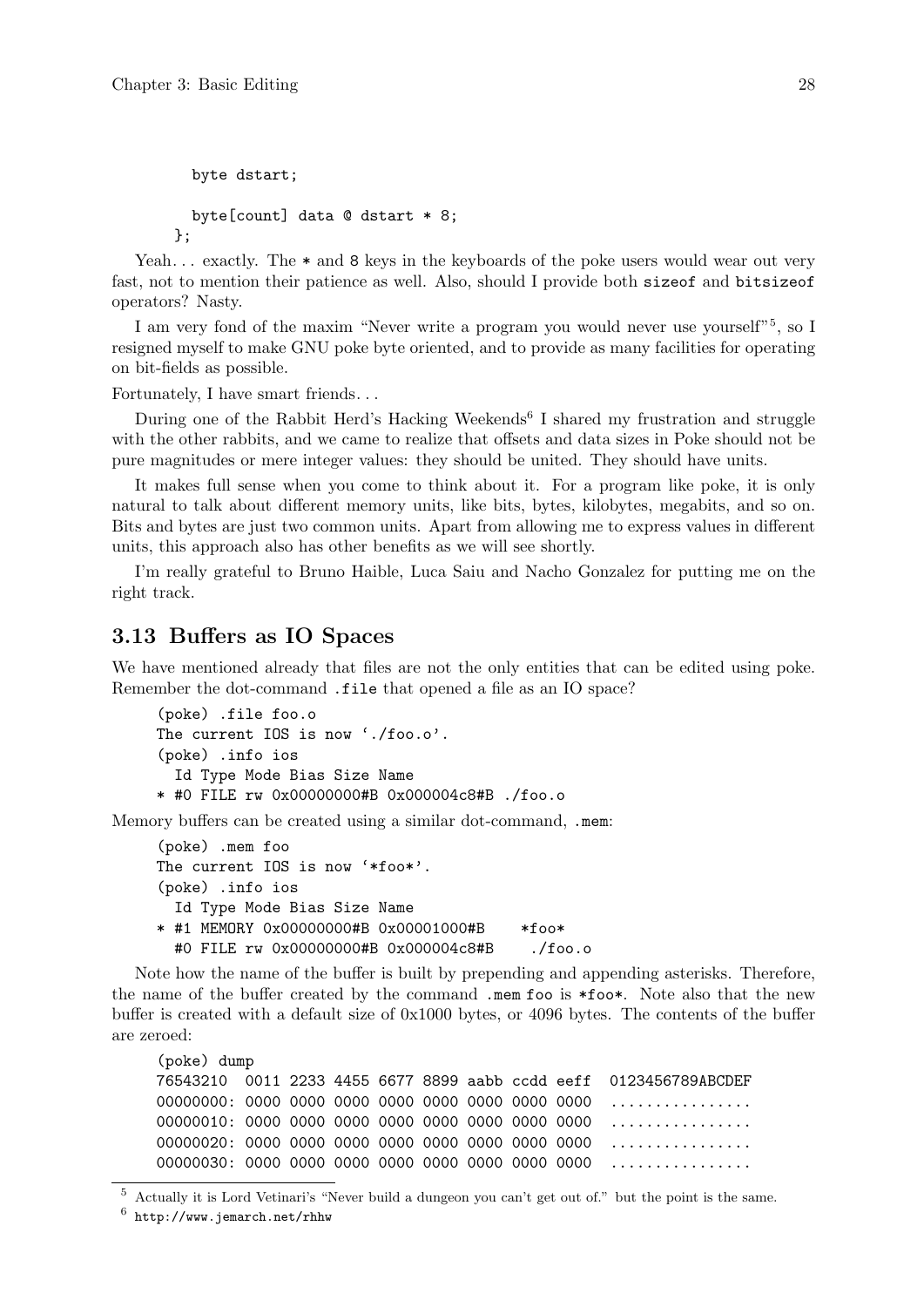00000040: 0000 0000 0000 0000 0000 0000 0000 0000 ................ 00000050: 0000 0000 0000 0000 0000 0000 0000 0000 ................ 00000060: 0000 0000 0000 0000 0000 0000 0000 0000 ................ 00000070: 0000 0000 0000 0000 0000 0000 0000 0000 ................

Memory buffer IO spaces grow automatically when a value is mapped beyond their current size. This is very useful when populating newly created buffers. However, for security reasons, there is a limit: the IO spaces are only allow to grow 4096 bytes at a time.

When it comes to map values, there is absolutely no difference between an IO space backed by a file and an IO space backed by a memory buffer. Exactly the same rules apply in both cases.

## 3.14 Copying Bytes

Memory buffer IO spaces are cheap, and they are often used as "scratch" areas.

Suppose for example we want to experiment with the ELF header of foo.o. We could open it in poke:

(poke) .file foo.o The current IOS is now './foo.o'.

The header of an ELF file comprises the first 64 bytes in the file:

```
(poke) dump :size 64#B
76543210 0011 2233 4455 6677 8899 aabb ccdd eeff 0123456789ABCDEF
00000000: 7f45 4c46 0201 0100 0000 0000 0000 0000 .ELF............
00000010: 0100 3e00 0100 0000 0000 0000 0000 0000 ..>.............
00000020: 0000 0000 0000 0000 0802 0000 0000 0000 ................
00000030: 0000 0000 4000 0000 0000 4000 0b00 0a00 .............
```
We know that as soon as we poke something on an IO space, the underlying file is immediately modified. So if we start playing with foo.o's header, we may corrupt the file. We could of course make a copy of foo.o and work on the copy, but it is much better to create a memory IO space and copy the ELF header there:

```
(poke) .mem scratch
The current IOS is now '*scratch*'.
(poke) copy :from_ios 0 :from 0#B :size 64#B
(poke) dump :size 64#B
76543210 0011 2233 4455 6677 8899 aabb ccdd eeff 0123456789ABCDEF
00000000: 7f45 4c46 0201 0100 0000 0000 0000 0000 .ELF...........
00000010: 0100 3e00 0100 0000 0000 0000 0000 0000 ..>.............
00000020: 0000 0000 0000 0000 0802 0000 0000 0000 ................
00000030: 0000 0000 4000 0000 0000 4000 0b00 0a00 .............
```
The command copy above copies 64 bytes starting at byte 0 from the IO with id 0 (the file foo.o) to the current IO space (the buffer \*scratch\*).

Once we are done working with the copy of the ELF header, and satisfied, we can copy it back to the file and close the memory IO space:

```
(poke) copy :from 0#B :size 64#B :to_ios 0
(poke) .close
The current IOS is now './foo.o'.
```
Note how the command arguments :from\_ios and :to\_ios are assumed to be the current IO space if they are not explicitly specified in the command invocation. For detailed information on the copy command, see [Section 17.2 \[copy\], page 111](#page-126-0).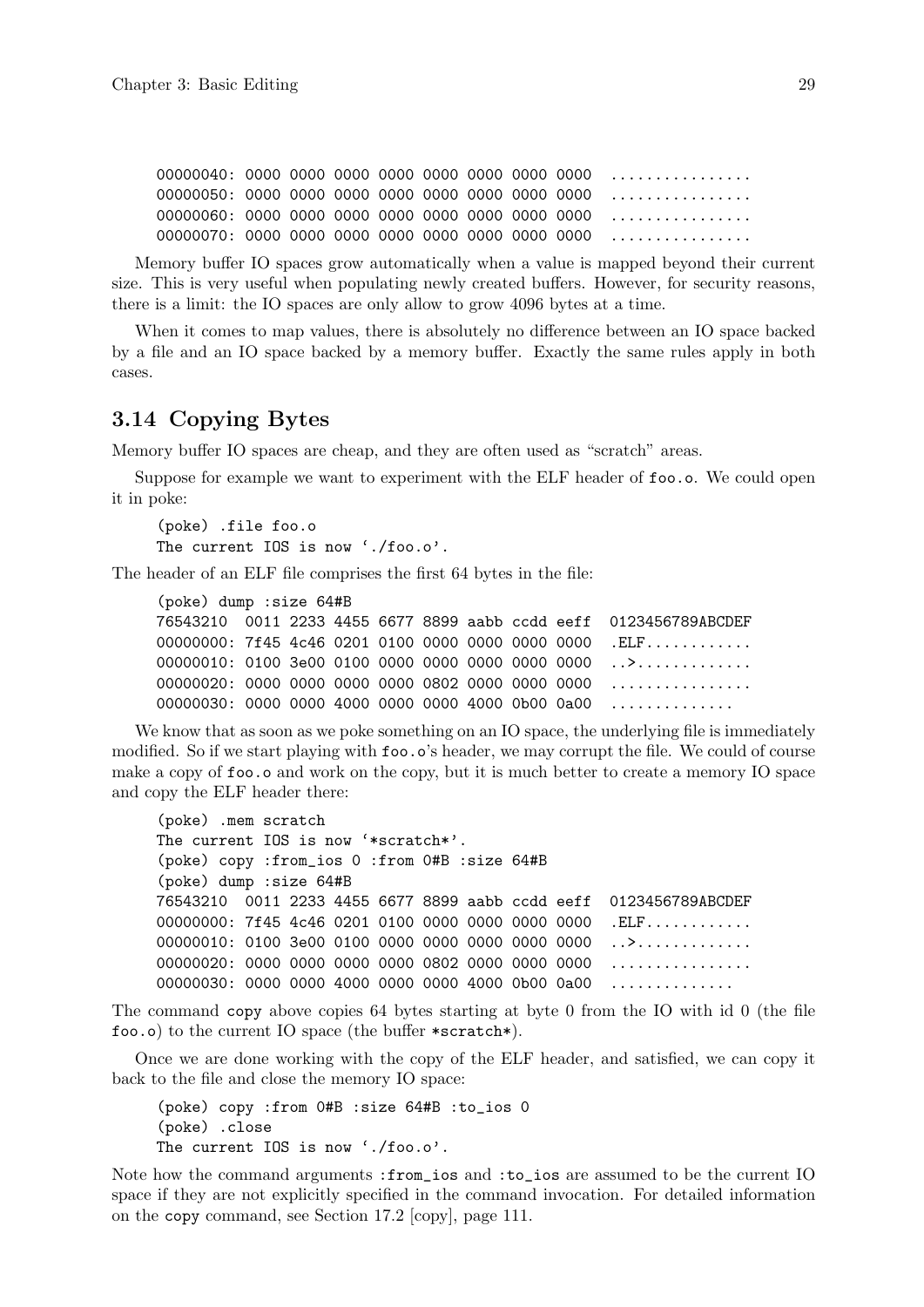## 3.15 Saving Buffers in Files

Another useful command when working with buffer IO spaces (and in general, with any IO space) is save. Let's say we want to save a copy of the header of an ELF file in another file. We could do it the pokeish way:

```
$ poke foo.o
[...]
(poke) save :from 0#B :size 64#B :file "header.dat"
```
The command above saves the first 64 bytes in the current IO space (which is backed by the file foo.o) into a new file header.dat in the current working directory.

Let's now consider again the scenario where we are using a memory IO space as a scratch area. It is late in the night and we are tired, so we would like to save the contents of the scratch buffer to a file, so we can continue our work tomorrow. This is how we would do that:

```
(poke) .info ios
 Id Type Mode Bias Size Name
* #1 MEMORY 0x00000000#B 0x00001000#B *scratch*
 #0 FILE rw 0x00000000#B 0x000f4241#B ./foo.o
(poke) save :from 0#B :size iosize (1) :file "scratch.dat"
```
Here we used the built-in function iosize, that given an IO space identifier returns its size.

## 3.16 Character Sets

Computers understand text as a sequence of codes, which are numbers identifying some particular character. A character can represent things like letters, digits, ideograms, word separators, religious symbols, etc. Collections of character codes are called character sets.

Some character sets try to cover one or a few similar written languages. This is the case of ASCII and ISO Latin-1, for example. These character sets are small, i.e. just a few hundred codes.

Other character sets are much more ambitious. This is the case of Unicode, that tries to cover the entire totality of human languages in the globe, including the fictitious ones, like klingon. Unicode is a really big character set.

In order to store character codes in a computer's memory, or a file, we need to encode each character code in one or more bytes. The number of bytes needed to encode a given character code depends on the range of codes in the containing set.

ASCII, for example, defines 128 character codes: a single byte is enough to encode every possible ASCII character. It is very easy to encode ASCII.

Unicode, on the contrary, defines many thousand of character codes, and has room for many more: we would need 31 bits in order to encode any conceivable Unicode character code. However, it would be wasteful to use that many bits per character: most used character codes tend to be in lower regions of the code space. For example, the code corresponding to the Latin letter 'a' is a fairly small number, whereas the codes corresponding to the Klingon alphabet are really big numbers. Consequently, some systems opt to just encode a subset of Unicode, like the first 16 bits of the Unicode space, which is called the Basic Multilingual Plane, and contains all the characters that most people will ever need. There are also variable-length encodings of Unicode, that try to use as less bytes as possible to encode any given code. A particularly clever encoding of Unicode, designed by Rob Pike, is backwards compatible with the ASCII encoding, i.e. it encodes all the ASCII codes in one byte each, and the values of these byte are the same than in ASCII. This clever encoding is called UTF-8.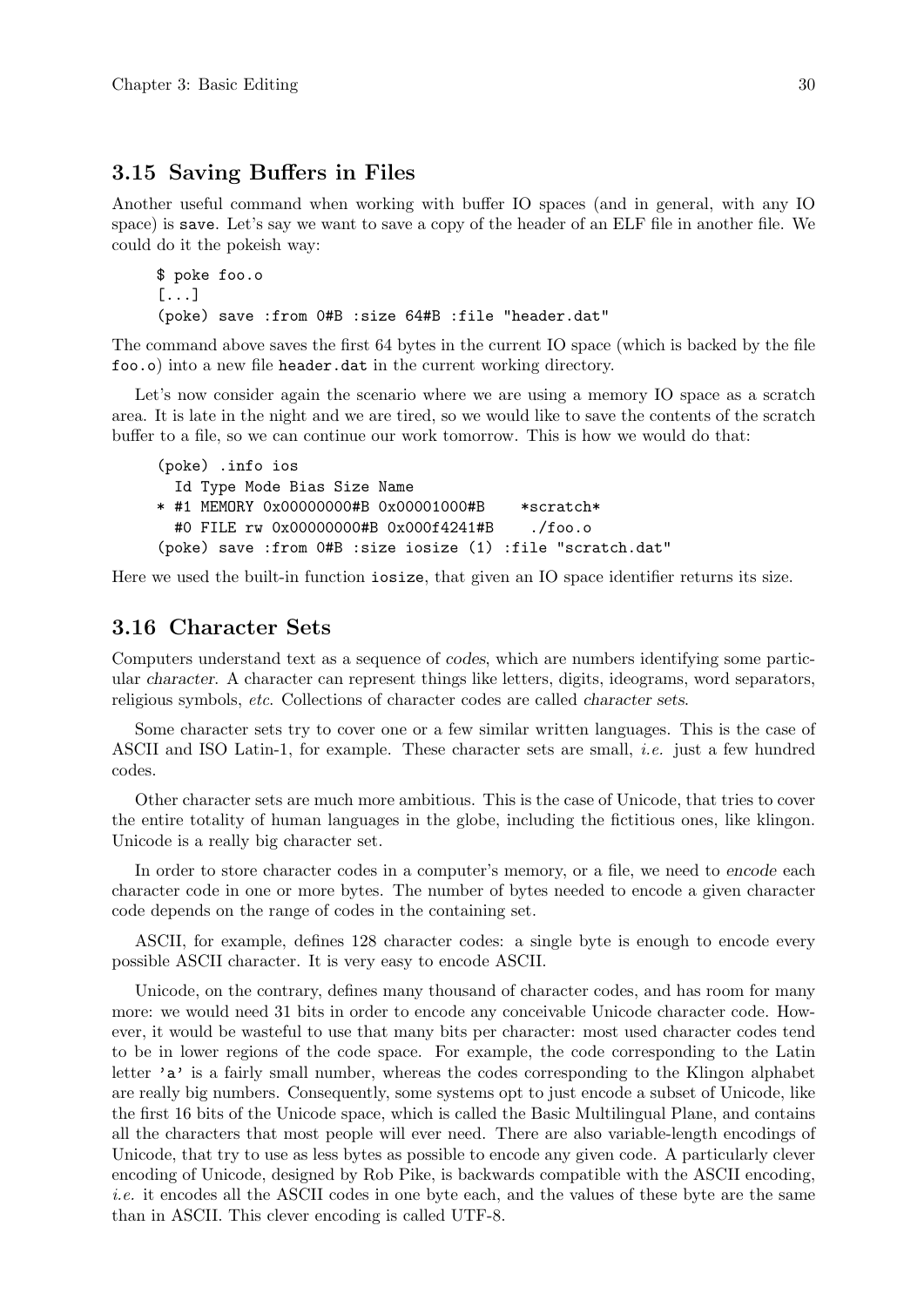# 3.17 From Bytes to Characters

## 3.17.1 Character Literals

poke has built-in support for ASCII, and its simple encoding: each ASCII code is encoded using one byte. Let's see:

(poke) 'a' 0x61UB

We presented poke with the character a, and it answered with its corresponding code in the ASCII character set, which is 0x61. In fact, 'a' and 0x61UB are just two ways to write exactly the same byte value in poke:

```
(poke) 'a' == 0x61UB
1
(poke) 'a' + 1
0x62U
```
In order to make this more explicit, poke provides yet another synonym for the type specifier uint<8>: char.

# 3.17.2 Classifying Characters

When working with characters it is very useful to have some acquaintance of the ASCII character set, which is designed in a very clever way with the goal of easing certain code calculations. See [Appendix A \[Table of ASCII Codes\], page 227,](#page-242-0) for a table of ASCII codes in different numeration bases.

Consider for example the problem of determining whether a byte we map from an IO space is a digit. Looking at the ASCI table, we observe that digits all have consecutive codes, so we can do:

```
(poke) var b = byte @ 23#B
(poke) b >= '0' && b <= '9'1
```
Now that we know that b is a digit, how could we calculate its digit value? If we look at the ASCII table again, we will find that the character codes for digits are not only consecutive: they are also ordered in ascending order  $0, 1, \ldots$  Therefore, we can do:

```
(poke) b
0x37UB
(poke) b - '0'7UB
```
b contains the ASCII code 0x37UB, which corresponds to the character 7, which is a digit.

How would we check whether b is a letter? Looking at the ASCII table, we find that lowercase letters are encoded consecutively, and the same applies to upper-case letters. This leads to repeat the trick again:

```
(poke) (b >= 'a' && b <= 'z') || (b >= 'A' && b <= 'Z')
0
```
## 3.17.3 Non-printable Characters

Not all ASCII code are printable using the glyph that are usually supported in terminals. If you look at the table in [Appendix A \[Table of ASCII Codes\], page 227](#page-242-0), you will find codes for characters described as "start of text", "vertical tab", and so on.

These character codes, which are commonly known as non-printable characters, can be represented in poke using its octal code:

(poke) '\002'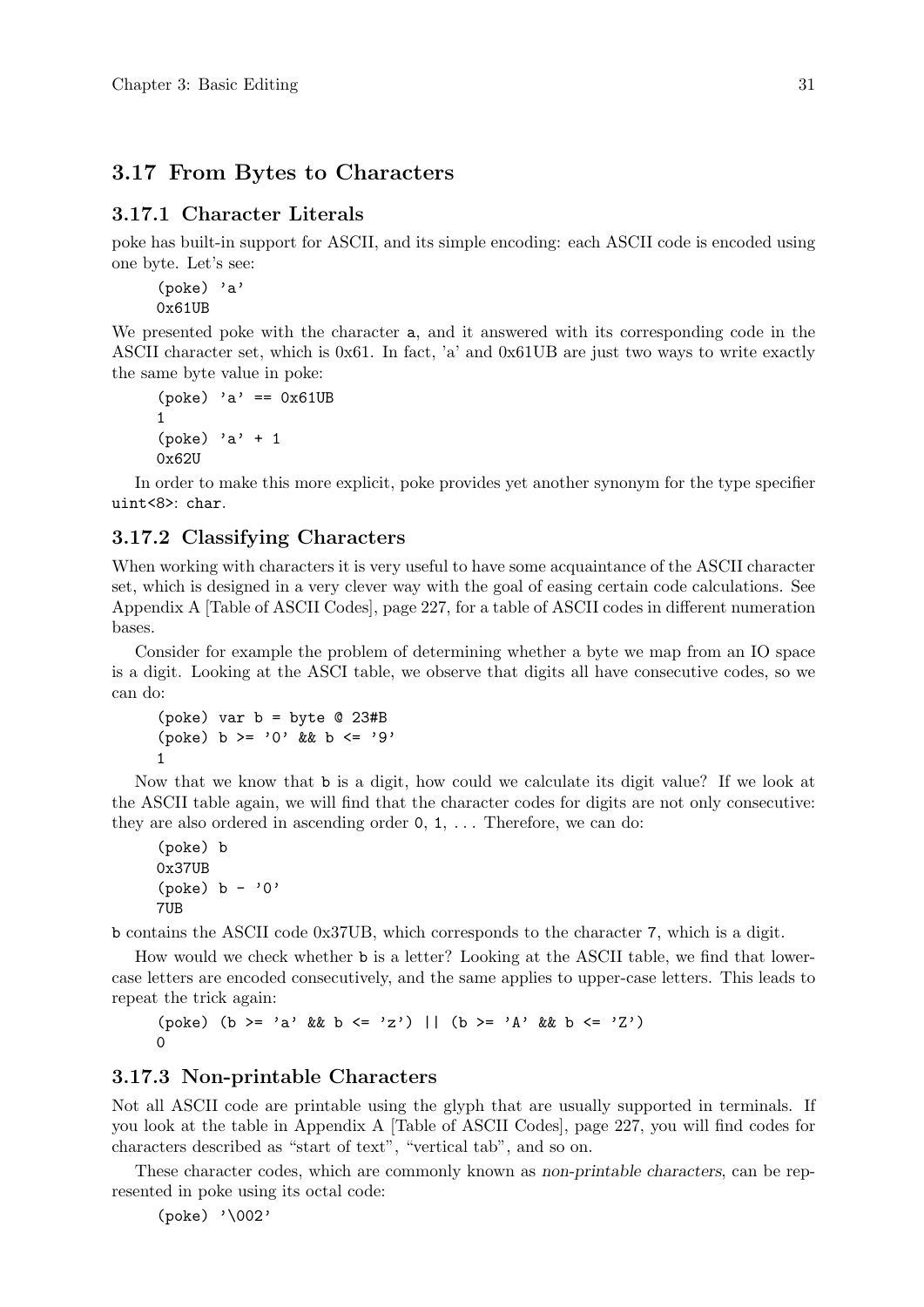#### 0x2UB

This is of course no different than using 2UB directly, but in some contexts the "character like" notation may be desirable, to stress the fact that the byte value is used as an ASCII character.

Some of the non-printable characters also have alternative notations. This includes new-line and horizontal tab:

```
(poke) '\n'
0xaUB
(poke) '\t'
0x9UB
```
These \ constructions in character literals are called escape sequences. See [Section 18.1.2 \[Char](#page-130-0)[acters\], page 115,](#page-130-0) for a complete list of allowed escapes in character literals.

# 3.18 ASCII Strings

#### 3.18.1 String Values

Now that we know how to manipulate ASCII codes in poke, we may wonder how can we combine them to conform words or, more generally, strings of ASCII characters.

GNU poke has support for native ASCII string values. The characters conforming the string are written between " and " characters, like in:

```
(poke) "word"
"word"
```
Note, and this is important, that string values are as atomic as integer values: they are not really composite values. The fact that "word" contains an r at position 3 is like the fact that the value 123 contains a digit 2 at position 2.

Like in character literals, poke strings support several escape sequences that help to denote non-printed characters, such as new lines and horizontal tabs. See [Section 18.3.1 \[String Literals\],](#page-137-0) [page 122.](#page-137-0)

### 3.18.2 Poking Strings

Let's start with a fresh memory buffer IOS \*scratch\*:

```
(poke) .mem scratch
The current IOS is now '*scratch*'.
(poke) dump :size 48#B
76543210 0011 2233 4455 6677 8899 aabb ccdd eeff 0123456789ABCDEF
00000000: 0000 0000 0000 0000 0000 0000 0000 0000 ................
00000010: 0000 0000 0000 0000 0000 0000 0000 0000 ................
00000020: 0000 0000 0000 0000 0000 0000 0000 0000 ................
```
If we wanted to, somehow, store the word word in this IO space, encoded in ASCII, we could proceed as:

```
(poke) char @ 0x12#B = 'w'
(poke) char @ 0x13#B = 'o'
(poke) char @ 0x14#B = 'r'
(poke) char @ 0x15#B = 'd'
(poke) dump :size 48#B
76543210 0011 2233 4455 6677 8899 aabb ccdd eeff 0123456789ABCDEF
00000000: 0000 0000 0000 0000 0000 0000 0000 0000 ................
00000010: 0000 776f 7264 0000 0000 0000 0000 0000 ..word.........
00000020: 0000 0000 0000 0000 0000 0000 0000 0000 ................
```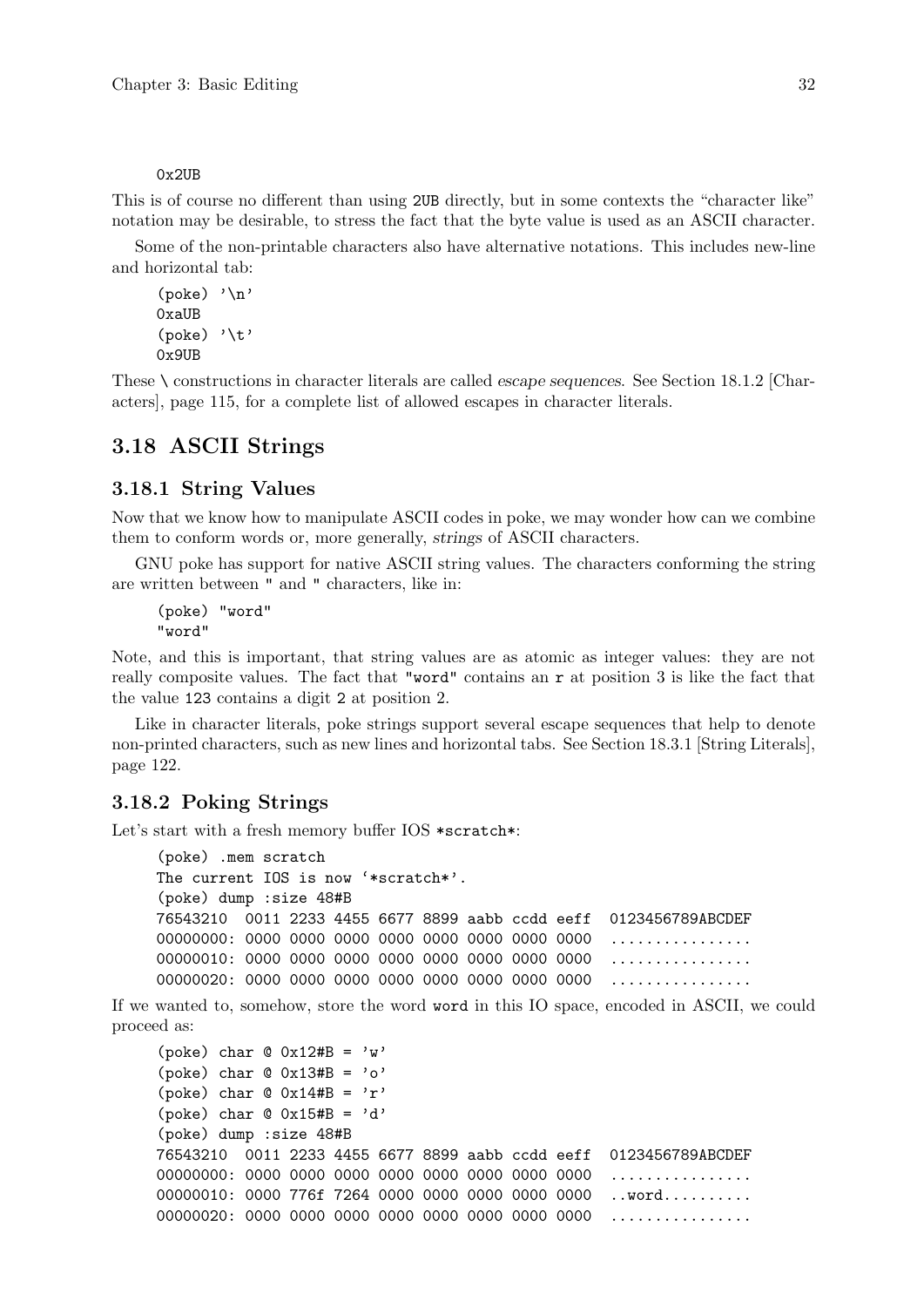This worked. The ASCII part of the dump output, which interprets the bytes as ASCII, clearly shows the word word at the offset where we poked the character values. However, we can do better: string values can be mapped themselves.

String values use the type specifier string. As any other kind of value in poke, they can be mapped from an IO space:

```
(poke) string @ 0x12#B
"word"
```
Clearly that is the string resulting from the concatenation of the character values that we poked before.

The question now is: how did poke know that the last character of the string was the d at offset 0x15#B? The fact the character code 0 (also known as the NULL character) at offset  $0x16\#B$  is non-printable, doesn't imply it is not part of the ASCII character set. Clearly, we have to pick an ASCII code and reserve it to mark the end of strings. Like the C programming language, and countless formats and systems do, poke uses the NULL character to delimit strings.

Now consider this:

```
(poke) "word"'length
4UL.
(poke) "word"'size
40UL#b
```
Using the length and size attributes, poke tells us that the length of the string "word" is 4 characters, but the size of the string value is 40 bits, or 5 bytes. Why this discrepancy? The size value attribute tells how much storage space a given value required once mapped to an IO space, and in the case of strings it should count the space occupied by the terminating NULL character.

Poking string values on the IO space is as straightforward as poking integers:

```
(poke) string @ 0x22#B = "WORD"
(poke) dump :size 48#B
76543210 0011 2233 4455 6677 8899 aabb ccdd eeff 0123456789ABCDEF
00000000: 0000 0000 0000 0000 0000 0000 0000 0000 ................
00000010: 0000 776f 7264 0000 0000 0000 0000 0000 ..word.........
00000020: 0000 574f 5244 0000 0000 0000 0000 0000 ..WORD.........
```
## 3.18.3 From Characters to Strings

Strings can be concatenated using the string-concatenation + operators:

```
(poke) "foo" + "bar"
"foobar"
```
The string resulting from the operation above has length 6 characters, and size 7 bytes. The terminating NULL character of "foo" is lost in the operation. This is easily seen:

```
(poke) "foo"'size + "bar"'size
0x40UL#b
(poke) ("foo" + "bar")'size
0x38UL#b
```
The string concatenation operator requires two strings. Therefore, if we wanted to append a character to a string, we would get an error:

```
(poke) "Putin" + a'<stdin>:1:1: error: invalid operands in expression
"Putin" + 'a;
~~~~~~~~~~~~~
```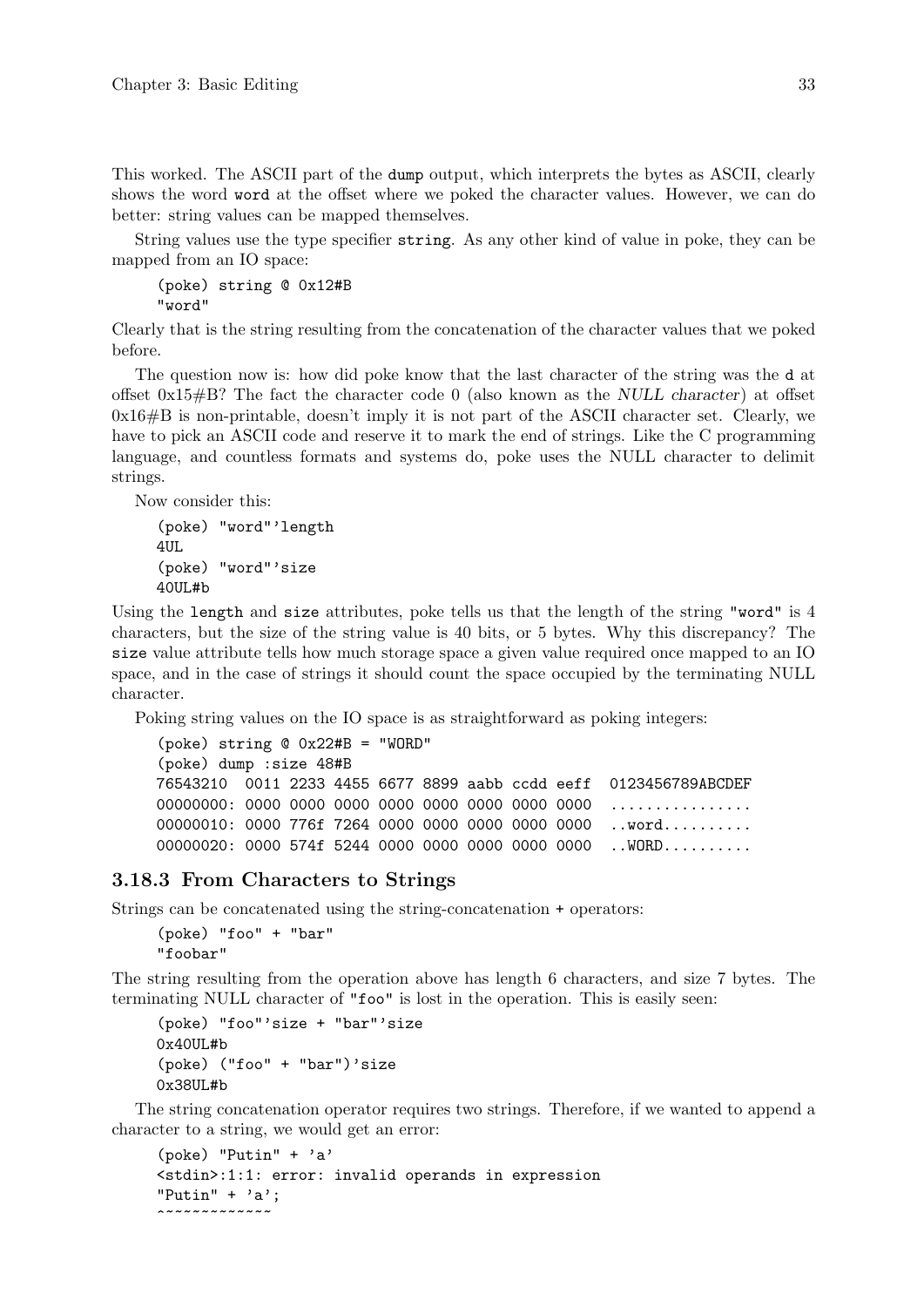It is possible to transform a character value (i.e. a byte value) into a string composed of that character using a cast:

(poke) 'a' as string "a"

Using that cast, we can now append:

```
(poke) "Putin" + 'a' as string
"Putina"
```
## 3.19 From Strings to Characters

Despite being atomic values, poke strings can be indexed in order to retrieve individual characters:

```
(poke) "word"[2]
0x72UB
```
Note how the indexing is zero-based, i.e. the first position in the string is referred as [0], the second position with [1], and so on.

If you specify a negative index, or an index that is too big, you will get an error:

```
(poke) "word"[-1]<stdin>:1:8: error: index is out of bounds of string
"word"[-1];
       \hat{ }(poke) "word"[5]
<stdin>:1:8: error: index is out of bounds of string
"word"[5];
       \hat{ }
```
## 3.20 Strings are not Arrays

Arrays are collections of homogeneous data organized in a sequence. We have already seen (briefly) arrays of bytes, which use the type specifier byte[].

Similarly, it is possible to arrange characters (which are basically little numbers) in an array, like in:

(poke) ['a','b','c'] [0x61UB,0x62UB,0x63UB]

However, the array above is not equivalent to the string "abc". The later is a simple value, whereas an array is a composite value, and also is implicitly terminated with a NULL character, i.e. a 0 byte.

The Poke standard library provides a couple of utility functions to convert between string values and character arrays: catos and stoca.

catos gets an array of characters and returns an equivalent string. For example:

```
(poke) catos ([a', 'b', 'c'])"abc"
```
stoca gets a string and an array and sets the element of the array to the characters composing the string. For example:

```
(poke) var a = char[3]()(poke) stoca ("abc", a)
(poke) a
[0x61UB,0x62UB,0x63UB]
```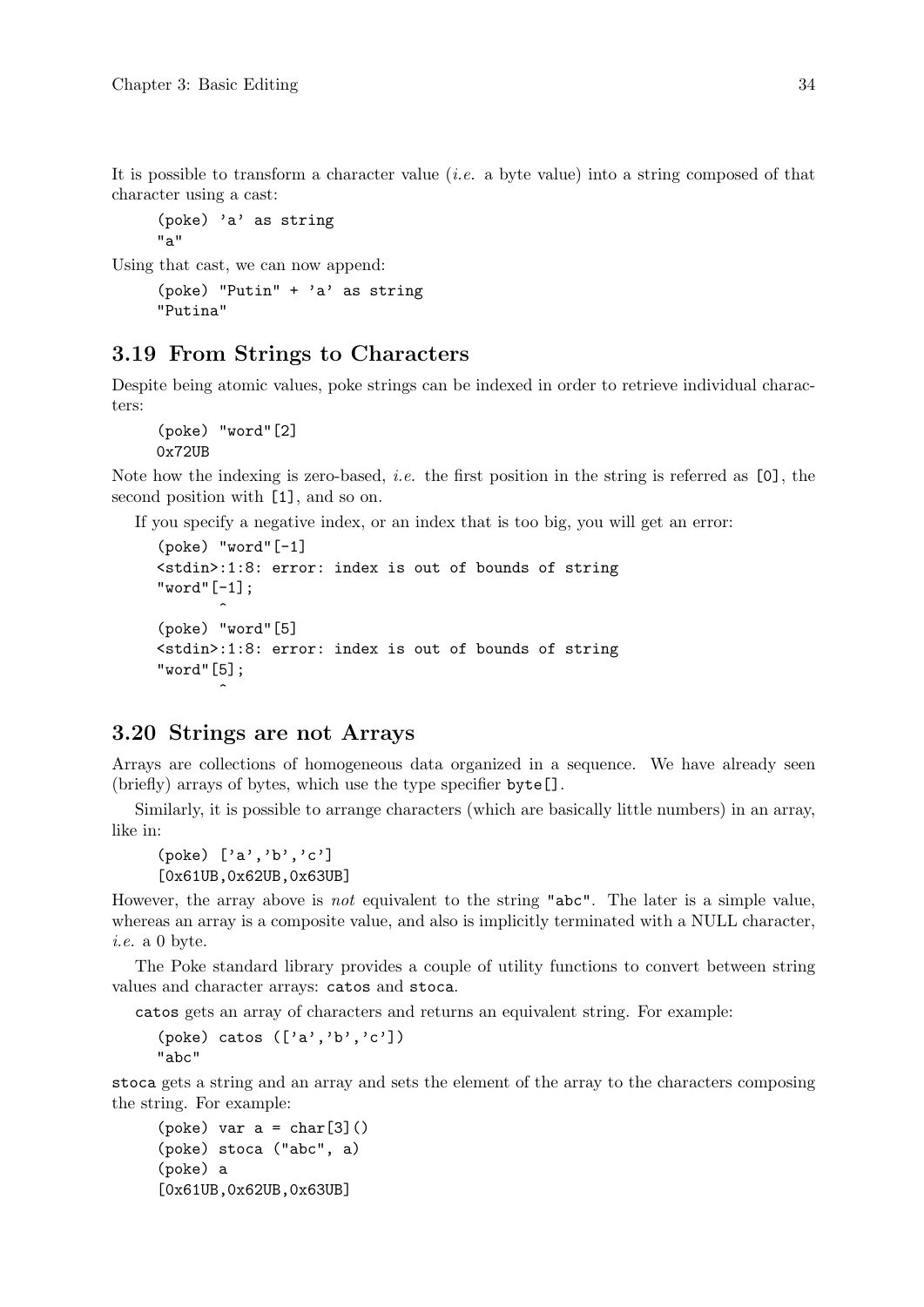# 4 Structuring Data

In the previous chapter we learned how to manipulate pre-defined entities like bytes, integers and strings. One of the big points of poke, however, is that it allows you to define your own data abstractions, and to operate in term of them. This is achieved by defining data structures.

## 4.1 The SBM Format

#### 4.1.1 Images as Maps of Pixels

There are two main ways to store two-dimensional images in computers.

One is to explicitly store the different pixels that compose the image. In these bitmaps, the pixels are arranged sequentially and implicitly organized into lines. A header typically provides information to determine how many pixels fit in each line:

```
<--- line_width --->
| pixel | pixel | ... | pixel | pixel | ... | ...
       | line 1 | line 2 |
```
Several properties have to be encoded for each pixel, depending on the sophistication of the image: for monochrome images each pixel can be just either switched on or off, so a single bit could be used to encode each pixel (this is the origin of the term "bitmap"). When color is added, a bit is no longer sufficient: the color of the pixel shall be encoded in some way, typically using a color schema such as RGB, that requires triplet of little integers to be encoded. If transparency is to be supported, the degree of transparency of the pixel shall also be encoded somehow.

The other way to store an image is to store a functional description of the "painted" parts of the image. This functional description usually contains instructions like "paint a line of thickness 1 and color red from the coordinate 10,20 to coordinate 10,40". Once executed with certain parameters (like the desired resolution) the functional description generates a bitmap. Image formats using this approach are commonly known as vectorial formats.

When it comes to bitmaps, there are a plethora of different formats out there (bmp, jpg, png) competing in terms of capabilities such as higher color depths, better resolution, support for transparency (alpha channels), higher compression level, and the like. These capabilities greatly complicate these formats, but ultimately any bitmap can be reduced to a sequence of pixels, which can be further structured in terms of lines.

We don't know enough poke yet to handle the complications of these real-life bitmap formats, so in subsequent sections we introduce a very simple format for bitmaps, the Stupid BitMap format, or simply SBM, that we will use for learning purposes.

But please do not feel disappointed: later in this book, when we become more proficient pokers, we will be messing with these shiny complex formats as well :)

### 4.1.2 SBM header

A SBM file starts with a header that contains a "magic number" composed of the three bytes 'S' (0x53UB), 'B' (0x42UB) and 'M' (0x4dUB). The next two bytes indicate the number of pixels per line, and the number of lines, respectively. In summary:

| SBM header |  |  |  |  |  |                               |  |                                            |  |  |  |
|------------|--|--|--|--|--|-------------------------------|--|--------------------------------------------|--|--|--|
|            |  |  |  |  |  |                               |  | +-------+-------+--------+-------+----+--- |  |  |  |
|            |  |  |  |  |  |                               |  | 'S'   'B'   'M'   ppl   lines              |  |  |  |
|            |  |  |  |  |  | byte0 byte1 byte2 byte3 byte4 |  |                                            |  |  |  |

Here ppl stands for pixels-per-line. The encoding of these fields implies that the bigger image that can be encoded in SBM has dimensions 255x255.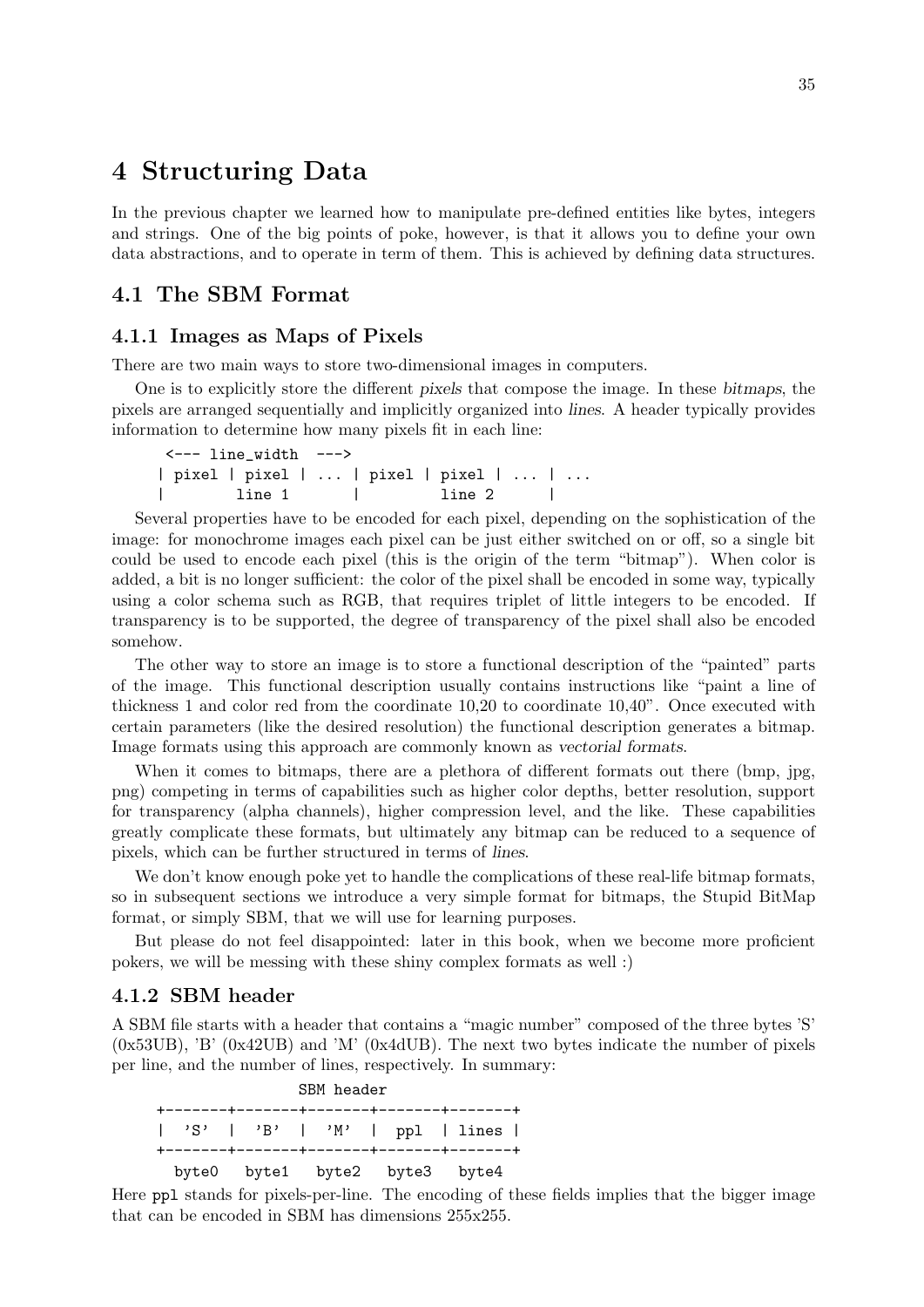#### 4.1.3 SBM data

Albeit stupid, SBM is a colorful format. It supports more than a million colors, encoding each color in what is known as RGB24. In RGB24, each color is encoded using three little integers, specifying the amount of red, green and blue that, added together, compose the color.

The name RGB24 comes from the fact that each color is encoded using three bytes, or 24 bits. Therefore, each pixel in a SBM image is encoded using three consecutive bytes:

SBM pixel +-------+-------+-------+ | Red | Green | Blue | +-------+-------+-------+ byte0 byte1 byte2

Each byte in this encoding determines the amount of the base color (red, green or blue) that compose the color. We will talk more about these components later.

## 4.2 Poking a SBM Image

#### 4.2.1 P is for poke

Let's compose our first SBM image, using poke. The image we want to encode is the very simple rendering of the letter P shown in the figure below.

|                | 0   1   2   3   4       |         |        |              |        |   |  |
|----------------|-------------------------|---------|--------|--------------|--------|---|--|
|                | +---+---+---+---+---+   |         |        |              |        |   |  |
| 0 I            | $\vert * \vert * \vert$ |         |        |              |        |   |  |
|                | $1   *   *$             |         |        |              |        | ı |  |
| 2 <sub>1</sub> |                         |         | $ * $  |              | $\ast$ | ı |  |
| 3 I            |                         | $  *  $ | $\ast$ | $\mathbf{L}$ |        |   |  |
| 4 I            |                         | *       |        | L            |        |   |  |
| 5 I            |                         | l *     |        |              |        |   |  |
| 6 I            |                         | $\ast$  |        |              |        |   |  |

The image has seven lines, and there are five pixels per line, *i.e.* the dimension of the image in pixels is 5x7. Also, the pixels denoted by asterisks are red, whereas the pixels denoted with empty spaces are white. In other words, our image uses a red foreground over a white background. The "painted" pixels are called foreground pixels, the non painted pixels are called background pixels.

### 4.2.2 Preparing the Canvas

The first thing we need is some suitable IO space where to encode the image. Let's fire up poke and create a memory buffer:

```
$ poke
[...]
(poke) .mem image
The current IOS is now '*image*'.
(poke) dump
76543210 0011 2233 4455 6677 8899 aabb ccdd eeff 0123456789ABCDEF
00000000: 0000 0000 0000 0000 0000 0000 0000 0000 ................
00000010: 0000 0000 0000 0000 0000 0000 0000 0000 ................
00000020: 0000 0000 0000 0000 0000 0000 0000 0000 ................
00000030: 0000 0000 0000 0000 0000 0000 0000 0000 ................
00000040: 0000 0000 0000 0000 0000 0000 0000 0000 ................
00000050: 0000 0000 0000 0000 0000 0000 0000 0000 ................
```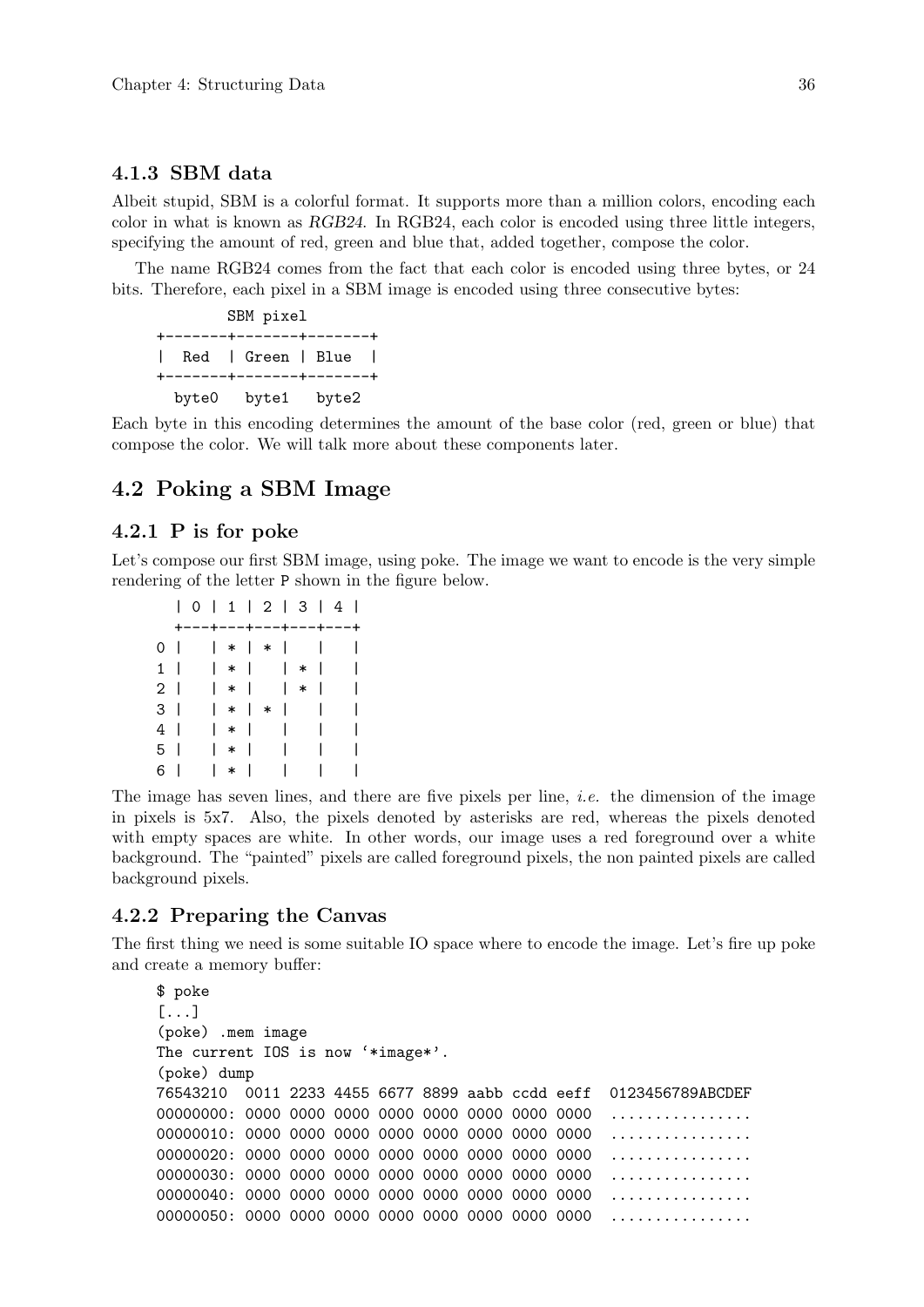00000060: 0000 0000 0000 0000 0000 0000 0000 0000 ................ 00000070: 0000 0000 0000 0000 0000 0000 0000 0000 ................

Freshly created memory IO spaces are 4096 bytes long, and that's big enough for our little image. If we wanted to work with more data, remember that memory IO spaces will grow automagically when poked past their size.

#### 4.2.3 Poking the Header

The first three bytes of the header of a SBM file contains the magic number that identifies the file as a SBM bitmap. We can poke these bytes very easily:

```
(poke) byte @ 0#B = 'S'(poke) byte @ 1#B = 'B'(poke) byte Q 2#B = 'M'
```
The next couple of bytes encode the dimensions of the bitmap, in this case 5x7:

```
(poke) byte @3#B = 5(poke) byte @ 4#B = 7
```
There is something worth noting in this last mapping. Even tough we were poking bytes (passing the byte type specifier to the map operators) we specified the 32-bit signed integers 5 and 7 instead of 5UB and 7UB. When poke finds a situation like this, where certain kind of integers are expected but other kind are provided, it converts the value from the provided type to the expected type. This conversion may result in truncation (think about converting, say 0xfff to an unsigned byte, whose maximum possible value is 0xff) but certainly not in the case at hands.

The final header looks like:

(poke) dump :size 16#B 76543210 0011 2233 4455 6677 8899 aabb ccdd eeff 0123456789ABCDEF 00000000: 5342 4d05 0800 0000 0000 0000 0000 0000 SBM............

#### 4.2.4 Poking the Pixels

Now that we have written a SBM header, we have to encode the sequence of pixels composing the image.

Recall that every pixel is encoded using three bytes, that conform a RGB24 color. We have two kinds of pixels in our image: white pixels, and red pixels. In RGB24 white is encoded as (255,255,255). Pure red is encoded as (255,0,0), but to make things more interesting we will be using a nicer tomato-like red (255,99,71).

Therefore, poking a white pixel at some offset offset would involve the following operations:

```
(poke) byte \theta offset = 255
(poke) byte @ offset+1#B = 255
(poke) byte @ offset+2#B = 255
```
Likewise, the operations to poke a tomato pixel would look like:

(poke) byte @ offset = 255 (poke) byte @ offset+1#B = 99 (poke) byte @ offset+2#B = 71

To ease things a bit, we can define variables with the color components for both foreground and background pixels:

(poke) var bg1 = 255 (poke) var bg2 = 255  $(poke)$  var  $bg3 = 255$ (poke) var fg1 = 255 (poke) var fg2 = 99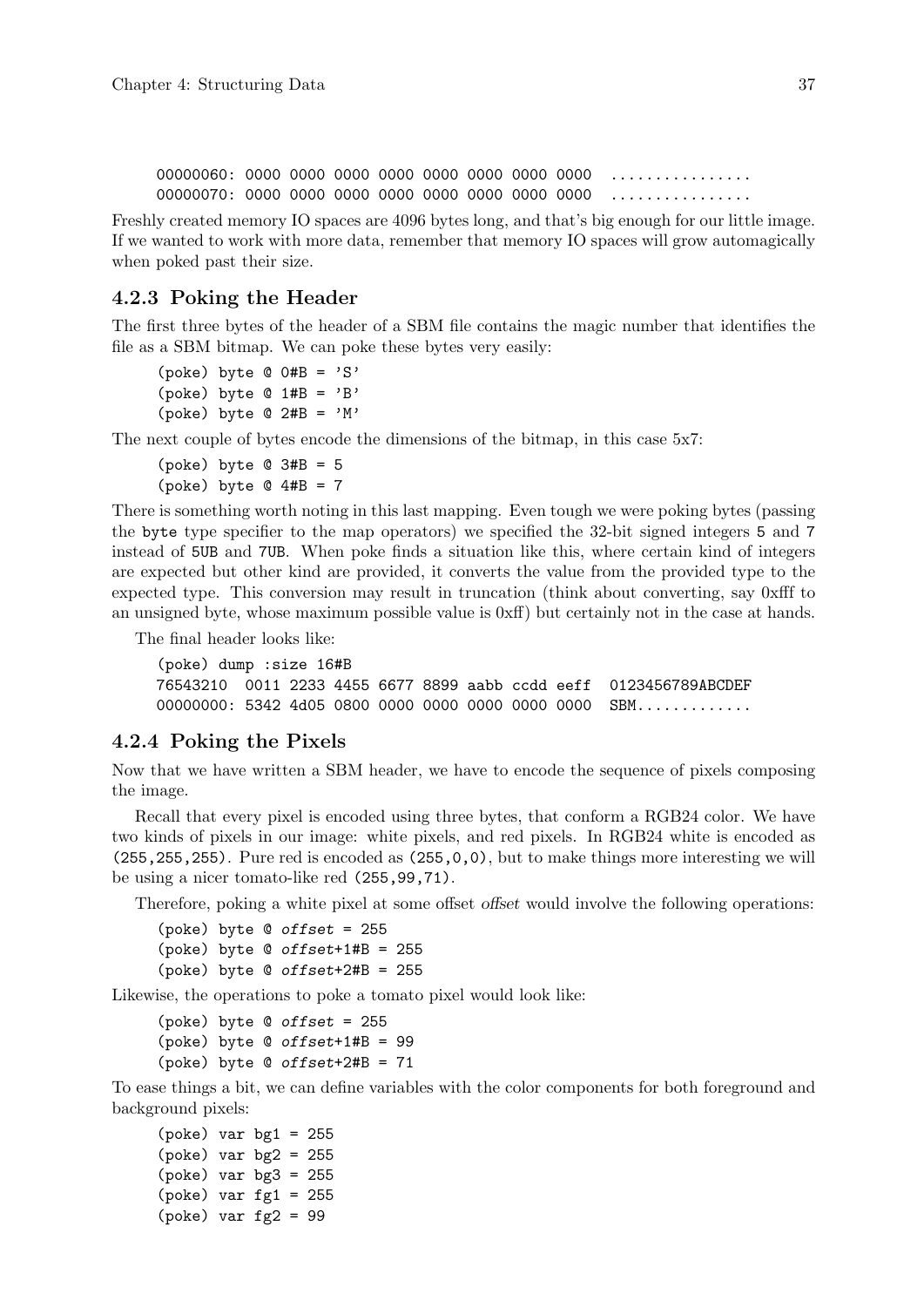(poke) var  $fg3 = 71$ 

Then to poke a foreground pixel would involve doing:

```
(poke) byte @ offset = fg1
(poke) byte Q offset+1#B = fg2
(poke) byte @ offset+2#B = fg3
```
At this point, you may feel that the perspective of mapping the pixels of our image is not very appealing, considering we have  $5x7 = 35$  pixels in our image. We will need to poke  $35 *$  $3 = 105$  bytes. We may feel tempted to, somehow, use a bigger integer to "encapsulate" the bytes. Using the bit-concatenation operator, we could do something like:

```
(poke) var bg = 255UB::255UB::255UB
(poke) var fg = 255UB::99UB::71UB
(poke) bg
(uint<24>) 0xffffff
(poke) fg
(uint<24>) 0xff6347
```
This encodes each color with a 24-bit unsigned integer. When looking at the hexadecimal values of bg and fg above, note that  $0xff = 255$ ,  $0x63 = 99$  and  $0x47 = 71$ . Each byte seems to be in the right position in the 24-bit containing number. Now, poking a pixel at some given offset should be as easy as issuing just one map operation, right? Let's see, using some arbitrary offset 10#B:

```
(poke) uint<24> @ 10#B = fg(poke) dump :from 10#B :size 4#B
76543210 0011 2233 4455 6677 8899 aabb ccdd eeff 0123456789ABCDEF
0000000a: 4763 ff00 Gc..
```
If your current endianness is little *(i.e.* you are running on a  $x86$  system or similar) you will get the dump above. The bytes are reversed, and consequently the resulting pixel has the wrong color. Our little trick didn't work :(

So are we doomed to poke three bytes for each pixel we want to poke in our image? No, not really. The Poke language provides a construction oriented to alleviate cases like this, where several similar elements are to be "encapsulated" in a container. These constructions are called arrays.

Using array values, we can define the foreground and background colors like this:

(poke) var bga = [255UB, 255UB, 255UB] (poke) var fga = [255UB, 99UB, 71UB]

All the elements on an array should be of the same kind, *i.e.* of the same type. Therefore, this is not allowed:

```
(poke) [1,"foo"]
<stdin>:1:1: error: array initializers should be of the same type
[1,"foo"];
- .<br>^~~~~~~~~
```
Given an array value, it is possible to query for the number of values contained in it (called elements) by using the 'length value attribute. For example:

(poke) bga'length 3UL

Tells us that the array value stored in the variable bga has three elements.

How can we poke an array value? We know that the map operator accepts two operands: a type specifier and the value to map. The type specifier of an array of three bytes is denoted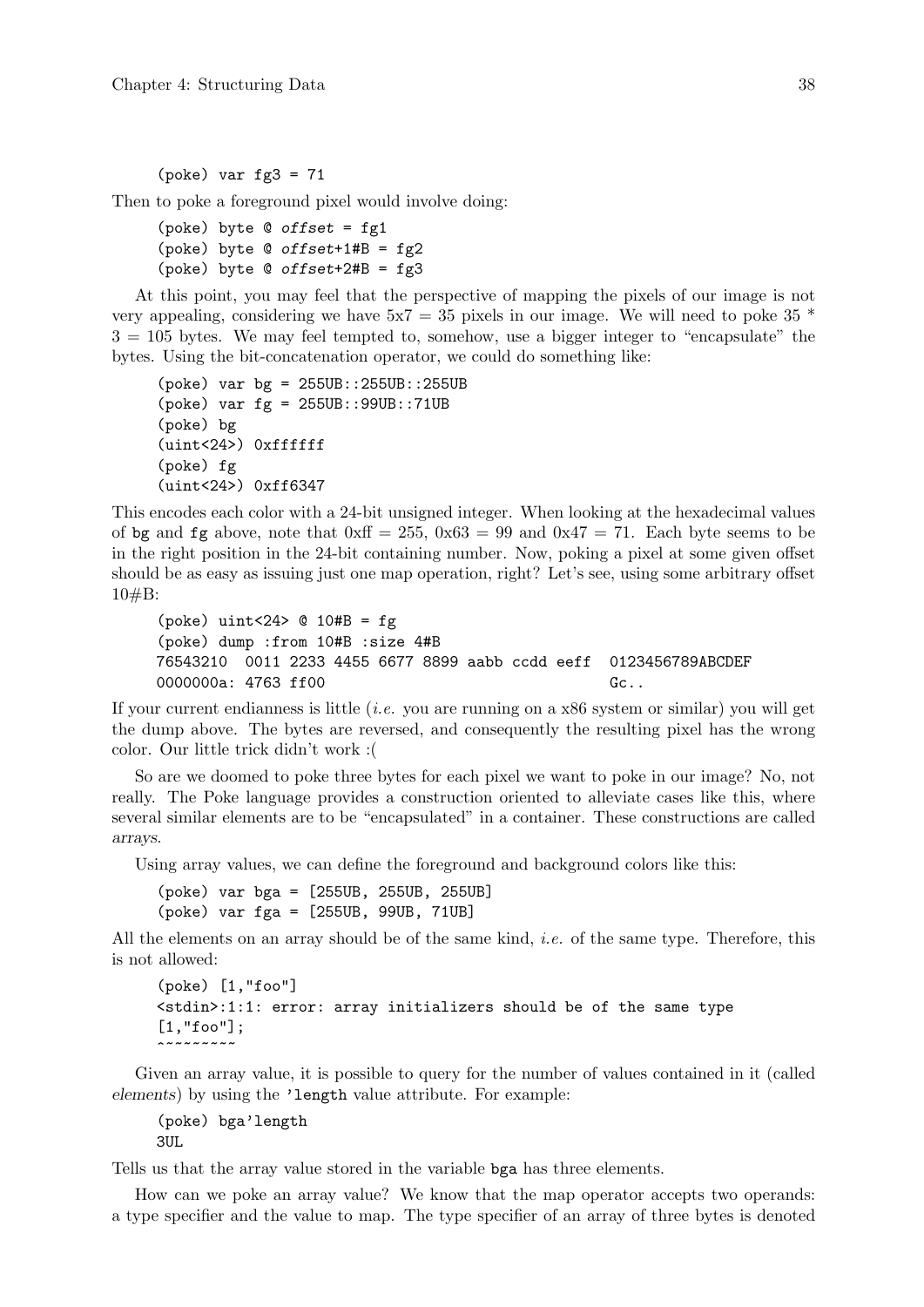as byte<sup>[3]</sup>. Therefore, we can again try to poke a foreground pixel at offset  $10\#B$ , this time using fga:

(poke) byte[3] @ 10#B = fga (poke) dump :from 10#B :size 4#B 76543210 0011 2233 4455 6677 8899 aabb ccdd eeff 0123456789ABCDEF 0000000a: ff63 4700 .cG.

This time, the bytes were written in the right order. This is because array elements are always written using their "written" ordering, with no mind to endianness. We can also map a pixel from a given offset:

(poke) byte[3] @ 10#B [255UB,99UB,71UB]

#### 4.2.5 Poking Lines

At this point, we could encode the 40 pixels composing the image, by issuing the same number of pokes of byte[3] arrays. However, we can simplify the task even further.

Our pixels are arrays of bytes, denoted by the type specifier byte[3]. Similarly, we could conceive arrays of 32-bit signed integers, denoted by int[3], or arrays of bits, denoted by uint<1>[3]. But, is it possible to have arrays of other arrays? Yes, it is:

(poke) [[1,2],[3,4]]

The value above is an array of two arrays of two integers each. If we wanted to map such an array, what would be the type specifier we would need to use? It would be int[2][2], which should be read from right-to-left as "array of two arrays of two integers". Let's map one from an arbitrary offset in our IO space:

(poke) int[2][2] @ 100#B [[0,0],[0,0]]

Consider again the sequence of pixels composing the image. Using the information we have in the SBM header, we can group the pixels in the sequence into "lines". In our example image, each line contains 5 pixels. It would be natural to express each line as a sequence of pixels. The first line in our image would be:

```
(poke) var 10 = [bga, fga, fga, bga](poke) l0
[[255UB,255UB,255UB],[255UB,99UB,71UB],...]
```
Let's complete the image lines:

```
(poke) var l0 = [bga,fga,bga,fga,bga]
(poke) var l1 = [bga,fga,bga,fga,bga]
(poke) var l2 = [bga,fga,fga,bga,bga]
(poke) var l3 = [bga,fga,bga,bga,bga]
(poke) var l4 = l3
(poke) var 15 = 14
```
Note how we exploited the fact that the three last lines of our image are identical, to avoid to write the same array thrice. Array values can be assigned, and in general manipulated, like any other kind of value, such as integers or strings.

At this point, we could poke the pixels line-by-line. What would be the type specifier for a line? A line is an array of five arrays of 3 bytes each, so the type specifier would be byte[3][5]. Let's do that:

(poke) byte[3][5] @ 5#B = l0 (poke) byte[3][5] @ 10#B = l1 (poke) byte[3][5] @ 15#B = l2 (poke) byte[3][5] @ 20#B = l3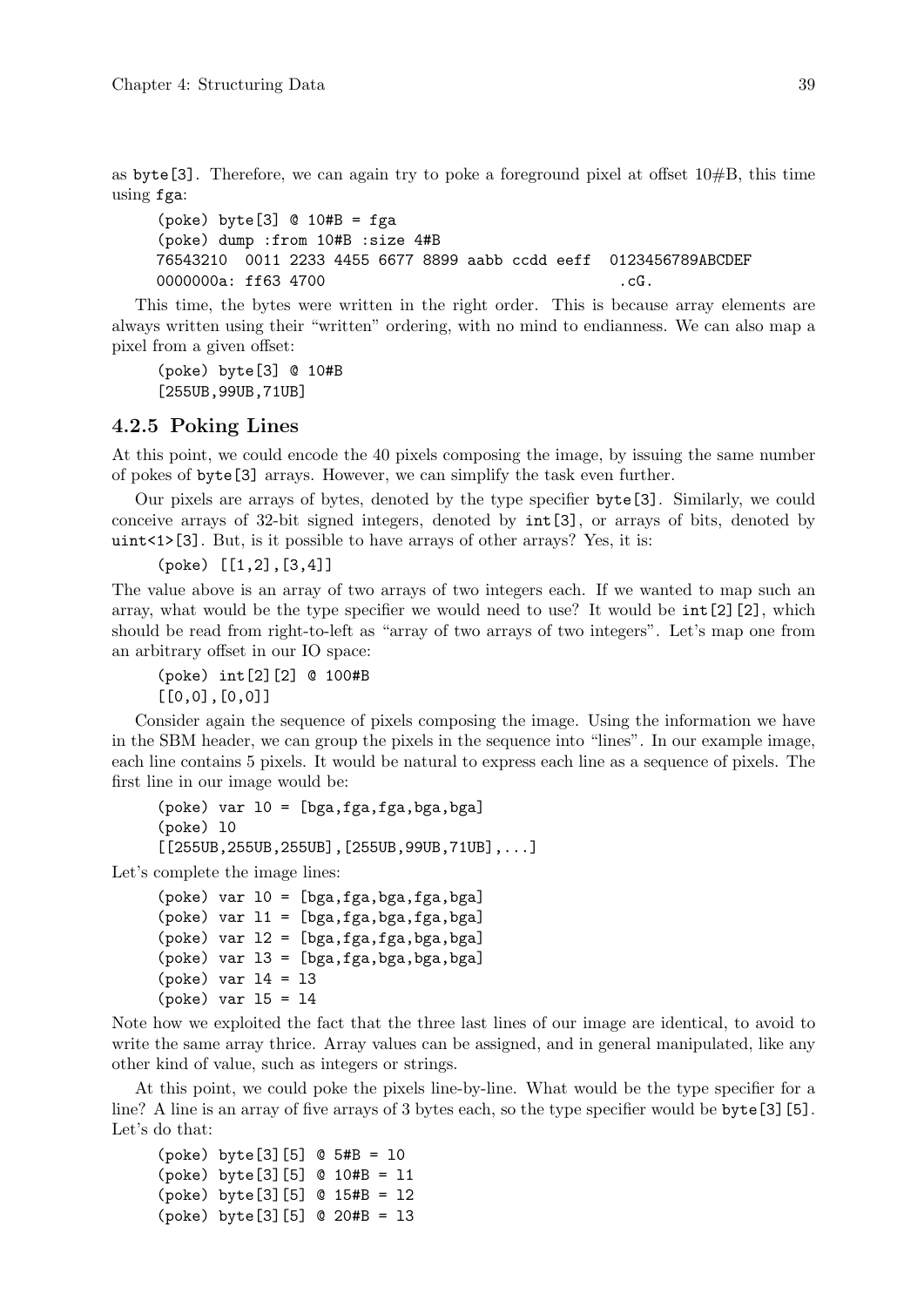```
(poke) byte[3][5] @ 25#B = l4
(poke) byte[3][5] @ 30#B = l5
(poke) byte[3][5] @ 35#B = l6
```
Not bad, we went from poking 105 bytes in the IO space to poking six lines. But we can still do better. . .

## 4.2.6 Poking Images

When we poked the lines at the end of the previous section, we had to increase the offset in every map operation. This is inconvenient.

In the same way that a sequence of bytes can be abstracted in a line, a sequence of lines can be abstracted in an image. It follows that we can look at the image data as an array of lines. But lines are themselves arrays of arrays. . . no matter, there is no limit on the number of arrays-of levels that you can nest.

So, let's define our image as an array of the lines defined above:

```
(poke) var image_data = [l0,l1,l2,l3,l4,l5]
(poke) image_data
[[[255UB, 255UB, 255UB], [255UB, 99UB, 71UB], [255UB, 99UB, 71UB], . . .].
```
What would be the type specifier for an image? It would be an array of seven arrays of five arrays of three bytes each, in other words byte[3][5][7]. Let's poke the pixels:

 $(poke) byte[3][5][6] @ 5#B = image_data$ 

This is an example of how abstraction can simplify the handling of binary data: we switched from manipulating bytes to manipulate higher abstractions such as colors, lines and images. We achieved that by structuring the data in a way that reflects these abstractions. That's the way of the Poker.

## 4.2.7 Saving the Image

Now that we have completed the SBM image in our buffer \*image\*, it is time to save it to disk. For that, we can use the save command we are already familiar with.

We know that the SBM image starts at offset  $0#B$ , but what is the size of its entire binary representation? The header is easy: it spans for 5 bytes. The size of the sequence of pixels can be derived from the pixels per line byte, and the number of lines byte. We know that each pixel occupies 3 bytes, so calculating. . .

```
(poke) var ppl = byte @ 3#B
(poke) var lines = byte @ 4#B
(poke) save :from 0#B :size 5#B + ppl#B * lines#B :file "p.sbm"
```
Note how we expressed "ppl bytes" as ppl#B, and "lines bytes" as lines#B. This is the same than expressing "10 bytes" as 10#B. We will talk more about these united values later.

There is another way of getting the size of the stream of pixels. Recall that we have the entire set of pixels, structured as lines, stored in the variable image\_data. Given an array, it is possible to query for its size using the 'size attribute:

```
(poke) .set obase 10
(poke) [1,2,3]'size
96UL#b
```
The above indicates that the size of the array of the three integers 1, 2 and 3 is 96 bits. Using that attribute, we can also obtain the size of the pixels in the image:

(poke) image\_data'size 720UL#b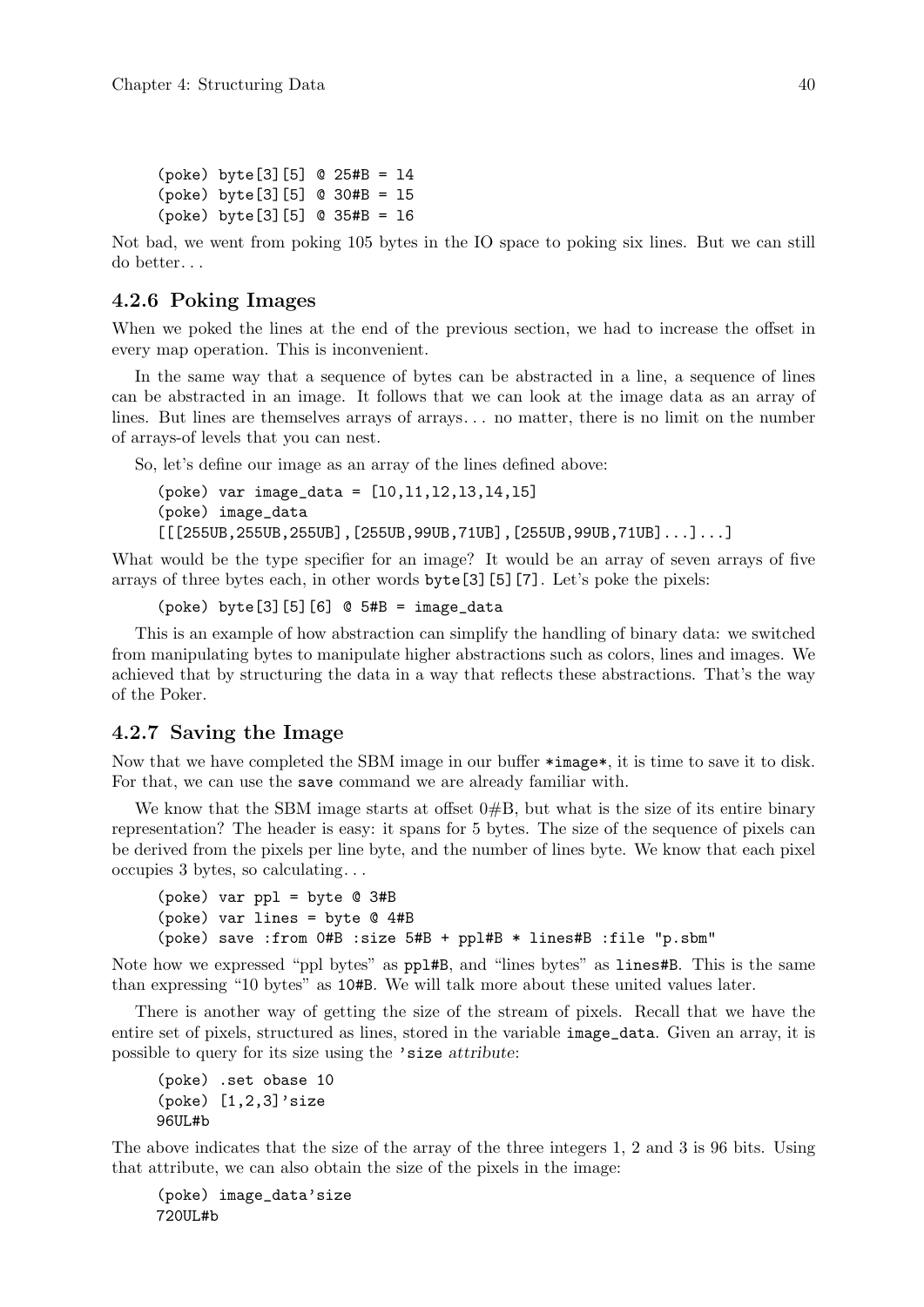And we can use it in the save command:

(poke) save :from 0#B :size 5#B + image\_data'size :file "p.sbm"

Using either strategy, at this point a file named  $p \cdot s$  is should have been written in the current working directory, containing our "P is for poke" image. Keep that file around, because we will be poking it further!

## 4.3 Modifying SBM Images

#### 4.3.1 Reading a SBM File

Let's open with poke the cute image we created in the last section,  $p.s$ bm:

```
$ poke p.sbm
[...]
(poke) dump
76543210 0011 2233 4455 6677 8899 aabb ccdd eeff 0123456789ABCDEF
00000000: 5342 4d05 07ff ffff ff63 47ff 6347 ffff SBM......cG.cG..
00000010: ffff ffff ffff ffff 6347 ffff ffff 6347 ........cG....cG
00000020: ffff ffff ffff ff63 47ff ffff ff63 47ff .......cG....cG.
00000030: ffff ffff ffff 6347 ff63 47ff ffff ffff ......cG.cG.....
00000040: ffff ffff ff63 47ff ffff ffff ffff ffff .....cG.........
00000050: ffff ffff 6347 ffff ffff ffff ffff ffff ....cG..........
00000060: ffff ff63 47ff ffff ffff ffff ffff \dots
```
You can see the P in the ASCII column, right? If it wasn't for the header, it would be pictured almost straight. This is because dump shows 16 bytes per row, and our image has lines that are 15 bytes long. This is a happy coincidence: you definitely shouldn't expect to see ASCII art in the dump output of SBM files in general! :)

Now let's read the image's metadata from the header: pixels per line and how many lines are contained in the image:

```
(poke) var ppl = byte @ 3#B
(poke) ppl
5UB
(poke) var lines = byte @ 4#B
(poke) lines
7UB
```
All right, our image is 7x5. Knowing that each pixel occupies three bytes, and that each line contains ppl pixels, and that we have lines lines, we can map the entire image data using an array type specifier:

```
(poke) var image_data = byte[3][ppl][lines] @ 5#B
(poke) image_data
[[[255UB, 255UB, 255UB], [255UB, 99UB, 71UB], . . .].
```
#### 4.3.2 Painting Pixels

The "P is for poke" slogan was so successful and widely appraised that the recutils<sup>1</sup> chaps wanted to do a similar campaign "R is for recutils". For that purpose, they asked us for a tomato-colored SBM image with an R in it.

Our creative department got at it, and after a lot of work they came with the following design:

| 0 | 1 | 2 | 3 | 4 |

<sup>1</sup> http://www.gnu.org/s/recutils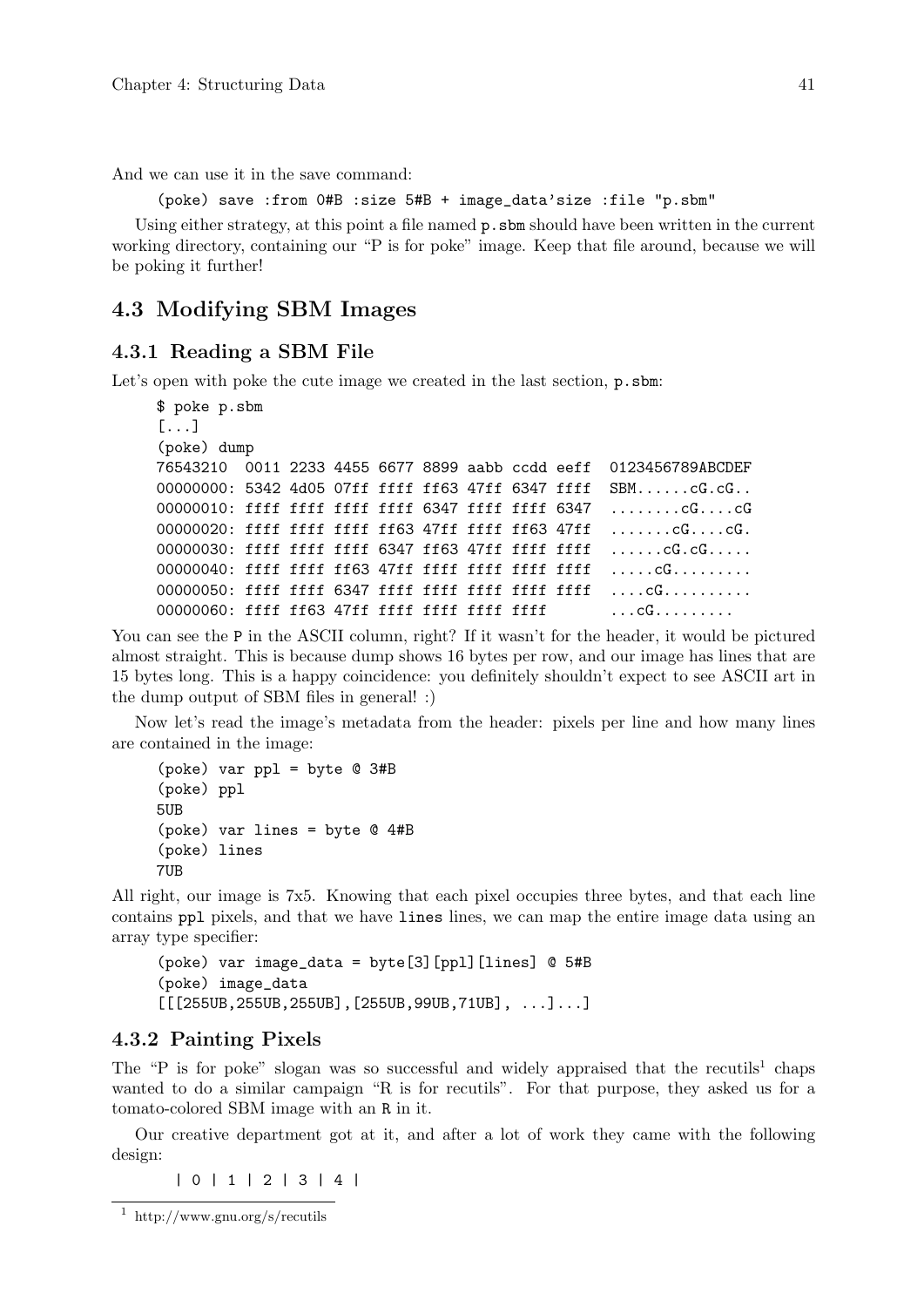|                |  |         |                 |                 | +---+---+---+---+---+ |
|----------------|--|---------|-----------------|-----------------|-----------------------|
| 0 I            |  | l * l   |                 | $*$             |                       |
| 1 I            |  |         |                 | $  *  $ $  *  $ | I                     |
| 2 <sub>1</sub> |  |         |                 | $  *  $ $  *  $ | ı                     |
| 3 I            |  | $  *  $ |                 | $*$             |                       |
| 4 I            |  | *       |                 | $*$             |                       |
| 5 I            |  |         |                 | *           *   |                       |
| 6 I            |  |         | $\vert * \vert$ | l * l           |                       |

Observe that this design really looks like our P (so much for a creative department). The bitmap has exactly the same dimensions, and difference are just three pixels, that pass from being background pixels to foreground pixels.

Therefore, it makes sense to read our p.sbm and use it as a base, completing the missing pixels. We saw in the last section how to read a SBM image. This time, however, we will copy the image first to a memory IO space to avoid overwriting p.sbm:

```
$ poke p.sbm
[...]
(poke) .mem scratch
The current IOS is now '*scratch*'.
(poke) .info ios
 Id Type Mode Bias Size Name
* #1 MEMORY 0x00000000#B 0x00001000#B *scratch*
 #0 FILE rw 0x00000000#B 0x0000006e#B ./p.sbm
(poke) copy :from_ios 0 :from 0#B :to 0#B :size iosize (0)
(poke) dump
76543210 0011 2233 4455 6677 8899 aabb ccdd eeff 0123456789ABCDEF
00000000: 5342 4d05 07ff ffff ff63 47ff 6347 ffff SBM......cG.cG..
00000010: ffff ffff ffff ffff 6347 ffff ffff 6347 ........cG....cG
00000020: ffff ffff ffff ff63 47ff ffff ff63 47ff .......cG....cG.
00000030: ffff ffff ffff 6347 ff63 47ff ffff ffff ......cG.cG.....
00000040: ffff ffff ff63 47ff ffff ffff ffff ffff ......CG.........
00000050: ffff ffff 6347 ffff ffff ffff ffff ffff ....cG..........
00000060: ffff ff63 47ff ffff ffff ffff ffff 0000 ...cG...........
00000070: 0000 0000 0000 0000 0000 0000 0000 0000 ................
```
Good. Now let's map the contents of the image, both header information and the sequence of pixels:

```
(poke) var ppl = byte @ 3#B
(poke) var lines = byte @ 4#B
(poke) var image_data = byte[3][ppl][lines] @ 5#B
```
Let's modify the image. Since the dimensions of the new image are exactly the same, the header remains the same. It is the pixel sequence that is different. We basically need to turn the pixels at coordinates (4,2), (5,3) and (6,3) from background pixels to foreground pixels.

Remember how we would change the value of some integer in the IO space? First, we would map it into a variable, change the value, and then poke it back to the IO space. Something like this:

```
(poke) var n = int @ offset(poke) n = n + 1(poke) int @ offset = n
```
This three-steps process is necessary because in the  $n = n + 1$  above we are modifying the value of the variable n, not the integer actually stored at offset offset in the current IO space. Therefore we have to explicitly poke it back if we want the IO space to be updated as well.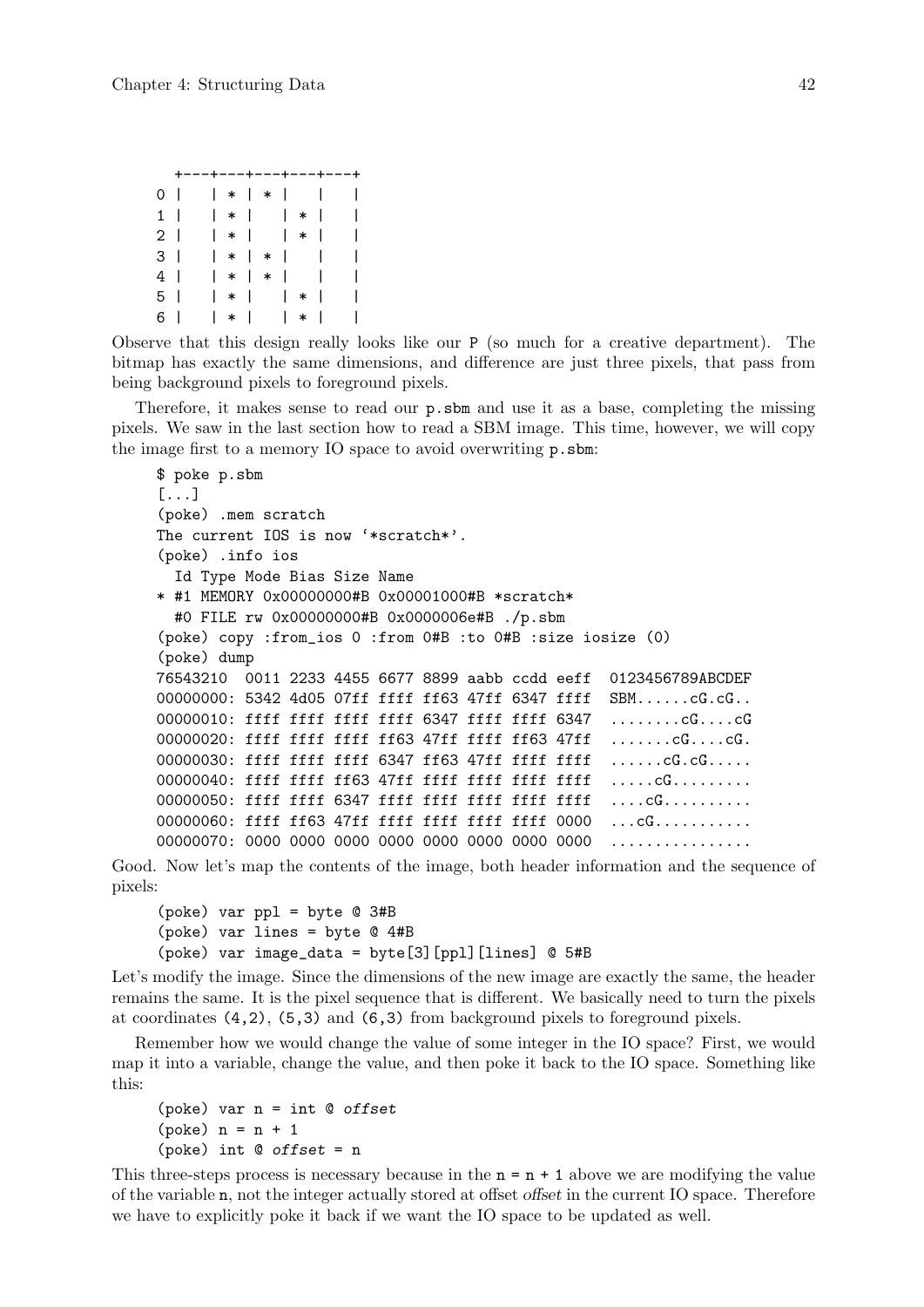Array values (and, as we shall see, other "composited" values) are different: when they are the result of the application of the map operator, the resulting values are mapped themselves.

When a Poke value is mapped, updating their elements have a side effect: the area corresponding to the updated element, in whatever IO space it is mapped on, is updated as well!

Why is this? The map operator, regardless of the kind of value it is mapping, always returns a copy of the value found stored in the IO space. We already saw how this worked with integers. However, in Poke values are copied around using a mechanism called "shared value". This means that when a composite value like an array is copied, its elements are shared by both the original value and the new value.

We can depict this graphically for better understanding. A Poke array like:

(poke) var  $a = [1, 2, 3]$ 

is stored in memory like this:

+---+---+---+ a | 1 | 2 | 3 | +---+---+---+

If we make a copy of the array in another variable b:

(poke) var b = a

we get

|  |  |  | $+ - - - + - - - + - - - +$ |  |  |  |  | $+ - - - + - - - + - - - +$ |  |
|--|--|--|-----------------------------|--|--|--|--|-----------------------------|--|
|  |  |  | a   1   2   3               |  |  |  |  | b   1   2   3               |  |
|  |  |  | $+ - - - + - - - + - - - +$ |  |  |  |  | $+ - - - + - - - + - - - +$ |  |

Note how each of the integer elements has been copied to the new value. The resulting two arrays can then be modified independently:

 $(poke) a[1] = 5$ 

resulting in:

|  |  |  | $+ - - - + - - - + - - - +$ |  |  |  | $+ - - - + - - - + - - - +$ |  |  |
|--|--|--|-----------------------------|--|--|--|-----------------------------|--|--|
|  |  |  | a   1   5   3               |  |  |  | b   1   2   3               |  |  |
|  |  |  | $+ - - - + - - - + - - - +$ |  |  |  | $+ - - - + - - - + - - - +$ |  |  |

However, consider the following array whose elements are also arrays:

 $(poke) var a = [[1,2], [3,4], [5,6]]$ 

This array is stored in memory like this:



If now we make a copy of the same array into another variable b: (poke) var b = a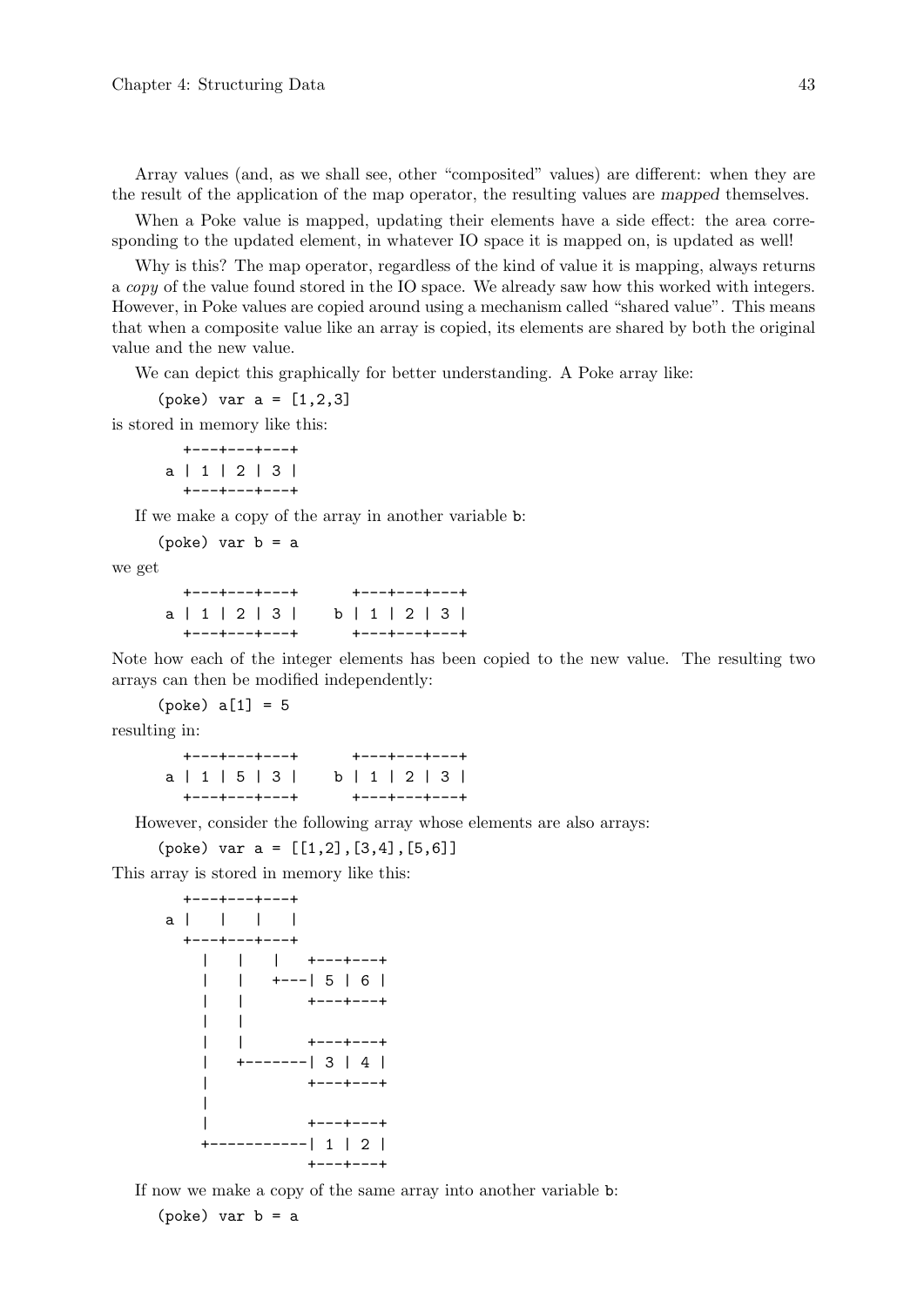

The elements of the array are copied "by shared value", *i.e.* 

The elements are indeed shared between the original array and the copy! If now we modify any of the shared values, this will be reflected in both containing values:

```
(poke) a[1][1] = 9(poke) a
[[1,2],[3,9],[5,6]]
(poke) b
[[1,2],[3,9],[5,6]]
```
or graphically:



Back to our image, it follows that if we wanted to change the color of some SBM pixel stored at offset offset, we would do this:

(poke) var a = byte[3] @ offset  $(poke) a[1] = 10$ 

There is no need to poke the array back explicitly: the side effect of assigning 10 to a[1] is that the byte at offset offset +1 is poked.

Generally speaking, mapped values can be handled in exactly the same way than non-mapped values. This is actually a very central concept in poke. However, it is possible to check whether a given value is mapped or not using the 'mapped attribute.

As we said, simple values such as integers and strings are never mapped, regardless of where they come from. Both ppl and lines are integers, therefore:

(poke) ppl'mapped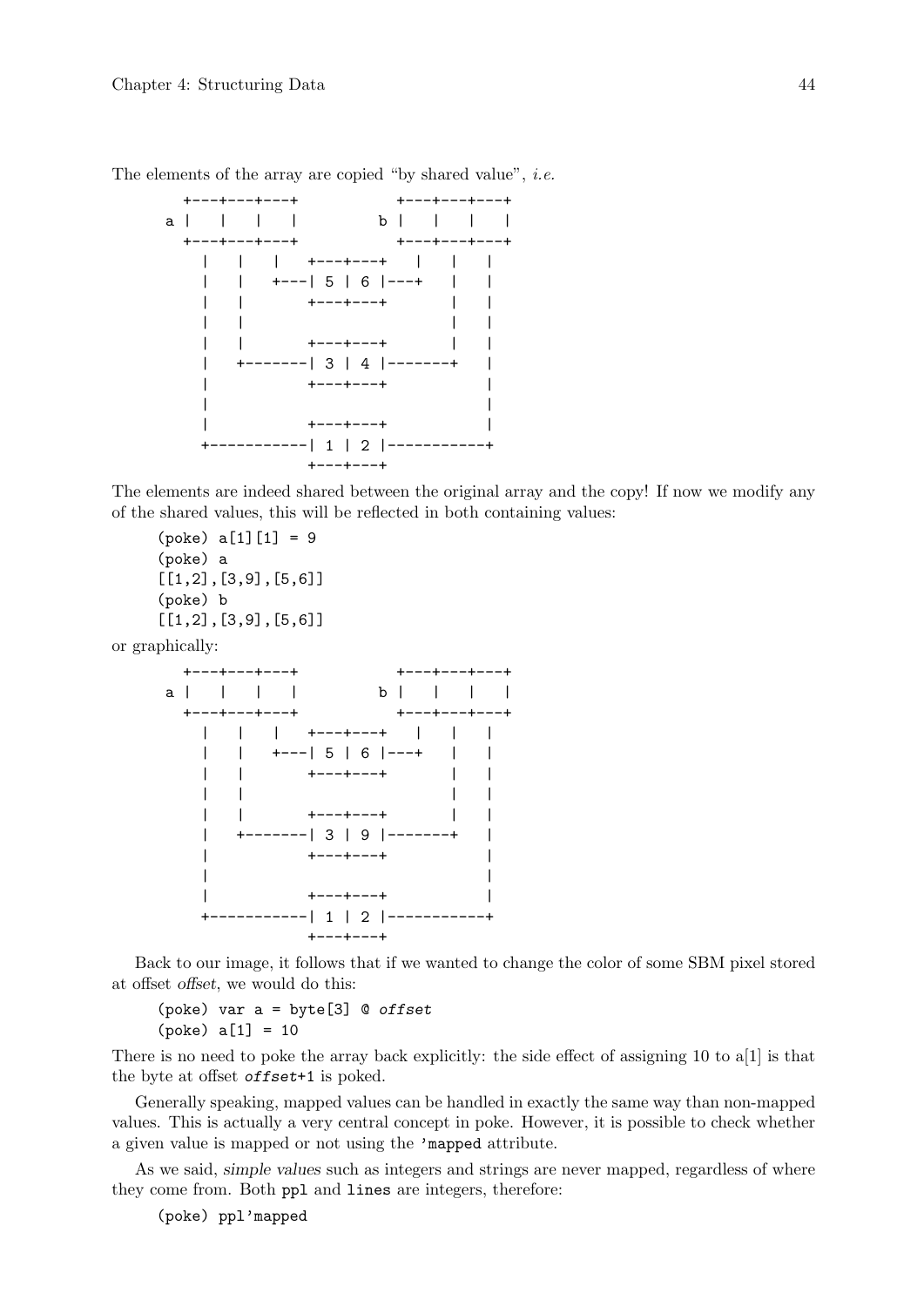0 (poke) lines'mapped  $\Omega$ 

However, image\_data is an array that was the result of the application of a map operator, so:

(poke) image\_data'mapped 1

When a value is mapped, you can ask for the offset where it is mapped, and the IO space where it is mapped, using the attributes 'offset and 'ios respectively. Therefore:

```
(poke) image_data'ios
1
(poke) image_data'offset
40III#h
```
In other words, image\_data is mapped in the IO space with id 1 (the \*scratch\* buffer) at offset 40 bits, or 5 bytes. We already knew that, because we mapped the image data ourselves, but in other situations these attributes are most useful. We shall see how later.

Well, at this point it should be clear how to paint pixels. First, let's define our background and foreground pixels:

(poke) var bga = [255UB, 255UB, 255UB] (poke) var fga = [255UB, 99UB, 71UB]

Then, we just update the pixels in the image data using the right coordinates:

```
(poke) image_data[4][2] = fga(poke) image_data[5][3] = fga(poke) image_data[6][3] = fga(poke) dump
76543210 0011 2233 4455 6677 8899 aabb ccdd eeff 0123456789ABCDEF
00000000: 5342 4d05 07ff ffff ff63 47ff 6347 ffff SBM......cG.cG..
00000010: ffff ffff ffff ffff 6347 ffff ffff 6347 ........cG....cG
00000020: ffff ffff ffff ff63 47ff ffff ff63 47ff .......cG....cG.
00000030: ffff ffff ffff 6347 ff63 47ff ffff ffff ......cG.cG.....
00000040: ffff ffff ff63 47ff 6347 ffff ffff ffff .....cG.cG......
00000050: ffff ffff 6347 ffff ffff 6347 ffff ffff ....cG....cG....
00000060: ffff ff63 47ff ffff ff63 47ff ffff 0000 ...cG....cG.....
00000070: 0000 0000 0000 0000 0000 0000 0000 0000 ................
```
#### 4.3.3 Cropping the R

Looking at our new image, we realize that the first and the last column are all background pixels. We are aware that the recutils project is always short of resources, so we would like to modify the image to remove these columns, cropping it so it looks like this:

| 0 | 1 | 2 | +---+---+---+  $0 | * | * |$  $1 * | * | * |$  $2 \mid * \mid + \mid$  $3 \mid * \mid * \mid$  $4$  | \* | \* | |  $5 \mid * \mid \quad | * \mid$ 6 | \* | | \* |

In order to perform this operation we need to rework the stream of pixels to reflect the desired result, and then to update the header metadata accordingly.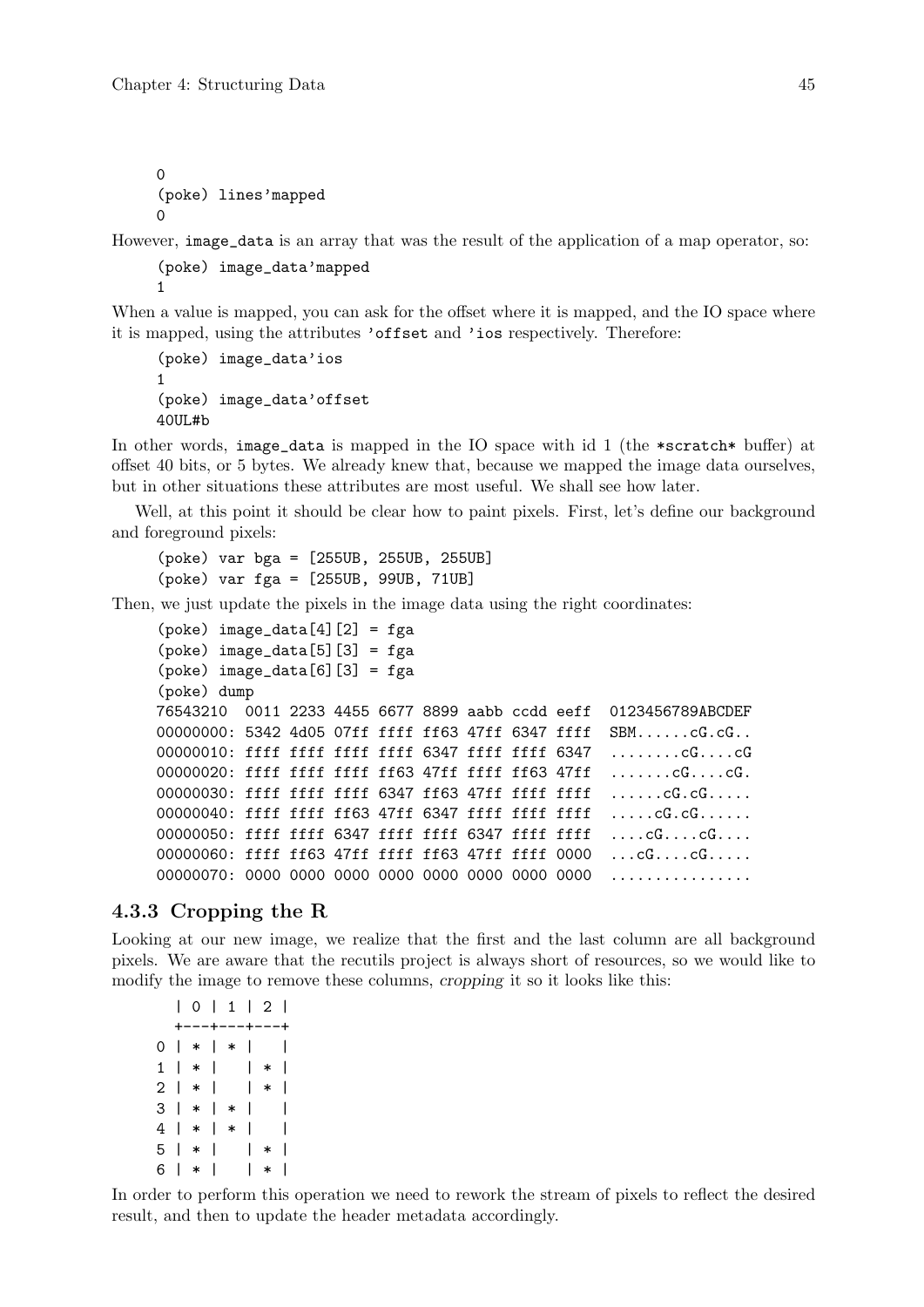#### 4.3.4 Shortening and Shifting Lines

Let's think in term of lines. In the original image, each line has 5 pixels, that we can enumerate as:

+----+----+----+----+----+ line | p0 | p1 | p2 | p3 | p4 | +----+----+----+----+----+

What we want is to crop out the first and the last column, so the resulting line would look like:

+----+----+----+ line | p1 | p2 | p3 | +----+----+----+

Let's get the first line from the original image\_data:

 $(poke) var 10 = image_data[0]$ (poke) l0 [[255UB,255UB,255UB],[255UB,99UB,71UB],...]

We could create the corresponding cropped line, by doing something like this:

(poke) var cl0 = [l0[1],l0[2],l0[3]]

And the same for the other lines. However, Poke provides a better way to easily obtain sub portions of arrays. It is called trimming. Given an array like the line l0, we can obtain the desired portion of it by issuing:

(poke) l0[1:4] [[255UB,99UB,71UB],[255UB,99UB,71UB]]

Note how the limits of the semi-open interval specified in the trim reflect array indexes, and hence they are 0 based. Also, the left limit is closed and the right limit is open. The result of an array trimming is always another array, which may be empty:

(poke) l0[1:3] [[255UB,99UB,71UB]]

Armed with this new operation, we can very easily mount the sequence of pixels for our cropped image:

```
(poke) var 10 = image_data[0](poke) var 11 = image_data[1](poke) var l2 = image_data[2]
(poke) var l3 = image_data[3]
(poke) var 14 = image_data[4](poke) var 15 = image_data[5]
```
And then update the lines in the mapped image data:

```
(poke) image_data[0] = 10[1:4](poke) image_data[0] = 11[1:4](poke) image_data[1] = 12[1:4](poke) image_data[2] = 13[1:4](poke) image_data[3] = 14[1:4](poke) image_data[4] = 15[1:4]
```
## 4.3.5 Updating the Header

The last step is to update the header to reflect the new dimensions of the image:

(poke) byte[] @ 0#B = ['S','B','M'] (poke) byte  $@3#B = 3$ (poke) byte  $@ 4#B = 7$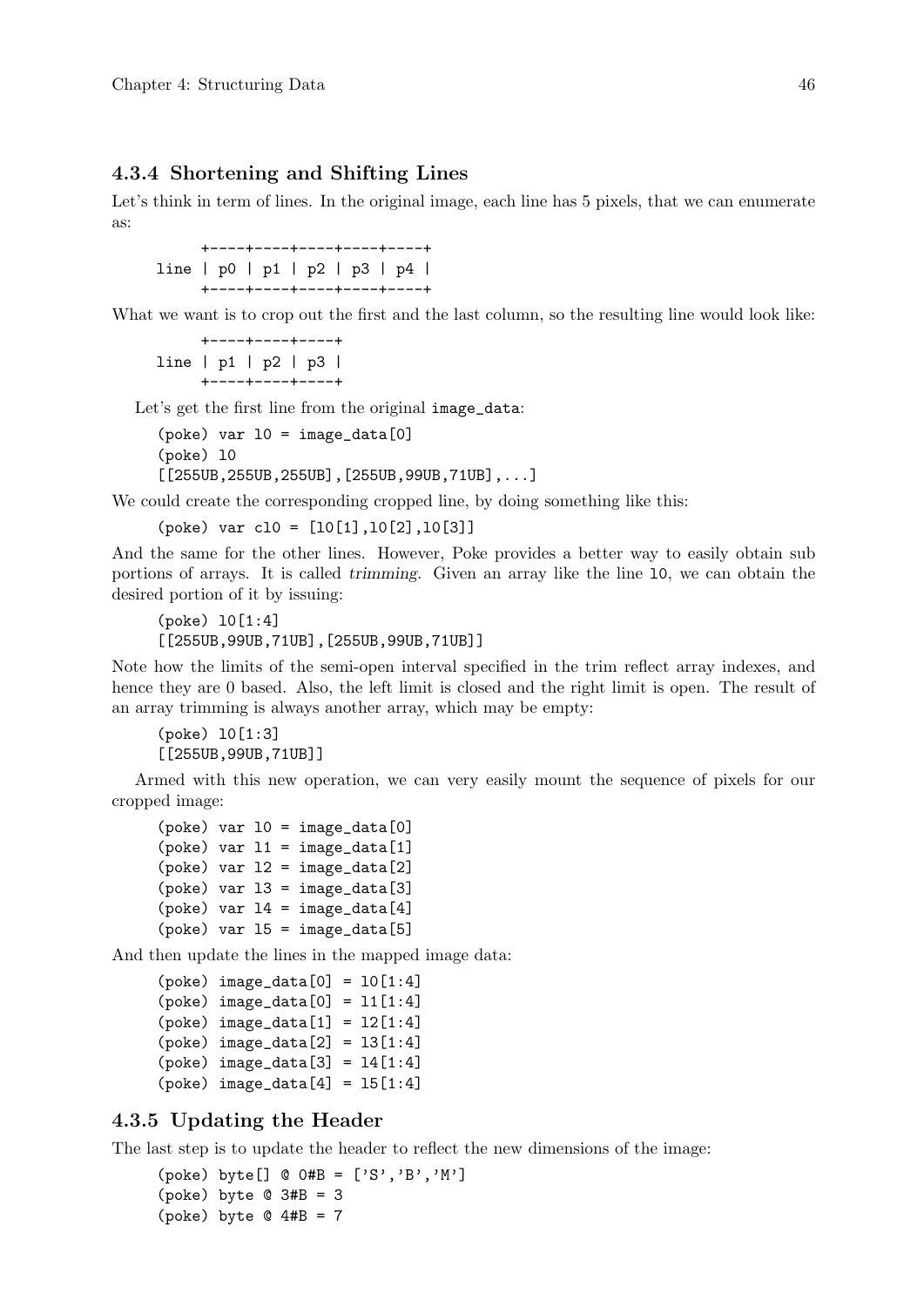And we are done. Note how this time we wrote the magic bytes as an array, to save some typing and silly manual offset arithmetic. You may have noticed that the type specifier we used this time in the map is byte[] instead of byte[3]. This type specifier denotes an array of any number of bytes, which certainly includes arrays of three bytes, like in the example.

#### 4.3.6 Saving the Result

And finally, let's write out the new file as r.sbm:

(poke) save :from 0#B :size 5#B + image\_data'size :file "r.sbm"

## 4.4 Defining Types

## 4.4.1 Naming your Own Abstractions

During the process of creating and manipulating SBM files we soon started talking about things like lines, pixel sequences, pixels, colors, and so on. What is more, very naturally we started thinking in terms of these entities: let's drop this or that line, or let's change the green component of this pixel.

Consider for example RGB colors. We know that each color is defined by three levels of light: red, green and blue. These components are also called color beams. Since each color beam has a range of 0 to 255, many formats, like SBM, use bytes to encode them.

Therefore, in the previous sections we used the type specifier byte when we needed to map RGB color beams, like in:

(poke) byte[3] @ 5#B

Recall that the mapping operation above means "map three bytes at the offset 5 bytes in the current IO space". But what we really want is to map color beams, not bytes!

Poke provides a way to assign names to type specifiers:

```
(poke) type RGB_Color_Beam = byte
```
The definition above tells poke that a RGB color beam is composed of a byte, *i.e.* an unsigned 8-bit integer. Any type specifier can be used at the right side of the assignment sign, and also names of already defined types. From this point on, we can map in terms of color beams:

```
(poke) RGB_Color_Beam[3] @ 5#B
```
Meaning "map three RGB color beams at the offset 5 in the current IO space".

Once a type is defined, the name can be used anywhere where a type specifier is expected.

By the way, we mentioned many times how byte is a synonym for  $uint \ll 8$ , int is a synonym for int<32> and so on. These synonyms are actually result of type definitions that are in the poke standard library. This library is loaded by poke at startup time.

#### 4.4.2 Abstracting the Structure of Entities

Since we didn't know better, during our work with SBM images we had to remember how these entities were constructed from more simple entities such as bits and bytes, every time we needed to map them, or to poke them. For example, if we wanted to map a pixel at some particular offset, we had to issue the following command:

(poke) var pixel = byte $[3]$  @ 5#B

Now that we made poke aware of what a RGB color beam is, we can rewrite the above as:

(poke) var pixel = RGB\_Color\_Beam[3] @ 5#B

This is better, but still adoleces from a big problem: what if at some point the SBM pixels get expanded to also have a transparency index, stored in a fourth byte? If that ever happens (and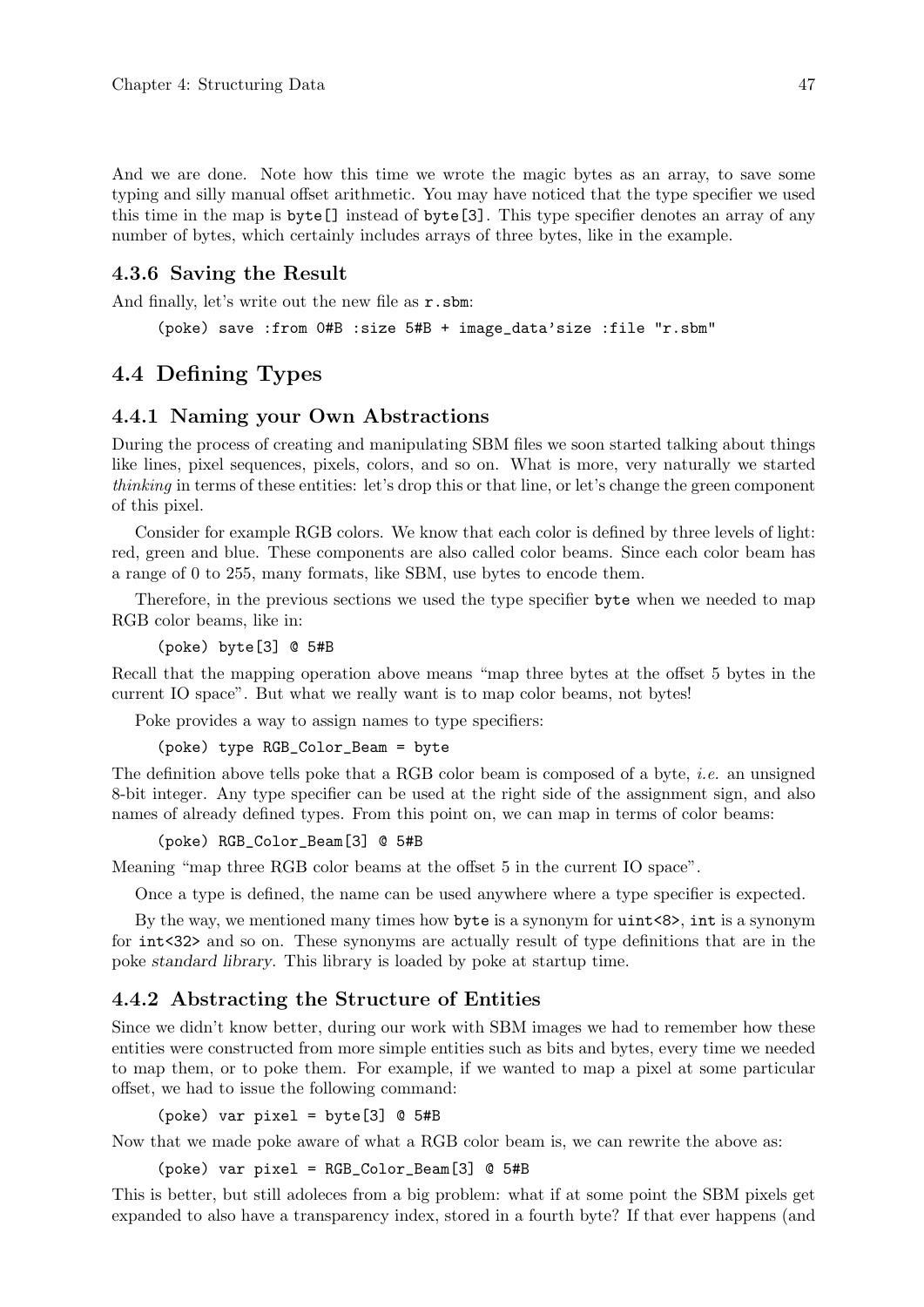will happen later in this book) then we would need to remember it before issuing commands like:

#### (poke) var image\_data = RGB\_Color\_Beam[4][ppl][lines] @ 5#B

To avoid this problem, we define yet another type, this time describing the structure of a SBM pixel:

(poke) type SBM\_Pixel = RGB\_Color\_Beam[3]

And then we can define image\_data as a table of SBM pixels, instead of as a table of triplets of RGB color beams:

```
(poke) var image_data = SBM_Pixel[ppl][lines] @ 5#B
```
This later definition doesn't need to be changed if we change the definition of what a SBM pixel is. This is called encapsulation and is a very useful abstraction in computing.

## 4.5 Pickles

#### 4.5.1 poke Commands versus Poke Constructions

In [Section 1.2 \[Nomenclature\], page 3,](#page-18-0) we mentioned that poke, the program, implements a domain specific programming language called Poke, with a big p. In the examples so far we have already used the Poke language, somewhat extensively, while interacting with the program using the REPL.

For example, in:

(poke) 10 + 2 12

We are giving poke a Poke expression  $10 + 2$  to be evaluated. Once the expression is evaluated, the REPL prints the resulting value for us.

Similarly, when we define a variable or a type with var and type respectively, we are providing poke definitions to be evaluated. When we assign a value to a variable we are actually providing a Poke statement to be executed.

So the REPL accepts poke commands, some of which happen to be Poke expressions, definitions or statements. But we also have used dot-commands like .file or .info. These dot-commands are not part of the Poke programming language.

Every time we insert a line in the REPL and hit enter, poke recognizes the nature of the line, and then does the right thing. If the line is recognized as a Poke expression, for example, the Poke compiler is used to compile the statement into a routine, that is executed by the Poke Virtual Machine. The resulting value is then printed for the benefit of the user.

#### 4.5.2 Poke Files

Poke programs are basically a collection of definitions and statements, which most often than not are stored in files, which avoids the need to type them again and again. By convention, we use the .pk file extension when naming files containing Poke programs.

Remember how we defined the foreground and background pixels for p.sbm in the REPL?

(poke) var bga = [255UB, 255UB, 255UB] (poke) var fga = [255UB, 99UB, 71UB]

Where bga is a white pixel and fga is a tomato colored pixel. We could write these definitions in a file colors.pk like this:

```
var white = [255UB, 255UB, 255UB];
var tomato = [255UB, 99UB, 71UB];
```
Note that variable definitions in Poke are terminated by a semicolon (;) character, but we didn't need to specify them when we issued the definitions in the REPL. This is because poke adds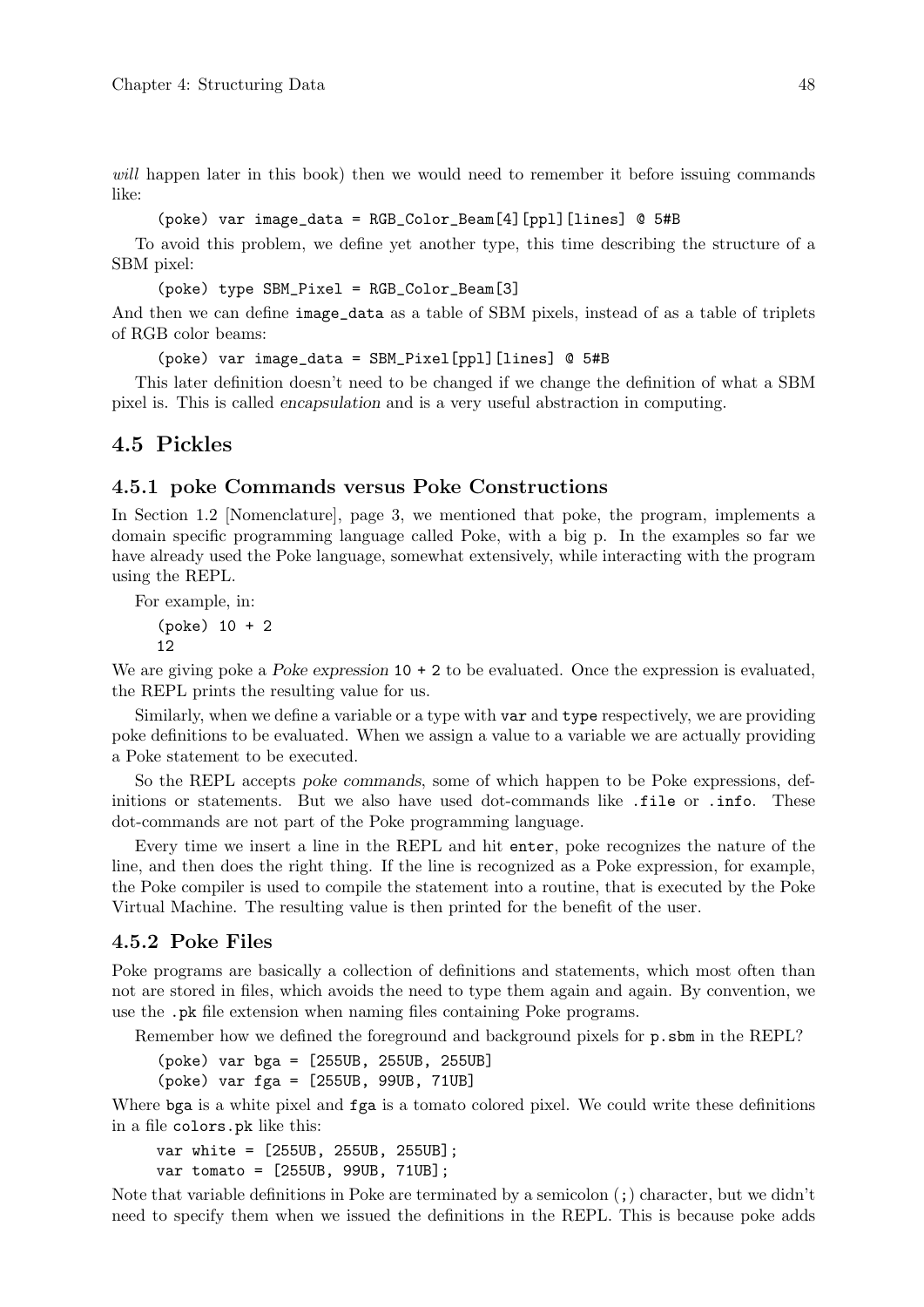the trailing semicolon for us when it detects a Poke construction requiring it is introduced in the REPL.

Another difference is that Poke constructions can span for multiple lines, like in most programming languages. For example, we could have the following variable definition in a file:

var matrix =  $[10, 20, 30]$ , [40, 50, 60], [70, 80, 90]];

Once we have written our colors.pk file, how can we make poke aware of it? A possibility is to use the load construction:

```
(poke) load colors
```
Assuming a file named colors.pk exists in the current working directory, poke will load it and evaluate its contents. After this, we can use the colors:

(poke) tomato [0xffUB,0x63UB,0x47UB]

Before, we would need to define these colors every time we would like to poke SBM files or, in fact, any RGB24 data. Now we just have to load the file colors.pk and use the variables defined there.

If you try to load a file whose name contains a dash character (-) you will get an error message:

```
(poke) load my-colors
<stdin>:1:8: error: syntax error, unexpected '-', expecting ';'
load my-colors;
       \hat{ }
```
This is because the argument to load is interpreted as a Poke identifier, and dash characters are not allowed in identifiers. To alleviate this problem, you can also specify the name of the file to load encoded in a string, line in:

(poke) load "my-colors.pk"

If you use this form of load, however, you are required to specify the complete name of the file, including the .pk file extension.

Since loading files is such a common operation, poke provides a dot-command .load that does auto-completion:

(poke) .load my-colors.pk

Which is equivalent to load "my-colors.pk".

Since load is part of the Poke language, it can also be used in Poke programs stored in files. We will explore this later.

### 4.5.3 Pickling Abstractions

In the last section we defined a couple of RGB colors white and tomato in a file called colors.pk. If we keep adding colors to the file, we may end with a nice collection of colors that are available to us at any time, by just loading the file.

Since there are many ways to understand the notion of "color", and also many ways to implement these many notions, it would be better to be more precise and call our file rgb24.pk, since the notion of color we are using is of that RGB24. While are at it, let's also rename the variables to reflect the fact they denote not just any kind of colors, but RGB24 colors:

var rgb24\_white = [255UB, 255UB, 255UB]; var rgb24\_tomato = [255UB, 99UB, 71UB];

At this point, we can also add the definitions of a couple of types to our rgb24.pk:

type RGB\_Color\_Beam = byte;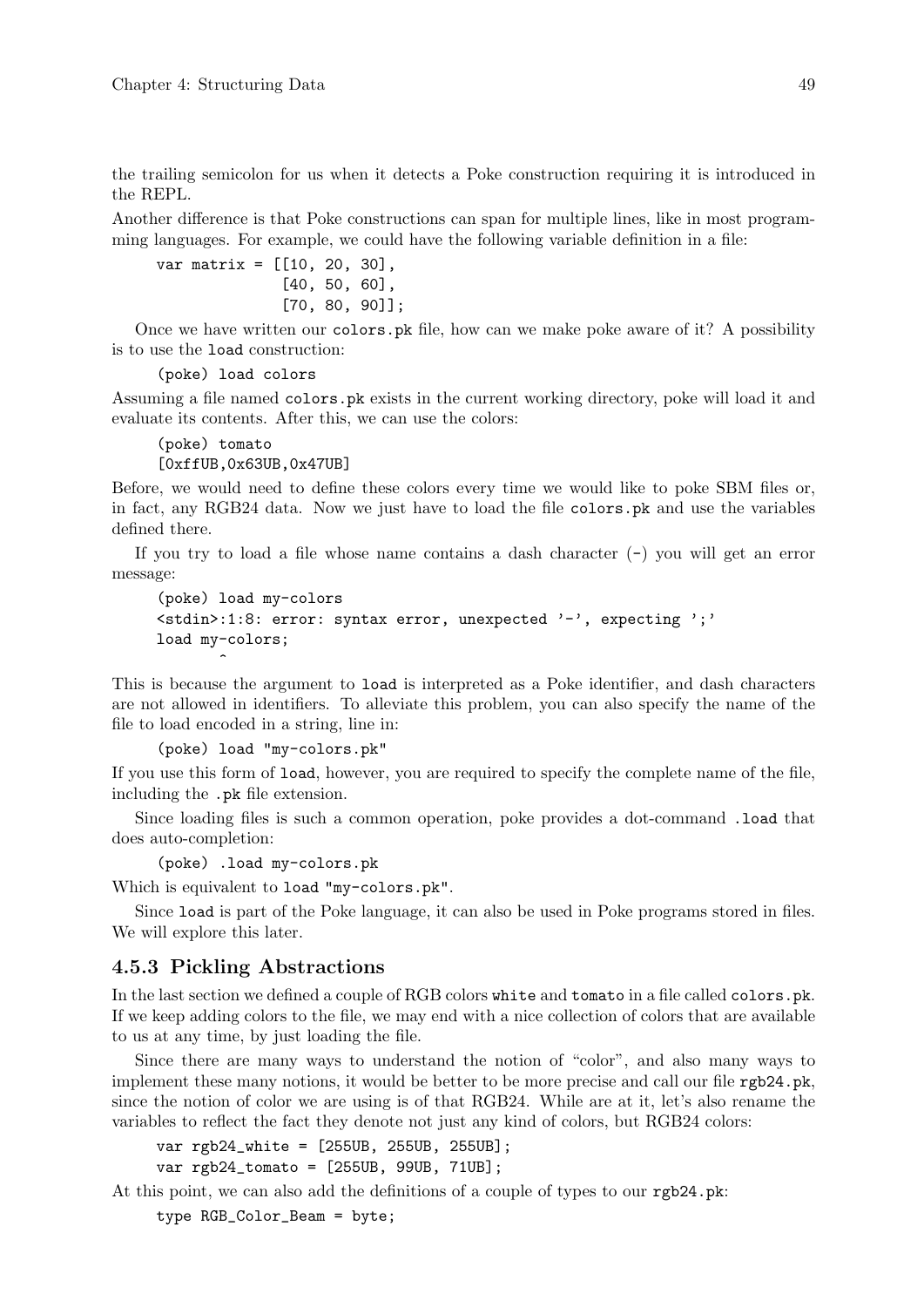```
type RGB24_Color = RGB_Color_Beam[3];
var rgb24_white = [255UB, 255UB, 255UB];
var rgb24_tomato = [255UB, 99UB, 71UB];
```
Any time we want to manipulate RGB24 colors we can just load the file rgb24.pk and use these types and variables.

In poke parlance we call files like the above, that contain definitions of conceptually related entities, pickles. Pickles can be very simple, like the rgb24.pk sketched above, or fairly complicated like dwarf.pk.

It is common for pickles to load other pickles. For example, if we were to write a SBM pickle, we would load the RGB24 pickle from it:

```
load rgb24;
```
[... SBM definitions ...]

This way, when we load sbm from the repl, the dependencies get loaded as well.

GNU poke includes several already written pickles for commonly used file formats, and other domains. The load construction knows where these pickles are installed, so in order to load the pickle to manipulate ELF files, for example, all you have to do is to:

(poke) load elf

#### 4.5.4 Exploring Pickles

As we have seen, a pickle provides Poke variables, types and functions related to some definite domain. Let's say we are interested in editing an ELF file. We know that GNU poke comes with a pre-installed pickle named elf.pk. We can load it like this:

(poke) load elf

By convention, the entities provided by a pickle foo.pk are usually prefixed like:

- − Variables, units and functions are prefixed with foo\_.
- − Types are prefixed with Foo\_.

Therefore, once the pickle is loaded we can use the .info dot-command in order to get a glimpse of the functionality provided by the pickle. See [Section 16.12 \[info command\], page 106.](#page-121-0) Example:

```
(poke) .info variables elf
Name Declared at
elf_stb_names elf-common.pk:53
elf_stt_names elf-common.pk:72
elf_stv_names elf-common.pk:84
```
The above tells us that the elf.pk pickle provides these three variables. Types are way more interesting:

| (poke) .info types Elf64 |                |
|--------------------------|----------------|
| Name                     | Declared at    |
| Elf64_Ehdr               | elf-64.pk:184  |
| Elf64 Off                | $elf-64.pk:26$ |
| Elf64_SectionFlags       | elf-64.pk:130  |
| Elf64 Shdr               | elf-64.pk:152  |
| Elf64_RelInfo            | elf-64.pk:36   |
| Elf64 Chdr               | elf-64.pk:85   |
| Elf64_Rela               | $elf-64.pk:61$ |
| Elf64_Phdr               | elf-64.pk:169  |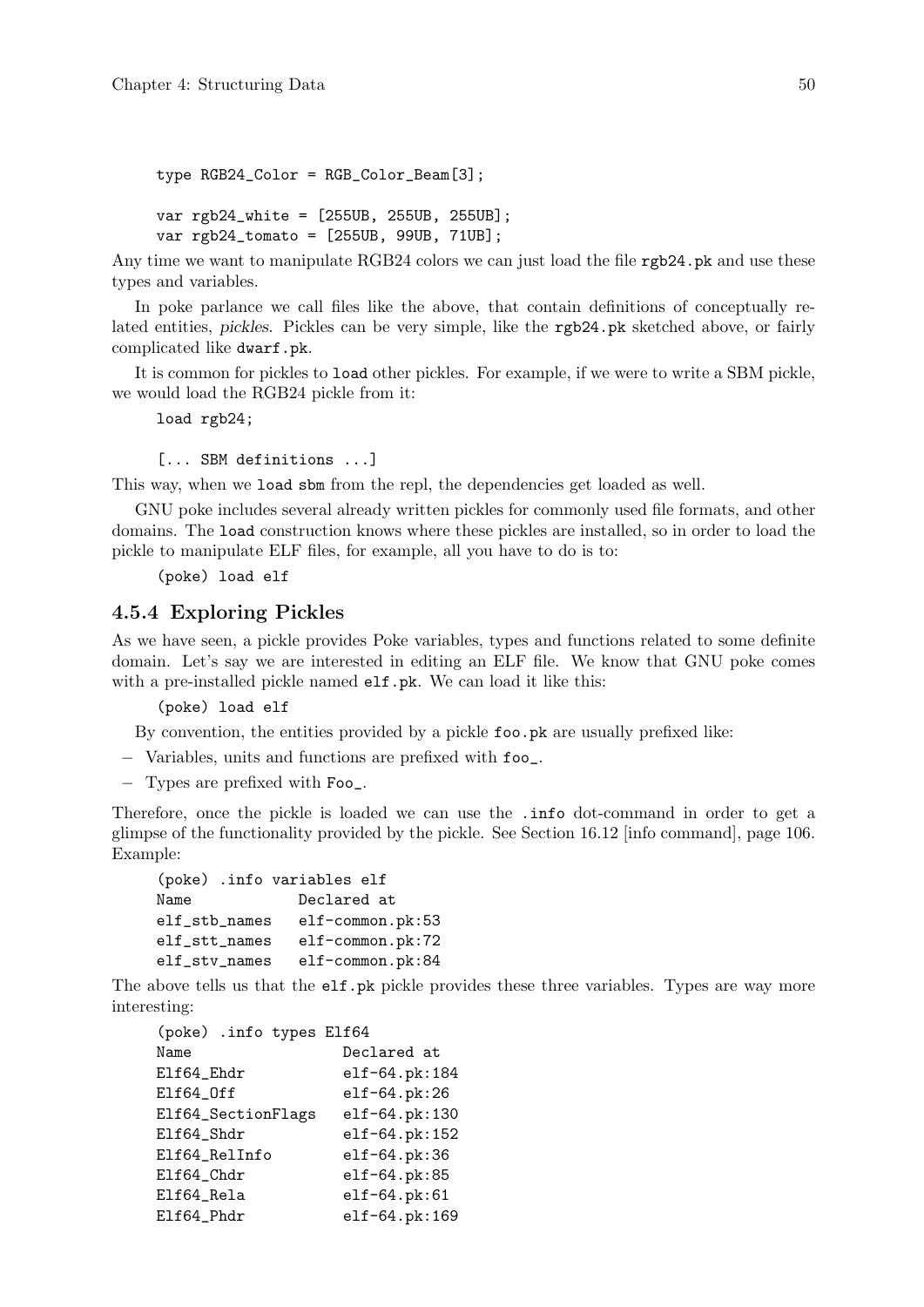| elf-64.pk:24  |
|---------------|
| elf-64.pk:71  |
| elf-64.pk:45  |
| elf-64.pk:207 |
| elf-64.pk:25  |
| elf-64.pk:121 |
| elf-64.pk:98  |
| elf-64.pk:23  |
|               |

We immediately notice the Elf64\_File. Looks like what we would need to map in order to access the entire ELF data in some given IO space (like a file.) We can ask for more details about it:

```
(poke) .info type Elf64_File
Class: struct
Name: Elf64_File
Complete: no
Fields:
 Name Type
 ehdr Elf64_Ehdr
 shdr Elf64_Shdr[]
 phdr Elf64_Phdr[]
Methods:
 Name Type
 get_section_name (offset<Elf_Word,8>)string
 get_symbol_name (Elf64_Shdr,,offset<Elf_Word,8>)string
 get_sections_by_name (string)Elf64_Shdr[]
 get_sections_by_type (Elf_Word)Elf64_Shdr[]
 section_name_p (string)int
 get_string (offset<Elf_Word,8>)string
 get_group_signature (Elf64_Shdr)string
 get_group_signatures ()string[]
 get_section_group (string)Elf64_Shdr[]
```
We see that an Elf64\_File has three fields, and the nature of these files: a header ehdr, an array of section headers shdr and an array of program headers phdr.

The type description above also lists the methods defined in the type. Looking at the method name and its type is very usually revealing enough to use it. For example, we see that get\_ sections\_by\_name returns an array of section headers, characterized by some given section name:

```
(poke) var elf = Elf64_File @ 0#B
(poke) elf.get_sections_by_name (".text")
[Elf64_Shdr {
 sh_name=0x1bU#B,
 sh_type=0x1U,
 sh_flags=#<ALLOC,EXECINSTR>,
 sh_addr=0x0UL#B,
 sh_offset=0x40UL#B,
 sh_size=0xbUL#B,
 sh_link=0x0U,
 sh_info=0x0U,
 sh_addralign=0x1UL,
 sh_entsize=0x0UL#b
```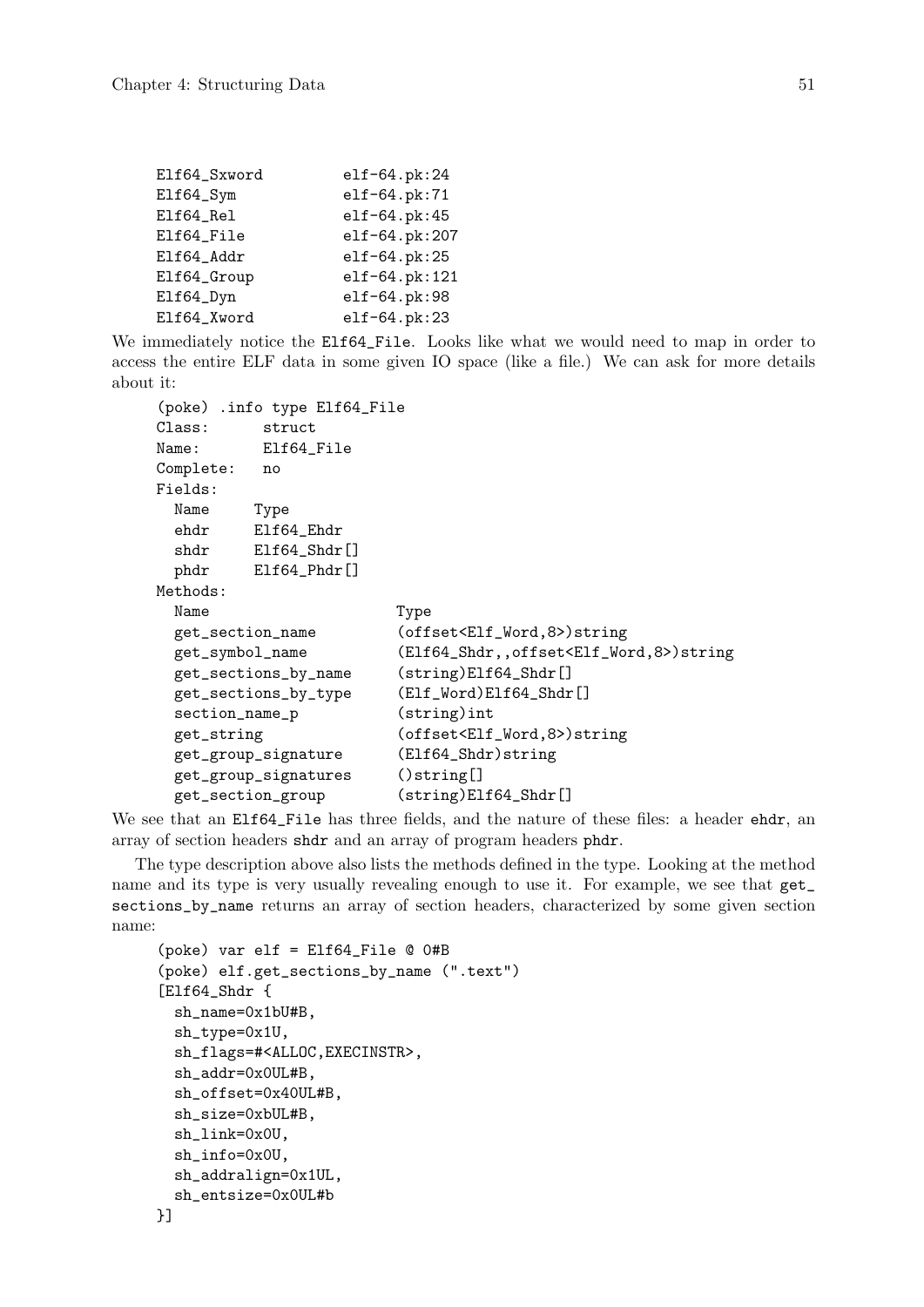Ultimately, of course the best way to see what a pickle provides is to go read its source code.

#### 4.5.5 Startup

When poke starts it loads the file .pokerc located in our home directory, if it exists. This initialization file contains poke commands, one per line.

If we wanted to get some Poke file loaded at startup, we could do it by adding a load command to our .pokerc. For example:

# My poke configuration - jemarch [...] .load ~/.poke.d/mydefs.pk

## 4.6 Poking Structs

#### 4.6.1 Heterogeneous Related Data

Let's recap the structure of the header of a Stupid BitMap:

|                               | SBM header                    |  |  |  |  |  |  |  |  |  |  |
|-------------------------------|-------------------------------|--|--|--|--|--|--|--|--|--|--|
|                               | 'S'   'B'   'M'   ppl   lines |  |  |  |  |  |  |  |  |  |  |
| byte0 byte1 byte2 byte3 byte4 |                               |  |  |  |  |  |  |  |  |  |  |

The header is composed of five fields, which actually compose three different logical fields: a magic number, the number of pixels per line, and the number of lines.

We could of course abstract the header using an array of five bytes, like this:

type SBM\_Header = byte[5];

However, this would not capture the properties of the fields themselves, which would need to be remembered by the user: which of these five bytes correspond to the magic number? Is the pixels per line number signed or unsigned? etc.

Poke provides a much better way to abstract collections of heterogeneous data: struct types. Using a struct type we can abstract the SBM header like this:

```
type SBM_Header =
struct
 {
   byte[3] magic;
   uint<8> ppl;
   uint<8> lines;
}
```
Note how the struct has three named fields: magic, ppl and lines. magic is an array of three bytes, while ppl and lines are both unsigned integers.

#### 4.6.2 Mapping Structs

Once defined, struct types can be referred by name. For example, we can map the SBM header at the beginning of our file p.sbm like this:

```
(poke) SBM_Header @ 0#B
SBM_Header {
 magic=[0x53UB,0x42UB,0x4dUB],
 ppl=0x5UB,
 lines=0x7UB
}
```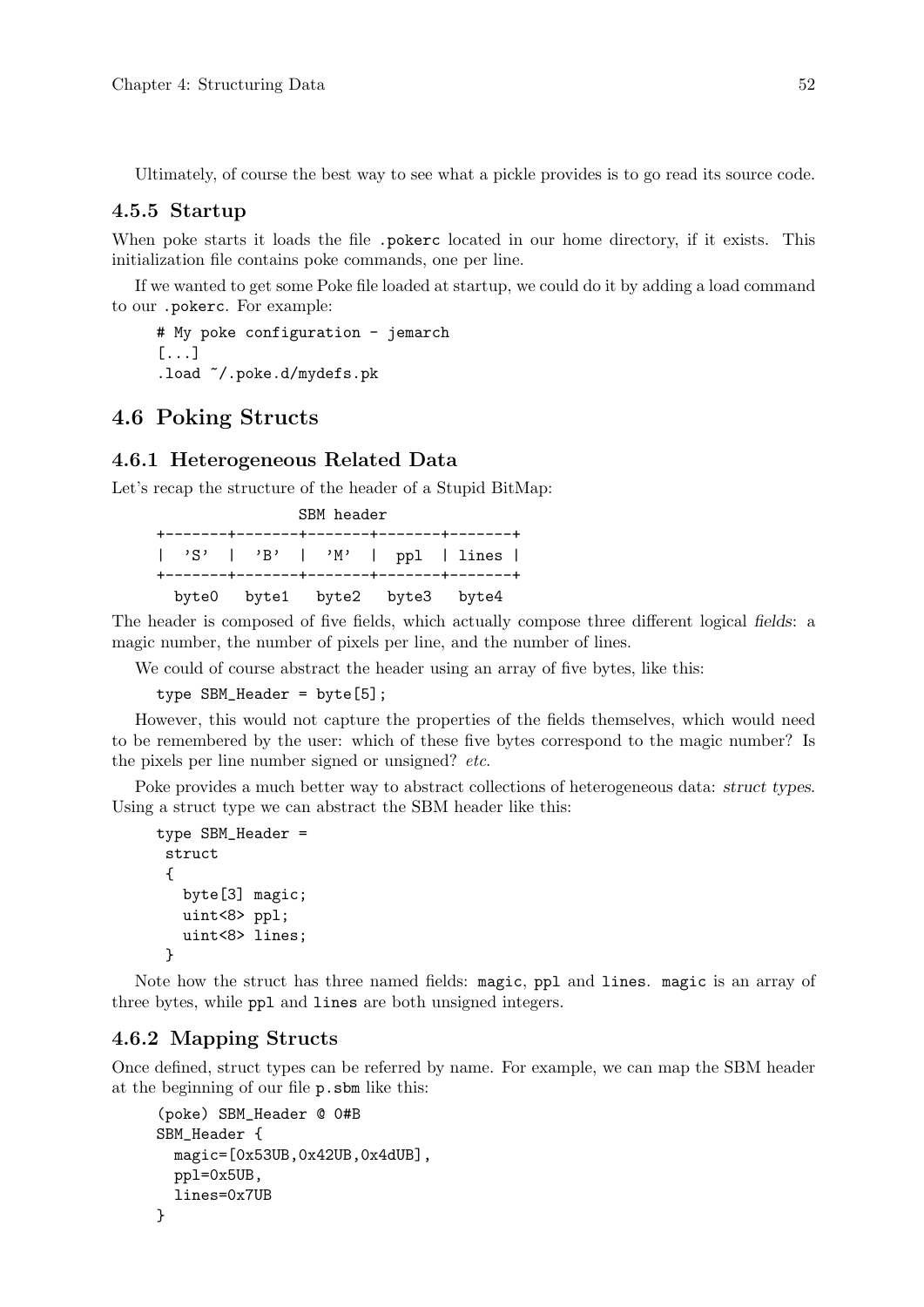The value resulting from the mapping is a struct value. The fields of struct values are accessed using the familiar dot-notation:

```
(poke) var header = SBM_Header @ 0#B
(poke) header.ppl * header.lines
35UB
```
The total number of pixels in the image is 35. Note how both header.ppl and header.lines are indeed unsigned byte values, and thus the result of the multiplication is also an unsigned byte. This could be problematic if the image contained more than 255 pixels, but this can be prevented by using a cast:

```
(poke) header.ppl as uint * header.lines
35U
```
Now the second operand header.lines is promoted to a 32-bit unsigned value before the multiplication is performed. Consequently, the result of the operation is also 32-bit wide (note the suffix of the result.)

## 4.6.3 Modifying Mapped Structs

Remember when we wanted to crop a SBM image by removing the first and last row? We updated the header in a byte by byte manner, like this:

(poke) byte  $@3#B = 3$ (poke) byte  $@ 4#B = 7$ 

Now that we have the header mapped in a variable, updating it is much more easy and convenient. The dot-notation is used to update the contents of a struct field, by placing it at the left hand side of an assignment:

(poke) header.ppl = 3 (poke) header.lines = 7

This updates the pixel per line and the number of lines, in the IO space:

```
(poke) dump :size 5#B
76543210 0011 2233 4455 6677 8899 aabb ccdd eeff 0123456789ABCDEF
00000000: 5342 4d03 07 SBM..
```
## 4.7 How Structs are Built

First we need to define some structure to use as an example. Let's say we are interesting in poking Packets, as defined by the Packet Specification 1.2 published by the Packet Foundation (none less).

In a nutshell, each Packet starts with a byte whose value is always 0xab, followed by a byte that defines the size of the payload. A stream of bytes conforming the payload follows, themselves followed by another stream of the same number of bytes with "control" values.

We could translate this description into the following Poke struct type definition:

```
type Packet =
 struct
  {
    byte magic = 0xab;
    byte size;
    byte[size] payload;
    byte[size] control;
  };
```
There are some details described by the fictitious Packet Specification 1.2 that are not covered in this simple definition, but we will be attending to that later in this manual.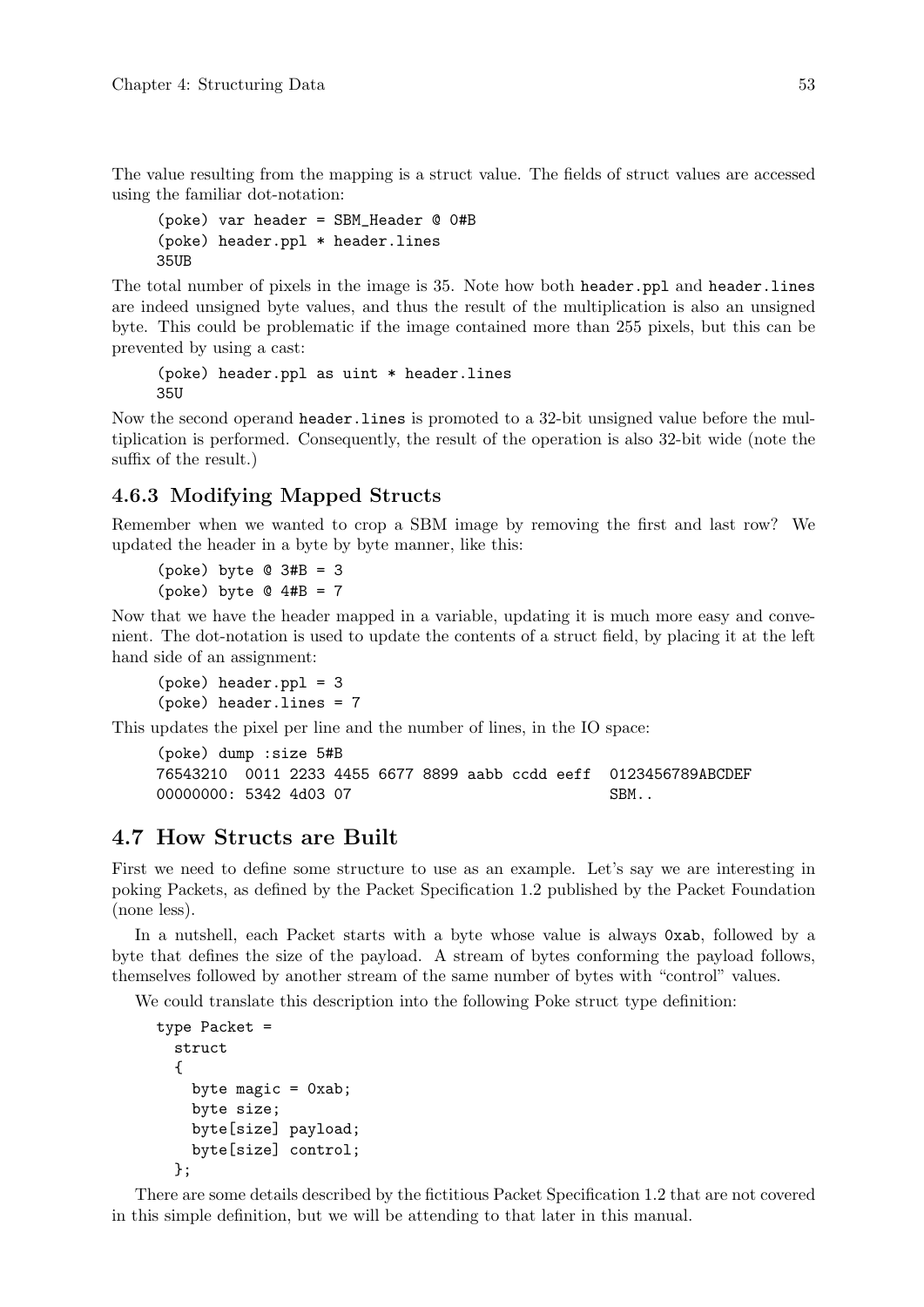So, given the definition of a struct type like Packet, there are only two ways to build a struct value in Poke.

One is to map it from some IO space. This is achieved using the map operator:

```
(poke) Packet @ 12#B
Packet {
  magic = 0xab,
  size = 2,
  payload = [0x12UB, 0x30UB],control = [0x1UB, 0x1UB]}
```
The expression above maps a Packet starting at offset 12 bytes, in the current IO space. See the Poke manual for more details on using the map operator.

The second way to build a struct value is to \_construct\_ one, specifying the value to some, all or none of its fields. It looks like this:

```
(poke) Packet \{size = 2, payload = [1UB, 2UB]\}Packet {
  magic = 0xab,
  size = 2,
  payload = [0x1UB, 0x2UB],
  control = [0x0UB, 0x0UB]}
```
In either case, building a struct involves to determine the value of all the fields of the struct, one by one. The order in which the struct fields are built is determined by the order of appearance of the fields in the type description.

In our example, the value of magic is determined first, then size, payload and finally control. This is the reason why we can refer to the values of previous fields when defining fields, such as in the size of the payload array above, but not the other way around: by the time payload is mapped or constructed, the value of size, has already been mapped or constructed.

What happens behind the curtains is that when poke finds the definition of a struct type, like Packet, it compiles two functions from it: a mapper function, and a constructor function. The mapper function gets as arguments the IO space and the offset from which to map the struct value, whereas the constructor function gets the template specifying the initial values for some, or all of the fields; reasonable default values (like zeroes) are used for fields for which no initial values have been specified.

These functions, mapper and constructor, are invoked to create fresh values when a map operator @ or a struct constructor is used in a Poke program, or at the poke prompt.

## 4.8 Variables in Structs

Fields are not the only entity that can appear in the definition of a struct type.

Suppose that after reading more carefully the Packet Specification 1.2 (that spans for several thousand of pages) we realize that the field size doesn't really store the number of bytes of the payload and control arrays, like we thought initially. Or not exactly: the Packet Foundation says that if size has the special value 0xff, then the size is zero.

We could of course do something like this:

```
type Packet =
 struct
  {
    byte magic = 0xab;
```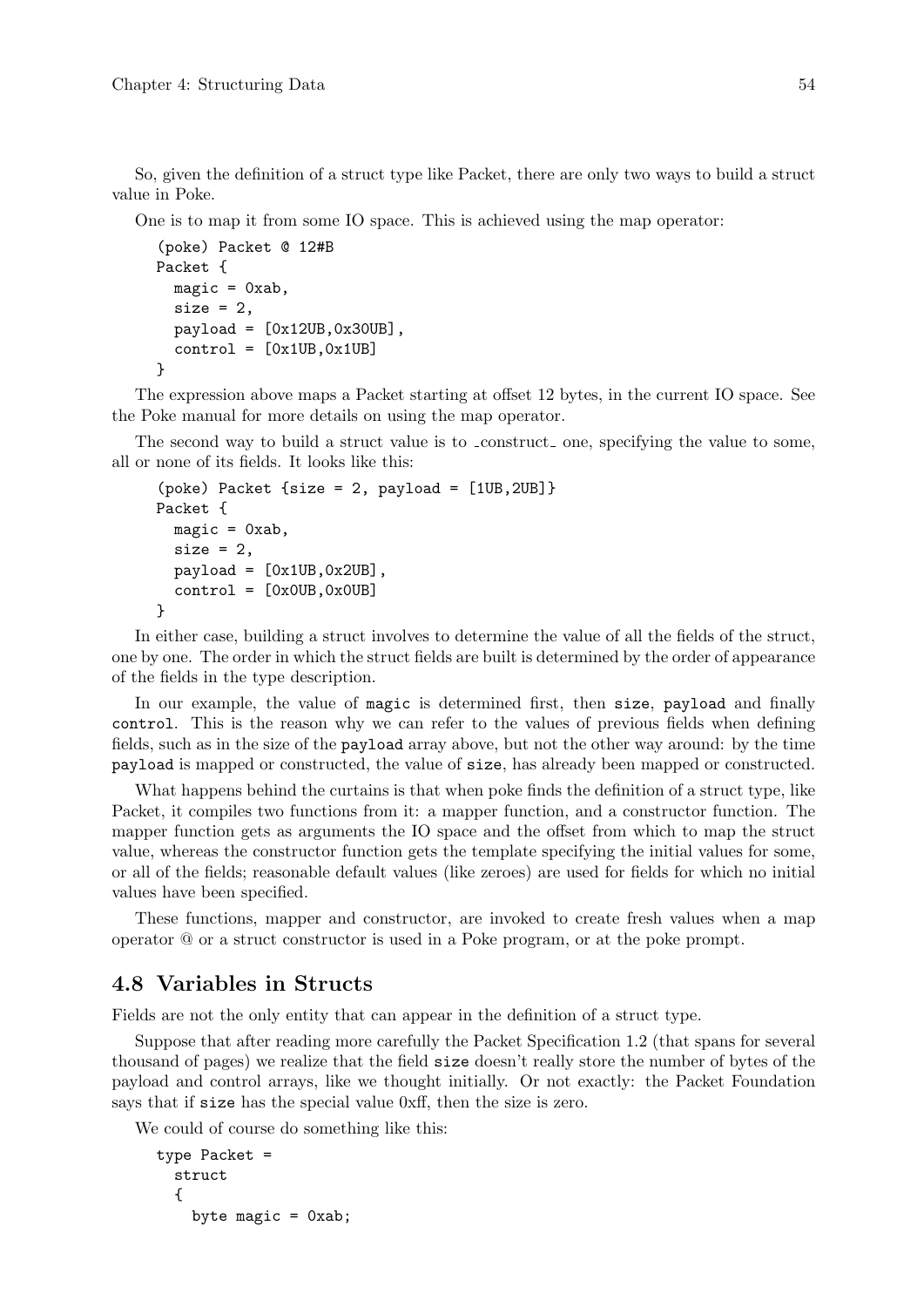```
byte size;
  byte[size == 0xff ? 0 : size] payload;
  byte[size == 0xff ? 0 : size] control;
};
```
However, we can avoid replicating code by using a variable instead:

```
type Packet =
 struct
  {
    byte magic = 0xab;
    byte size;
    var real_size = (size == 0xff ? 0 : size);byte[real_size] payload;
    byte[real_size] control;
  };
```
Note how the variable can be used after it gets defined. In the underlying process of mapping or constructing the struct, the variable is incorporated into the lexical environment. Once defined, it can be used in constraint expressions, array sizes, and the like. We will see more about this later.

Incidentally, it is of course possible to use global variables as well. For example:

```
var packet_special = 0xff;
type Packet =
 struct
  {
    byte magic = 0xab;
    byte size;
    var real_size = (size == packet_special ? 0 : size);
    byte[real_size] payload;
    byte[real_size] control;
 };
```
In this case, the global packet\_special gets captured in the lexical environment of the struct type (in reality in the lexical environment of the implicitly created mapper and constructor functions) in a way that if you later modify packet\_special the new value will be used when mapping/constructing new values of type Packet. Which is really cool, but let's not get distracted from the main topic... :

## 4.9 Functions in Structs

Further reading of the Packet Specification 1.2 reveals that each Packet has an additional crc field. The content of this field is derived from both the payload bytes and the control bytes.

But this is no vulgar CRC we are talking about. On the contrary, it is a special function developed by the CRC Foundation in partnership with the Packet Foundation, called superCRC (patented, TM).

Fortunately, the CRC Foundation distributes a pickle supercrc.pk, that provides a calculate\_crc function with the following spec:

fun calculate\_crc = (byte[] data, byte[] control) int: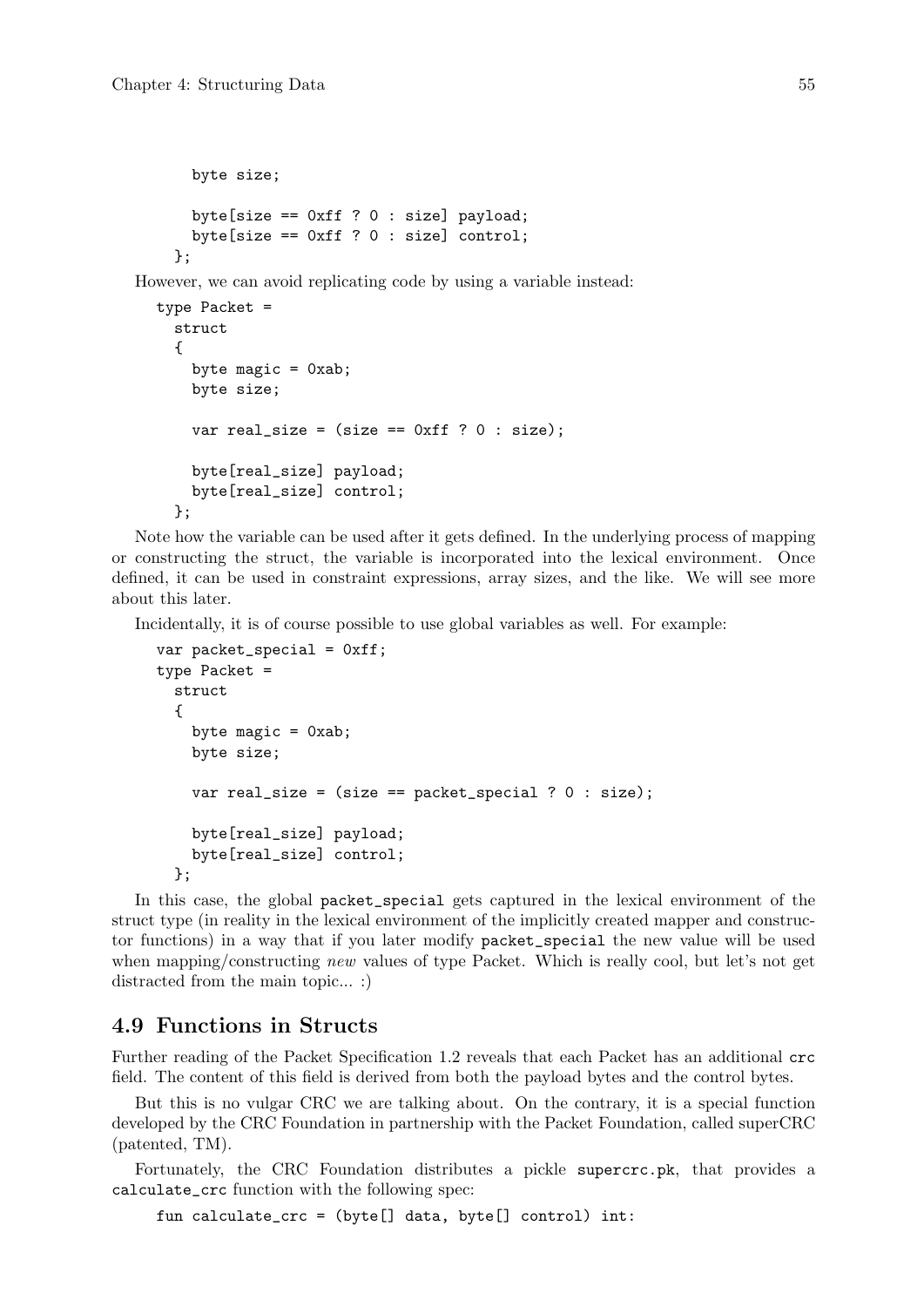load supercrc;

So let's use the function like this in our type, after loading the supercrc pickle:

```
type Packet =
 struct
  {
   byte magic = 0xab;
    byte size;
    var real_size = (size == 0xff ? 0 : size);byte[real_size] payload;
    byte[real_size] control;
    int crc = calculate_crc (payload, control);
 };
```
However, there is a caveat: it happens that the calculation of the CRC may involve arithmetic and division, so the CRC Foundation warns us that the calculate\_crc function may raise E div by zero. However, the Packet 1.2 Specification tells us that in these situations, the crc field of the packet should contain zero. If we used the type above, any exception raised by calculate\_crc would be propagated by the mapper/constructor:

```
(poke) Packet @ 12#B
unhandled division by zero exception
```
A solution is to use a function that takes care of the extra needed logic, wrapping calculate\_crc:

```
load supercrc;
type Packet =
  struct
  {
    byte magic = 0xab;
    byte size;
    var real_size = (size == 0xff ? 0 : size);byte[real_size] payload;
    byte[real_size] control;
    fun corrected_crc = int:
    {
      try return calculate_crc (payload, control);
      catch if E_div_by_zero { return 0; }
    }
    int crc = corrected_crc;
  };
```
Again, note how the function is accessible after its definition. Note as well how both fields and variables and other functions can be used in the function body. There is no difference to define variables and functions in struct types than to define them inside other functions or in the top-level environment: the same lexical rules apply.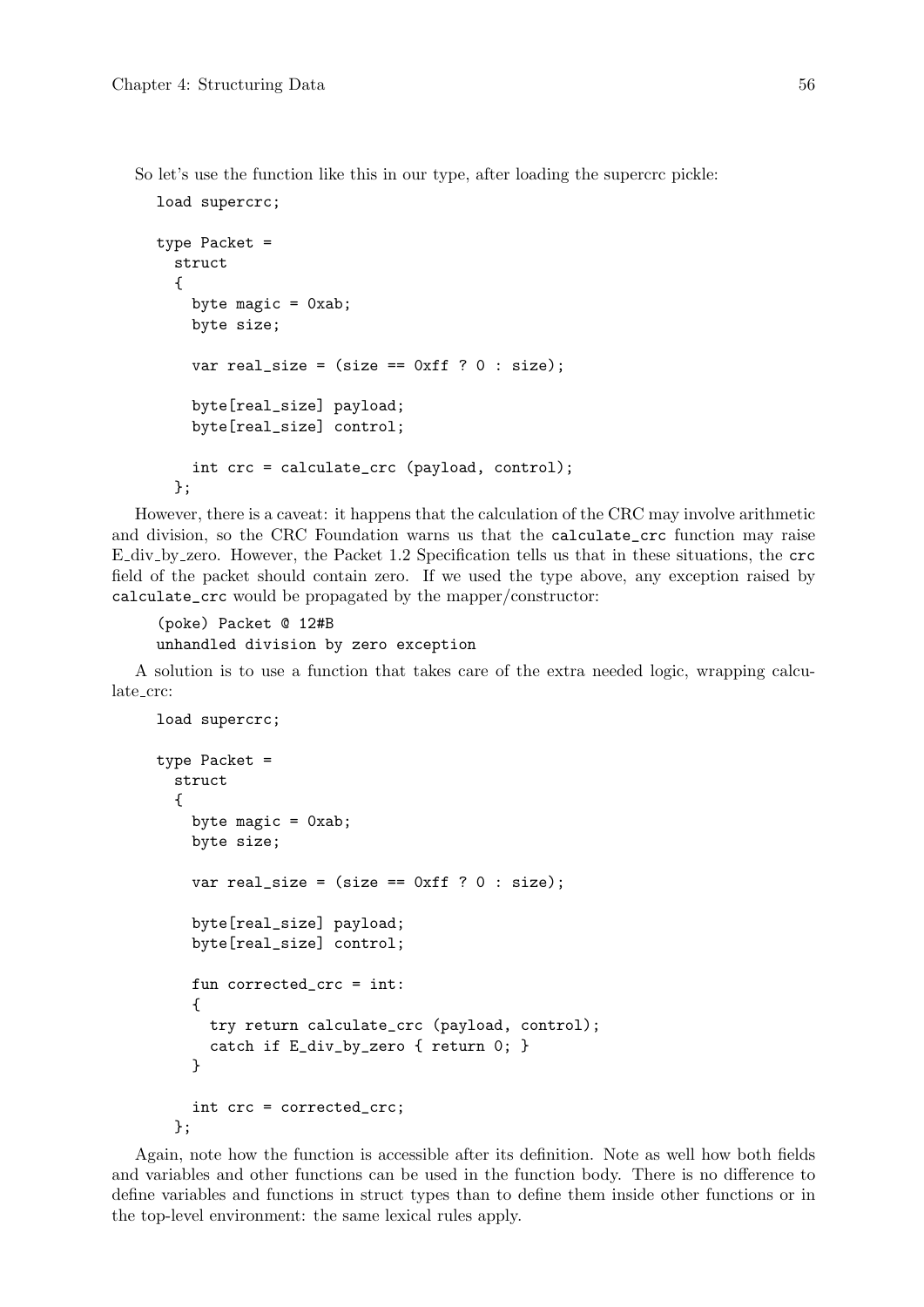### 4.10 Struct Methods

At this point you may be thinking something on the line of "hey, since variables and functions are also members of the struct, I should be able to access them the same way than fields, right?".

So you will want to do:

```
(poke) var p = Packet 12#B
(poke) p.real_size
(poke) p.corrected_crc
```
But sorry, this won't work.

To understand why, think about the struct building process we sketched above. The mapper and constructor functions are derived/compiled from the struct type. You can imagine them to have prototypes like:

```
Packet_mapper (IOspace, offset) -> Packet value
Packet_constructor (template) -> Packet value
```
You can also picture the fields, variables and functions in the struct type specification as being defined inside the bodies of Packet mapper and Packet constructor, as their contents get mapped/constructed. For example, let's see what the mapper does:

Packet\_mapper:

. Map a byte, put it in a local 'magic'. . Map a byte, put it in a local 'size'. . Calculate the real size, put it in a local 'real\_size'. . Map an array of real\_size bytes, put it in a local 'payload'. . Map an array of real\_size bytes, put it in a local 'control'. . Compile a function, put it in a local 'corrected\_crc'. . map a byte, call the function in the local 'corrected\_crc', complain if the values are not the same, otherwise put the mapped byte in a local 'crc'. . Build a struct value with the values from the locals 'magic', 'size', 'payload', 'control' and 'crc', and return it.

The pseudo-code for the constructor would be almost identical. Just replace "map a byte" with "construct a byte".

So you see, both the values for the mapped fields and the values for the variables and functions defined inside the struct type end as locals of the mapping process, but only the values of the fields are actually put in the struct value that is returned in the last step.

This is where methods come in the picture. A method looks very similar to a function, but it is not quite the same thing. Let me show you an example:

load supercrc;

```
type Packet =
 struct
  {
    byte magic = 0xab;
    byte size;
    var real_size = (size == 0xff ? 0 : size);byte[real_size] payload;
    byte[real_size] control;
```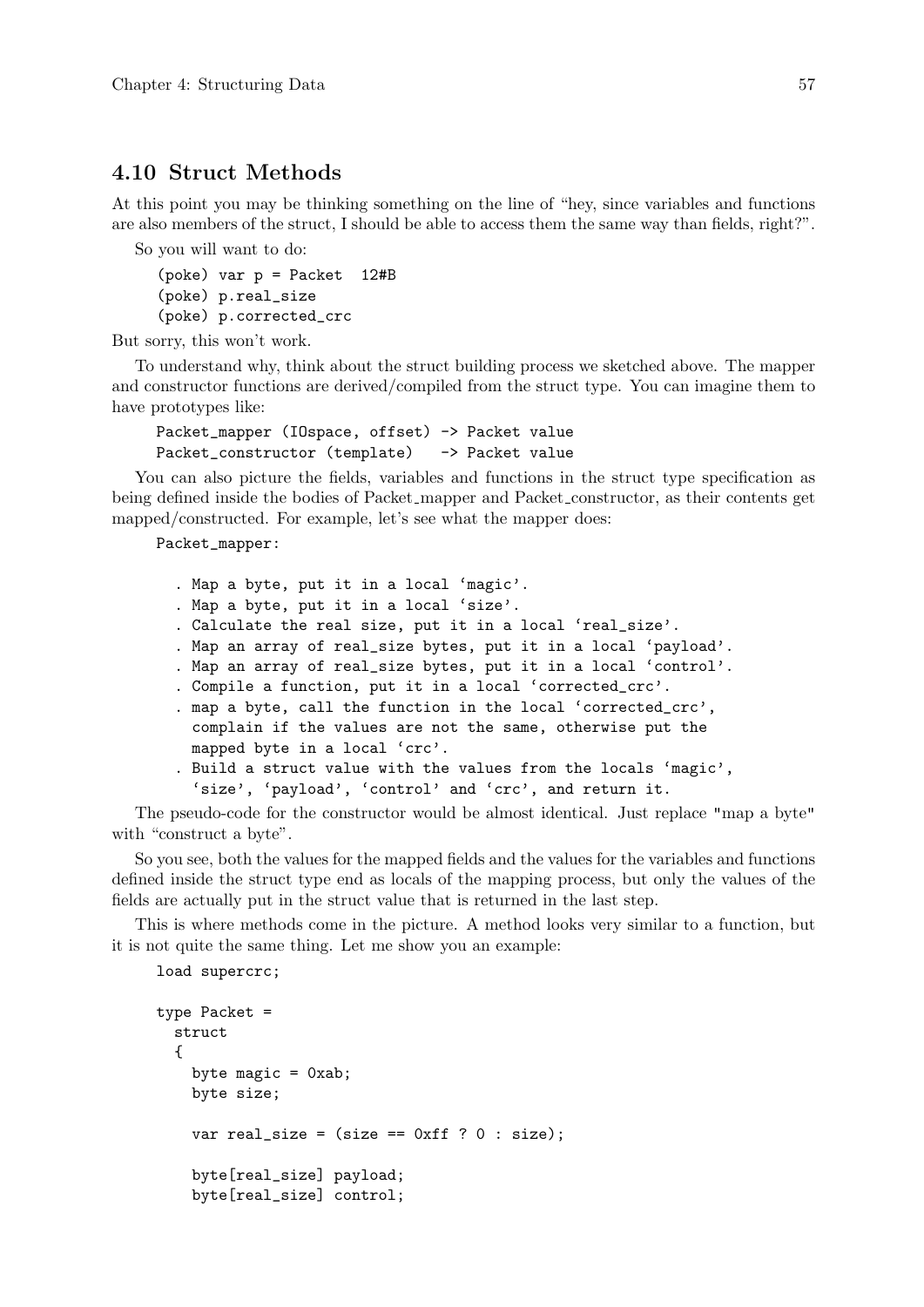```
fun corrected_crc = int:
  {
    try return calculate_crc (payload, control);
    catch if E_div_by_zero { return 0; }
  }
  int crc = corrected_crc;
  method c_crc = int:
  {
    return corrected_crc;
  }
};
```
We have added a method  $c\_crc$  to our Packet struct type, that just returns the corrected superCRC (patented, TM) of a packet. This can be invoked using dot-notation, once a Packet value is mapped/constructed:

```
(poke) var p = Packet 12#B
(poke) p.c_crc
0xdeadbeef
```
Now, the important bit here is that the method returns the corrected crc of a Packet. That's it, it actually operates on a Packet value. This Packet value gets implicitly passed as an argument whenever a method is invoked.

We can visualize this with the following "pseudo Poke":

```
method c_crc = (Packet SELF) int:
{
   return SELF.corrected_crc;
}
```
Fortunately, poke takes care to recognize when you are referring to fields of this implicit struct value, and does The Right Thing(TM) for you. This includes calling other methods:

```
method foo = void: \{ \ldots \}method bar = void:
{
 [...]
 foo;
}
```
The corresponding "pseudo-poke" being:

```
method bar = (Packet SELF) void:
{
 [...]
SELF.foo ();
}
```
It is also possible to define methods that modify the contents of struct fields, no problem:

```
var packet_special = 0xff;
```

```
type Packet =
  struct
  \mathcal{L}byte magic = 0xab;
    byte size;
```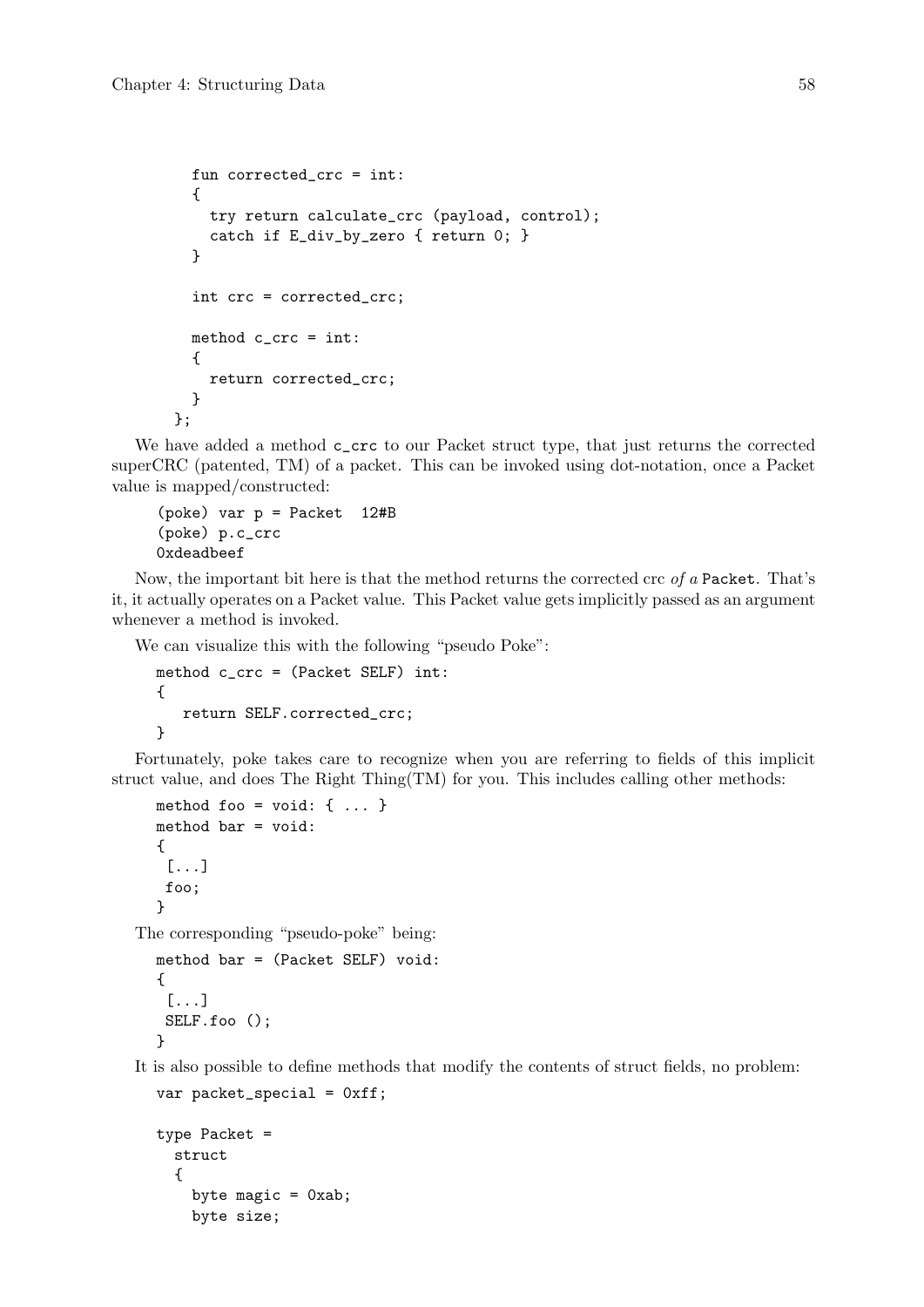```
[...]
  method set_size = (byte s) void:
  {
    if (s == 0)size = packet_special;
    else
      size = s:
  }
};
```
This is what is commonly known as a setter. Note, incidentally, how a method can also use regular variables. The Poke compiler knows when to generate a store in a normal variable such as packet\_special, and when to generate a set to a SELF field.

Given the different nature of the variables, functions and methods, there are a couple of restrictions:

• Functions can't set fields defined in the struct type.

This will be rejected by the compiler:

```
type Foo =
  struct
  {
     int field;
     fun wrong = void: { field = 10; }
  };
```
Remember the construction/mapping process. When a function accesses a field of the struct type like in the example above, it is not doing one of these pseudo SELF.field = 10. Instead, it is simply updating the value of the local created in this step in Foo mapper:

Foo\_mapper:

. Map an int, put it in a local 'field'. . [...]

Setting that local would impact the mapping of the subsequent fields if they refer to field (for example, in their constraint expression) but it wouldn't actually alter the value of the field field in the struct value that is created and returned from the mapper!

This is very confusing, so we just disallow this with a compiler error "invalid assignment to struct field", for your own sanity 8-)

• Methods can't be used in field constraint expressions, nor in variables or functions defined in a struct type.

How could they be? The field constraint expressions, the initialization expressions of variables, and the functions defined in struct types are all executed as part of the mapper/constructor and, at that time, there is no struct value yet to pass to the method.

If you try to do this, the compiler will greet you with an "invalid reference to struct method" message.

Something to keep in mind about methods is that they can destroy the integrity of the data stored in a struct. Consider for example the following struct type:

```
type Packet =
 struct
  {
    byte magic = 0xab;
    byte size : size \leq 4096;
```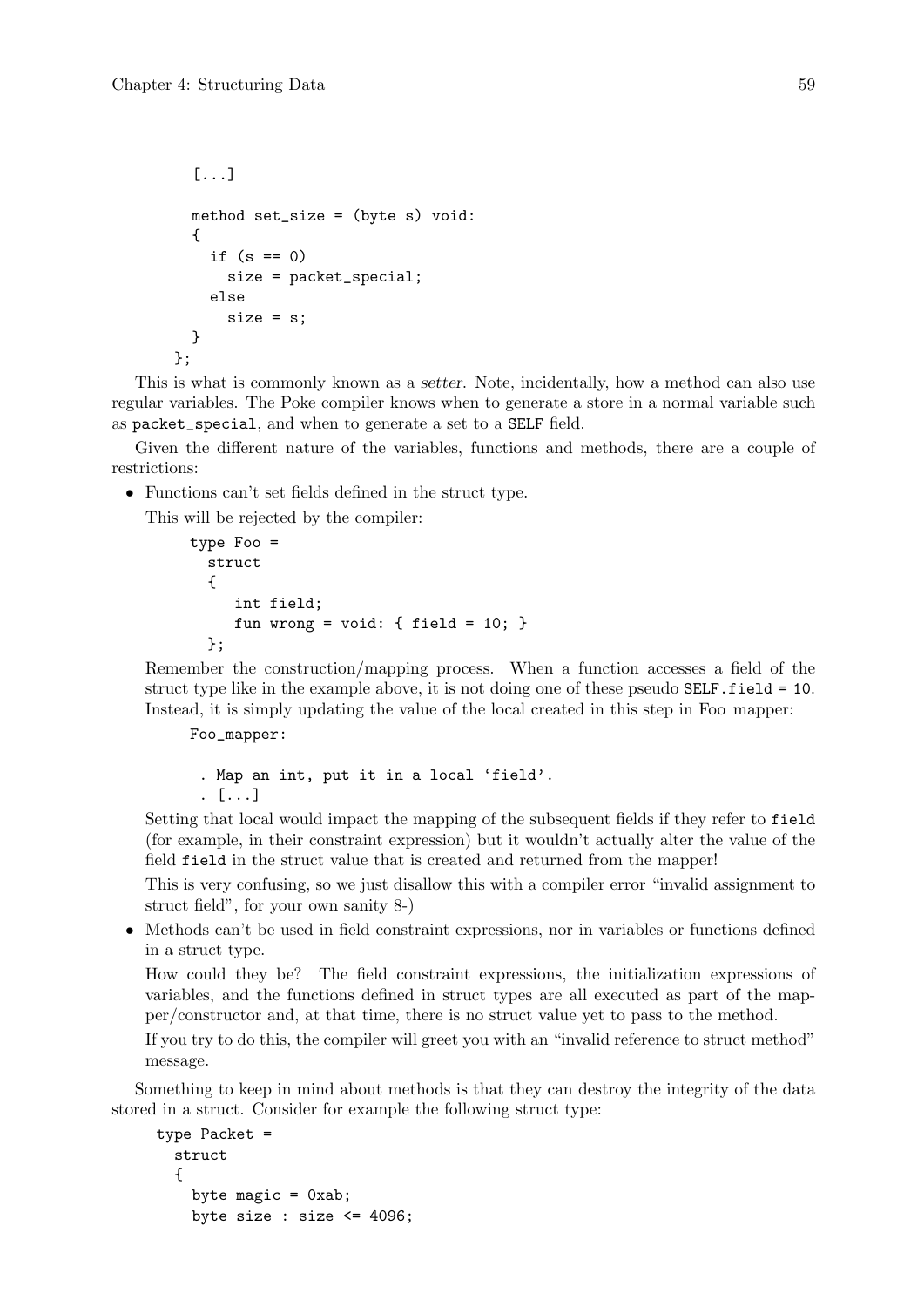```
[...]
  method set_size = (byte s) void:
  {
    if (s == 0)size = packet_special;
    else
      size = s:
  }
};
```
Observe how this new version of Packet has an additional constraint that specifies size should not exceed 4096. However, when the method set\_size is executed the constraints are not checked again. This is useful at times, but can also lead to unintended data corruption.

A solution for this problem is to make methods aware of the restrictions. Like in this case:

```
type Packet =
 struct
  {
    var MAXSIZE = 4096;byte magic = 0xab;
    byte size : size <= MAXSIZE;
    [...]
    method set_size = (byte s) void:
    {
      if (s == 0)size = packet_special;
      else if (s > MAXSIZE)
        raise E_inval;
      else
        size = s;}
  };
```
Note how we use a variable MAXSIZE in order to avoid hard-coding 4096 twice in the struct definition.

## 4.11 Padding and Alignment

It is often the case in binary formats that certain elements are separated by some data that is not really used for any meaningful purpose other than occupy that space. The reason for keeping that space varies from case to case; sometimes to reserve it for future use, sometimes to make sure that the following data is aligned to some particular alignment. This is known as padding. There are several ways to implement padding in GNU poke. This article shows these techniques and discusses their advantages and disadvantages.

### 4.11.1 Esoteric and exoteric padding

Padding is the technique of keeping some amount of space between two different elements in some data stream. GNU poke provides two different ways to express sequences of data elements: the fields of a struct type, which are defined one after the other, and elements in an array.

We call adding space between two struct fields esoteric (or internal) padding.

We call adding space between two array elements exoteric (or external) padding.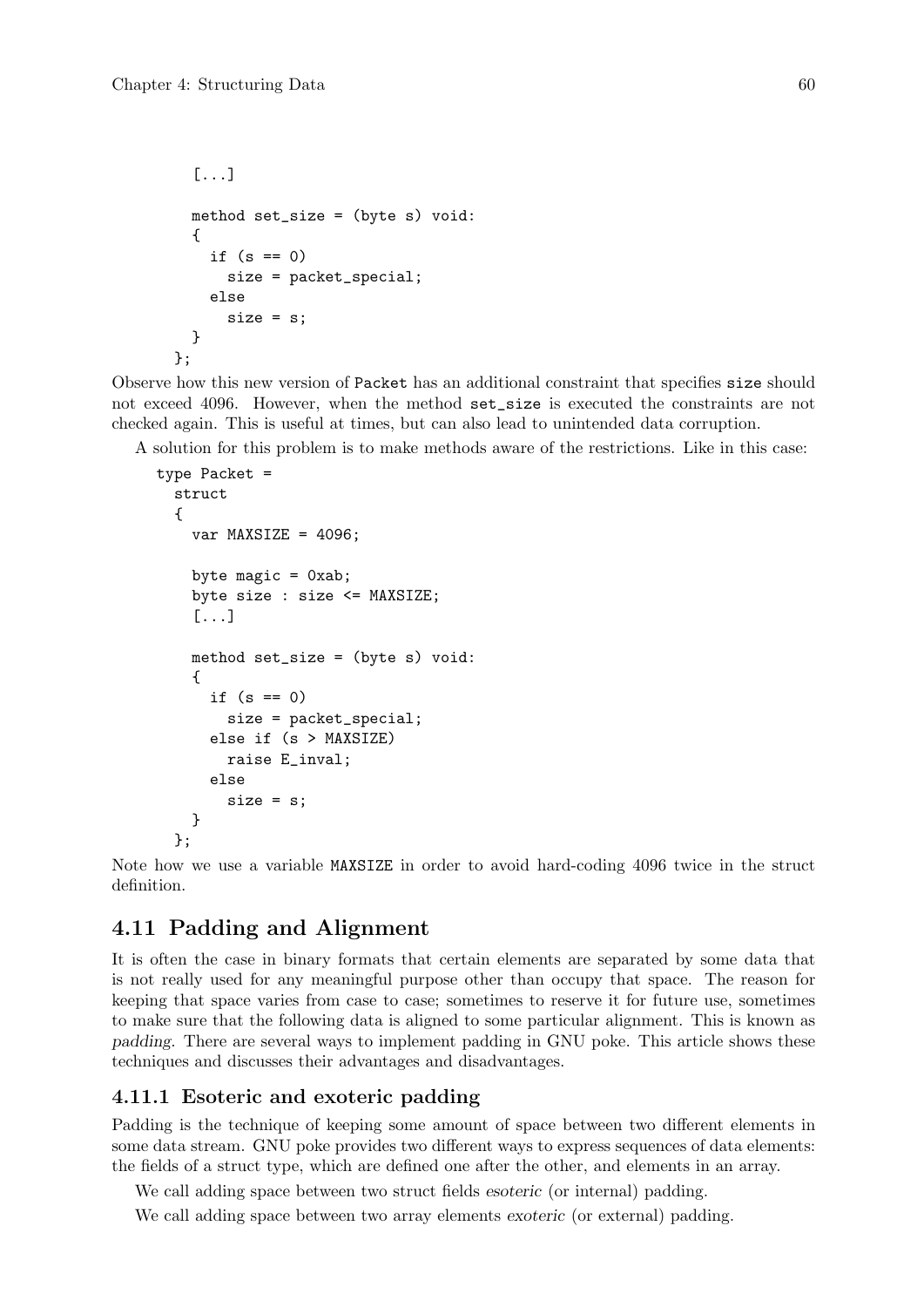The following sections contain examples of the two kinds of padding and how to better handle them in Poke.

### 4.11.2 Reserved fields

People designing binary encoded formats tend to be cautious and try to avoid future backward incompatibilities by keeping some unused fields that are reserved for future use. This is the first kind of padding we will be looking at, and is particularly common in structures like headers.

See for example the header used to characterize compressed section contents in ELF files:

```
type Elf64_Chdr =
 struct
  {
   Elf_Word ch_type;
    Elf_Word ch_reserved;
    offset<Elf64_Xword,B> ch_size;
    offset<Elf64_Xword,B> ch_addralign;
 };
```
where the ch\_reserved field is reserved for future use. When the time comes the space occupied by that field (32 bits in this case) will be used to hold additional data in the form of one or more fields. The idea is that implementations of the older formats will still work.

The most obvious way to handle this in Poke is using a named field like  $ch$ <sub>reserved</sub> above. This field will be decoded/encoded by poke when constructing/mapping/writing struct values of this type, and will be available to the user as chdr.ch\_reserved.

Sometimes reserved space is required to be filled with certain data values, such as zeroes. This may be to simplify things, or to force data producers to initialize the memory in order to avoid potential leaking of sensible information. In these cases we can use Poke initial values:

```
type E1f64_Chdr =struct
 {
   Elf_Word ch_type;
   Elf_Word ch_reserved = 0;
   offset<Elf64_Xword,B> ch_size;
   offset<Elf64_Xword,B> ch_addralign;
 };
```
This will make poke to check that ch\_reserved is zero when constructing or mapping headers for compressed sections raising a constraint violation exception otherwise. It will also make poke to make sure ch\_reserved to 0 when constructing Elf64\_Chdr struct values:

```
(poke) Elf64_Chdr { ch_reserved = 23 }
unhandled constraint violation exception
```
An alternative way to characterize reserved space in Poke is to use anonymous fields. For example:

```
type Elf64_Chdr =
 struct
  {
   Elf_Word ch_type;
    Elf_Word;
    offset<Elf64_Xword,B> ch_size;
    offset<Elf64_Xword,B> ch_addralign;
 };
```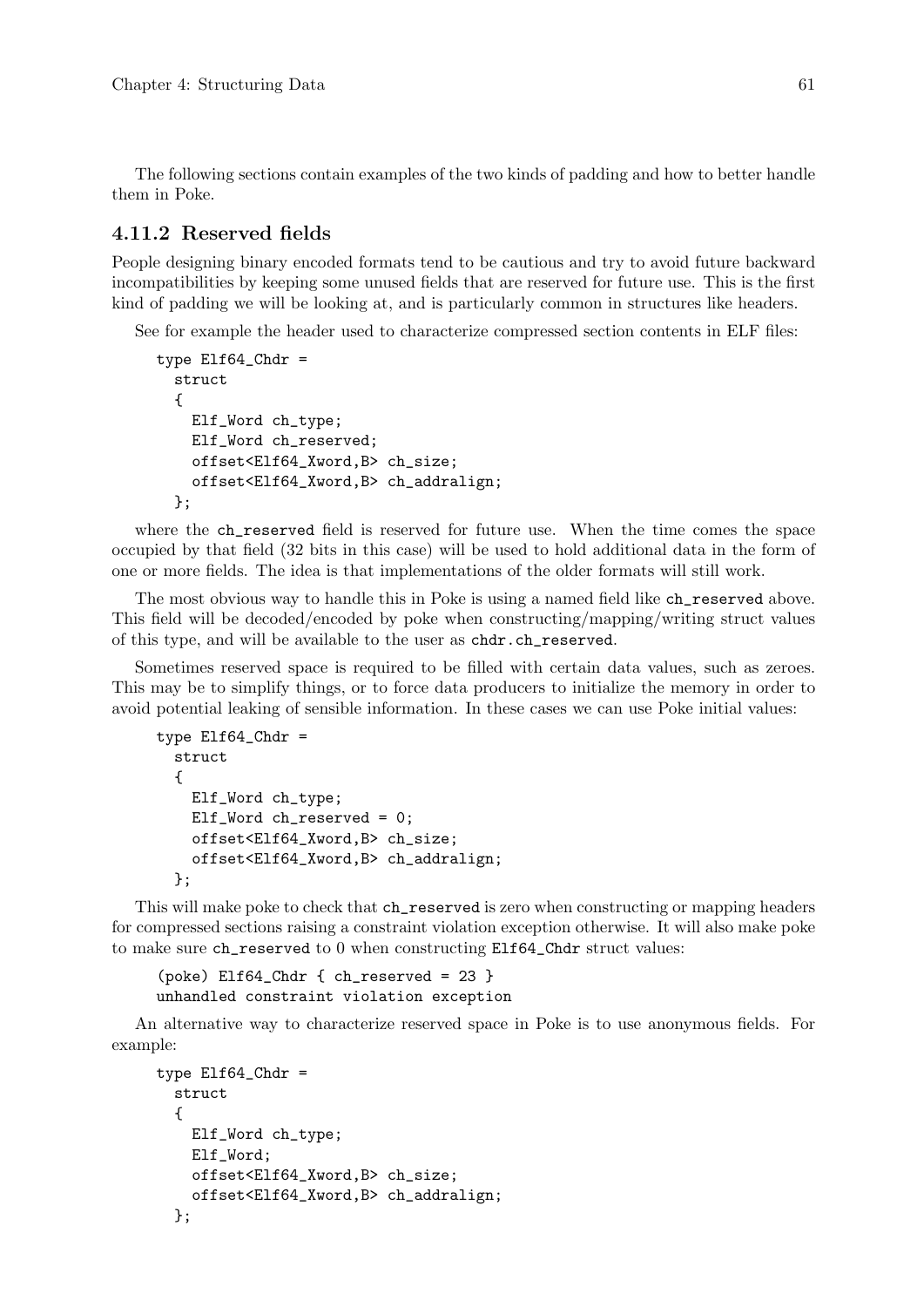Using Poke anonymous fields to implement reserved fields has at least two advantages. First, the user cannot anymore temper with the data in the reserved space in an easy way, *i.e.* chdr.ch\_ reserved = 666 is no longer valid. Second, the printed representation of anonymous struct fields is more compact and denotes better than the involved space is not to be messed with:

```
(poke) Elf64_Chdr {}
Elf64_Chdr {
  ch_type=0x0U,
  0x0U,
  ch_size=0x0UL#B,
  ch_addralign=0x0UL#B
}
```
A disadvantage of using anonymous fields is that you cannot specify constraint expressions for them, nor initial values. At some point we will probably add syntax to declare certain struct fields as read-only.

At this point, it is important to note that anonymous fields are still encoded/decoded by poke every time the struct value is mapped or written, exactly like regular fields. Therefore using them doesn't pose any advantage in terms of performance.

### 4.11.3 Payloads

The reserved fields discussed in the previous section are most often discrete units like words, double-words, and the like, they are usually of some fixed size, and they are used to delimit some space that is not to be used.

Another kind of padding happens when an entity contains space to be used to store some kind of payload whose contents are not determined. This would be such an example:

```
type Packet =
 struct
  {
    offset<uint<32>,B> payload_size;
    byte[payload_size] payload;
    int flags;
  };
```
In this example we are using a payload field which is an array of bytes. The size of the payload is determined by the packet header, and the contents are not determined. Of course this assumes that the payload sizes are divisible in whole bytes; a bit-oriented format may need to use an array of bits instead.

This approach of using a byte (or bit) array like in the example above has the advantage of providing a field with the bytes (or bits) to the user, for inspection and modification:

```
(poke) packet.payload
[23UB, ...]
(poke) packet.payload[0] = 0
```
The user can still map whatever payload structure in that space using the attributes of a mapped Packet. For example, if the packet contains an array of ULEB128 numbers, we could do:

(poke) var numbers = ULEB128[packet.payload'size] @ packet.payload'offset

But this approach has a disadvantage: every time the packet structure is mapped or written the entire payload array gets decoded and encoded. If the payloads are big enough (think about the data blocks of a file described by a file system i-node for example) this can be a big problem in terms of performance.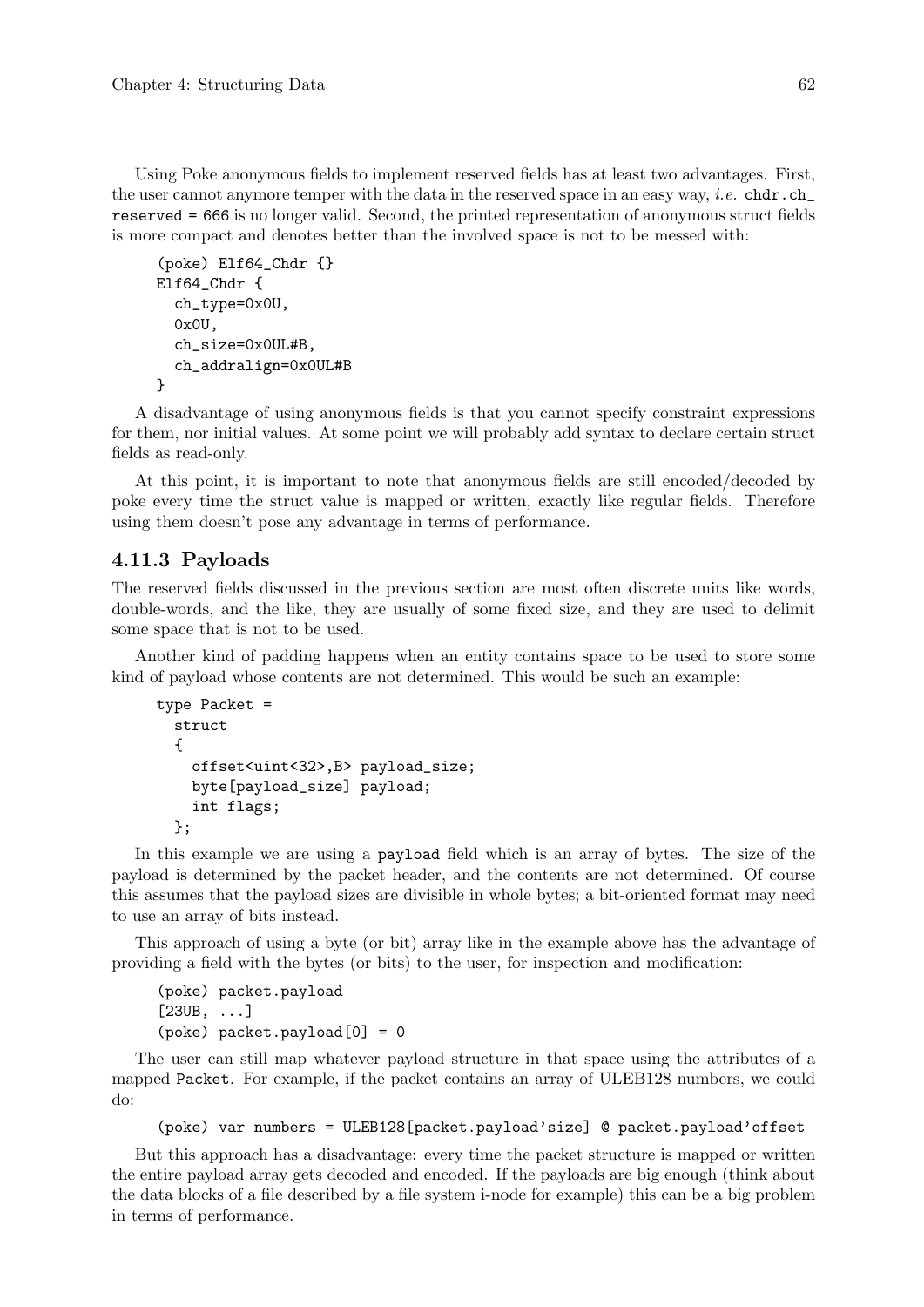Another problem of using byte (or bit) arrays for payloads is that the printed representation of the struct values include the contents of the arrays, and most often the user won't be interested in seeing that:

```
(poke) Packet { payload_size = 23#B }
Packet {
  payload_size=0x17U#B,
  payload=[0x0UB,0x0UB,0x0UB,0x0UB,0x0UB,...],
  flags=0x0
}
```
Another alternative is to implement the padding implied by a payload using field labels:

```
type Packet =
 struct
  {
    offset<uint<32>,B> payload_size;:
    int flags @ OFFSET + payload_size;
  };
```
Note how a payload field no longer exists in the struct type, and the field flags is defined to start at offset OFFSET + payload\_size. This way no explicit array is encoded/decoded when manipulating Packet values:

```
(poke) .set omaps yes
(poke) Packet { payload_size = 500#Mb }
Packet {
  payload_size=62500000U#B @ 0UL#b,
  flags=0 @ 4000000032UL#b
} @ 0UL#b
```
In this example we used the omaps option, which asks poke to print the offsets of the fields. The offset of flags is 4000000032 bits, or 500 megabytes:

```
(poke) 4000000032UL #b/#MB
500UL
```
Mapping this new Packet involves reading and decoding five bytes, for the payload\_size and flags only. This is clearly much faster and avoids unneeded IO.

However you may be wondering, if there is no explicit payload field, how to access the payload space? A way is to define a method to the struct to provide the payload attributes:

```
type Packet =
  struct
  {
    offset<uint<32>,B> payload_size;:
    var payload_offset = OFFSET;
    int flags @ OFFSET + payload_size;
    method get_payload_offset = off64:
    {
      return payload_offset;
    }
  };
```
Note how we captured the offset of the payload using a variable in the strict type definition. Returning OFFSET in get\_payload\_offset wouldn't work for obvious reasons: in the body of the method OFFSET evaluates to the end of flags in this case.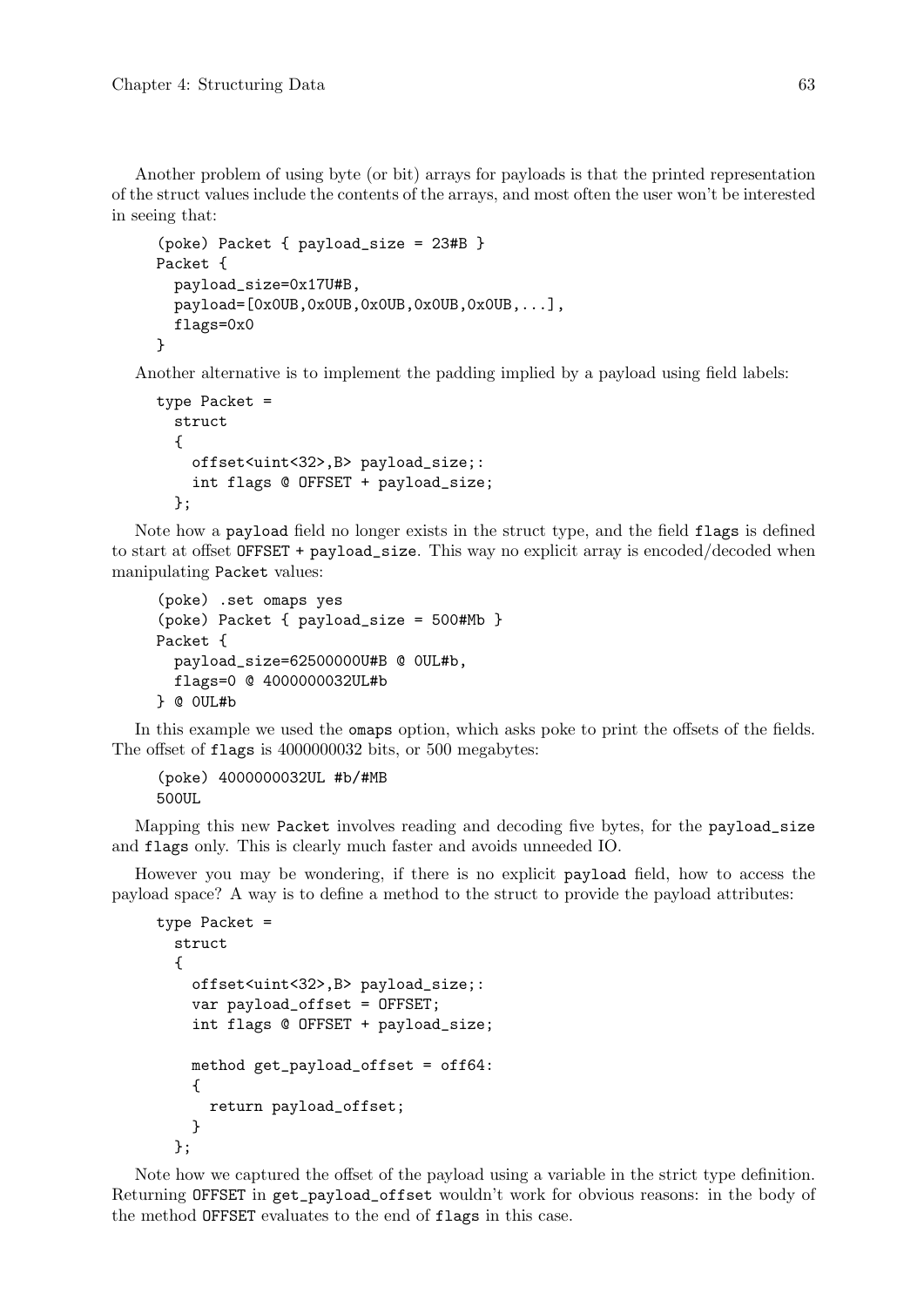Using this method you can easily access the payload (again as an array of ULEB128 numbers) like this:

```
var numbers = ULEB128[packet.payload_size @ packet.get_payload_offset
```
Finally, using labels for this purpose makes the printed representation of the struct values more readable by not including the payload bytes in it:

```
(poke) Packet {}
Packet {
  payload_size=0x0U#B,
  flags=0x0
}
```
### 4.11.4 Aligning struct fields

Another kind of esoteric padding happens when certain fields in entities are required to be aligned to some particular alignment. For example, suppose that the flags field in the packets used in the previous sections is required to always be aligned to 4 bytes regardless of the size of the payload. This would be a common requirement if the format is intended to be implemented in systems where data is to be accessed using its "natural" alignment.

Using explicit fields for both the payload and the additional padding, we could come with:

```
type Packet =
 struct
  {
    offset<uint<32>,B> payload_size;
    byte[payload_size] payload;
    byte[alignto (OFFSET, 4#B)] padding;
    int flags;
 };
```
Where alignto is a little function defined in the Poke standard library, like this:

```
fun alignto = (uoff64 offset, uoff64 to) uoff64:
{
 return (to - (offset % to)) % to;
}
```
Alternatively, using the labels approach (which is generally better as we discussed in the last section) the definition would become:

```
type Packet =
  struct
  {
    offset<uint<32>,B> payload_size;:
    var payload_offset = OFFSET;
    int flags @ OFFSET + payload_size + alignto (payload_size, 4#B);
    method get_payload_offset = off64:
    {
      return payload_offset;
    }
  };
```
In this case, the payload space is still completely characterized by the payload\_size field and the get\_payload\_offset method.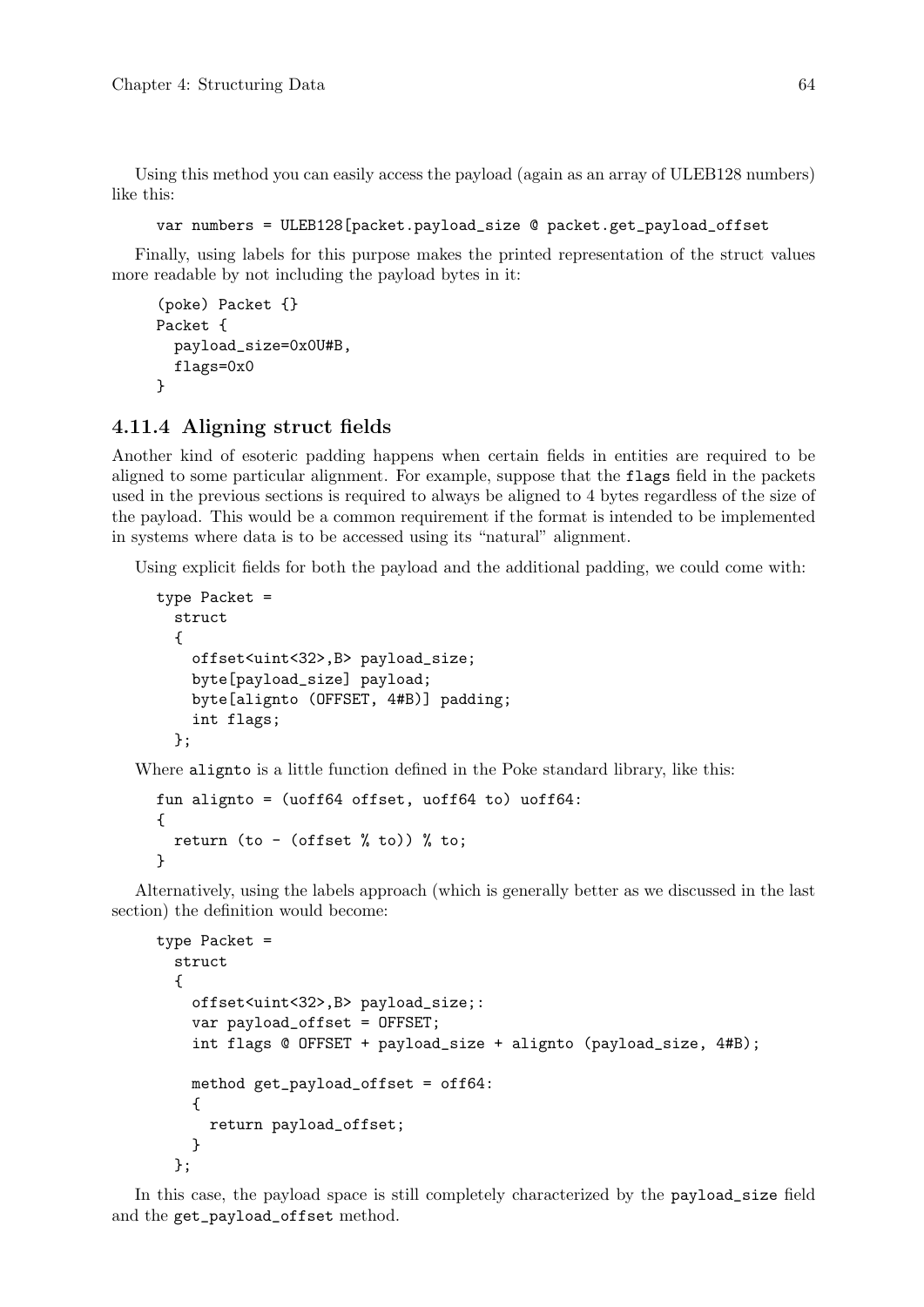### 4.11.5 Padding array elements

Up to now all the examples of padding we have shown are in the category of esoteric or internal padding, i.e. it was intended to add space between fields of some particular entity.

However, sometimes we want to specify some padding between the elements of a sequence of entities. In Poke this basically means an array.

Suppose we have a simple file system that is conformed by a sequence of inodes. The contents of the file system have the following form:

|                | inode |  |
|----------------|-------|--|
| $\ddot{\cdot}$ | data  |  |
|                | inode |  |
|                | data  |  |
|                |       |  |

That's it, each inode describes a block of data of variable size that immediately follows. Then more pairs of inode-data follow until the end of the device. However, a requirement is that each inode has to be aligned to 128 bytes.

Let's start by writing a simple type definition for the inodes:

```
type Inode =
 struct
  {
    string filename;
    int perms;
    offset<uint<32>,B> data_size;
  };
```
This definition is simple enough, but it doesn't allow us to just map an array of inodes like this:

```
(poke) Inode[] 0#B
```
We could of course add the data and padding explicitly to the inode structure:

```
type Inode =
 struct
 {
   string filename;
   int perms;
   offset<uint<32>,B> data_size;
   byte[data_size] data;
   byte[alignto (data_size, 128#B) padding;
 };
```
Then we could just map Inode []  $\circ$  0#B and we would the get expected result.

But this is not a good idea. On one hand because, as we know, this would imply mapping the full file system data byte by byte, and that would be very very slow. On the other hand, because the data is not part of the inode, conceptually speaking.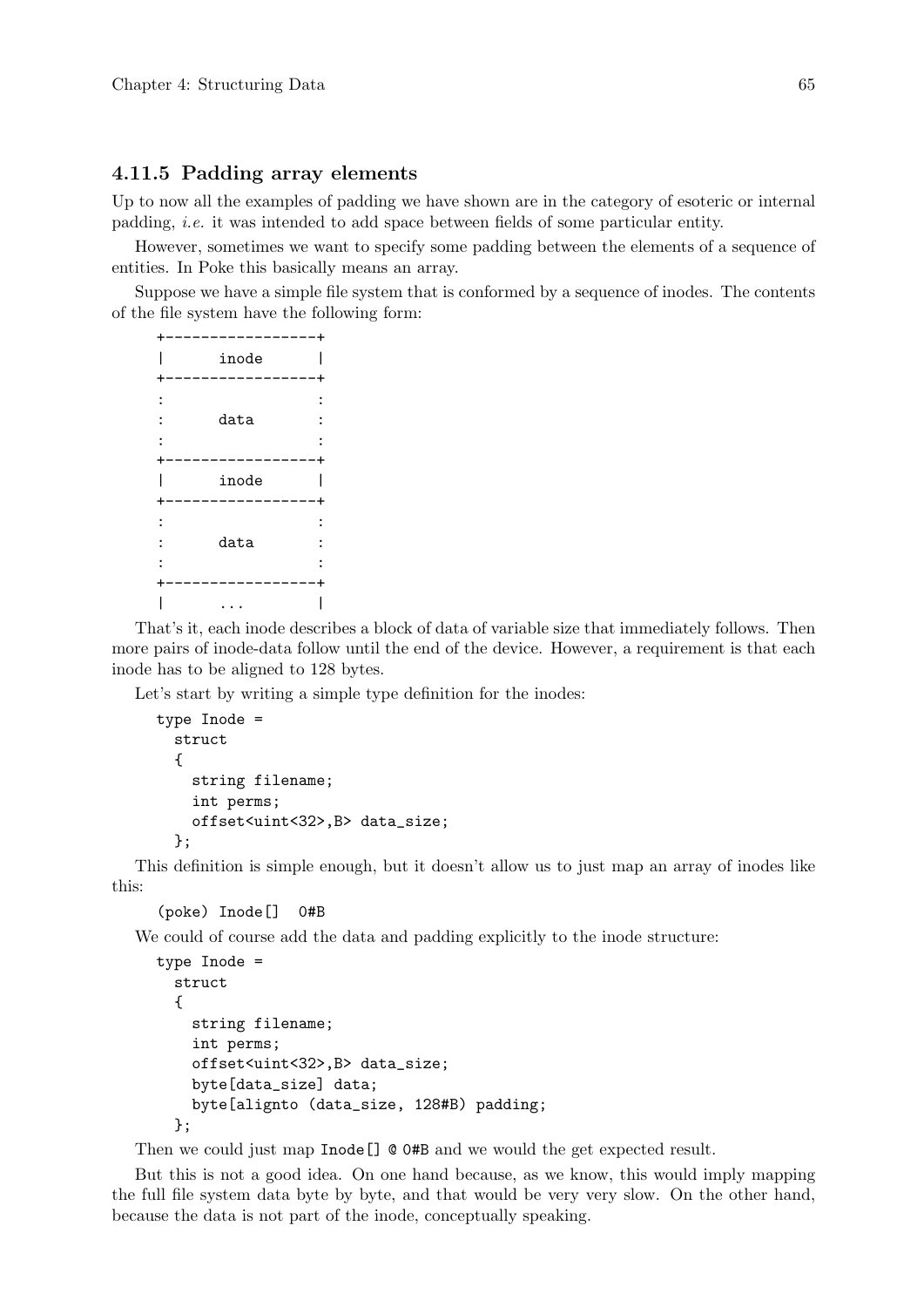A better solution is to use this idiom:

```
type Inode =
 struct
  {
    string filename;
    int perms;
    offset<uint<32>,B> data_size;
    byte[0] @ OFFSET + data_size + alignto (data_size, 128#B);
 };
```
This uses an anonymous field at the end of the struct type, of size zero, located at exactly the offset where the data plus padding would end in the version with explicit fields.

This later solution is fast and still allows us to get an array of inodes reflecting the whole file system with:

(poke) var inodes = Inode[] @ 0#B

Like in the previous sections, a method  $=$ get<sub>-data</sub> offset= can be added to the struct type in order to allow accessing the data blocks corresponding to a given inode.

### 4.12 Dealing with Alternatives

### 4.12.1 BSON

BSON<sup>2</sup> is a binary encoding for JSON documents. The top-level entity described by the spec is the document, which contains the total size of the document, a sequence of elements, and a trailing null byte.

We can describe the above in Poke with the following type definition:

```
type BSON_Doc =
 struct
  {
    offset<int<32>,B> size;
    BSON_Elem[size - size'size - 1#B] elements;
    byte endmark : endmark == 0x0;
  };
```
BSON elements come in different kinds, which correspond to the different types of JSON entities: 32-bit integers, 64-bit integers, strings, arrays, timestamps, and so on. Every element starts with a tag, which is a 8-bit unsigned integer that identifies it's kind, and a name encoded as a NULL-terminated string. What comes next depends on the kind of element.

The following Poke type definition describes a subset of BSON elements, namely integers, big integers and strings:

```
type BSON Elem =
 struct
  {
    byte tag;
    string name;
    union
    {
      int32 integer 32 : tag = 0x10;
```
 $^2\,$ http://bsonspec.org/spec.html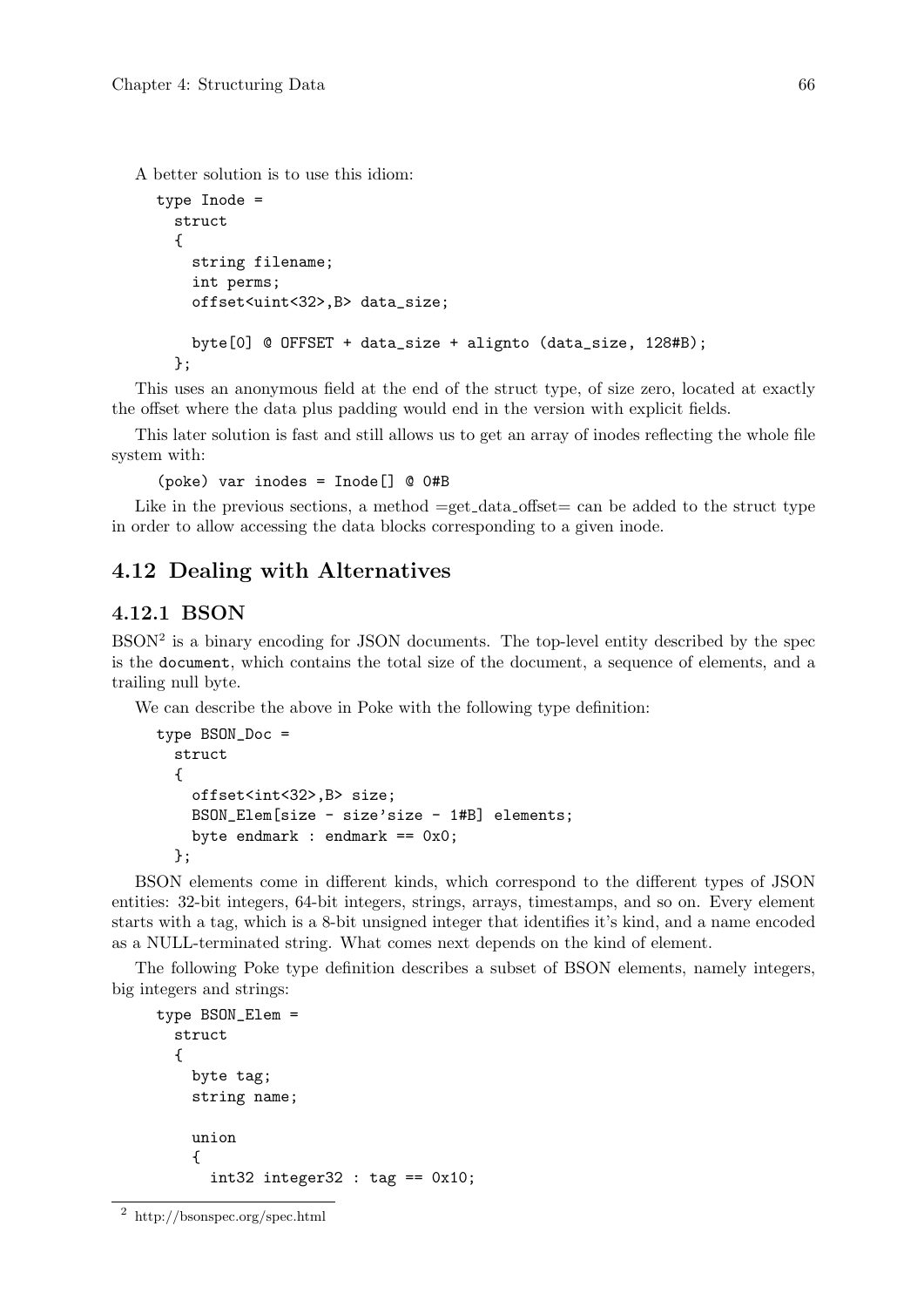};

```
int64 integer64 : tag == 0x12;
 BSON_String str : tag == 0x02;
} value;
```
The union in BSON\_Elem corresponds to the variable part. When poke decodes an union, it tries to decode each alternative (union field) in turn. The first alternative that is successfully decoded without raising a constraint violation exception is the chosen one. If no alternative can be decoded, a constraint violation exception is raised.

To see this process in action, let's use the BSON corresponding to the following little JSON document:

```
{
       "name" : "Jose E. Marchesi",
       "age" : 40,
       "big" : 1076543210012345
  }
Let's take a look to the different elements:
  (poke) .load bson.pk
  (poke) var d = BSON_Doc 0#B
  (poke) d.elements'length
  0x3UL
  (poke) d.elements[0]
  BSON_Elem {
    tag=0x2UB,
    name="name",
    value=struct {
      str=BSON_String {
         size=0x11,
        value="Jose E. Marchesi",
         chars=[0x4aUB,0x6fUB,0x73UB,0x65UB...]
      }
    }
  }
  (poke) d.elements[1]
  BSON_Elem {
    tag=0x10UB,
    name="age",
    value=struct {
       integer32=0x27
    }
  }
  (poke) d.elements[2]
  BSON_Elem {
    tag=0x12UB,
    name="big",
    value=struct {
       integer64=0x3d31c3f9e3eb9L
    }
  }
```
Note how unions decode into structs featuring different fields. What field is available depends on the alternative chosen while decoding.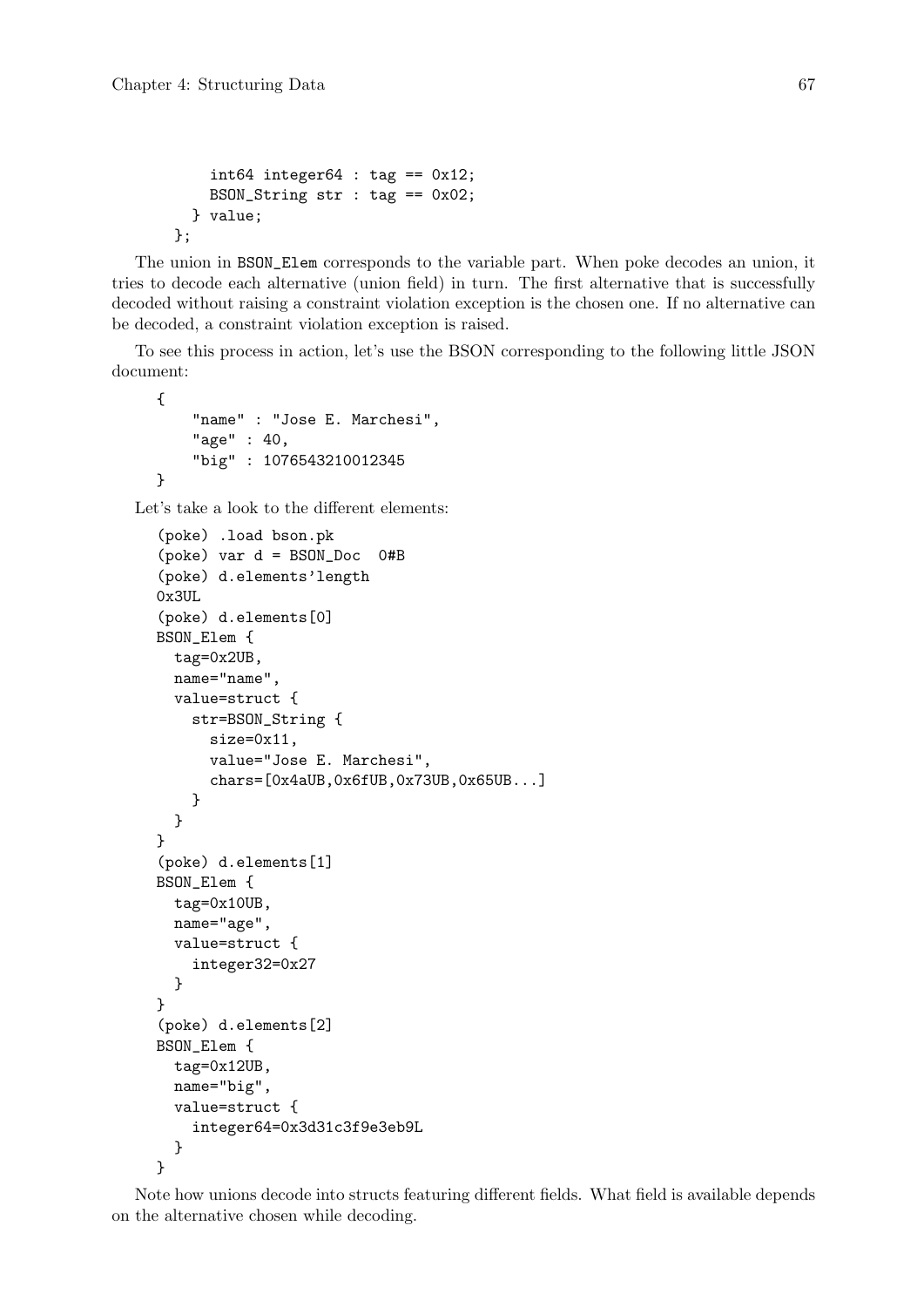In the session above, d.elements[1].value contains an integer32 field, whereas d.elements[2].value contains an integer64 field. Let's see what happens if we try to access the wrong field:

(poke) d.elements[1].value.integer64 unhandled invalid element exception

We get a run-time exception. This kind of errors cannot be catched at compile time, since both integer32 and integer64 are potentially valid fields in the union value.

### 4.12.2 Unions are Tagged

Unlike in C, Poke unions are tagged. Unions have their own lexical closures, and it is the capured values that determine what field is chosen at every time. Wherever the union goes, its tag accompanies it.

To see this more clearly, consider the following alternative Poke description of the BSON elements:

```
type BSON_Elem =
  union
  {
    struct
    {
      byte tag : tag == 0x10;
      string name;
      int32 value;
    } integer32;
    struct
    {
      byte tag : tag == 0x12;
      string name;
      int64 value;
    } integer64;
    struct
    {
      byte tag : tag == 0x12;
      string name;
      BSON_String value;
    } str;
  };
```
This description is way more verbose than the one used in previous sections, but it shows a few important properties of Poke unions.

First, the constraints guiding the decoding are not required to appear in the union itself: it is a recursive process. In this example, BSON\_String could have constraints on it's own, and these constraints will also impact the decoding of the union.

Second, there are generally many different ways to express the same plain binary using different type structures. This is no different than getting different parse trees from the same sequence of tokens using different grammars denoting the same language.

See how different a BSON element looks (and feels) using this alternative description:

```
(poke) d.elements[0]
BSON_Elem {
  str=struct {
```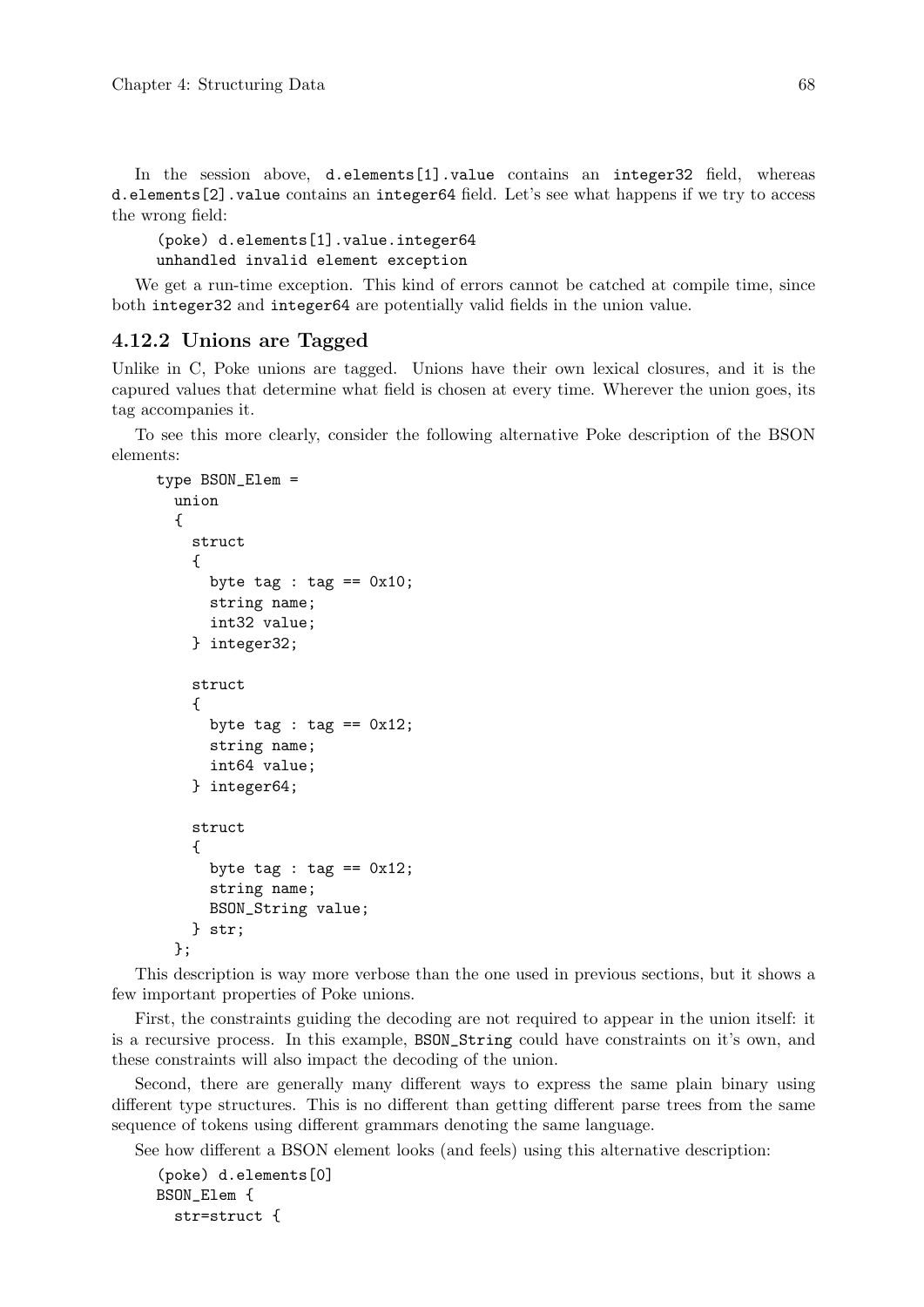```
tag=0x2UB,
    name="name",
    value=BSON_String {
      size=0x11,
      value="Jose E. Marchesi",
      chars=[0x4aUB,0x6fUB,0x73UB,0x65UB...]
    }
  }
}
(poke) d.elements[1]
BSON_Elem {
  integer32=struct {
    tag=0x10UB,
    name="age",
    value=0x27
  }
}
(poke) d.elements[2]
BSON Elem {
  integer64=struct {
    tag=0x12UB,
    name="big",
    value=0x3d31c3f9e3eb9L
  }
}
```
What is the best way? It certainly depends on the kind of data you want to manipulate, and the level of abstraction you want to achieve. Ultimately, it is up to you.

Generally speaking, the best structuring is the one that allows you to manipulate the data in terms of the structured abstractions as naturally as possible. That's the art and craft of writing good pickles.

# 4.13 Structured Integers

When we structure data using Poke structs, arrays and the like, we often use the same structure than a C programmer would use. For example, to model ELF RELA structures, which are defined in C like:

```
typedef struct
{
 Elf64_Addr r_offset; /* Address */
 Elf64_Xword r_info; /* Relocation type and symbol index */
 Elf64_Sxword r_addend; /* Addend */
} Elf64_Rela;
```
we could use something like this in Poke:

```
type Elf64_Rela =
 struct
  {
    Elf64_Addr r_offset;
    Elf64_Xword r_info;
   Elf64_Sxword r_addend;
 };
```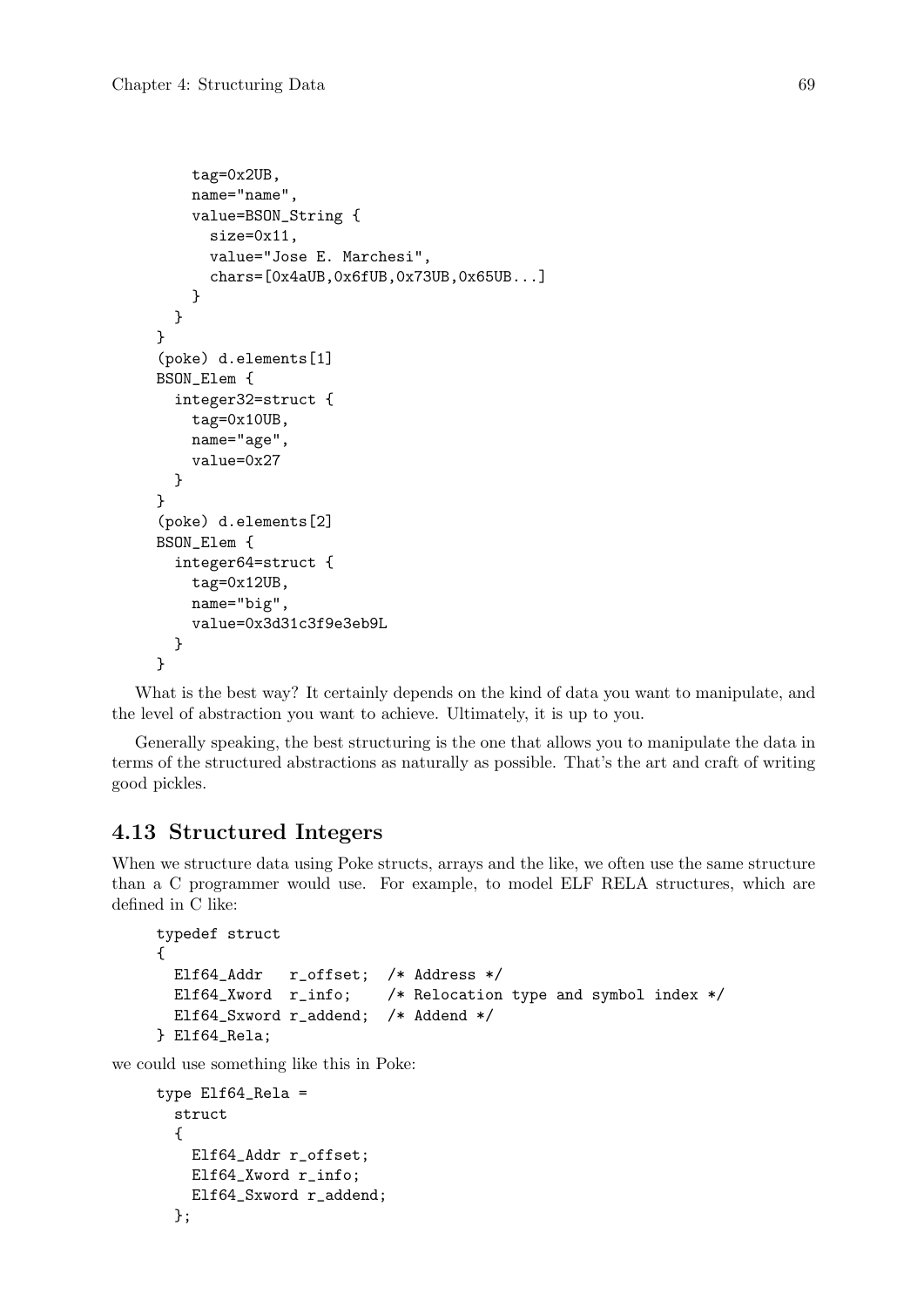Here the Poke struct type is pretty equivalent to the C incarnation. In both cases the fields are always stored in the given order, regardless of endianness or any other consideration.

However, there are situations where stored integral values are to be interpreted as composite data. This is the case of the  $r\_info$  field above, which is a 64-bit unsigned integer (Elf64\_Xword) which is itself composed by several fields, depicted here:

| 63  |          |        |     |
|-----|----------|--------|-----|
|     | $r$ _sym | r_type |     |
| MSB |          |        | LSB |

In order to support this kind of composition of integers, C programmers usually resort to either bit masking (most often) or to the often obscure and undefined behaviour-prone C bit fields. In the case of ELF, the GNU implementations define a few macros to access these "subfields":

```
#define ELF64_R_SYM(i) ((i) >> 32)
#define ELF64_R_TYPE(i) ((i) & 0xffffffff)
#define ELF64_R_INFO(sym,type) ((((Elf64_Xword) (sym)) << 32) + (type))
```
Where ELF64\_R\_SYM and ELF64\_R\_TYPE are used to extract the fields from an r\_info, and ELF64\_R\_INFO is used to compose it. This is typical of C data structures.

We could of course mimic the C implementation in Poke:

```
fun Elf64_R_Sym = (Elf64_Xword i) uint<32>:
   { return i .>> 32; }
fun Elf64_R_Type = (ELf64_Xword i) uint<32>:
   { return i & 0xffff_ffff; }
fun Elf64_R_Info = (uint<32> sym, uint<32> type) Elf64_Xword:
   { return sym as Elf64_Xword <<. 32 + type; }
```
However, this approach has a huge disadvantage: since we are not able to encode the logic of these "sub-fields" in proper Poke fields, they become second class citizens, with all that implies: no constraints on their own, can't be auto-completed, can't be assigned individually, etc.

But we can use the so-called integral structs! These are structs that are defined exactly like your garden variety Poke structs, with a small addition:

```
type Elf64_RelInfo =
 struct uint<64>
  {
    uint<32> r_sym;
    uint<32> r_type;
 };
```
Note the uint<64> addition after struct. This can be any integer type (signed or unsigned). The fields of an integral struct should be integral themselves (this includes both integers and offsets) and the total size occupied by the fields should be the same size than the one declared in the struct's integer type. This is checked and enforced by the compiler.

The Elf64 RELA in Poke can then be encoded like:

```
type Elf64_Rela =
 struct
  {
    Elf64_Addr r_offset;
    struct Elf64_Xword
    {
      uint<32> r_sym;
```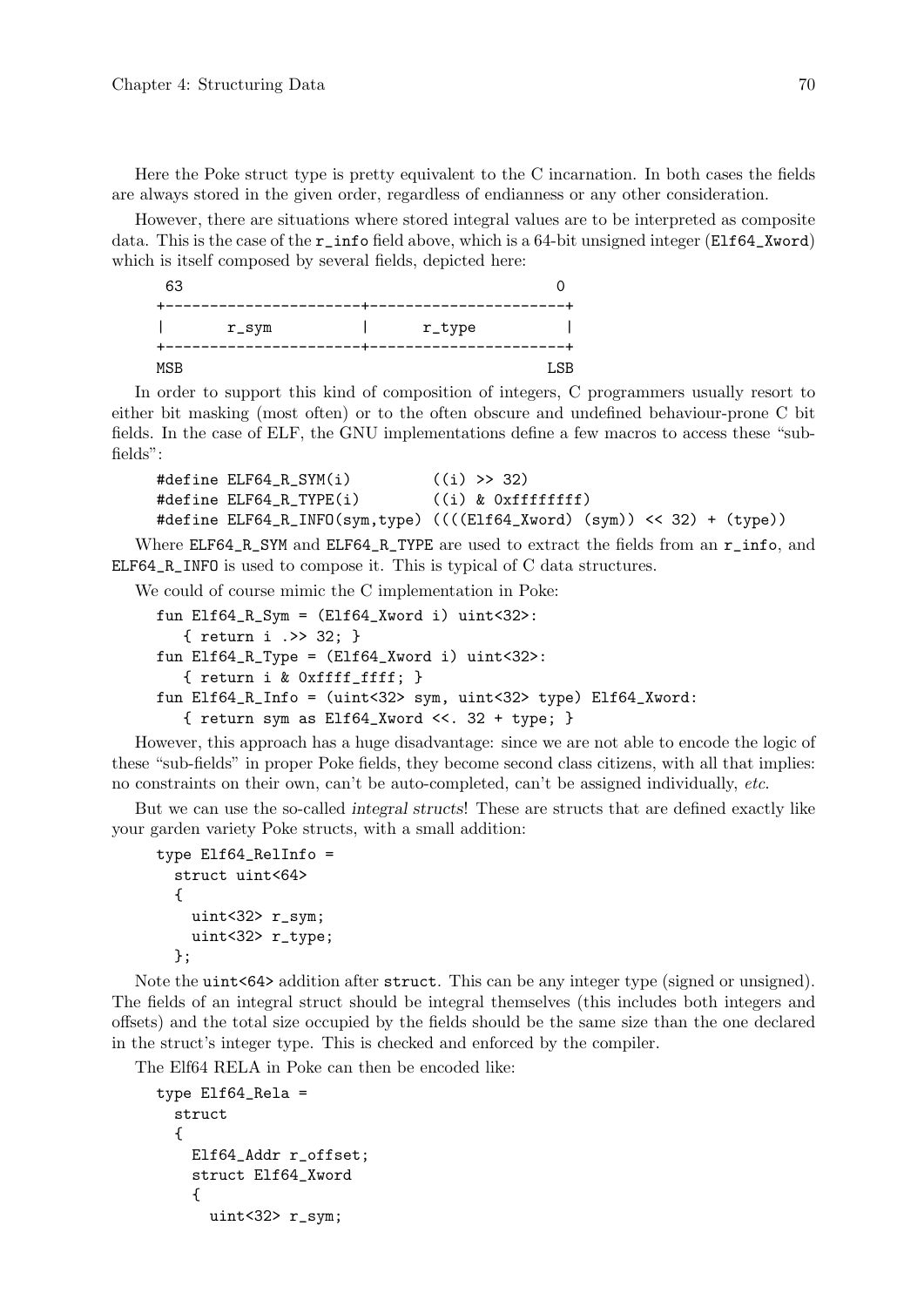```
uint<32> r_type;
  } r_info;
 Elf64_Sxword r_addend;
};
```
When an integral struct is mapped from some IO space, the total number of bytes occupied by the struct is read as a single integer value, and then the values of the fields are extracted from it. A similar process is using when writing. That is what makes it different with respect a normal Poke struct.

It is possible to obtain the integral value corresponding to an integral struct using a cast to an integral type:

```
(poke) type Foo = struct int<32> { int<16> hi; uint<16> lo; };
(poke) Foo \{ hi = 1 \} as int < 320x10000
```
An useful idiom, that doesn't require to specify an explicit integral type, is this:

```
(poke) type Foo = struct int<32> { int<16> hi; uint<16> lo; };
(poke) var x = Foo @ 0#B;
(poke) +x
0xfe00aa
```
These casts allow to "integrate" struct values explicitly, but the compiler also implicitly promotes integral struct values to integers in all contexts where an integer is expected:

- Operator to an addition, subtraction, multiplication, division, ceil division, bit left shift, bit right shift, bit-wise not, bit-wise and, bit-wise or, bit-wise xor, logical and, logical or, logical not, logical implication, positive, negative, bit-concatenation, condition in conditional expression.
- Argument to a function whose formal expects an integer.
- Value returned from a function that returns an integer.
- Condition in loop statement.
- Constraint expression in a struct field.
- Expression in a conditional struct field.

Note that the above list doesn't include relational operators, since these operators work with struct values.

## 4.14 Working with Incorrect Data

We have seen how Poke type definitions very often include constraint expressions reflecting the integrity of the data stored in these types.

Consider for example the following abbreviated description of the header of an ELF file:

```
type Elf64_Ehdr =
 struct
  {
    struct
    {
      byte[4] ei_mag = [0x7fUB, 'E', 'L', 'F'];
      byte ei_class;
      [...]
    } e_ident;
    Elf_Half e_type;
    Elf_Half e_machine;
```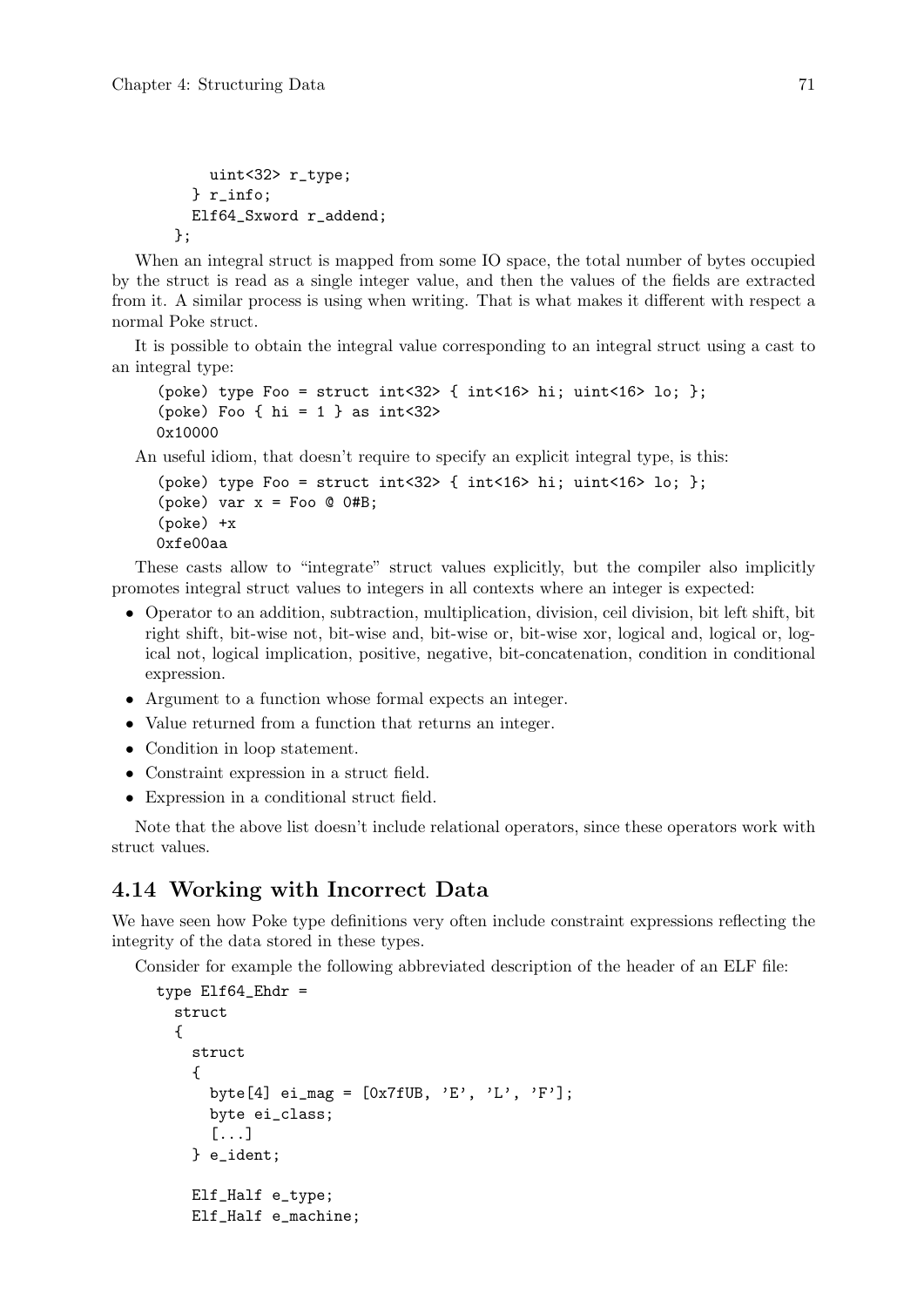```
Elf_Word e_version = EV_CURRENT;
  [...]
  Elf_Half e_shstrndx : e_shnum == 0 || e_shstrndx < e_shnum;
};
```
There are three constraint expressions in the definition above:

- The constraint expression in the field ei\_mag makes sure that a right magic number begins the header.
- The constraint expression in e\_version checks that the ELF version is the current version.
- The constraint expression in e\_shstrndx checks that the index stored in the field doesn't overflow the section header table of the file.

Every time we construct or map an Elf64\_Ehdr value the constraint expressions are checked. In case any of the constraints are not satisfied we get a "constraint violation exception". This is useful to realize that we are facing invalid data (when mapping) or that we are trying to build an invalid ELF header (when constructing.)

However, the exception avoids the completion of the mapping or construction operation. Sometimes this is inconvenient:

- When we are given invalid data that we want to explore or fix. Imagine for example a programmer investigating a possible assembler or linker bug that results in an invalid ELF file.
- When we are discovering or inferring the structure of some data: we suspect at some point there may be something that is similar to an ELF header.
- When we want to create invalid data. Suppose for example a programmer who is building a test case for the linker, that requires a corrupted ELF file.

The way poke provides support for these situation is using the concept of map strictness. Suppose we map an ELF header in some IO space:

```
(poke) load elf
(poke) var ehdr = Elf64_Ehdr @ 0#B
```
The mapping operator @ performs a strict mapping. This means that constraint expressions are evaluated and the operation is interrupted if any constraint fails, as described above. Also, this means the integrity will be checked when the data is modified:

```
(poke) ehdr.e_version = 666
unhandled constraint violation exception
```
So the mapping operator generates "strict" values. We can check the strictness of a mapped value using the 'strict attribute:

```
(poke) ehdr'strict
1
```
If we know that we are facing corrupted data, or if we want to corrupt the ELF header, we perform a non-strict mapping using a variant of the mapping operator:

```
(poke) var ehdr_ns = Elf64_Ehdr @! 0#B
(poke) ehdr_ns'strict
0
```
We can corrupt the header using this non-strict value:

```
(poke) ehdr_ns.e_version = 666
```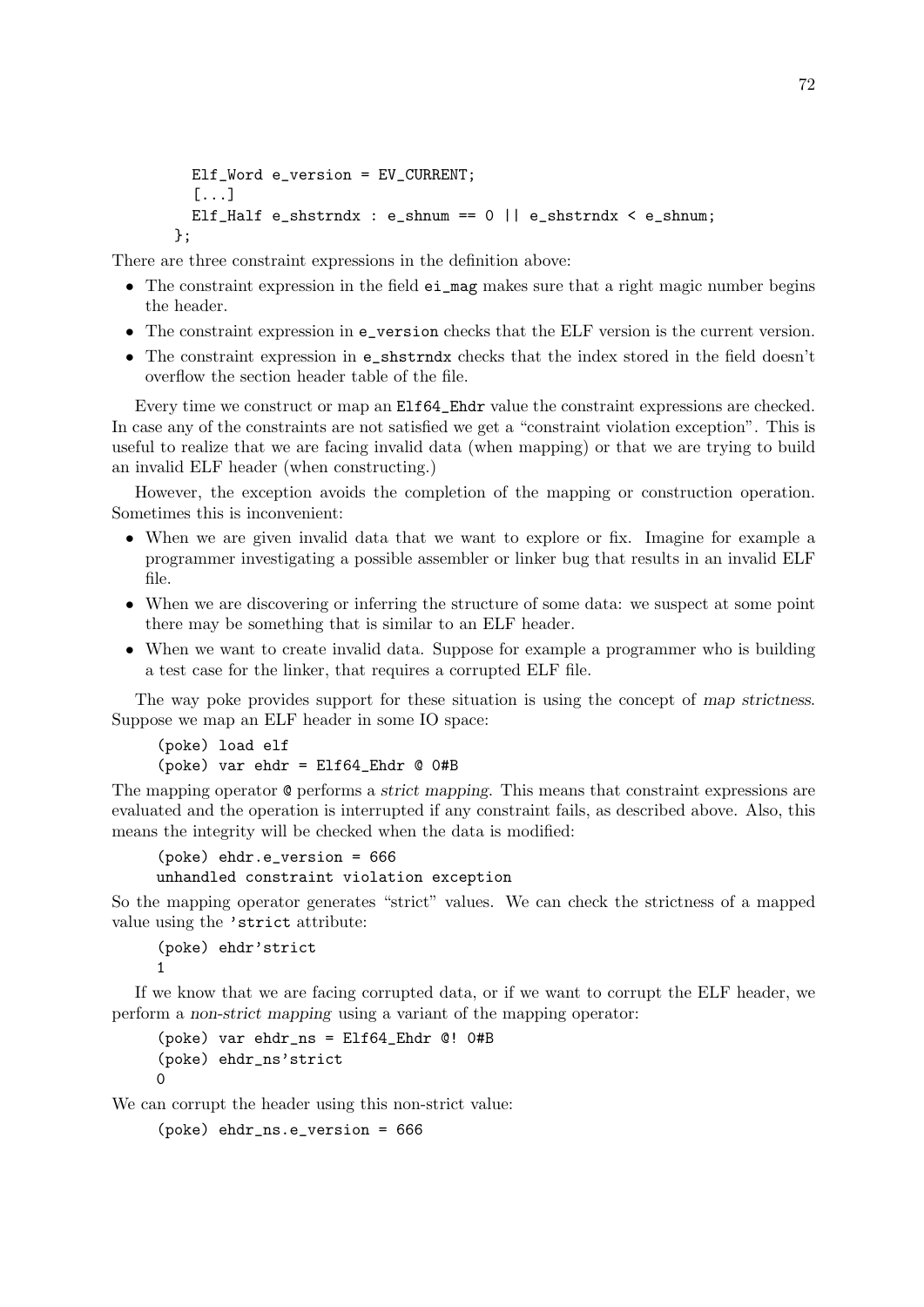# 5 Maps and Map-files

Editing data with GNU poke mainly involves creating mapped values and storing them in Poke variables. However, this may not be that convenient when poking several files simultaneously, and when the complexity of the data increases. poke provides a convenient mechanism for this: maps and map files.

# 5.1 Editing using Variables

Editing data with GNU poke mainly involves creating mapped values and storing them in Poke variables. For example, if we were interested in altering the fields of the header in an ELF file, we would map an Elf64\_Ehdr struct at the beginning of the underlying IO space (the file), like in:

```
(poke) .file foo.o
(poke) load elf
(poke) var ehdr = Elf64_Ehdr @ 0#B
```
At this point the variable ehdr holds an Elf64\_Ehdr structure, which is mapped. As such, altering any of the fields of the struct will update the corresponding bytes in foo.o. For example:

```
(poke) ehdr.e_entry = 0#B
```
A Poke value has three mapping related attributes: whether it is mapped, the offset at which it is mapped in an IO space, and in which IO space. This information is accessible for both the user and Poke programs using the following attributes:

```
(poke) ehdr'mapped
1
(poke) ehdr'offset
0UL#b
(poke) ehdr'ios
\Omega
```
Thats it, ehdr is mapped at offset zero byte in the IO space #0, which corresponds to foo.o:

```
(poke) .info ios
 Id Type Mode Bias Size Name
* #0 FILE rw 0x00000000#B 0x000004c8#B ./foo.o
```
Now that we have the ELF header, we may use it to get access to the ELF section header table in the file, that we will reference using another variable shdr:

```
(poke) var shdr = Elf64_Shdr[ehdr.e_shnum] @ ehdr.e_shoff
(poke) shdr[1]
Elf64_Shdr {
  sh_name=0x1bU#B,
  sh_type=0x1U,
  sh_flags=#<ALLOC,EXECINSTR>,
  sh_addr=0x0UL#B,
  sh_offset=0x40UL#B,
  sh_size=0xbUL#B,
  sh_link=0x0U,
  sh_info=0x0U,
  sh_addralign=0x1UL,
  sh_entsize=0x0UL#b
```

```
}
```
Variables are convenient entities to manipulate in Poke. Let's suppose that the file has a lot of sections and we want to do some transformation in every section. It is a time consuming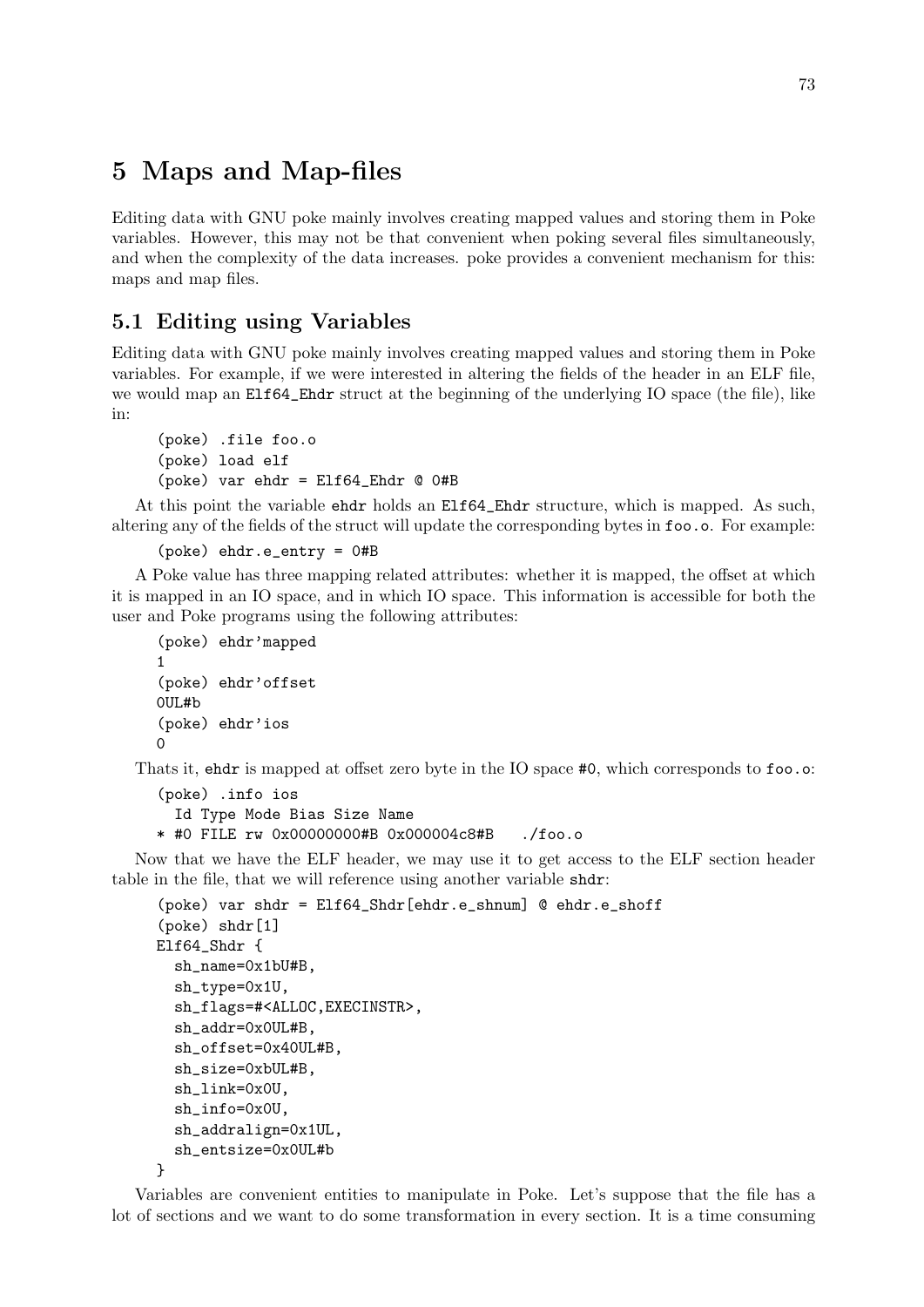operation, and we may forget which sections we have already processed and which not. We could create an empty array to hold the sections already processed:

```
(poke) var processed = Elf64_Shdr[] ()
```
And then, once we have processed some given section, add it to the array:

```
... edit shdr[23] ...
```
(poke) processed += [shdr[23]]

Note how the array =processed= is not mapped, but the sections contained in it are mapped: Poke uses copy by shared value. So, after we spend the day carefully poking our ELF file, we can ask poke, are we done with all the sections in the file?

```
(poke) shdr'length == processed'length
1
```
Yes, we are. This can be made as sophisticated as desired. We could easily write a function that saves the contents of processed in files, so we can continue hacking tomorrow, for example.

We can then concluding that using mapped variables to edit data structures stored in IO spaces works well in common and simple cases like the above: we make our ways mapping here and there, defining variables to hold data that interests us, and it is easy to remember that the variables ehdr and shdr are mapped, where are they mapped, and that they are mapped in the file foo.o.

However, GNU poke allows to edit more than one IO space simultaneously. Let's say we now want to poke the sections of another ELF file:  $bar.o.$  We would start by opening the file:

```
(poke) .file bar.o
(poke) .info ios
  Id Type Mode Bias Size Name
* #1 FILE rw 0x00000000#B 0x000004c8#B ./bar.o
 #0 FILE rw 0x00000000#B 0x000004c8#B ./foo.o
```
Now that bar.o is the current IO space, we can map its header. But now, what variable to use? We would rather not redefine ehdr, because that is already holding the header of foo.o. We could adapt our naming schema on the fly:

```
(poke) var foo_ehdr = ehdr
(poke) var bar_ehdr = Elf64_Ehdr @ 0#B
```
But then we would need to do the same for the other variables too:

```
(poke) var foo_shdr = shdr
```

```
(poke) var bar_shdr = Elf64_Shdr[bar_ehdr.e_shnum] @ bar_ehdr.e_shoff
```
However, we can easily see how this can degenerate quickly: what about processed, for example? In general, as the number of IO spaces being edited increases it becomes more and more difficult to manage our mapped variables, which are associated to each IO space.

## 5.2 poke Maps

As we have seen mapping variables is a very powerful, general and flexible mean to edit stored binary data in one or more IO spaces. However it is easy to lose track of where the variables are mapped and, ideally speaking, we would want to have a mean to refer to, say, the "ELF header", and get the header as a mapped value regardless of what specific file we are editing. Sort of a "meta variable". GNU poke provides a way to do this: maps.

A map can be conceived as a sort of "view" that can be applied to a given IO space. Maps have entries, which are values mapped at some given offset, under certain conditions. For example, we have seen an ELF file contains, among other things, a header at the beginning of the file and a table of section headers of certain size and located at certain location determined by the header. These would be two entries of a so-called ELF map.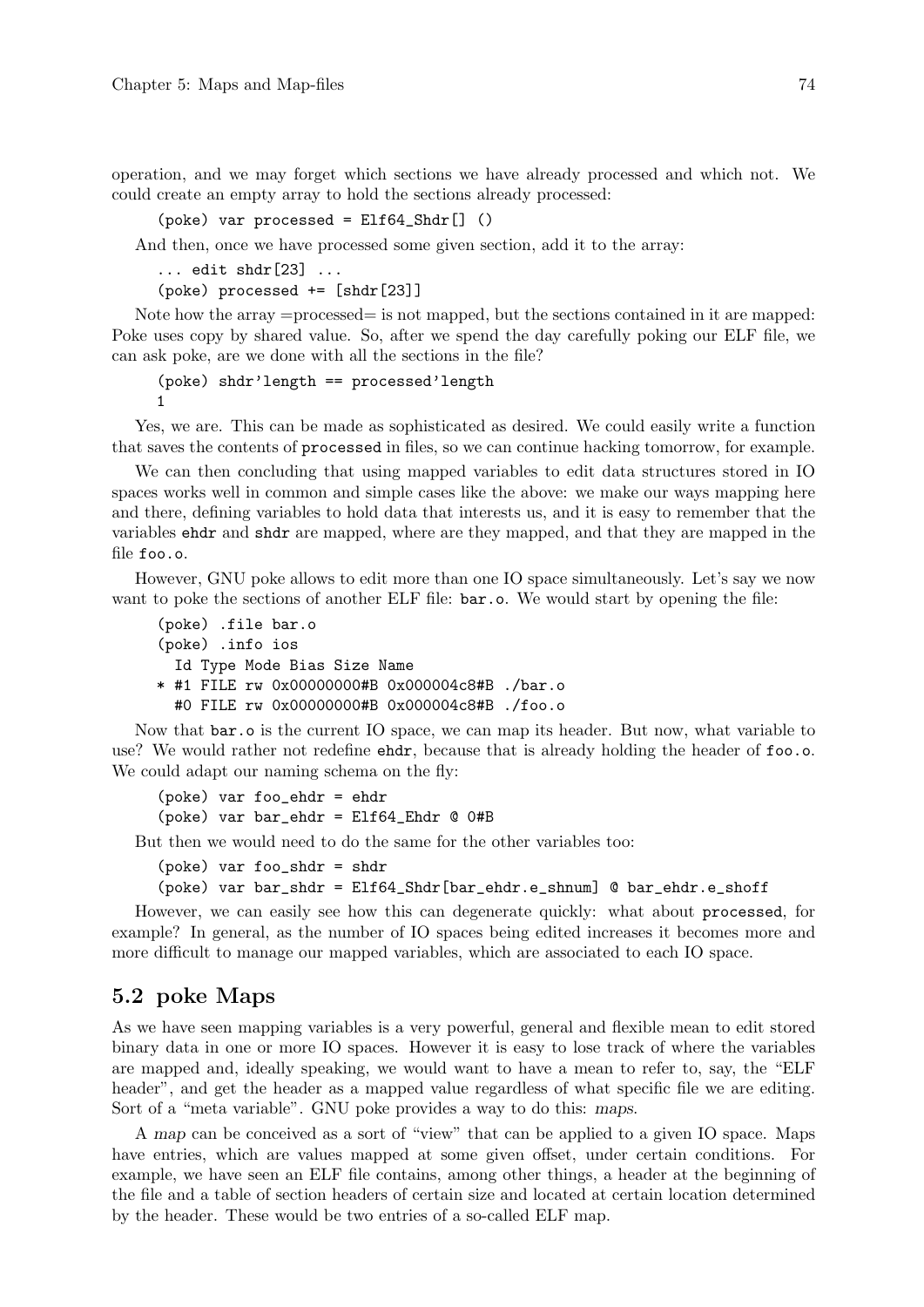poke maps are defined in map files. These files use the .map extension. A map file self.map (for sectioned/simple elf) defining the view of an ELF file as a header and a table of section header would look like this:

/\* self.map - map file for a simplified view of an ELF file. \*/ load elf;  $\frac{9}{2}$ %entry %name ehdr %type Elf64\_Ehdr %offset 0#B %entry %name shdr %type Elf64\_Shdr[(Elf64\_Ehdr @ 0#B).e\_shnum] % condition (Elf64 Ehdr @ 0#B).e\_shnum > 0 %offset (Elf64\_Ehdr @ 0#B).e\_shoff

This map file defines a view of an ELF file as a header entry ehdr and an entry with a table of section headers shdr.

The first section of the file, which spans until the separator line containing %%, is arbitrary Poke code which as we shall see, gets evaluated before the map entries are processed. This is called the map "prologue". In this case, the prologue contains a comment explaining the purpose of the file, and a single statement load that loads the elf.pk pickle, since the entries below use definitions like Elf64\_Ehdr that are defined by that pickle. The prologue is useful to define Poke functions and other entities that are then used in the definitions of the entries.

A separator line containing only %% separates the prologue from the next section, which is a list of entries definitions. Each entry definition starts with a line %entry, and has the following attributes:

- %name Like ehdr and shdr. These names should follow the same rules than Poke variables, but as we shall see later, map entries are not Poke variables. This attribute is mandatory.
- %type This can be any Poke expression denoting a type, like int, Elf64\_Ehdr or Elf64\_ Shdr[(Elf64\_Ehdr @ 0#B).e\_shnum]. This attribute is mandatory.

%condition

If specified, will determine whether to include the entry in the map. In the example above, the map will have an entry shdr only if the ELF file has one or more sections. Any Poke expression evaluating to a boolean can be used as conditions. This attribute is optional: entries not having a condition will always be included in the map.

### %offset

Offset in the IO space where the entry will be mapped. Any Poke expression evaluating to an offset can be used as entry offset. This attribute is mandatory.

### 5.3 Loading Maps

So we have written our =self.map=, which denotes a view or structure of ELF files we are interested on, and that resides in the current working directory. How to use it?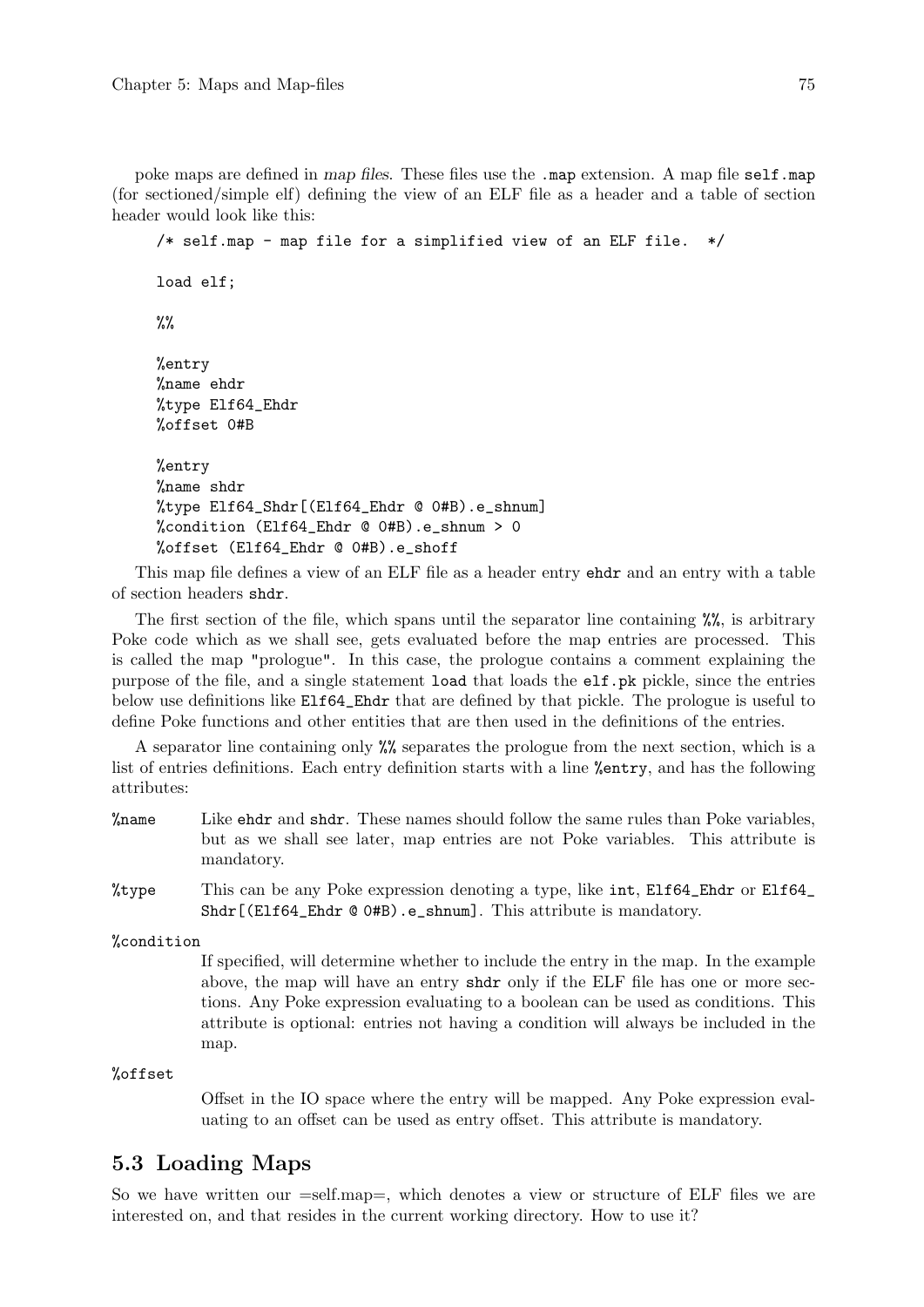The first step is to fire up poke and open some object file. Let's start with foo.o:

(poke) .file foo.o

Now, we can load the map using the .map load dot-command:

(poke) .map load self [self](poke)

The .map load self command makes poke to look in certain directories for a file called self.map, and to load it. The list of directories where poke looks for map files is encoded in the variable map\_load\_path as a string containing a maybe empty list of directories separated by : characters. Each directory is tried in turn. This variable is initialized with suitable defaults:

```
(poke) map_load_path
"/home/jemarch/.poke.d:.:/home/jemarch/.local/share/poke:[...]"
```
Once a map is loaded, observe how the prompt changed to contain a prefix [self]. This means that the map self is loaded for the current IO space. You can choose to not see this information in the prompt by setting the prompt-maps option either at the prompt or in your .pokerc:

poke) .set prompt-maps no

By default prompt-maps is yes. This prompt aid is intended to provide a cursory look of the "views" or maps loaded for the current IO space. If we load another IO space and switch to it, the prompt changes accordingly:

```
(poke) [self](poke) .mem foo
The current IOS is now '*foo*'.
(poke) .ios #0
The current IOS is now './foo.o'.
[self](poke)
```
At any time the .info maps dot-command can be used to obtain a full list of loaded maps, with more information about them:

(poke) .info maps IOS Name Source #0 self ./self.map

In this case, there is a map self loaded in the IO space #0, which corresponds to foo.o.

Once we make foo.o our current IO space, we can ask poke to show us the entries corresponding to this map using another dot-command:

> : (poke) .map show self : Offset Entry : 0x0UL#B \$self::ehdr : 0x208UL#B \$self::shdr

This tells us there are two entries for self in foo.o: \$self::ehdr and \$self::shdr= Note how map entries use names that start with the \$ character, then contain the name of the map an the name of the entry we defined in the map file, separated by  $\ldots$ 

We can now use these entries at the prompt like if they were regular mapped variables:

```
[self](poke) $self::ehdr
Elf64_Ehdr {
  e_ident=struct {
    ei_mag=[0x7fUB,0x45UB,0x4cUB,0x46UB],
    [...]
  },
 e_type=0x1UH,
 e_machine=0x3eUH,
```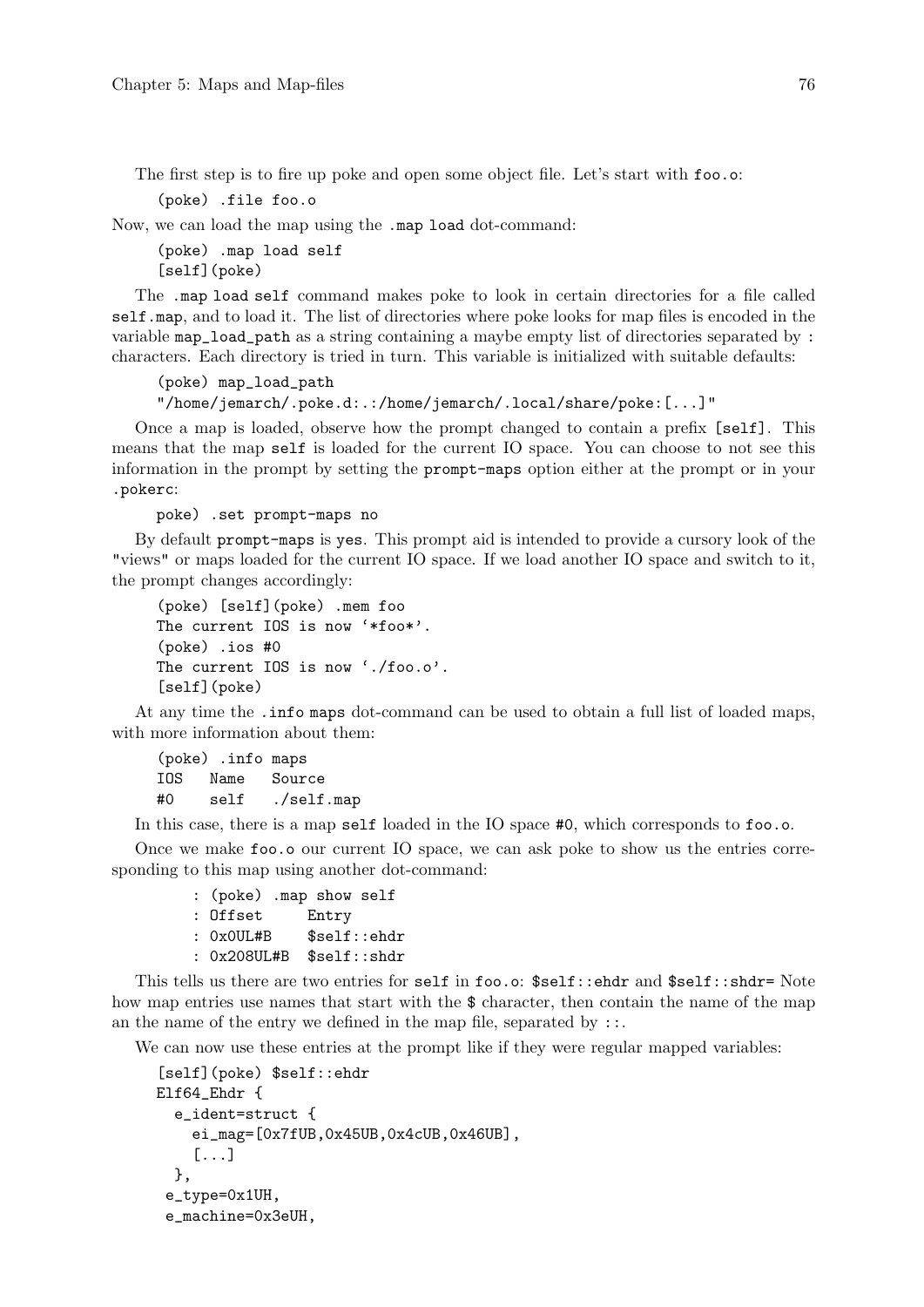[...] } (poke) \$self::shdr'length 11UL

It is important to note, however, that map entries like \$foo::bar are not part of the Poke language, and are only available when using poke interactively. Poke programs and scripts can't use them.

Let's now open another ELF file, and the =self= map in it:

```
(poke) .file /usr/local/lib/libpoke.so.0.0.0
(poke) .map load self
[self](poke)
```
So now we have two ELF files loaded in poke: foo.o and libpoke.so.0.0.0, and in both IO spaces we have the self map loaded. We can easily see that the map entries are different depending on the current IO space:

```
[self](poke) .map show self
Offset Entry
0UL#B $self::ehdr
3158952UL#B $self::shdr
[self](poke) .ios #0
The current IOS is now './foo.o'.
[self](poke) .map show self
Offset Entry
0UL#B $self::ehdr
520UL#B $self::shdr
```
foo.o is an object file, whereas libpoke.so.0.0.0 is a DSO:

```
(poke) .ios #0
The current IOS is now './foo.o'.
[self](poke) $self::ehdr.e_type
1UH
[self](poke) .ios #2
The current IOS is now '/usr/local/lib/libpoke.so.0.0.0'.
[self](poke) $self::ehdr.e_type
3UH
```
The interpretation of the map entry  $sself::ehdr$  is different depending on the current IO space. This makes it possible to refer to the "ELF header" of the current file.

Underneath, poke implements this by defining mapped variables and "redirecting" the entry names \$foo::bar to the right variable depending on the IO space that is currently selected. It hides all that complexity from us.

## 5.4 Multiple Maps

It is perfectly possible (and useful!) to load more than one map in the same IO space. It is very natural for a single file, for example, to contain data that can be interpreted in several ways, or of different nature.

Let's for example open again an ELF file, this time compiled with  $-g$ :

```
(poke) .file foo.o
```
We now load our self map, to get a view of the file as a collection of sections:

```
(poke) .map load self
[self](poke)
```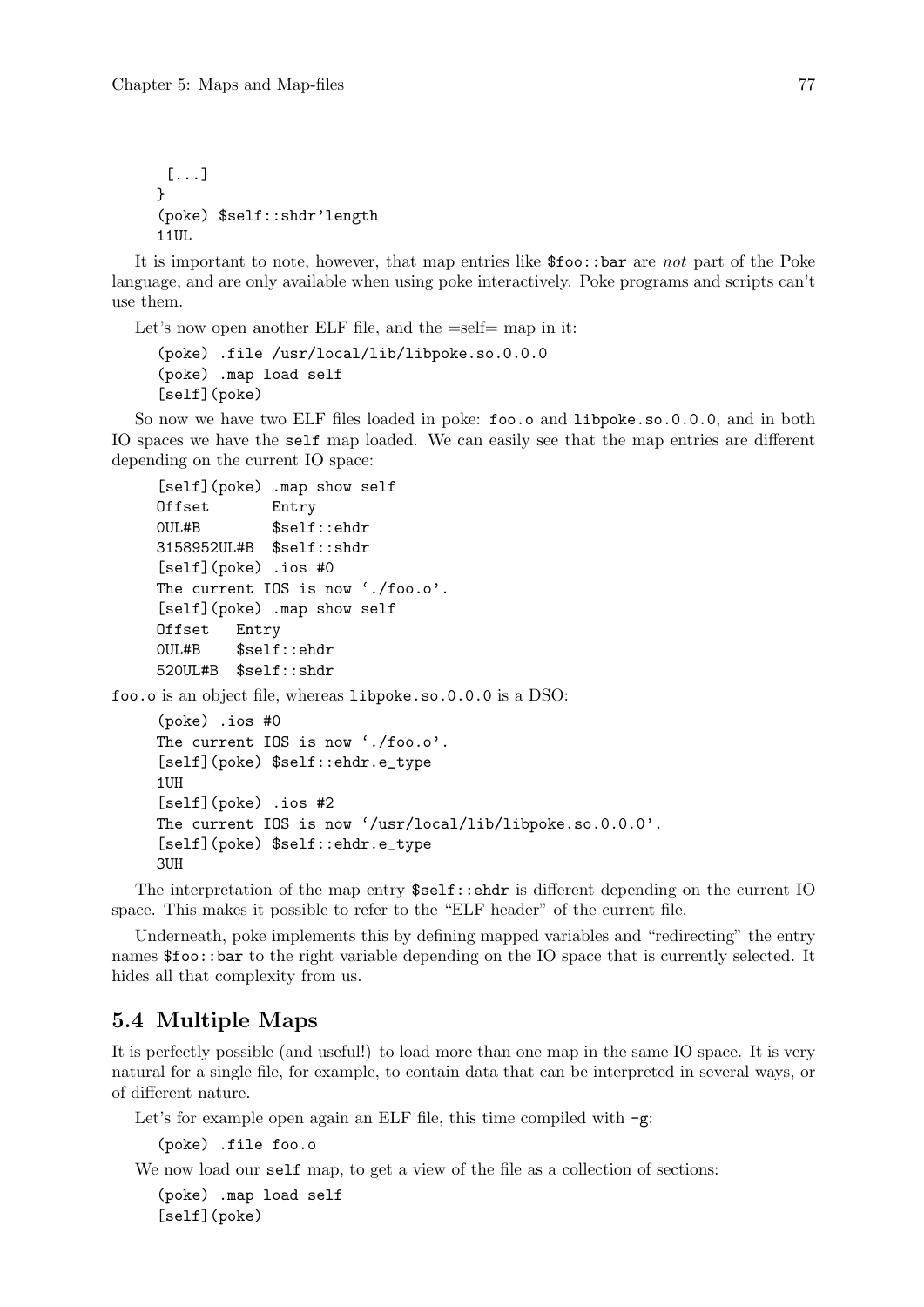And now we load the dwarf map that comes with poke, to get a view of the file as having debugging information encoded in DWARF:

[self(poke) .map load dwarf [dwarf,self](poke)

See how the prompt now reflects the fact that the current IO space contains DWARF info! Let's take a look:

```
[dwarf,self](poke) .info maps
IOS Name Source
#0 dwarf /home/jemarch/gnu/hacks/poke/maps/dwarf.map
#0 self ./self.map
[dwarf,self](poke) .map show dwarf
Offset Entry
0x5bUL#B $dwarf::info
```
Now we can access entries from any of the loaded maps, *i.e.* access the file in terms of different perspectives. As an ELF file:

```
[dwarf,self](poke) $self::shdr[1]
Elf64_Shdr {
  sh_name=0xb5U#B,
  sh_type=0x11U,
  sh_flags=#<>,
  sh_addr=0x0UL#B,
  sh_offset=0x40UL#B,
  sh_size=0x8UL#B,
  sh_link=0x18U,
  sh_info=0xfU,
  sh_addralign=0x4UL,
  sh_entsize=0x4UL#b
}
```
And as a file containing DWARF info:

```
[dwarf,self](poke) $dwarf::info
Dwarf_CU_Header {
  unit_length=#<0x0000004eU#B>,
  version=0x4UH,
  debug_abbrev_offset=#<0x00000000U#B>,
  address_size=0x8UB#B
}
```
If you are curious about how the DWARF entries are defined, look at maps/dwarf.map in the poke source distribution, or in your installed poke (.info maps will tell you the file the map got loaded from.)

It is possible to unload or remove a map from a given IO space using the .map remove dotcommand. Say we are done looking at the DWARF in foo.o, and we are no longer interested in it as a file containing debugging info. We can do:

[dwarf,self](poke) .map remove dwarf [self](poke)

Note how the prompt was updated accordingly: only self remains as a loaded map on this file.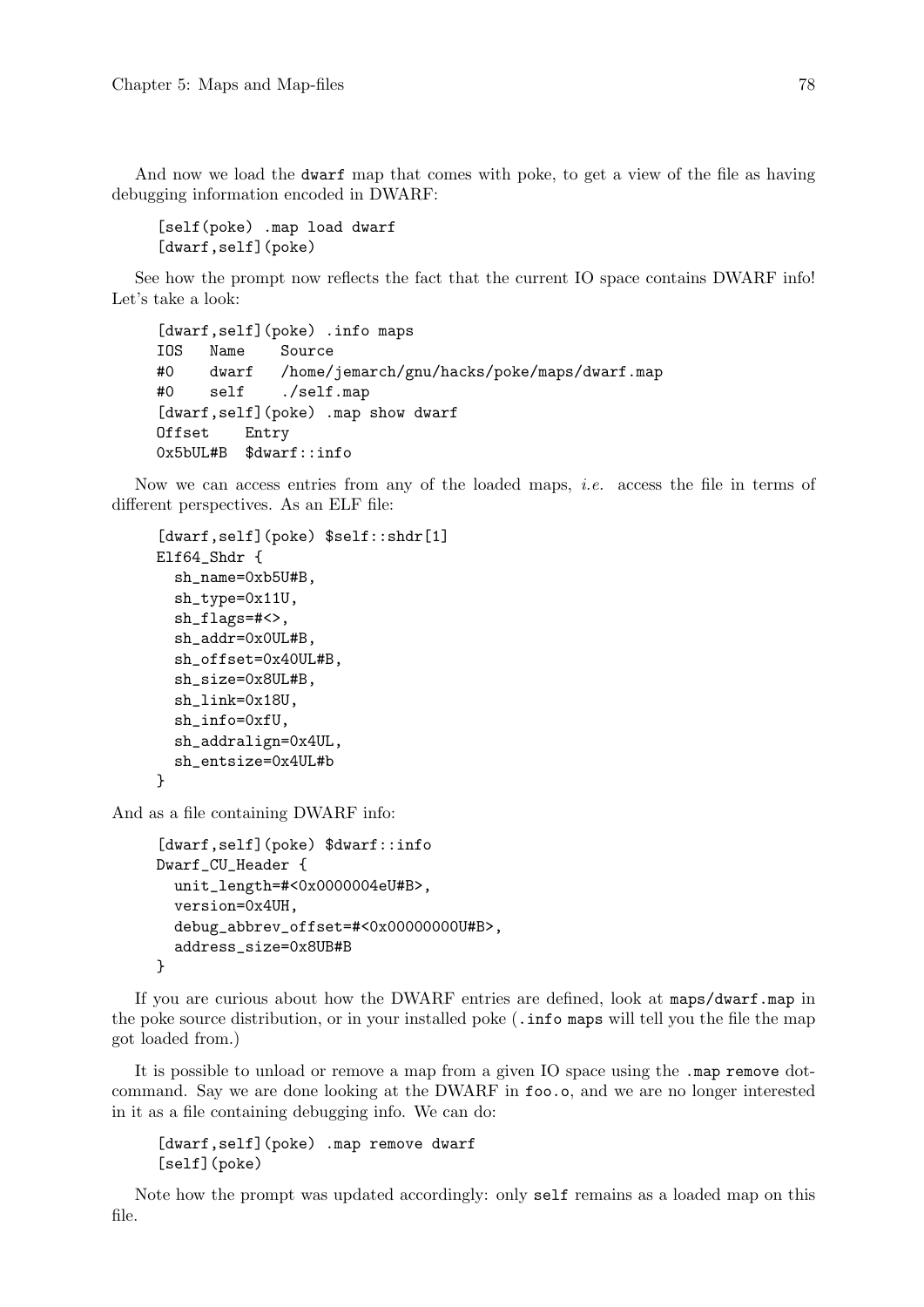### 5.5 Auto-map

Certain maps make sense when editing certain types of data. For example, dwarf.map is intended to be used in ELF files. In order to ease using maps, poke provides a feature called auto mapping, which is disabled by default.

You can set auto mapping like this:

(poke) .set auto-map yes

When auto mapping is enabled, poke will look to the value of the pre-defined variable **auto** map, which must contain an array of pairs of strings, associating a regular expression with a map name.

For example, you may want to initialize auto\_map like this in your .pokerc file:

auto map =  $[[".*\rangle, m$ p3\$", "mp3"], [".\*\\.o\$", "elf"], ["a\\.out\$", "elf"]];

This will make poke to load =mp3.map= for every file whose name ends with .mp3, and elf.map for files having names like foo.o and a.out.

Following the usual pokeish philosophy of being as less as intrusive by default as possible, the default value of auto\_map is the empty string.

### 5.6 Constructing Maps

As we have seen, we can define our own maps using map files like self.map, which contain a prologue and a set of map entries. However, sometimes it is useful to create maps "on the fly" while we explore some data with poke.

To make this possible, poke provides a suitable set of dot-commands. Let's say we are poking some data, and we want to create a map for it. We can do that like this:

(poke) .map create mymap

This creates an empty map named mymap, with no entries:

[mymap](poke) .map show mymap Offset Entry

Adding entries is easy. First, we have to map some variable, and then use it as the base for the new entry:

```
[mymap](poke) var foo = int[3] 0#B
[mymap](poke) .map entry add mymap, foo
[mymap](poke) .map show mymap
Offset Entry
0x0UL#B $mymap::foo
```
Note how the entry \$mymap::foo gets created, associated to the current IO space and mapped at the same offset than the variable foo.

We can remove entries from existing maps using the .map entry remove dot-command:

```
[mymap](poke) .map entry remove mymap, foo
[mymap](poke) .map show mymap
Offset Entry
[mymap](poke)
```
We plan to add an additional command to save maps to map files. The idea is that you can create your maps on the fly, save them, and then load them back some other day when you are ready to continue poking. This is not implemented yet though.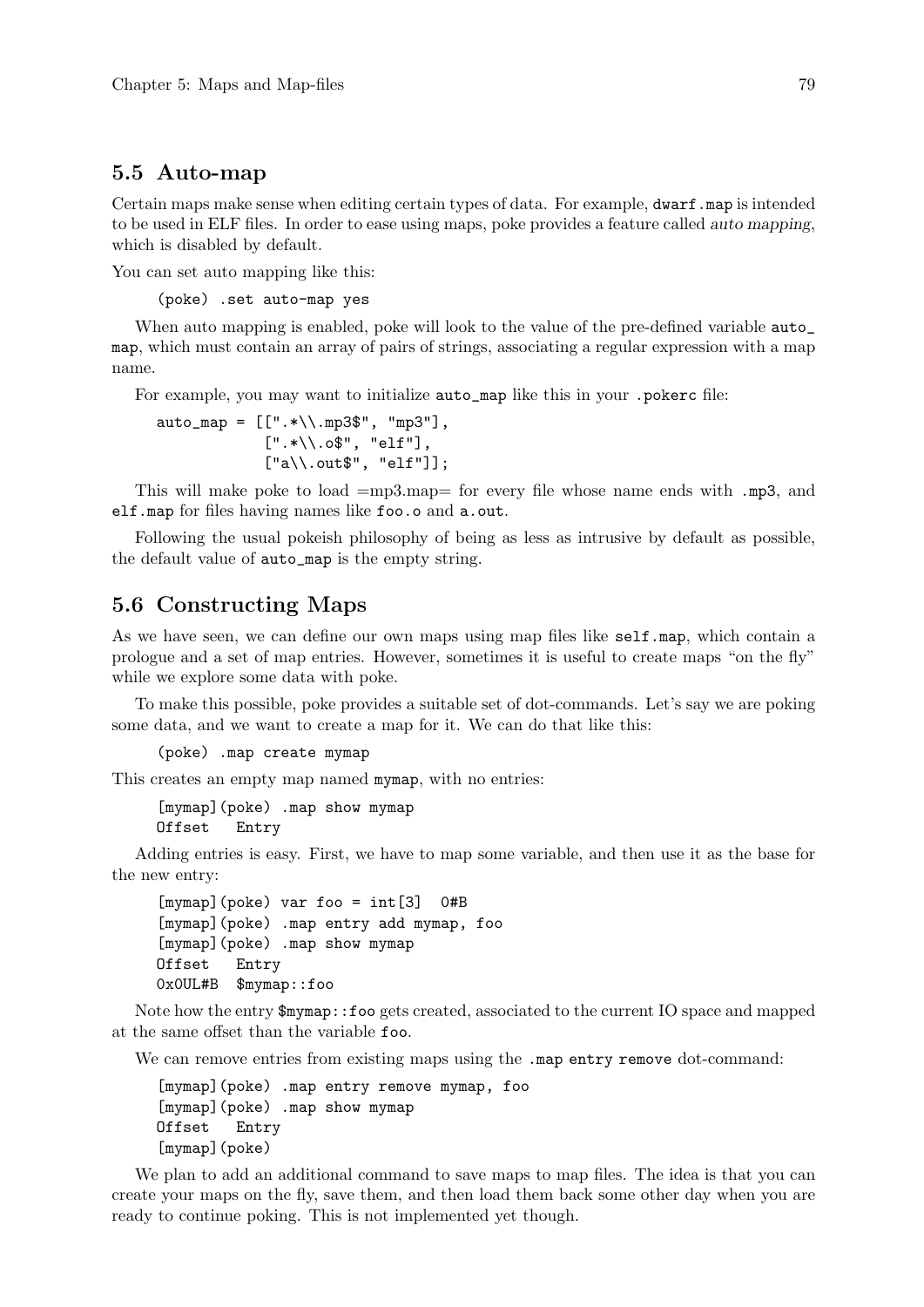# 5.7 Predefined Maps

GNU poke comes with a set of useful pre-written maps, which get installed in a system location. We want to expand this collection, so please send us your map files!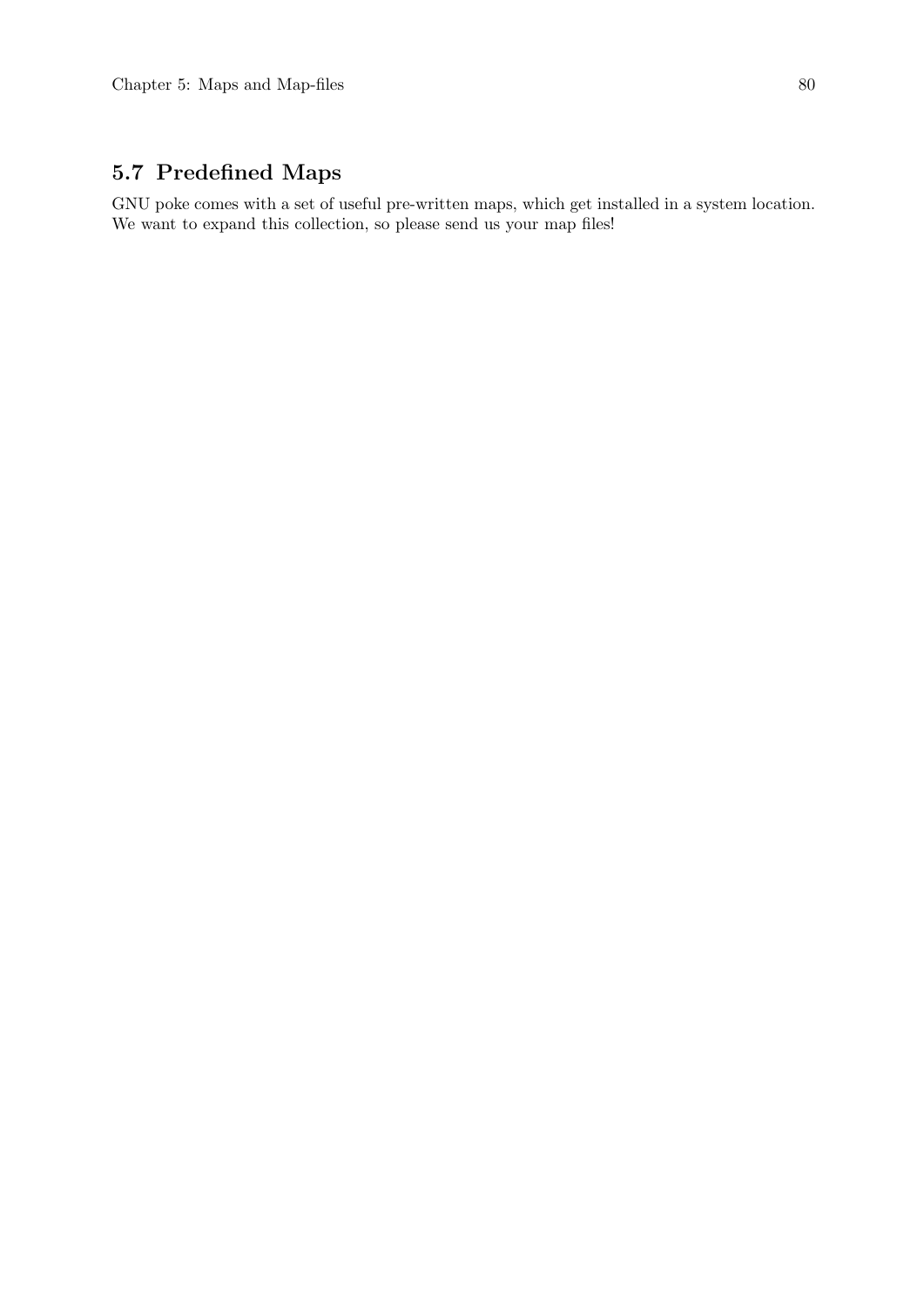# 6 Writing Pickles

GNU poke encourages the user to write little pieces of code in order to face spontaneous needs and fix situations. Is that name in the file encoded in a fixed array of characters padded with white spaces? No problem, just write a three lines function so you can update the file using a comfortable NULL-terminated string. Better than waiting for some poke maintainer to add that function for you, isn't it?

Just save your functions in some personal .pk file that you load at startup, and your magic tricks bag will increase in time, making your poking more and more efficient.

However, when it comes to share the code with other people, it is important to follow certain conventions in order to achieve certain uniformity. This makes it easier for other people to discover what your hack provides, and how it works. It is this consistency, and these conventions, that makes some random .pk file a pickle.

This guide contains guidelines and recommendations for the pickle's writer.

### 6.1 Pretty-printers

### 6.1.1 Convention for pretty-printed Output

Very often the structure of the data encoded in binary is not very intelligible. This is because it is usual for binary formats to be designed with goals in mind other than being readable by humans: compactness, detail etc.

In our pickle we of course want to provide access to the very finer detail of the data structures. However, we also want for the user to be able to peruse the data visually, and only look at the fine detail on demand.

Consider for example an ID3V1 tag data from some MP3 file. This is the result of mapping a ID3V1\_Tag:

```
ID3V1_Tag {
  id=[0x54UB,0x41UB,0x47UB],
  title=[0x30UB,0x31UB,0x20UB,0x2dUB,0x20UB,...],
  artist=[0x4aUB,0x6fUB,0x61UB,0x71UB,0x75UB,...],
  album=[0x4dUB,0x65UB,0x6eUB,0x74UB,0x69UB,...],
  year=[0x20UB,0x20UB,0x20UB,0x20UB],
  data=struct {
    extended=struct {
      comment=[0x20UB,0x20UB,0x20UB,0x20UB,0x20UB,...],
      zero=0x0UB,
      track=0x1UB
    }
  },
  genre=0xffUB
}
```
Not very revealing. Fortunately, poke supports pretty printers. If a struct type has a method called \_print, it will be used by poke as a pretty printer if the pretty-print option is set:

```
(poke) .set pretty-print yes
```
By convention, the output of pretty-printers should always start with #< and end with >. The convention makes it explicit for the user that everything she sees between #< and > is prettyprinted, and do not necessarily reflect the physical structure of the data. Also some information may be missing. In order to get an exact and complete description of the data, the user should .set pretty-print no and evaluate the value again at the prompt.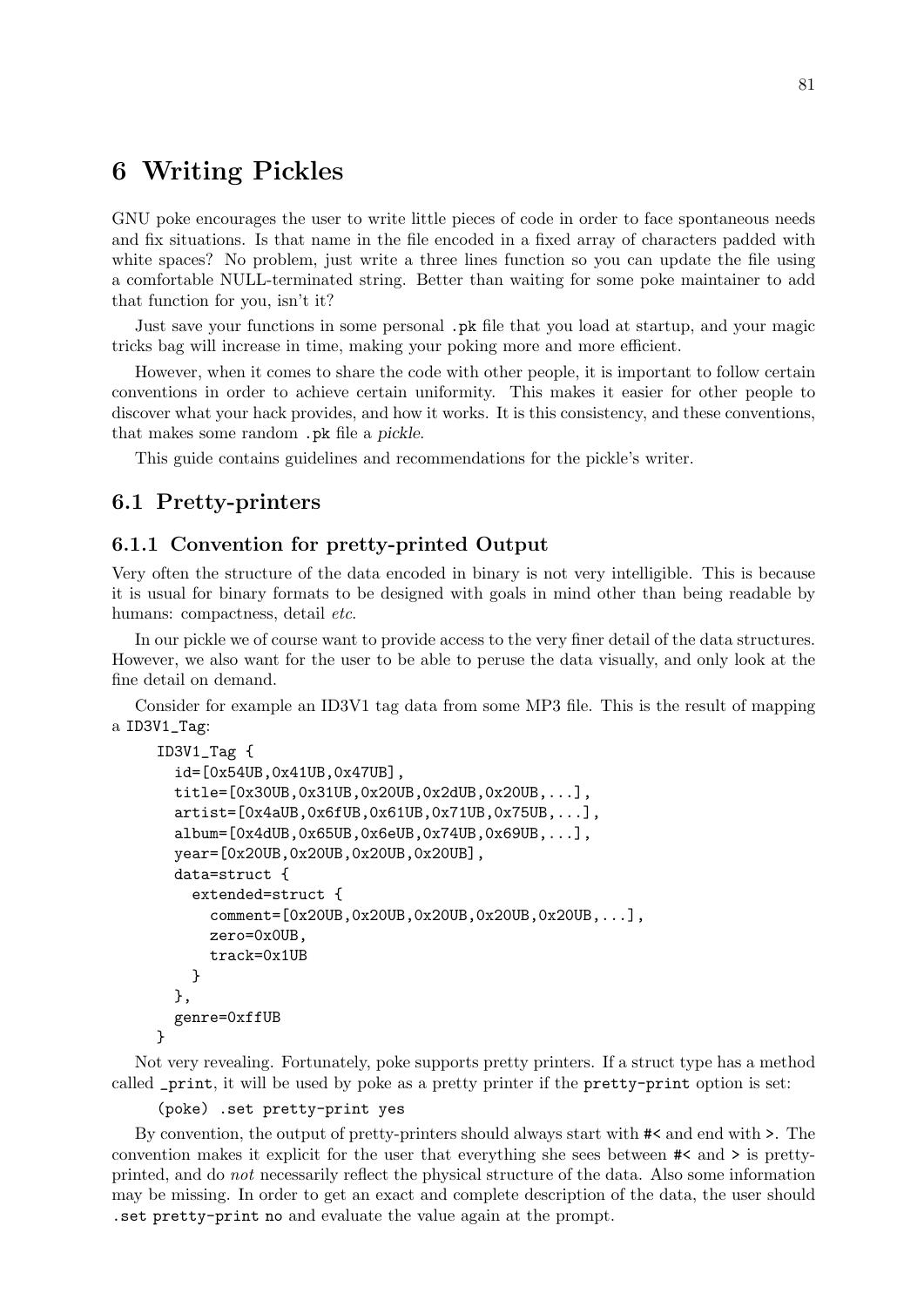For example, in the following BPF instructions it is obvious at first sight that the shown register values are pretty-printed:

```
BPF_{Insn} = {...
  regs=BPF_Regs {
       src=#<math>2r3</math>dst = # < \frac{9}{6}r0}
   ...
}
```
If the pretty-printed representation spans for more than one line, please place the opening #< in its own line, then the lines with the data, and finally > in its own line, starting at column 0.

Example of the MP3 tag above, this time pretty-printed:

```
#<
 genre: 255
 title: 01 - Eclipse De Mar
 artist: Joaquin Sabina
 album: Mentiras Piadosas
 year:
 comment:
 track: 1
```
 $\rightarrow$ 

### 6.1.2 Pretty Printing Optional Fields

Let's say we are writing a pretty-printer method for a struct type that has an optional field. Like for example:

```
type Packet =
  struct
  {
    byte magic : magic in [MAGIC1,MAGIC2];
    byte n;
    byte[n] payload;
    PacketTrailer trailer if magic == MAGIC2;
  }
```
In this case, the struct value will have a trailer conditionally, which has to be tackled on the pretty-printer somehow.

An approach that often works good is to replicate the logic in the optional field condition expression, like this:

```
struct
{
  byte magic : magic in [MAGIC1,MAGIC2];
  [...]
  PacketTrailer trailer if packet_magic2_p (magic);
  method _print = void:
  {
    [...]
    if (magic == MAGIC2)
      pretty_print_trailer;
```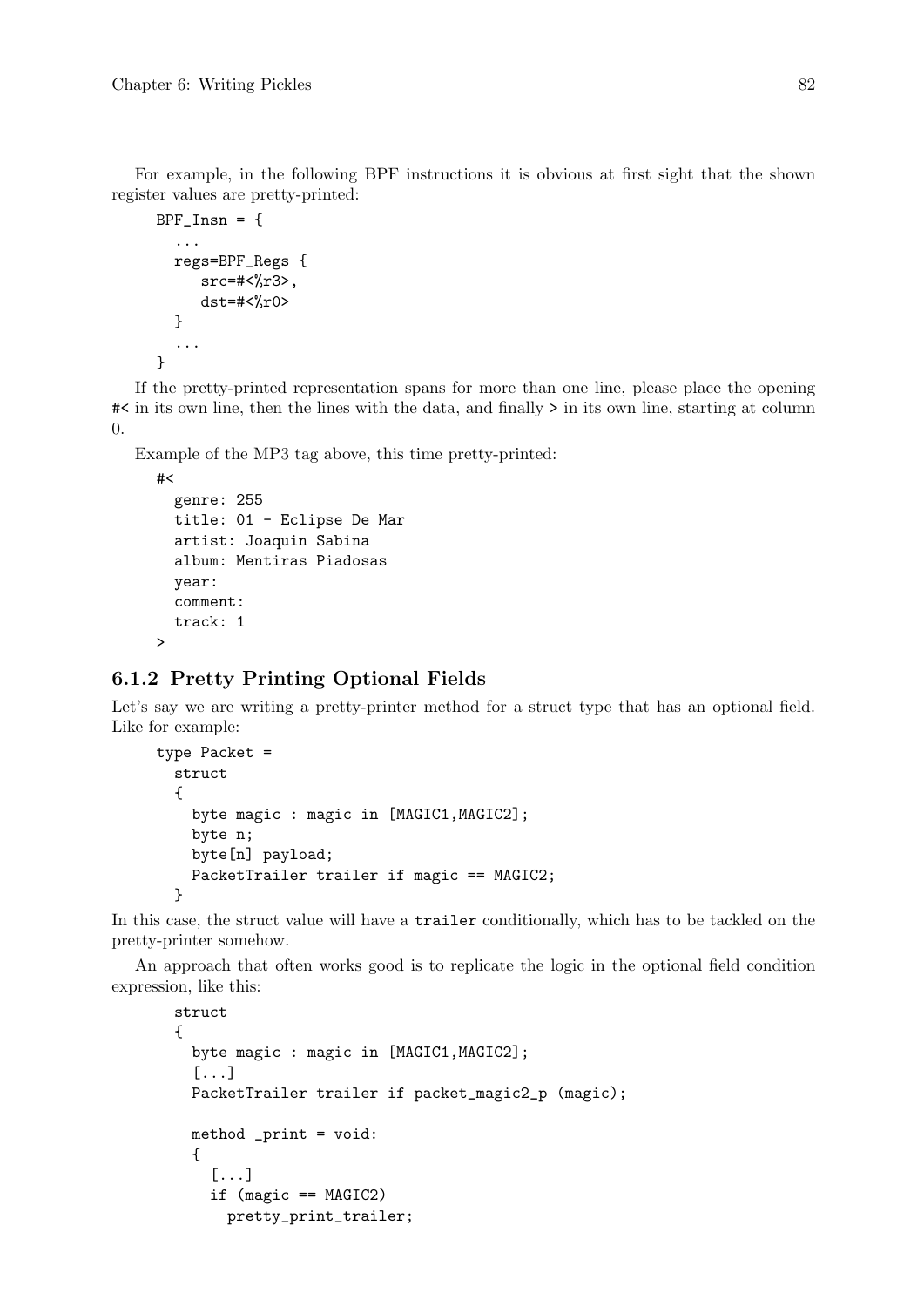} }

This works well in this simple example. In case the expression is big and complicated, we can avoid rewriting the same expression by encapsulating the logic in a function:

```
fun packet_magic2_p = int: { return magic == MAGIC2; }
type Packet =
  struct
  {
   byte magic : magic in [MAGIC1,MAGIC2];
    [.\,.]PacketTrailer trailer if packet_magic2_p (magic);
   method _print = void:
    {
      [...]
      if (packet_magic2_p (magic))
        pretty_print_trailer;
    }
 }
```
However, this may feel weird, as the internal logic of the type somehow leaks its natural boundary into the external function packet\_magic2\_p.

An alternative is to use the following idiom, that checks whether the field actually exists in the struct:

```
type Packet =
 struct
  {
    byte magic : magic in [MAGIC1,MAGIC2];
    [...]
    PacketTrailer trailer if packet_magic2_p (magic);
    method _print = void:
    {
      [...]
      try pretty_print_trailer;
      catch if E_elem {}
    }
  }
```
This approach also works with unions:

```
type ID3V1_Tag =struct
  \mathcal{L}[...]
    union
    {
      /* ID3v1.1 */
      struct
      {
        char[28] comment;
        byte zero = 0;
        byte track : track != 0;
```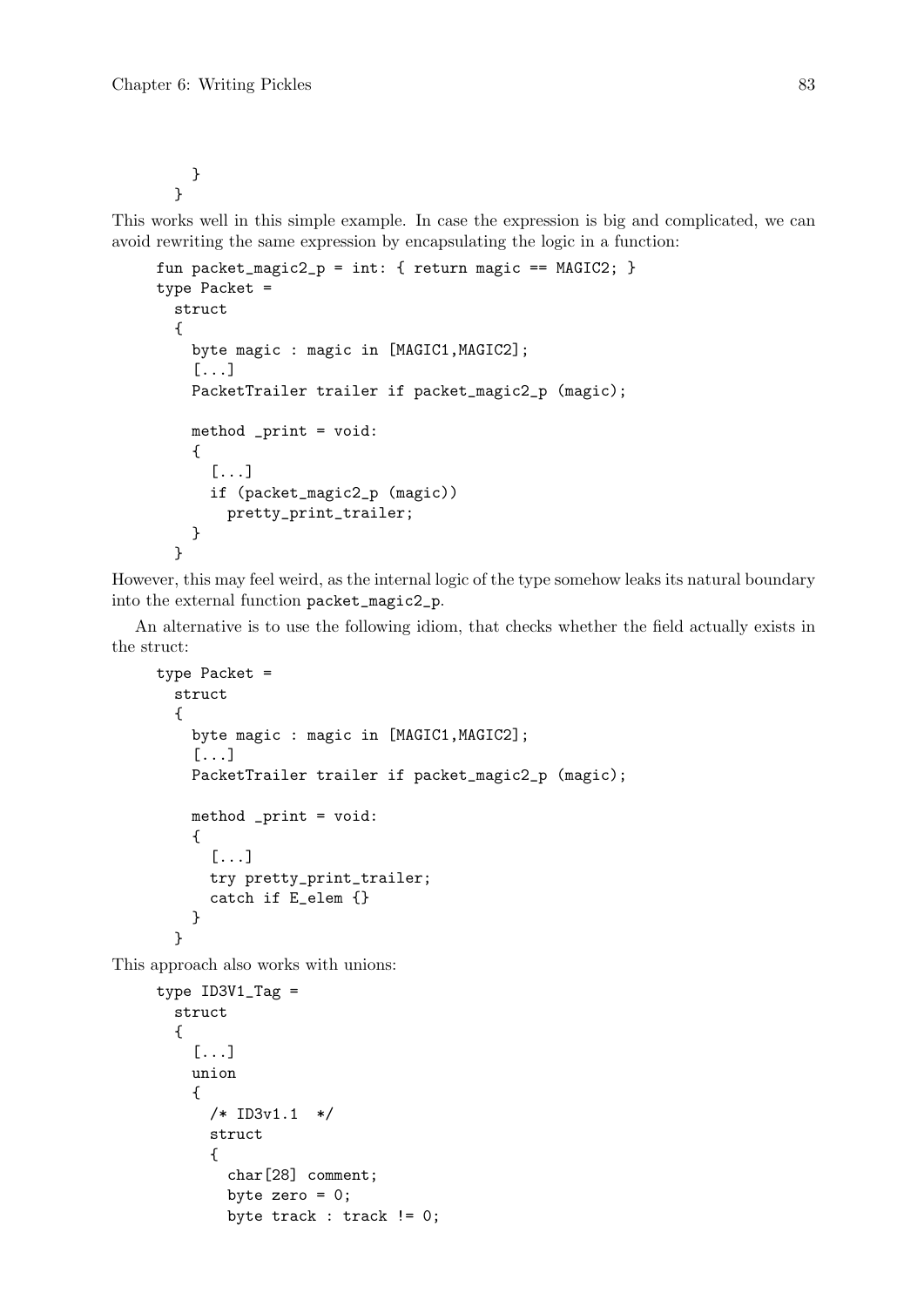```
} extended;
    /* ID3v1 */
    char[30] comment;
  } data;
  [...]
  method _print = void:
  {
    [...]
    try print " comment: " + catos (data.comment) + "\n\cdot";
    catch if E_elem
    {
      print " comment: " + catos (data.extended.comment) + "\n";
      printf " track: %u8d", data.extended.track;
    }
  }
}
```
### 6.2 Setters and Getters

Given a struct value, the obvious way to access the value of a field is to just refer to it using dot-notation.

For example, for the following struct type:

```
type ID3V1_Tag =struct
  {
    [...]
    char[30] title;
    char[30] artist;
    char[30] album;
    char[4] year;
    [...]
 }
```
Suppose the find out the year in the tag is wrong, off by two years: the song was release in 1980, not in 1978!. Unfortunately, due to the bizarre way the year is stored in the file (as a sequence of digits encoded in ASCII, non-NULL terminated) we cannot just write:

```
(poke) tag.year = tag.year + 2error
```
Instead, we can use facilities from the standard library and a bit of programming:

```
(poke) stoca (format ("%d", atoi (catos (tag.year)) + 2), tag.year)
```
The above line basically transforms the data we want to operate on (the tag year) from the stored representation into a more useful representation (from an array of character digits to an integer) then operates with it (adds two) then converts back to the stored representation. Let's call this "more useful" representation the "preferred representation".

A well written pickle should provide getter and setter methods for fields in struct types for which the stored representation is not the preferred representation. By convention, getter and setter methods have the following form:

```
method get_field preferred_type: { ... }
method set_field (preferred_type val) void: { ... }
```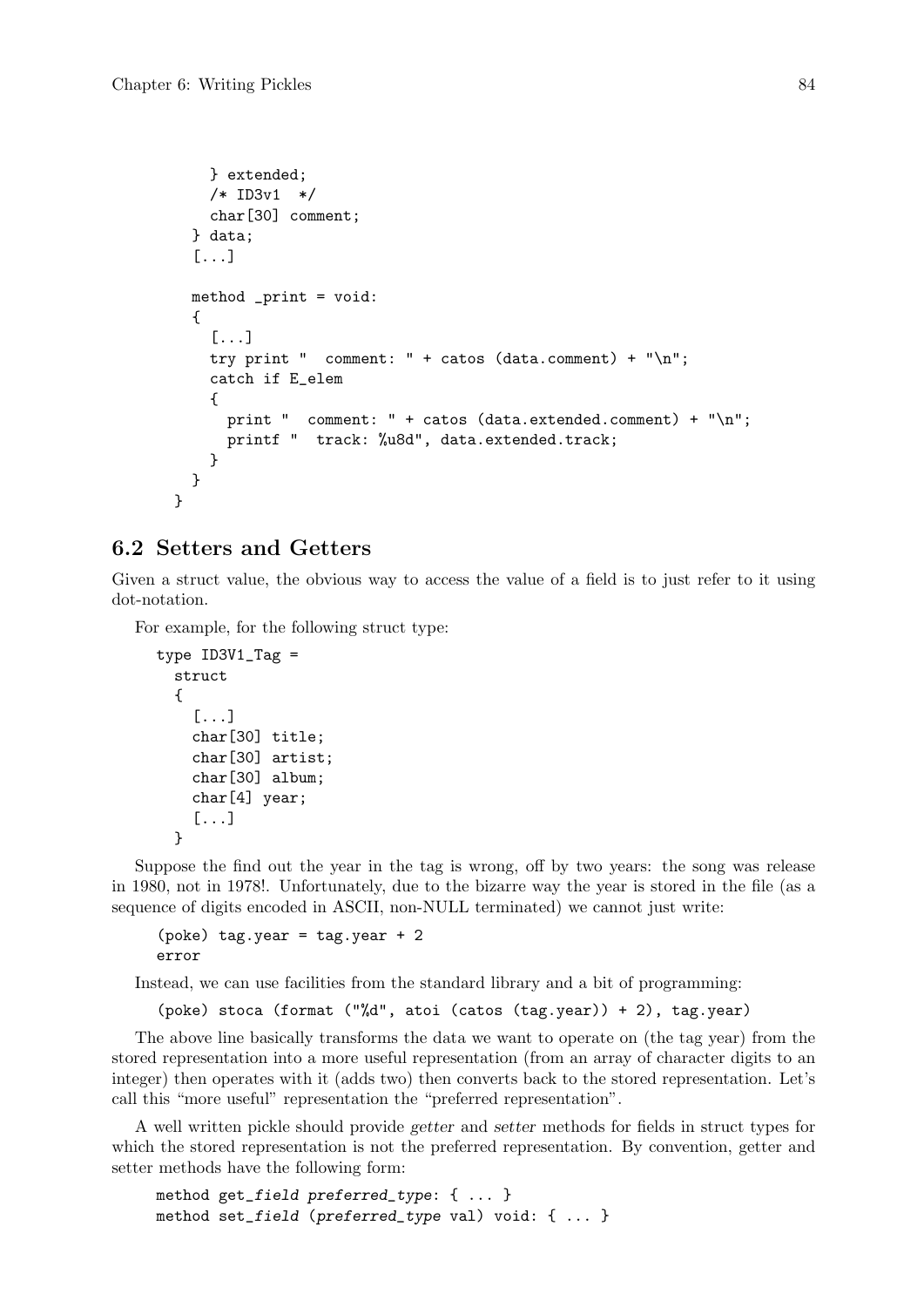Using the get<sub>-</sub> and set<sub>-</sub> prefixes consistently is very important, because the pokist using your pickle can easily find out the available methods for some given value using tab-completion in the REPL.

For example, let's add setter and getter methods for the field year in the ID3V1 tag struct above:

```
type ID3V1_Tag =struct
  {
    [...]
    char[4] year;
   method get_year = int: { return atoi (catos (year)); }
   method set_year = (int val) void:
    {
      var str = format "%d", val;
     stoca (str, year);
    }
    [...]
 }
```
What constitutes the preferred representation of a field is up to the criteria of the pickle writer. For the tag above, I would say the preferred representations for the title, artist, album and year are string for title, artist and album, and an integer for the year.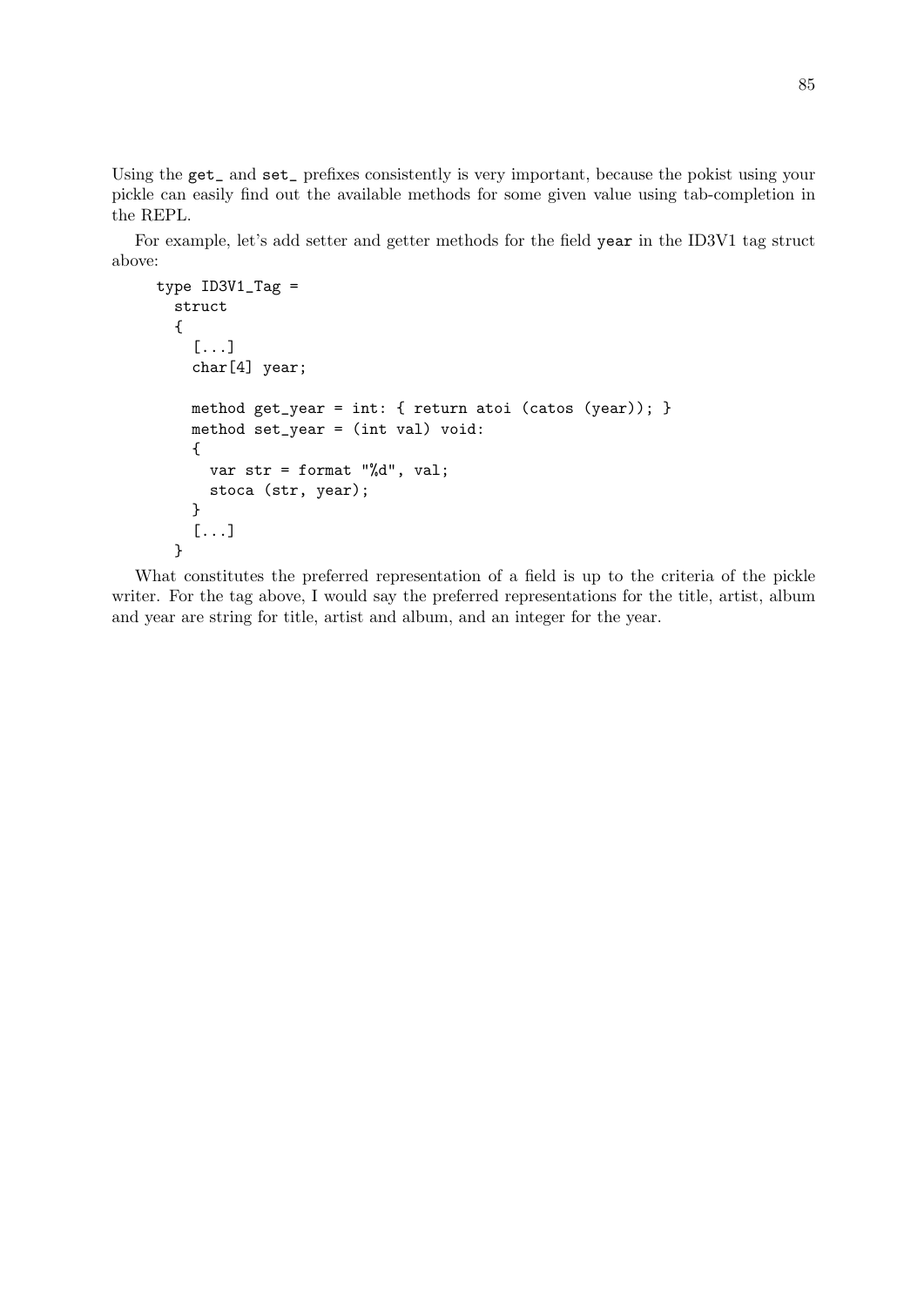# 7 Writing Binary Utilities

GNU poke is, first and foremost, intended to be used as an interactive editor, either directly on the command line or using a graphical user interface built on it. However, since its conception poke was intended to also provide a suitable and useful foundation on which other programs, the so-called binary utilities, could be written. This chapter shows how to write Poke scripts and programs.

# 7.1 Poke Scripts

In interactive usage, there are two main ways to execute Poke code: at the interactive prompt (or REPL), and loading "pickles".

Executing Poke code at the REPL is as easy as introducing a statement or expression:

```
(poke) print "Hello\n"
Hello
```
Executing Poke code in a pickle is performed by loading the file containing the code:

(poke) .load say-hello.pk Hello

Where say-hello.pk contains simply:

```
print "Hello\n";
```
However, we would like to have Poke scripts, *i.e.* to be able to execute Poke programs as standalone programs, from the shell. In other words, we want to use GNU poke as an interpreter. This is achieved by using a shebang, which should appear at the top of the script file. The poke shebang looks like this:

#!/usr/bin/poke -L !#

The -L command line option tells poke that it is being used as an interpreter. Additional arguments for poke can be specified before  $-L$  (but not after). The  $\#!$  ...  $\#$  is an alternative syntax for multi-line comments, which allows to have the shebang at the top of a Poke program without causing a syntax error. This nice trick has been borrowed from guile.

Therefore, we could write say-hello as a Poke script like this:

```
#!/usr/bin/poke -L
!#
```
print "Hello\n";

And then execute it like any other program or script:

\$ ./say-hello

### 7.2 Command-Line Arguments

When a Poke script is executed, the command line arguments passed to the script become available in the array argv. Example:

```
#!/usr/bin/poke -L
!#
for (arg in argv)
 print "Argument: " + \arg + "\ln";
```
Executing this script results in:

\$ ./printargs foo bar 'baz quux'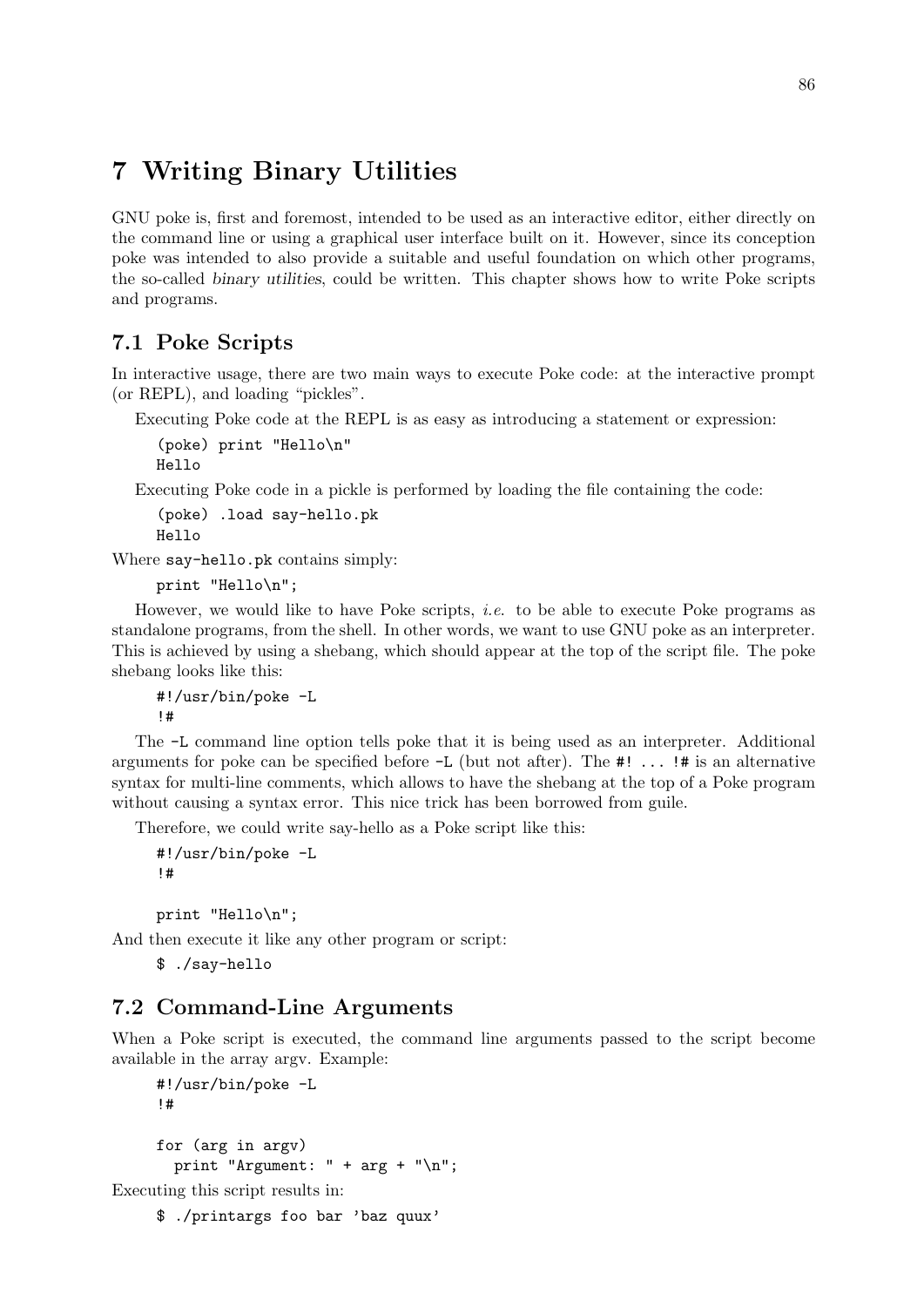Argument: foo Argument: bar Argument: baz quux

Note how it is not needed to have an argc variable, since the number of elements stored in a Poke array can be queried using an attribute: argv'length.

Note also that argv is only defined when poke runs as an interpreter:

```
$ poke
[...]
(poke) argv
<stdin>:1:1: error: undefined variable 'argv'
argv;
\sim \sim \sim
```
Accessing the argv is more than enough for many simple programs. However, we may need a more sophisticated handling of command-line options: support for both short and long style options, adherence to the GNU coding standards, and the like. For these cases poke provides a pickle argp. See [Section 13.1 \[argp\], page 100](#page-115-0).

# 7.3 Exiting from Scripts

By default a Poke script will communicate a successful status to the environment, upon exiting:

```
$ cat hello
#!/usr/bin/poke -L
!#
print "hello\n";
$ ./hello && echo $?
\Omega
```
In order to exit with some other status code, most typically to signal an erroneous situation, the Pokeish way is to raise an E\_exit exception with the desired exit status code:

```
raise Exception { code = EC\_exit, exit\_status = 1 };
```
This can be a bit cumbersome to write, so poke provides a more conventional syntax in the form of an exit function:

```
fun exit = (int<32> exit_code = 0) void:
{
  raise Exception { code = EC_exit, exit_status = exit_code };
}
```
Using exit, the above raise statement becomes the much simpler:

exit (1);

# 7.4 Loading pickles as Modules

Suppose we want to write a Poke program to extract the contents of sections in a given ELF object file. Extracting sections requires dealing with several data structures encoded in the ELF file, such as the header, the section header table, the string table (that contains the names of the sections) and so on. It would be of course possible to define Poke types for these structures in the script itself but, as it happens, GNU poke ships with an already written pickle that describes the ELF structures. It is called elf.pk.

So a script needing to mess with ELF data structures can just make use of elf.pk using the load construction:

load elf;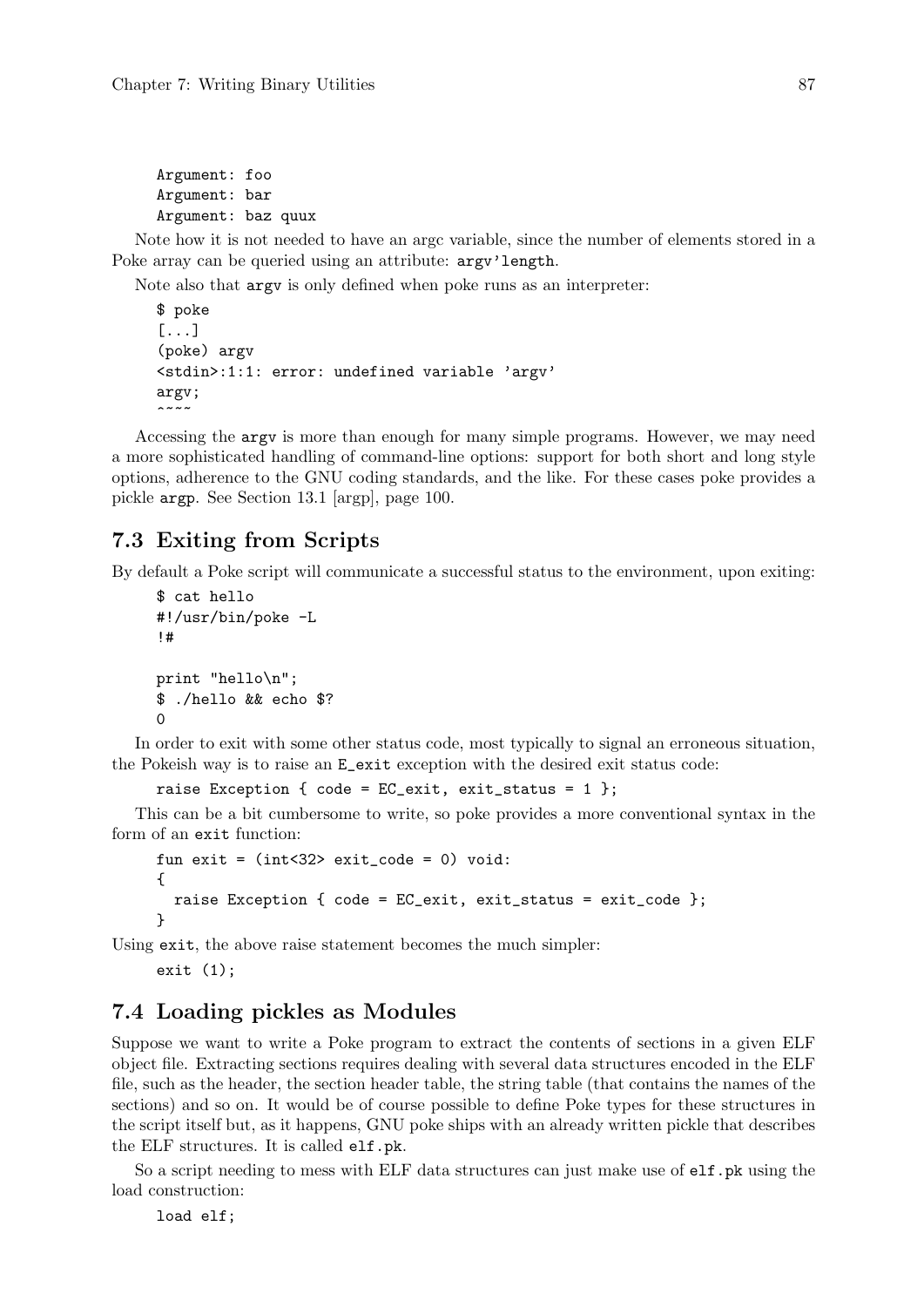This looks for a file called elf.pk in a set of directories, which are predefined by poke, and loads it. The list of directories where poke looks for pickles is stored in the load-path variable as a colon separated list of directory names, and can be customized:

```
$ poke
[...]
(poke) load_path
"/home/jemarch/.poke.d:.:/home/jemarch/.local/share/poke:..."
```
The default value of load\_path contains both user-specific directories and system-wide directories. This assures that all the pickles installed by poke are available, and that the user can load her own pickles in her scripts.

Once a pickle is loaded in a script the types, functions and variables defined in it (either directly or indirectly by loading its own pickles) become available.

## 7.5 elfextractor

As an example, in this section we will be hacking a very simple utility called elfextractor, that extracts the contents of the sections of an ELF file, whose name is provided as an argument in the command line, into several output files. This is the synopsis of the program:

```
elfextractor file [section_name]
```
Where file is the name of the ELF file from which to extract sections, and an optional section name specifies the name of the section to extract.

Say we have a file foo.o and we would like to extract its text section. We would use elfextractor like:

```
$ elfextractor foo.o .text
```
Provided foo.o indeed has a section named .text, the utility will create a file foo.o.text with the section's contents. Note how the names of the output files are derived concatenating the name of the input ELF file and the name of the extracted section.

If no section name is specified, then all sections are extracted. For example:

```
$ elfextractor foo.o
$ 1s foo.o*
foo.o foo.o.eh_frame foo.o.shstrtab foo.o.symtab
foo.o.comment foo.o.rela.eh_frame foo.o.strtab foo.o.text
```
This is a possible implementation of elfextractor:

```
#!/usr/bin/poke -L
!#
/* elfextractor - Extract sections from ELF64 files. */
load elf;
if (!(argv'length in [1,2]))
  {
    print "Usage: elfextractor FILE [SECTION_NAME]\n";
    exit (1);
  }
var file_name = \arg(v[0]);
var section_name = (\text{arg} v' \text{length} > 1) ? \text{arg} v[1] : "";
```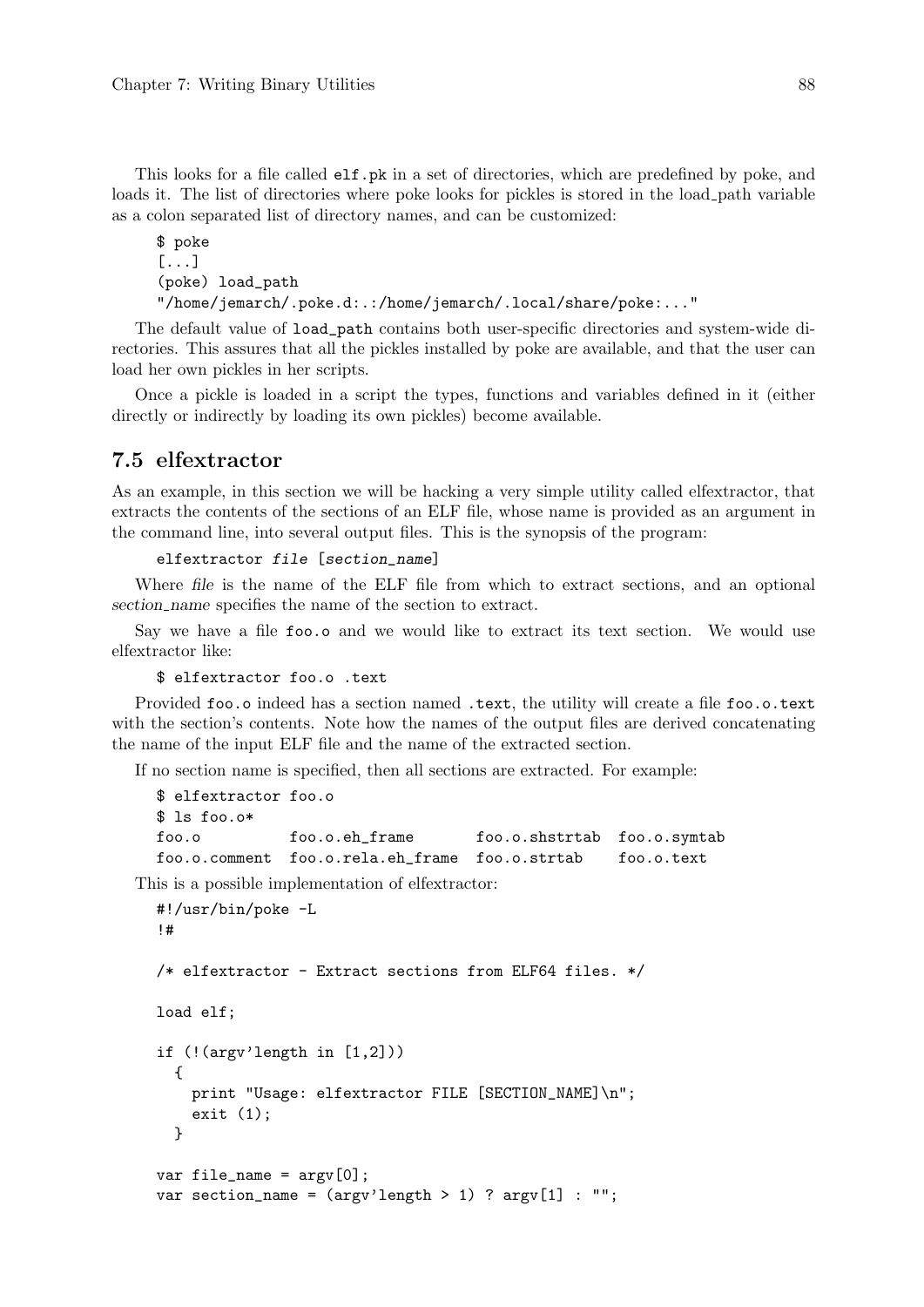```
try
  {
    var fd = open (file_name, IOS_M_RDONLY);
    var elf = Elf64_File @ fd : 0#B;
    for (shdr in elf.shdr where shdr.sh_type != 0x0)
      {
        var sname = elf.get string (shdr.sh_name);
        if (section_name == "" || sname == section_name)
          save :ios elf'ios :file file_name + sname
               :from shdr.sh_offset :size shdr.sh_size;
      }
    close (fd);
  }
catch (Exception e)
  {
    if (e == E_constraint)
      printf ("error: '%s' is not a valid ELF64 file\n", file_name);
    else if (e == E_i)printf ("error: couldn't open file '%s'\n", file_name);
    else
      raise e;
    exit (1);
  }
```
First the command line arguments are handled. The script checks whether the right number of arguments have been passed (either 1 or 2) exiting with an error code otherwise. The file name and the section name are then extracted from the argv array.

Once we have the file name and the optional desired section name, it is time to do the real work. The code is enclosed in a try-catch block statement, because some of the operations may result on exceptions being raised.

First, the ELF file whose name is specified in the command line is opened for reading:

var fd = open (file\_name, IOS\_M\_RDONLY);

The built-in function open returns a file descriptor that can be subsequently used in mapping operations. If the provided file name doesn't identify a file, or if the file can't be read for whatever reason, an  $E_i$  io exception is raised. Note how the exception is handled in the catch block, emitting an appropriate diagnostic message and exiting with an error status.

Once the ELF file is open for reading, we map an Elf64\_File on it, at the expected offset (zero bytes from the beginning of the file):

```
var elf = Elf64_File @ fd : 0#B;
```
If the file doesn't contain valid ELF data, this map will fail and raise an E\_constraint exception. Again, the catch block handles this situation.

At this point the variable elf contains an Elf64\_File. Since we want to extract the sections contained in the file, we need to somehow iterate on them. The section header table is available in elf.shdr. A for-in-where loop is used to iterate on all the headers, skipping the "null" ELF sections which are always empty, and are characterized by a shdr.sh\_type of 0. An inner conditional filters out sections whose name do not match the provided name in the command line, if it was specified at all.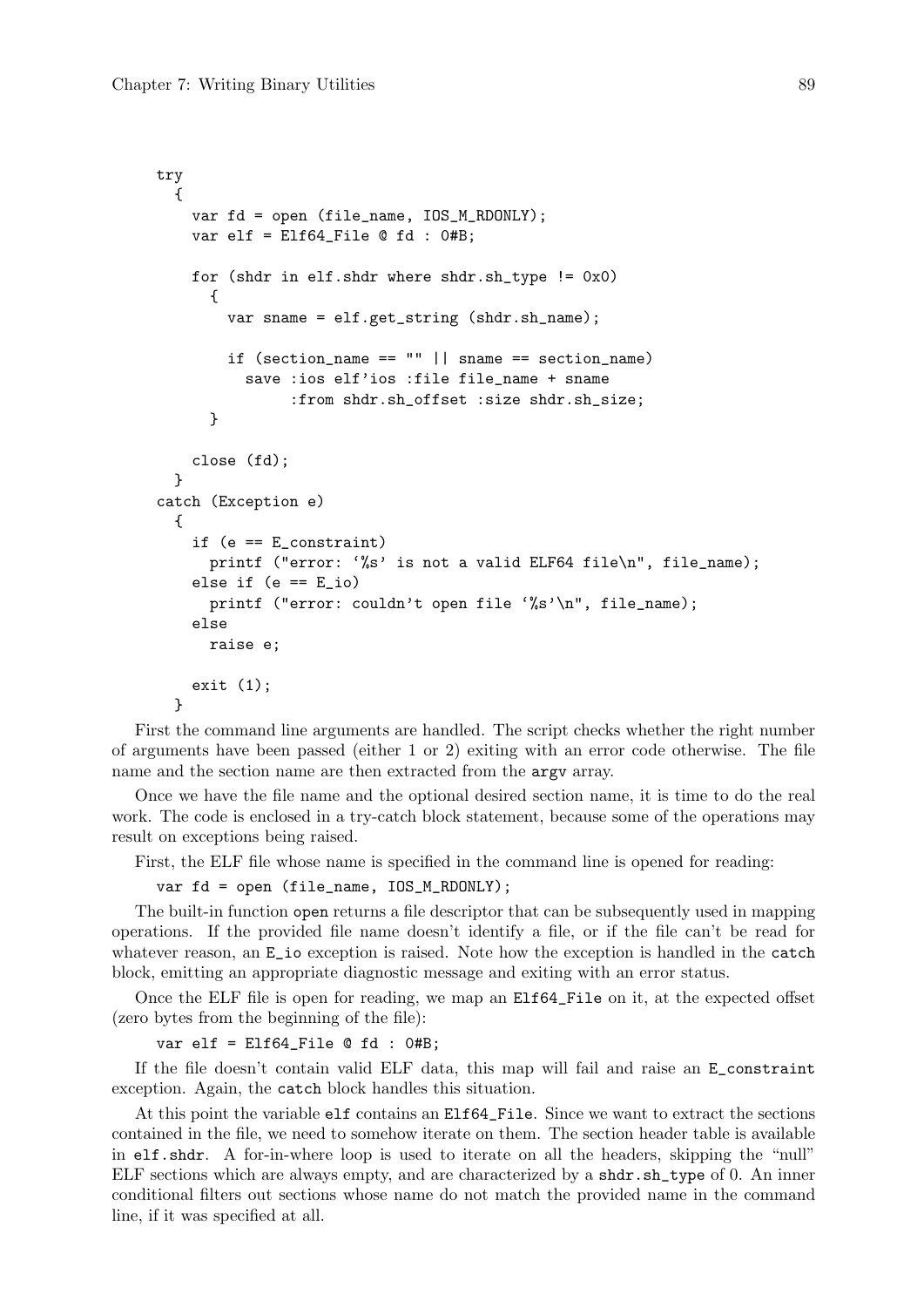For each matching section we then save its contents in a file named after the input ELF file, by calling a function save, which is provided by poke:

```
save :ios elf'ios :file file_name + sname
     :from shdr.sh_offset :size shdr.sh_size;
```
The above is exactly what we would have written at the poke REPL! (modulus trailing semicolon). How is this supposed to work? Thing is, GNU poke commands are implemented as Poke functions. Let's consider save, for example. It is defined as a function having the following prototype:

```
fun save = (int is = get\_ios,string file = "",
              off64 from = 0#B,
              off64 size = 0#B,
              int append = 0,
              int verbose = 0) void:
{ ... }
```
Once a Poke function is defined in the environment, it becomes available as such. Therefore, in a poke session we could call it like:

(poke) save (get\_ios, "filename", 0#B, 12#B, 0, 1)

However, this is cumbersome and error prone. To begin with, we should remember the name, position and nature of each argument accepted by the command. What is even more annoying, we are forced to provide explicit values for them, like in the example above we have to pass the current IOS (the default), and 0 for append (the default) just to being able to set verbose. Too bad.

To ease commanding poke, the Poke language supports an alternative syntax to call functions, in which the function arguments are referred by name, can be given in any order, and can be omitted. The command above can be thus written like:

(poke) save :from 0#B :size 12#B :verbose 1

This syntax is mostly intended to be used interactively, but nothing prevents to use it in Poke programs and scripts whenever it is deemed appropriate, like we did in elfextractor. We could of course have used the more conventional syntax:

```
if (section_name == "" || sname == section_name)
  save (elf'ios, file_name + sname,
        shdr.sh_offset, shdr.sh_size, 0, 0);
```
What style to use is certainly a matter of taste.

Anyhow, once the sections have been written out, the file descriptor is closed and the program exits with the default status, which is success. Should the save function find any problem saving the data, such as a full disk, not enough permissions or the like, exceptions will be raised, caught and maybe handled by our catch block.

And this is it! The complete program is 44 lines long. This is a good example that shows how, given a pickle providing a reasonable description of some binary-oriented format (ELF in this case) poke can be leveraged to achieve a lot in a very concise way, free from the many details involved in the encoding, reading and writing of binary data.

### 7.6 Filters

The classic notion of filter in Unix-like systems and other Operating Systems is of a program that reads certain input using its standard input, realized some transformations on it, and writes the result on its standard output. The filter doesn't need to operate on all the data at once, nor to buffer it: it reads input in chunks once it becomes available and is needed, and write output as necessary.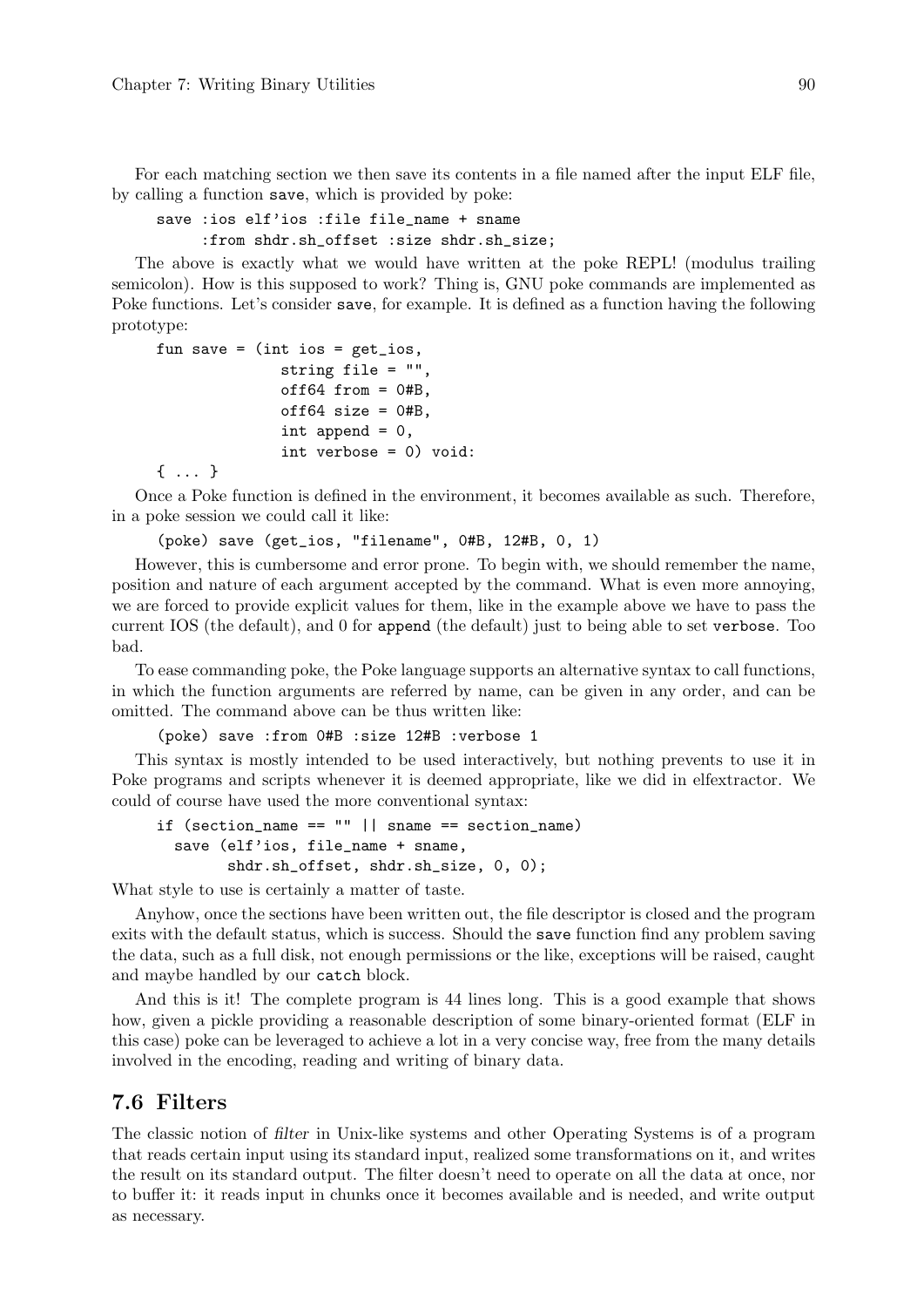GNU poke provides the so called *stream IO spaces* in order to implement binary utilities that act like filters.

### 7.6.1 Stream IO Spaces

GNU poke provides support for opening and operating on several kinds of IO spaces: files, memory buffers, process memory, etc. An IO space can be opened for reading, for writing or both, and they all can be accessed randomly, *i.e.* to read or write some data from/to a particular offset in the IO space.

Writing a filter would involve to peek data from the standard input and then poke the data (maybe transformed) to the standard output or the standard error output. However, we know that these devices are not random oriented devices that can be accessed at any offset, but rather stream-like devices whose special characteristics are:

- − They are either read-only or write-only. You cannot write to an input stream and you cannot read from an output stream.
- − Once data is read from an input stream, it can't be read again. It is not buffered.
- − Once data is written to an output stream, it can't be altered again.

Given the above characteristics of streams like the standard input and output, it is clear we cannot use the File IO streams on them. It is also not clear how could we perform a map operation on a stream device: in poke these operations always require an explicit offset.

GNU poke solves this by providing three special IO spaces that the user can open using the following handlers:

<stdin> Read-only stream IOS that is connected to the standard input of the poke process.

<stdout> Write-only stream IOS that is connected to the standard output of the poke process.

<stderr> Write-only stream IOS that is connected to the standard error of the poke process.

Opening these IO spaces is done exactly like with any other IO space. Example:

var stdin = open ("<stdin>");

### 7.6.2 Reading from Streams

Unlike normal Unix file descriptors, read-only poke streams are buffered. Let's supposed we open the standard input:

var stdin = open ("<stdin>");

Then we map some data (one byte) at some particular offset:

```
var b = byte @ stdin : 28#B;
```
The mapping operation above causes poke to read 28 bytes from the standard input and to set the variable b to the 28-th byte. The bytes read from the stream are still available (buffered) and the offsets are still relative from the "beginning" of the standard input:

var c = byte @stdin : 0#B;

The byte in c is the byte that appeared in the standard input 27 bytes before the byte in b.

This buffering is nice, and it is what allows us to access the standard input like if it were a random oriented device. However, it is obvious we would be in trouble if we filter big amounts of data, like in a network interface: we would likely use all available memory.

To allow filtering big amount of data, poke allows to flush the read-only streams. Flushing means that the buffered data in the read-only stream is "forgotten", and trying to access it will result in an exception:

var stdin = open ("<stdin>");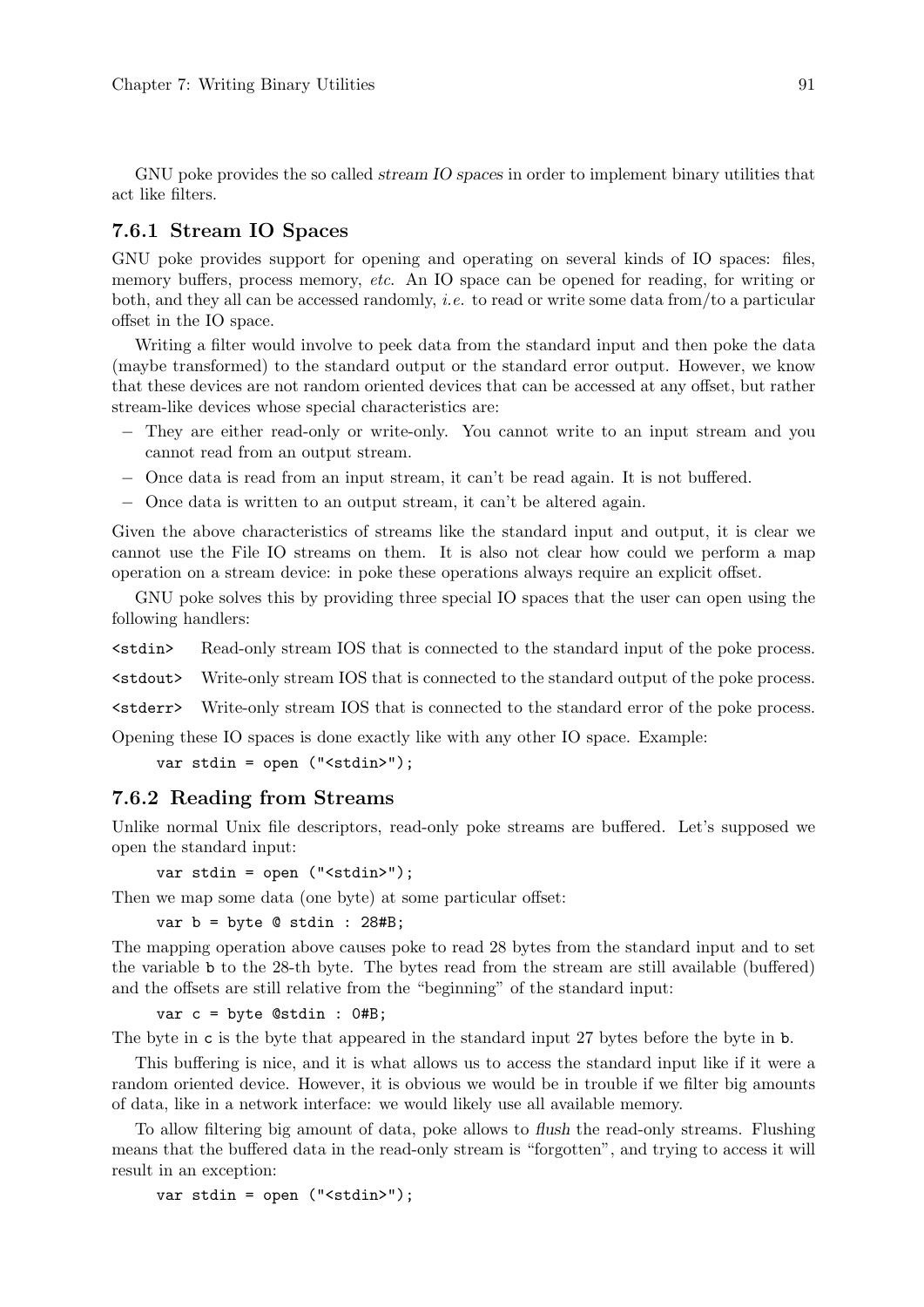```
var b = byte @ stdin : 28#B;
var c = byte @ stdin : 29#B;
flush (stdin, 29#B);
var d = byte @ stdin : 30#B;
var e = byte @ stdin : 20#B; /* Exception. */
```
### 7.6.3 Writing to Streams

Similarly, unlike normal Unix file descriptors, write-only poke streams are also buffered and can be accesses randomly:

var stdout = open ("<stdout>");

We can write to the output stream by mapping as usual:

byte  $@$  stdout : 28#B =  $0xff;$ 

The mapping operation above writes 27 null bytes, i.e. it fills until reaching the requested offset in the output stream. Then it writes the byte 0xff at offset 28 bytes. If we then write to one of the buffered bytes:

byte  $@$  stdout :  $27#B = 0xab;$ 

This results in updating the byte that will be written right before the 0xff once the output stream is flushed.

Again, we cannot buffer ad-infinitum: we would exhaust all available output. Therefore, XXX

### 7.6.4 pk-strings

Below you can find a very simple Poke program that works like the standard Unix utility strings.

```
#!/usr/local/bin/poke -L
!#
/* Printable ASCII characters: 0x20..0x7e */
var stdin = open ("<stdin>");
var stdout = open ("<stdout>");
var offset = 0#B;
try
{
  flush (stdin, offset);
  var b = byte @ stdin : offset;
  if (b >= 0x20 & b <= 0x7e)
    byte stdout : iosize (stdout) = b;
  offset = offset + 1#B;}
until E_eof;
close (stdin);
close (stdout);
```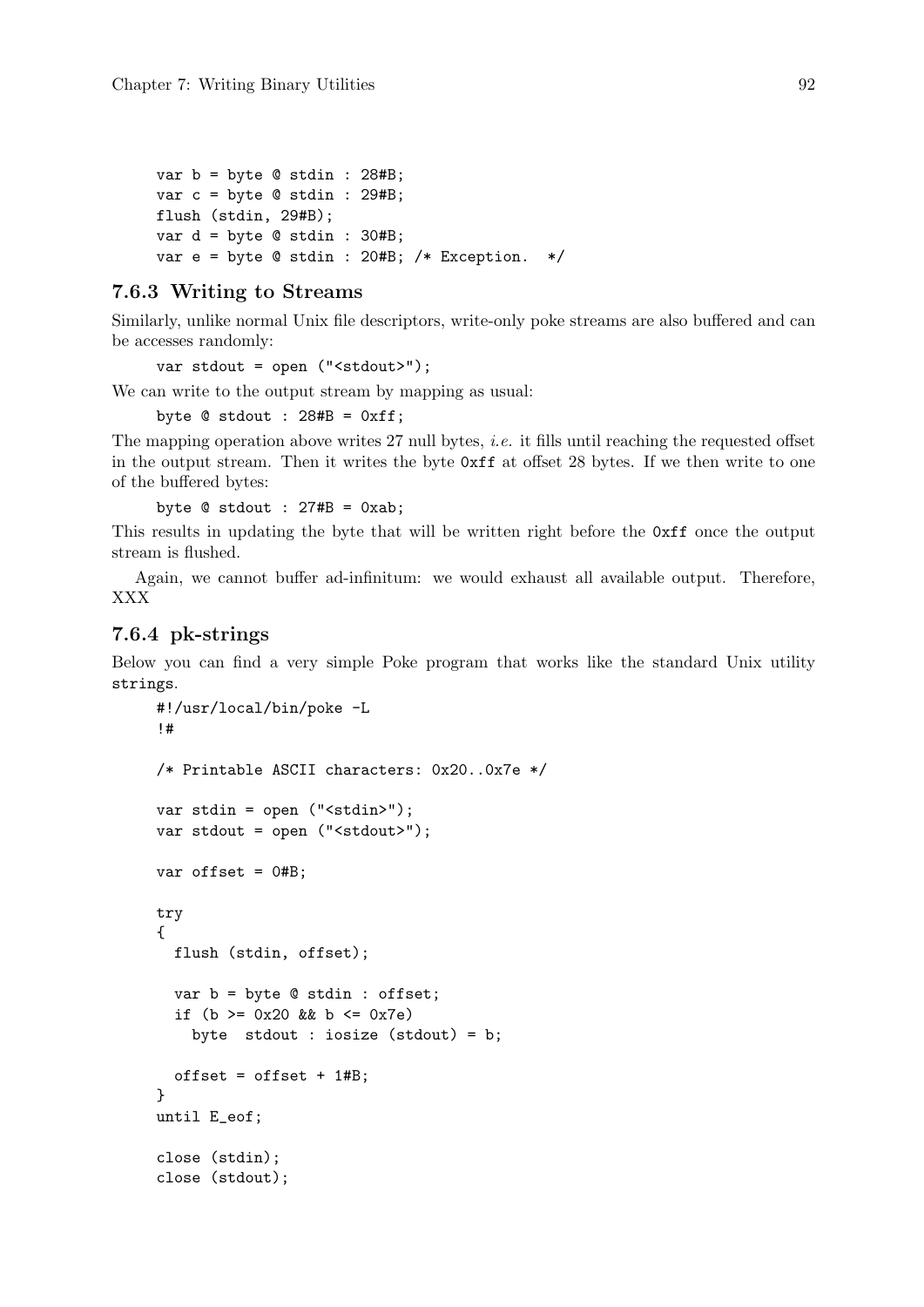# 8 Configuration

# 8.1 .pokerc

Upon invocation poke will read and execute the commands of an initialization file, if it exists: the pokerc file. There are two ways to keep an initialization file.

The simple, traditional way is to have a file named .pokerc in your home directory. GNU poke will look for a file like that first.

If .pokerc is not found your home directory, poke looks in the locations specified by the XDG Base Directory Specification<sup>1</sup> for a file named poke/pokerc.conf. For example, you could use ~/.config/poke/pokerc.conf.

Which way is better depends on your specific requirements and taste.

GNU poke can be insturcted to not read the initialization file by passing  $-q$  or  $---no$ -initfile in the command line.

Example of initialization file:

```
# My poke configuration.
.set endian host
.set obase 16
.set pretty-print yes
pk_dump_cluster_by = 4
.load ~/.poke.d/mypickles.pk
```
# 8.2 Load Path

The load\_path Poke variable contains a list of directories separated by the colon character (:). When a module is loaded using the load construction, these directories are searched in sequential order for the file corresponding to the requested module.

Empty directory names and entries that do not name existing directories are ignored.

Some entries have special meanings:

#### %DATADIR%

This is interpreted as the system-wide datadir directory, that depends on the prefix where poke is installed.

For example, say you want to maintain .pk files in your ~/.poke.d directory. You will probably want to add that directory to the load\_path, when poke initializes. A way to do that is to add a command like this to your pokerc file:

 $load\_path = getenv$  ("HOME") + "/.poke.d:" +  $load\_path$ 

If the environment variable POKE\_LOAD\_PATH is defined in the environment, its value is added to load\_path at poke startup time.

## 8.3 Styling

XXX

 $^{\rm 1}$ https://specifications.freedesktop.org/basedir-spec/basedir-spec-latest.html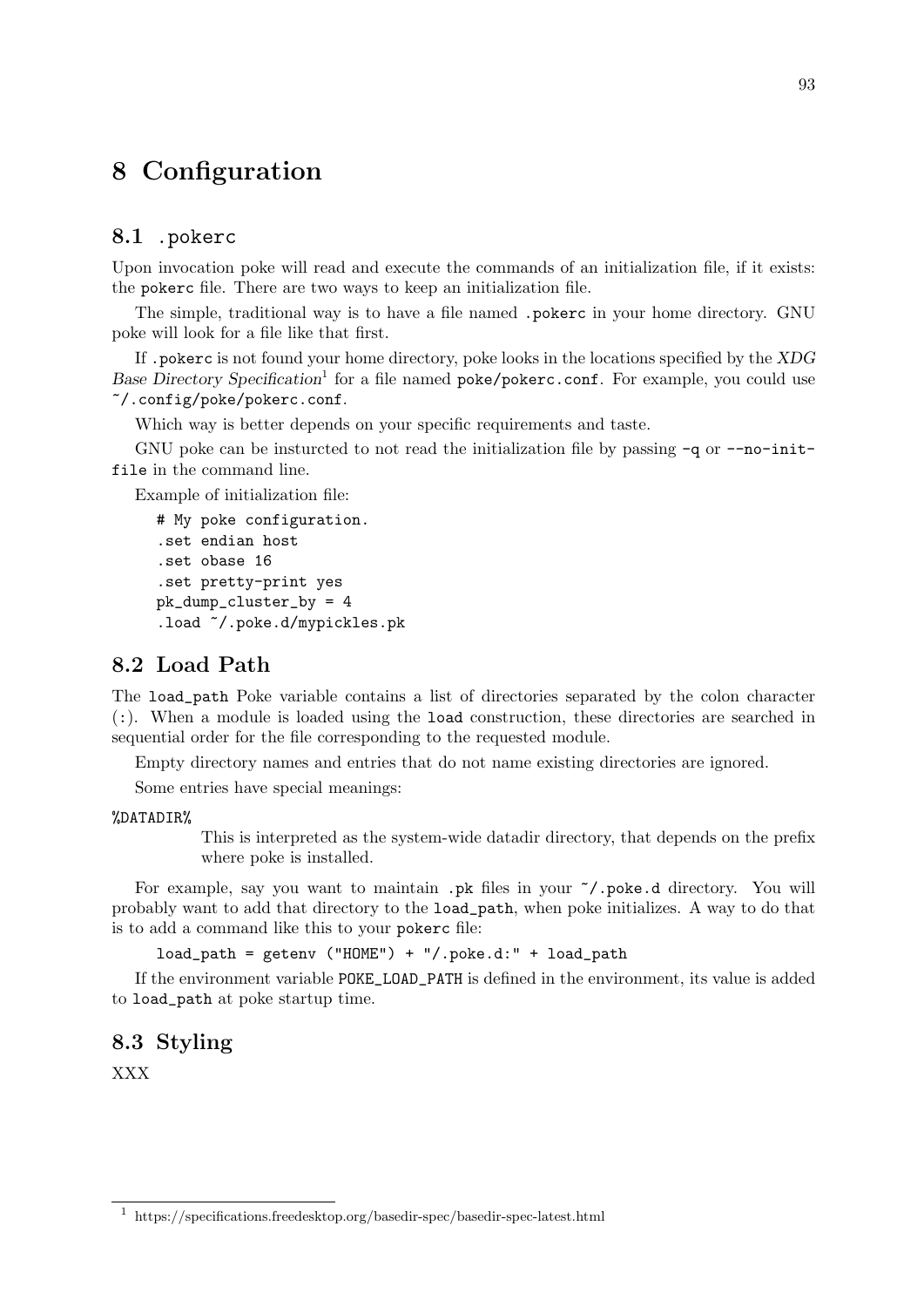# 9 Time

Systems encode time-stamps or dates in several ways. GNU poke provides support for some of them.

# 9.1 POSIX Time

In POSIX systems time is encoded as a certain number of seconds elapsed since some origin date, namely the first of January 1970. The time pickle provides two types for 32-bit and 64-bit POSIX time encodings:

POSIX\_Time32 POSIX\_Time64

A function ptime is also provided, that prints a human-readable representation of a POSIX date, given a number of seconds.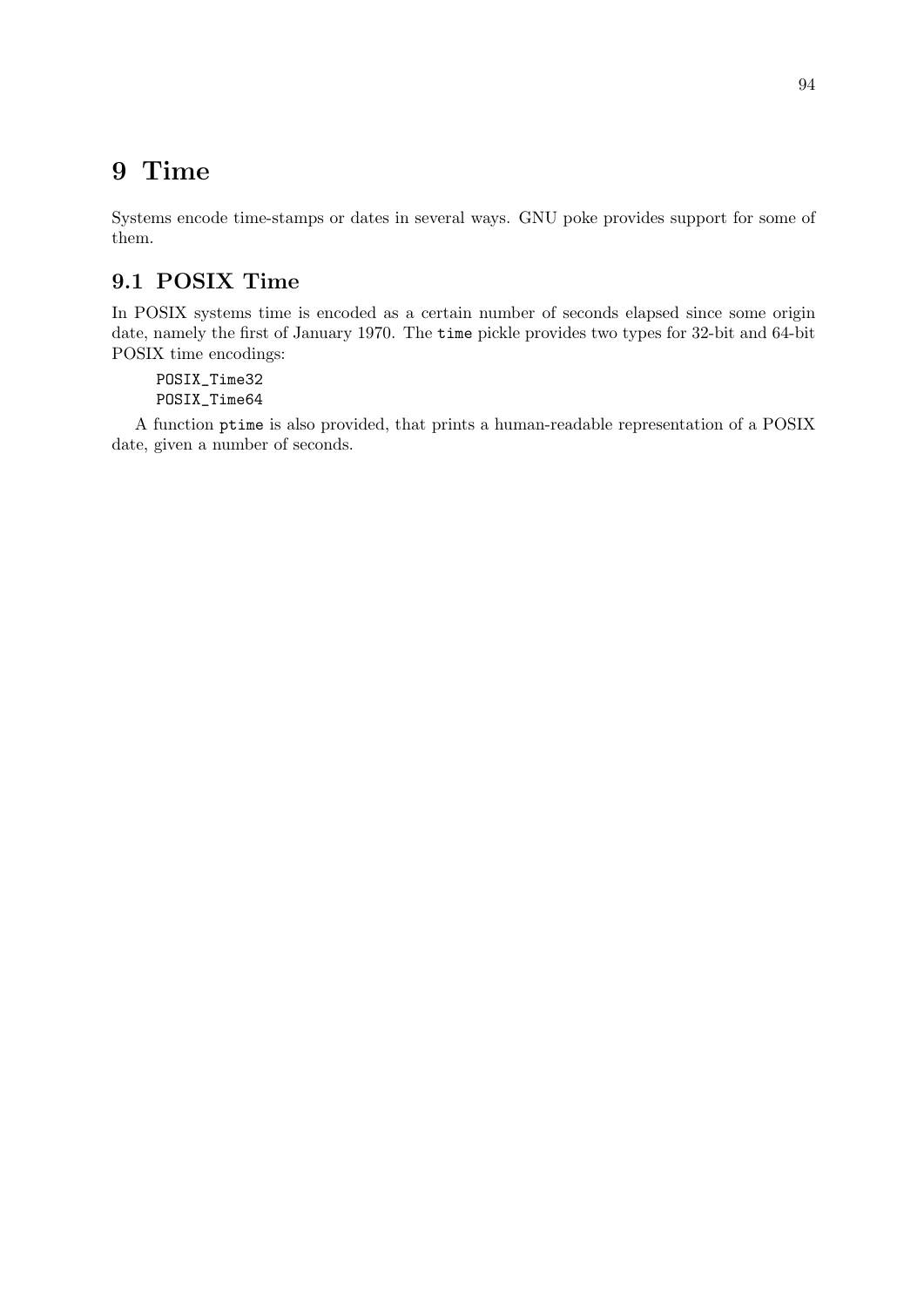# 10 Colors

Colors are often found in binary data, encoded in several different ways. GNU poke provides several pickles that makes it easier to work with these colors.

# <span id="page-110-0"></span>10.1 The Color Registry

The color pickle provides a registry of standard colors, organized as a space of integers. Each integer identifies a standard color, which are accessible as variables named color\_\* after the pickle is loaded. Example:

```
(poke) load color
(poke) color_tomato
114
```
The purpose of having this register is to have a global namespace for colors that can be used in different pickles. The position of each color in the registry is totally unrelated to how the color may be encoded. Other pickles, as we shall see below, contain tables associating standard colors with their encoding, such as RGB.

If you want to add a new color that is not in the standard collection, you can use the color\_register function, which gets no arguments:

```
(poke) var mycolor = color_register
(poke) mycolor
490
```
The total number of registered colors is recorded in the variable color\_num\_colors. You can use it to iterate on all the colors in the register, from 0 to color num colors  $- 1$ .

The index in the registry of the first user-defined color is hold in the variable color\_LAST. For example, if you wanted to store a frob per standard color, you would do it like:

```
(poke) type Frobs = Frob[color_LAST]
```
The pickle also provides a function color\_name that, given a color code, returns a printable name for the color, *i.e.* a string describing it. For user defined colors, this string is fixed:

```
(poke) color_name (23)
"lavender blush"
(poke) color_name (color_register)
"user-defined color"
```
If a non-existent color code is passed to color\_name the function raises E\_out\_of\_bounds:

(poke) color\_name (color\_num\_colors) unhandled out of bounds exception

# 10.2 RGB24 Encoding

The RGB24 encoding encodes each color as a triplet of color beans, each beam indicating a level of red, green and blue respectively.

Types are provided for both the color beams, and the triplets:

```
type RGB24_Color_Beam = uint<8>;
type RGB24_Color = RGB24_Color_Beam[3];
```
The indexes RGB24\_RED, RGB24\_GREEN and RGB24\_BLUE can be used to access to a specific beam of a given color:

```
(poke) rgb24_color[color_tomato][RGB24_GREEN]
99UB
```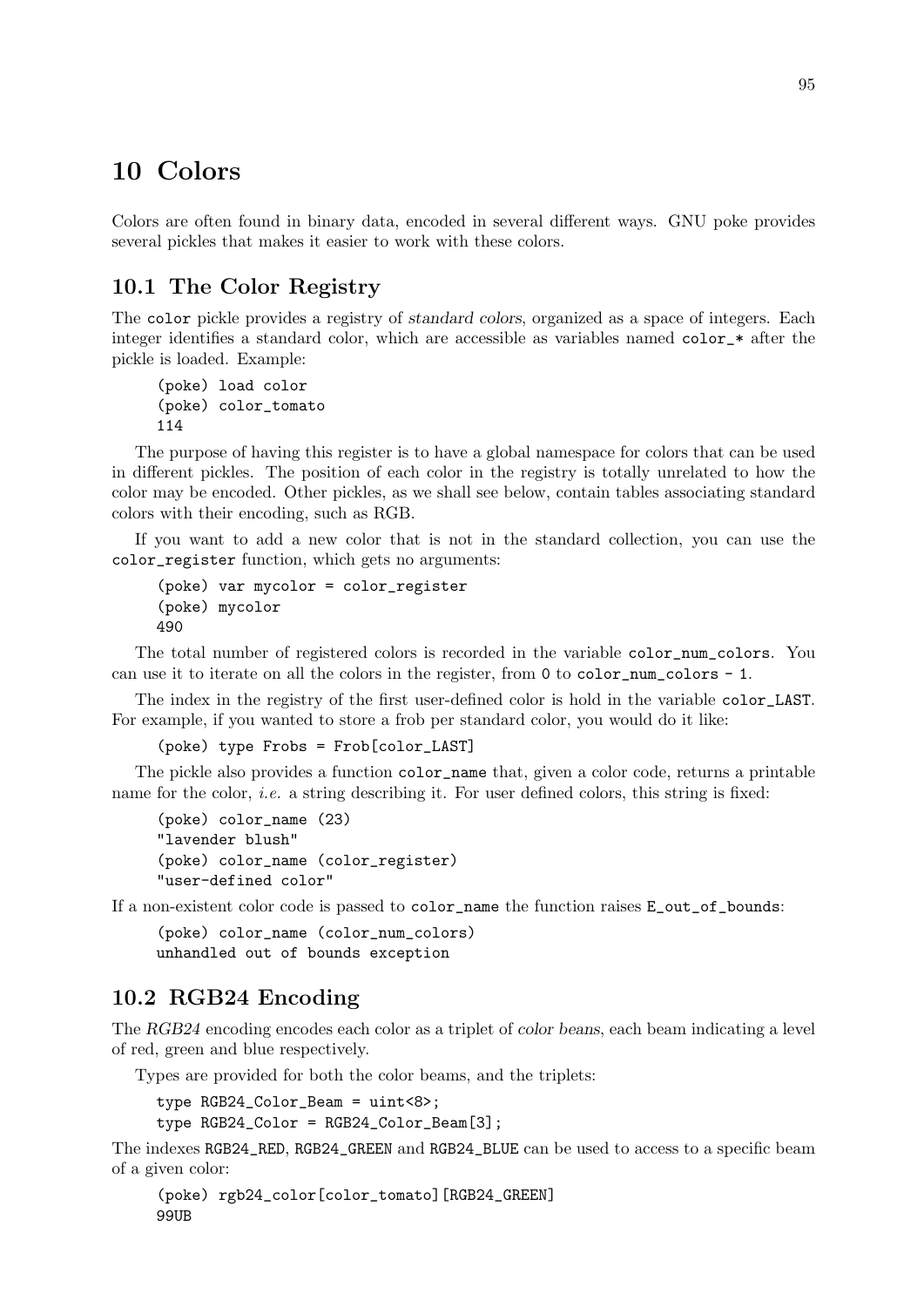The rgb24 pickle also provides a table associating poke standard colors (see [Section 10.1 \[The](#page-110-0) [Color Registry\], page 95](#page-110-0)) with their RGB24 encodings. Once the pickle is loaded, this table is available in the variable rgb24\_color. The table is to be indexed by color codes:

(poke) load rgb24 (poke) rgb24\_color[color\_tomato] [255UB,99UB,71UB]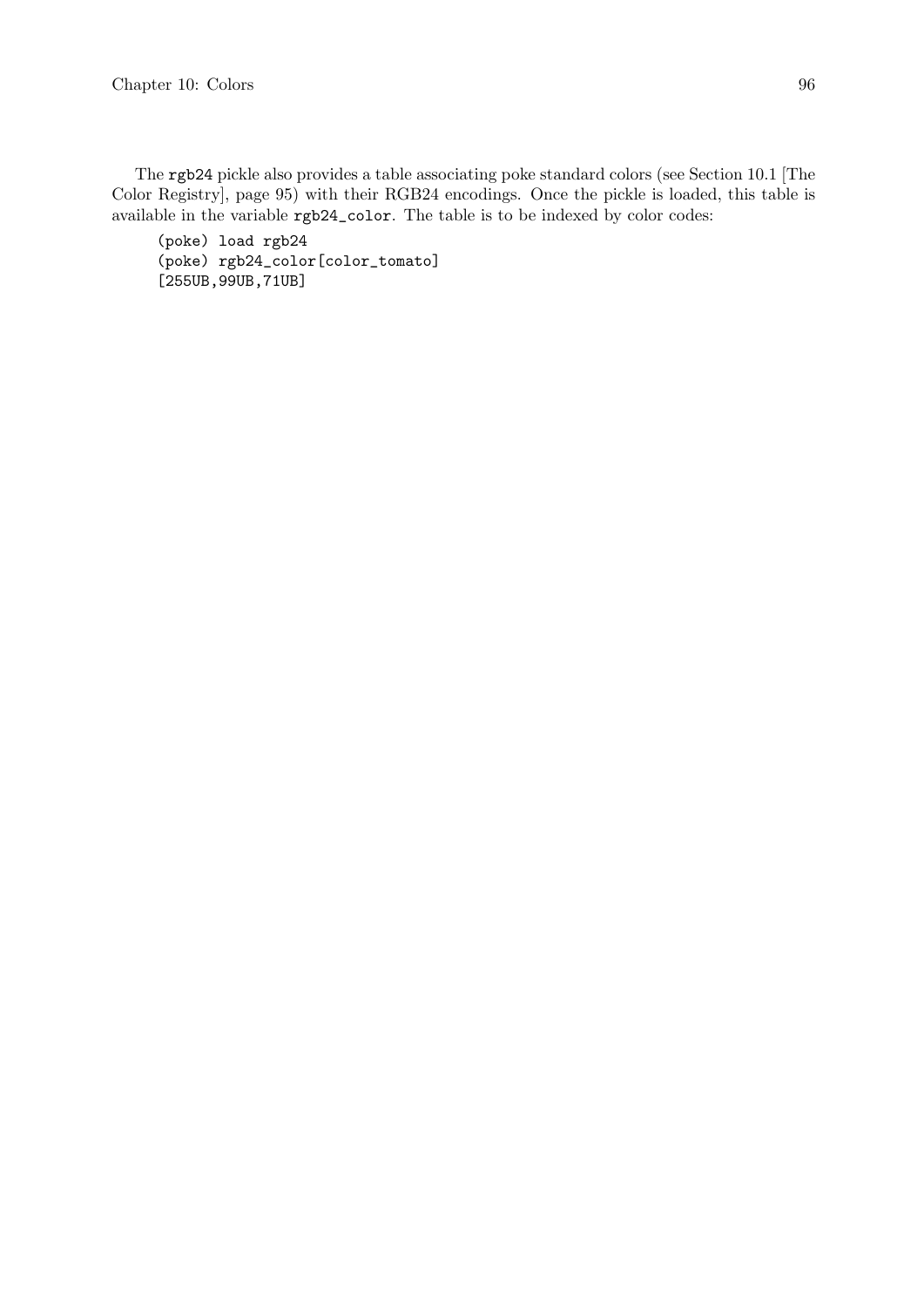# 11 Audio

# 11.1 MP3

# 11.1.1 ID3V1 Tags

The id3v1 pickle provides abstractions in order to edit the metadata stored in a MP3 file.

## 11.1.1.1 Song Genres

The ID3V1 tags support the notion of song genre. The space for genres is from 0 to 254. The genre code 255 is reserved to mean "no genre".

The table id3v1\_genres can be indexed with a code in order to get the corresponding genre name:

(poke) id3v1\_genres[14] "rhythm and blues"

Conversely, the function  $id3v1$  search genre gives us the code of a genre, given its name. The prototype of this function is:

fun id3v1\_search\_genre = (string name) uint<8>:

For example:

(poke) id3v1\_search\_genre ("rock") 17UB

If id3v1\_search\_genre is given a name that doesn't correspond with any genre in the genres table, then E\_inval is raised.

# $11.1.1.2$  The ID3V1 Tag Type

The main data structure defined in the id3v1 pickle is ID3V1\_Tag, which corresponds to a ID3V1 tag (surprise!).

Tags comprise the following information:

- − The title of the song, which is limited to 30 bytes.
- − The artist, which is limited to 30 bytes.
- − The album, which is limited to 30 bytes.
- − The year, which is encoded as text in 4 bytes, each byte containing the ASCII code for the corresponding digit.
- − A comment, which is limited to either 28 or 30 bytes, depending whether the tag contains track information or not.
- − An optional track, which is an unsigned 8-bit number.

The specification does not mention any specific encoding for the entries that store text (such as title or artist), but it is safe to assume some ASCII-compatible encoding is used.

The text entries are stored as arrays of characters, and they are not finished by NULL characters. Instead the arrays of characters are filled with whitespaces (ASCII code 0x20) at the right. For example, the artist name Picasso encoded in ID3V1 would be:

 $[ 'P', 'i', 'c', 'a', 's', 's', 'o', ' ' , ' ' , ... , ' ' ]$ 

In order to ease the manipulation of the text fields, setters and getters are provided in order to handle these values as strings and not as whitespace-filled arrays of characters. Example:

(poke) tag.title [48UB,49UB,32UB,45UB,32UB,...] (poke) tag.get\_title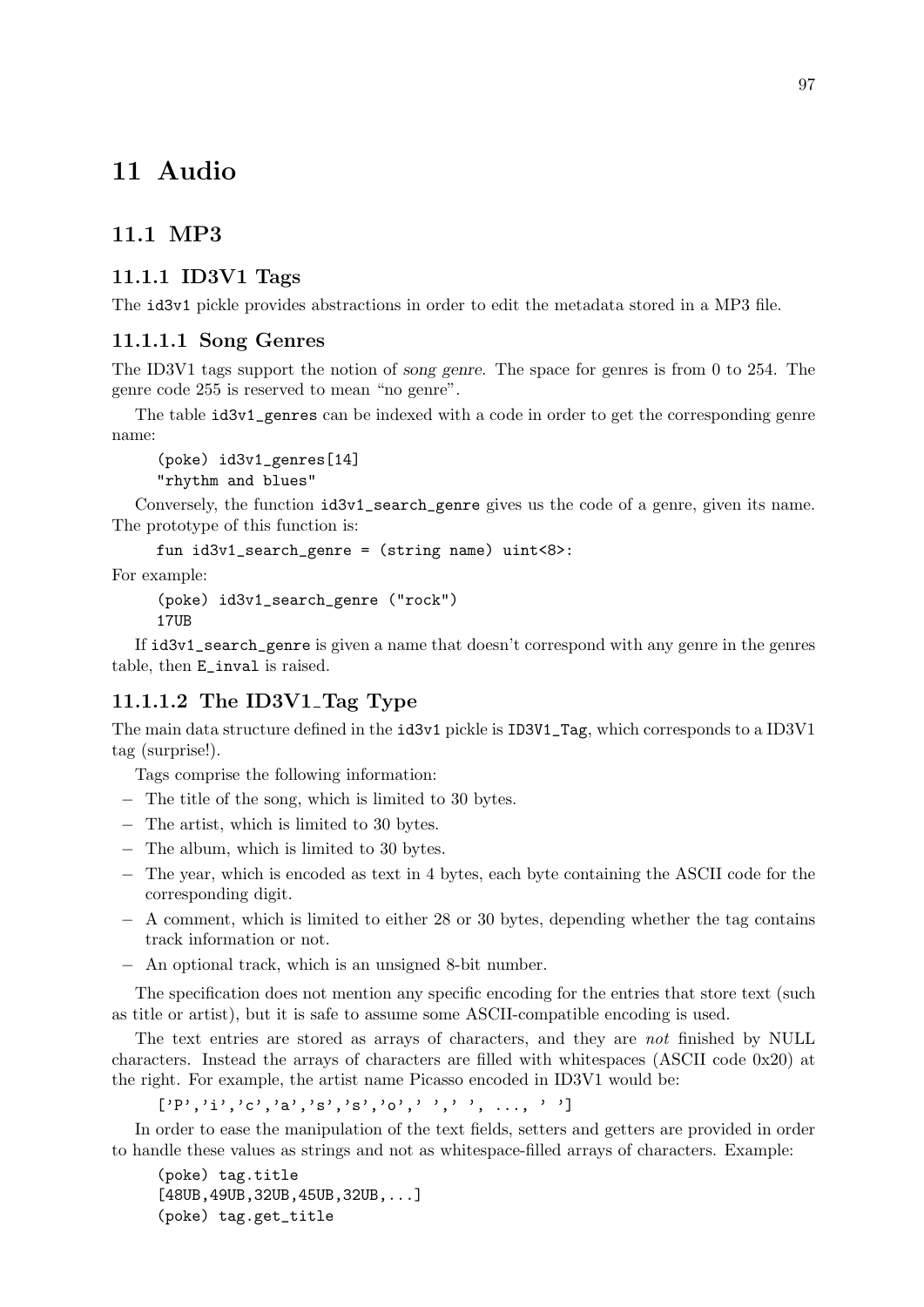```
"01 - Eclipse De Mar"
```
Also for setters:

```
(poke) tag.set_title ("Join us Now")
(poke) tag.title
[74UB,111UB,105UB,110UB,32UB,...]
```
Setters and getters are also provided in order to manipulate the year as an integer value:

```
(poke) tag.year
[0x31UB,0x39UB,0x38UB,0x30UB]
(poke) tag.get_year
1980
(poke) tag.set_year (1988)
```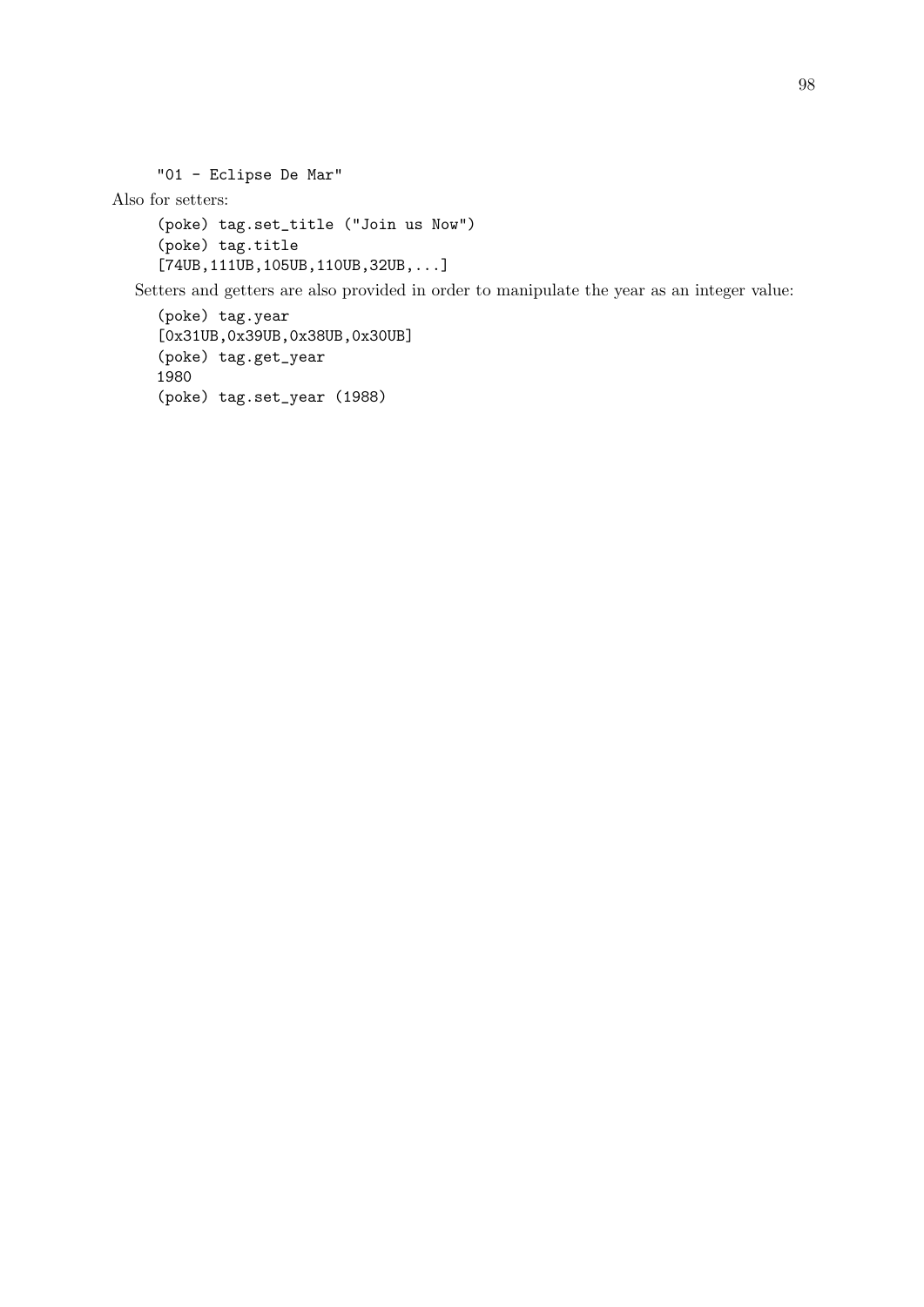# 12 Object Formats

This chapter is of special interest to toolchain developers, people doing reverse-engineering, and similar low-level development activities.

# 12.1 ELF

XXX

# 12.2 Dwarf

XXX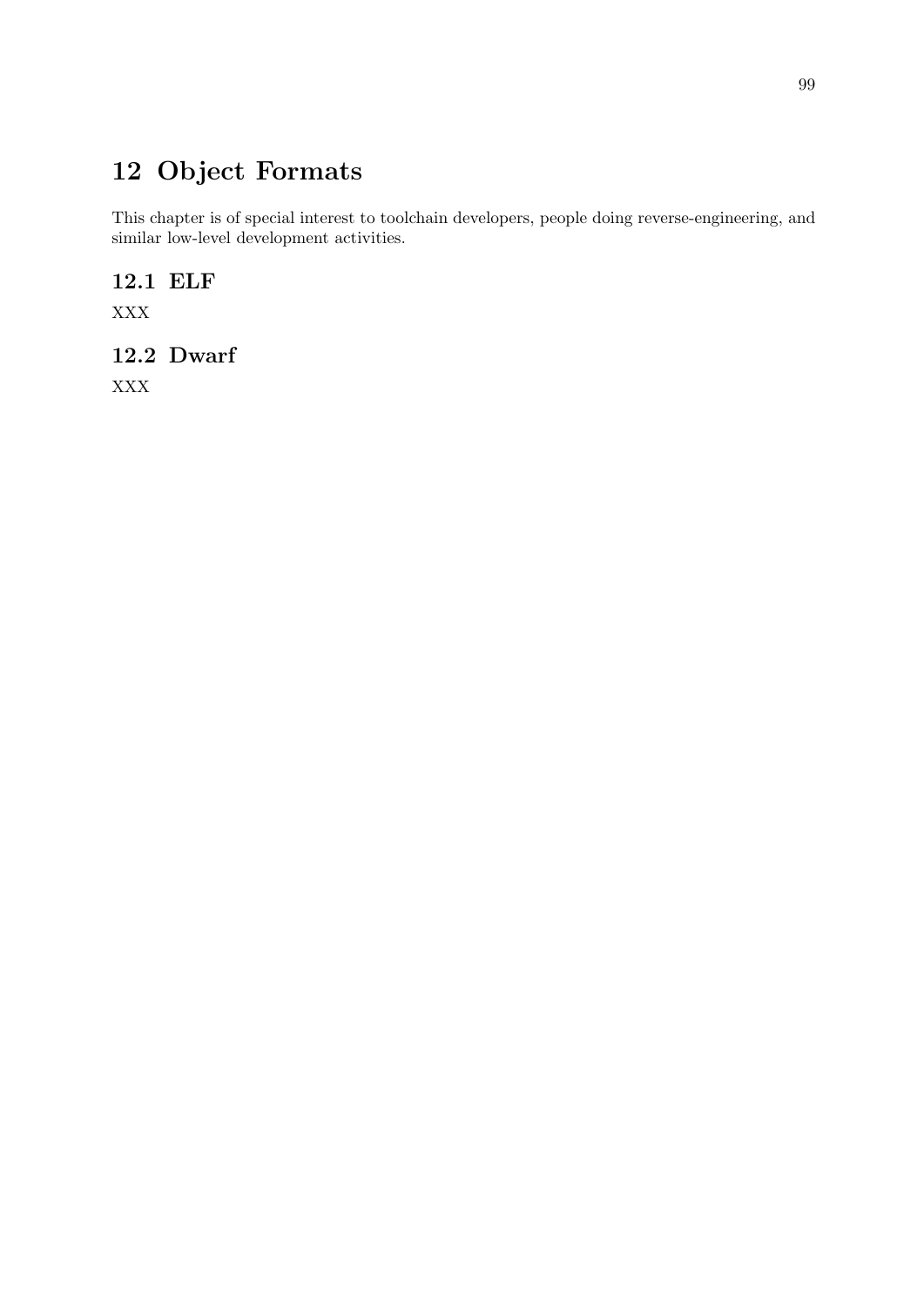# 13 Programs

This chapter describes pickles whose purpose is to facilitate the writing of binary utilities in Poke.

# 13.1 argp

Like any other program, Poke scripts often need to handle options passed in the command line. The argp pickle provides a convenient and easy way to handle these arguments.

The main entry point of the pickle is the function argp\_parse, with the following prototype:

```
fun argp_parse = (string program,
                  string version = "",
                  string summary = "",
                  Argp_Option[] opts = Argp_Option[](),
                  string[] argv = string[](),
                  int allow_unknown = 0) string[]
```
Where program is the name of the program providing the command-line options. version is either a string identifying the version of the program, or the empty string. summary is a short summary of what the program does. opts is an array of **Argp\_Option** structs, each of which describe a command line option and, in particular, a handler for that option. argv is an array of string containing the command line elements to process. Finally, allow unknown specifies whether unknown options constitute an error or not. This last option is useful in order to support sub-parsers.

Once invoked, argp\_parse analyzes the command line provided in argv, recognizes options, performs checks making sure that all specified options are well formed, and that every option requiring an argument gets one, invokes the handlers registered for each option, and finally returns an array of non-option arguments in argv, for further processing by the user.

Each Argp\_Option struct describes an option. They have this form:

```
type Argp_Option =
  struct
  {
    string name;
    string long_name;
    string summary;
    string arg_name;
    int arg_required;
    Argp_Option_Handler handler;
  };
```
Where name is a string of size one character specifying the short name for the option. long-name is a non-empty string of any size specifying the long name for the option. summary is a short paragraph with a summary of that the option does. arg name, if specified, is a string to be used to describe the argument of the option in the  $-\text{help}$  output. If arg name is not specified then "ARG" is used. arg required is a boolean specifying whether the option accepts and expects an argument. Defaults to 0. Finally, handler is a function that will be invoked to process the option. The function has the following prototype:

```
type Argp_Option_Handler = (string)void
```
The argp\_parse function provides default handlers for several standard options:

--help The default handler for this option prints out an usage message in the standard GNU way, and exits. In particular, this output is compatible with the help2man utility.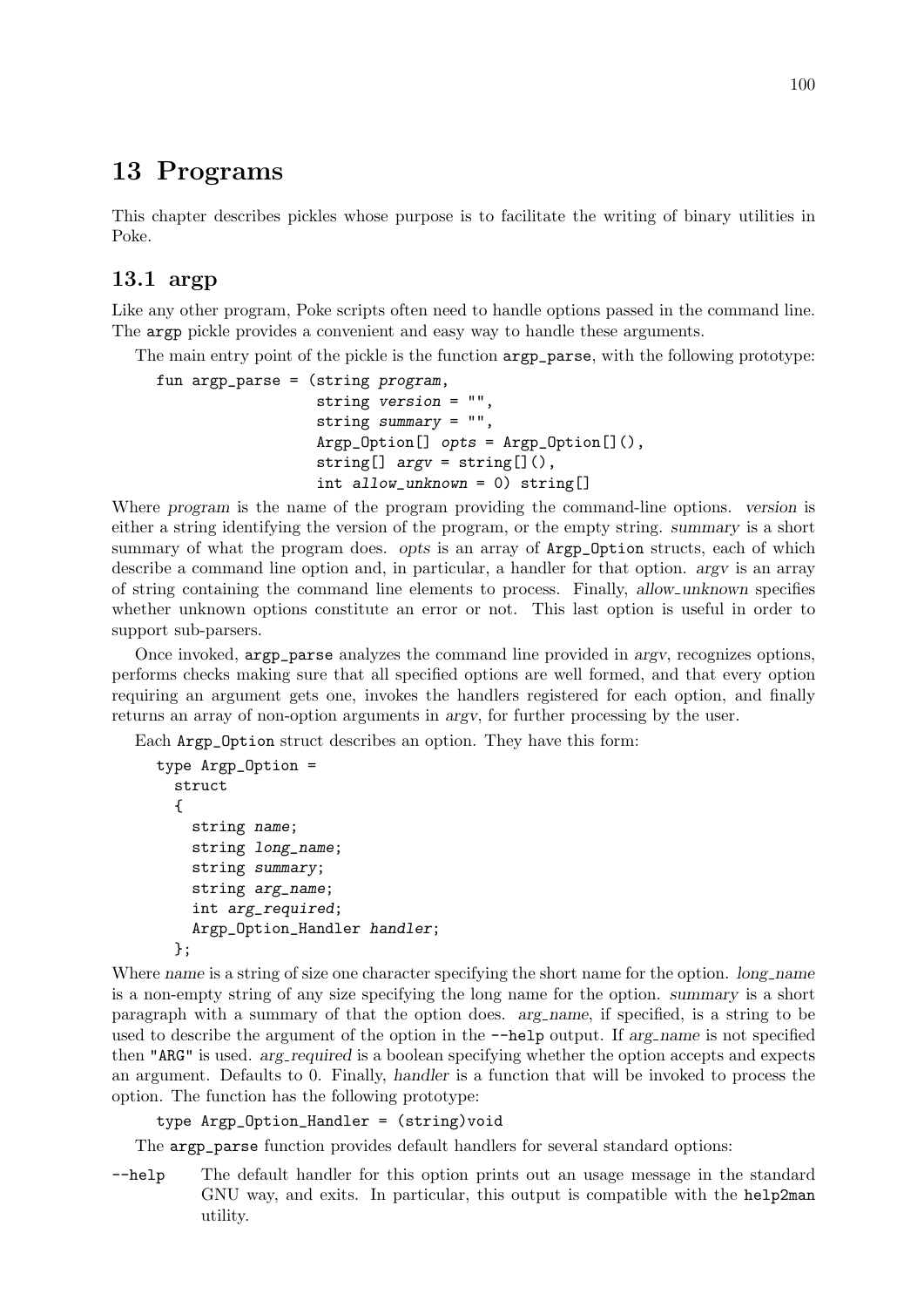#### --version

The default handler for this option prints out the name and the version of the program, and exits.

If the user provides handlers for the options above, these take precedence wrt the default handlers.

Several short options can be accumulated this way:

foo -qyz

The special option  $--$ , if found in the command line, stops the processing of options. Everything found about it is considered non-option arguments.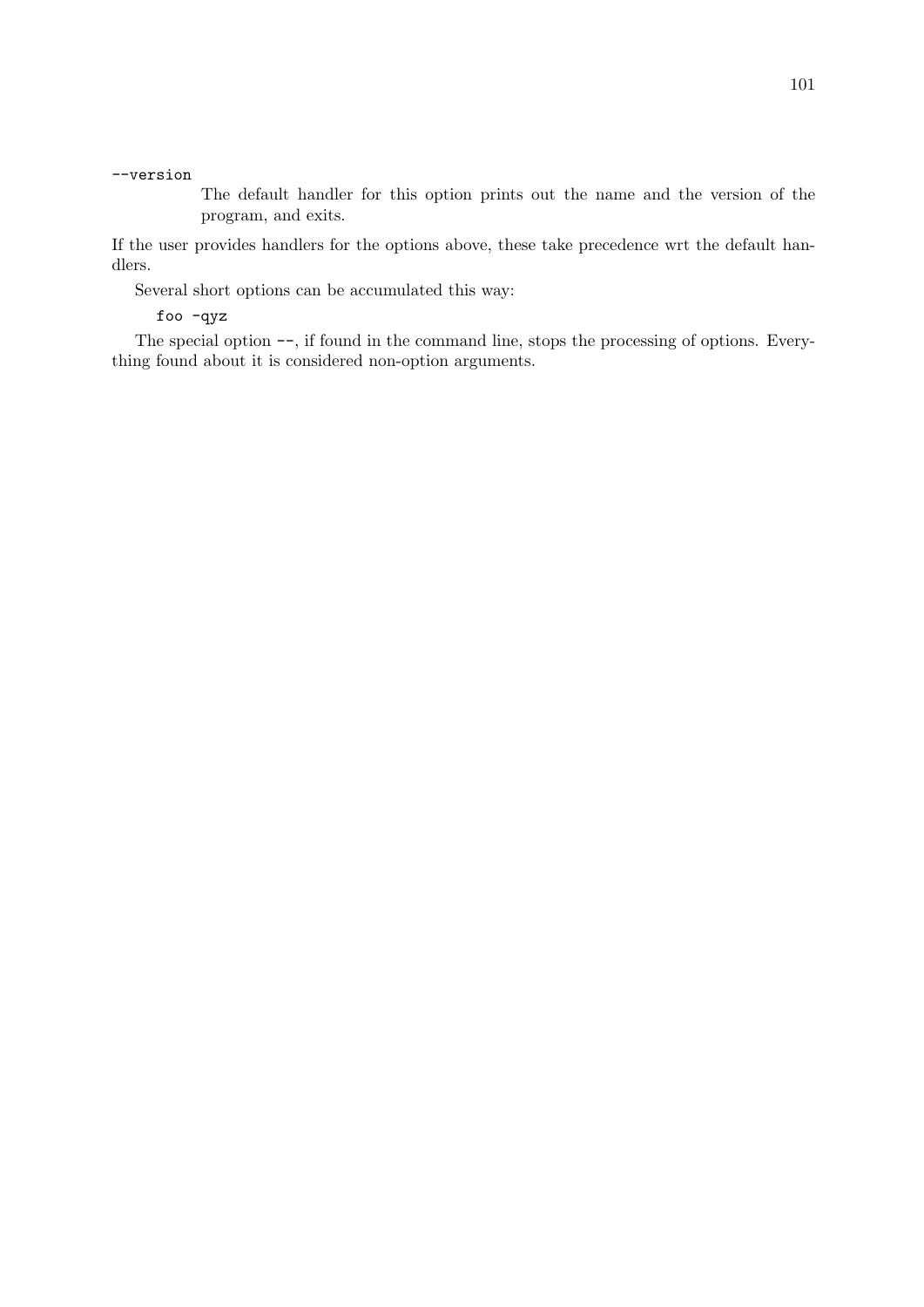# 14 Programming Emacs Modes

GNU poke ships with a bunch of Emacs major modes that eases writing Poke and PVM assembly. This chapter documents these modes.

# 14.1 poke-mode

poke-mode is a major mode for editing Poke source files, i.e. .pk files. It provides font-lock, auto-completion and indentation features.

# 14.2 poke-map-mode

poke-map-mode is a major mode for editing poke map-files. It provides font-lock. See [Chapter 5](#page-88-0) [\[Maps and Map-files\], page 73](#page-88-0).

# 14.3 poke-ras-mode

poke-ras-mode is a major mode for editing PVM assembly. It is used in the development of GNU poke. See the file libpoke/ras in the source distribution for more information about RAS, our Retarded Assembler.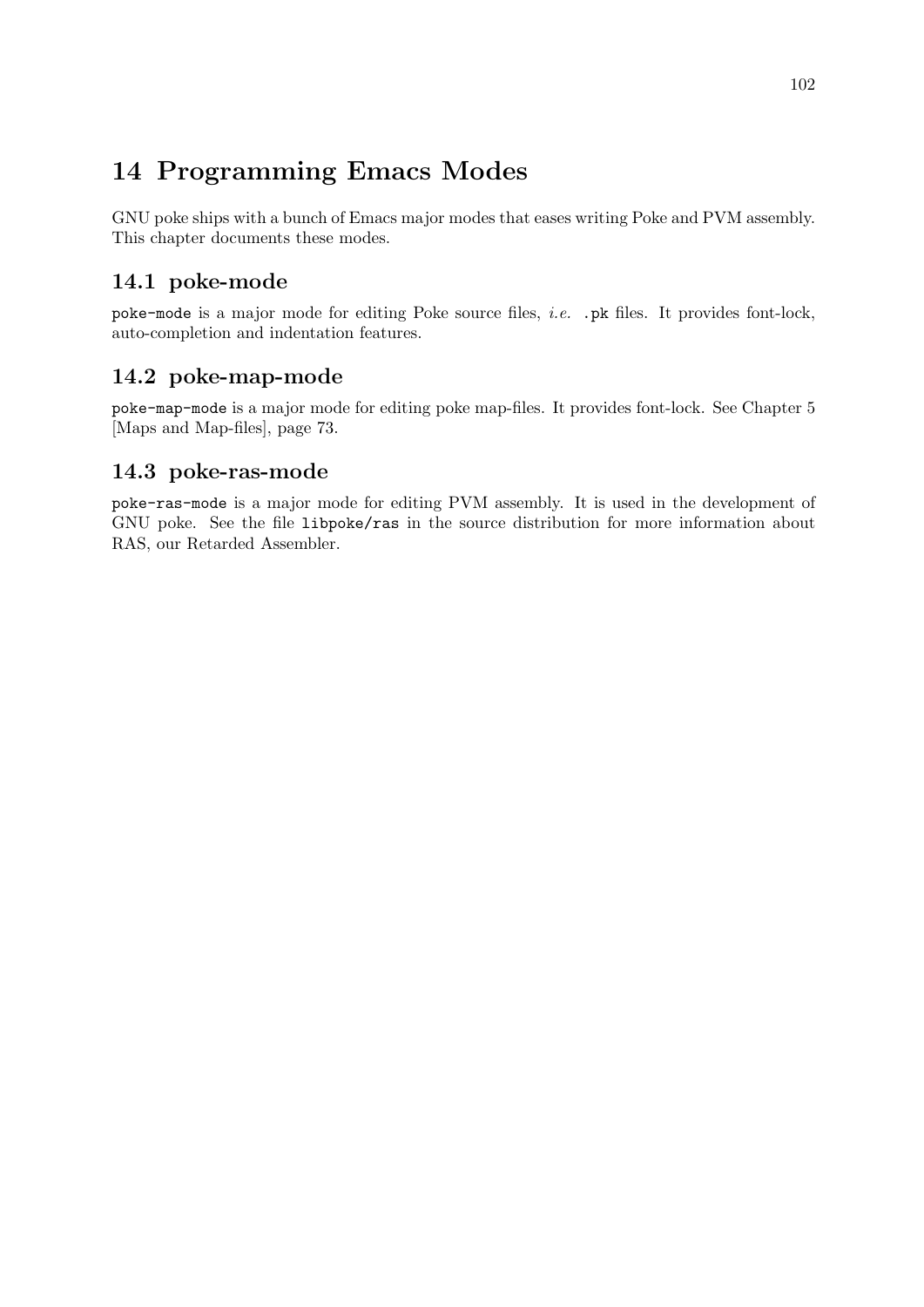# 15 Vim Syntax Highlighting

GNU poke ships with a vim syntax highlighter for \*.pk files. Normally this should be installed as part of your existing poke installation and work out of the box. If that is not the case this chapter explains how to install it manually.

# 15.1 poke.vim

etc/vim/syntax/poke.vim is a syntax highlighter for Poke source *i.e.* .pk files. To use it, first place the file in your ~/.vimrc/syntax/ folder on Unix based systems, or in \$HOME/vimfiles/syntax/ on Windows. There are a few ways to tell Vim to use poke.vim for .pk files, but the quickest is to add the following line to your .vimrc:

```
au BufRead,BufNewFile *.pk set filetype=poke
```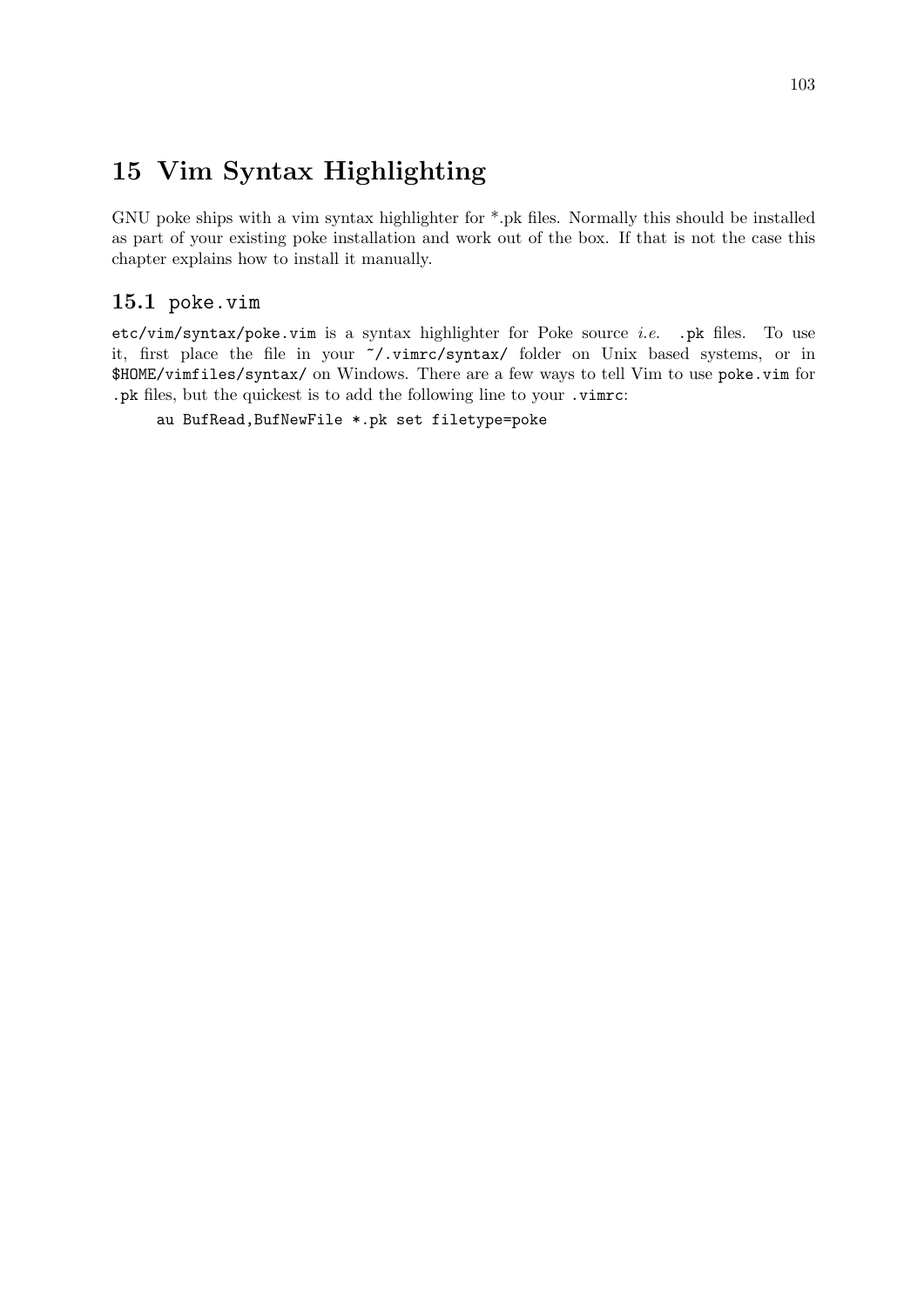# 16 Dot-Commands

#### 16.1 .load

The .load command loads a file containing Poke code and compiles and executes it. These files usually have the extension .pk.

If a relative path is provided, then prefix/share/poke is tried first as a base directory to find the specified file. If it is not found, then the current directory is tried next.

If the environment variable POKEDATADIR is defined, it replaces prefix/share/poke. This is mainly intended to test a poke program before it gets installed in its final location.

If an absolute path is provided, it is used as-is.

# 16.2 .source

The .source command executes command lines from some given file. The syntax is:

.source path

where path is a path to the file containing the commands. See [Section 1.4.4 \[Command Files\],](#page-21-0) [page 6.](#page-21-0)

## <span id="page-119-0"></span>16.3 .file

The .file command opens a new IO space backed by a file, or switches to a previously opened file. The syntax is:

.file path

where path is a path to a file to open, which can be relative to poke's current working directory or absolute.

Tilde expansion is performed in path, much like it's done in the shell. This means you can include special characters like ~ (which will expand to your home directory) delimit the file name with " in case it includes leading or trailing blank characters, etc.

When a new file is opened it becomes the current IO space. From that point on, every map executed in the REPL or while loading a Poke program will operate on that IO space:

(poke) .file foo.o The current file is now 'foo.o'.

When .file opens a file, it is opened in whatever mode makes more sense: if the file allows to be written and read then the IO space is open in read/write mode, for example.

If the specified file path doesn't exist then poke emits an error. However, the flag /c ( for "create") can be passed to the command to tell poke it should create a new file.

# 16.4 .mem

The .mem command opens a new IO space backed by a memory buffer. The syntax is:

.mem name

where name is the name of the buffer to create. Note that poke adds prefix and trailing asterisk characters, to differentiate file names from buffer names.

When a new memory buffer IOS is opened it becomes the current IO space. See [Section 16.3](#page-119-0) [\[file command\], page 104](#page-119-0).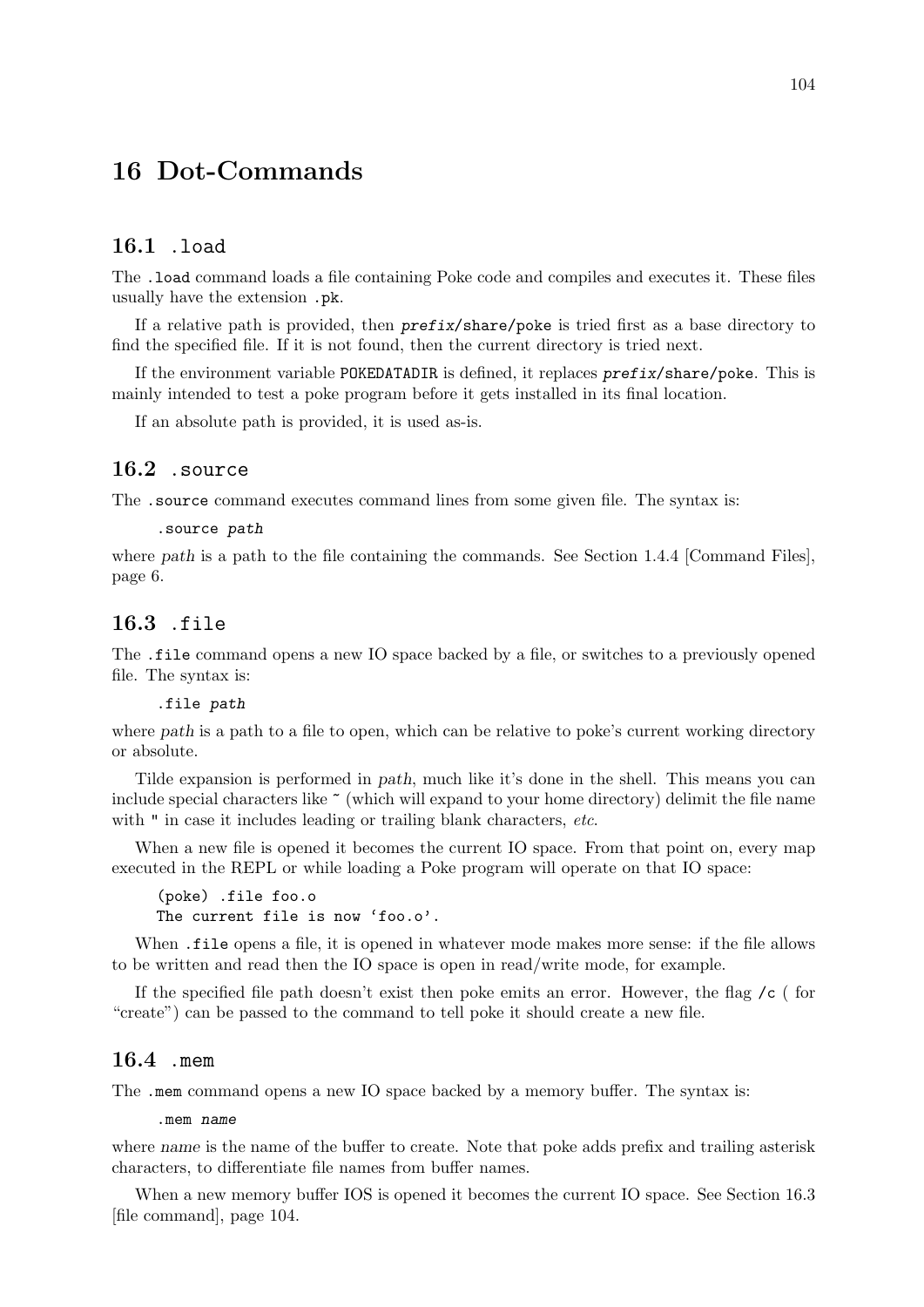#### 16.5 .nbd

The .nbd command opens a new IO space backed by an external NBD server. The syntax is:

.nbd uri

where uri is the name of the newly created buffer, matching the [NBD URI specification](https://github.com/NetworkBlockDevice/nbd/blob/master/doc/uri.md) (<https://github.com/NetworkBlockDevice/nbd/blob/master/doc/uri.md>).

When a new NBD IOS is opened, it becomes the current IO space. See Section 16.3 file [command\], page 104.](#page-119-0)

NBD support in GNU poke is optional, depending on whether poke was compiled against [libnbd](http://libguestfs.org/libnbd.3.html).

For an example of connecting to the guest-visible content of a qcow2 image, with the default export name as exposed by using qemu as an NBD server:

```
$ qemu-nbd --socket=/tmp/mysock -f qcow2 image.qcow2
$ poke
(poke) .nbd nbd+unix:///socket=?/tmp/mysock
The current file is now 'nbd+unix:///socket=?/tmp/mysock'.
```
# 16.6 .proc

The .proc command opens a new IO space backed by the memory mapped for some live process, or switches to a previously opened process. The syntax is:

.proc pid

where *pid* is a process identifier. In most systems this is a number.

#### 16.7 .sub

The .sub command opens a new IO sub-space. The syntax is:

```
.sub ios, base, size[, name]
```
where ios is the tag of some existing IO space, base and size are integers denoting the base and size of the range covered by the sub-space (in bytes) and name is an optional name.

# 16.8 .ios

A list of open files, and their corresponding tags, can be obtained using the .info ios command. Once a tag is known, you can use the .ios command to switch back to that file:

(poke) .ios #1 The current IOS is now 'foo.o'.

# 16.9 .close

The .close command closes the selected IO space. The syntax is:

.close #tag

where  $\#tag$  is a tag identifying an open IO space.

Note that closing an IO space with this dot-command implies closing any sub IO space having it as a base.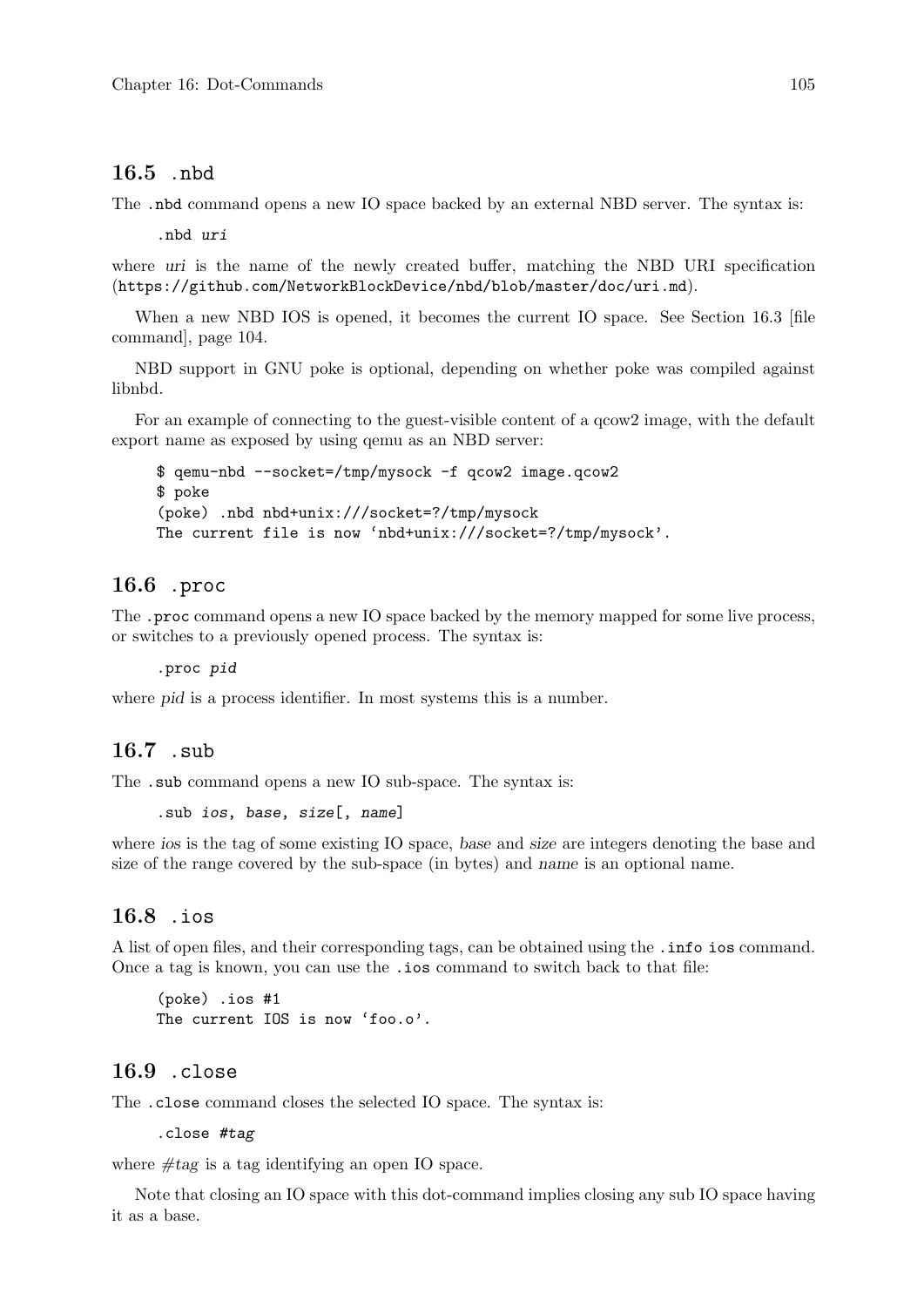#### 16.10 .doc

The .doc command is used to display this manual in poke's REPL. The syntax is:

.doc [node]

where node is an optional parameter which indicates the chapter or section at which the manual should be opened.

This command uses whatever documentation viewer configured using .set doc-viewer whose valid options are either info and less.

Unless doc-viewer is set to less, this command uses the info program (The GNU Texinfo Manual) to interactively present the manual. If info is not installed, then less is tried next.

When using less to display the documentation, the entry in the Table of Contents corresponding to the requested entry is highlighted. Just press / and then RET to jump to the corresponding section in the manual.

If neither info nor less are installed, the .doc command will fail. If poke is not running interactively then .doc does nothing.

# 16.11 .editor

The .editor command (usually abbreviated as .edit) invokes an external text editor on a temporary file. You can then put contents on that file, save it and exit the editor. At that point poke will read the file contents, turn them into a single line and execute them in the repl. If poke is not running interactively, then .editor does nothing.

The editor used is identified by the EDITOR environment variable.

# 16.12 .info

The .info command provides information about several kinds of entities. The recognized sub commands are:

.info ios Display a list of open files.

(poke) .info ios Id Type Mode Bias Size Name #1 FILE r 0x00000000#B 0x0000df78#B foo.o \* #0 FILE rw 0x00000000#B 0x00000022#B foo.bson

The file acting as the current IO space is marked with an asterisk character \* at the beginning of the file. The mode in which the file is open is also specified. The Id field is the tag of the file that can be passed to the .file command in order to switch to it as the new current IO space:

(poke) .ios #1 The current file is now 'foo.o'. (poke) .info ios Id Type Mode Bias Size Name \* #1 FILE r 0x00000000#B 0x0000df78#B foo.o #0 FILE rw 0x00000000#B 0x00000022#B foo.bson

#### .info variables [regexp]

Shows a list of defined variables along with their current values and the location where the variables were defined. If a regular expression is provided then only the types whose name match the expression are listed. If a regular expression is provided then only the types whose name match the expression are listed.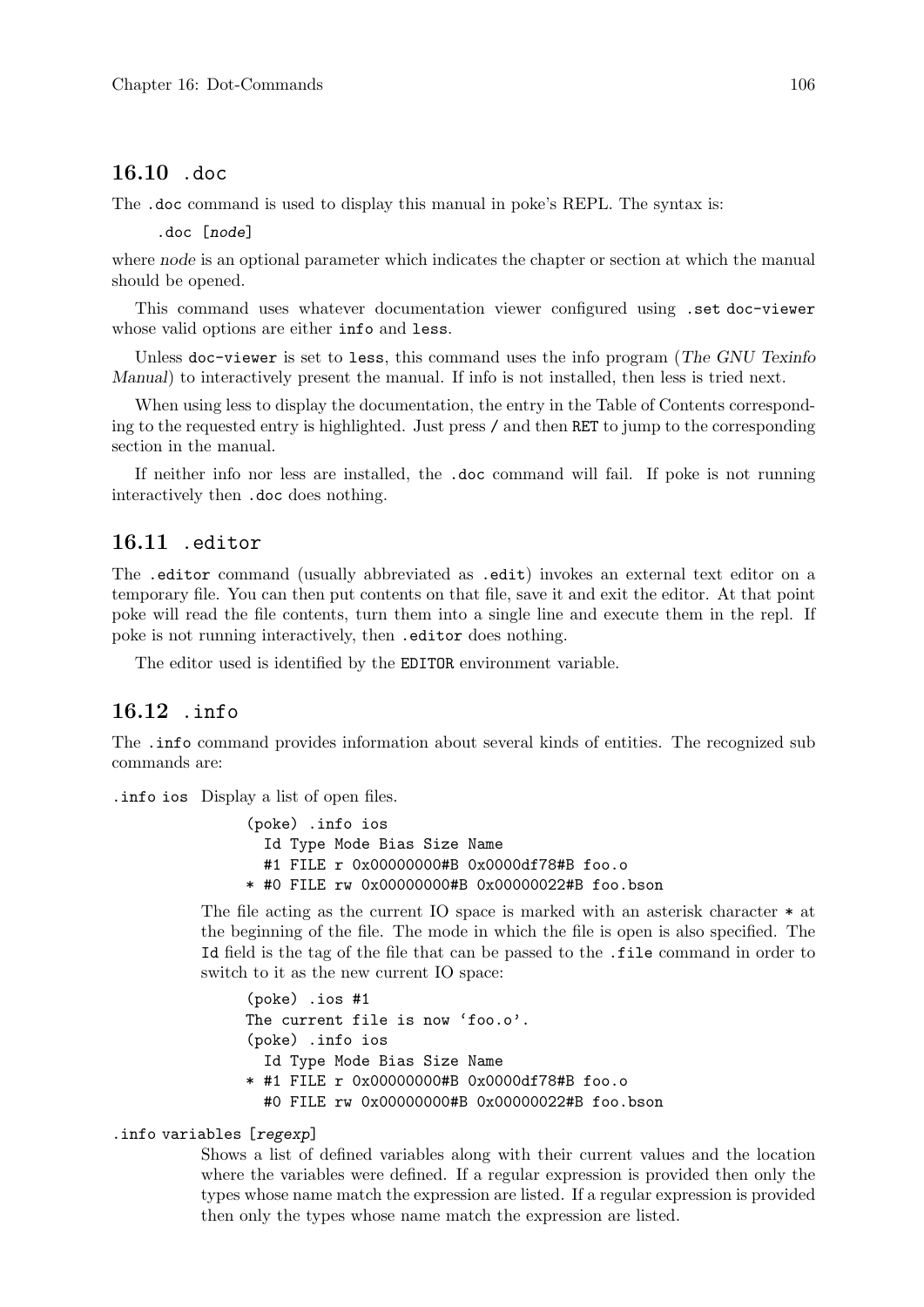#### .info functions [regexp]

Shows a list of defined functions along with their prototypes and the location where the functions were defined. If a regular expression is provided then only the types whose name match the expression are listed. If a regular expression is provided then only the types whose name match the expression are listed.

#### .info types [regexp]

Shows a list of defined types along with the locations where the types were defined. If a regular expression is provided then only the types whose name match the expression are listed.

#### .info type name

Prints a description of the type with name name.

# 16.13 .set

The .set command allows you to inspect and set the value of global settings. The following invocations are valid:

.set Prints all settings along with their values.

```
.set setting
```
Prints the value of the given setting.

.set setting value

Sets the value of setting to value.

The following settings can be handled with .set:

pretty-print

This setting determines whether poke should use pretty-printers while printing out the written representation of struct values.

Pretty-printers are defined as methods named '\_print'.

auto-map This setting determines whether to automatically load map files when opening IO spaces.

> The decision of what maps to load is driven by the contents of the array 'auto map'. Each entry in the array is an array whose first element is a regular expression, and the second element is the name of a map.

Example:

auto\_map =  $[["\,\circ", "elf", [\", \circ", "dwarf"]$ ;

The entry above makes poke to automatically load the maps 'elf.map' and 'dwarf.map' when opening any file whose name ends in '.o', provided 'auto-map' is set to 'yes'.

#### prompt-maps

This setting determines whether a list of open maps is displayed before the poke prompt.

Example of a prompt with map information and 'prompt-maps' set to 'yes':

(poke) .file foo.o [dwarf,elf](poke)

Which indicates that the opening of the IO space 'foo.o' resulted in the 'elf.map' and 'dwarf.map' maps to be automatically loaded.

omaps This sort of misnamed setting determines whether to show the mapped offsets and element/field offsets of composite values like arrays and structs. Example: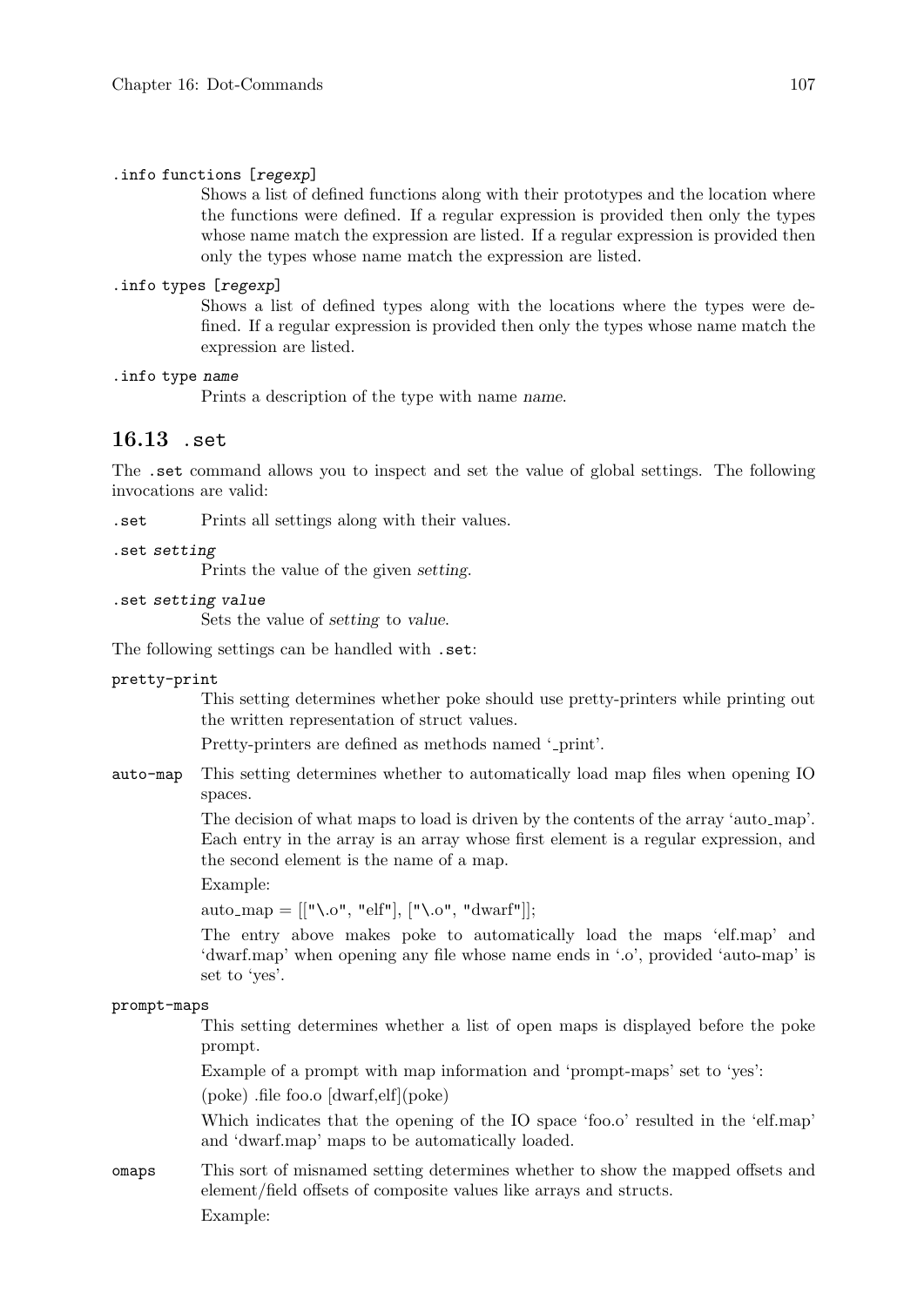(poke) .set omaps yes (poke) [1,2,3] [0x1 @ 0x0UL#b,0x2 @ 0x20UL#b,0x3 @  $0x40UL#b]$  @  $0x0UL#b$ This setting defaults to 'no'. obase This setting determines the output numerical base to use when printing integral values like integers, offset magnitudes, and the like. The supported bases are 2 for binary, 8 for octal, 10 for decimal and 16 for hexadecimal. oacutoff This setting determines the maximum number of elements to output when printing out array values. Once the maximum number of elements is reached, an ellipsis '...' is printed to represent the rest of the elements. Example: (poke) [1,2,3,4,5] [1,2,3,4,5] (poke) .set oacutoff 3 [1,2,3,...] The default value is 0, which means no limit. odepth This setting determines the maximum number of nested structs to output when printing struct and union values. Once the maximum number of nested values is reached, a collapsed form 'Type {...}' is printed. Example: (poke) type Foo = struct { struct { int i; } bar; } (poke) Foo {  $\}$  Foo { bar=struct {...} } The default value for 'odepth' is 0, which means infinite depth. oindent This setting determines the width (in blank characters) of each indentation level when printing out struct values in 'tree' mode. Example: (poke) .set oindent 4 (poke) Foo  $\{ \}$  Foo  $\{ \}$  i=0x0, l=0x0L  $\}$ This setting defaults to 2. See also ".help omode". omode This setting determines the way binary struct data is displayed. In 'flat' mode data is not formatted in any special way. Each value, be it simple or composite, is printed on one line. In 'tree' mode composite values like structs and arrays are displayed in an hierarchical way, using newlines and indentation. Examples: (poke) .set omode flat (poke) Foo  $\{ \}$  Foo  $\{i=0x0,l=0x0L \}$ (poke) .set omode tree (poke) Foo  $\{ \}$  Foo  $\{ \}$  i=0x0, l=0x0L  $\}$ The default value of 'omode' is 'flat'. endian This setting determines the byte endianness used when accessing IO spaces. Valid values are 'big', 'little', 'host' and 'network'. The meaning of 'big' and 'little' is the obvious one: the endianness is set to bigendian and little-endian respectively. The 'host' endianness is the endianness used by the computer and operating system that is running poke in order to handle it's own memory and files. The 'network' endianness is the endianness used by the host machine in order to communicate with the network.

doc-viewer

This setting determines what mechanism to use to open the online user manual.

If 'info' is selected, the GNU info standalone program is launched to show the info version of the user manual.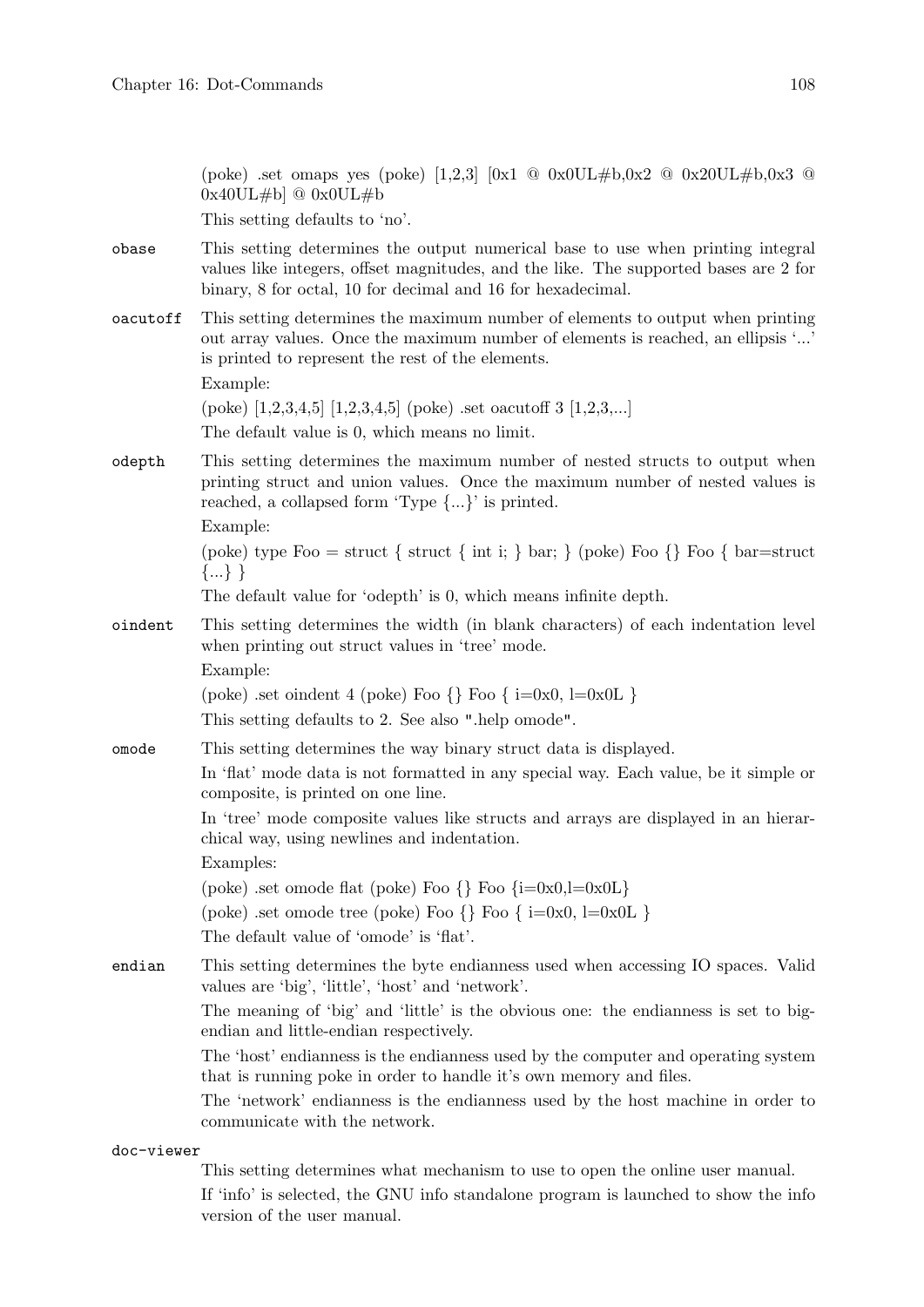If 'less' is selected, the less utility is launched ot show a plain text version of the user manual.

See also ".help .doc".

# 16.14 .vm

The Poke Virtual Machine (PVM) executes the programs that are the result of the compilation of what you write in the REPL or the pickles you load. The .vm command provides sub-commands to interact with the PVM.

## 16.14.1 .vm disassemble

The .vm disassemble command provides access to the PVM disassembler. It supports the following subcommands:

```
.vm disassemble expression expr
```
Dumps the assembler corresponding to the Poke expression expr.

#### .vm disassemble function function

Dumps the assembler corresponding to the Poke function called function. The function shall be reachable from the top-level.

#### .vm disassemble mapper expr

If expr is a mapped value, dumps the assembler corresponding to its mapper function.

#### .vm disassemble writer expr

If expr is a mapped value, dumps the assembler corresponding to its writer function.

The disassembler will provide a PVM disassembly by default, but it can be passed the flag /n to do a native disassembly instead in whatever architecture running poke.

# 16.14.2 .vm profile

The .vm profile command provides access to the PVM profiler. This profiler is only available if poke has been configured with PVM profiling support. This command supports the following subcommands:

```
.vm profile reset
```
Resets the profiling counts in the virtual machine.

```
.vm profile show
```
Outputs a summary with both counts and sample information.

# <span id="page-124-0"></span>16.15 .exit

The .exit command exits poke. The syntax is:

.exit [status]

Poke will terminate, returning the exit status status. If status is omitted, then the exit status zero will be returned.

# 16.16 .quit

The .quit command behaves exactly like .exit. See [Section 16.15 \[exit command\], page 109](#page-124-0).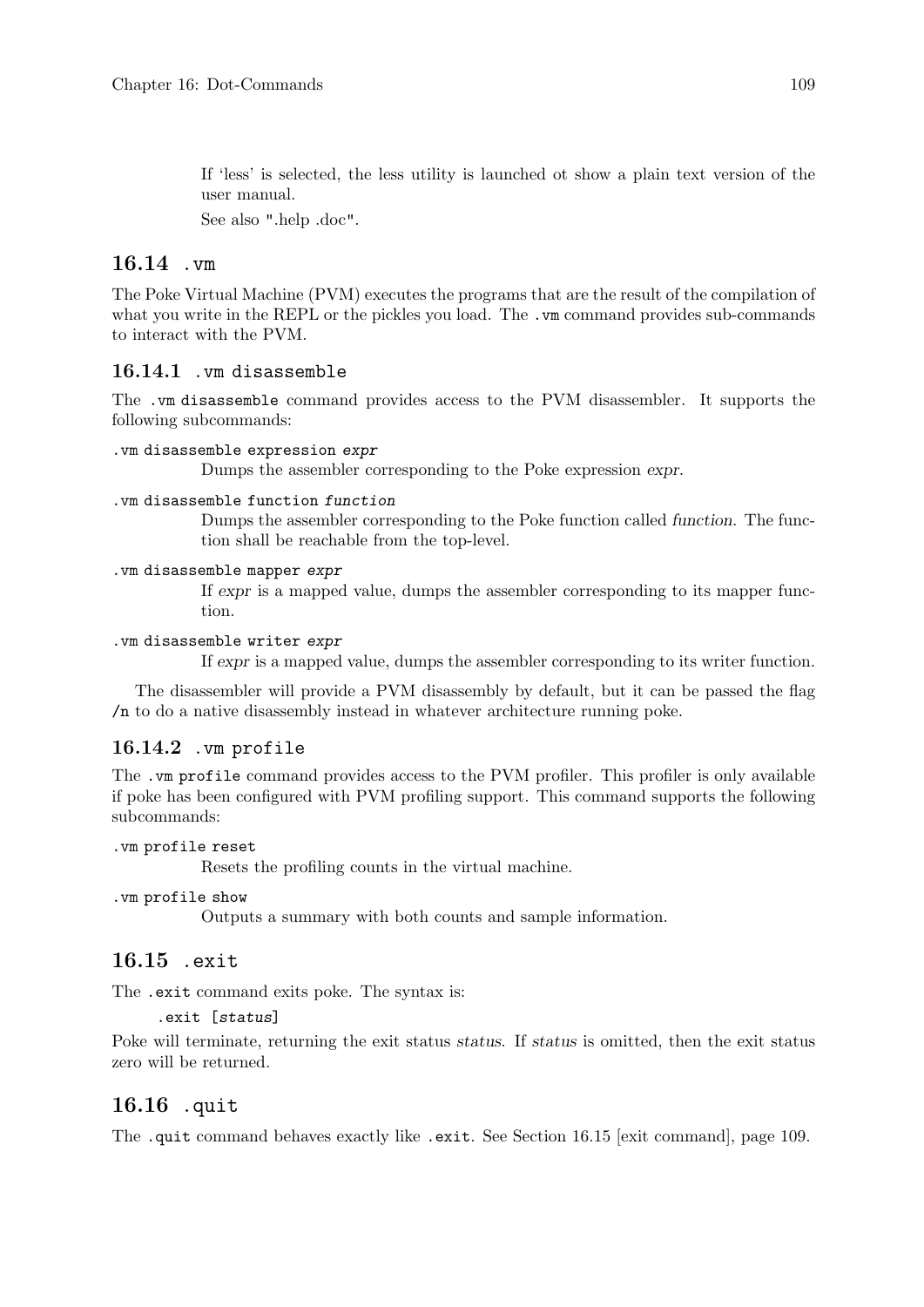# 17 Commands

## 17.1 dump

At the most basic level, memory can be examined byte by byte. To do this, use the dump command.

This command has the following synopsis.

dump [:from offset] [:size offset] [:ios int] [:ruler bool] [:ascii bool] [:group\_by int] [:cluster\_by int]

All arguments are optional, which means the simplest use of the command is to simply type dump:

```
(poke) dump
```

```
76543210 0011 2233 4455 6677 8899 aabb ccdd eeff 0123456789ABCDEF
00000000: 9b07 5a61 4783 f306 4897 f37c fe39 4cd3 ..ZaG...H..|.9L.
00000010: b6a2 a578 8d82 7b7f 2076 374c 3eab 7150 ...x..{. v7L>.qP
00000020: 31df 8ecb 3d33 ee12 429b 2e13 670d 948e 1...=3..B...g...
00000030: 86f1 2228 ae07 d95c 9884 cf0a d1a8 072e .."(...\........
00000040: f93c 5368 9617 6c96 3d61 7b92 9038 a93b .<Sh..l.=a{..8.;
00000050: 3b0d f8c9 efbd a959 88d0 e523 fd3b b029 ;......Y...#.;.)
00000060: e2eb 51d5 cb5b 5ba9 b890 9d7a 2746 72ad ..Q..[[....z'Fr.
00000070: 6cbd 6e27 1c7f a554 8d2e 77f9 315a 4415 l.n'...T..w.1ZD.
```
The first row is the ruler which serves as a heading for each subsequent row. On the left hand side is the offset of the io space under examination. The centre block displays the hexadecimal representation of each byte, and on the right hand side is their ascii representation. If a byte is not representable in ascii, then the byte will be displayed as a dot.

By default the dump command reads from the currently selected IO space. However, it is possible to specify an explicit IO space using the ios option:

(poke) var myfile = open ("/path/to/file") (poke) dump :ios myfile

### 17.1.1 Information dump shows

By default dump displays 128 bytes of memory starting at offset  $0#B$ . You can change the quantity and starting offset by using the size and from arguments. For example:

```
(poke) dump :from 0x10#B :size 0x40#B
76543210 0011 2233 4455 6677 8899 aabb ccdd eeff 0123456789ABCDEF
00000010: b6a2 a578 8d82 7b7f 2076 374c 3eab 7150 ...x..{. v7L>.qP
00000020: 31df 8ecb 3d33 ee12 429b 2e13 670d 948e 1...=3..B...g...
00000030: 86f1 2228 ae07 d95c 9884 cf0a d1a8 072e .."(...\........
00000040: f93c 5368 9617 6c96 3d61 7b92 9038 a93b .<Sh..l.=a{..8.;
```
Note that both the size and from arguments are offsets. As such, both must be specified using # and an appropriate unit. (see [Section 18.2.1 \[Offset Literals\], page 118\)](#page-133-0).

The other arguments change the appearance of the dump. If the ruler argument is zero, then the ruler will be omitted:

(poke) dump :ruler 0 :size 0x40#B 00000000: b1fd 1608 2346 759c 46a6 aa94 6fcd 846a ....#Fu.F...o..j 00000010: e39f 473f 3247 415f 174d a32b ed89 a435 ..G?2GA\_.M.+...5 00000020: d2c6 2c52 bc82 e0a7 e767 31ea 84de 41e5 ..,R.....g1...A. 00000030: 2add 2869 e9c2 226b e222 8c74 4b94 af24 \*.(i.."k.".tK..\$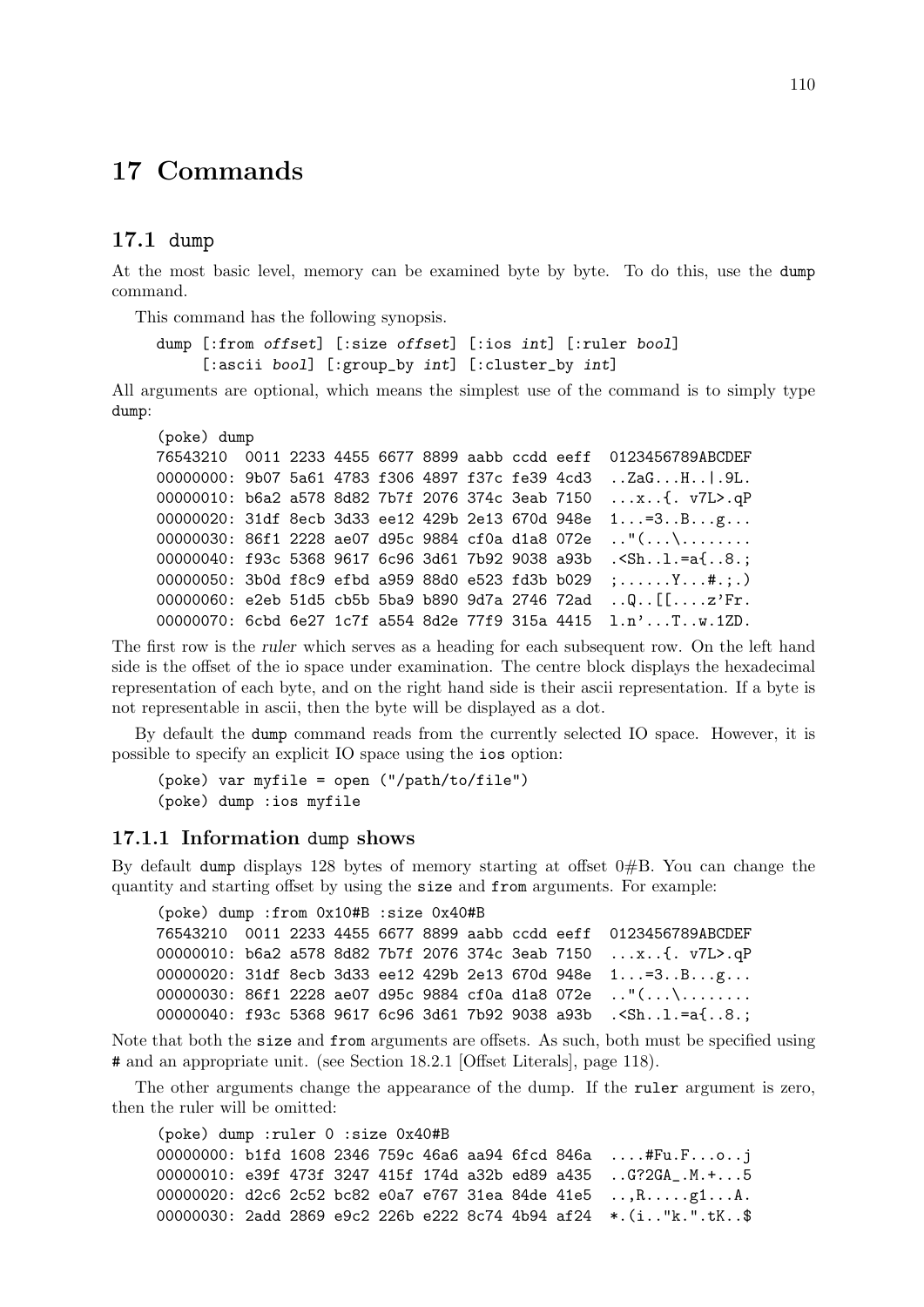To omit the ascii representation of the memory, call dump with the ascii argument set to zero:

(poke) dump :ruler 0 :size 0x40#B :ascii 0 00000000: 4393 85e7 0b0c 3921 5a26 39ec 2f5f 5f15 00000010: cc46 e6f3 d50f 6ae6 8988 d50e f8c4 d1c6 00000020: 5a2f 7c3e 490b 18d8 d867 4b6f 2549 1f6c 00000030: 34a9 a0d7 24d2 e9ac 9240 8247 10cb 4ba1

## 17.1.2 Presentation options for dump

By default, the hexadecimal display shows two bytes grouped together, and then a space. You can alter this behaviour using the group\_by parameter.

(poke) dump :ascii 0 :size 0x40#B :group\_by 4#B 00000000: 68f19a63 df2a8886 c466631c a7fdd5c7 h..c.\*...fc..... 00000010: 3075746a 0adb03ca f5b1ff14 6166fa07 0utj........af.. 00000020: 0dd3cfbd 8eff46a2 4152a81d 471beddf ......F.AR..G... 00000030: a0501cae 8bfcec6f 7a4f5701 45ba9fc3 .P.....ozOW.E...

Another parameter is the cluster\_by argument. By setting cluster\_by to n, this causes dump to display an additional space after the nth group has been displayed, and also in the corresponding position in the ascii display:

```
(poke) dump :size 0x40#B :group_by 2#B :cluster_by 4
76543210 0011 2233 4455 6677 8899 aabb ccdd eeff 01234567 89ABCDEF
00000000: 91b8 540d d4dc 49ae 3320 ba7d efd1 16ab ..T...I. 3 .}....
00000010: b1a8 5ea0 5846 8bea f741 3f80 42bc 201f ....KF...A?.B.
00000020: 6e5e fa50 23fb f16a d380 be8c fc98 d195 n<sup>o</sup>.P#..j ........
00000030: 7bbf fa3e 3fc2 43a4 2a1e 9763 2bd6 5d24 {..>?.C. *..c+.]$
```
Another variable that the user can customize is pk\_dump\_nonprintable\_char. It defaults to '.', and contains the character to use in the ASCII dump to represent a non-printable character.

Not all bytes from an IO space can be read, depending on the kind of IO device. When dump cannot read a byte it will print pk\_dump\_unknown\_byte instead, which is a string.

If the variable  $pk_dump_dadr_hyperlinks$  is 1 then the dump command will emit hyperlinks in the printed bytes. Clicking on a byte value will result on the address of that byte to be inserted at the prompt.

If you have a personal preference on how memory dumps should appear, you can set the relevant pk\_dump\_\* variables. These global variables serve as the defaults for dump, so this way, you will not need to explicitly pass them when you call the function.

# 17.2 copy

The command copy allows to copy regions of data inside an IO space, or between different IO spaces.

This command has the following synopsis.

copy [:from offset] [:to offset] [:size offset] [:from\_ios ios] [:to\_ios ios]

All arguments are optional. When invoked with no arguments, copy does nothing.

The arguments from and size determine the region to copy. By default, this region is taken from the current IO space, but this can be overwritten using the optional from\_ios argument.

The argument to tells copy where to copy the stuff. It defaults to from. Again, this offset is applied to the current IO space by default, but this can be overwritten using the to\_ios argument.

Note that it is allowed for the source and destination ranges to overlap.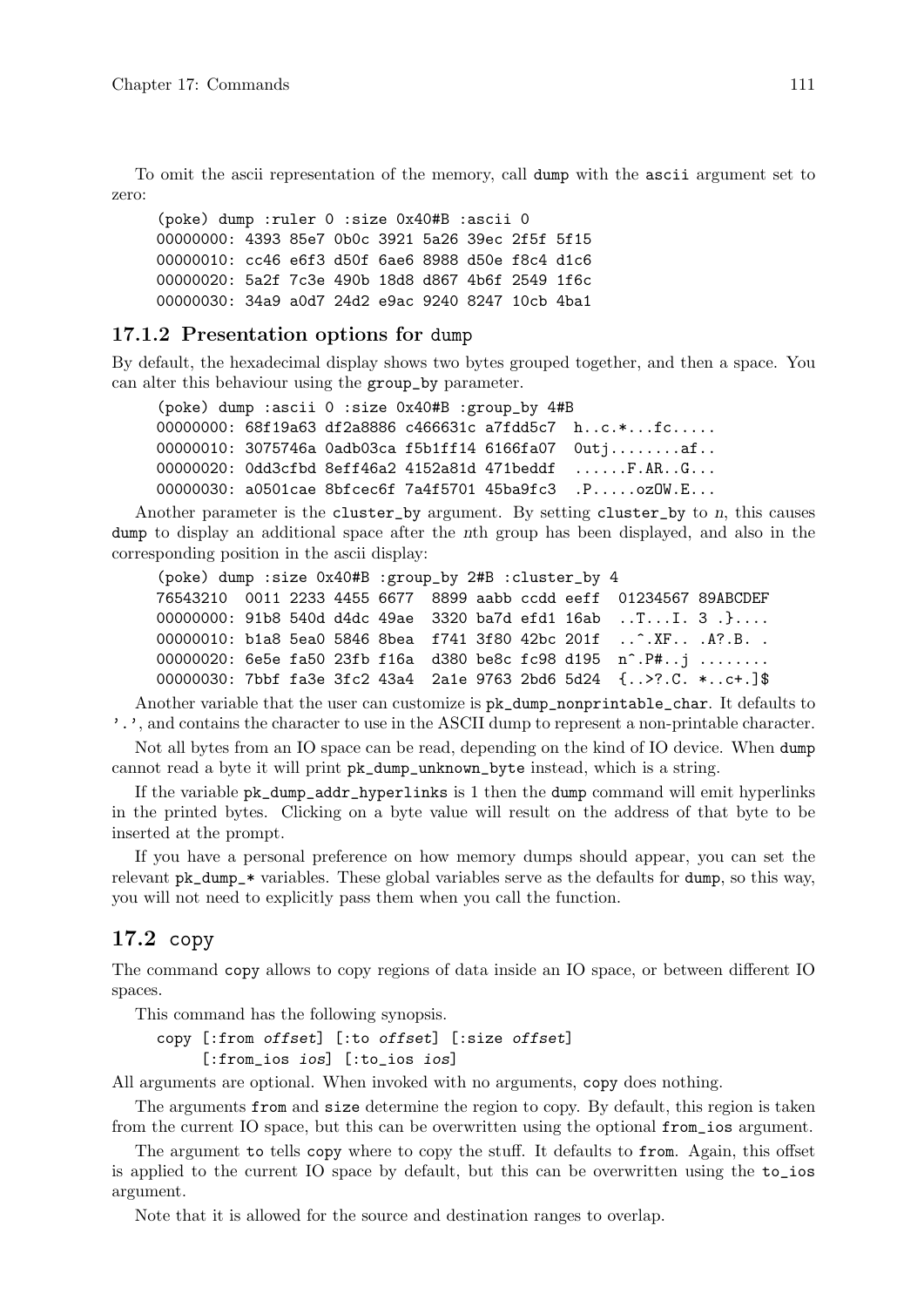# 17.3 save

Use the save command in order to write a region from an IO space into a file in your file system.

This command has the following synopsis.

```
save [:ios ios] [:from offset] [:size offset] [:file string]
     [:append bool] [:verbose bool]
```
All arguments are optional. When invoked with no arguments, save does nothing.

The arguments from and size are used to determine the region of the IO space to save. This is how you would extract and save the contents of an ELF section to a file out.text:

(poke) var s = elf\_section\_by\_name (Elf64\_Ehdr @ 0#B, ".text") (poke) save :file "out.text" :from s.sh\_offset :size s.sh\_size

Both from and size are arbitrary offsets. You should keep in mind however that files are byte oriented. Therefore saving, say, nine bits to a file will actually write two bytes.

By default save will extract the data from the *current IO space*. However, it is possible to specify an alternative IOS by using the ios argument.

By default save will truncate the output file, if it exists, before starting writing. If the argument append is set as true, however, it will append to the existing contents of the file. In this case, the file should exist.

# 17.4 extract

Use the extract command in order to create a temporary memory IO space with the contents of a mapped value.

This command the has the following synopsis.

extract :val val :to ios\_name

Where : val is a mapped value, and : to is the name of the memory IOS to create (or use). The contents of value are copied to the beginning of the memory  $IOS *ios_name*.$ 

# 17.5 scrabble

The scrabble command rearranges portions of an IO space based on a transformation defined by a pair of patterns.

This command has the following synopsis:

```
scrabble [:from offset] [:size offset]
         [:from_pattern string] [:to_pattern string]
         [:ent_size offset]
         [:from_ios ios] [:to_ios ios]
```
The optional arguments are documented below.

```
:from offset
```
Beginning of the range in the origin IO space from where to start rearranging units. Defaults to 0#B.

```
:size offset
```
Size of the range to scrabble in the origin IO space. Defaults to 0#B.

```
:from_pattern string
```
String specifying a sequence of units. Each character is an unit. Defaults to "".

#### :to\_pattern string

String specifying the scrabbled units. Each character is an unit. If a character that doesn't appear in the from\_pattern is found in this string, it is ignored. Defaults to from\_pattern.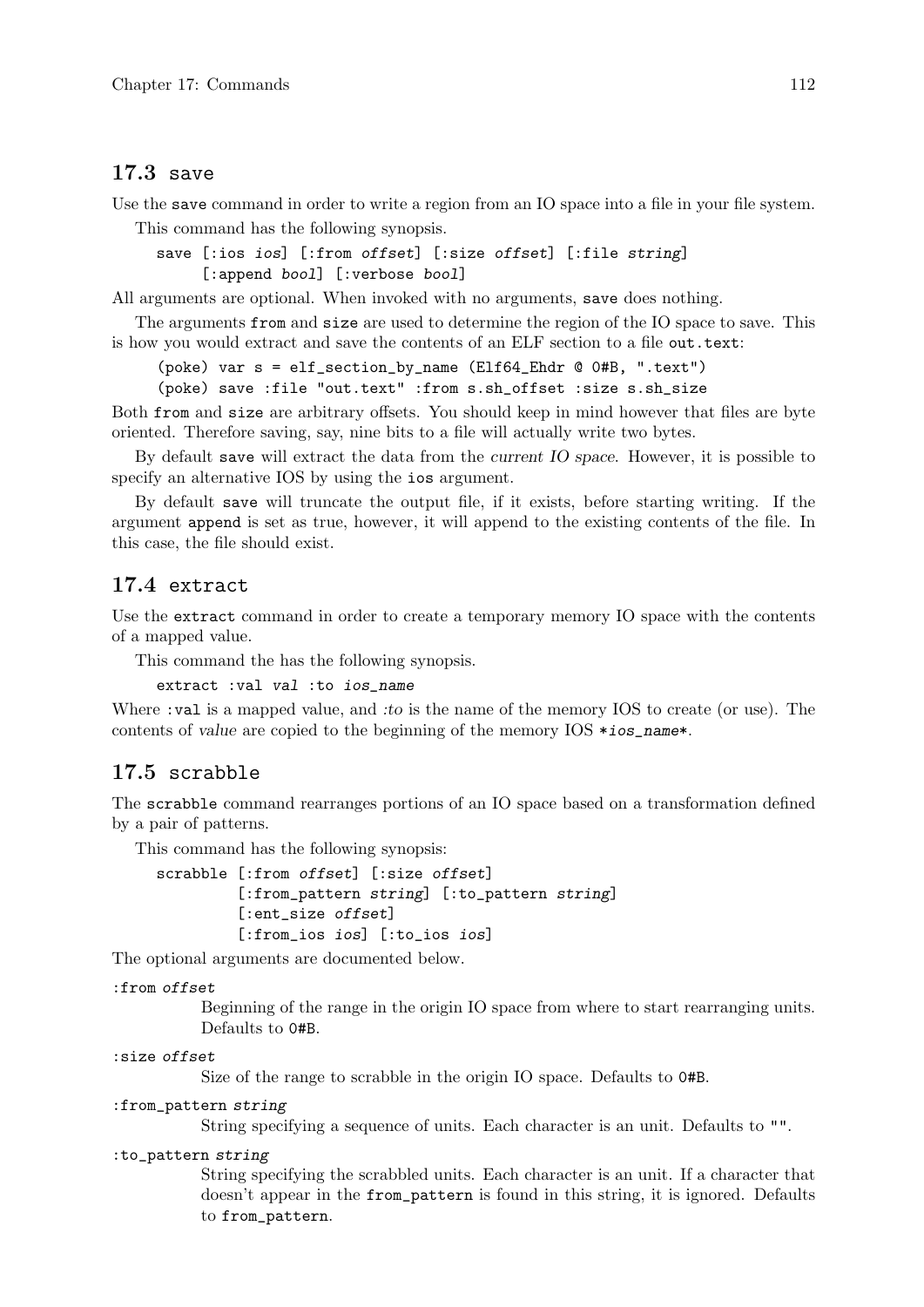#### :ent\_size offset

Size of the entities to scrabble around. Defaults to 1#B.

#### :from\_ios ios

IO space from where to obtain the data to scrabble. Defaults to the current IO space.

#### :to\_ios ios

The IO space to where write the scrabbled data. Defaults to from\_ios.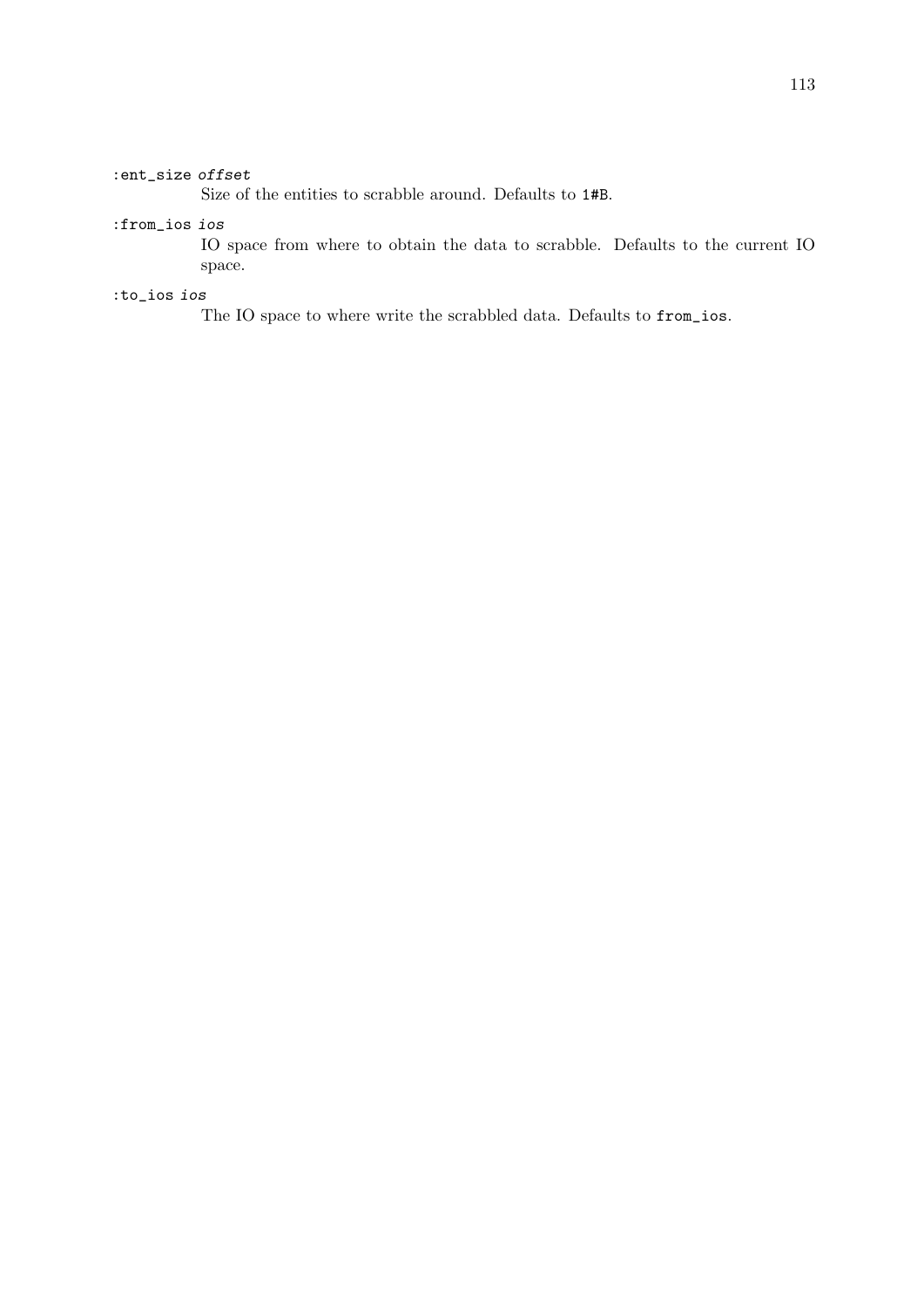# 18 The Poke Language

# 18.1 Integers

Most of the values manipulated in Poke programs are whole numbers, also typically known as integers in computing parlance. This is because integers are pervasive in binary formats, often featuring unusual characteristics in terms of size and/or alignment. Single bits denoting flags or packed small integers are good examples of this. In order to ease the manipulation of such entities, and unlike most programming languages, Poke provides integer types of any number of bits and a rich set of accompanying operators.

## 18.1.1 Integer Literals

Integers literals can be expressed in several numeration bases.

*Decimal numbers* use the usual syntax  $[1-9]$   $[0-9]$ \*. For example, 2345.

Octal numbers are expressed using a prefix 0o (or 0O) followed by one or more digits in the range [0-7]. Examples are 0o0, 0o100 and 0o777.

Hexadecimal numbers are expressed using a prefix  $0x$  (or  $0x$ ) followed by one or more hexadecimal digits in the range  $[0-f]$ . Examples are  $0x0$  and  $0xfe00$  fiff. Note that both the x in the prefix and the letters in the hexadecimal number are case insensitive. Thus, 0XdeadBEEF is a valid (but ugly as hell) literal.

Binary numbers are expressed using a prefix 0b (or 0B) followed by one or more binary digits in the range [0-1]. Examples of binary literals are 0b0 and 0B010.

Negative numbers, of any numeration base, are constructed using the minus operator as explained below. Therefore the minus symbol - in negative numbers is not part of the literal themselves.

## 18.1.1.1 The digits separator \_

The character \_ can appear anywhere in a numeric literal except as the first character. It is ignored, and its purpose is to make it easier for programmers to read them:

0xf000\_0000\_0000\_0000 0b0000\_0001\_0000\_0001

#### 18.1.1.2 Types of integer literals

The type of a numeric literal is the smallest signed integer capable of holding it, starting with 32 bits, in steps of powers of two and up to  $64 \text{ bits.}^1$ 

So, for example, the value 2 has type int<32>, but the value 0xffff\_ffff has type int<64>, because it is out of the range of signed 32-bit numbers.

A set of suffixes can be used to construct integer literals of certain types explicitly. L or l is for 64-bit integers. H or h is for 16-bit integers (also known as halves), B or b is for 8-bit integers (also known as bytes) and n or N is for 4-bit integers (also known as nibbles).

Thus, 10L is a 64-bit integer with value 0x0000\_0000\_0000\_000A, 10H is a 16-bit integer with value 0x000A and 10b is a 8-bit integer with value 0x0A.

Similarly, the signed or unsigned attribute of an integer can be explicitly specified using the suffix u or U (the default are signed types). For example  $\alpha$  and  $\alpha$  and  $\alpha$  type uint <32> and 0ub has type uint<8>. It is possible to combine width-indicating suffixes with signedness suffixes: 10UL denotes the same literal as 10LU.

 $1$  Rationale: the width of a C "int" is 32 bits in most currently used architectures, and binary data formats are usually modelled after C.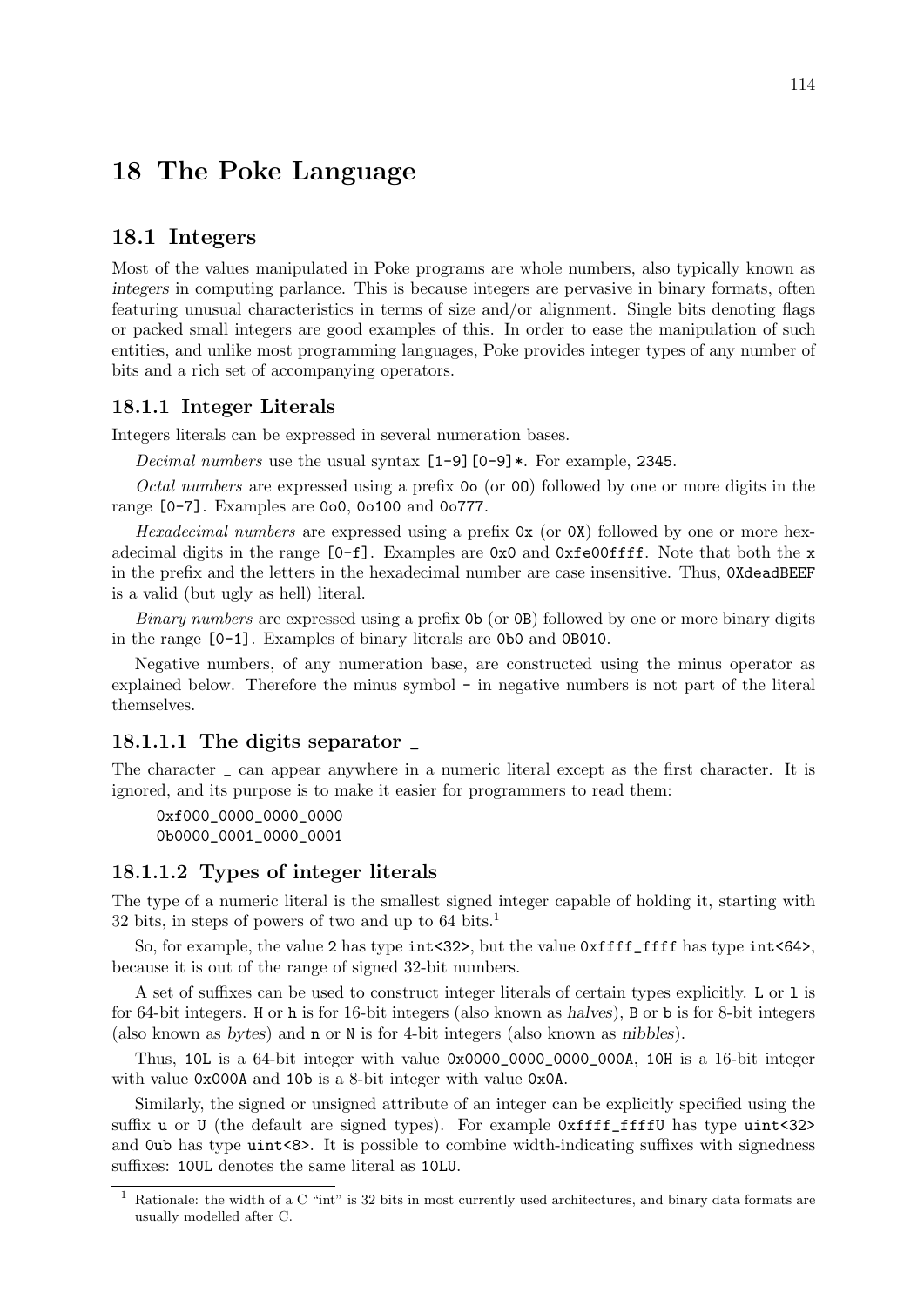The above rules guarantee that it is always possible to determine the width and signedness of an integer constant just by looking at it, with no ambiguity.

## 18.1.2 Characters

8-bit unsigned integers can use an alternative literal notation that is useful when working with ASCII character codes. Printable character codes can be denoted with 'c'.

Non-printable characters can be expressed using escape-sequences. The allowed sequences are:

\n New-line character (ASCII 012).

\t Tab character (ASCII 011).

\\ The backslash character.

\[0-9][0-9]?[0-9]?

Character whose ASCII code is the specified number, in octal.

Examples:

```
'o'
'\n'
'\t'
'\\'
'\0'
```
The type of a character literal is always char, aka uint<8>.

#### 18.1.3 Booleans

Like in C, truth values in Poke are encoded using integers. Zero (0) denotes the logical value "false", and any integer other than zero denotes the logical value "true".

## 18.1.4 Integer Types

Most general-purpose programming languages provide a small set of integer types, each featuring a range corresponding to strategic storage sizes: basically, signed and unsigned variants of 8, 16, 32, 64 bits. As we have seen in the previous sections, suffixes like H or L are used in Poke for that purpose.

However, in conventional programming languages when integers having an "odd" width (like 13 bits, for example) get into play for whatever reason, the programmer is required to use the integer arithmetic operators (and sometimes bit-wise operators) herself, in a clever way, in order to achieve the desired results.

Poke, on the contrary, provides a rich set of integer types featuring different widths, in both signed and unsigned variants. The language operators are aware of these types, and will do the right thing when operating on integer values having different widths.

Unsigned integer types are specified using the type constructor  $\text{uint}\leq n$ , where n is the number of bits. *n* should be an integer literal in the range  $[1,64]$ . Examples:

```
uint<1>
uint<7>
uint<64>
```
Similarly, signed integer types are created using the type constructor  $int **n**$ , where *n* is the number of bits. n should be an integer literal in the range  $[1,64]$ . Examples:

int<1> int<8> int<64>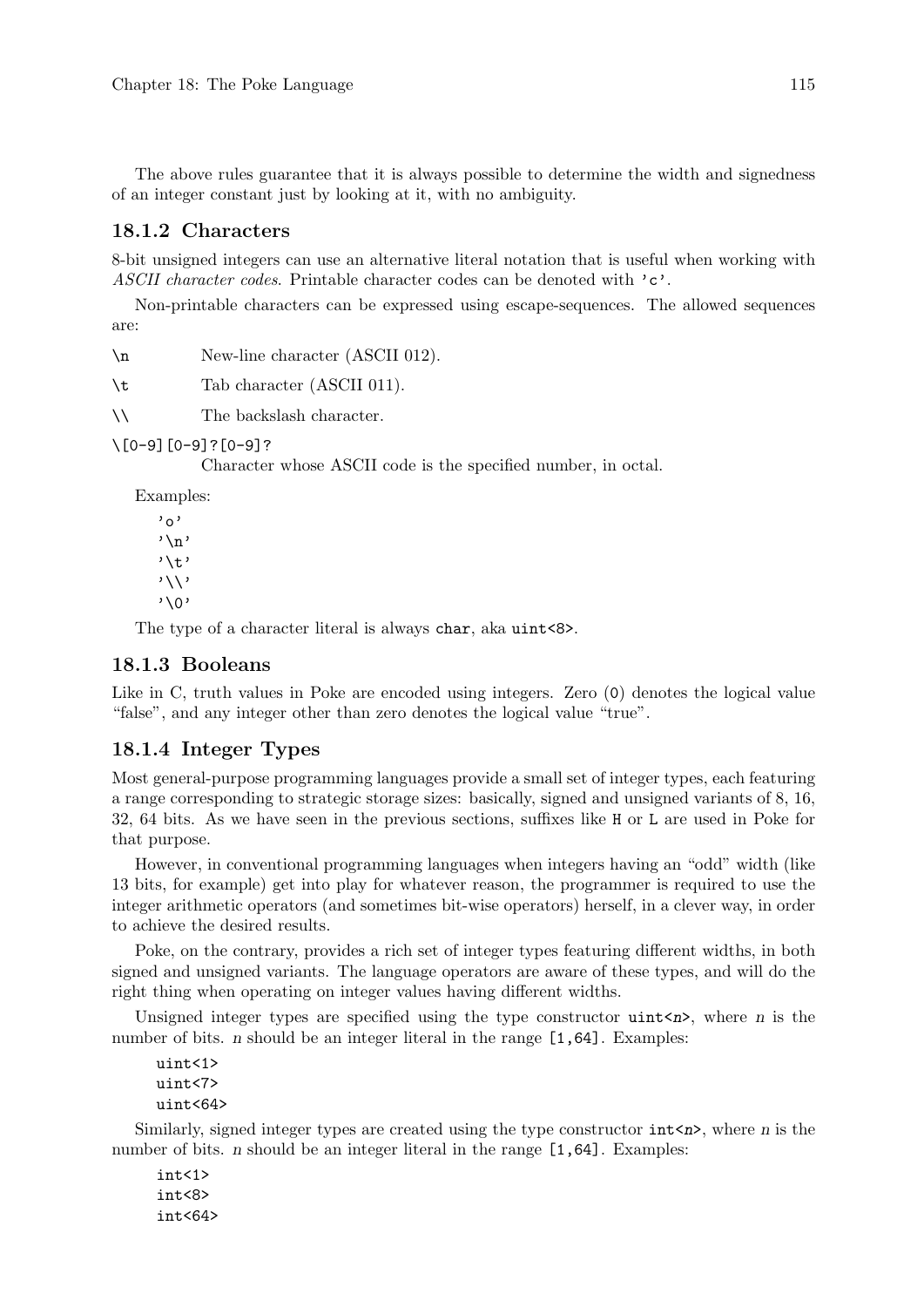Note that expressions are not allowed in the type integral constructor parameters. Not even constant expressions. Thus, things like  $int <$ foo> and uint<2+3> are not allowed.

#### 18.1.5 Casting Integers

The right-associative unary operator cast as can be used to derive a new integer value having a different type from an existing value.

For example, this is how we would create a signed 12-bit integer value holding the value 666:

```
(poke) 666 as int<12>
(int<12>) 666
```
Note that the 666 literal is originally a 32-bit signed integer. The cast performs the conversion.

Casts between integer types are always allowed, and never fail. If the new type is narrower than the existing type, truncation may be performed to accommodate the value in its new type. For example, the expression  $0x8765\_4321$  as uint<16> evaluates to  $0x4321$ . If the new type is wider than the existing type, either zero-extension or sign-extension is performed depending on the signedness of the operand.

The semantics of the sign-extension operation depends on the signedness of the value being converted, and on the currently selected encoding for negative numbers.

When using two's complement encoding, converting a signed value will always sign-extend regardless of the signedness of the target type. Thus:

```
(poke) -2H as uint<32>
0xfffffffeU
(poke) -2H as int<32>
0xfffffffe
```
Likewise, converting an unsigned value will always zero-extend regardless of the signedness of the target type. Thus:

```
(poke) 0xffffUH as uint<32>
0xffffU
(poke) 0xffffUH as int<32>
0xffff
```
#### 18.1.6 Relational Operators

The following binary relational operators are supported on integer values, in descending precedence order:

- Equality == and inequality !=.
- $\bullet$  Less than  $\lt$  and less or equal than  $\lt$ =.
- Greater than > and greater or equal than >=.

When applied to integer and character values, these operators implement an arithmetic ordering.

These operators resolve in boolean values encoded as 32-bit integers: 0 meaning false and 1 meaning true.

## 18.1.7 Arithmetic Operators

The following left-associative binary arithmetic operators are supported, in descending precedence order:

- Exponentiation \*\*, multiplication \*, integer division /, integer ceil-division  $\ell$  and modulus %.
- Addition + and subtraction -.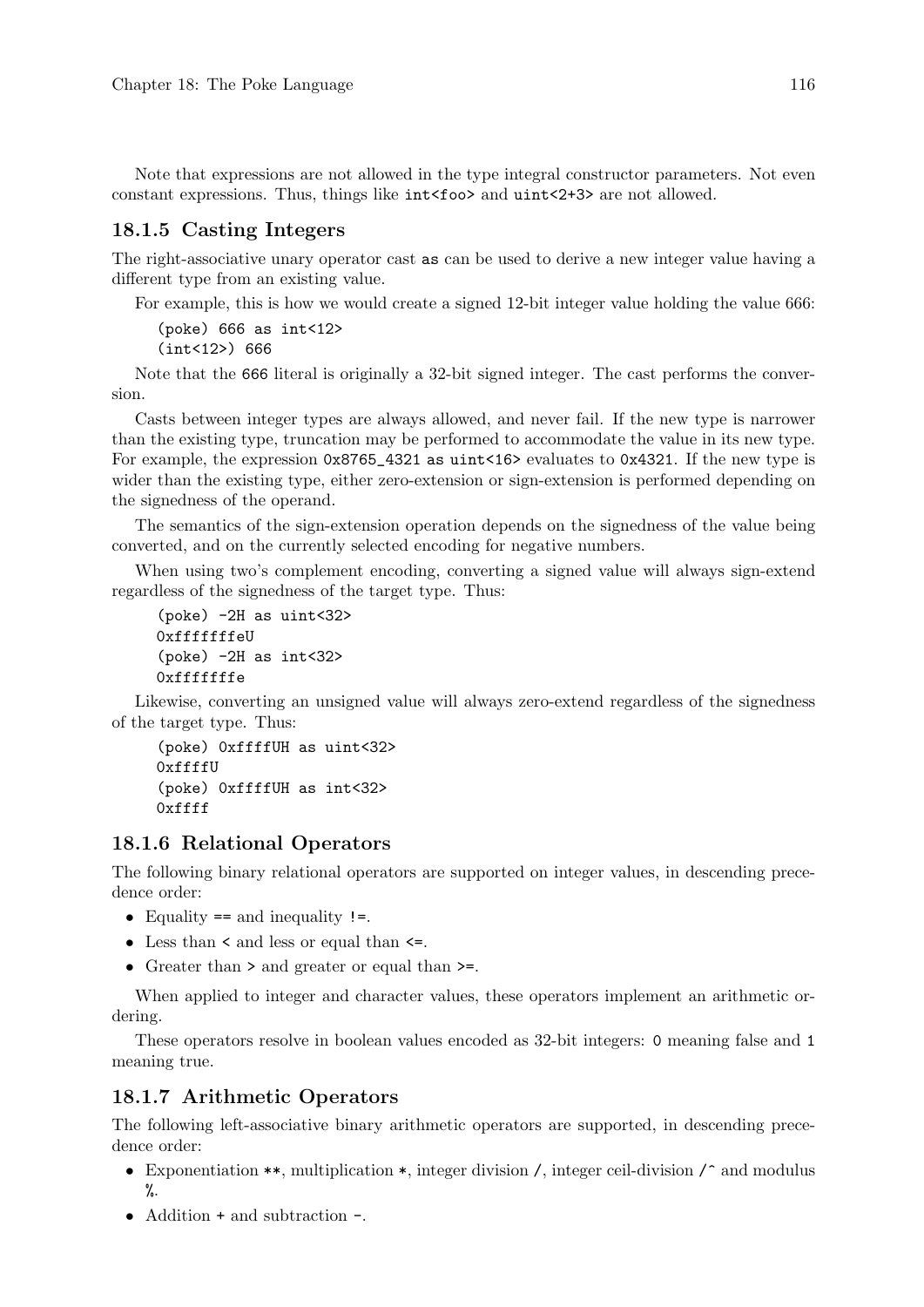In all the binary arithmetic operations automatic promotions (coercions) are performed in the operands as needed. The rules are:

- If one of the operands is unsigned and the other operand is signed, the second is converted to an unsigned value.
- If the size in bits of one of the operands is bigger than the size of the other operand, the second is converted to the same number of bits.

The following right-associative unary arithmetic operators are supported:

• Unary minus - and unary plus +.

Finally, pre-increment, pre-decrement, post-increment and post-decrement operators ++ and -- are supported.

# 18.1.8 Bitwise Operators

The following left-associative bitwise binary operators are supported, in descending precedence order:

- Bitwise shift left <<. and bitwise shift right .>>.
- Bitwise AND &.
- Bitwise exclusive OR  $\hat{\ }$ .
- Bitwise inclusive OR |.
- Bitwise concatenation :::.

Both <<. and .>> operators perform logical shifting. Unlike in many other programming languages, arithmetic right-shifting operators are not provided. This means that right shifting always inserts zeroes at the most-significant side of the value operand, whereas left shifting always inserts zeroes at the least-significant side of the value operand.

Left shifting by a number of bits equal or bigger than the size of the value operand is an error, and will trigger either a compile-time error or a run-time E\_out\_of\_bounds exception. This does not apply to right shifting.

Bitwise concatenation works with any integral type, of any bit length.

The following right-associative unary bitwise operators are supported:

• Bitwise complement  $\tilde{\phantom{a}}$ .

# 18.1.9 Boolean Operators

The following left-associative, short-circuited binary logical operators are supported, in descending precedence order:

- Logical implication:  $\Rightarrow$ .
- Logical AND: &&.
- Inclusive OR:  $||.$

The following right-associative unary logical operators are supported:

• Logical negation !.

#### 18.1.10 Integer Attributes

The following attributes are defined for integer values.

size Gives an offset with the storage occupied by the string. This includes the terminating null. Examples:

> (poke) 10'size 0x20UL#b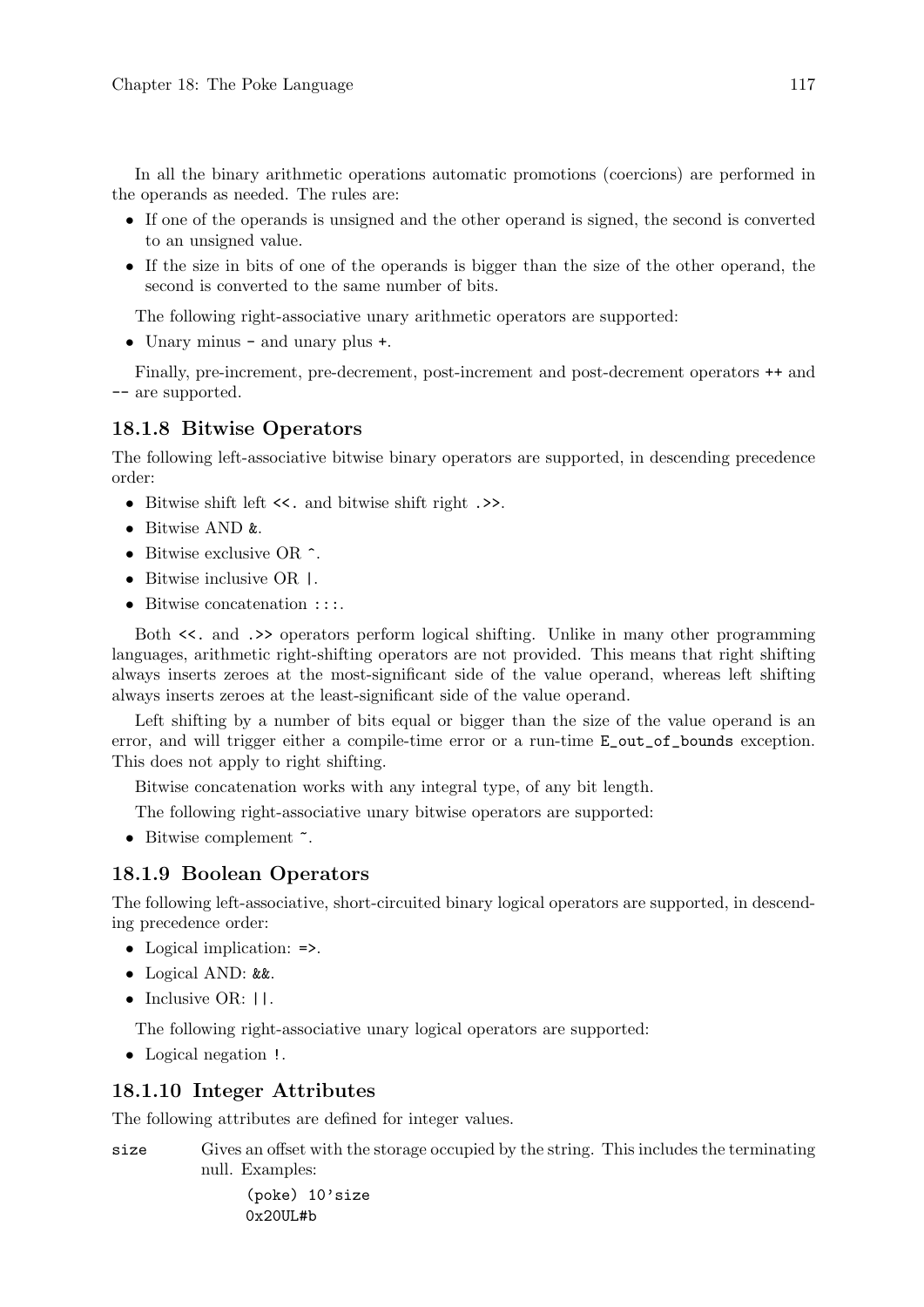```
(poke) 10N'size
                 0x4UL#b
                 (poke) (10 as int < 1)'size
                 0x1UL#b
signed Gives 1 if the value is a signed integer, 0 otherwise. Examples:
                 (poke) 10'signed
                 1
                 (poke) 10UL'signed
                 \Omegamapped Always 0 for integers. (see Section 18.14 [Mapping], page 152).
```
length Always 1UL for integers.

# 18.2 Offsets

Poke uses united values to handle offsets and data sizes. This is a very central concept in poke.

## <span id="page-133-0"></span>18.2.1 Offset Literals

Poke provides a convenient syntax to provide united values, which are called offsets (because in a binary editor you mostly use them to denote offsets in the file you are editing):

12#B 7#b 1024#KB

The offsets above denote twelve bytes, seven bits and one thousand twenty four kilobytes, respectively. The unit can be separated from the magnitude by blank characters, so you can write the following instead if you are so inclined:

```
12 #B
7 #b
(1024 * 1024) #Kb
```
Note how the magnitude part of an offset doesn't need to be constant. If the variable a contains an integer, this is how you would denote "a bytes":

#### a#B

In the offset syntax units are specified as  $\#unit$ , where unit is the specification of an unit. See the next section for details.

#### 18.2.2 Offset Units

There are several ways to express the unit of an offset, which is always interpreted as a multiple of the basic unit, which is the bit (one bit).

# 18.2.2.1 Named Units

The first way is to refer to an unit by name. For example, 2#B for two bytes. Units are defined using the unit construction:

unit name = constant\_expression [, name = constant\_expression]...;

where name is the name of the unit, and constant expression is a constant expression that should evaluate to an integral value. The resulting value is always coerced into an unsigned 64-bit integer.

Note that unit names live in a different namespace than variables and types. However, when a given name is both a type name and an unit name in an unit context, the named unit takes precedence:

(poke) type xx = int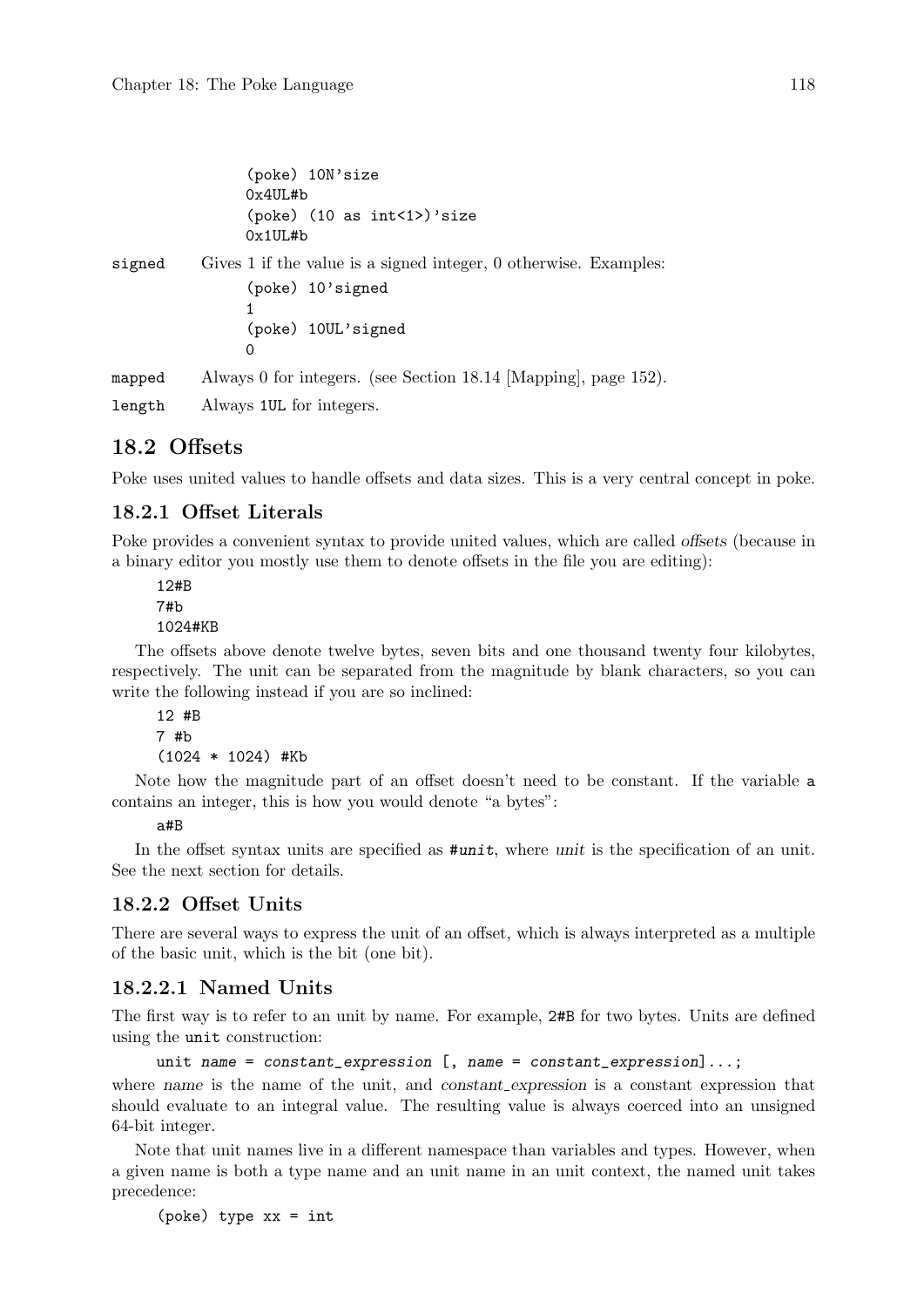```
(poke) unit xx = 2
(poke) 1#xx
1#2
```
Many useful units are defined in the standard library. See [Section 19.3 \[Standard Units\],](#page-185-0) [page 170.](#page-185-0)

# 18.2.2.2 Arbitrary Units

It is also possible to express units in multiples of the base unit, which is the bit. Using this syntax, it becomes possible to express offsets in any arbitrary unit, as disparate as it may seem:

17#3 0#12 8#1

That's it: 17 units of 3 bits each, zero units of 12 bits each, and eight units of 1 bit each. Note that the unit should be greater than 0.

## 18.2.2.3 Types as Units

But then, why stop there? Poking is all about defining data structures and operating on them. . . so why not use these structures as units as well? Consider the following struct:

```
type Packet = struct { int i; long j; };
```
The size of a Packet is known at compile time (which is not generally true for Poke structs). Wouldn't it be nice to use it as a unit in offsets? Sure it is:

23#Packet

The above is the size occupied by 23 packets. Any type whose size is known at compile time can be specified as an offset unit.

Expressing offsets as united values also relieves the programmer from doing many explicit unit conversions: poke can do them for you. Consider for example an ELF section header. One of its fields is the size of the described section, in bytes:

```
type Elf64_Shdr =
  struct
  {
   ...
   offset<Elf64_Xword,B> sh_size;
   ...
 };
```
If a given section is to contain, say, relocations with addends, we can set its size doing something like this:

```
shdr.sh_size = 10#Elf64_Rela;
```
Instead of doing the conversion to bytes explicitly.

If the magnitude of an offset is 1 then it is allowed to omit it entirely. To denote one kilobyte, for example, we can write #KB.

## 18.2.3 Offset Types

Offset types are denoted as  $offset \leq base_type$ , where base type is an integer type and unit the specification of an unit.

The offset base type is the type of the magnitude part of the united value. It can be any integer type, signed or unsigned, of any size.

The unit specification should be one of the unit identifiers that are allowed in offset literals (see above), a constant positive integer or the name of a Poke type whose size is known at compile time.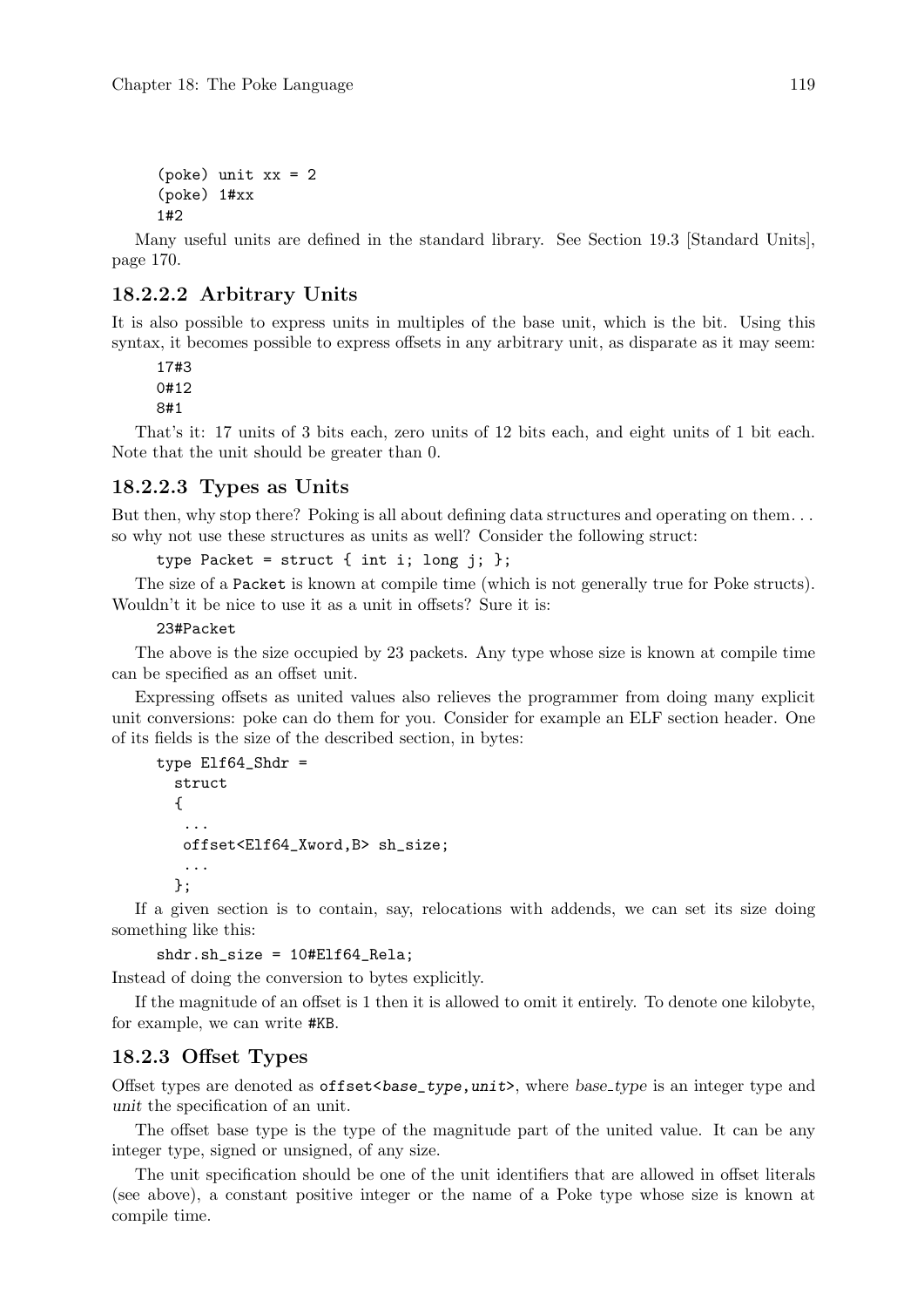Let's see some examples. A signed 32-bit offset expressed in bytes has type offset<int<32>,B>. An unsigned 12-bit offset expressed in kilobits has type offset<uint<12>,Kb>. The latter type can also be written using an explicit integer unit like in offset<uint<12>,1024>. Finally, a signed 64-bit offset in units of "packets", where a packet is denoted with a Poke type Packet has type offset<uint<64>,Packet>.

# 18.2.4 Casting Offsets

The right-associative unary operator cast as can be used to derive a new offset value having a different type from an existing value.

For example, this is how we would create a signed 12-bit offset in units bytes:

```
(poke) 1024#b as offset<int<12>,B>
(int<12>) 128#B
```
The same rules governing conversion of integers apply for the magnitude part. Depending on the unit, there can be truncation, like in:

(poke) 9#b as offset<int,B> 1#B

## 18.2.5 Offset Operations

Poke supports a little algebra for offsets.

# 18.2.5.1 Addition and subtraction

The addition or subtraction of two offsets results in another offset. Examples:

```
(poke) 1#B + 1#b
9#b
(poke) 2#KB - 1024#B
1024#B
```
The unit of the result is the greatest common divisor of the units of the operands.

The operators  $++$  and  $--$ , in their prefix and suffix versions, can be applied to offsets as well. The step used in the increment/decrement is one unit.

# 18.2.5.2 Multiplication by a scalar

Multiplying an offset by a magnitude gives you another offset. Examples:

```
(poke) 8#b * 2
16#b
(poke) 16#MB * 0
0#MB
```
The unit of the result is the same as the unit of the offset operand.

Note that multiplying two offsets is not supported. This makes sense, since computer memory is linear, and therefore it wouldn't make any sense to have units like  $\#B^2$ .

# 18.2.5.3 Division

Dividing two offsets gives you a magnitude. Examples:

(poke) 16#b / 1#B  $\overline{2}$ (poke) 1024#MB / 512#Mb 16

Dividing offsets is the Pokish way of converting memory magnitudes between different units: just use units like you do when doing physics or working with units in other contexts.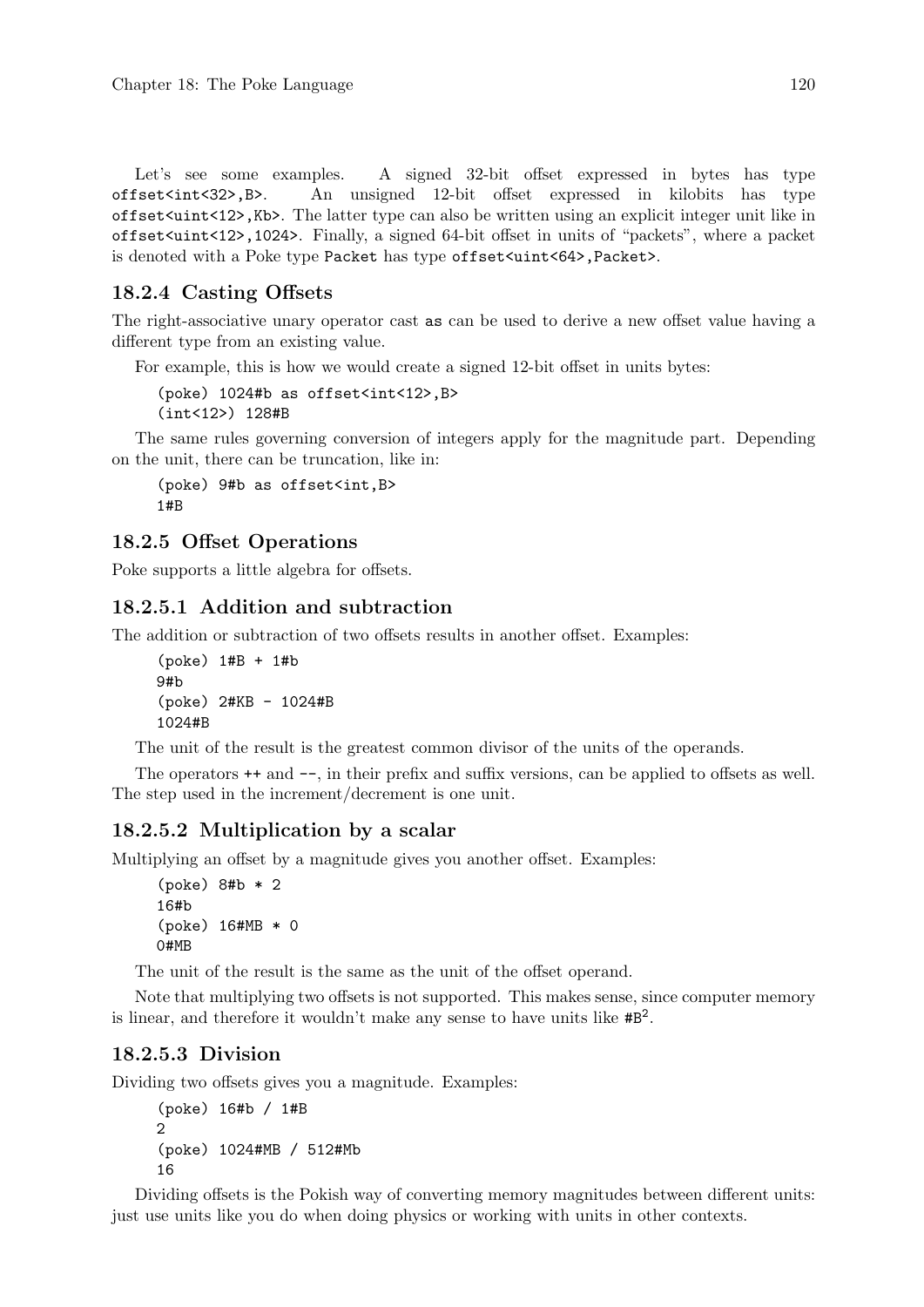For example, using the syntactic trick of omitting the magnitude (in which case it is assumed to be 1) it is very natural to write something like the following to convert from kilobits to bytes:

(poke) 24 #Kb/#B 3072

There is also a ceil-division operator for offsets, with the same semantics as the ceil-division for integers:

(poke) 10#B /^ 3#B 4

#### 18.2.5.4 Division by an integer

Dividing an offset by an integer gives you an offset. Example:

(poke) 8#B / 2 4#B

# 18.2.5.5 Modulus

The modulus of two offsets gives you another offset with the expected semantics. Examples:

(poke) 9#b % 1#B 1#b (poke) 1#B % 9#b 8#b

The unit of the result is the greatest common divisor of the units of the operands.

# 18.2.6 Offset Attributes

The following attributes are defined for offset values.

size Gives an offset with the storage occupied by the offset. Examples:

(poke) 10#B'size 0x20UL#b (poke) 10N#B'size 0x4UL#b

magnitude

Gives the magnitude part of the offset. Examples:

(poke) 10#B'magnitude 10 (poke) 2H#b'magnitude  $2H$ 

unit Gives a number with the unit of the offset, expressed in bits. Examples: (poke) 10#B'unit

> 8UL (poke) 2H#b'unit 1UL

mapped Always 0 for offsets. (see [Section 18.14 \[Mapping\], page 152\)](#page-167-0).

length Always 1UL for integers.

# 18.3 Strings

Poke supports a notion of strings which is very similar to the C programming language: a string value is a sequence of characters that is terminated by the so-called null character.

The standard library provides functions which process strings. See [Section 19.6 \[String](#page-187-0) [Functions\], page 172.](#page-187-0)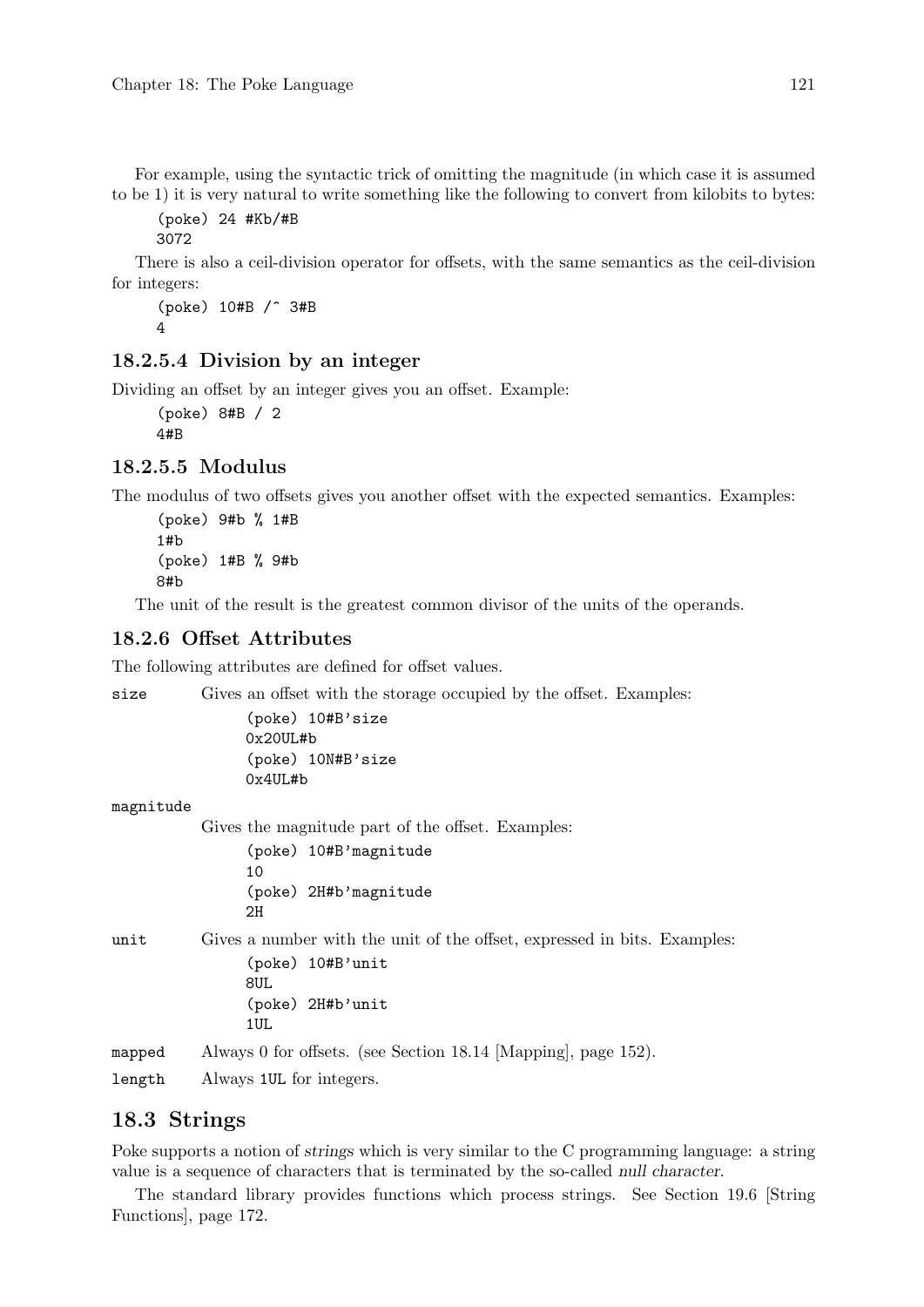#### 18.3.1 String Literals

NULL-terminated sequences of ASCII codes can be denoted using the following syntax:

"foo"

Poke string values are very similar to C strings. They comprise a sequence of 8-bit character codes, terminated by the value 0UB.

The following escape sequences are supported inside string literals:

| $\n\langle n$ | Denotes a new line character.                                 |
|---------------|---------------------------------------------------------------|
| \t            | Denotes an horizontal tab.                                    |
| ∖∖            | Denotes a backlash $\setminus$ character.                     |
| \ "           | Denotes a double-quote " character.                           |
| $\sum$        | num is a number in the range 1 to 255 (inclusive) in base 8.  |
| xnum          | num is a number in the range 1 to 255 (inclusive) in base 16. |

Strings cannot contain OUB character, and inserting one using escape sequences ( $\Diamond$  or  $\Diamond$ x0) leads to compilation error.

#### 18.3.2 String Types

Every string value in Poke is of type string.

# 18.3.3 String Indexing

Poke supports accessing the characters in a string using the array indexing notation. The indexes are in the  $[0,n]$  range, where n is the length of the string minus one. Note the length doesn't include the null character, *i.e.* it is not possible to access the terminating null. Examples:

```
(poke) "foo"[0]
0x66UB
(poke) "foo"[1]
0x6fUB
```
If the passed index is less than zero or it is too big, an E\_out\_of\_bounds exception is raised:

```
(poke) "foo"[-1]
unhandled out of bounds exception
(poke) "foo"[3]
unhandled out of bounds exception
```
#### 18.3.4 String Concatenation

Strings can be concatenated using the + operator. This works like this:

(poke) "foo" + "bar" "foobar"

Note how the null character terminating the first string is removed. Therefore, the length of the concatenation of two given strings of lengths N and M is always N+M-1.

Concatenation and indexing are useful together for building strings. A string can be created empty, and additional characters added to it by means of concatenation:

(poke) var bytes = ""; (poke) bytes = bytes +  $'x'$  as string;

Then, we can retrieve characters from the string we built using indexing:

```
(poke) bytes[0]
0x78UB
```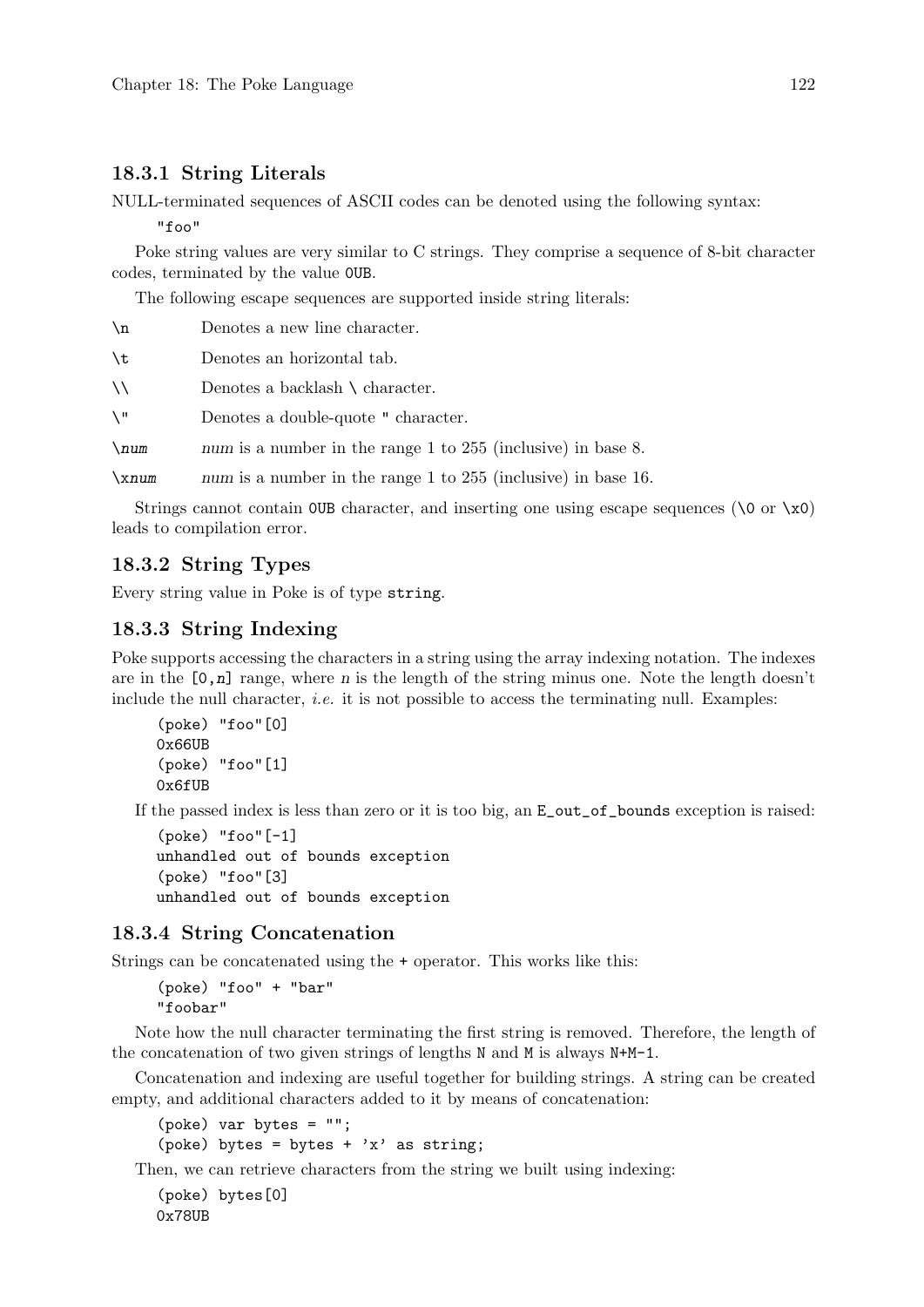Additionally, the \* operator allows to "multiply" a string by concatenating it with itself a given number of times. This works like this:

```
(poke) "foo" * 3
"foofoofoo"
(poke) "foo" * 0
"" ""
```
This is useful for building strings whose length is not known at compile time. For example:

```
fun make_empty_string = (int length) string:
{
   return " " * length;
}
```
## 18.3.5 String Attributes

The following attributes are defined for string values.

length Gives the number of characters composing the string, not counting the terminating null. Examples:

```
(poke) "foo"'length
3UL
(poke) ""'length
0UL
```
size Gives an offset with the storage occupied by the string. This includes the terminating null. Examples:

> (poke) "foo"'size 32UL#b (poke) ""'size 8UL#b

mapped Always 0 for strings. (see [Section 18.14 \[Mapping\], page 152\)](#page-167-0).

# 18.3.6 String Formatting

Poke provides a built-in function format that can be used in order to format, or build, a string value that is derived from a set of zero or more Poke values:

format (fmt[, value...])

Where fmt is a format string that interpreted verbatim but for predefined format tags which start with %. These format tags are interpreted especially. See [Section 18.17.2 \[printf\], page 164.](#page-179-0)

Example:

var s = format ("Age is %i32d.", 66);

The value of the variable s is "Age is 66.".

# 18.4 Arrays

Arrays are homogeneous collections of values.

# 18.4.1 Array Literals

Array literals are constructed using the following syntax:

```
[exp,exp...]
```
where  $\exp$  is an arbitrary expression.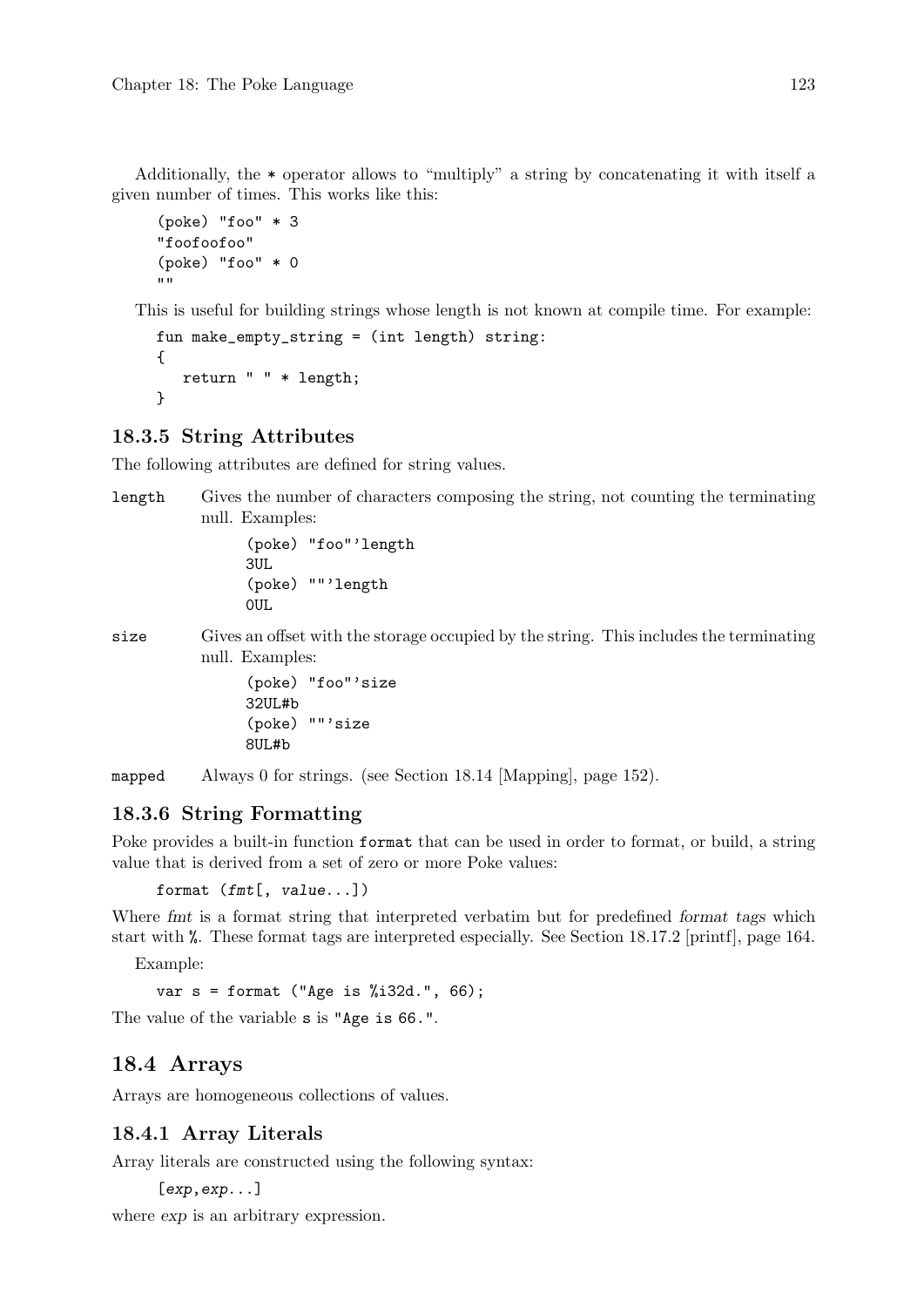For example, [1,2,3] constructs an array of three signed 32-bit integers. Likewise, ['a','b','c'] constructs an array of three unsigned 8-bit integers (characters). For convenience, a trailing comma is accepted but not required.

The type of the array literal is inferred from the type of its elements. Accordingly, all the elements in an array literal must be of the same type. Examples of invalid array literals, that will raise a compilation-time error if evaluated, are:

```
[1,2u,3]
[1,0xffff_fffff,3]['a', "b", 'c']
```
Array literals must contain at least one element. Accordingly, [] is not a valid array literal. This is how a 3x3 matrix could be constructed using an array of arrays:

[[1,2,3],[4,5,6],[7,8,9],]

It is possible to refer to specific elements when constructing array literals. For example,  $[1,2,3,1] = 4$ ] denotes the same array as  $[1,2,3,4]$ .

This allows creating arrays without having to specify all its elements; every unspecified element takes the value of the first specified element to its right. For example,  $[.2] = 2$ ] denotes the same array as [2,2,2].

Note that an array element can be referenced more than once. When that happens, the final value of the element is the last specified. For example,  $[1,2,3,1]$ =10] denotes the array [1,10,3].

#### 18.4.2 Array Types

There are three different kind of array types in Poke.

Unbounded arrays have no explicit boundaries. Examples are  $int[]$  or  $E1f64_Shdr[]$ . Arrays can be bounded by number of elements specifying a Poke expression that evaluates to an integer value. For example, int[2]. Finally, arrays can be bounded by size specifying a Poke expression that evaluates to an offset value. For example,  $int[8#B]$ .

### 18.4.2.1 Writing unbounded array literals

The type of an array literal is always bounded by number of elements. For example, the type of [1,2,3] is int[3]. If what we want is an unbounded array literal we can obtain it with a case like [1,2,3] as int[].

#### 18.4.2.2 Array boundaries and closures

Poke arrays are rather peculiar. One of their seemingly bizarre characteristics is the fact that the expressions calculating their boundaries (when they are bounded) evaluate in their own lexical environment, which is captured. In other words: the expressions denoting the boundaries of Poke arrays conform closures. Also, the way they evaluate may be surprising. This is no capricious.

When an array type is bounded, be it by number of elements or by size, the expression indicating the boundary doesn't need to be constant and it can involve variables. For example, consider the following type definition:

```
var N = 2;
type List = int[N*2];
```
Let's map a List at some offset:

```
(poke) List @ 0#B
[0x746f6f72,0x303a783a,0x723a303a,0x3a746f6f]
```
As expected, we get an array of four integers. Very good, obviously the boundary expression N\*2 got evaluated when defining the type List, and the result of the evaluation was 4, right?. Typical semantics like in my garden variety programming language. . . ? Right?!?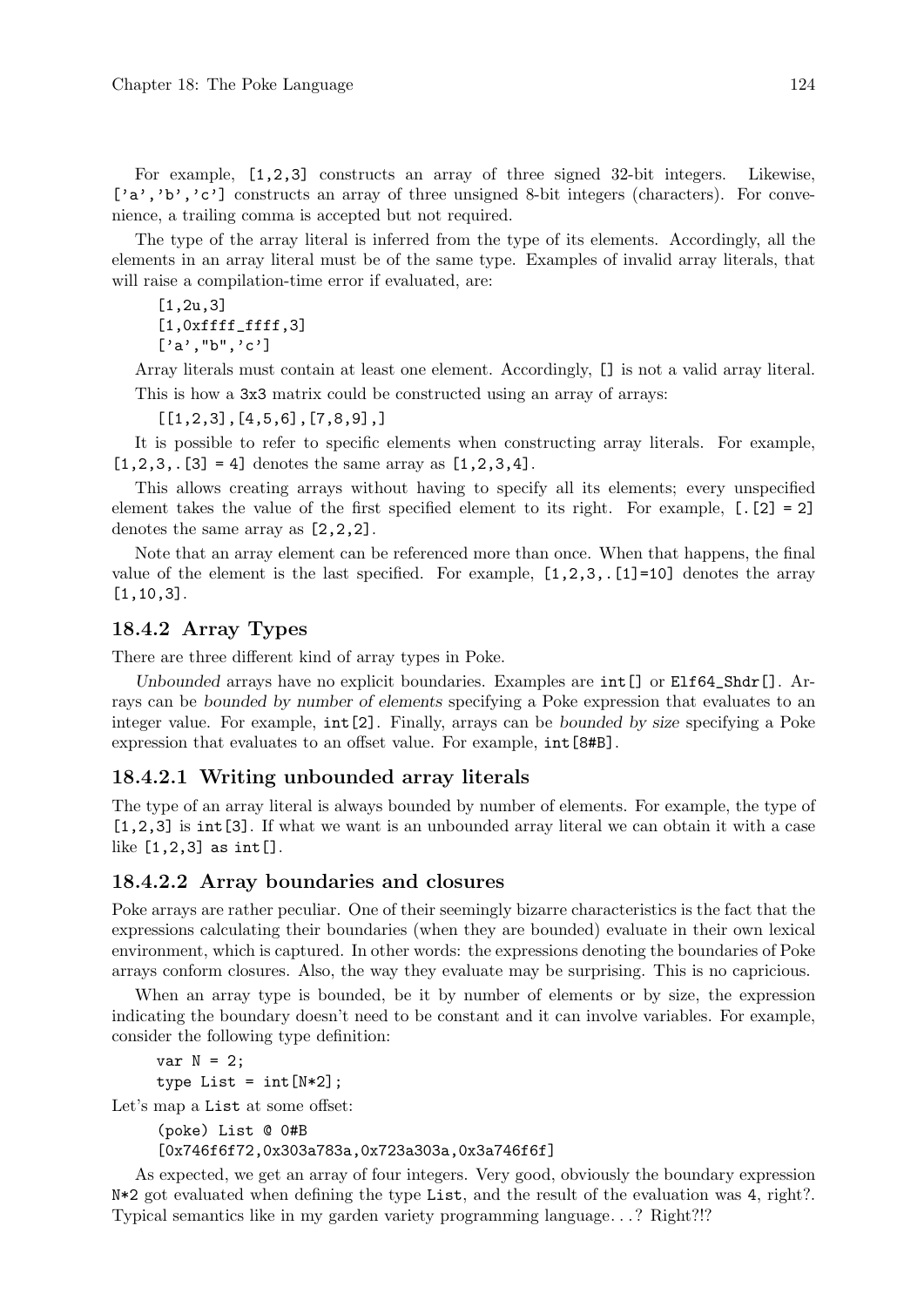Well, not really. Let's modify the value of N and map a List again...

 $(poke)$   $N = 1$ (poke) List @ 0#B [0x746f6f72,0x303a783a]

Yes. The boundary of the array type changed... on, this is Poke, was you really expecting something typical? ;)

What happens is that at type definition time the lexical environment is captured and a closure is created. The body of the closure is the expression. Every time the type is referred, the closure is re-evaluated and a new value is computed.

Consequently, if the value of a variable referred in the expression changes, like in our example, the type itself gets updated auto-magically. Very nice but, why is Poke designed like this? Just to impress the cat? Nope.

In binary formats, and also in protocols, the size of some given data is often defined in terms of some other data that should be decoded first. Consider for example the following definition of a Packet:

```
type Packet =
  struct
  {
    byte size;
    byte[size] payload;
  };
```
Each packet contains a 8-bit integer specifying the size of the payload transported in the packet. The payload, a sequence of size bytes, follows.

In struct types like the above, the boundaries of arrays depend on fields that have been decoded before and that exist, like variables, in the lexical scope captured by the struct type definition (yes, these are also closures, but that's for another article.) This absolutely depends on having the array types evaluate their bounding expressions when the type is used, and not at type definition time.

To show this property in action, let's play a bit:

```
(poke) var data = byte[4] @ 0#B
(poke) data[0] = 2(poke) data[1] = 3(poke) data[2] = 4(poke) data[3] = 5(poke) dump
76543210 0011 2233 4455 6677 8899 aabb ccdd eeff
00000000: 0203 0405 0000 0000 0000 0000 0000 0000
00000010: 0000 0000 0000 0000 0000 0000 0000 0000
(poke) var p1 = Packet @ 0#B
(poke) var p2 = Packet @ 1#B
(poke) p1
Packet {size=0x2UB,payload=[0x3UB,0x4UB]}
(poke) p2
Packet {size=0x3UB,payload=[0x4UB,0x5UB,0x0UB]}
```
Now, let's change the data and see how the sizes of the payloads are adjusted accordingly:

```
(poke) data[0] = 1(poke) data[1] = 0(poke) p1
Packet {size=0x1UB,payload=[0x0UB]}
```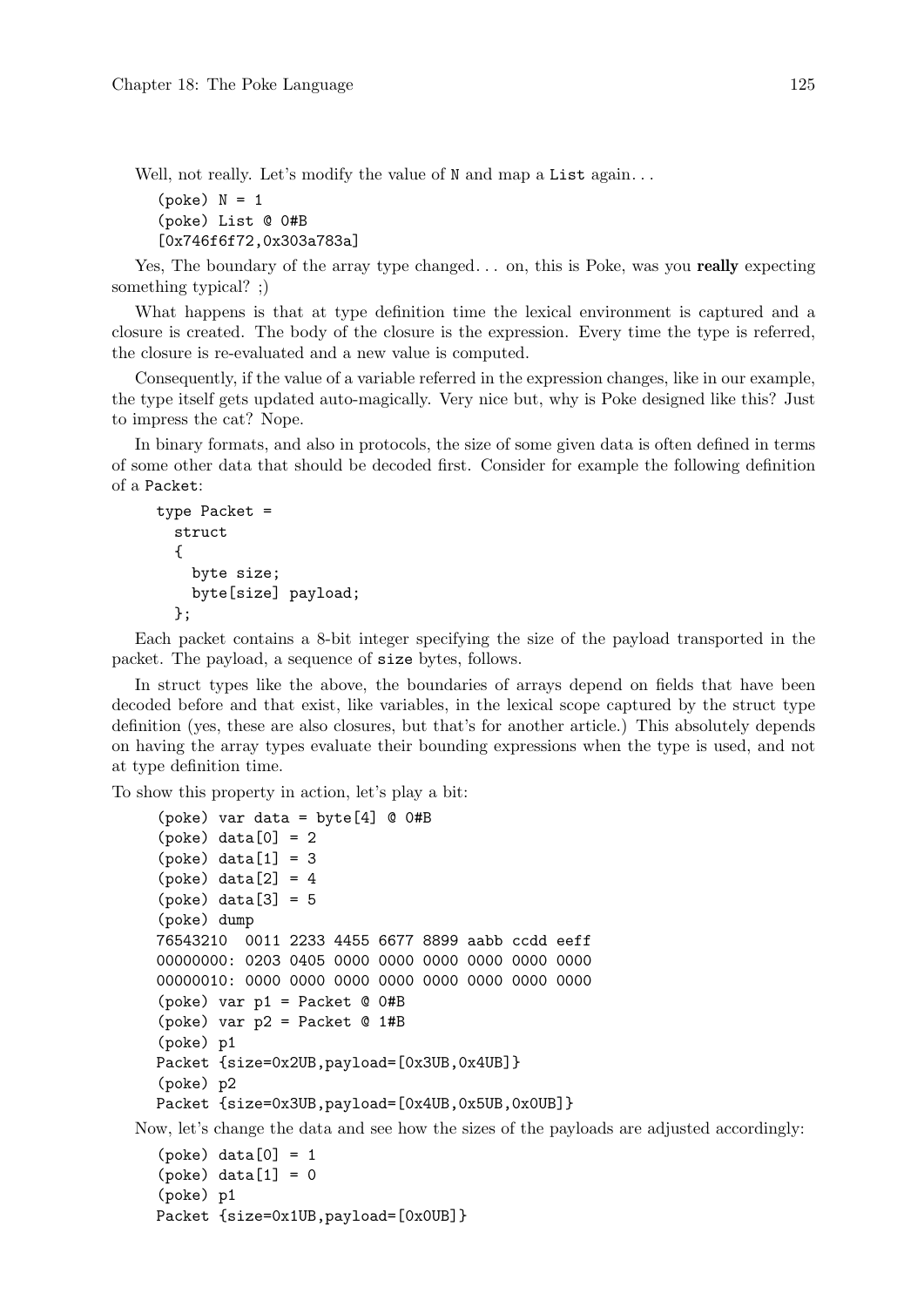(poke) p2 Packet {size=0x0UB,payload=[]}

So, as we have seen, Poke's way of handling boundaries in array types allows data structures to adjust to the particular data they contain, so usual in binary formats. This is an important feature, that gives Poke part of its feel and magic.

# 18.4.3 Casting Arrays

There are two kinds of casts for array values:

- Cast to array types that may have a different bounding.
- Cast of array of integers or integral structs to an integral type.

For example, we have seen that the type of an array literal is always bounded by a constant number of elements. Thus the type of  $[1,2,3]$  is int [3].

We could cast the value above to an unbounded array type by doing:

 $[1,2,3]$  as int  $[$ ]

Or to an array bounded by size:

[1,2,3] as int[12#B]

Of course trying to cast an array value to a type for which the bounding restrictions will fail. This will give you a compile-time error:

 $[1, 2, 3]$  as int  $[4]$ 

And this will result in a run-time error:

(poke) [1,2,3] as int[13#B] unhandled conversion error exception

Now let's see how Poke reinterprets integral arrays as integers:

(poke) [0xdeUB,0xadUB] as uint16 0xdeadUH (poke) [0xdeUB,0xadUB,0UB] as int 0xdead00

Trying to cast an array with a size larger than 64-bit will result in an error:

(poke) [1,2,3] as int unhandled conversion error exception arrays bigger than 64-bit cannot be casted to integral types

It also works for nested arrays and arrays of integral structs (See [Section 18.5.11 \[Integral](#page-151-0) [Structs\], page 136\)](#page-151-0):

(poke) type Foo = struct uint { int16 hi; int16 lo; }; (poke) [[Foo{ hi=0xdeadH, lo=0xbeefH}],[Foo{}]] as ulong 0xdeadbeef000000000UL

The way it works is like putting all array elements in an uint<64> number and then casting that number to the destination integral type.

# 18.4.4 Array Constructors

Array literals can only specify arrays which a constant number of elements. They also require initial values for their elements, and it is also not possible to construct an array literal denoting an empty array of some given type.

Array constructors provide a suitable way to build such array values. The syntax is:

```
array_type ([value])
```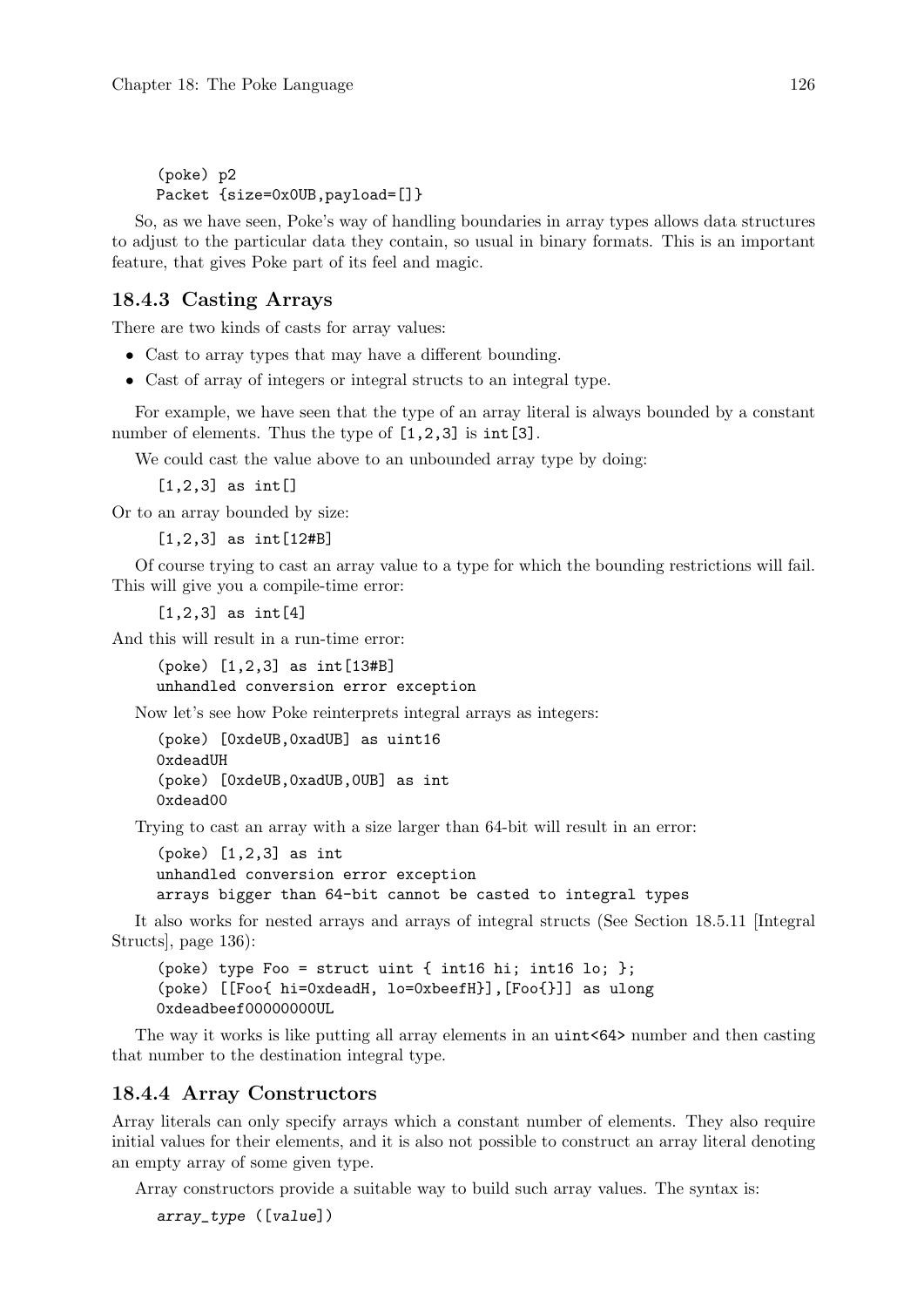Where array type is an array type, or the name of an array type, and value is an optional argument that specify the value to which the elements of the new array are initialized. If no value is provided in the constructor then default values are calculated.

```
Examples:
```

```
(poke) int []()\Box(poke) int[2]()[0,0]
(poke) int[2](10)
[10,10]
(poke) offset<int,B>[2](16#b)
[2#B,2#B]
(poke) string[3]()
["","",""]
(poke) int[][3](int[2](666))
[[666,666],[666,666],[666,666]]
(poke) Packet[3]()
[Packet {...}, Packet {...}, Packet {...}]
```
# 18.4.5 Array Comparison

The equality operator  $(==)$  and the inequality operator  $(!=)$  can be applied to arrays. Examples:

```
(poke) [1,2,3] == [1,2,3]1
(poke) [[1,2],[3,4]] != [[5,6],[7,8]]
1
```
Note that the array elements are compared recursively.

# 18.4.6 Array Indexing

Arrays are indexed using the usual notation, providing an index enclosed between square brackets with [ and ]:

```
(poke) [1,2,3][0]
1
(poke) [1,2,3][1]
2
```
The index should be an expression that evaluates to an integer value, and it is promoted to an unsigned 64-bit integer when needed.

The valid range for the index is  $[0, n]$  where n is the number of elements stored in the array minus one. If the passed integer is out of that range, an  $E_{\text{out-of}}$  bounds exception is raised:

(poke) [1,2,3][-1] unhandled out of bounds exception (poke) [1,2,3][3] unhandled out of bounds exception

# 18.4.7 Array Trimming

Indexing is used to fetch elements from arrays. Another operation, called trimming, allows you to extract a subset of the array, as another array.

Trims use the following notation, where a range is specified between square brackets. The left sides of the range are closed, whereas the right sides of the range are open:

(poke) [1,2,3][0:2]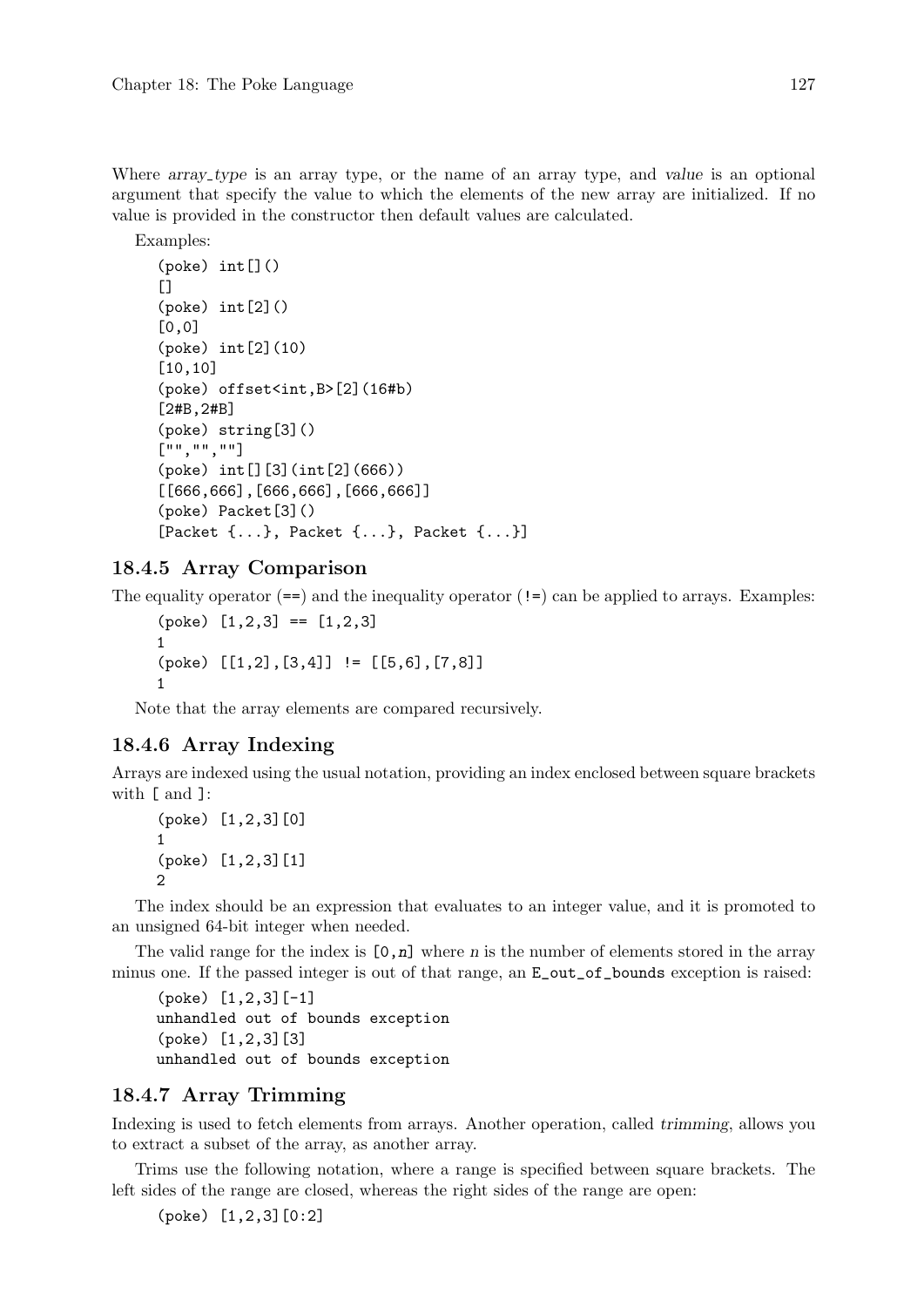[1,2] (poke) [1,2,3][1:2]  $\lceil 2 \rceil$ (poke) [1,2,3][0:3] [1,2,3]

If the minimum side of the range is omitted, it is assumed to be zero. If the maximum side of the range is omitted, it is assumed to be the length of the trimmed array:

```
(poke) [1,2,3][:2]
[1,2]
(poke) [1,2,3][1:]
[2,3]
(poke) [1,2,3][:]
[1,2,3]
```
The elements of the base array and the trimmed sub-array are copied by shared value, exactly like when passing arguments to functions. This means that for simple types, copies of the elements are done:

```
(poke) var a = [1, 2, 3](poke) var s = a[1:2](poke) s[0] = 66(poke) a
[1,2,3]
```
However, for complex types like arrays and structs, the values are shared:

```
(poke) var a = Packet[] @ 0#B
(poke) var s = a[1:2](poke) s[0].field = 66
(poke) a[1].field
66
```
There is an alternative syntax that can be used in order to denote trims, in which the length of the trim is specified instead of the index of the second element. It has this form:

```
(poke) [1,2,3][0+:3]
[1,2,3]
(poke) [1,2,3][1+:2]
[2,3]
(poke) [1,2,3][1+:0]
[]
```
#### 18.4.8 Array Elements

The in operator can be used to determine whether a given element is stored in an array. Examples:

```
(poke) 2 in [1,2,3]
1
(poke) 10#B in [2#b,10*8#b,3#b]
1
(poke) 30#B in [2#b,10*8#b,3#b]
\Omega
```
## 18.4.9 Array Concatenation

The operator + can be used to build new arrays resulting from the concatenation of the elements of two arrays given as operands:

(poke) [1,2] + [3,4,5]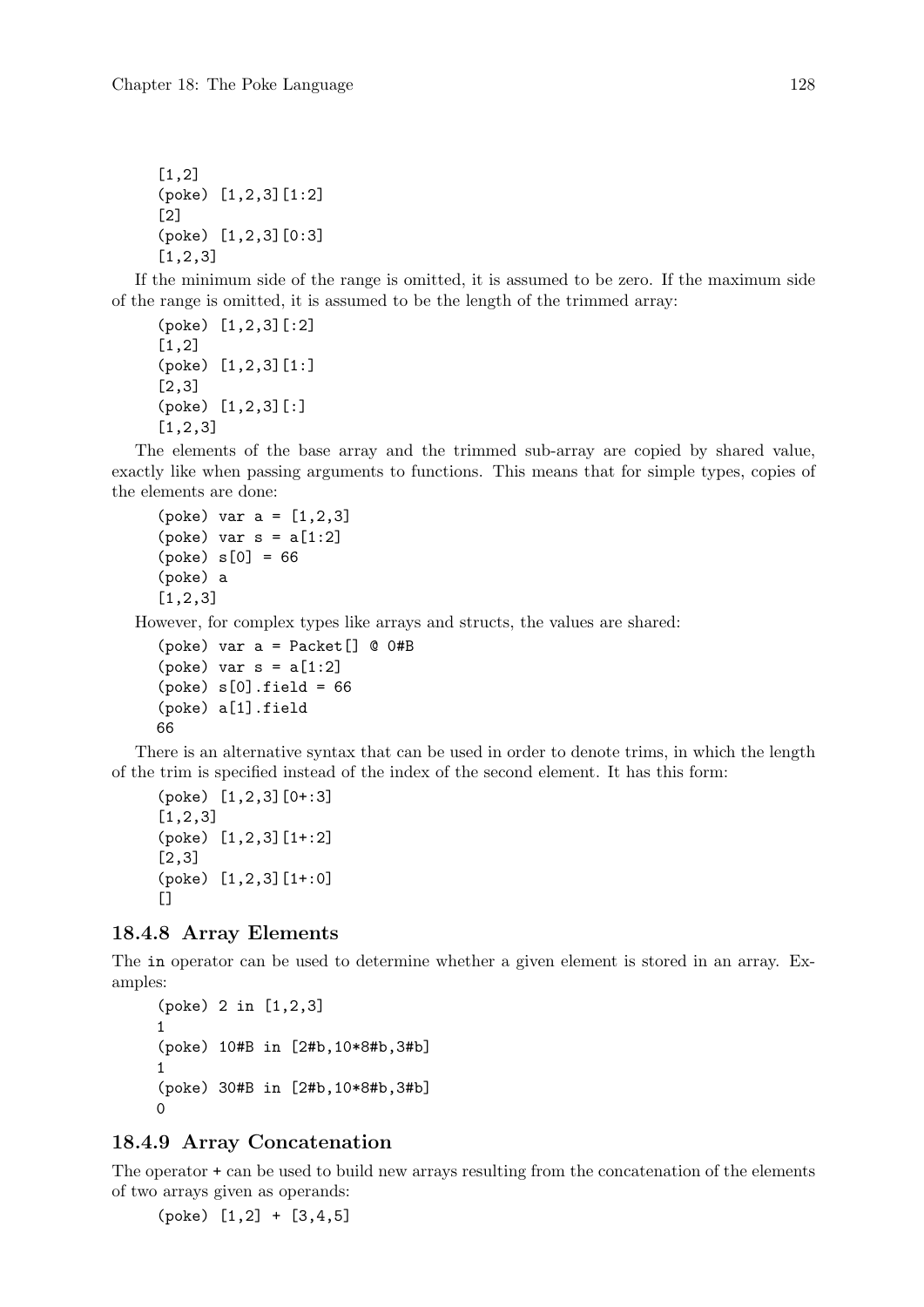### $[1, 2, 3, 4, 5]$

The two arrays given as operands shall have the same elements of the same type. The resulting array is always unbounded.

# 18.4.10 Array Attributes

The following attributes are defined for array values.

```
size Gives an offset with the storage occupied by the complete array. Example:
                (poke) [1,2,3]'size
                96UL#b
length Gives the number of elements stored in the array. Example:
                (poke) [1,2,3]'length
                3
mapped Boolean indicating whether the array is mapped. Examples:
                (poke) var a = [1, 2, 3](poke) var b = int[3] @ 0#B
                (poke) a'mapped
                \Omega(poke) b'mapped
                1
strict Boolean indicating whether the array is mapped in strict mode. Examples:
                (poke) var a = int[3] @ 0#B
                (poke) a'strict
                1
                (poke) var a = int[3] @! 0#B
                (poke) a'strict
                \Omega
```
# 18.5 Structs

Structs are the main abstraction that Poke provides to structure data. They contain heterogeneous collections of values.

## <span id="page-144-0"></span>18.5.1 Struct Types

A simple struct type definition in Poke looks like:

```
type Packet =
 struct
  {
    byte magic;
    uint<16> length;
    byte[length] data;
  }
```
The above defines a "Packet", which consists on a magic number encoded in a byte, a length encoded in an unsigned 16-bit integer, and an array of length bytes, which is the payload of the packet.

Each entry in the struct type above defines a struct field.

Each field has a type, which is mandatory, and a name, which is optional. Fields without names are not accessible (not even within the struct itself) but they are handy for expressing esoteric padding. See [Section 4.11 \[Padding and Alignment\], page 60](#page-75-0). Example:

```
type Imm64 =
```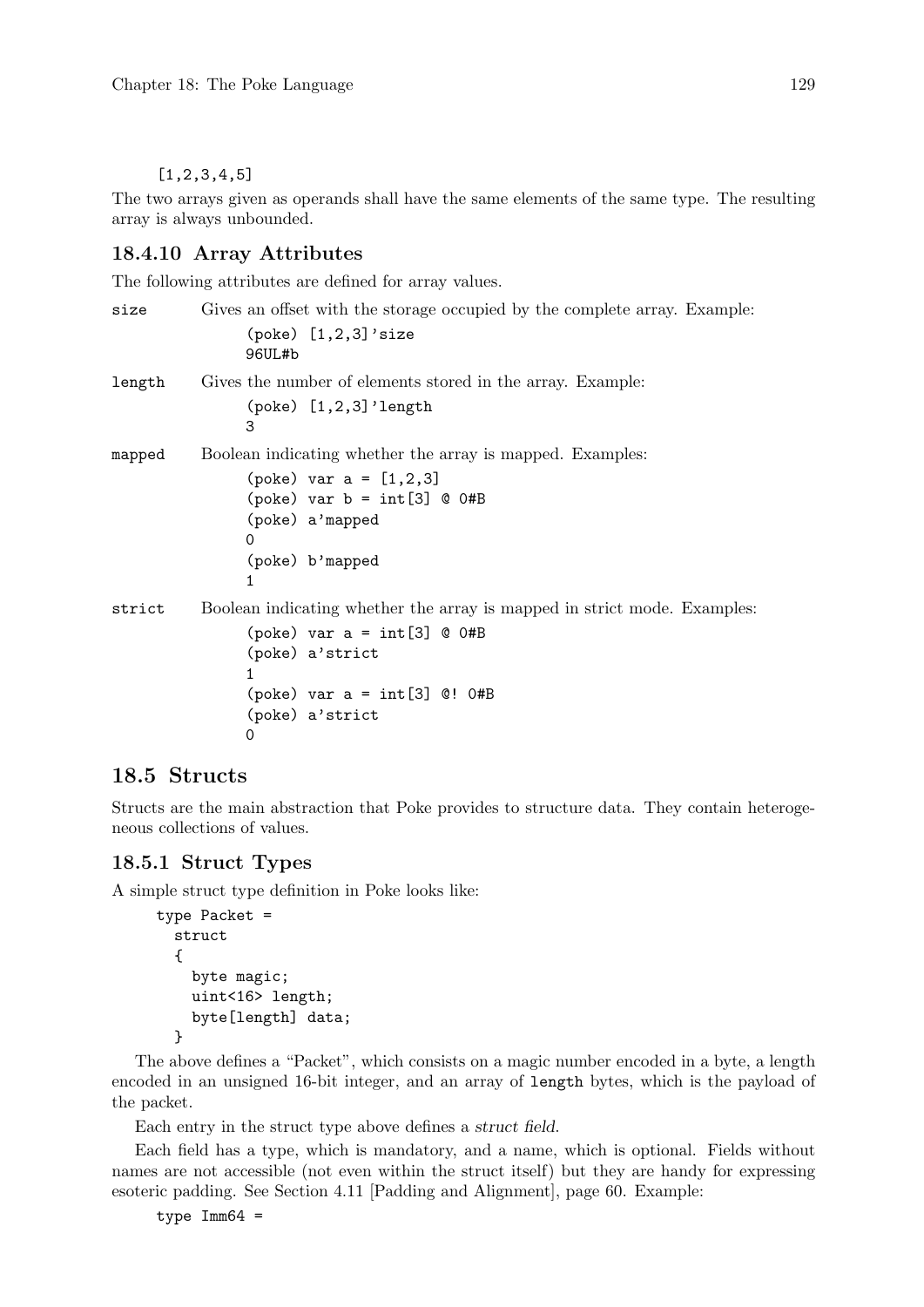```
struct
{
  uint<32> lo;
  uint<32>;
  uint<32> hi;
}
```
It is not allowed to have several fields with the same name in the same struct. The compiler will complain if it finds such an occurrence.

## 18.5.2 Struct Constructors

Once a struct type gets defined, there are two ways to build struct values from it. One is mapping. See [Section 18.14.4 \[Mapping Structs\], page 156.](#page-171-0) The other is using a struct constructor, which is explained in this section.

Struct constructors have the following form:

type\_name { [field\_initializer,]... }

where each field initializer has the form:

```
[field_name=]exp
```
Note how each field has an optional name field name and a value exp. The expression for the value can be of any type. For convenience, a trailing comma is accepted but not required.

Suppose for example that we have a type defined as:

```
type Packet =
 struct
  {
    uint<16> flags;
    byte[32] data;
  }
```
We can construct a new packet, with all its fields initialized to zero, like this:

```
(poke) Packet {}
Packet {
  flags=0x0UH,
  data=[0x0UB,0x0UB,0x0UB,0x0UB,0x0UB,...]
}
```
In the constructor we can specify initial values for some of the fields:

```
(poke) Packet { flags = 0x8 }
Packet {
  flags=0x8UH,
  data=[0x0UB,0x0UB,0x0UB,0x0UB,0x0UB,0x0UB,...]}
```
It is not allowed to specify initializers that are not part of the type being constructed:

```
(poke) Packet { foo = 10 }
<stdin>:1:10: error: invalid struct field 'foo' in constructor
Packet { foo = 10 };
          \tilde{\phantom{a}}
```
As we shall see later, many struct types define constraints on the values their fields can hold. This is a way to implement data integrity. While building struct values using constructors, these constraints are taken into account. For example, given the following struct type:

```
type BPF_Reg =
 struct
```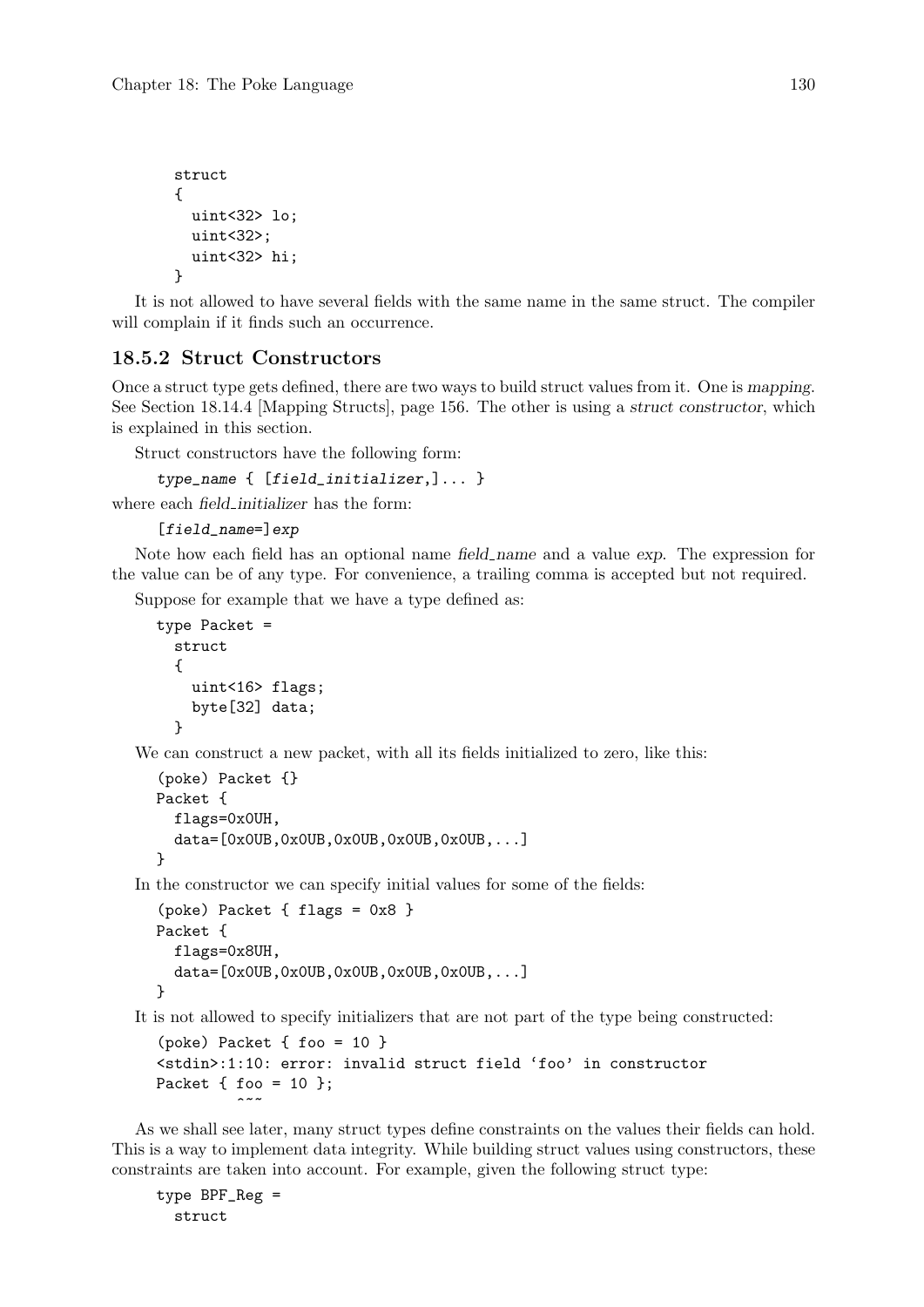```
{
uint<4> code : code < 11;
};
```
we will get a constraint violation exception if we try to construct an BPF\_Reg:

```
(poke) BPF_Reg { code = 20 }
unhandled constraint violation exception
```
### 18.5.3 Struct Comparison

The equality operator  $(==)$  and the inequality operator  $(!=)$  can be applied to struct values. Examples:

```
(poke) E_eof == E_eof
1
(Poke) Packet { payload=0x3 } != Packet { payload=0x4 }
1
```
The struct values are compares recursively.

### <span id="page-146-0"></span>18.5.4 Field Endianness

By default fields are accessed in IO space using the current default endianness. However, it is possible to annotate fields with an explicit endianness, like in:

```
type Foo =
  struct
  {
    little int a;
    big int b;
    int c;
  };
```
In the example above, the field a will be stored using little-endian, the field b will be stored using big-endian, and the field c will be stored using whatever current endianness.

The endianness annotations can be used in any kind of fields, like offsets, arrays and structs, and will impact the storage ofintegral fields defined in them.

When endianness annotations are used in struct fields which are themselves structs, they effectively change the default endianness in the contained struct. Therefore, in the following struct type:

```
type Bar =
  struct
  {
    little struct
    {
      big int a;
      int b;
    } f;
    int c;
  }
```
a is big endian, but b is little endian.

However, note that the scope of the big and little annotations is lexical. Therefore, in these types:

```
type Foo =
 struct
  {
```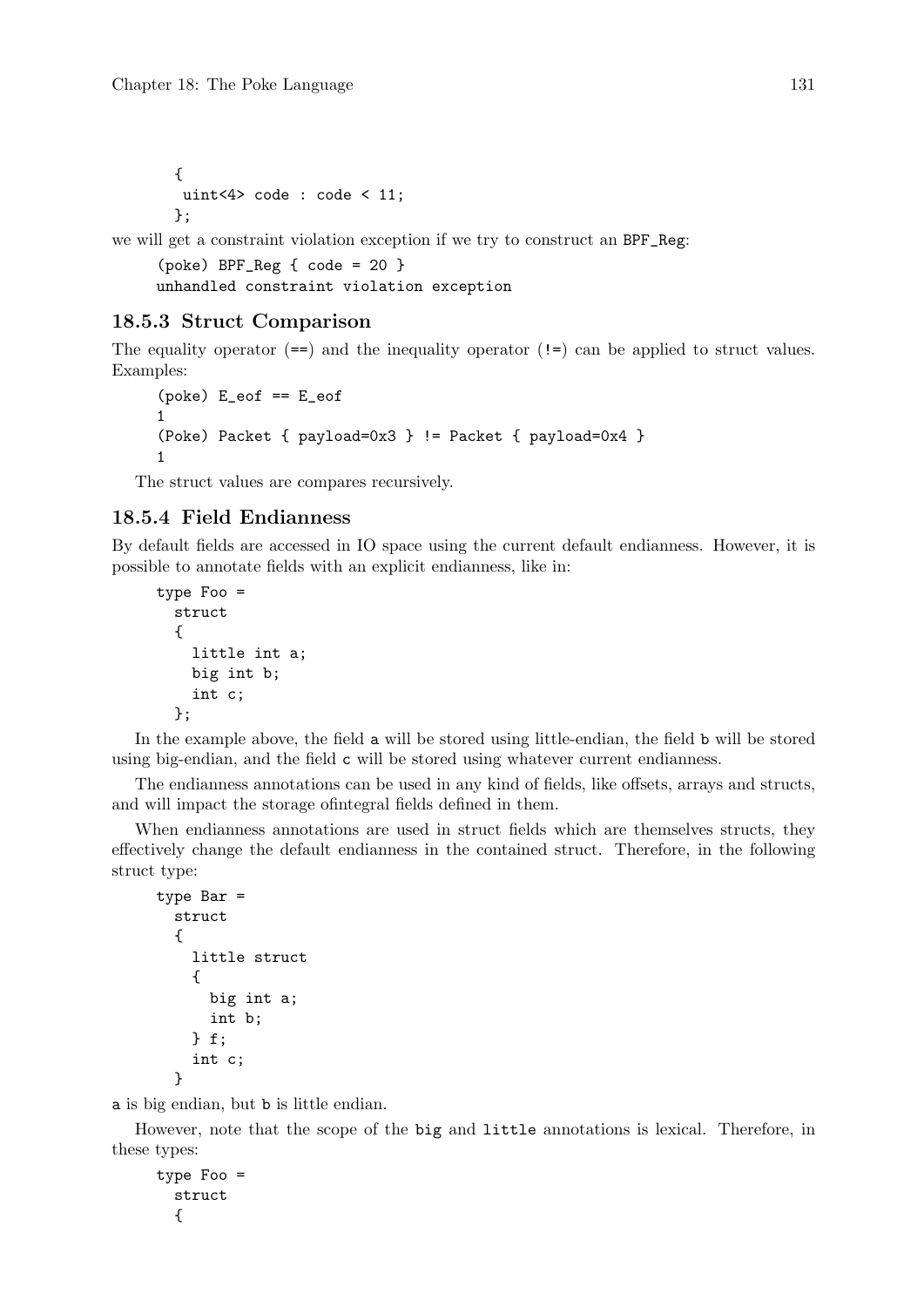```
int a;
    int b;
  };
type Bar =
  struct
  {
    big Foo f;
    int c;
  };
```
The endianness of the a and b fields stored in f is the default endianness, not big.

### 18.5.5 Accessing Fields

Poke uses the usual dot-notation to provide access to struct fields. Examples:

```
(poke) var s = struct { i = 10, l = 20L }
(poke) s.i
10
(poke) s.l
20L
```
Writing to fields is achieved by having the field reference in the left side of an assignment statement:

```
(poke) s.i = 100(poke) s.l = 200(poke) s
struct {i=100,l=200L}
```
## 18.5.6 Field Constraints

It is common for struct fields to be constrained to their values to satisfy some conditions. Obvious examples are magic numbers, and specification-derived constraints.

In Poke you can specify a field's constraint using the following syntax:

```
field_type field_name : expression ;
```
where expression is an arbitrary Poke expression, that should evaluate to an integer value. The result is interpreted as a boolean. As an example, this is how the ELF magic number is checked for:

```
type Ctf_Preamble =
 struct
  {
    uint<16> ctp_magic : ctp_magic == CTF_MAGIC;
    byte ctp_version;
    byte ctp_flags;
  };
```
The constraint expression will often include the field where it is installed, but that's not mandatory.

Field constraints play an important role in mapping. On one side, a map will fail if there is some constraint that fails. On the other, they guide the mapping of unbounded arrays. See [Section 18.14.5 \[Mapping Arrays\], page 156](#page-171-1).

Another common usage of constraint expressions is to alter the global state after decoding a field. For example, this is how mapping an ELF header sets the current endianness, depending on the value of ei\_data:

```
byte ei_data : ei_data == ELFDATA2LSB \
```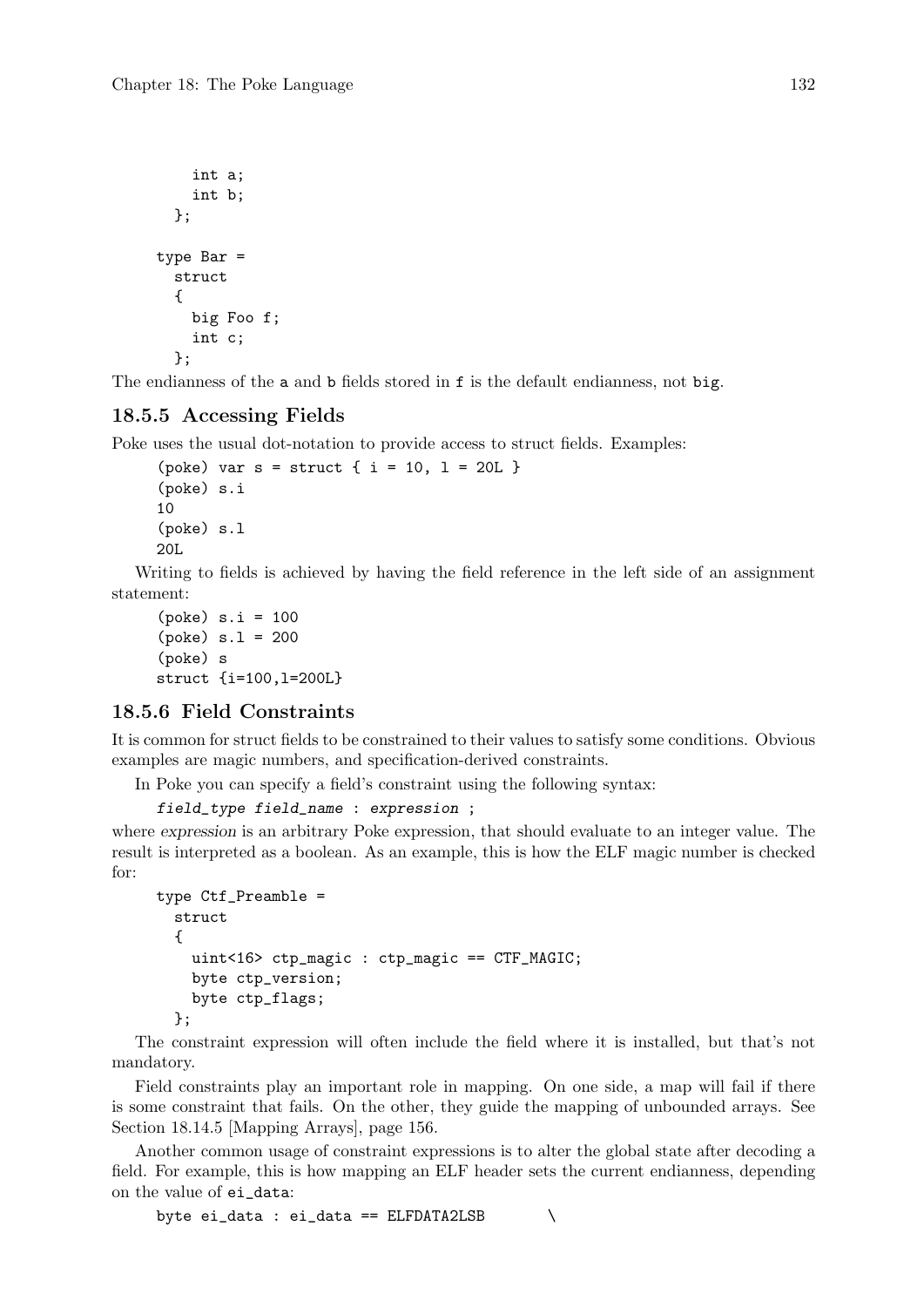? set\_endian (ENDIAN\_LITTLE) \ : set\_endian (BIG);

Note that set\_endian always returns 1.

# 18.5.7 Field Initializers

We saw that field constraints are useful to express magic numbers, which are pretty common in binary formats. Imagine a package has a marker byte at the beginning, which should always be 0xff. We could use a constraint like in:

```
type Packet =
  struct
  \mathcal{L}byte marker : marker == 0xff;
    byte length;
    byte[length] payload;
  };
```
This works well when mapping packages. The constraint is checked and a constraint violation exception is raised if the first byte of the alleged package is not  $0$ xff.

However, suppose we want to construct a new Package, with no particular contents. We would use a constructor, but unfortunately:

```
(poke) Packet { }
unhandled constraint violation exception
```
What happened? Since we didn't specify a value for the marker in the struct constructor, a default value was used. The default value for an integral type is zero, which violates the constraint associated with the field. Therefore, we would need to remember to specify the marker, every time we construct a new packet:

```
(poke) Packet { marker = 0xff }
Packet {
  marker=0xffUB,
  length=0x0UB,
  payload=[]
}
```
Unfortunately, such markers and magic numbers are not precisely very memorable. To help with this, Poke has the notion of type field initializers. Let's use one in our example:

```
type Packet =
 struct
  {
    byte marker = 0xff;
    byte length;
    byte[length] payload;
  };
```
Note how the syntax is different than the one used for constraints. When a field in a struct type has an initializer, the struct constructor will use the initializer expression as the initial value for the field. For example:

```
(poke) Packet {}
Packet {
  marker=0xffUB,
  length=0x0UB,
 payload=[]
}
```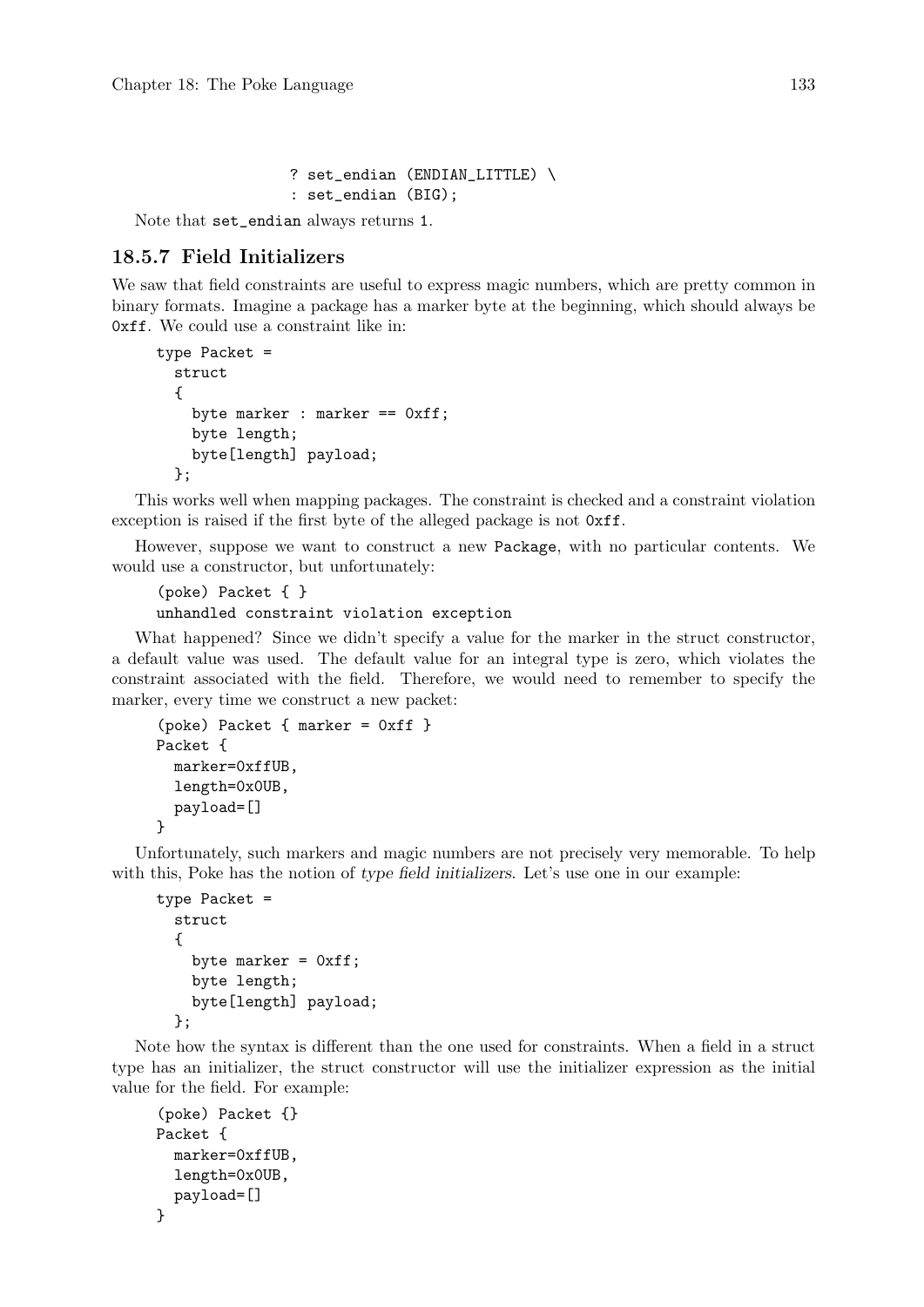It is possible to specify both a constraint and an initializer in the same field. Suppose we want to support several kinds of packets, characterized by several markers. The supported markers are however a closed set. We could do it like this:

```
type Packet =
 struct
  {
    byte marker = 0xff : marker in [0xffUB, 0xfeUB];
    byte length;
    byte[length] payload;
  };
```
Note however that struct mappers do not make use of field initializers, since the mapped IO space provides values for all the fields in the struct type. If we mapped the Packet type above, we would need to add also a constraint to make sure the value of marker is the right one. This also applies to constructing Packet types where an initial value is explicitly specified. We could do it by specifying both an initial value, and a constraint expression:

```
type Packet =
 struct
  {
    byte marker = 0xff : marker == 0xff:
    byte length;
    byte[length] payload;
  \cdot
```
This idiom is to common that Poke provides a more compact syntax to denote it, that avoids verbosity and replicated logic:

```
type Packet =
 struct
  {
    byte marker == 0xff;
    byte length;
    byte[length] payload;
  };
```
It is considered good practice to design struct types in a way that a constructor with no arguments will result in something usable.

# 18.5.8 Field Labels

In structs, each field is associated with an offset, which is relative to the beginning of the struct. This is the offset used when reading and writing the field from/to the IO space when mapping.

The offset is reset to zero bits at the beginning of the struct type, and it is increased by the size of the fields:

```
struct
{
               /* Offset: 0#b */
   uint<1> f1; /* Offset: 1#b */
   sint<7> f2; /* Offset: 1#B */
    int f3; /* Offset: 5#B */
   Bar f4; /* Offset: 23#B */
}
```
It is possible to specify an alternative offset for a field using a field label.

Consider for example an entry in an ELF symbol table. Each entry has a st\_info field which is 64-bits long, that in turn can be interpreted as two fields st\_bind and st\_type.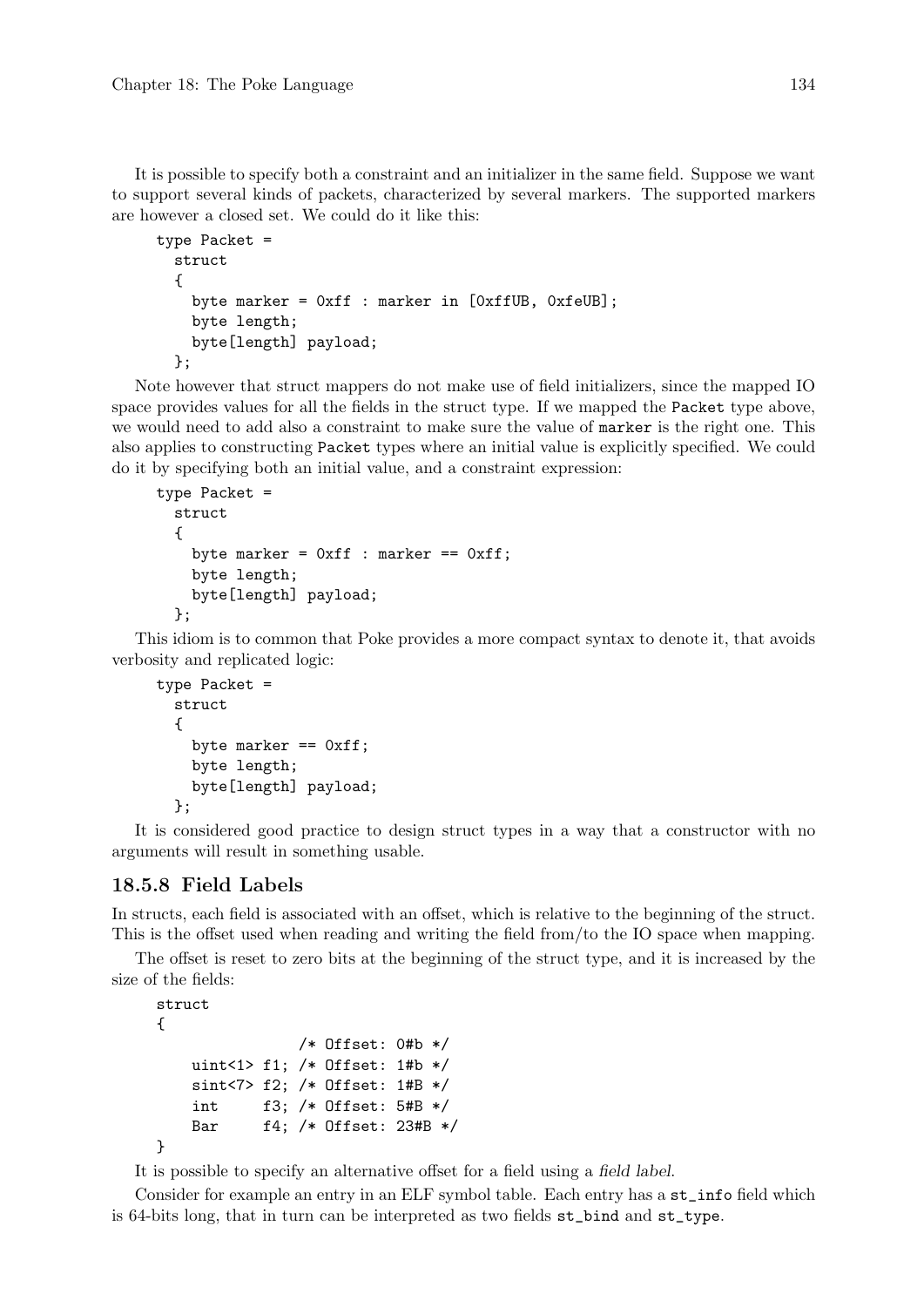The obvious solution is to encode st\_info as a sub-struct that is integral, like this:

```
struct
{
  elf32_word st_name;
  struct uint<64>
  {
    uint<60> st_bind;
    uint<4> st_type;
  } st_info;
}
```
This makes the value of st\_info easily accessible as an integral value. But we may prefer to use labels instead:

```
struct
{
  elf32_word st_name;
  elf64_word st_info;
  uint<60> st_bind @ 4#B;
  uint<4> st_type @ 4#B + 60#b;
}
```
The resulting struct has fields st\_info, st\_bind and st\_type, with the last two overlapping the first.

### 18.5.9 Pinned Structs

Pinned structs is a convenient way to write struct types where the offset of all its fields is zero. They are equivalent to C unions.

For example, consider the \_u field below in a CTF type description:

```
type Ctf_Stype_V1 =
 struct
  {
    Ctf_Name ctt_name;
    Ctf_Info_V1 ctt_info;
    pinned struct
    {
     uint32 _size; /* Size of entire type in bytes. */
      uint32 _type; /* Reference to another type. */
    } _u;
  };
```
Note that integral structs cannot be pinned. See [Section 18.5.11 \[Integral Structs\], page 136.](#page-151-0) And field labels are not allowed in pinned structs.

## 18.5.10 The OFFSET variable

The offset of the current field being mapped or constructed, relative to the beginning of the struct, is at all times available in a variable called OFFSET. This is useful in situations where we need that information in a constraint expression, the boundary of an array, an initialization value, or the like.

For example, what follows is a typical usage of OFFSET in order to introduce some padding in a struct:

```
type Elf64_Note =
 struct
  {
```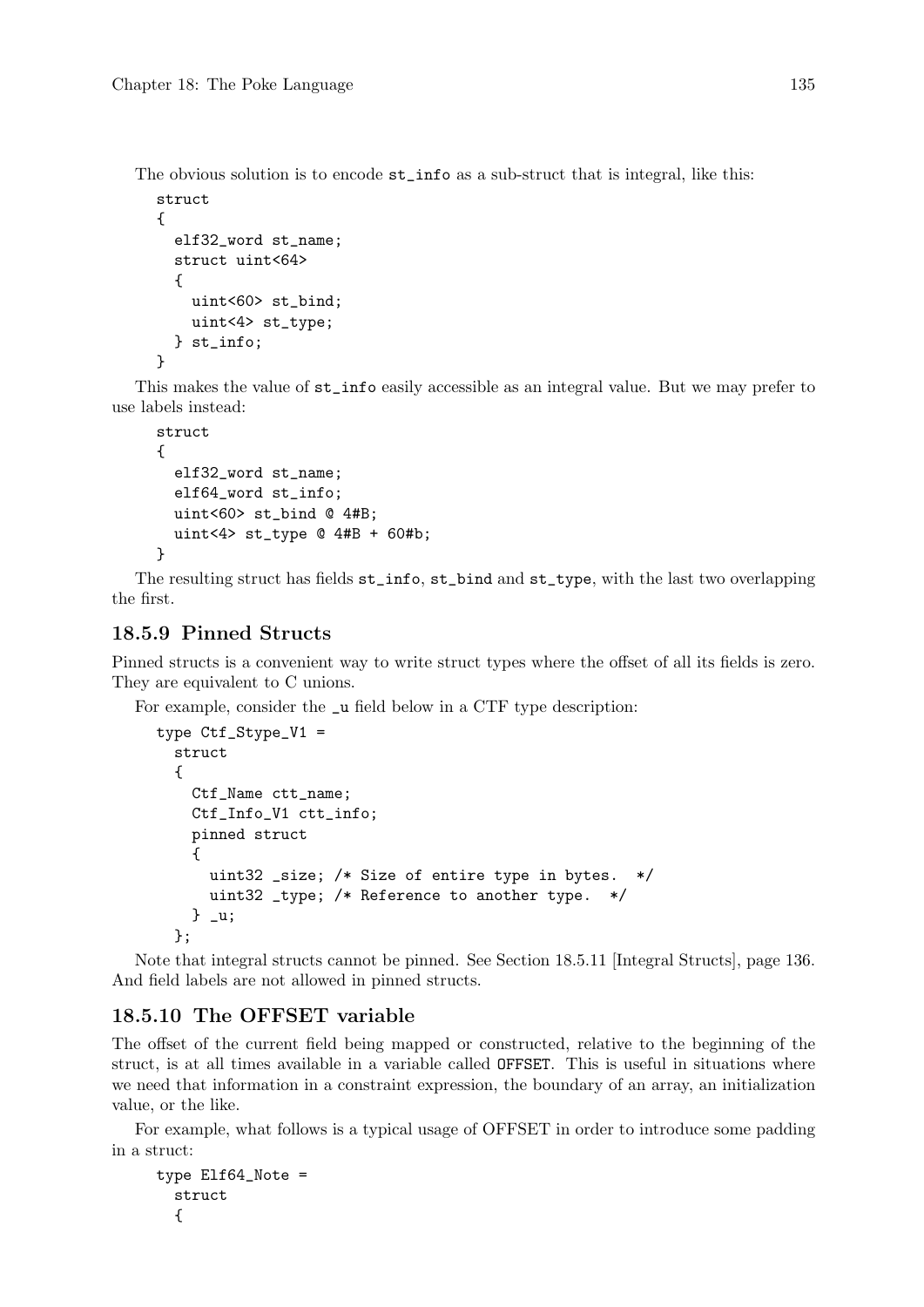```
[...]
  Elf64_Xword name;
  byte[alignto (OFFSET, 4#B)] padding;
  [...]
};
```
The value of this variable changes every time a new field is mapped or constructed, so writing to it will only have effect until the next field is processed: at that time the value will be overwritten.

### <span id="page-151-0"></span>18.5.11 Integral Structs

Integral structs are useful to cover cases where data is stored in composited integral containers, i.e. where data is structured within stored integers.

Basically, when we structure data using Poke structs, arrays and the like, we often use the same structure than a C programmer would use. For example, to model ELF RELA structures, which are defined in C like:

```
type struct
      {
         Elf64_Addr r_offset; /* Address */
         Elf64_Xword r_info; /* Relocation type and symbol index */
         Elf64_Sxword r_addend; /* Addend */
       } Elf64_Rela;
we could use something like this in Poke:
     type Elf64_Rela =
```

```
struct
{
  Elf64_Addr r_offset;
  Elf64_Xword r_info;
  Elf64_Sxword r_addend;
};
```
Here the Poke struct type is pretty equivalent to the C incarnation. In both cases the fields are always stored in the given order, regardless of endianness or any other consideration.

However, there are situations where stored integral values are to be interpreted as composite data. This is the case of the r\_info field above, which is a 64-bit unsigned integer (Elf64\_Xword) which is itself composed by several fields, depicted here:

| 63  |          |        |     |
|-----|----------|--------|-----|
|     | $r$ _sym | r_type |     |
| MSB |          |        | LSB |

In order to support this kind of composition of integers, C programmers usually resort to either bit masking (most often) or to the often obscure and undefined behaviour-prone C bit fields. In the case of ELF, the GNU implementations define a few macros to access these subfields:

```
#define ELF64_R_SYM(i) (1) >> 32)
#define ELF64 R TYPE(i) ((i) & 0xffffffff)
#define ELF64_R_INFO(sym,type) ((((Elf64_Xword) (sym)) << 32) + (type))
```
Where ELF64\_R\_SYM and ELF64\_R\_TYPE are used to extract the fields from an  $r\_info$ , and ELF64\_R\_INFO is used to compose it. This is typical of C data structures.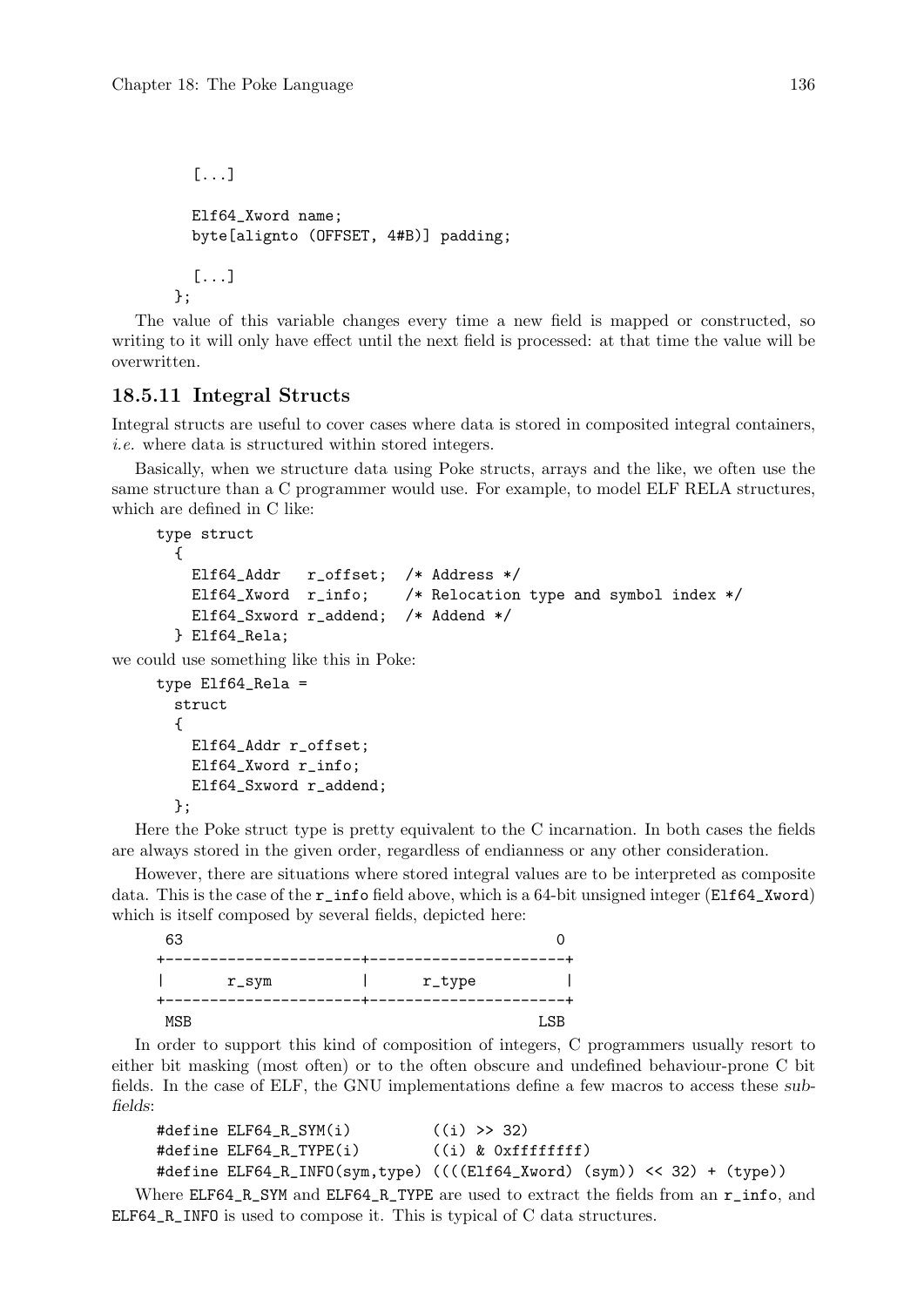We could of course mimic the C implementation in Poke:

```
fun Elf64_R_Sym = (Elf64_Xword i) uint<32>:
   { return i .>> 32; }
fun Elf64_R_Type = (Elf64_Xword i) uint<32>:
   { return i & 0xffff_ffff; }
fun Elf64_R_Info = (uint<32> sym, uint<32> type) Elf64_Xword:
   { return sym as Elf64_Xword <<. 32 + type; }
```
However, this approach has a huge disadvantage: since we are not able to encode the logic of these "sub-fields" in proper Poke fields, they become second class citizens, with all that implies: no constraints on their own, can't be auto-completed, can't be assigned individually, etc.

This is where integral structs come to play. These are structs that are defined exactly like your garden variety Poke structs, with a small addition:

```
type Elf64_RelInfo =
 struct uint<64>
  {
    uint<32> r_sym;
    uint<32> r_type;
  };
```
Note the uint<64> addition after struct. This can be any integer type (signed or unsigned). The fields of an integral struct should be integral themselves (this includes both integers and offsets) and the total size occupied by the fields should be the same size than the one declared in the struct's integer type. This is checked and enforced by the compiler.

The Elf64 RELA in Poke can then be encoded like:

```
type Elf64_Rela =
 struct
  {
    Elf64_Addr r_offset;
    struct Elf64_Xword
    {
      uint<32> r_sym;
      uint<32> r_type;
    } r_info;
    Elf64_Sxword r_addend;
  };
```
When an integral struct is mapped from some IO space, the total number of bytes occupied by the struct is read as a single integer value, and then the values of the fields are extracted from it. A similar process is using when writing. That is what makes it different with respect a normal Poke struct.

Consider for example we have the following sequence of bytes in our IO space (like a file):

```
0x10 0x20 0x30 0x40 0x50 0x60 0x70 0x80
```
Let's see what happens when we map the integral struct above, in both big and little endian:

```
(poke) .set endian big
(poke) Elf64_RelInfo @ 0#B
Elf64_RelInfo {
  r_sym=0x10203040U,
  r_type=0x50607080U
}
(poke) .set endian little
(poke) Elf64_RelInfo @ 0#B
```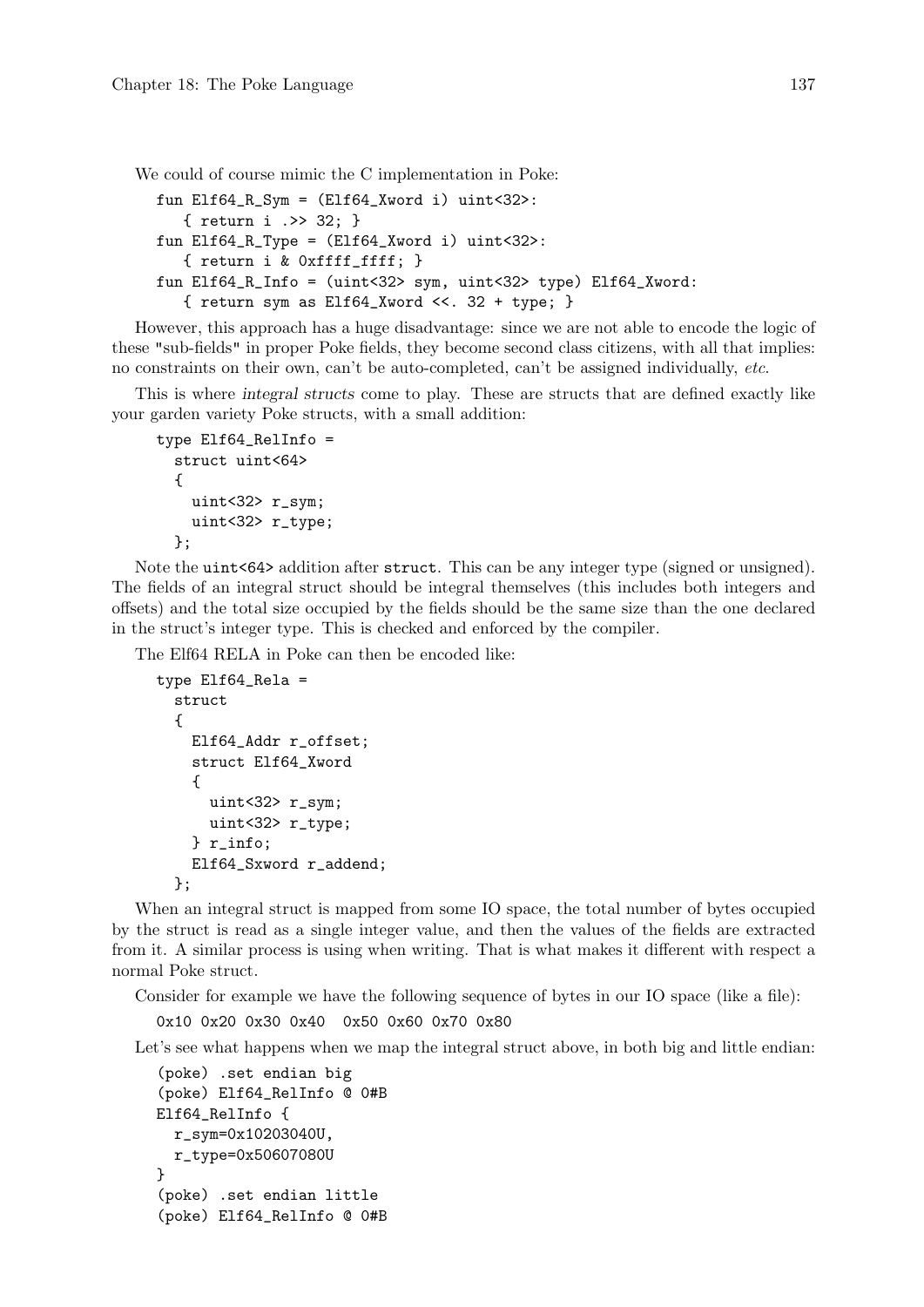```
Elf64_RelInfo {
  r_sym=0x80706050U,
  r_type=0x40302010U
}
```
Looks good. For comparison, this is what happens when we do the same with an "equivalent" (not really) non-integral struct operating on the same data:

```
type Elf64_RelInfoBogus =
    struct
    {
      uint<32> r_sym;
      uint<32> r_type;
    };
We would get:
  (poke) .set endian big
  (poke) Elf64_RelInfoBogus @ 0#B
  Elf64_RelInfoBogus {
    r_sym=0x10203040U,
    r_type=0x50607080U
  }
  (poke) .set endian little
  (poke) Elf64_RelInfoBogus 0#B
  Elf64_RelInfoBogus {
    r_sym=0x40302010U,
    r_type=0x80706050U
  }
```
In this case, and unlike with integral structs, the endianness impacts the bytes of the individual fields, not of the whole struct.

As you can see, integral structs can be used to denote a lot of commonly found idioms in data structures and this includes a lot of what is sometimes denoted in C bit field. However, one should be cautious when "translating" C structures to Poke, especially when the C programmer has not been careful and incurres in sometimes obscure implementation-defined behavior. An integral struct is not always the right abstraction to use when we see a C bit field!

As an example of the above, consider the following C struct:

```
struct regs
{
 _l \leq \frac{1}{8} dst_reg:4;
 __u8 src_reg:4;
};
```
Certain virtual architecture uses that data layout to store registers in instructions (no comment.) Thing is, in bit fields like the above with sub-byte field sizes, the ordering of the fields is not clearly defined, and ultimately what order to use is up to the compiler, i.e. to lore and tradition. As it happens, GCC encodes src\_reg in the most significant nibble of the byte and dst\_reg in the least significant nibble of the byte when compiling for a little-endian target, and the other way around when compiling for a little-endian target. (I may have had that wrong, this always confuses me.)

How could we encode the C struct regs in Poke? Let's see.

A normal Poke struct clearly won't do it:

```
type RegsBogus1 =
 struct
```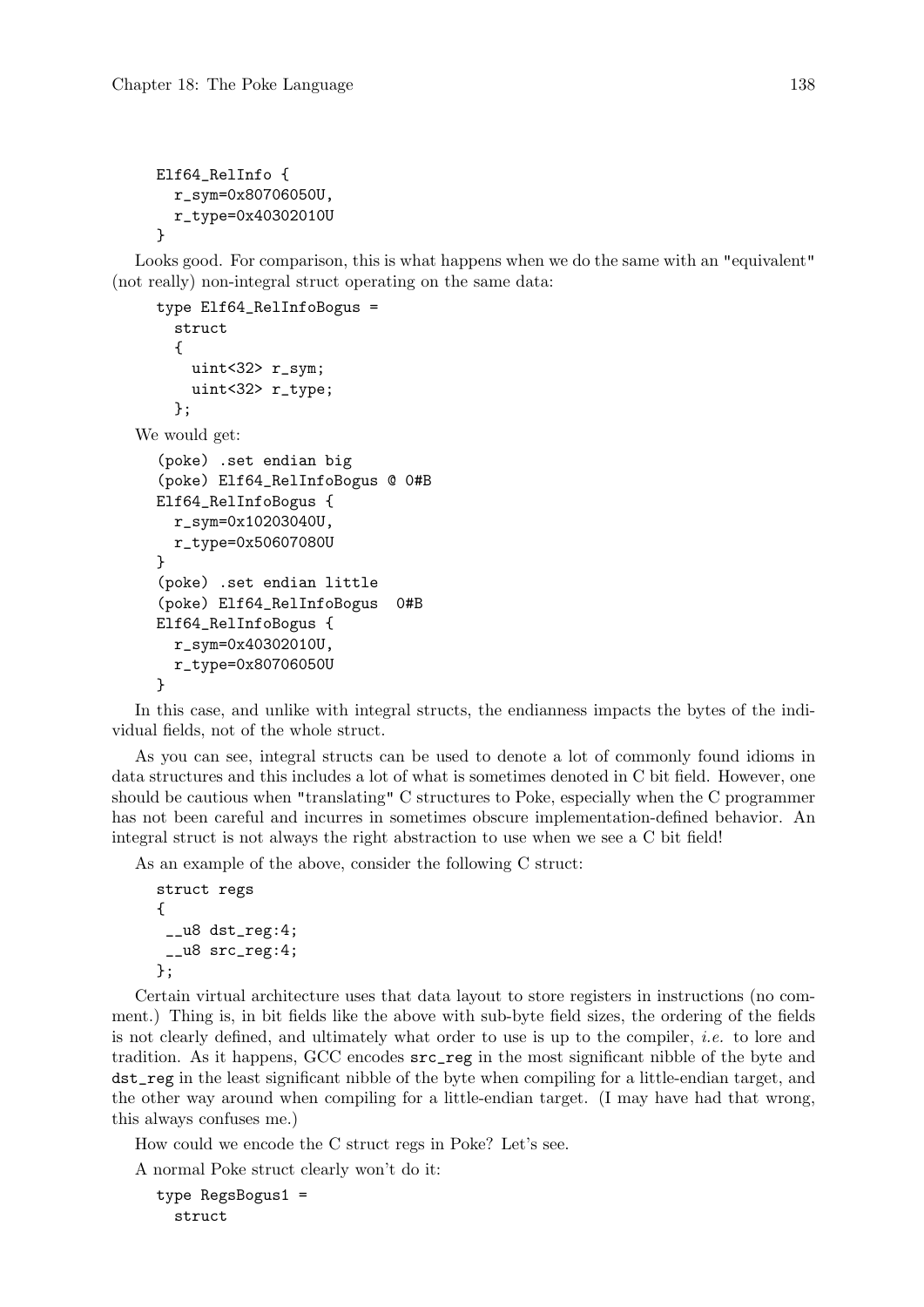```
{
  uint<4> src;
  uint<4> dst;
};
```
The reason being, the ordering of src and dst does not change when you switch endianness (since this is Poke, we can in fact talk about real ordering of bits)... remember, poke is WYPIWIG (what you poke is what you get) ;)

What about an integral struct?

```
type RegsBogus2 =
  struct uint<8>
 {
    uint<4> src;
    uint<4> dst;
\}:
```
This won't work either. In fact, the net effect of the normal decoding of the normal struct type RegsBogus1 and the map-an-integer-and-extract-fields decoding of the integral struct Regs-Bogus2 is in this case totally equivalent.

A solution is to use a normal struct, and field labels:

```
type RegsBogus =
 struct
  {
    var little_p = (get\_endian == ENDIAN_LITILE);uint<8> src @ !little_p * 4#b;
    uint<8> dst @ little_p * 4#b;
 };
```
At this point, you may be wondering: is there anything particular in a field defined in an integral struct? The answer is: no, not at all. These are regular, first-class fields. Likewise, integral structs are perfectly regular structs. And of course, since this is poke, you can have integral structs of say, 11 bits, or 3 bits, map them at offsets not aligned to bytes, and all the typical poke-atrocities that we enjoy so much.

However, there exist a few restrictions, some of them fundamental, the others to be lifted eventually:

- − There are no integral unions. This is a fundamental limitation and will most likely stay like that.
- − Integral structs can only have integral fields. This includes offsets.
- − No labels are allowed in the fields of integral structs. This is not a fundamental limitation, and may be supported at some point.
- − No integral structs are supported inside other integral structs. This is purely because of lazyness on my part. This will be eventually supported.
- − No optional fields are supported in integral structs. Support for this is actually partially implemented (the mapper supports them but not the writer) and most probably will be completed one of these days.

Integral structs can be converted from/to integral structs to/from integers, so we can do things like:

rel.r\_info as uint<64>;

And also automatic promotions in arithmetic operators, like:

 $rel.r\_info + 20 * rel.r\_info.r\_type$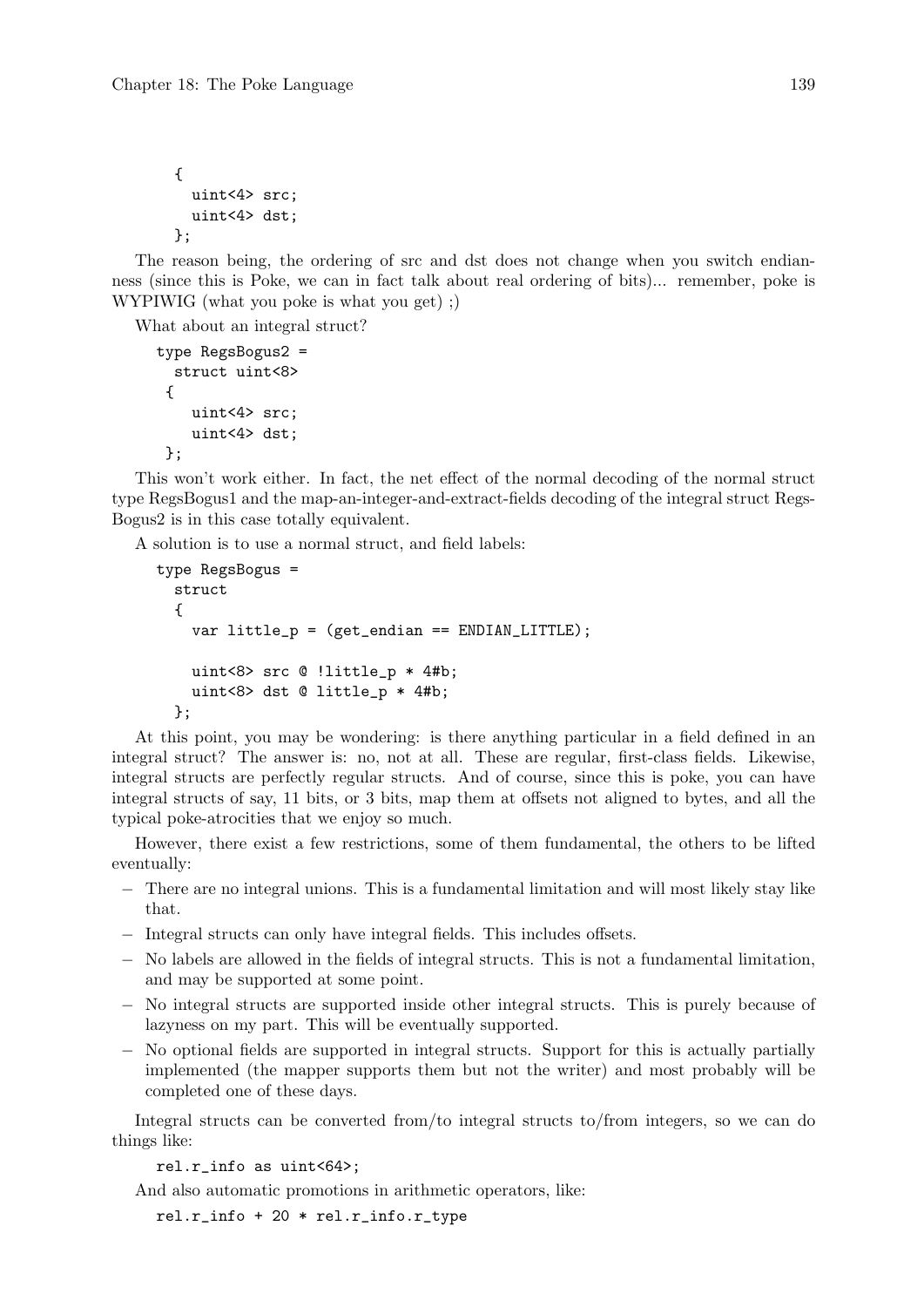Integers can also be "structured" into integral structs:

```
(poke) 0xdeadbeef as Elf32_RelInfo
Elf32_RelInfo {
  r_sym=(uint<24>) 0xdeadbe,
  r_type=0xefUB
}
```
## 18.5.12 Unions

Union types are defined much like struct types, using a very similar syntax:

```
union
{
  [... elements ...]
}
```
Like in structs, the main kind of elements are fields. However, unlike in structs, the fields in an union type denote alternatives. At any given time, only one alternative is selected, and therefore union values have only one field.

Which of the several alternatives is selected is determined by the data integrity defined by means of constraint expressions and other means. Alternatives are considered in turn, in written order, and the first alternative that can be used without triggering a constraint violation exception is selected.

It makes little sense to mark union types as pinned, since whatever alternative is chosen will always be located at the beginning of the union. To avoid unneccesary confusion, the Poke compiler will emit an error if you try to tag an union as pinned.

Similarly, labels are not allowed in union alternatives.

### 18.5.13 Union Constructors

Constructing union values is very similar to constructing struct values:

```
type_name { [field_initializer] }
```
The main difference is that union constructors require either exactly one field initializer, or none. Specifying initialization values for more than one field doesn't make sense in the case of unions.

Suppose we have the following union type:

```
type Packet =
  union
  {
    byte b : b > 0;
    int k;
  };
```
If we try to construct a Packet with an invalid b, we get a constraint error:

```
(poke) Packet {b = 0}
```

```
unhandled constraint violation exception
```
The reason why k is not chosen is because we specified b in the union constructor: we explicitly as for a Packet of that kind, but the data we provide doesn't accommodate to that. If we wanted another kind of value, we could of course specify an initial value for k instead:

```
(poke) Packet \{k = 10\}Packet {
 k=10
}
```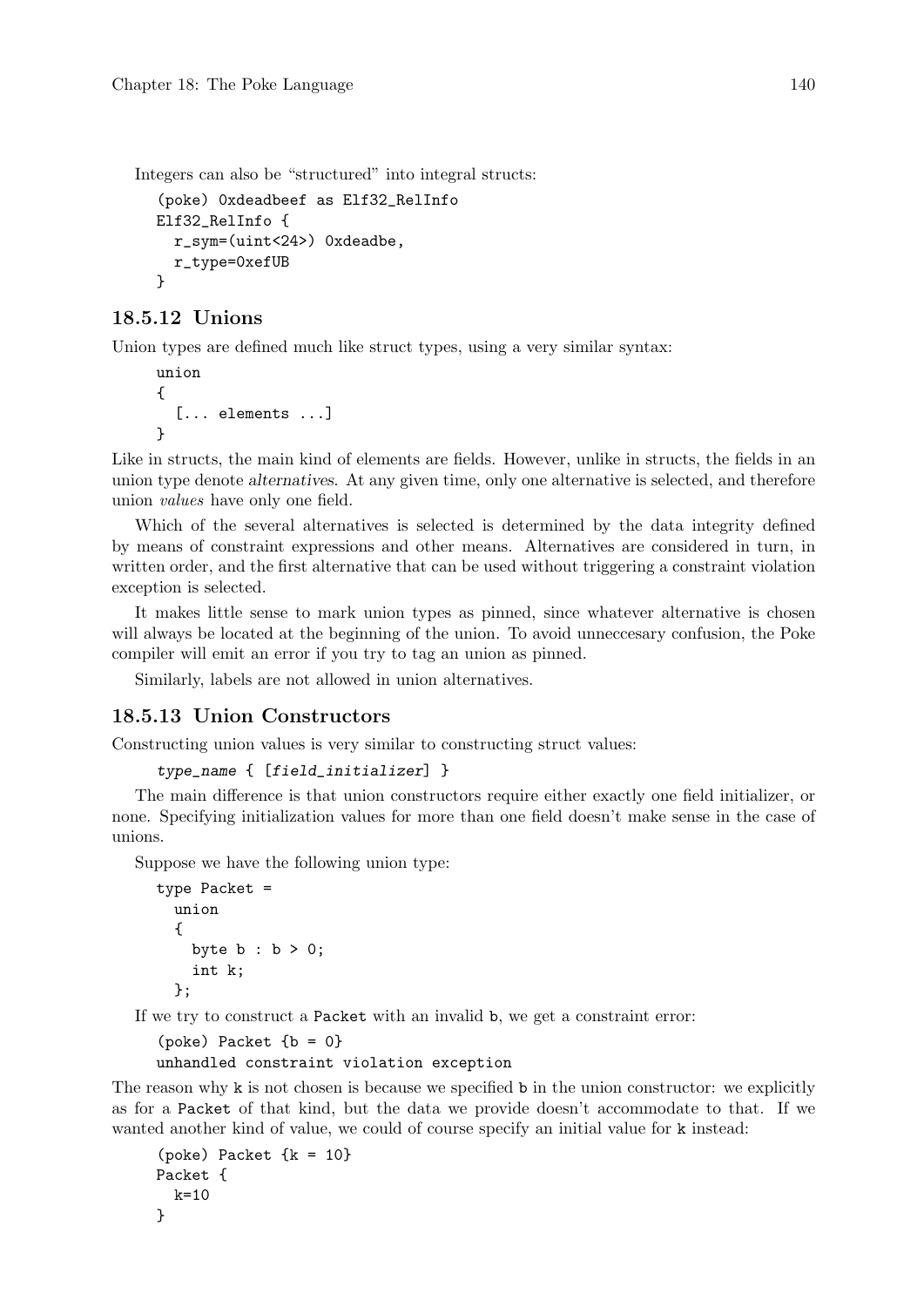If no field initializer is specified in an union constructor then each alternative is tried assuming all fields have default values, which in the case of integral types is a zero:

```
(poke) Packet {}
Packet {
  k=0}
```
Therefore the alternative **b** is considered invalid (it has to be bigger than 0) and **k** is chosen instead.

# 18.5.14 Optional Fields

Sometimes a field in a struct is optional, *i.e.* it exists or not depending on some criteria. A good example of this is the "extended header" in a MP3 id3v2 tag. From the specification:

```
The second bit (bit 6) indicates whether or not the header is followed
by an extended header. The extended header is described in section
3.2. A set bit indicates the presence of an extended header.
```
In order to express this in a Poke struct type, we could of course use an union, like:

```
type ID3V2_Tag =struct
  {
    ID3V2_Hdr hdr;
    union
    {
      ID3V2_Ext_Hdr hdr if hdr.extended_hdr_present;
      struct {};
    } ext;
    ...
  }
```
That's it, we use an union with an empty alternative. However, this is a bit cumbersome. Therefore Poke provides a more convenient way to denote this:

```
type ID3V2_Tag =struct
  {
     ID3V2_Hdr hdr;
     IDV2_Ext_Hdr ext_hdr if hdr.extended_hdr_present;
     ...
  }
```
If both a constraint and an optional field expression are specified, the second should follow the first.

One important characteristic of optional fields to keep in mind is that they are always constructed or mapped, even when they are omitted. This is because, generally speaking, the value of an optional field may be necessary in order to determine whether the optional field is present or not.

This may result on unexpected results for the unaware pokist, like in the example below:

```
struct
{
  Header hdr;
  byte[hdr.len - hdr.padding] data if hdr.len >= hdr.padding;
}
```
where the array index may underflow if  $\text{hdr}$ . Len is less or equal than  $\text{hdr}$ . padding. For obvious reasons, optional fields are not allowed in unions.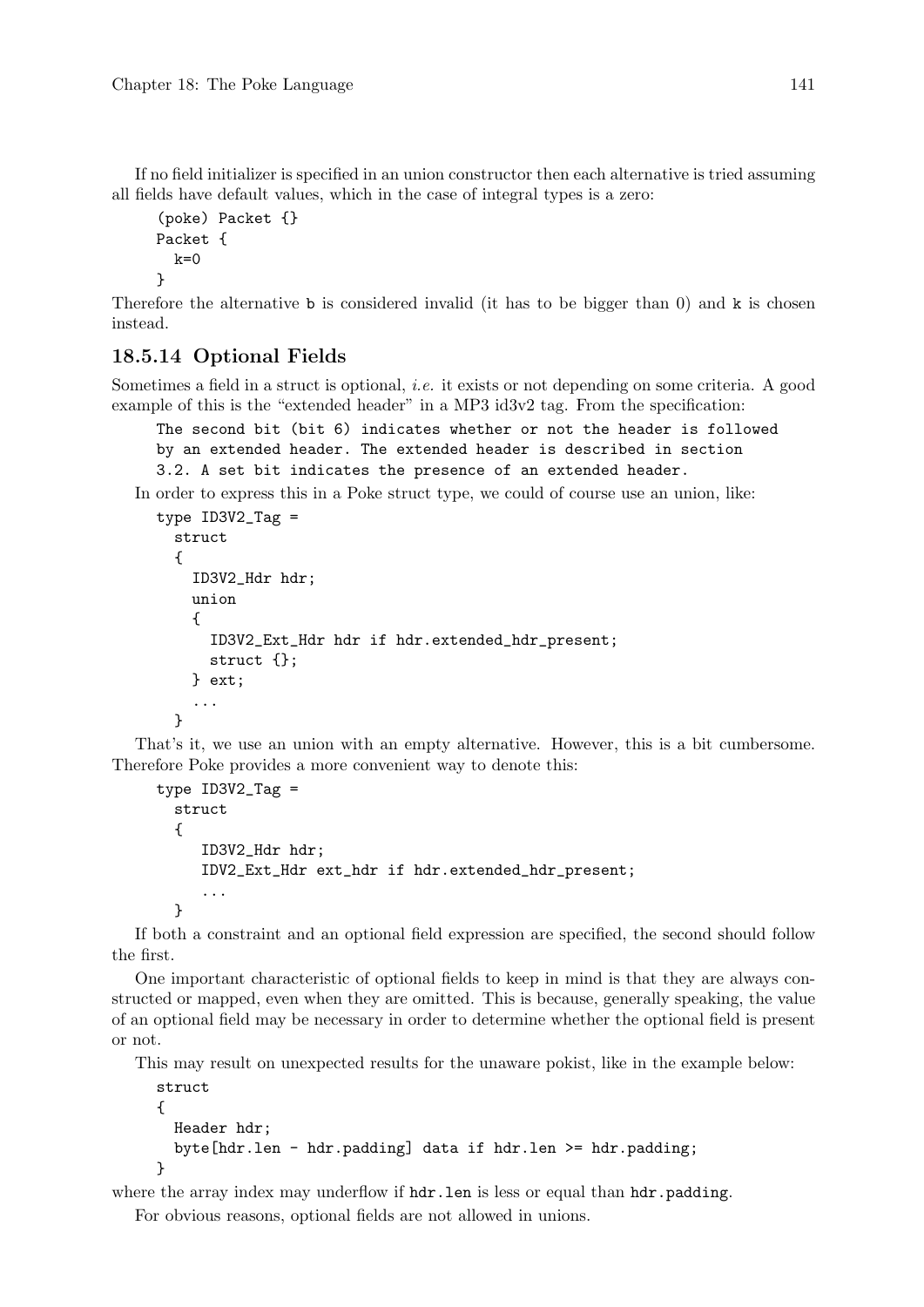# 18.5.15 Casting Structs

It is possible to cast a struct of some particular type into another struct type. Examples:

```
(poke) type Foo = struct { int i; int j; };
(poke) type Bar = struct { int k; int j; };
(poke) Bar {j=2} as Foo {}
Foo \{i=0, j=2\}
```
The semantics of the cast are exactly the same than constructing a struct of the target type using the struct provided as an expression to the cast.

This means that some fields in the original struct may be "lost" when the struct is converted to the new type. Consider the following two definitions:

type Foo = struct { int i; long j; }; type Bar = struct  $\{$  int i:  $\}$ 

Let's cast some values and see what we obtain:

```
(poke) Bar {}
Bar {
  i=0x0}
(poke) Bar {} as Foo
Foo {
  i=0x0,
  j=0x0L
}
(poke) Foo {} as Bar
Bar {
  i=0x0}
```
It is possible to cast an integral struct into an integral type. The value to cast is extracted from the struct fields, and then it is converted to the target type.

Given the following integral struct type:

```
type Foo =
 struct int<64>
  {
    int<32> f1;
    uint<32> f2;
 };
```
We can operate:

```
(poke) Foo { f1 = 1, f2 = 1 } as uint<64> + 2
0x100000003UL
```
Conversely, it is possible to cast an integral value to an integral struct:

```
(poke) 0x100000003UL as Foo
Foo {
  f1=0x1.
  f2=0x3U
}
```
# 18.5.16 Declarations in Structs

Type declarations, variable declarations and function declarations are all allowed inside struct and union types. The scope of the entity being declared spans from the declaration until the end of the struct or union type being defined.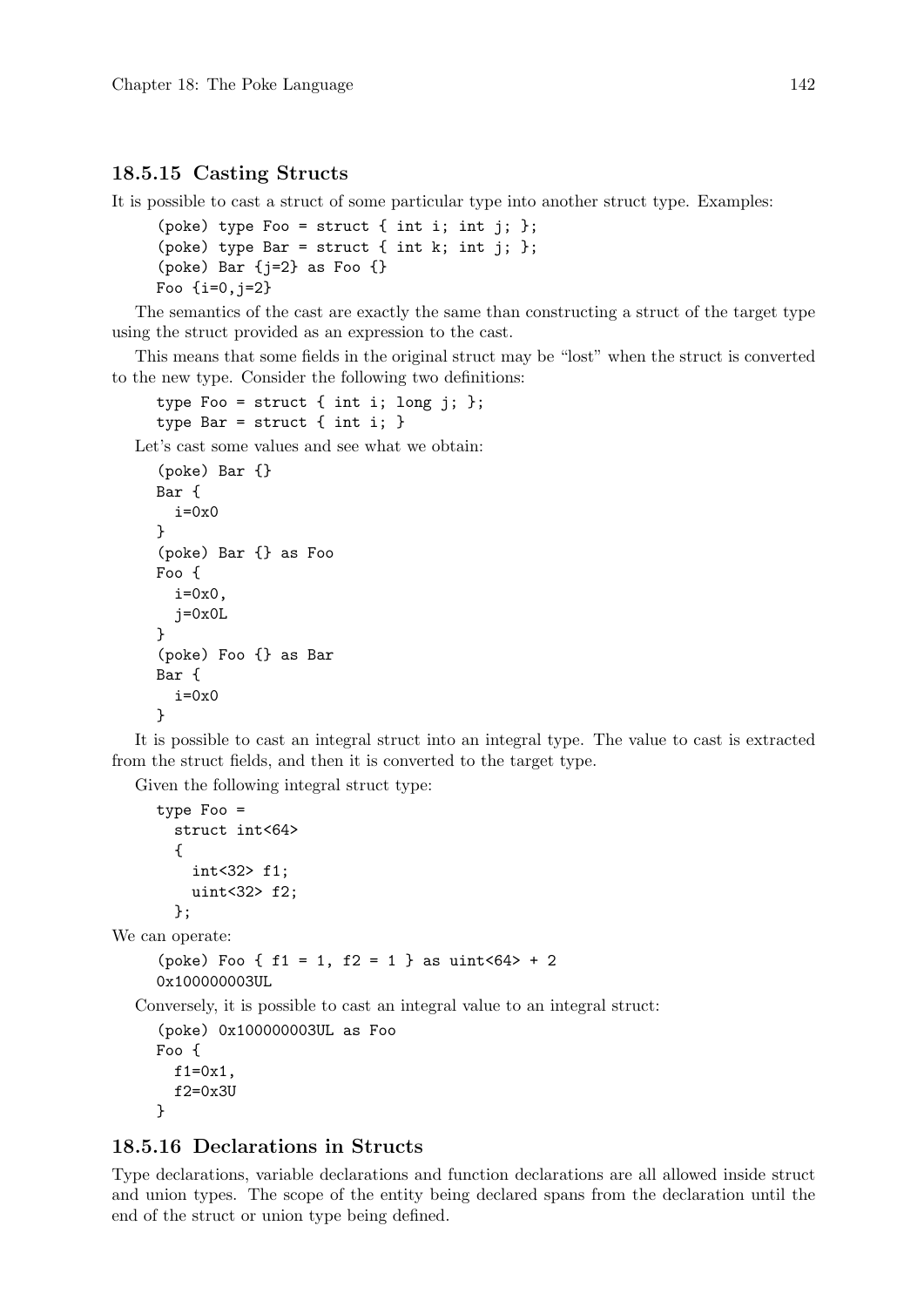Functions can't set fields defined in the struct type.

### 18.5.17 Methods

Methods in structs can be defined using the method keyword in definitions like this:

method identifier = function\_body

where function body is the body of a function. See [Section 18.12.1 \[Function Declarations\],](#page-162-0) [page 147.](#page-162-0)

When invoked, a method gets an implicit *last* argument which is the struct value whose method is being used.

Methods can refer to the fields of the containing struct type that have been defined before the method itself, by name.

#### 18.5.18 Struct Attributes

The following attributes are defined for struct values.

size Gives an offset with the storage occupied by the complete struct. Example:

(poke) type Packet = struct { byte s; byte[s] d; } (poke) (Packet  $\{ s = 3 \}$ )'size 32UL#b

length Gives the number of fields stored in the struct. Note that, due to absent fields, this doesn't always corresponds to the number of fields that appear in the definition of a struct type.

For example, for the following struct type:

```
type Packet =
       struct
       {
         byte magic: magic in [0xff,0xfe];
         byte control if magic == 0xfe;
         byte[128] payload;
       };
We get the following results:
     (poke) (Packet { magic = 0xff })'length
     2UL
     (poke) (Packet { magic = 0xfe })'length
     3UL
```
mapped Boolean indicating whether the struct is mapped.

strict Boolean indicating whether the struct is mapped in strict mode.

### 18.6 Types

#### 18.6.1 type

The type directive allows you to declare named types. The syntax is:

```
type name = type [, name = type] \dots;
```
where name is the name of the new type, and type is either a type specifier or the name of some other type.

The supported type specifiers are:

#### int<n>, uint<n>

Integral types. See [Section 18.1.4 \[Integer Types\], page 115.](#page-130-0)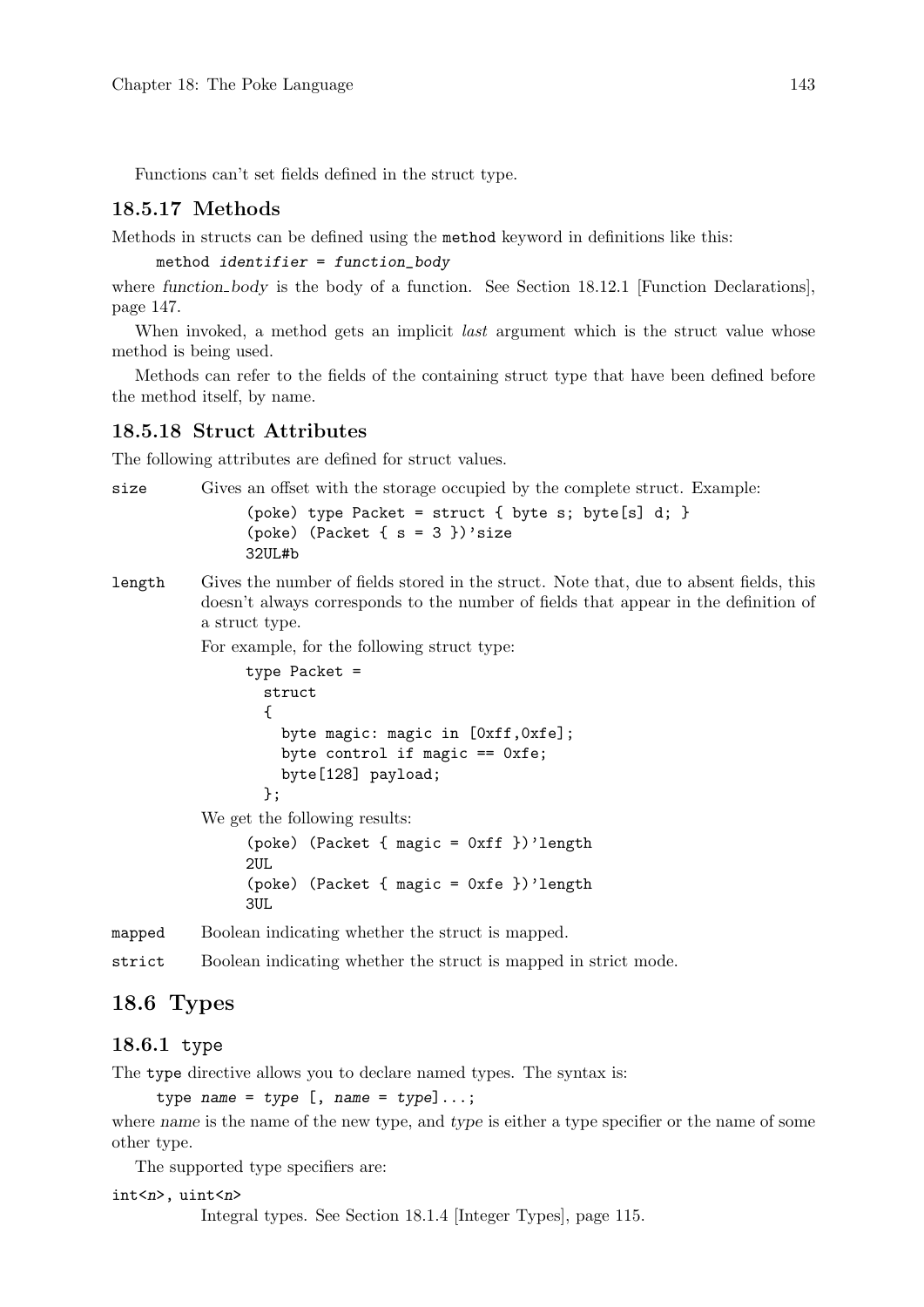string The string type. See [Section 18.3.2 \[String Types\], page 122](#page-137-0).

type[boundary]

Array types. See [Section 18.4.2 \[Array Types\], page 124.](#page-139-0)

struct  $\{ \ldots \}$ 

Struct types. See [Section 18.5.1 \[Struct Types\], page 129.](#page-144-0)

(type,...)type:

Function types. See [Section 18.12.5 \[Function Types\], page 148.](#page-163-0)

any The any type is used to implement polymorphism. See Section 18.6.2 The any [Type\], page 144.](#page-159-0)

## <span id="page-159-0"></span>18.6.2 The any Type

Poke supports polymorphism with the any type. This type is used in contexts where a value of any type is allowed. For example, this is how you would declare a function that prints the size of any given value:

```
fun print_size = (any value) void:
{
  printf "%v\n", any'size;
}
```
The rules for handling any values are simple:

- − Everything coerces to any.
- − Nothing coerces from any.

This means that using any operator that require certain types with any values will fail: you have to cast them first. Example:

(poke) fun foo =  $(\text{any } v)$  int: { return v as int; }

Arrays of any, any[], are also supported:

### 18.6.3 The isa Operator

The binary operator isa allows you to check for the type of a given value:

```
(poke) 10 isa int
1
(poke) "foo" isa string
1
(poke) (Packet 0#B) isa Packet
1
(poke) 2 as int<3> isa uint<4>
\Omega
```
# 18.7 Assignments

The assignment statement has the form:

 $1$ value =  $exp$ ;

where lvalue is either:

- A variable.
- A field reference like foo.bar.
- An index reference like foo<sup>[30]</sup>.
- A map of a type, like int @ 0#B or int[3] @ 0#B or Packet @ 12#B.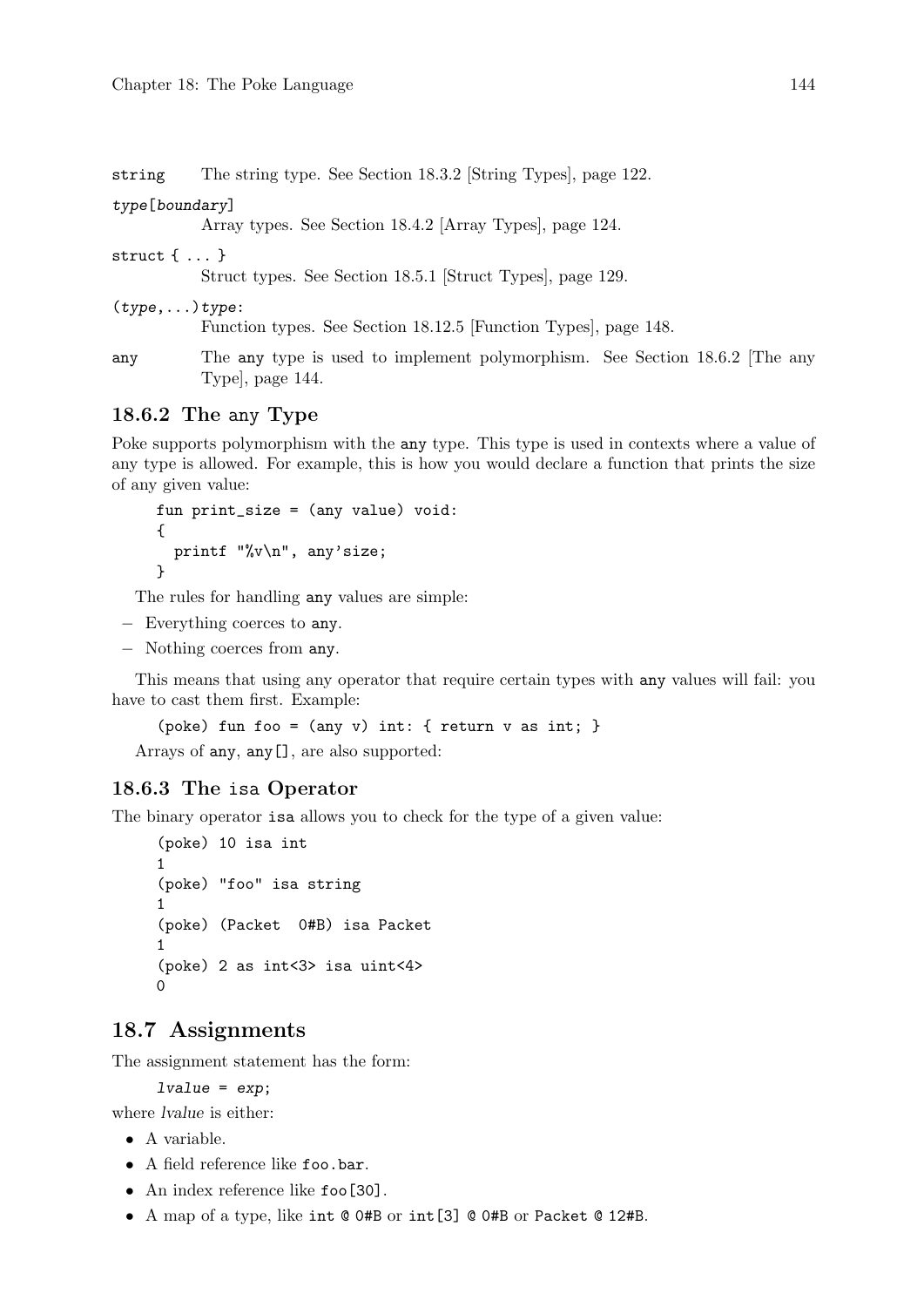In all cases, the type of exp should match the type of the referred entity.

Examples:

```
(poke) foo = 10
(poke) packet.length = 4
(poke) packet.data = [1, 2, 3, 4](poke) packet.data[2] = 666
(poke) int @ 23#B = 23
(poke) string @ str.offset = "foo"
(poke) int[2] @ 23#B = [1,2]
(poke) Packet @ 0#B = Packet { ... }
```
# 18.8 Compound Statements

Compound statements have the form

{ stmt... }

where  $s$ tmt... is a list of statements, which can be themselves compound statements. Compound statements are primarily used to sequence instructions like:

```
{
  do_a;
  do_b;
  do_c;
}
```
A compound statement introduces a new lexical scope. Declarations in the compound statements are local to that statement.

Finally, compound statements can be empty: { }.

# 18.9 Conditionals

Poke provides several conditional statements, and a ternary conditional operator, which are discussed in the sections below.

# 18.9.1 if-else

The if-else statement has the form

if (exp) if\_stmt [else else\_stmt]

where  $\exp$  is an expression that should evaluate to a boolean value (*i.e.* to an integer), if stmt is a statement that will be executed if exp holds true, and else-stmt is a statement that will be executed if exp holds false. The else part of the statement is optional.

## 18.9.2 Conditional Expressions

Poke supports a ternary conditional expression that has the form:

condition ? true\_expression : false\_expression

where condition is an expression that should evaluate to a boolean, and true expression and false expression are expressions that have exactly the same type.

## 18.10 Loops

Poke supports several iteration statements, which are discussed in the sections below.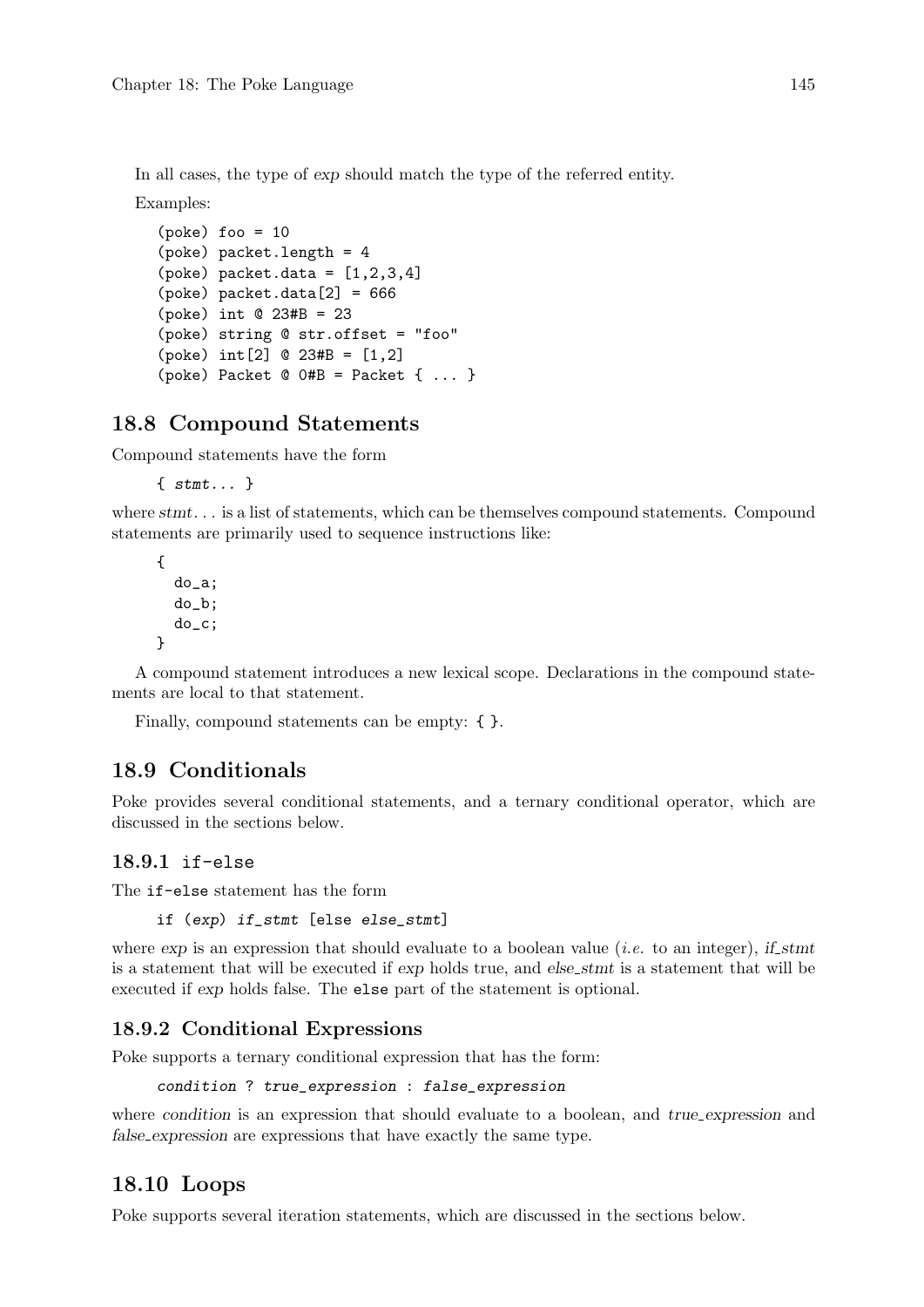### 18.10.1 while

The while statement has this form:

while (exp) stmt

where  $\exp$  is an expression that should evaluate to a boolean (*i.e.* to an integer) and stmt is an statement that will be executed until exp holds false.

It is possible to leave the loop from within stmt using the break statement. Example:

```
while (1)
{
  [...]
  if (exit_loop)
    break;
}
```
It is also possible to jump to the next iteration of the loop from within stmt using the continue statement. Example:

```
while (1)
{
   [...]
   if (continue_loop)
     continue;
}
```
18.10.2 for

The for statement has this form:

for ([decls];[expr];[stmts]) stmt

where decls is an optional declaration or chain of declarations separated by commas, expr is an optional boolean expression, stmts is an optional comma-separated list of statements, and stmt is a statement.

### 18.10.3 for-in

The for-in statement has this form:

#### for (formal in container [where exp]) stmt

where, in each iteration, the name formal will be associated with consecutive values of container, which shall be an expression evaluating to an array or a string. *formal* is available in stmt, which is the statement executed in each iteration.

If the where part is specified, then only iteration in which exp holds true are processed. formal can be referred in exp. Note that this doesn't mean the loop will stop after processing the first "not selected" element. See the following example:

(poke) for (c in  $[1,2,3,4]$  where c % 2) printf " %v", c 1 3

It is possible to leave the loop from within stmt using the break statement.

It is also possible to jump to the next iteration of the loop from within stmt using the continue statement.

# 18.11 Expression Statements

Poke is one of these languages where there is a clear separation between expressions and statements. However, it is often useful to use an expression in the place of an statement, in order to benefit from its side effects.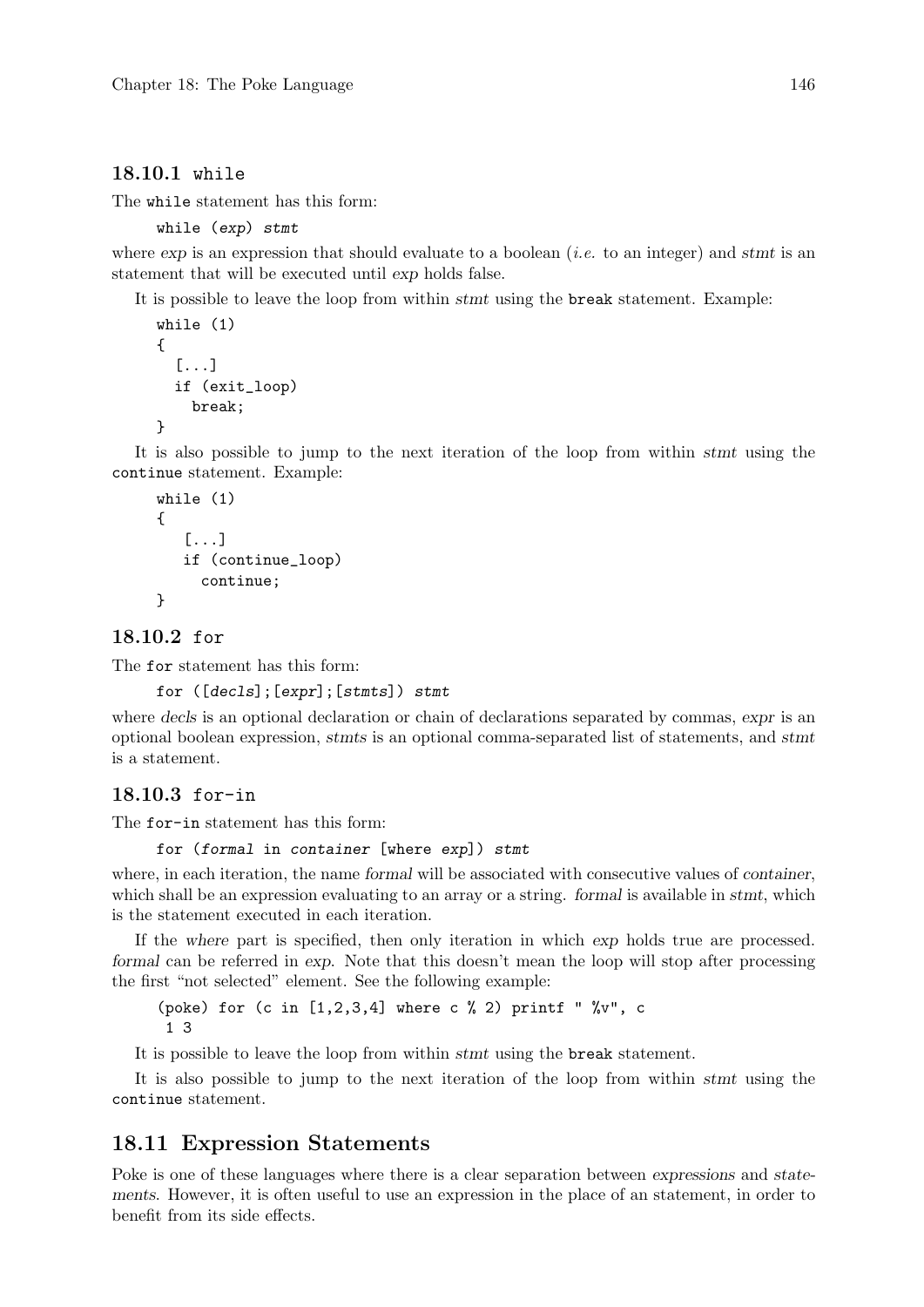For that purpose Poke allows you to expressions as statements using the following syntax: exp;

The value computed by the expression will be discarded.

# 18.12 Functions

## <span id="page-162-0"></span>18.12.1 Function Declarations

A function is declared using the following syntax:

```
fun name = [(formal,...)] ret_type:
{
   ... body ...
}
```
where name is the name of the function, which uses the same namespace as variables and types and ret type is the type of the value returned by the function. If the function returns no value then it is void.

Each formal argument has the form:

type name [= exp]

where type is the type of the formal, name its name, and  $\exp$  is an optional expression that will be used to initialize the argument in case it is not specified when the function is called.

The last formal argument can take the form name..., meaning the function is variadic. See [Section 18.12.3 \[Variadic Functions\], page 148](#page-163-1).

If the function takes no arguments, it is possible to omit the list of arguments entirely:

fun hello = void: {  $print "Hello! \n"$ ; }

The return statement is used to return values in functions that return a value. Example:

```
fun gcd = (uint<64 a, uint<64 b) uint<64 :
  {
   if (b == 0)return a;
  else
    return gcd (b, a % b);
  }
```
Note that reaching the end of a non-void function will trigger a run-time error.

### 18.12.2 Optional Arguments

Optional function arguments are specified like:

fun atoi =  $(\text{string } s, \text{ int } b = 10) \text{ long}: \{ \dots \}$ 

Which means that if the base argument is not specified when passed to atoi then it is initialized to 10.

Optional arguments should not appear before any non-optional argument in function declarations. The following is not valid Poke:

fun foo = (int i = 10, int j) int: { return i + j; }

Note that arguments declared before an optional argument can be used in its initialization expression. This is valid Poke:

fun foo = (int n, int[n] array = init\_array (n)) void: { ... }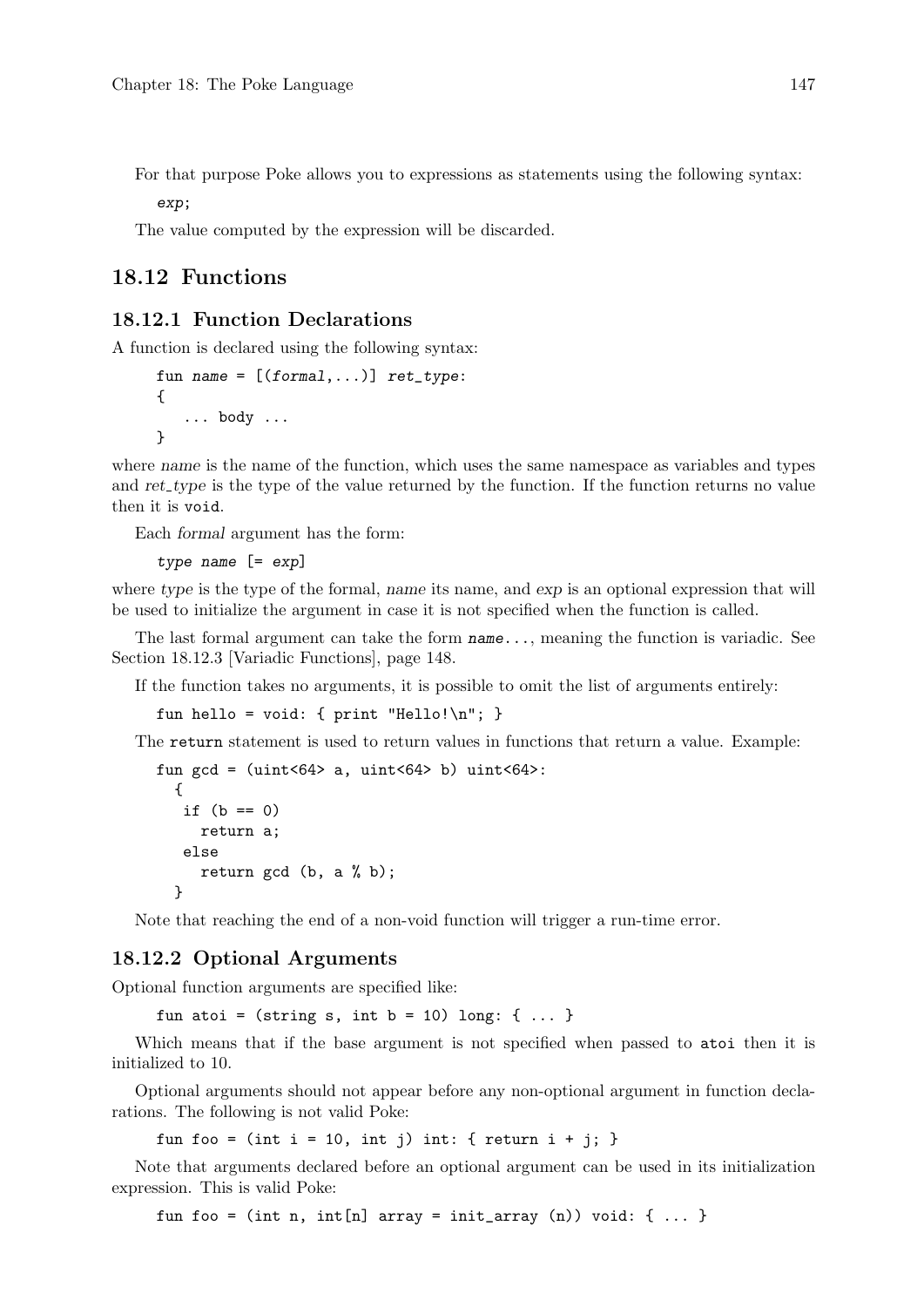#### <span id="page-163-1"></span>18.12.3 Variadic Functions

Functions getting an arbitrary number of arguments are denoted like this:

```
fun printf (string fmt, args...) void: { ... }
```
The variadic argument shall be the last argument in the function, and it is of type  $\text{any}[]$ .

### 18.12.4 Calling Functions

To call a function, write its name followed by the arguments in parentheses. Examples:

foo (1,2,3) bar ()

If the function takes no arguments then it is not necessary to write the empty list of arguments. Therefore the following two calls are equivalent:

bar () bar

If the closure of function that takes no arguments is needed, the call can be avoided by putting the variable immediately inside parenthesis, like this:

(poke) (foo) #<closure>

There is an alternate syntax that can be used in both expressions and expression-statements. This alternate syntax is:

function\_name :arg1 val1...

where *arg1* is the name of an argument and val1 the value to pass for that argument. This is useful when using functions as commands in the REPL:

(poke) dump :from 12#B :size 16#B :ascii 0

Note that the named arguments can appear in any order. The following two calls are equivalent:

dump :from 12#B :size 16#B dump :size 16#B :from 12#B

If this alternate syntax for function calls is to be used in an expression, it is necessary to surround it with parenthesis:

2 + (gcd :a 1024 :b 8)

### <span id="page-163-0"></span>18.12.5 Function Types

Function types are denoted like:

 $(type,...)ret_type$ :

where type are the types of the arguments and  $ret\_type$  is the type of the value returned by the function.

Optional arguments are marked with a ? after the type. For example, the type of the atoi function with declaration:

```
fun atoi = (\text{string } s, \text{ int } b = 10) \text{ long}: \{ ... \}
```
is (string,int?)long:.

If the function has variadic arguments, the position of the variadic argument in the function type specifier contains .... For example, the type of a printf function with declaration:

fun printf (string fmt, args...) void: { ... }

is  $(\text{string}, \ldots)$ void:.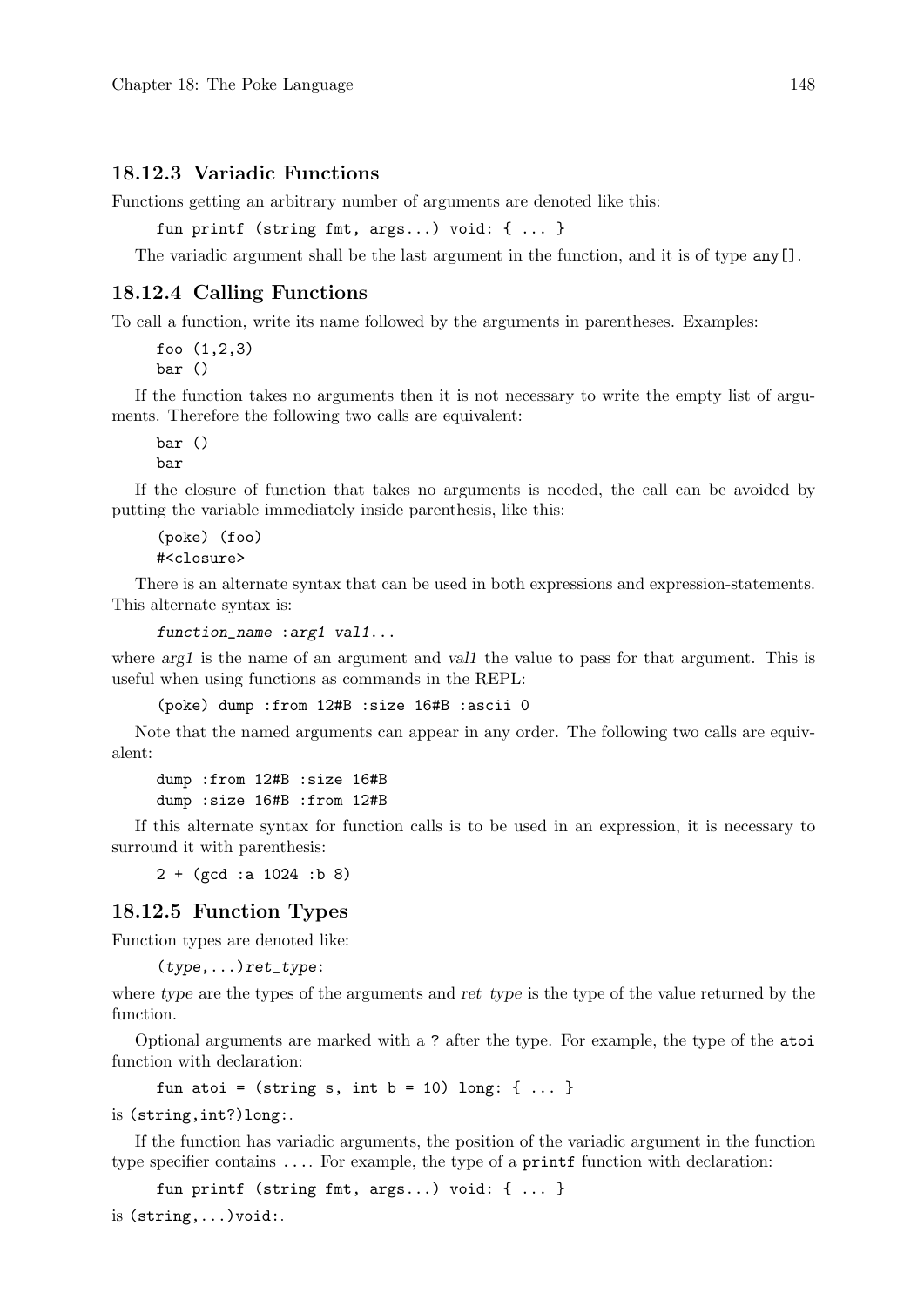### 18.12.6 Lambdas

Poke support lambda expressions using the following syntax:

lambda function\_specifier

Where function specifier is any function specifier. Examples:

lambda void: {} lambda (int i) int: { return  $i * 2;$  }

Lambdas can be manipulated exactly like any other Poke value, and can be stored in variables. Therefore, this is an alternative way of defining a named function (which can't be recursive for obvious reasons):

```
var double = lambda (int i) int: { return i * 2 };
```
### 18.12.7 Function Comparison

The equality operator  $(==)$  and the inequality operator  $(!=)$  can be applied to functions. They evaluate to true if the operands are the same function value. Examples:

```
(poke) lambda void: {} == lambda void: {}
0
(poke) lambda void: {} != lambda void: {}
1
(poke) var f = void: \{\}(poke) f == f1
(poke) f := f\Omega
```
#### 18.12.8 Function Attributes

The following attributes are defined for function values.

size Gives an offset 0#B, by convention.

## 18.13 Endianness

Byte endianness is an important aspect of encoding data. As a good binary editor poke provides support for both little and big endian, and will soon acquire the ability to encode exotic endianness like PDP endian. Endianness control is integrated in the Poke language, and is designed to be easily used in type descriptions.

#### 18.13.1 .set endian

GNU poke maintains a global variable that holds the current endianness. This is the endianness that will be used when mapping integers whose types do not specify an explicit endianness.

Like other poke global state, this global variable can be modified using the set dotcommand:

.set endian little .set endian big .set endian host

The current endianness can be obtained like this:

```
(poke) .set endian
little
```
We can easily see how changing the current endianness indeed impacts the way integers are mapped:

(poke) dump :from 0#B :size 4#B :ruler 0 :ascii 0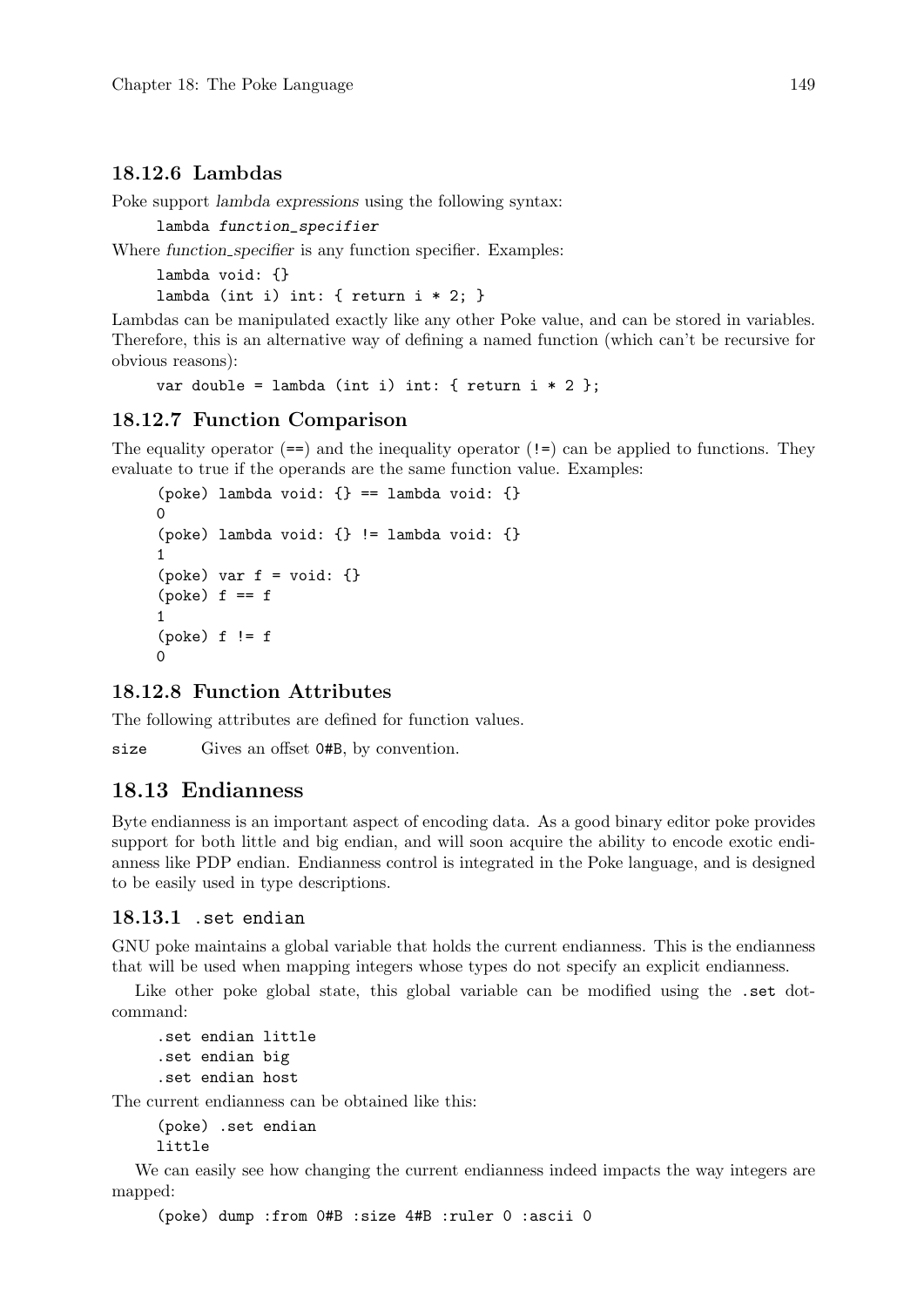```
00000000: 8845 4c46
(poke) .set endian little
(poke) int @ 0#B
0x464c4588
(poke) .set endian big
(poke) int @ 0#B
0x88454c46
```
# 18.13.2 Endian in Fields

It is possible to set the endianness of integral fields in struct type descriptors. See [Section 18.5.4](#page-146-0) [\[Field Endianness\], page 131.](#page-146-0)

# 18.13.3 Endian built-ins

As handy as the .set endian dot-command may be, it is also important to be able to change the current endianness programmatically from a Poke program. For that purpose, the PKL compiler provides a couple of built-in functions: get\_endian and set\_endian.

Their definitions, along with the specific supported values, look like:

```
var ENDIAN LITTLE = 0:
var ENDIAN_BIG = 1;
fun get_endian = int: \{ \ldots \}fun set_endian = (int endian) int: \{ \ldots \}
```
Accessing the current endianness programmatically is especially useful in situations where the data being poked features a different structure, depending on the endianness.

A good (or bad) example of this is the way registers are encoded in eBPF instructions. eBPF is the in-kernel virtual machine of Linux, and features an ISA with ten general-purpose registers. eBPF instructions generally use two registers, namely the source register and the destination register. Each register is encoded using 4 bits, and the fields encoding registers are consecutive in the instructions.

Typical. However, for reasons we won't be discussing here the order of the source and destination register fields is switched depending on the endianness.

In big-endian systems the order is:

dst:4 src:4

Whereas in little-endian systems the order is:

src:4 dst:4

In Poke, the obvious way of representing data whose structure depends on some condition is using an union. In this case, it could read like this:

```
type BPF_Insn_Regs =
  union
  {
    struct
    \sqrt{2}BPF_Reg src;
      BPF Reg dst:
    } le : get_endian == ENDIAN_LITTLE;
    struct
    {
      BPF_Reg dst;
```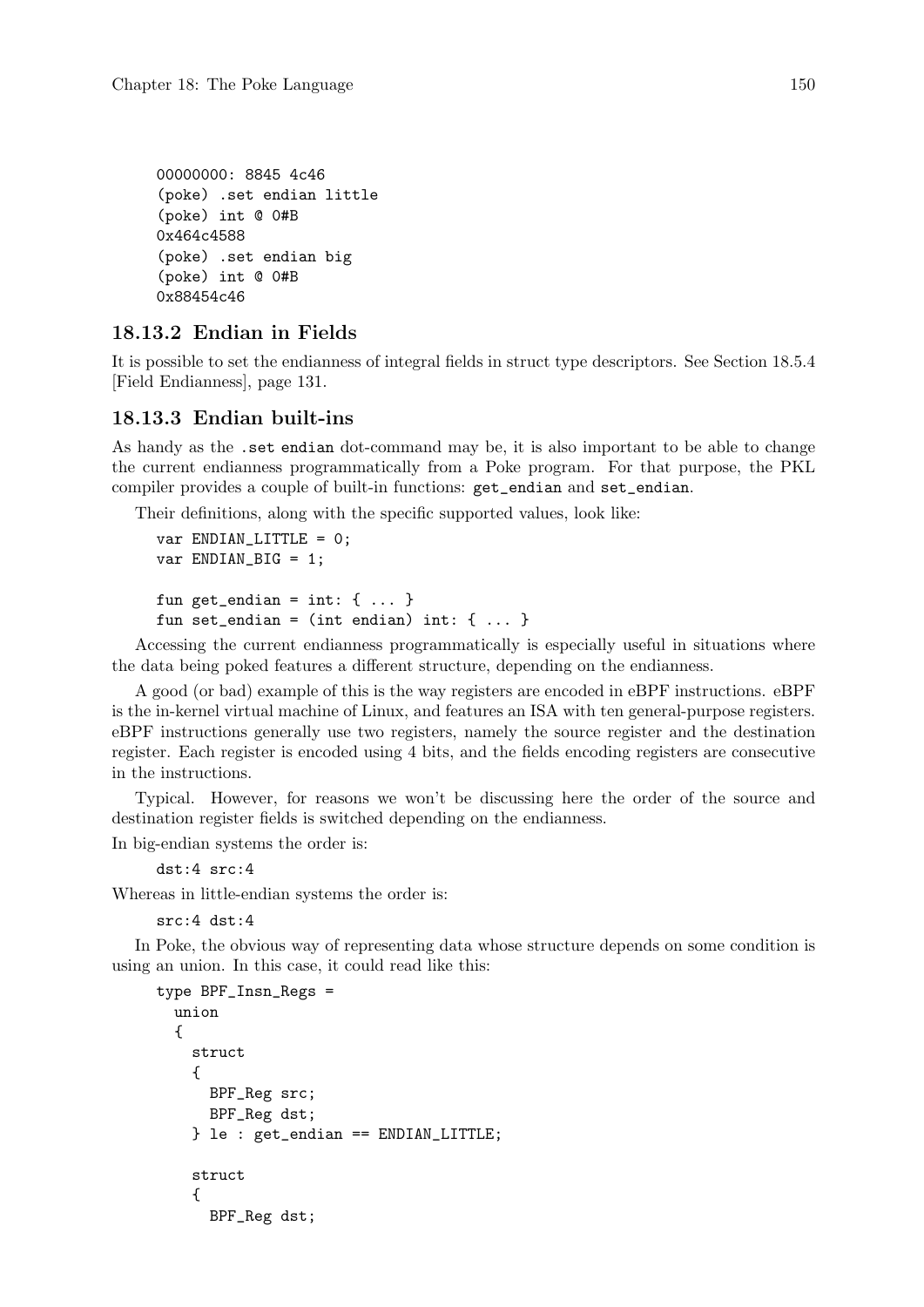```
BPF_Reg src;
  } be;
};
```
Note the call to the get\_endian function (which takes no arguments and thus can be called Algol68-style, without specifying an empty argument list) in the constraint of the union alternative. This way, the register fields will have the right order corresponding to the current endianness.

Nifty. However, there is an ever better way to denote the structure of these fields. This is it:

```
type BPF_Insn_Regs =
 struct
 {
   var little_p = (get_endian == ENDIAN_LITTLE);
   BPF Reg src @ !little p * 4#b;
   BPF_Reg dst @ little_p * 4#b;
 };
```
This version, where the ordering of the fields is implemented using field labels, is not only more compact, but also has the virtue of not requiring additional "intermediate" fields like le and be above. It also shows how convenient can be to declare variables inside structs.

Let's see it in action:

```
(poke) BPF_Insn_Regs @ 1#B
BPF_Insn_Regs {src=#<%r4>,dst=#<%r5>}
(poke) .set endian big
(poke) BPF_Insn_Regs @ 1#B
BPF_Insn_Regs {src=#<%r5>,dst=#<%r4>}
```
Changing the current endianness in constraint expressions is useful when dealing with binary formats that specify the endianness of the data that follows using some sort of tag. This is the case of ELF, for example. The first few bytes in an ELF header conform what is known as the e\_ident. One of these bytes is called ei\_data and its value specifies the endianness of the data stored in the ELF file.

This is how we handle this in Poke:

```
fun elf_endian = (int endian) byte:
 {
   if (endian == ENDIAN_LITTLE)
     return ELFDATA2LSB;
   else
     return ELFDAT2MSB;
}
[...]
type Elf64_Ehdr =
 struct
  {
    struct
    {
      byte[4] ei_{mag} : ei_{mag}[0] == 0x7fUB
                        && ei_mag[1] == 'E'&& ei_mag[2] == 'L'&& ei_mag[3] == 'F';
```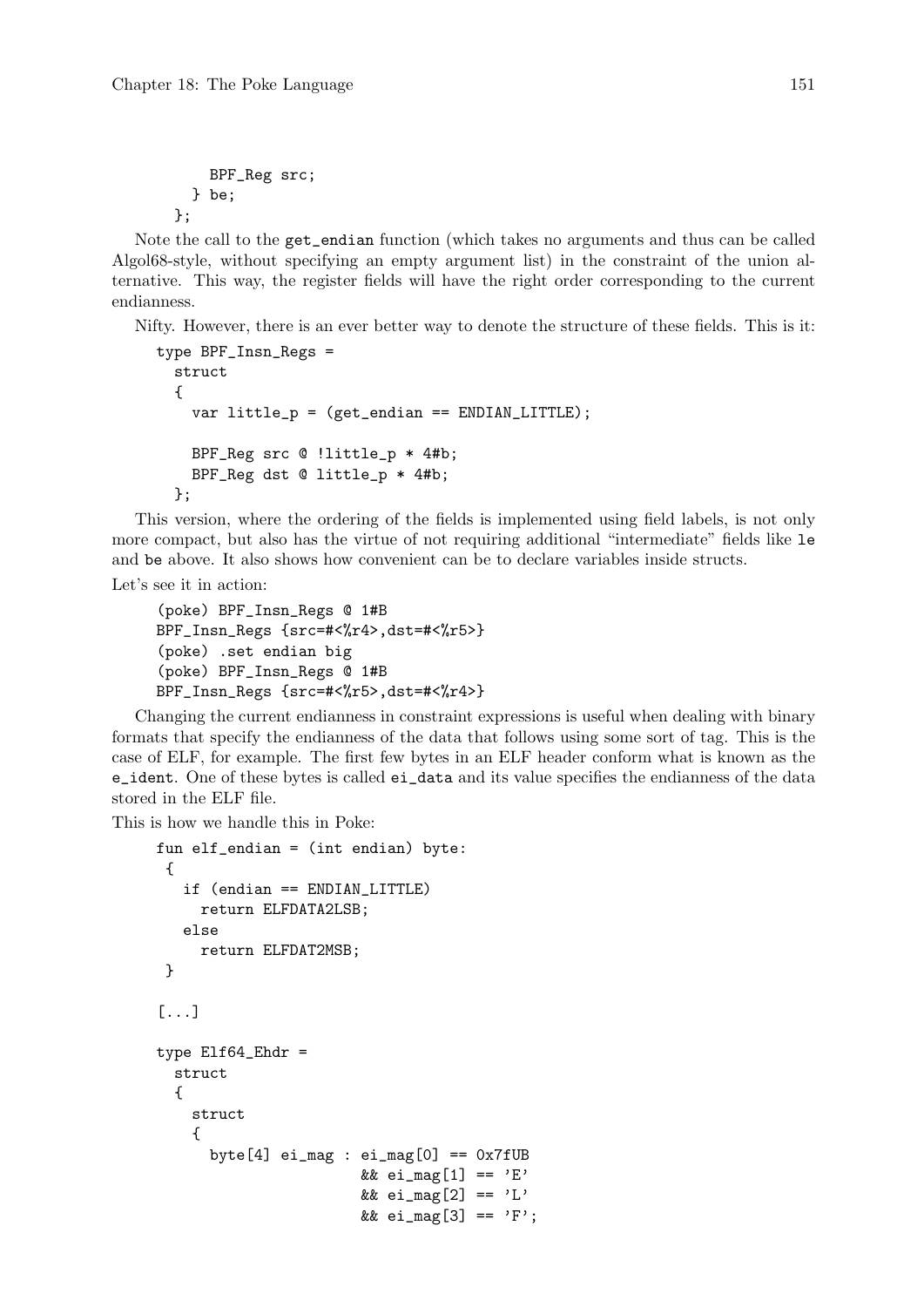```
byte ei_class;
  byte ei_data : (ei_data != ELFDATANONE
                   && set_endian (elf_endian (ei_data)));
  byte ei_version;
  byte ei_osabi;
  byte ei_abiversion;
 byte[6] ei_pad;
  offset<br/>byte.B> ei_nident;
} e_ident;
[...]
```
Note how set\_endian returns an integer value. . . it is always 1. This is to facilitate its usage in field constraint expressions.

# 18.14 Mapping

};

The purpose of poke is to edit IO spaces, which are the files or devices, or memory areas being edited. This is achieved by mapping values. Mapping is perhaps the most important concept in Poke.

# 18.14.1 IO Spaces

GNU poke supports the abstract notion of IO space, which is an addressable space of Poke objects: integers, strings, arrays, structs, etc. This underlying storage for the IO spaces (which we call IO devices) can be heterogeneous: from a file your file system to the memory of some process.

# 18.14.1.1 open

The open builtin allows you to create new IO spaces, by opening an IO device. It has the following prototype:

```
fun open = (string handler, uint<64> flags = 0) int<32>
```
where handler is a string identifying the IO device that will serve the IO space. This handler can be:

\*name\* An auto growing memory buffer.

pid://[0-9]+

The process ID of some process.

/path/to/file

An either absolute or relative path to a file.

nbd://host:port/export

nbd+unix:///export?socket=/path/to/socket

A connection to an NBD server. See [Section 16.5 \[nbd command\], page 105,](#page-120-0)

flags is a bitmask that specifies several aspects of the operation, including the mode in which the IO space is opened. Its value is usually built by ORing a set of flags that are provided by the compiler. These are:

### IOS\_F\_READ

The IO space is intended to be read.

IOS\_F\_WRITE

The IO space is intended to be written.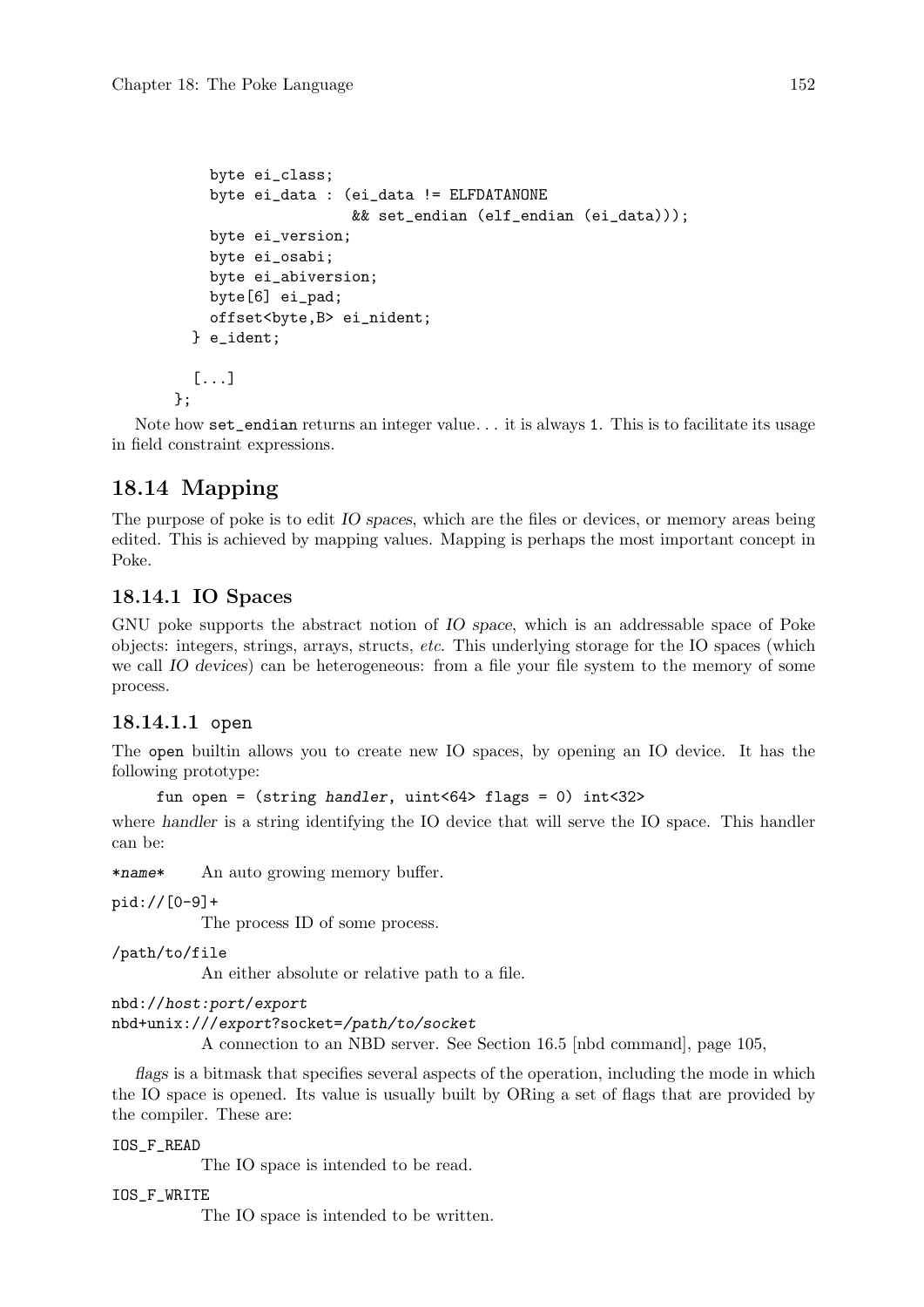#### IOS\_F\_CREATE

If the IO device doesn't exist, then create it, usually empty.

Note that the specific behaviour of these flags depend on the nature of the IO space that is opened. For example a memory buffer is always truncated at creation by default.

In order to ease the usage of open, a few pre-made bitmaps are provided to specify opening modes:

#### IOS\_M\_RDONLY

This is equivalent to IOS\_F\_READ.

IOS\_M\_WRONLY

This is equivalent to IOS F WRITE.

#### IOS\_M\_RDWR

This is equivalent to IOS\_F\_READ | IOS\_F\_WRITE.

The open builtin returns a signed 32-bit integer. This number will identify the just opened IOS until it gets closed.

If there is a problem opening the specified IO device then open will raise an E\_no\_ios exception.

#### 18.14.1.2 opensub

The opensub standard function allows you to create IO spaces that show a sub-region of some other IO space. The prototype is:

```
fun opensub = (int < 32 > i <i>os</i>,
                offset<uint<64>,B> base, offset<uint<64>,B> size,
                string name = "",
                uint<64> flags = 0) int<32>
```
where ios is the ID of the base IOS, base is the offset in ios where the sub-range starts and size is the size of the range.

The argument name is a descriptive name of the contents of the range, and it is empty by default.

The argument flags is an ORed value of  $IOS_F-*$  flags. If no explicit flags are specified then the sub space inherits the flags of the underlying base IOS. If explicit flags are provided and they contradict the flags of the underlying IOS then E\_ios\_flags is raised.

Trying to access a sub space whose base IOS has been closed results in a E\_io exception.

### 18.14.1.3 openproc

The openproc standard function allows you to create IO spaces to access the memory of some running program, given its process ID. The prototype is:

fun openproc = (uint<64> pid, uint<64> flags = 0) int<32>

where pid is the process ID whose memory we want to poke and flags is a set of open flags.

#### 18.14.1.4 close

The close builtin allows you to destroy IO spaces, closing the underlying IO device. The prototype is:

```
fun close = (int<32>ios) void
```
where ios is some previously created IO space. All pending data is written to the underlying IO device.

If the IO space specified to close doesn't exist then an E\_no\_ios exception is raised.

If errors occured while closing the IO space, then E\_ios exception is raised.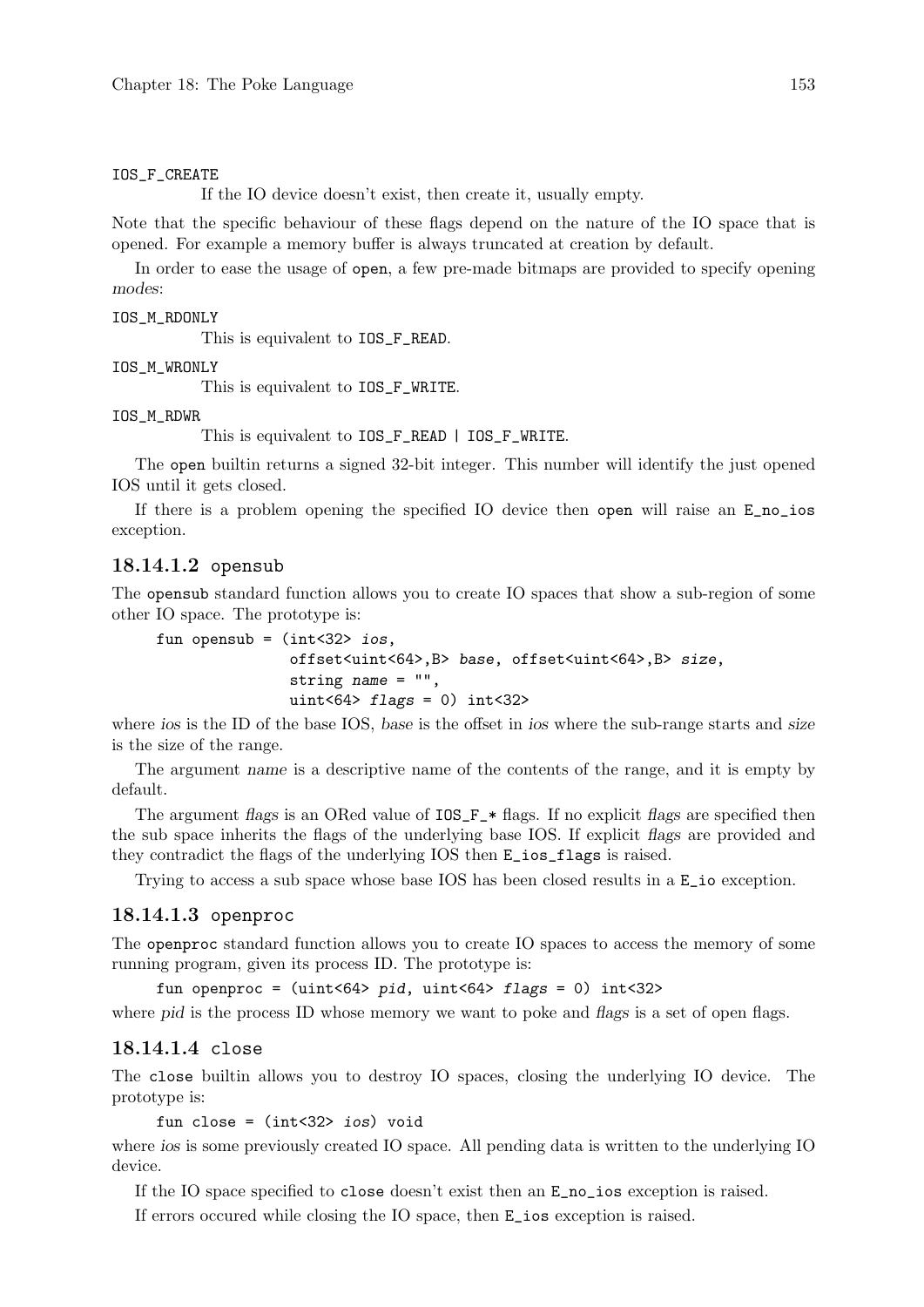## 18.14.1.5 flush

The builtin flush performs a "flushing" operation on a given IO space. The prototype is:

fun flush = (int<32> ios, offset<uint<64>,1> offset) void

Where ios is the IOS identifier where to perform the flush. The semantics associated with the "flushing" operation depends on the kind of IO space:

- Read-only stream IOS will discard already mapped input up to *offset*. Any further attempt of mapping data at that area will cause an  $E$ -eof exception (for Early Of File ;)).
- Flushing is a no-operation for other kind of IO spaces.

### 18.14.1.6 get\_ios

GNU poke maintains a current IO space, which is the last created IO space (this includes IO spaces opened and selected using a dot-command). The builtin get\_ios returns this space. It has the following prototype:

fun get\_ios = int<32>

If there is no IO space, get\_ios will raise the E\_no\_ios exception.

### 18.14.1.7 set\_ios

The set\_ios builtin allows you to set a specific IO space as the new current IO space. It has the following prototype:

```
fun set_ios = (int<32>ios) int<32>
```
where ios is the IO space that will become the current IO space. If the IO space specified to set\_ios doesn't exist, E\_no\_ios will be raised.

Note that set\_ios always returns 1. This is to ease its usage in struct fields constraint expressions.

## 18.14.1.8 iosize

The iosize builtin returns the size of a given IO space, as an offset. It has the following prototype:

```
fun iosize = (int<32> ios = get\_ios) offset\{uint<64>, 1>
```
If the IO space specified to iosize doesn't exist, E\_no\_ios will be raised.

## 18.14.1.9 ioflags

The ioflags builtin returns the flags active in a given IO space, encoded in an unsigned 64-bit integer. It has the following prototype:

fun ioflags =  $(int < 32$  ios =  $get\_ios)$  uint $< 64$  >

If the IO space specified to ioflags doesn't exist, E\_no\_ios will be raised.

## 18.14.2 The Map Operator

Poke values reside in memory, and their in-memory representation is not visible from Poke programs. For example, 32 is a 32-bit signed integer value, and it happens to not be boxed in the Poke Virtual Machine. Therefore, it occupies exactly 32-bit in the memory of the machine running poke. Other values, like arrays for example, are boxed, and they need to store various meta-data.

Regardless of the internal representation, we say these values live "in memory". Now, it is also possible to "map" a value to some area in some underlying IO space. This is done with the map operator @, which has two alternate syntax:

type @ offset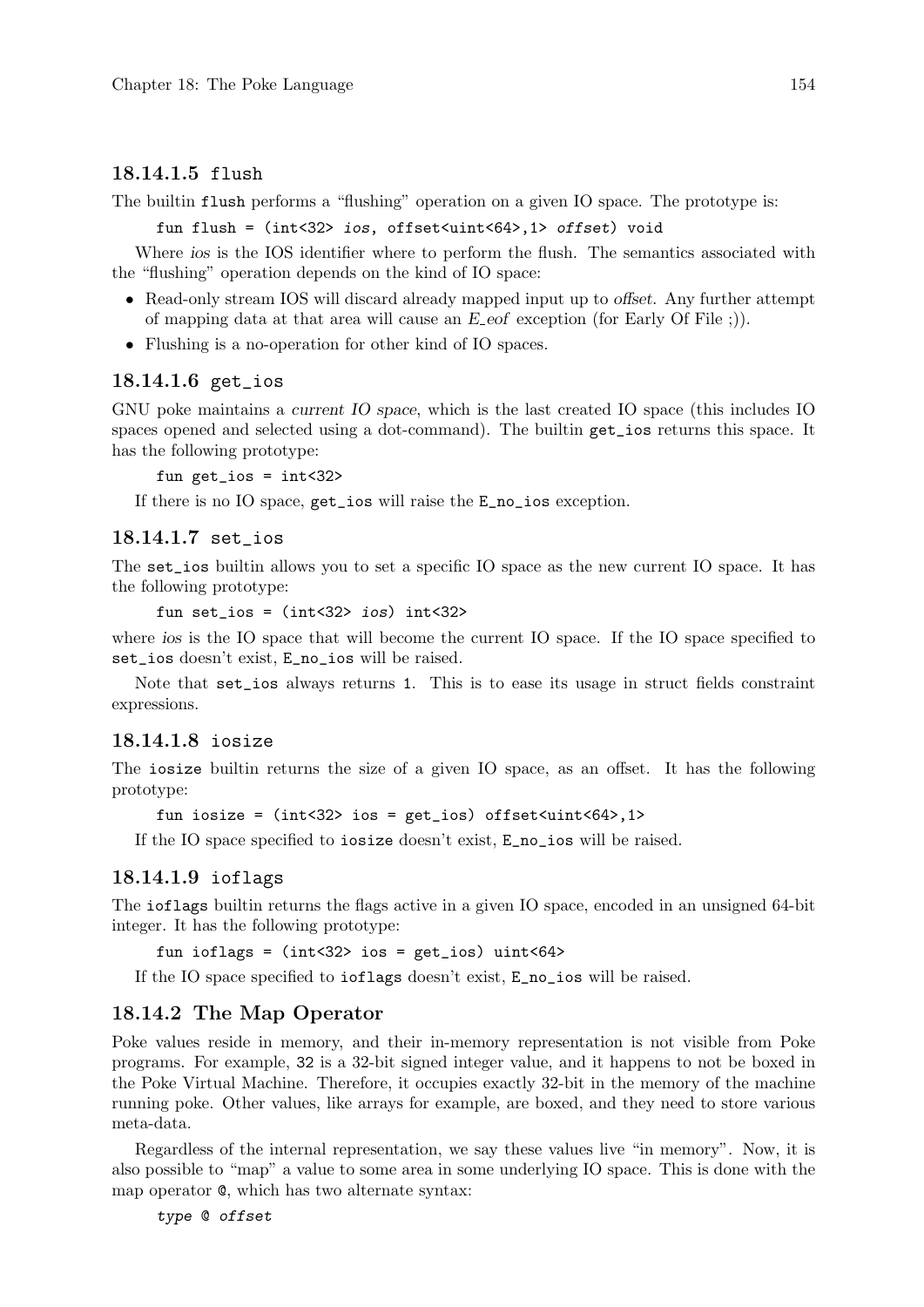#### type @ ios : offset

The ternary version creates a new value using the data located at the offset offset in the specified IO space ios, which shall be an expression evaluating to a signed 32-bit integer.

The binary version uses the current IO space.

If there is no IO space, or the specified IO space doesn't exist, an E\_no\_ios exception is raised:

(poke) int @ 0#B unhandled no IOS exception

The value created in a map can be either mapped or not mapped. Mapping simple types produces not mapped values, whereas mapping non-simple types create mapped values.

The value attributes mapped and offset can be used to check whether a value is mapped or not, and in that case the offset where it is mapped:

```
(poke) var p = Packet @ 0#B
(poke) p'mapped
0x1
(poke) p'offset
0x0UL#b
```
Using the **offset** attribute in a not mapped value results in the  $E_{no\_map}$  exception being raised:

```
(poke) [1,2,3]'mapped
0x0
(poke) [1,2,3]'offset
unhandled no map exception
```
If the type specified in the map is not a simple type, like an array or a struct, the resulting value is said to be mapped in the IO space:

```
(poke) type Packet = struct { int i; long l; }
(poke) Packet @ 0#B
Packet {i=0x464c457f,l=0x10102L}
(poke) uint<8>[2] @ 0#B
[0x7fUB,0x45UB]
```
A very important idea on Poke mapping is that it should be possible to manipulate mapped and non-mapped values in a transparent way. For example, consider the quick sort implementation in poke's standard library. The prototype is:

```
fun qsort = (\text{any}[] \text{array}, \text{Comparator } \text{cmp}_f,long left = 0, long right = array'length - 1) void
```
qsort works with both mapped and not-mapped arrays:

```
(poke) var a = [2,3,1]
(poke) var b = int[3] @ 0#B
(poke) b
[1179403647,65794,0]
(poke) qsort (a, IntComparator)
(poke) a
[1,2,3]
(poke) qsort (b, IntComparator)
(poke) b
[0,33620224,1179403647]
(poke) dump :from b'offset :size b'size :ascii 0
76543210 0011 2233 4455 6677 8899 aabb ccdd eeff
```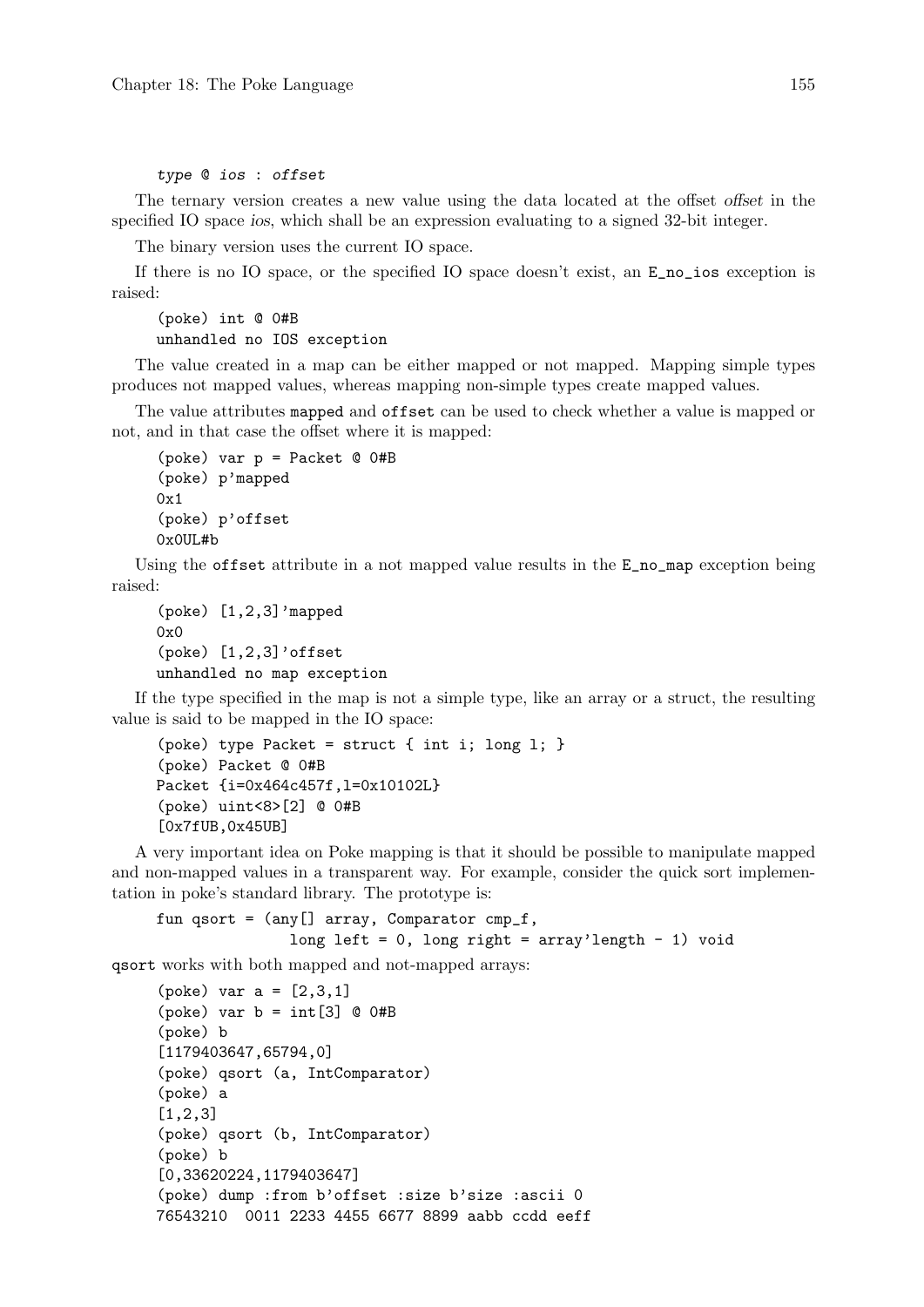00000000: 0000 0000 0001 0102 7f45 4c46

Similarly, you can write functions that operate on abstract entities and data structures such as ELF relocations and sections, DWARF DIEs, etc, and the same code will work with non mapped and mapped values.

# 18.14.3 Mapping Simple Types

Simple values *(i.e.* integers, offsets, strings) cannot be mapped. Therefore, if the type specified in the map is a simple type, the resulting value will be a regular non-mapped value. Examples:

(poke) uint<8> @ 0#B 0x7fUB (poke) string @ 0#B "ELF"

## <span id="page-171-0"></span>18.14.4 Mapping Structs

Struct and union types can be referred by name in a mapping (@) operation. For example, given a struct type Foo defined as:

```
type Foo =
  struct
  {
    int i;
    long l;
  }
```
we could get a mapped struct value of that type like this:

var  $f = F$ oo @ 128#B:

## <span id="page-171-1"></span>18.14.5 Mapping Arrays

Arrays can be mapped in IO space in three different ways, depending on the characteristics of the type provided to the mapping operator.

### 18.14.5.1 Array maps bounded by number of elements

When an array type bounded by number of elements is used in a mapping operation, the resulting mapped array is also bounded by number of elements.

For example, this is how we would map an array of four 32-bit signed integers in the current IO space:

(poke) int[4] @ 0#B [10,20,30,40]

Since you can also provide a dynamic array type to the map operator, the number of elements doesn't need to be constant. For example, given the variable nelems has a value of 2:

```
(poke) var nelems = 2
(poke) int[nelems + 1] @ 0#B
[100,222,333]
```
If an end-of-file condition happens while mapping the array, because the number of elements specified in the array type, at the given offset, exceeds the capacity of the underlying IO device, an exception is raised and the mapping is not completed:

(poke) int[99999999999] @ 0#B unhandled EOF exception

Likewise, if a constraint fails while performing the mapping (while mapping an array of structs, for example) an exception is raised and the map is aborted.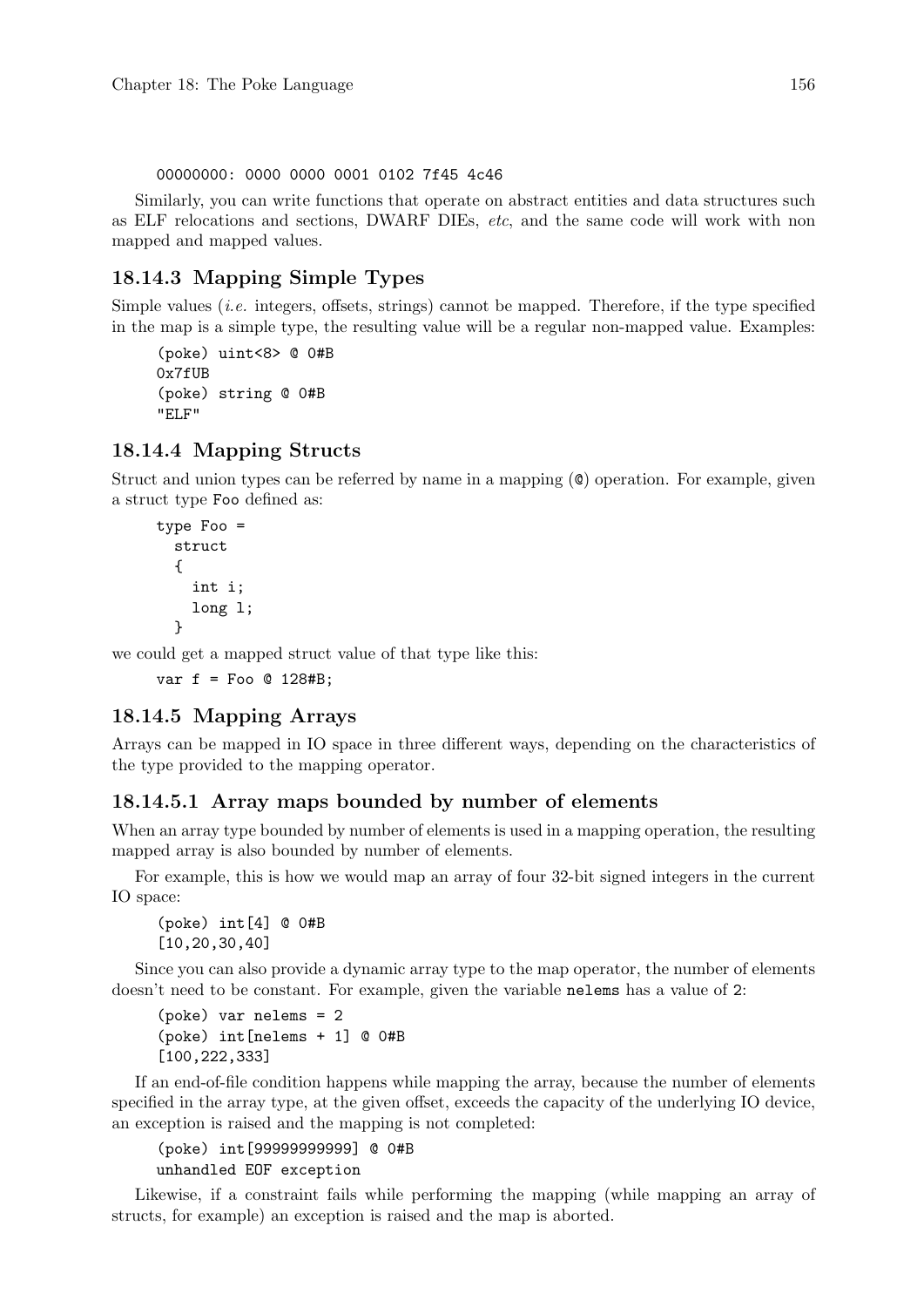### 18.14.5.2 Array maps bounded by size

While dealing with binary formats, it often happens that the number of entities in a collection is given by the space they occupy, rather than the count itself.

For example, consider ELF sections holding relocations. These sections contain a collection of zero or more relocations. The layout of each relocation is specified by the following type:

```
type Elf64_Rela =
 struct
  {
    offset<Elf64_Addr,B> r_offset;
    Elf64_Xword r_info;
    Elf64_Sxword r_addend;
  };
```
The section is described by an entry in the ELF sections header table:

```
type E1f64 Shdr =
 struct
 {
   Elf_Word sh_name;
   Elf_Word sh_type;
   Elf64_Xword sh_flags;
   Elf64_Addr sh_addr;
   Elf64_Off sh_offset;
   offset<Elf64_Xword,B> sh_size;
   Elf_Word sh_link;
   Elf_Word sh_info;
   Elf64_Xword sh_addralign;
    offset<Elf64_Xword,b> sh_entsize;
 };
```
The relevant elements of Elf64\_Shdr are sh\_offset and sh\_size, which indicate the offset of the beginning of the section's contents, and its size, respectively. At this point, if we wanted to get an array with all the relocations in the section, we could map an array bounded by number of elements like we saw in the previous section, like this:

```
(poke) Elf64_Rela[sh_size / 1#Elf64_Rela]
[... relocs ...]
```
However, this approach adoleces from two problems. First, it doesn't work with any entity type. For an offset like 1#Elf64\_Rela to work, it is required to know the size of the type specified as the unit at compile time. In the particular case of Elf64\_Rela, that condition is satisfied, but too often that's not the case. For example, think about a section containing NULL terminated strings: you can't know the number of strings contained in the section until you actually read it.

Another problem is when the data in the header is corrupt. Using the mapping bounded by number of elements, we wouldn't realize it. It would be good if the tool would tell us whether the specified size actually holds an exact number of the requested elements.

A mapping bound by size is what we need. Fortunately, as we saw when discussing array types, Poke allows you to specify an offset instead of an integral value, in the array type specification. The right amount of entities (in this case relocations) to strictly satisfy the provided size will be mapped in the IO space. So, in order to obtain an array containing all the relocations in the section, we simply write:

```
(poke) Elf64_Rela[ehdr.sh_size] @ ehdr.sh_offset
[... relocs ...]
```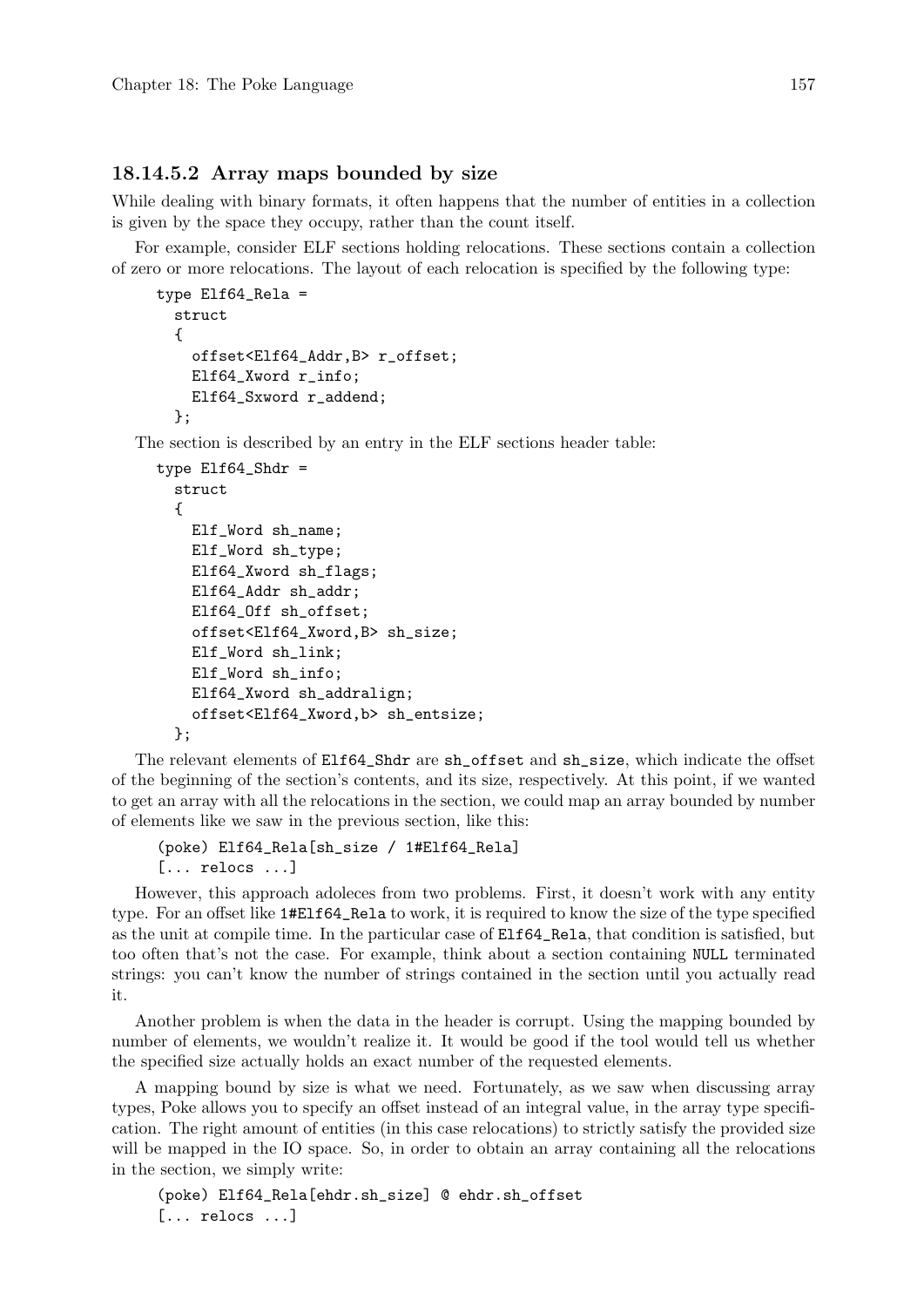The strictness mentioned above is important. GNU poke will complain (and abort the mapping) if it is not possible to map an exact number of elements. Thus the following mapping would not be successful:

(poke) int[33#b] @ 0#B unhandled out of map bounds exception

Like in mappings bounded by number of elements, if a constraint fails while performing the mapping, an exception is raised and the map is aborted.

### 18.14.5.3 Unbounded array maps

We mentioned above that if an end-of-file condition happens while performing a mapping (be it bounded by number of elements or bounded by size) an EOF exception is raised, and the mapping operation is aborted.

Unbounded array mappings are performed by using an unbounded array type in the mapping operation, like in:

type[] @ 0#B

The above construction will map values of type type in the IO space until there is an end-offile condition, or a constraint fails, whatever happens first. When it is a constraint expression that fails, that last element is not included in the mapped array.

Let's assume a binary file contains a series of blocks, located one after the other, of a kind described by the following struct type:

```
type Block =
  struct
  {
     byte magic[2] : magic[0] == 'B' && magic[1] == 'K';
     ... other data ...
  };
```
we can map the blocks using an unbounded array map:

(poke) Block[] @ 0#B [ ... blocks ... ]

If the blocks extend up to the end of the IO space, that many blocks will be mapped. If there is some other content in the file following the blocks, the constraint in the magic field will fail and will delimit the map that way (provided the binary format is well designed.)

### 18.14.5.4 Mapped bounds in bounded arrays

When an array map is bounded, be it by number of elements or by size, the bounding value can be mapped itself. To illustrate how this works, let's go back to our ELF file and the section containing relocations. First, we map an Elf64\_Shdr to get the section header:

```
(poke) var shdr = Elf64_Shdr @ offset
(poke) shdr.sh_offset
120#B
(poke) shdr.sh_size
24#B
```
Now we map an array with the relocations themselves, using a map bounded by size, as we learned in the last section:

```
(poke) var relocs = ELF64_Rela[shdr.sh_size] @ shdr.sh_offset
(poke) relocs'length
3
```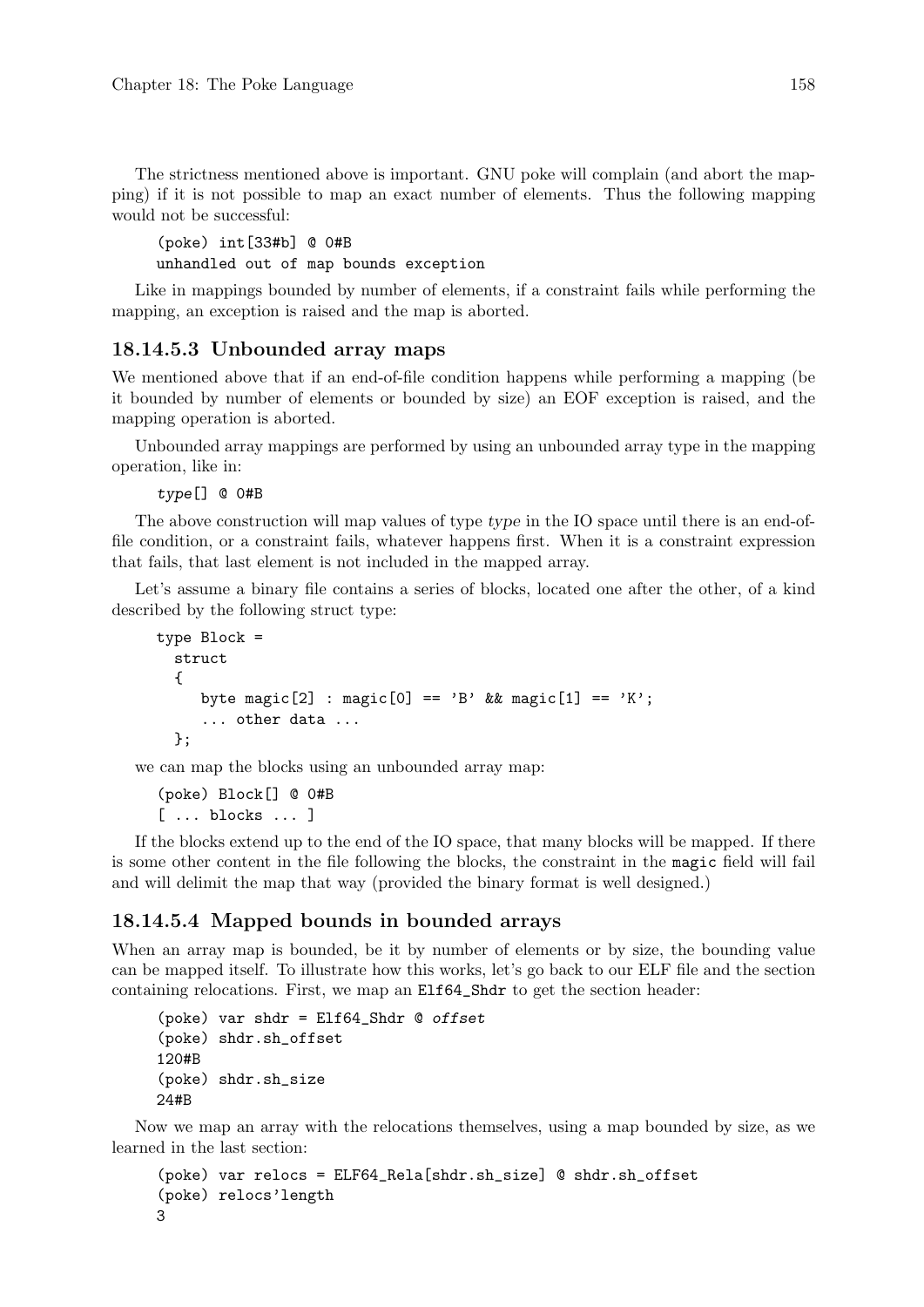Now, observe that shdr.sh\_size is mapped itself! This means that, should the section size be modified (to accommodate an extra relocation, for example) the mapping of relocs will reflect that automatically:

```
(poke) shdr.sh_size = shdr.sh_size + 1#Elf64_Rela
(poke) relocs'length
4
```
This is certainly an useful idiom, that is often used while poking around. However, sometimes this is not what we want. If we don't want the mapping bounds of relocs to be tied to shdr, we can just use a temporary for the size:

```
(poke) var s = shdr.sh_size
(poke) var relocs = Elf64_Rela[s] @ shdr.sh_offset
```
Since simple values (such as the size above) are not mapped, this trick works as intended.

### 18.14.6 Mapping Functions

Struct fields can be of any type, and that includes function types or closures. This is especially useful to build interfaces.

For orthogonality, it is possible to map function types. The result of the mapping is not very useful though: mapping a function type results in a function with an empty body. If the function returns a value, a default value (zero for integral types, empty arrays for array types, etc) is returned.

Example:

```
(poke) type Fun = (int) int
(poke) Fun @ 0#B
#<closure>
(poke) (Fun @ 0#B) (10)
0x0
```
### 18.14.7 Non-strict Mapping

The map operator @ performs what we call a strict mapping. This means that the data integrity of the mapped data is checked for. Often this is what we want.

However, sometimes we have to work with incorrect or incomplete data. In these cases, we want to inspect that data and complete it using poke.

For this purpose poke provides an alternate map operator @! that behaves exactly like the normal operator, but inhibits the control of data integrity.

The attribute 'strict can be used to query whether a given value is strict or non-strict. Non-mapped values are strict by definition.

### 18.14.8 Unmapping

The unary unmap operator has the form:

unmap value

It gets any value and produces the same value, making it not mapped in case it is a mapped value.

This is useful when we want to read a data structure from the IO space (say, an array of integers) and then use it for storage without changing the underlying IO space. We would do something like:

```
(poke) var a = unmap (int[3] @ 10#B)
(poke) a[2] = 100
```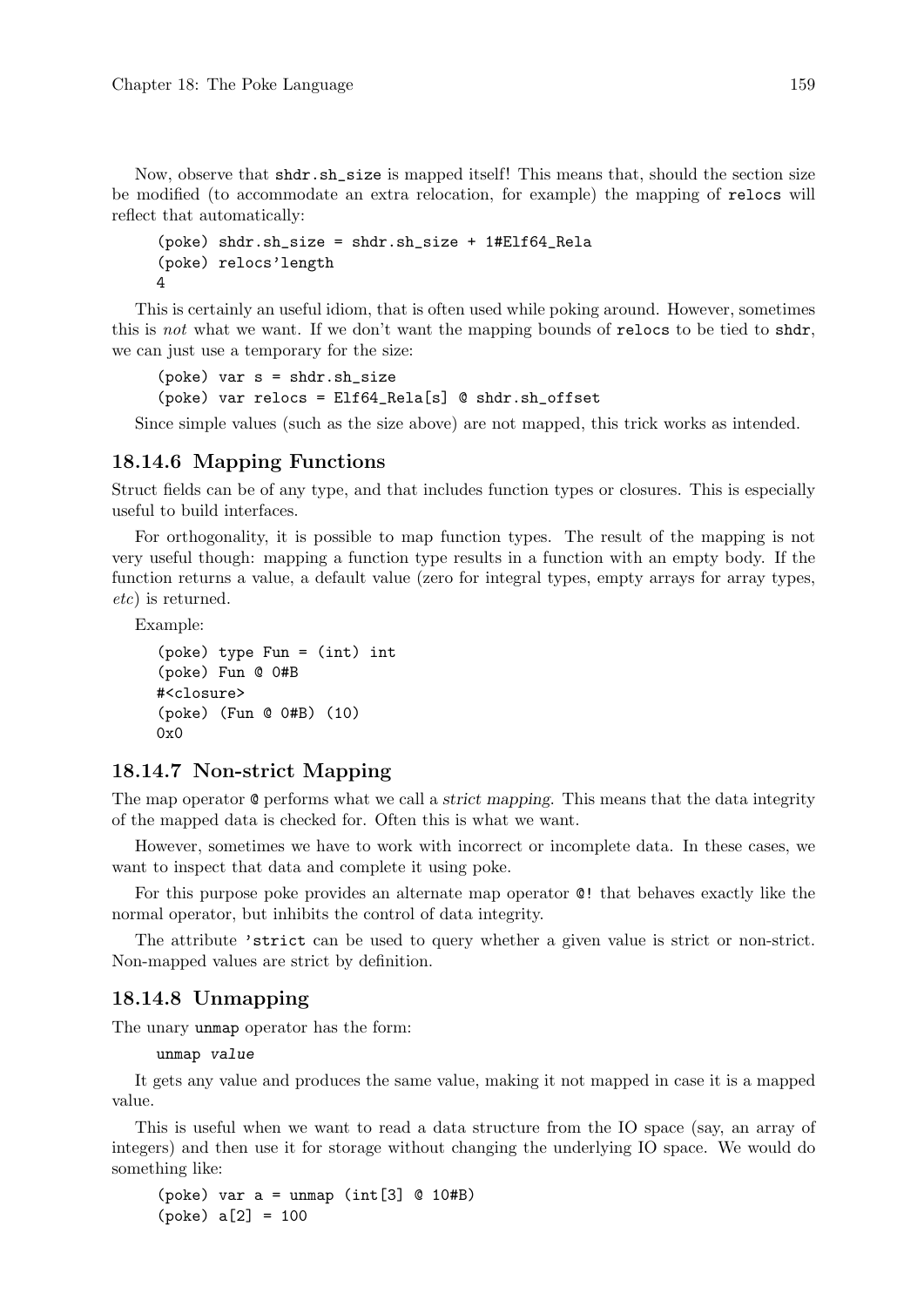# 18.15 Exception Handling

Sometimes an error or some other unexpected situation arises. Poke provides an exceptions mechanism to deal with these situations.

### 18.15.1 Exceptions

Exceptions in Poke are values of type Exception, which is a struct defined like this:

```
type Exception =
 struct
  {
    int<32> code;
    string msg;
 };
```
where code identifies the type of the exception, and msg is supposed to be a textual description of the exceptional situation.

You can use codes 255 and higher for your own exceptions. For example:

```
raise Exception { code = 255; msg = "double upset event" };
```
User-defined exceptions should be registered using exception\_code function. For example:

```
var E_my_exception = Exception {
  code = exception_code,
  msg = "double upset event",
};
```
where the  $E_m y$ -exception.code is a unique number greater than or equal to 255.

Exception codes in the range 0..254 are reserved for poke. These are used in predefined exceptions which are standard, and have specific meanings:

#### E\_generic

Generic error.

E\_out\_of\_bounds

Out of bounds exception. This can be raised when accessing containers, like arrays and strings.

- E\_eof End of file exception. This can be raised when mapping in the IO space.
- E\_elem Invalid element exception. This is raised when attempting to access union fields that do not exist.

#### E\_constraint

Constraint violation exception. This is raised when a constraint exception fails while mapping or constructing a struct.

E\_conv Conversion exception. This can be raised while casting values.

#### E\_map\_bounds

Out of map bounds exception. This can be raised while modifying a mapped value in a way it would violate its declared boundary (like the size of a mapped array.)

E\_map No map exception. This is raised when trying to map a not mapped value.

#### E\_div\_by\_zero

Division by zero exception.

E\_no\_ios No IOS exception. This is raised when the IO space is accessed but there is no IO space.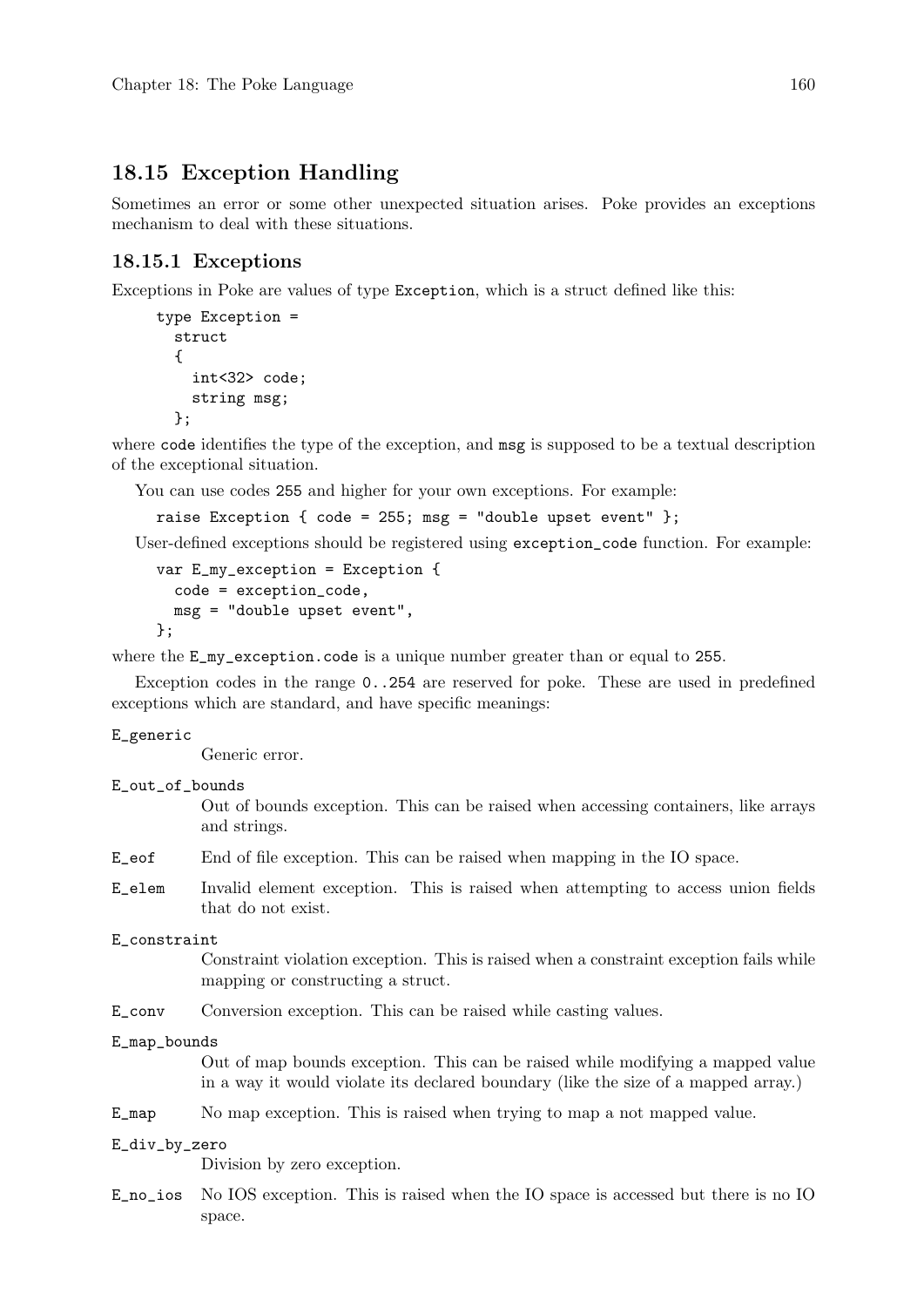#### E\_no\_return

No return exception. This is raised when the end of a void function is reached.

E\_io Generic IO exception.

#### E\_io\_flags

Invalid flags were tried while opening an IO device.

E\_assert Assertion failure exception. This is raised by assert statement.

#### E\_overflow

This exception is raised when signed overflow is detected in an arithmetic operation.

E\_perm This exception is raised when some operation can't be performed due to incorrect (lack of) permissions or capabilities. An example is writing to a read-only IO space.

The exception codes of the standard exceptions are available in the form of  $EC_*$  variables. For example, this how you would raise an IO error with a particular message:

```
raise Exception { code = EC_io,
                   msg = "fluzo capacitator overheat impedes IO" }
```
### 18.15.2 try-catch

The try-catch statement provides a way to catch exceptions and handle them.

The simplest form of the statement is:

try stmt catch compound\_stmt

where stmt is any statement and compound stmt is a compound statement. First, stmt is executed. If during its execution an exception is raised, then compound stmt is executed.

The second form of the statement allows you to catch just one type of exception:

#### try stmt catch if exp compound\_stmt

where  $\exp$  is an expression that should evaluate to an Exception. The handler compound stmt will only be executed if that specific exception is caught. Any other exception will be re-raised.

The third form of the statement is the most generic:

```
try stmt catch (Exception formal) compound_stmt
```
where formal is a formal argument that contains the exception when compound stmt is executed.

### 18.15.3 try-until

The try-until statement allows you to execute instructions until some exception is caught. The syntax is:

try stmt until exp

where stmt is the statement that will be executed repeatedly until some exception is raised. If the raised exception has type exp then execution continues normally. exp should be an expression that evaluates to an Exception.

This statement is particularly useful for mapping IO spaces until an eof condition occurs. For example, this is how we would compute with every integer in the current IO space:

```
var o = 0#B;
try
{
  compute (int @ o);
  o = o + 1#B;
} until E_eof;
```
It is possible to leave the loop from within stmt using the break statement.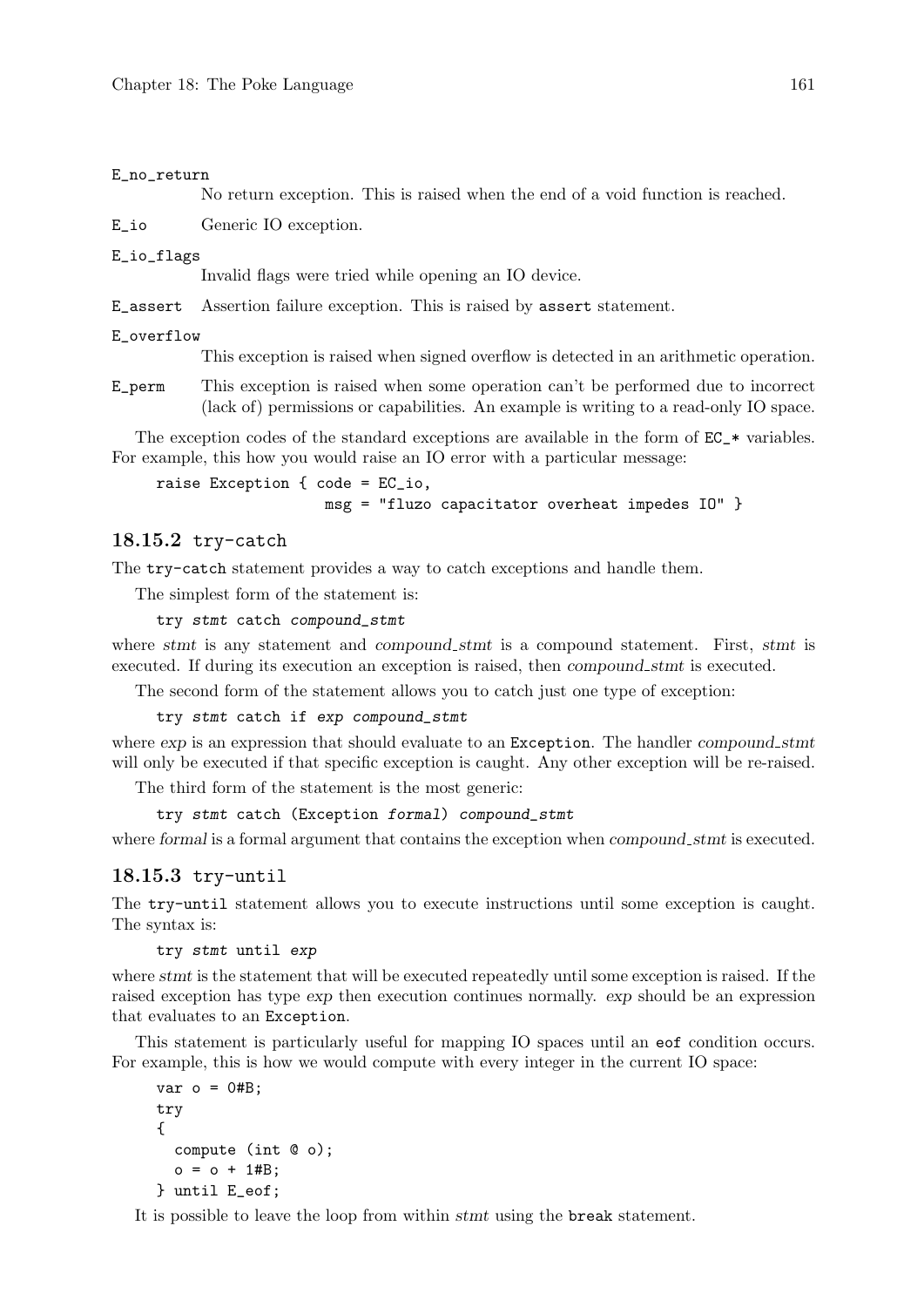#### 18.15.4 raise

In previous sections we saw how exceptions are usually the side-product of performing certain operations. For example, a division by zero.

However, it is also useful to explicitly raise exceptions. The raise statement can be used for that purpose. Its syntax is:

raise exception;

where exception is an integer. This integer can be any number, but most often is one of the  $E_{\star}$ codes defined in Poke.

### 18.15.5 exception-predicate

It is often needed to determine whether the execution of some given code raised some particular exception. A possibility is to use a try-catch statement like in the following example, a prettyprinter in an union type:

```
method _print = void:
{
  try print "#<%u32d>", simple_value;
  catch if E_elem { print "%v\n", complex_value; }
}
```
This works as intended, but it is somewhat verbose and not that easy to read for anyone not accustomed to the idiom. It is better to use the exception predicate operator, ?!, that has two forms:

```
exp ?! exception
{ [statements...] } ?! exception
```
In the first form, the expression exp is executed. If the execution raises the exception exception then the result of the predicate is 0 (false), otherwise it is 1 (true). The value of the expression is discarded.

In the second form, the compound statement passed as the first operand is executed. If the exception exception is raised, then the result of the predicate is 0 (false), otherwise it is 1 (true).

Using exception predicates the pretty-printer above can be written in a much more readable way:

```
method _print = void:
{
  if (simple_value ?! E_elem)
    print "#<%u32d>", simple_value;
  else
    print "%v\n", complex_value;
}
```
Or, alternatively (and slightly more efficiently):

```
method _print = void:
{
  ({ print "<%u32d>", simple_value; } ?! E_elem)
    || print "%v\n", complex_value;
}
```
#### 18.15.6 assert

The assert statement allows you test if a condition is true, if not, the program will raise an exception with code EC\_assert.

```
assert (condition)
```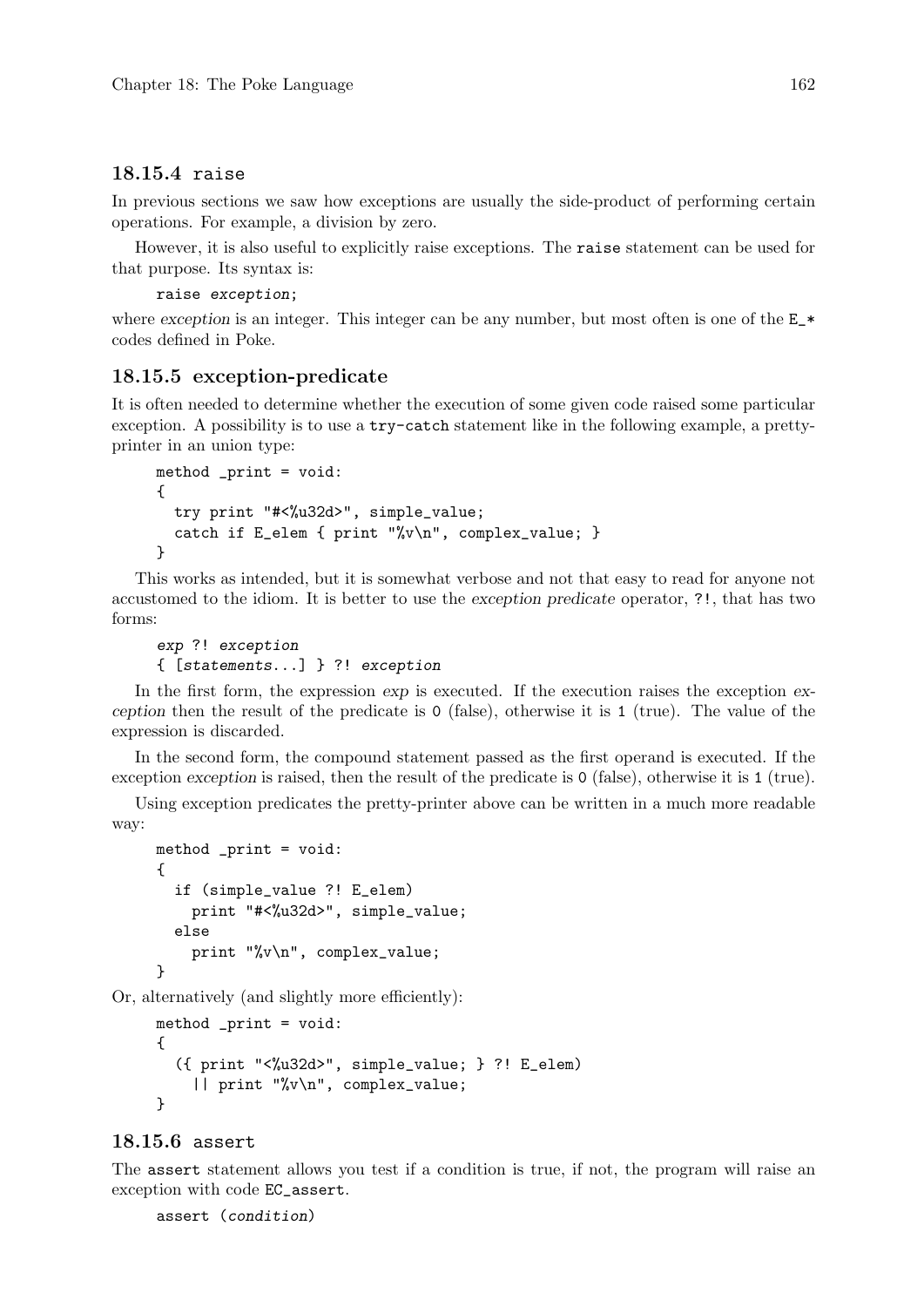```
assert (condition, message)
```
The optional message will be part of the msg field of raised Exception to explain the situation.

```
assert (1 == 1);
```

```
assert (0 == 0, ' 'Zero is equal to zero'');
```
assert is useful for writing unit tests.

# 18.16 Terminal

Poke programs have access to a text-oriented terminal, that can be used to communicate with the user. The system provides several primitive functions to manipulate the terminal, which are described in the sections below.

# 18.16.1 Terminal Colors

At every moment the text terminal is configured to use certain foreground and background colors. Initially, these are the default colors, which depend on the underlying terminal capabilities, and maybe also on some system wide configuration setting.

Terminal colors are encoded in triplets of integers signifying RGB colors, i.e. levels of beams for red, green and blue. These triplets are implemented as values of type  $int < 32$  [3].

The special value  $[-1, -1, -1]$  means the default color, for both foreground and background. There are two predefined variables for this:

```
var term_default_color = [-1,-1,-1];
var term_default_bgcolor = [-1,-1,-1];
```
Getting and setting the foreground and background colors is performed using the term\_get\_ color, term\_set\_color, term\_get\_fgcolor and term\_set\_fgcolor functions, with signatures:

```
fun term_get_color = int<32>[3]
fun term_set_color = (int<32>[3] color) void
fun term_get_bgcolor = int<32>[3]
fun term_set_bgcolor = (int<32>[3] color) void
```
# 18.16.2 Terminal Styling

Styling of the output sent to the terminal is supported in the form of styling classes. Each class is characterized by a name, a string.

A class is activated by using the function term\_begin\_class, and deactivated by using the function term\_end\_class. Several classes can be activated simultaneously, but they should be deactivated in reverse order. It is down to the implementation to decide how to honor some given class, i.e. to decide how to characterize it physically (visually, or audibly, or using an electrical discharge on the keyboard, or whatever) The class may very well be ignored all together. Poke programs should never rely on how a specific class is implemented.

The term\_begin\_class and term\_end\_class functions have the following signatures:

fun term\_begin\_class = (string class) void fun term\_end\_class = (string class) void

Styling classes can overlap, but trying to deactivate them in the wrong order will cause an error in the form of an E\_inval exception.

# 18.16.3 Terminal Hyperlinks

The poke terminal supports terminal hyperlinks. Each hyperlink is characterized by an URL, and an ID. The term\_begin\_hyperlink and term\_end\_hyperlink functions have the following signatures:

fun term\_begin\_hyperlink = (string url, string id) void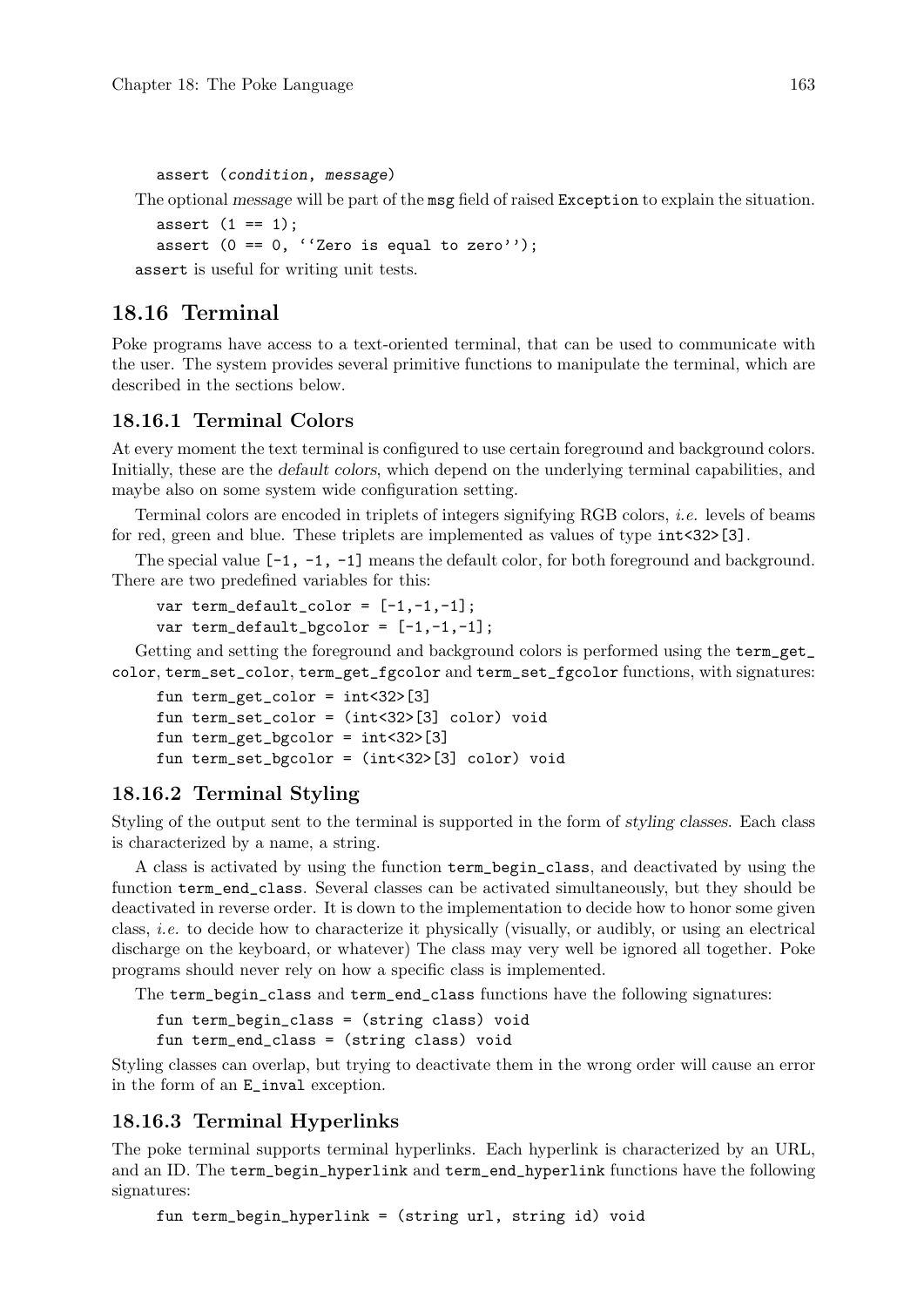#### fun term\_end\_hyperlink = void

Hyperlinks can overlap, but trying to end an hyperlink when there is no t a currently open one will result in an E\_generic exception raised.

# 18.17 Printing

Poke programs can print text to the standard output in two ways: simple unformatted output, and formatted output.

## 18.17.1 print

The print statement prints the given string to the standard output. print outputs text strings verbatim. It can be invoked using two alternative syntaxes, which are equivalent:

```
print (str);
```
print str;

print is simple, but fast. It is good to use it in simple cases where the information to print out doesn't require any kind of formatting and styling.

# 18.17.2 printf

The printf statement gets a format string and, optionally, a list of values to print. It can be invoked using two alternative syntaxes, which are equivalent:

```
printf (fmt[, value...])
printf fmt[, value...]
```
The format string fmt is printed verbatim to the standard output, but for format tags which start with %. These format tags are interpreted especially. Most of the format tags "consume" one of the specified values. Every value in the list shall be described by a tag, or the compiler will signal an error. Likewise, values without a corresponding describing tag is an error. These tags are:

%s Print the argument as a string.

 $%$ ibits $(d|x|o|b|c)$ 

Print the argument as a signed integer of size bits. The last letter determines how the argument is printed.

- d Print the integer in decimal.
- x Print the integer in hexadecimal.
- o Print the integer in octal.
- b Print the integer in binary.
- c Print the integer as an ASCII character. This only works with 8 bit integers.
- %u Same as %i, but for unsigned integers.
- %c A shorter way to write %u8c.
- %v Print the value printed representation of the argument, which can be of any type including complex types like arrays and structs. This is similar to the write operation available in many Lisp systems.

This tag supports an optional numerical argument (restricted to a single digit) that specifies the maximum depth level when printing structures. Example:

(poke) printf ("%1v\n", struct { s = struct { i = 10 }, 1 = 20L }); struct {s=struct {...},l=0x14L}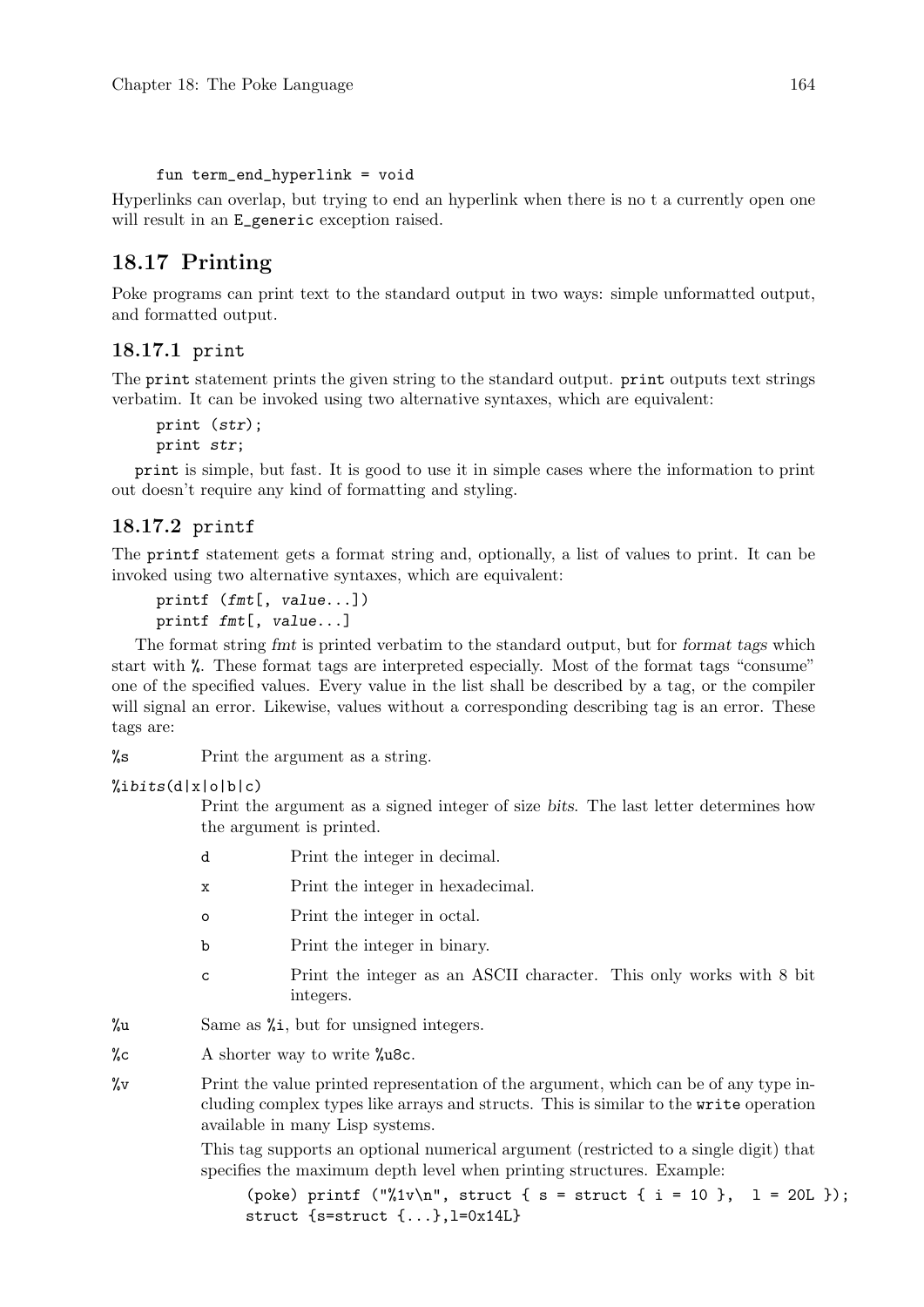By default, the depth level is 0, which means no limit.

This tag also support an optional flag that specifies how the value is printed. The supported tags are  $F$  (for flat) and  $T$  (for tree). The default is flat. Example:

```
(poke) printf ("%Tv\n", struct { s = struct { i = 10 }, 1 = 20L });
struct {
  s=struct {
    i=0xa
  },
  l=0x14L
}
(poke) printf ("%Fv\n", struct { s = struct { i = 10 }, 1 = 20L });
struct {s=struct {i=0xa},l=0x14L}
```
This tag is mainly intended to be used in pretty-printers.

The following format tags do not consume arguments. They support emitting styled text using the libtextstyle approach of having styling classes that you can customize in a .css file.

#### %<classname:

Start the styling class with name classname. The class name cannot be empty.

%> End the last opened styling class. All styling classes should be ended before finishing the format string.

%% Print % character.

Note that styling classes can be nested, but all classes should be ended before finishing the format string.

If you use a name class, you can define how to style it in the .css file (poke installs and uses poke-default.css but you can set the POKE\_STYLE environment variable to point to another css) like this:

```
.NAME { text-decoration: blink; color : pink; }
```
Examples:

```
(poke) printf "This is a NAME: %<NAME:xxx%>"
This is a NAME: xxx
(poke) printf "Name: %<string:%s%> Age: %<integer:%i32d%>, "Jose", 39
Name: Jose Age: 39
```
## 18.18 Comments

There are several ways to document your Poke programs: comments of several types and support for separator characters.

#### 18.18.1 Multi-line comments

Poke supports C-like multi-line, comments, which is text enclosed between  $/*$  and  $*/$  sequences. These comments cannot be nested.

#### 18.18.2 Single line comments

C++-like single line comments are supported. Everything after the // sequence is interpreted as a comment, until the end of the line or the end of the file, whatever comes first.

#### 18.18.3 Vertical separator

Poke ignores form feed characters (ASCII code 12, often visualized as  $\hat{L}$ ). In GNU software, this character is traditionally used to separate conceptually different entities in source files.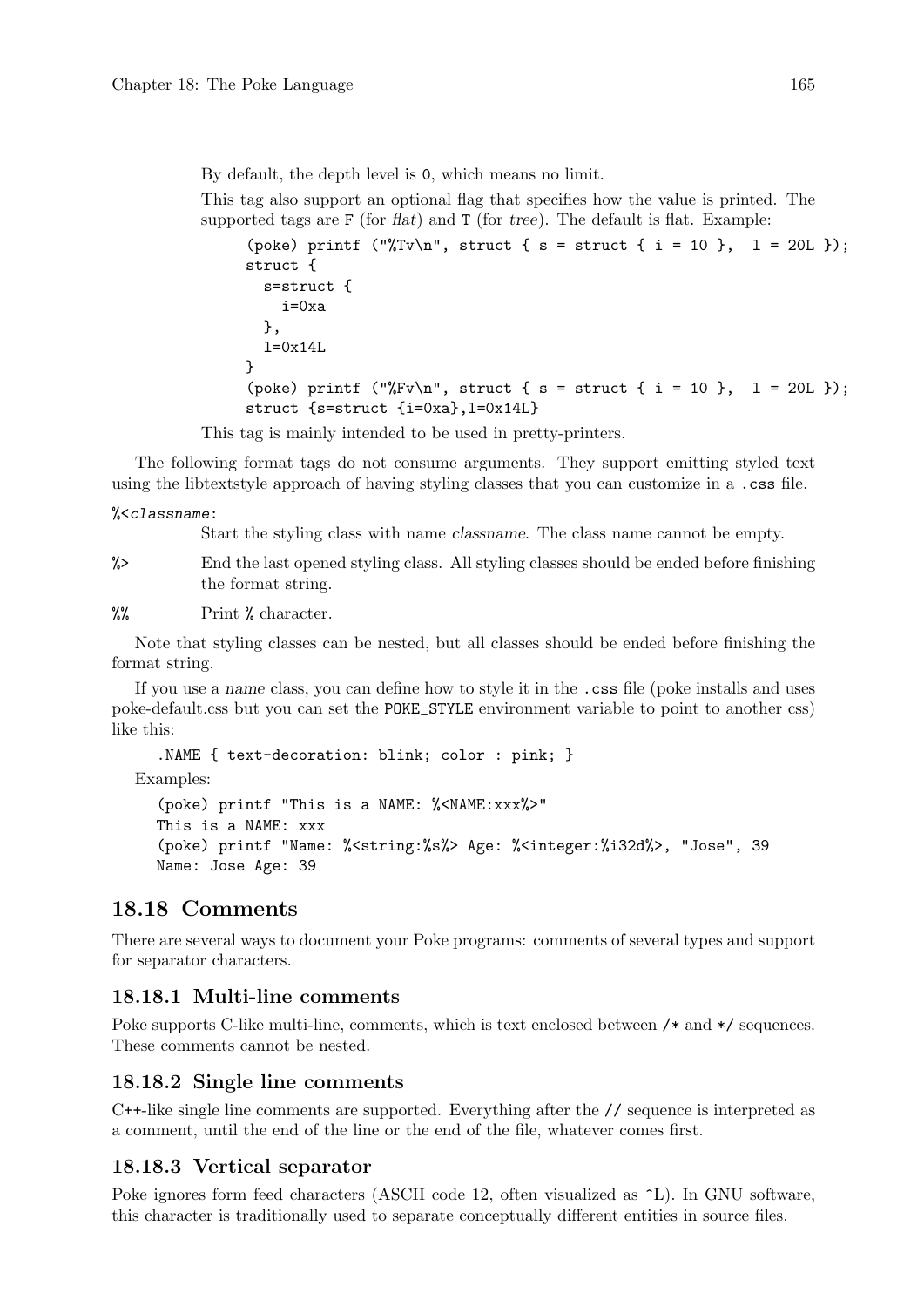## 18.19 Modules

It is common for pickles to depend on stuff defined in other pickles. In such cases, the load language construction can be used to load pickles from your Poke program. The syntax is:

load module;

where module is the name of the pickle to load.

For example, your Poke program may want to access some ELF data structures. In that case, we can just do:

/\* Pickle to poke the contents of some ELF section. \*/

load elf;

/\* ... code ... \*/

When asked to open a module, poke assumes it is implemented in a file named module.pk. In the example above, it will try to load elf.pk.

The pickles are searched first in the current working directory. If not found, then prefix/share/poke/module.pk is tried next.

If the environment variable POKEDATADIR is defined, it replaces prefix/share/poke. This is mainly intended to test a poke program before it gets installed in its final location.

Nothing prevents you to load the same pickle twice. This will work if the pickle doesn't include definitions, but just executes statements. Otherwise, you will likely get an error due to trying to define stuff twice.

There is an alternate syntax of the load construction that is useful when the module is implemented in a file whose name doesn't conform to a Poke identifier. This happens, for example, when the file name contains hyphens. Example:

load "my-pickle.pk";

Note that if you use this variant of load, you must specify the full file name, including whatever extension it uses (usually  $.$  pk).

## 18.20 System

Poke provides several constructions to interact with the operating system. These are described in the subsections below.

#### 18.20.1 getenv

The getenv built-in function has the form:

fun getenv (string name) string:

Given the name of an environment variable, it returns a string with its value. If the variable is not defined in the environment, then the E\_inval exception is raised.

#### 18.20.2 rand

The rand built-in function has the form:

fun rand =  $(uint<32$ > seed = 0)  $int<32$ >:

It returns a pseudo-random number in the range of the unsigned 32-bit integers. If a seed different to zero is provided, it is used to initialize a new sequence of pseudo-random numbers (which includes the one returned.)

The get\_time builtin function can be used in order to seed the pseudo-random number generator very easily:

srand (get\_time[1])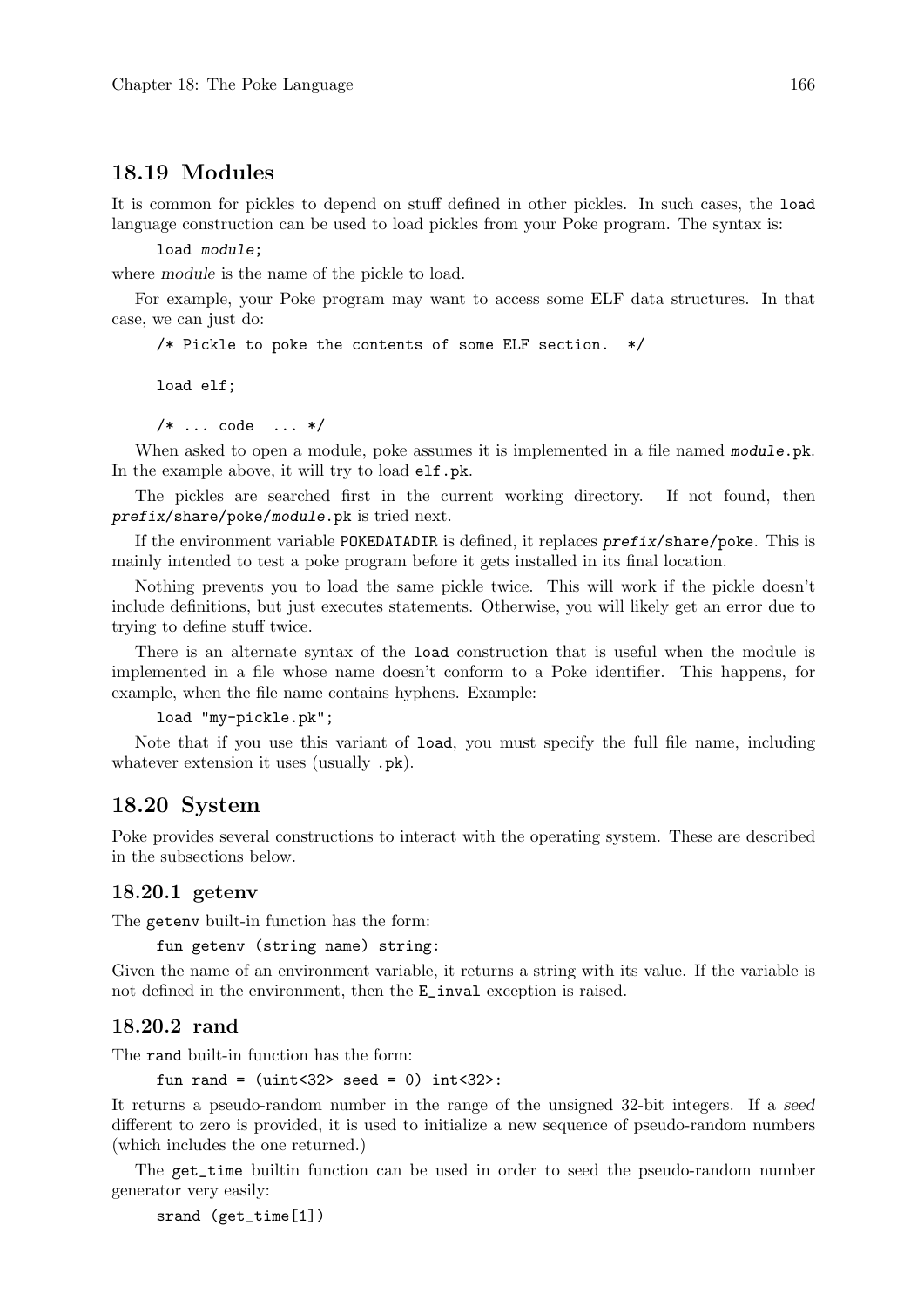## 18.21 VM

The Poke language provides a set of pre-defined functions which can be used to access and modify properties of the underlying implementation running the Poke programs.

## 18.21.1 vm\_obase

The pre-defined function vm obase returns the current output base in use in the underlying VM. It has the following prototype:

fun  $vm\_obase = int < 32$ :

## 18.21.2 vm set obase

The pre-defined function vm\_set\_obase sets the output base in the underlying VM. It has the following prototype:

fun  $vm\_set\_obase = (int < 32$   $obase)$   $void:$ 

Where obase is the output base to set. The base must be one of 2 (for binary), 8 (for octal), 10 (for decimal) or 16 (for hexadecimal). If the provided base is not contained in that set, vm\_set\_obase raises E\_inval.

## 18.21.3 vm\_opprint

The pre-defined function vm\_opprint returns a boolean indicating whether pretty-printers are used when printing struct values, or not. It has the following prototype:

fun vm\_opprint = int<32>:

#### 18.21.4 vm\_set\_opprint

The pre-defined function vm set opprint sets a flag in the underlying VM, indicating whether pretty-printers are used when printing struct values. It has the following prototype:

fun vm\_set\_opprint = (int<32> pretty\_print\_p) void:

#### 18.21.5 vm oacutoff

The pre-defined function vm\_oacutoff returns an integer indicating the current cutoff limit used when printing array values. It has the following prototype:

fun  $vm\ć$ oacutoff = int<32>:

#### 18.21.6 vm set oacutoff

The pre-defined function vm\_set\_oacutoff sets the current cutoff limit used when printing array values. It has the following prototype:

fun  $vm\_set\_oacutoff = (int < 32$  cutoff) void:

where cutoff is an integer specifying the maximum number of array elements that get printed.

#### 18.21.7 vm\_odepth

The pre-defined function vm\_odepth returns an integer indicating the maximum depth level used when printing nested structures. It has the following prototype:

fun vm\_odepth = int<32>:

#### 18.21.8 vm\_set\_odepth

The pre-defined function vm\_set\_odepth sets the maximum depth level to be used when printing nested structures. It has the following prototype:

fun vm\_set\_odepth = (int<32> depth\_level) void:

where depth level specifies the number of depth levels in nested structs to consider when printing nested structures.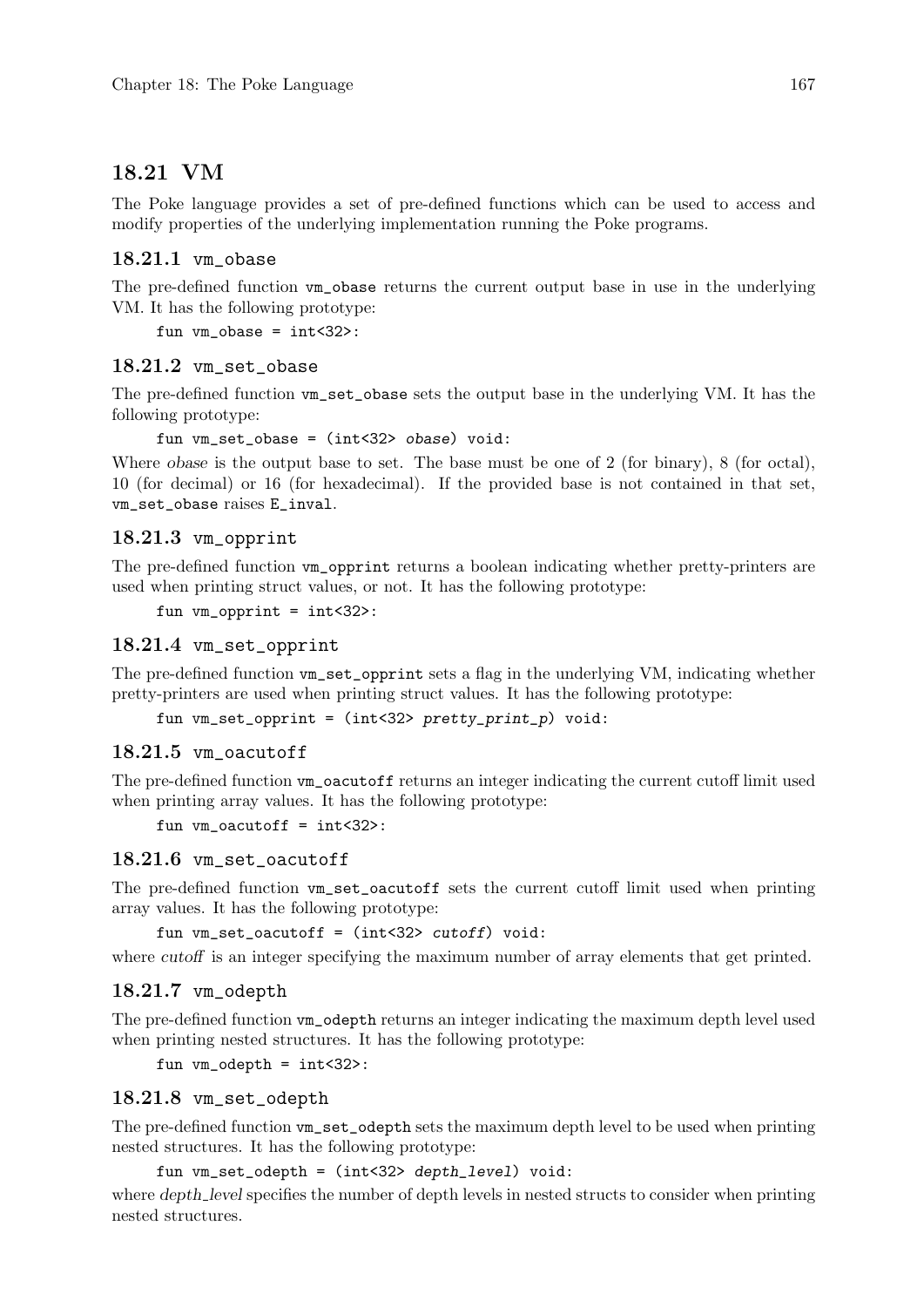## 18.21.9 vm\_oindent

The pre-defined function  $v_m$  oindent returns an integer indicating the indentation step. It has the following prototype:

fun vm\_oindent = int<32>:

## 18.21.10 vm\_set\_oindent

The pre-defined function vm\_set\_oindent sets the indentation level used when printing nested structures. It has the following prototype:

fun vm\_set\_oindent = (int<32> step) void:

where *step* specifies how much to indent when printing nested structures. This value typically translates into the number of white spaces (or tabs) used in terminals, but this must not be relied on since other printing media may interpret it differently.

#### 18.21.11 vm\_omaps

The pre-defined function vm\_omaps returns a boolean indicating whether offset information is included when printing out values. It has the following prototype:

```
fun vm\_omaps = int < 32:
```
#### 18.21.12 vm\_set\_omaps

The pre-defined function vm\_set\_omaps sets whether offset information is included when printing out values. It has the following prototype:

```
fun vm_set_omaps = (int<32> omaps_p) void:
```
#### 18.21.13 vm\_omode

The pre-defined function vm\_omode returns an integer indicating the currently enabled output mode. It has the following prototype:

```
fun vm\_{omode} = int < 32:
```
There are currently two supported output modes:

```
var VM_OMODE_PLAIN = 0;
var VM_OMODE_TREE = 1;
```
#### 18.21.14 vm\_set\_omode

The pre-defined function vm\_set\_omode sets the output mode to use by default when printing values. It has the following prototype:

fun vm set omode =  $(int<32>$  omode) void:

Where *omode* is one of the VM\_0MODE\_\* values documented above.

## 18.22 Debugging

## 18.22.1 \_\_LINE\_\_ and \_\_FILE\_\_

When printing traces it is often useful to include a description of the location of the trace. The poke compiler provides two builtins for this purpose.

- \_\_LINE\_\_ Expands to an unsigned 64-bit integer containing the current line of the program being compiled.
- \_\_FILE\_\_ Expands to a string with the name of the file currently being compiled. If the program is read from the standard input (like in the REPL) then this is "<stdin>".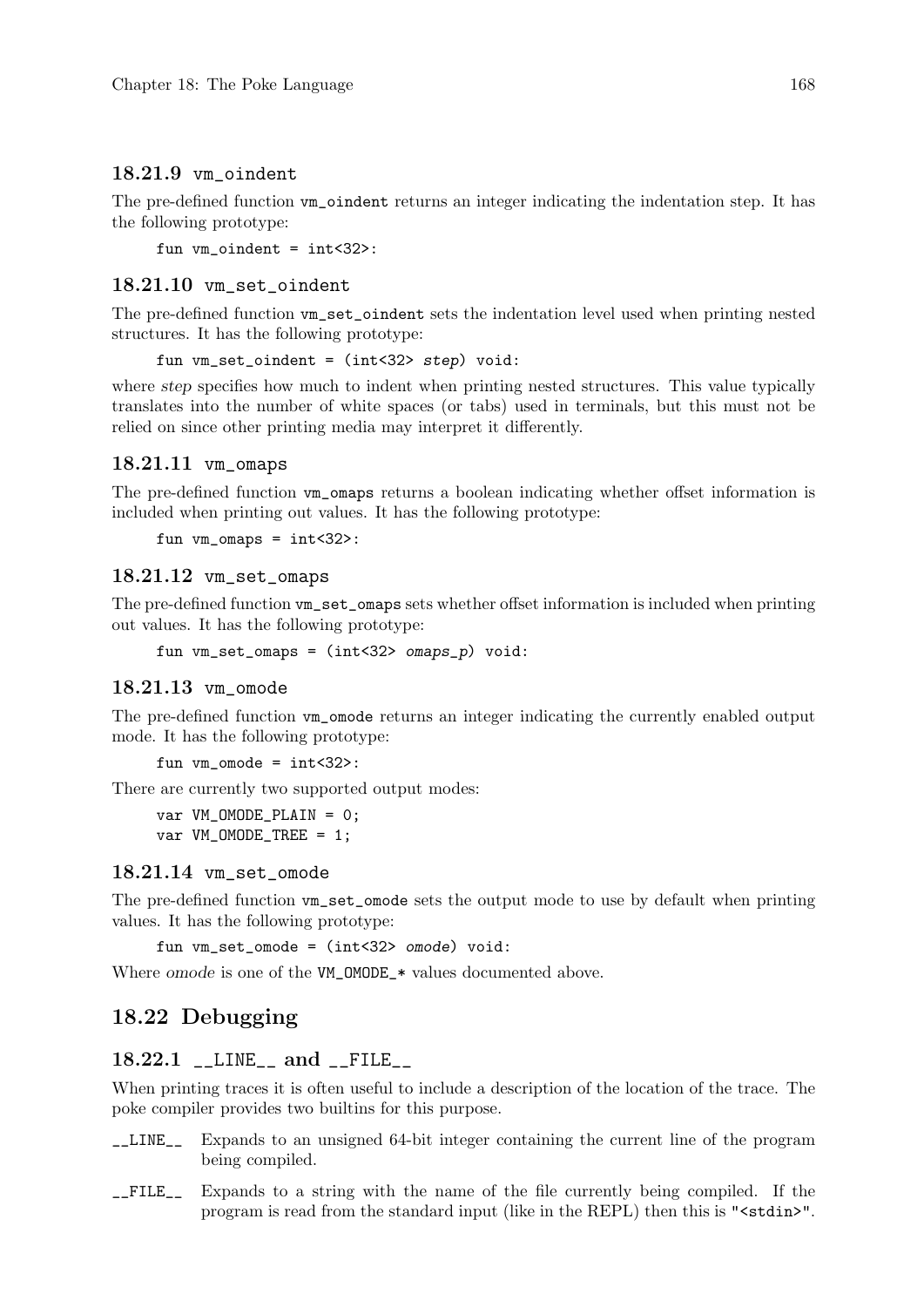## 18.22.2 strace

The strace built-in function has the prototype:

fun strace = void:

It prints out the current contents of the PVM stack. This is especially useful to debug the code generated by the compiler.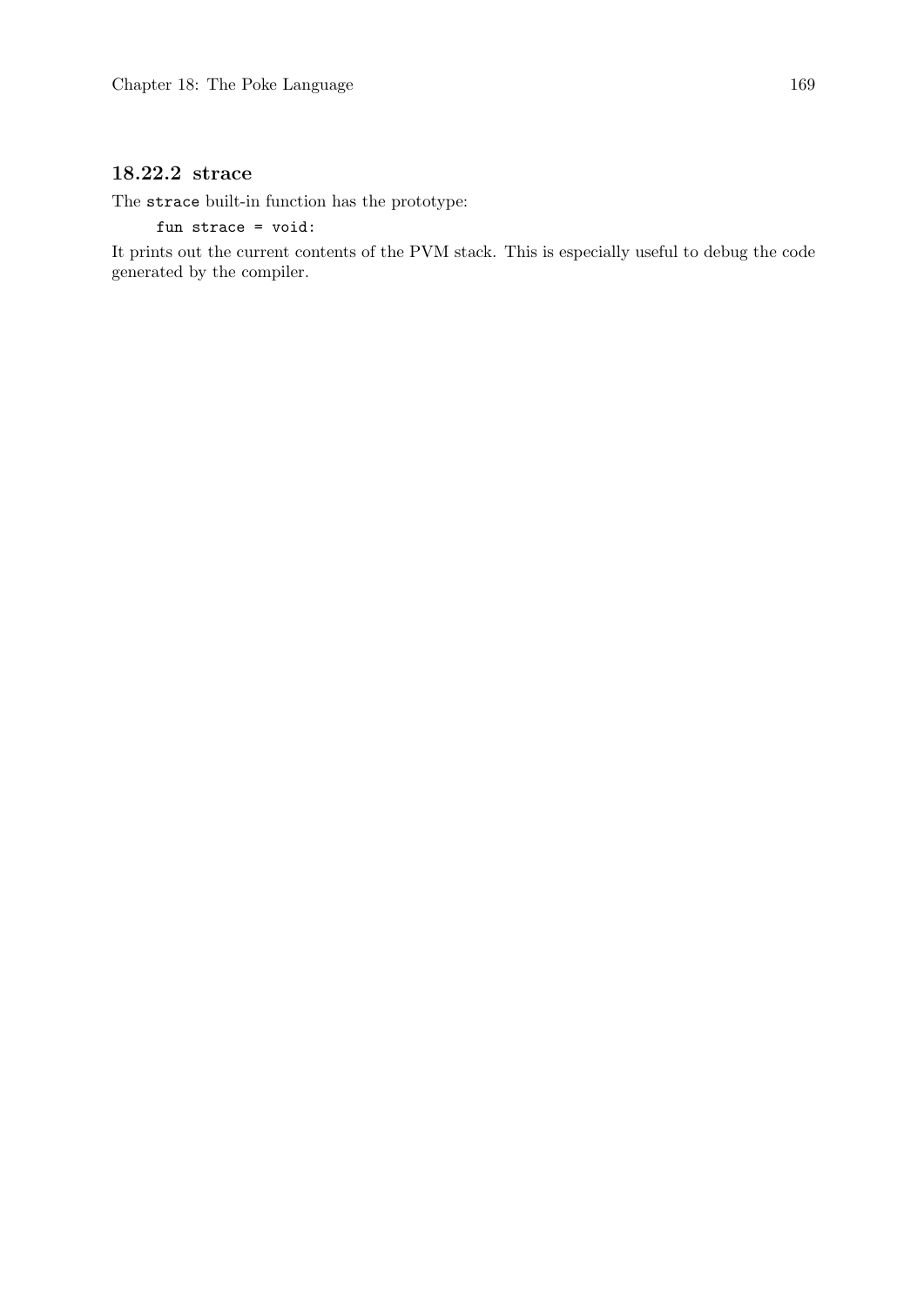# 19 The Standard Library

GNU poke ships with a standard library for Poke programs that is available to Poke programs. The following sections detail the facilities provided by the library.

# 19.1 Standard Integral Types

The Poke standard library provides the following standard integral types.

| bit                     | 1-bit unsigned integer.  |
|-------------------------|--------------------------|
| nibble                  | 4-bit unsigned integer.  |
| uint8<br>byte<br>char   | 8-bit unsigned integer.  |
| uint16<br>ushort        | 16-bit unsigned integer. |
| uint32<br>uint          | 32-bit unsigned integer. |
| uint64<br>ulong         | 64-bit unsigned integer. |
| int8                    | 8-bit signed integer.    |
| int16<br>$_{\rm short}$ | 16-bit signed integer.   |
| int32                   |                          |
| int                     | 32-bit signed integer.   |
| int64                   |                          |
| long                    | 64-bit signed integer.   |

## 19.2 Standard Offset Types

The Poke standard library provides the following standard offset types.

off64 64-bit signed offset in bits.

uoff64 64-bit unsigned offset in bits.

# 19.3 Standard Units

The following list of units are defined in the standard library. Base units:

b bits. N nibbles. B bytes. Base 10 units: Kb kilo bits (1000 bits.)

KB Kilo bytes (1000 bytes.)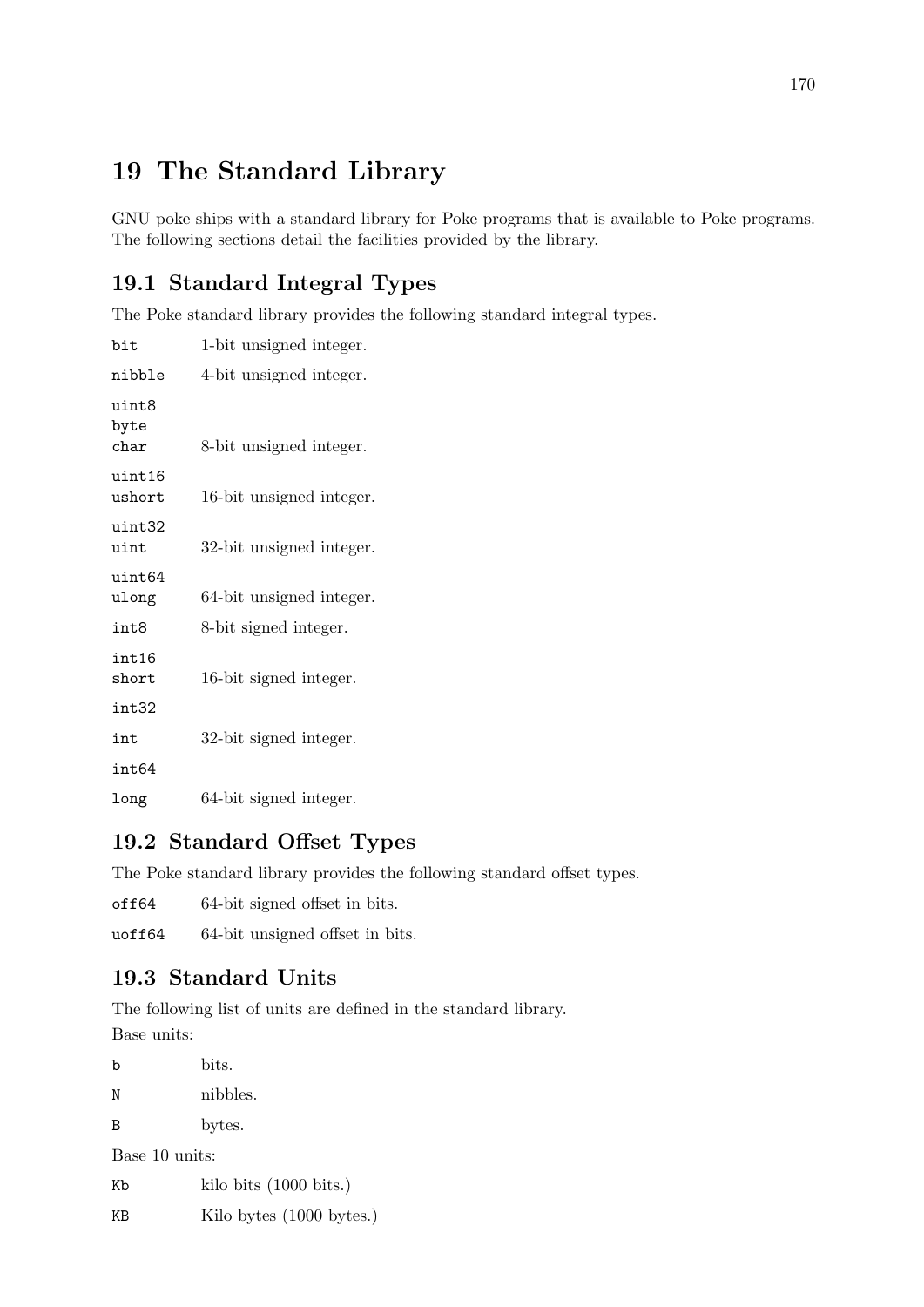| Мb            | Mega bits.                       |  |  |  |
|---------------|----------------------------------|--|--|--|
| МB            | Mega bytes.                      |  |  |  |
| Gb            | Giga bits.                       |  |  |  |
| GВ            | Giga bytes.                      |  |  |  |
| Base 2 units: |                                  |  |  |  |
| Kib           | kilo bits $(1000 \text{ bits.})$ |  |  |  |
| KiB           | Kilo bytes (1000 bytes.)         |  |  |  |
| Mib           | Mega bits.                       |  |  |  |
| MiB           | Mega bytes.                      |  |  |  |
| Gib           | Giga bits.                       |  |  |  |
| GiB           | Giga bytes.                      |  |  |  |
|               |                                  |  |  |  |

## 19.4 Conversion Functions

The Poke standard library provides the following functions to do useful conversions.

#### 19.4.1 catos

It is often useful to convert arrays of characters into strings. The standard function catos provides the following interface:

```
fun catos = (char[] chars) string: { ... }
```
It builds a string containing the characters in chars, and returns it. Examples:

```
(poke) catos ([a', 'b', 'c'])"abc"
(poke) catos (['\0'])
""
```
Note that if the passed array contains a NULL character  $'\$ \0' then no further characters are processed. For example:

```
(poke) catos ([ 'f', 'o', 'o', ' \lozenge', 'b', 'a', 'r'] )"foo"
```
#### 19.4.2 stoca

Sometimes we want to store strings in character arrays. The standard function stoca provides the following interface:

fun stoca = (string s, char[] ca, char fill = 0) void: { ... }

It fills the given array ca with the contents of the string s. If the string doesn't fit in the array, then E\_out\_of\_bounds is raised. If the length of the string is less than the length of the array, the extra characters are set to the fill character, which defaults to  $\setminus 0$ .

#### 19.4.3 atoi

The standard function atoi provides the following interface:

fun atoi = (string str, int base = 10) long: { ... }

It parses a signed integral number in the given base in the string str and returns it as a signed 64-bit integer.

The accepted values for base are 2, 8, 10 (the default) and 16. If any other base is requested an E\_inval exception is raised.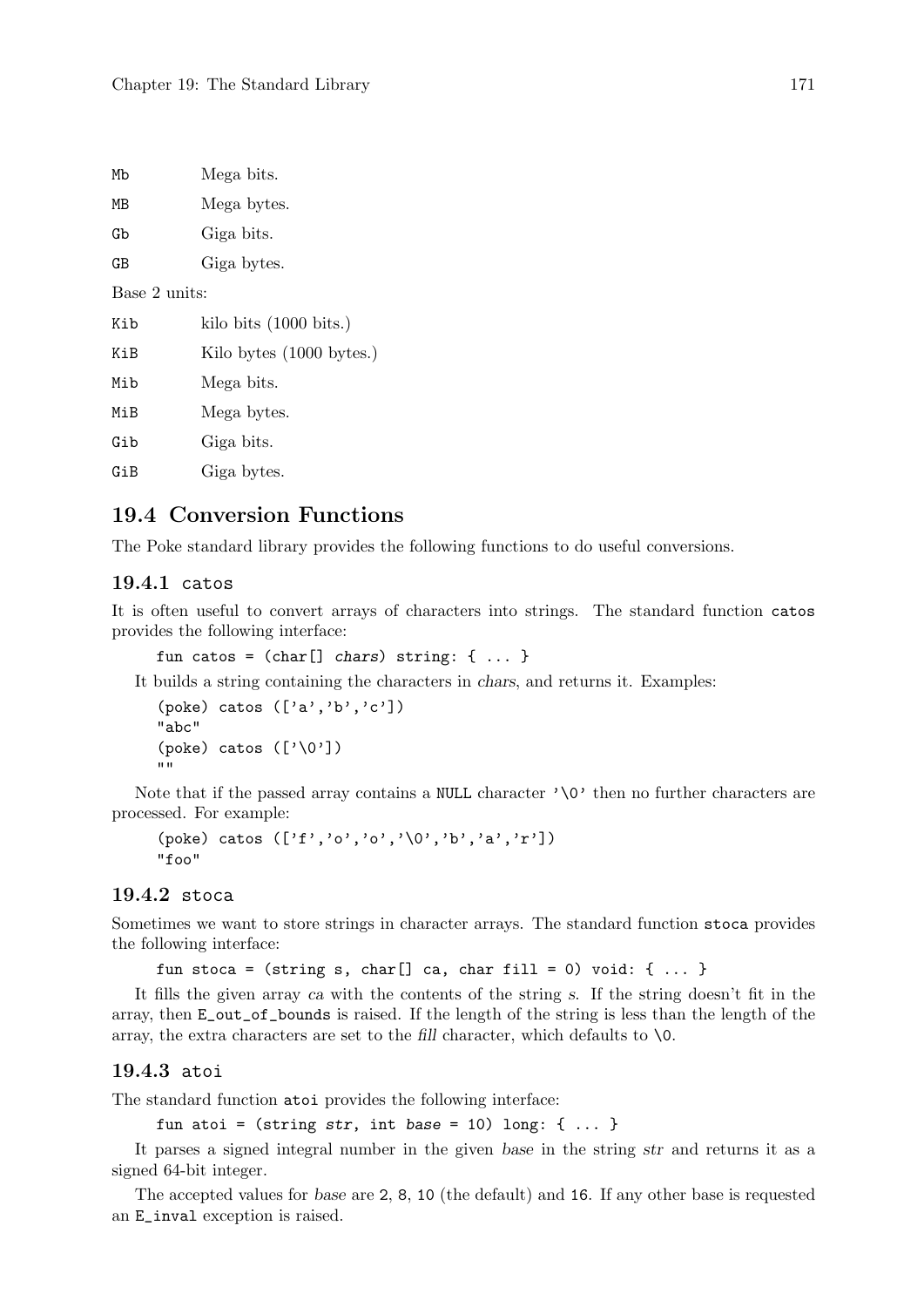Note that atoi allows for extra information to be stored in str after the parsed integer. Thus, this works:

```
(poke) atoi ("10foo")
10L
```
#### 19.4.4 ltos

The ltos standard function converts a given long integer into its printed representation in some given base. It has the following prototype:

fun ltos =  $(\text{long } i, \text{uint } base = 10)$  string:

where  $i$  is the number for which to calculate the printed representation, and base is a number between 0 and 16.

## 19.5 Array Functions

The Poke standard library provides the following functions to do work on arrays:

#### 19.5.1 reverse

The standard function reverse provides the following interface:

fun reverse =  $(\text{any}[] a)$  void:

It reverses the elements of the given array.

## 19.6 String Functions

The Poke standard library provides the following functions to do work on strings:

#### 19.6.1 ltrim

The standard function ltrim provides the following interface:

```
fun ltrim = (string s, string cs = " \t") string: { ... }
```
It returns a copy of the input string s with any leading character that also appears in cs removed.

#### 19.6.2 rtrim

The standard function rtrim provides the following interface:

```
fun rtrim = (string s, string cs = " \t") string: { ... }
```
It returns a copy of the input string s with any trailing character that also appears in cs removed.

#### 19.6.3 strchr

The standard function strchr provides the following interface:

fun strchr =  $(\text{string } s, \text{uint} < 8)$  c)  $\text{int} < 32$ :  $\{ \ldots \}$ 

It returns the index of the first occurrence of the character  $c$  in the string s. If the character is not found in the string, this function returns the length of the string.

#### 19.7 Sorting Functions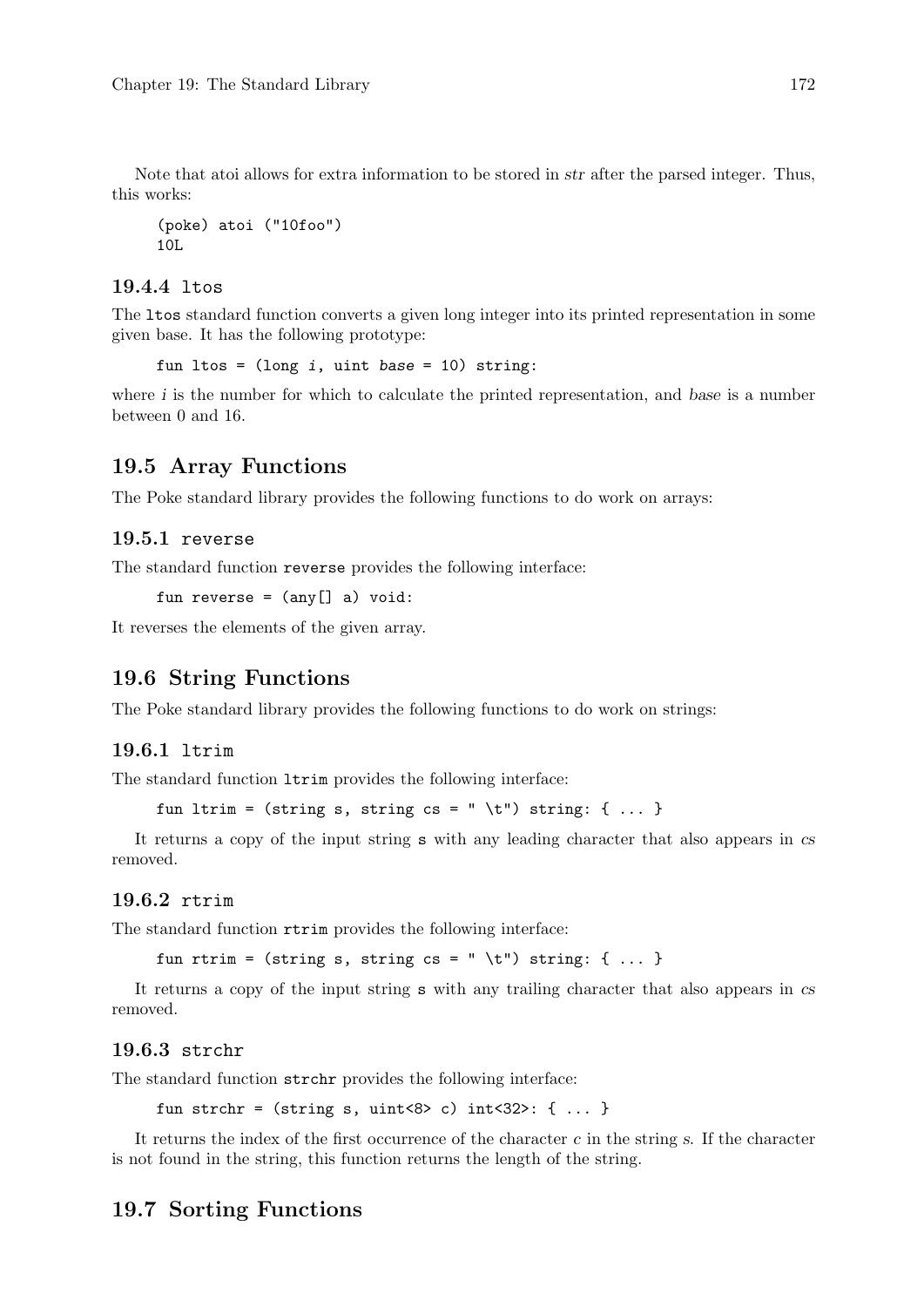#### 19.7.1 qsort

The standard function qsort has the following prototype:

```
fun qsort = (\text{any}[] \text{ array}, \text{ Comparison of } \text{cm} - \text{cm} - \text{cm} - \text{cm} - \text{cm} - \text{cm} - \text{cm} - \text{cm} - \text{cm} - \text{cm} - \text{cm} - \text{cm} - \text{cm} - \text{cm} - \text{cm} - \text{cm} - \text{cm} - \text{cm} - \text{cm} - \text{cm} - \text{cm} - \text{cm} - \text{cm} - \text{cm} - \text{cm} - \text{cm} - \text{cm} - \text{cm} - \text{cm} - \text{cm} - \text{cm} - \text{cm}long left = 0,
                                                                               long right = array' length - 1) void
```
where array is the array to sort,  $cmp_f$  is a comparator function, left is the index of the first array element to include in the sorting, and right is the index of the last array element to include in the sorting. Both left and right are optional, and the default is to cover the whole array.

The comparator function cmp\_f should have the following prototype:

```
type Comparator = (\text{any}, \text{any}): int
```
## 19.8 CRC Functions

Many file formats use checksums of one sort or another. Therefore you may want to write such a checksum or verify a checksum in a constrained field. See [Section 18.5.6 \[Field Constraints\],](#page-147-0) [page 132.](#page-147-0)

Some formats use simple additive checksums. Another common checksum is the Cyclic Redundancy Checksum (CRC). The standard function crc32 calculates the 32 bit CRC defined by ISO-3309.

```
fun crc32 = (byte[] but) unit<32: { ... }
```
This function returns the 32 bit CRC for the data contained in the array buf.

## 19.9 Dates and Times

Often a format encodes a date and time expressed as the number of seconds since midnight, January 1st 1970. You could map these simply as integers. However, the standard library provides two types POSIX\_Time32 and POSIX\_Time64 which include pretty-printers to display the date in a human readable format. The definition is:

```
type POSIX_Timesize = struct
{
  uint<size> seconds;
 method _print = void:
  { ... }
}
```
where size is either 32 or 64. When pretty printing is enabled, a mapped value of these types will display similar to

```
#<2019-Dec-12 8:54:56>
```
whereas when pretty printing is not enabled, this example would be displayed as:

```
POSIX_Time32 {seconds=1576140896U}
```
Note that timestamps of this type do not account for leap seconds and are agnostic towards timezone.

Occasionally you might wish to print an unmapped timestamp value in a human readable format. To do this, you can use the ptime function, which is defined as follows:

fun ptime = (uint<64> seconds) void:

{ ... }

This pickle also provides a type Timespec that can store Unix times to nanosecond precision, and has the form:

type Timespec = struct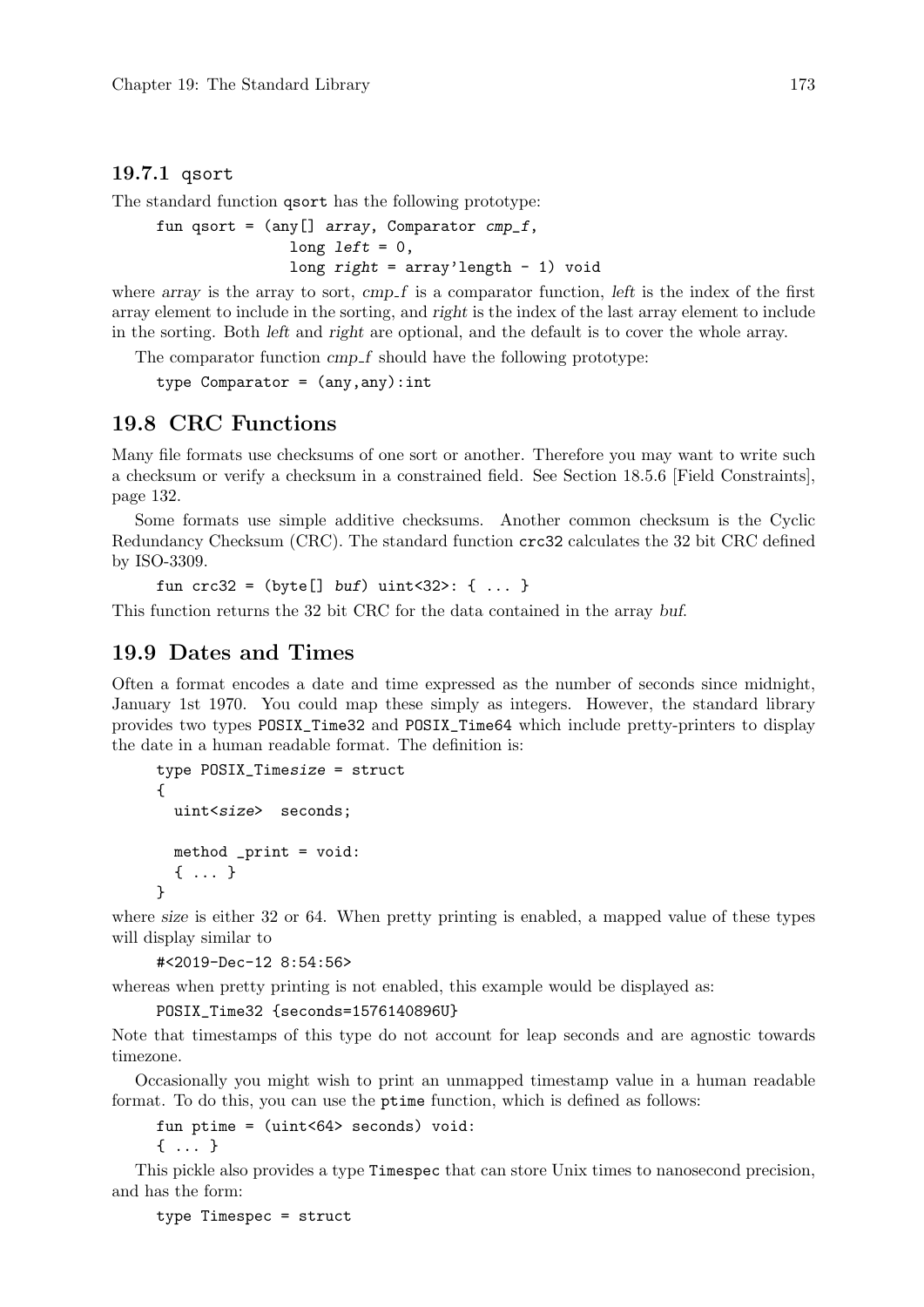{ int<64> sec; int<64> nsec; };

The function gettimeofday uses the get\_time builtin in order to construct an instance of Timespec. For example:

```
(poke) gettimeofday
Timespec {
  sec=1604918423L,
  nsec=753492546L
}
(poke) ptime (gettimeofday.sec)
2020-Nov-9 10:40:36
```
## 19.10 Offset Functions

## 19.10.1 alignto

The alignto function has the prototype:

```
fun alignto = (uoff64 offset, uoff64 to) uoff64:
{ ... }
```
It returns an offset that is the result of aligning the given offset to the given alignment to.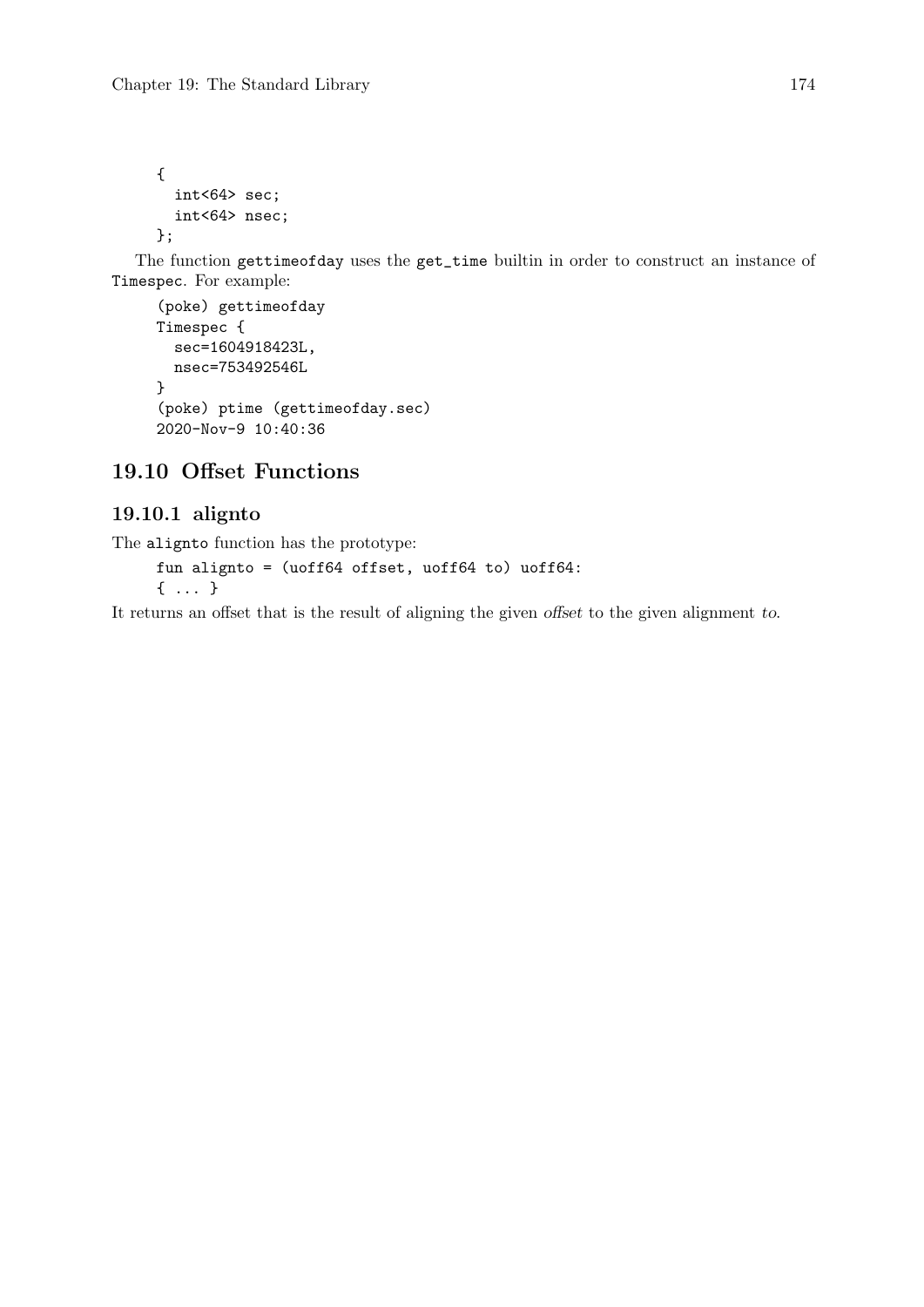# 20 The Machine-Interface

GNU poke can be executed in a special mode in which it communicates with a client using a machine-friendly interface. This makes it possible to write programs like graphical user interfaces, testing programs and the like. This section describes this operation mode and provides a full description of the interface, for client application writers.

## 20.1 MI overview

A client application can communicate with poke through the machine-interface:

| $+ - - - - - - - +$          | MT +--------+ |                     |  |
|------------------------------|---------------|---------------------|--|
| client  ------ 0------  poke |               |                     |  |
| $+ - - - - - - - +$          |               | $+ - - - - - - - +$ |  |

There are two ways in which the communication can be performed: through pipes and through TCP network connections.

When using the pipe operation mode, the client application runs poke as a sub process. Data is obtained from poke reading from its standard output, and data is fed to poke writing to its standard input:

| ---------+                   | $stdim +-----++$ |           |  |
|------------------------------|------------------|-----------|--|
| client  ------------->  poke |                  |           |  |
| --------+                    |                  | +-------- |  |
|                              |                  | stdout    |  |
|                              |                  |           |  |
|                              |                  |           |  |

When using the TCP network operation mode the client uses a bidirectional socket to communicate with a running poke process. This has the advantage of allowing having poke and the client application running on different machines:

+--------+ socket (----)\_\_ socket +--------+ | client |<-------->( network )<-------->| poke | +--------+ (-------) +--------+

## 20.2 Running poke in MI mode

The following poke command-line options are relevant to the machine-interface.

'--mi' Run poke in Machine-Interface mode.

```
'--mi-socket=port'
```
Use a network TCP socket to communicate with the client. port is the port to use, or zero. If zero, then poke chooses a port on its own. In both cases, poke prints the port used when it starts.

If not using network sockets, poke starts talking MI immediately using the standard input and standard output:

```
$ poke --mi
^@^@^@G{"poke_mi":0,"type":2,"data":{"type":0,"args":{"version":"0.1-beta"}}}
```
When using sockets, poke prints the number of the socket where it is listening for requests in the standard output:

\$ poke --mi --mi-socket=0 1234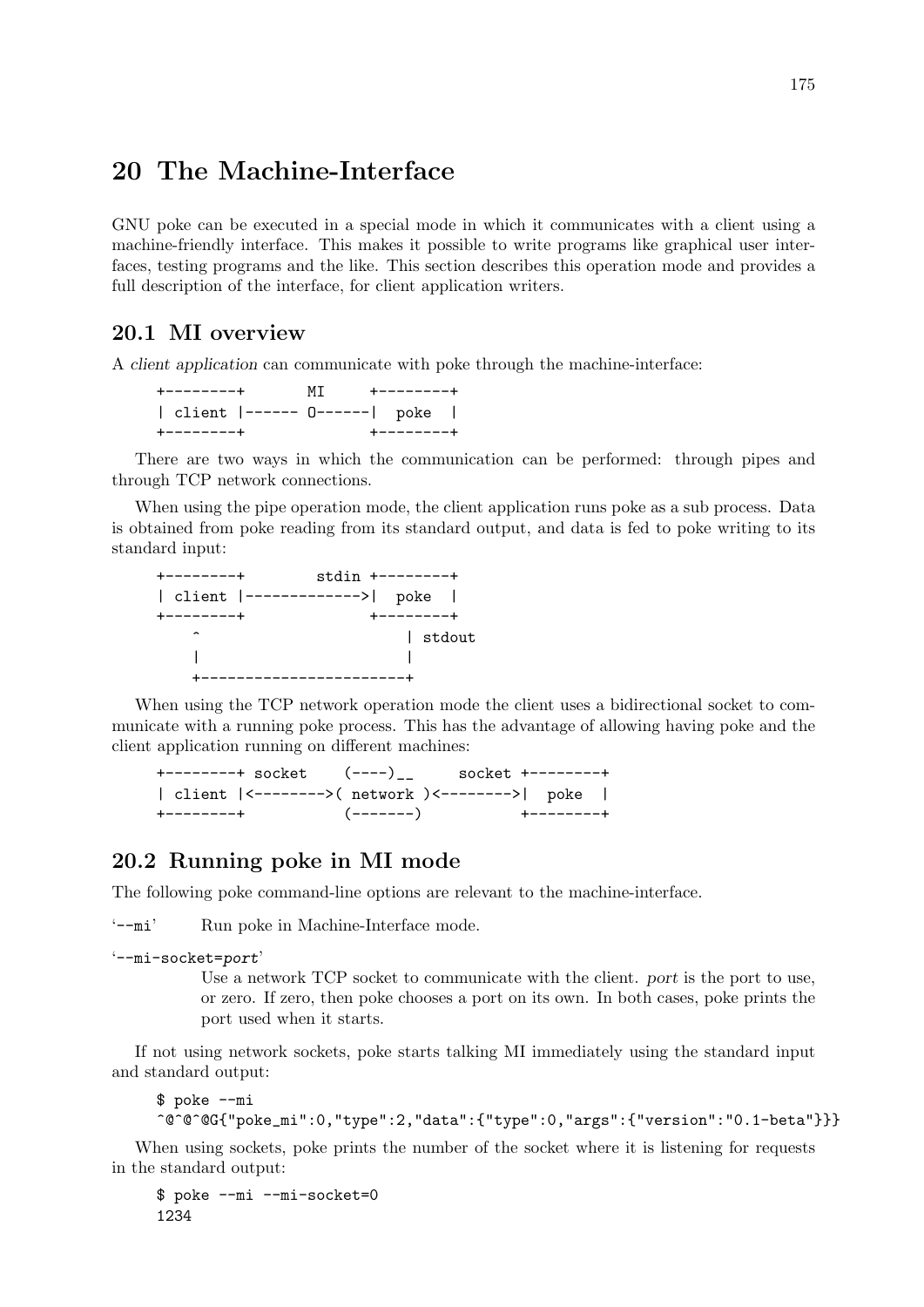## 20.3 MI transport

At the lowest level the communication is performed in terms of frame messages.

The layout of each message is:

```
type PMI_FrameMessage =
struct
 {
    big uint<4> size : size <= 2048;
    byte[size] payload;
 }
```
Where size is the length of the payload, measured in bytes. The maximum length of a frame message payload is two kilobytes.

## 20.4 MI protocol

Requests are initiated by the client. Once a request is sent, it will trigger a response. The response is paired with the triggering request by the request's sequence number.

Responses are initiated by poke, in response to a request received from the client.

Events are initiated by poke.

## 20.4.1 MI Requests

## 20.4.1.1 Request EXIT

This request asks poke to exit in an orderly way. It has no arguments.

## 20.4.1.2 Request PRINTV

This request is used to get the printed representation of a given Poke value.

Arguments:

value The Poke value to get the printed representation of.

## 20.4.2 MI Responses

#### 20.4.2.1 Response EXIT

This is the response to the EXIT request.

Attributes:

```
success p If true, poke will exit. If false, something prevents poke to exit.
```
errmsg If success p is false, this attribute contains a string indicating the reason why poke refuses to exit.

## 20.4.2.2 Response PRINTV

This is the response to the PRINTV request.

Attributes:

- success  $p$  If true, poke was able to get the printed representation of the value. If false, an error occurred that prevented poke to handle the request.
- string If success p is true, this attribute contains the printed representation of the Poke value that was passed to the request.
- errmsg If success p is false, this attribute contains a string indicating the reason why poke could not get the printed representation of the value.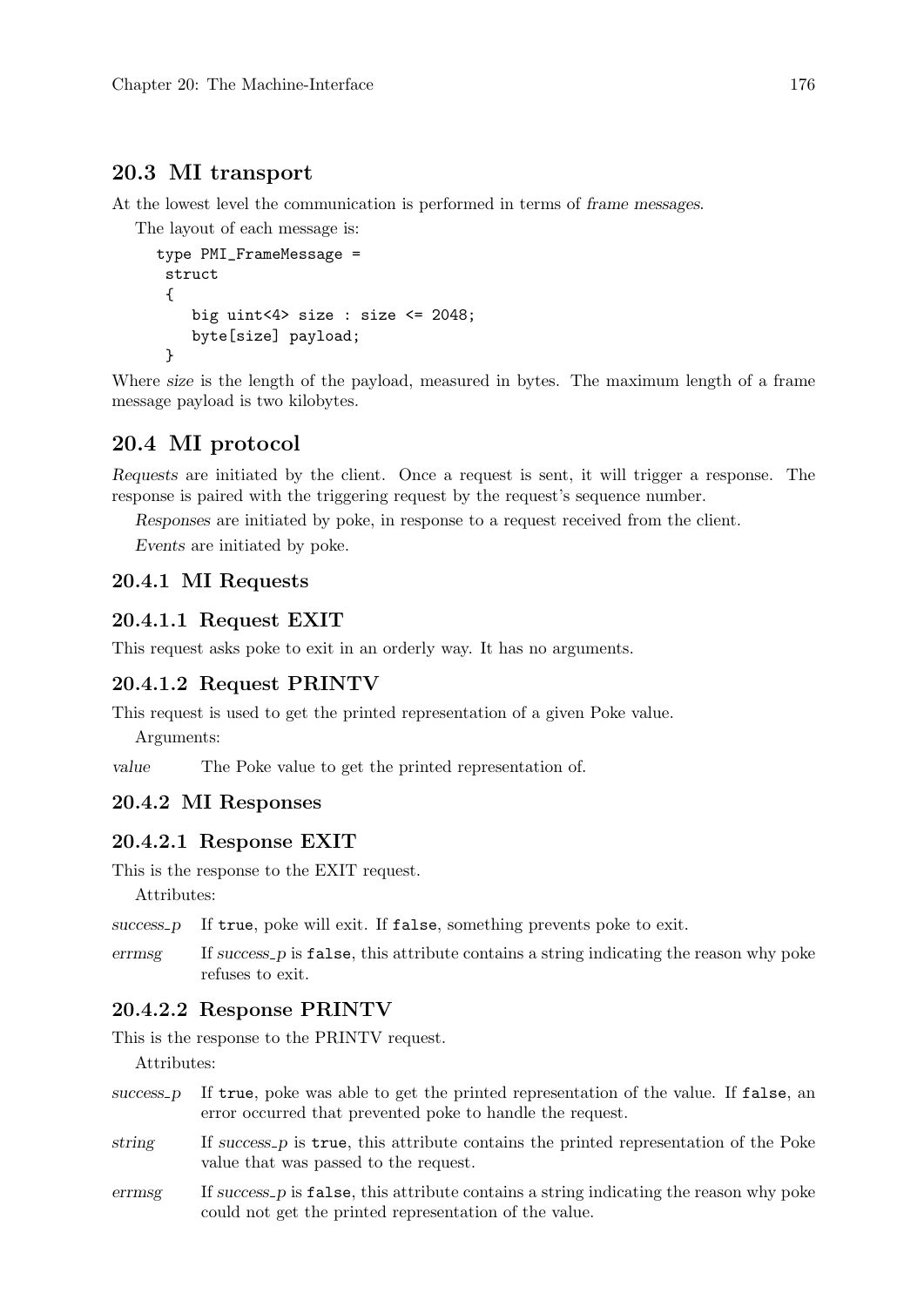## 20.4.3 MI Events

## 20.4.3.1 Event INITIALIZE

This event is sent by poke when it finishes initializing and is ready to receive requests. Arguments:

mi version An integer with the version of the MI protocol that this poke instance speaks.

version A string with the printable representation of the version of the poke instance. This is intended to be used for the client to show to the users.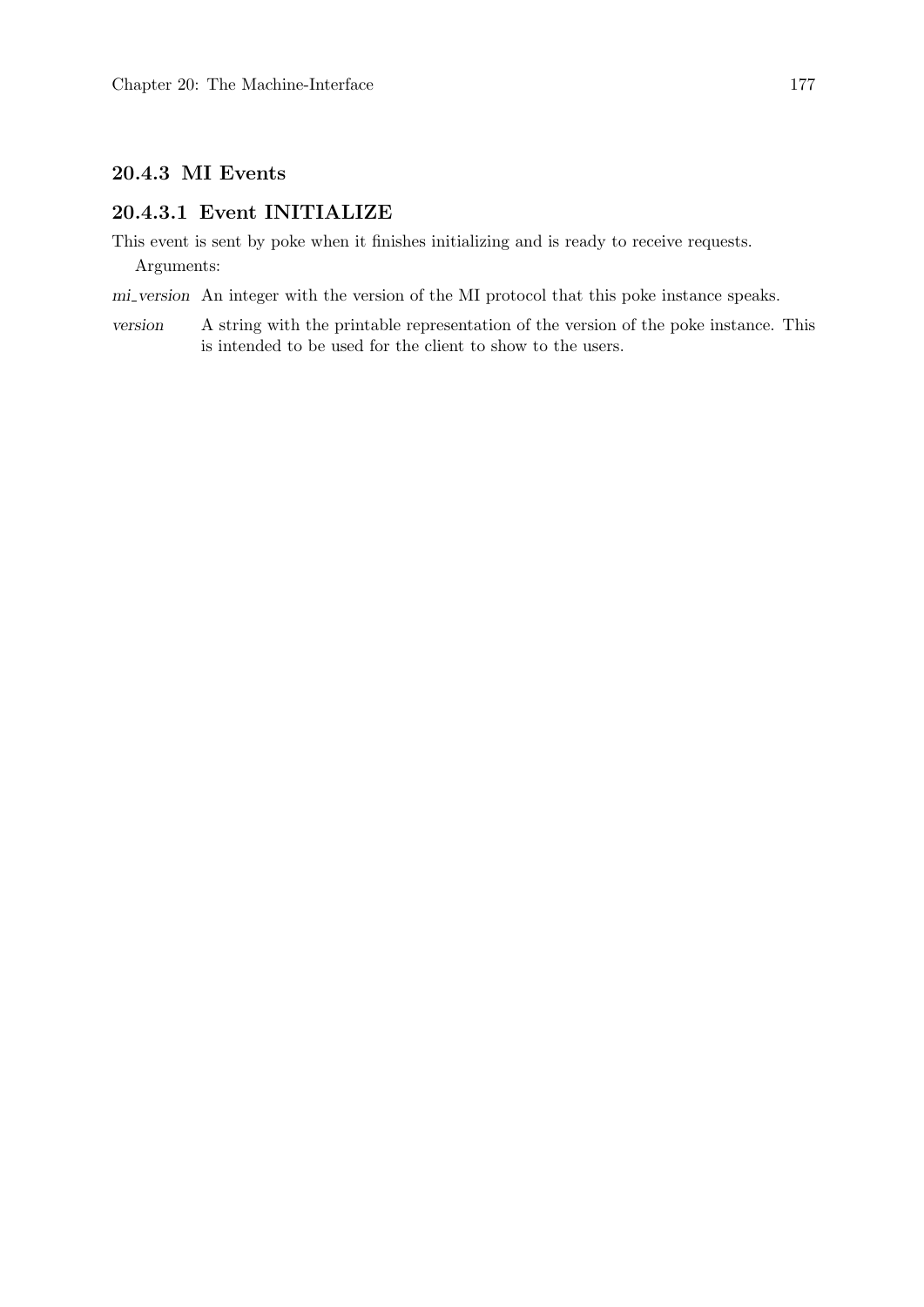# 21 The Poke Virtual Machine

## 21.1 PVM Instructions

## 21.1.1 VM instructions

## 21.1.1.1 Instruction canary

Synopsys:

canary

This instruction installs a canary to mark the bottom of the stack, which is cheched by the 'exit' instruction. To be most effective this should be executed before the stack is used for the first time.

Stack:  $(--)$ 

## 21.1.1.2 Instruction exit

Synopsys:

exit

Do some cleanup and finish execution of a PVM program. This checks the stack sentinel installed by the 'canary' instruction.

Stack: ( -- )

## 21.1.1.3 Instruction pushend

Synopsys:

pushend

Push the current endianness on the stack. This endianness is part of the global state of the PVM.

Stack: ( -- INT )

#### 21.1.1.4 Instruction popend

Synopsys:

popend

Pop a signed integer from the stack and make it the current endianness in the PVM. The possible values for endianness are IOS ENDIAN LSB and IOS ENDIAN MSB.

Stack:  $(INT --)$ 

#### 21.1.1.5 Instruction pushob

Synopsys:

pushob

Push output base.

This instruction pushes a signed integer value with the output base that is used when printing PVM values. Valid values are 2, 8, 10 and 16.

Stack:  $($  -- INT  $)$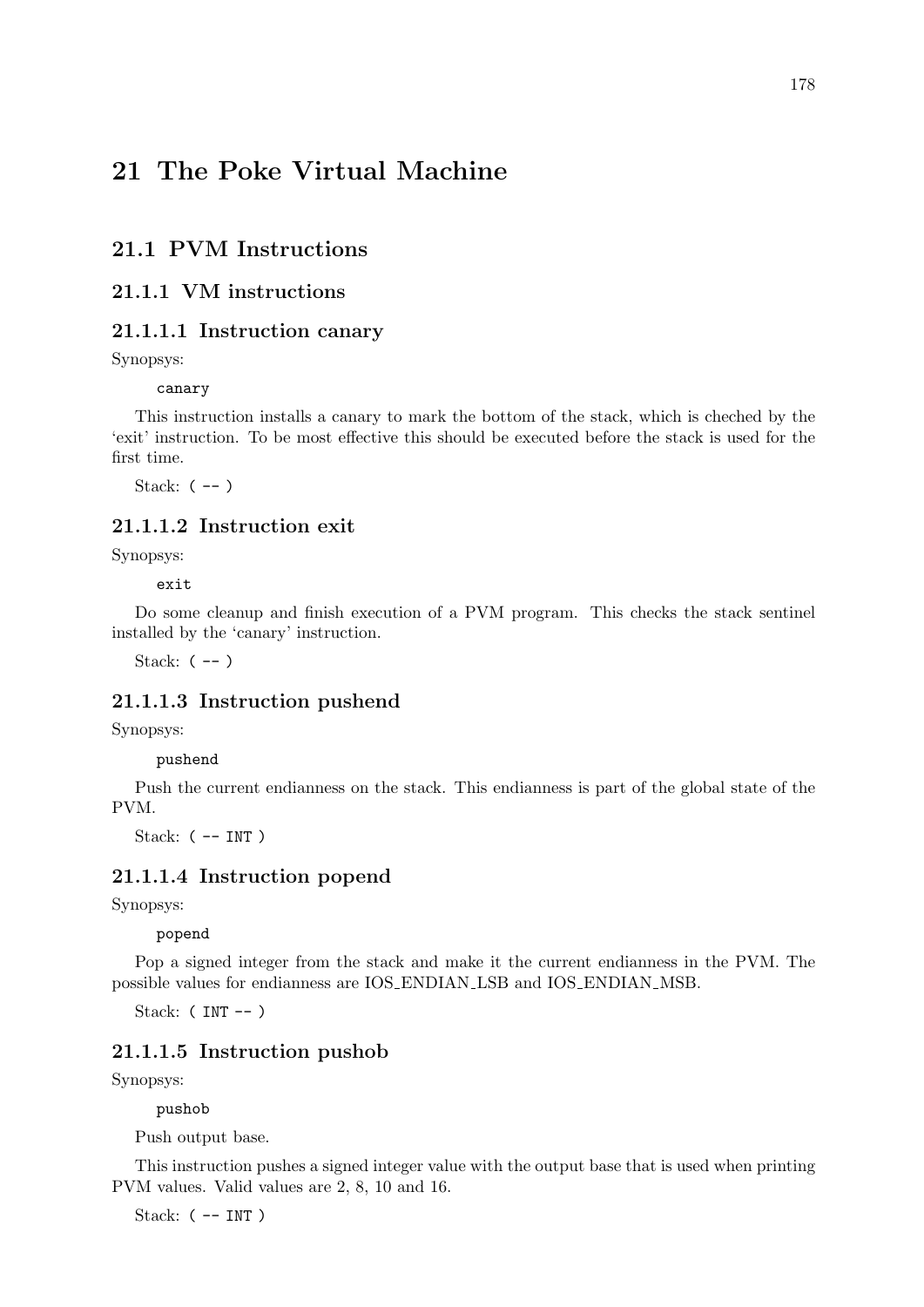## 21.1.1.6 Instruction popob

Synopsys:

popob

Pop and set output base.

This instructions pops a signed integer from the stack and uses it to set the new output base to be used when printing PVM values. Valid values are 2, 8, 10 and 16.

If an invalid obase is specified then this instruction raises PVM E INVAL.

Stack:  $(INT --)$ 

Exceptions: PVM\_E\_INVAL

#### 21.1.1.7 Instruction pushom

Synopsys:

pushom

Push output mode.

This instruction pushes a signed integer value with the output mode that is used when printing PVM values. Valid values are 0 for flat mode, and 1 for tree mode.

Stack:  $(-INT)$ 

## 21.1.1.8 Instruction popom

Synopsys:

popom

Pop and set output mode.

This instructions pops a signed integer from the stack and uses it to set the new output mode to be used when printing PVM values. Valid values are 0 for flat mode and 1 for tree mode.

If an invalid omode is specified then this instruction raises PVM E INVAL.

Stack:  $(INT --)$ 

Exceptions: PVM\_E\_INVAL

#### 21.1.1.9 Instruction pushoo

Synopsys:

pushoo

Push output offsets mode.

This instruction pushes a boolean encoded in a signed integer value indicating whether to show offsets when printing PVM values.

Stack: ( -- INT )

## 21.1.1.10 Instruction popoo

Synopsys:

popoo

Pop and set output offsets mode.

This instructions pops a boolean encoded in a signed integer from the stack and uses it to set the new output offset mode to be used when printing PVM values.

Stack:  $(INT --)$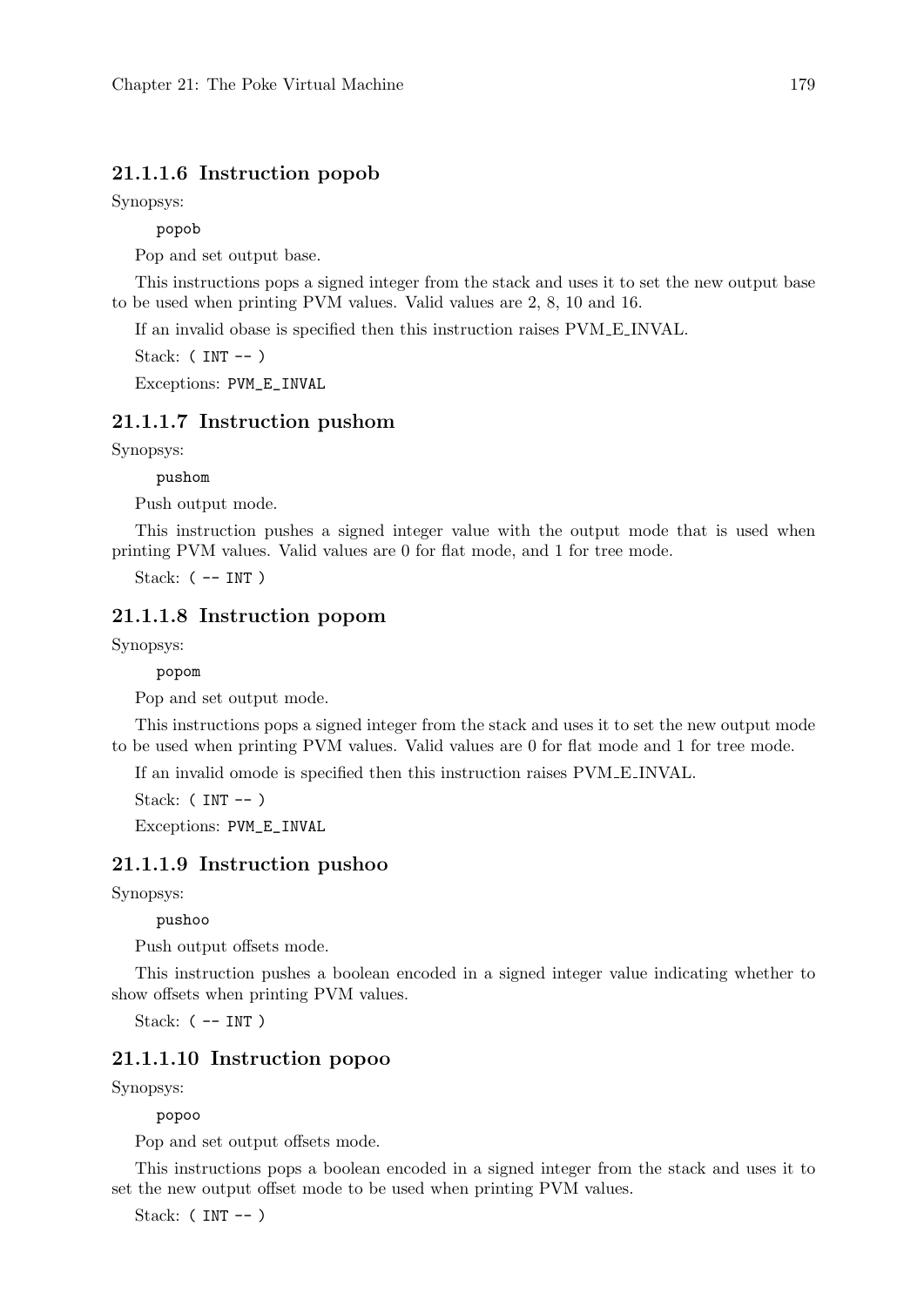#### 21.1.1.11 Instruction pushoi

Synopsys:

pushoi

Push output indentation mode.

This instructions pushes an integer to the stack with the current indentation step configured in the VM. The indentation step determines how many white characters to use in each indentation level when printing output.

Stack:  $($  -- INT  $)$ 

## 21.1.1.12 Instruction popoi

Synopsys:

popoi

Pop and set output indentation step mode.

This instructions pops an integer from the stack and uses it to set the current indentation step in the VM. The indentation step determines how many white characters to use in each indentation level when printing output.

Stack:  $(INT --)$ 

## 21.1.1.13 Instruction pushod

Synopsys:

pushod

Push output depth.

This instruction pushes a signed integer indicating the depth to use when printing PVM values.

Stack:  $($  -- INT  $)$ 

#### 21.1.1.14 Instruction popod

Synopsys:

popod

Pop and set output depth.

This instructions pops a signed integer indicating the maximum depth included by the VM when printing values.

Stack:  $(INT --)$ 

#### 21.1.1.15 Instruction pushoac

Synopsys:

pushoac

Push output array cutoff.

This instruction pushes a signed integer indicating the number of elements that the VM includes in the printed representation of PVM array values.

Stack:  $($  -- INT  $)$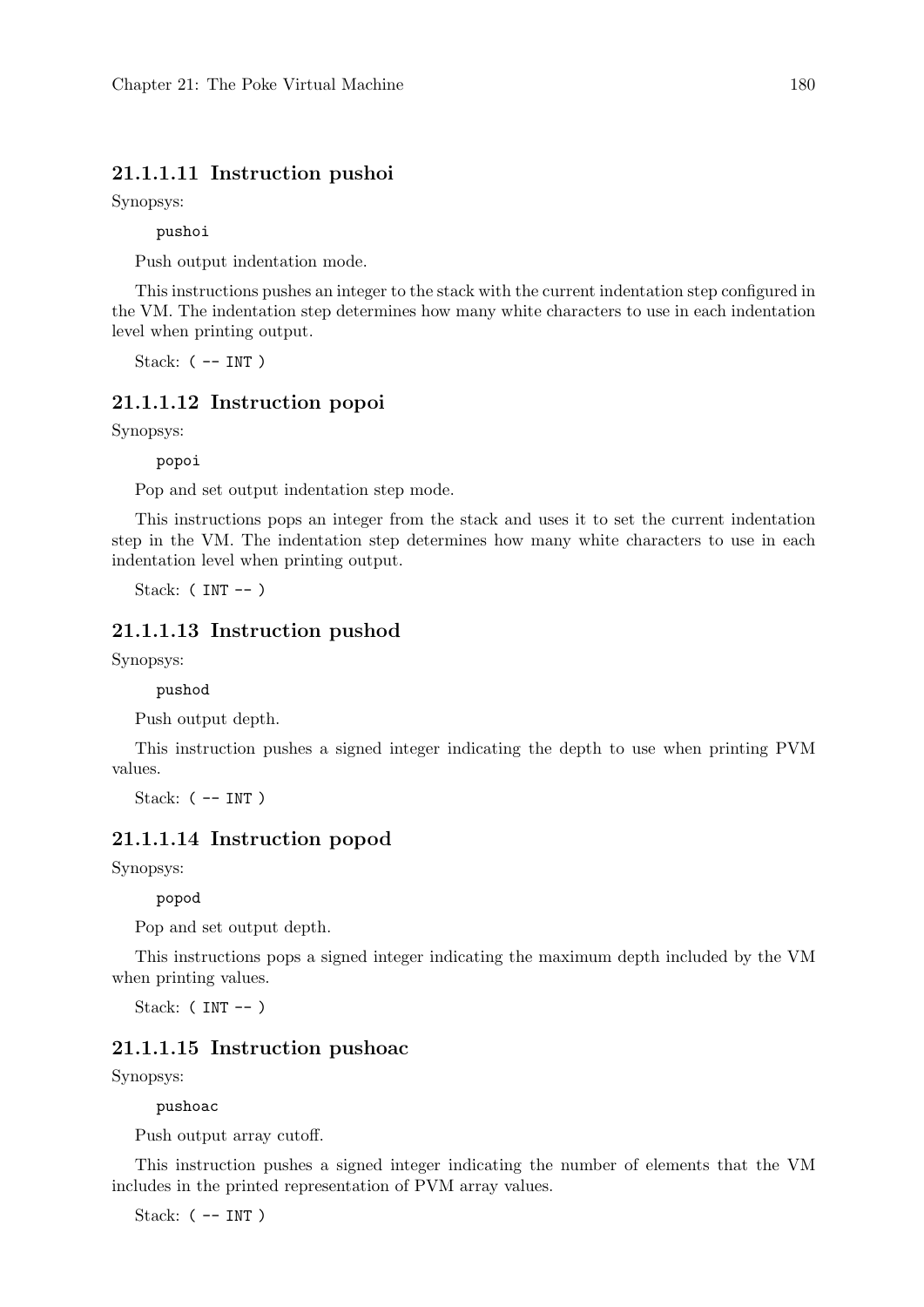#### 21.1.1.16 Instruction popoac

Synopsys:

popoac

Pop and set output array cutoff.

This instructions pops a signed integer indicating the number of elements that the VM includes in the printed representation of PVM array values.

Stack:  $(INT --)$ 

#### 21.1.1.17 Instruction pushopp

Synopsys:

pushopp

Push pretty-print usage.

This instruction pushes a signed integer indicating whether the VM is configured to use pretty-printers.

Stack: ( -- INT )

## 21.1.1.18 Instruction popopp

Synopsys:

popopp

Pop and set usage of pretty-printers.

This instructions pops a signed integer indicating whether to use pretty-printers when printing values and sets it in the VM.

Stack:  $(INT --)$ 

## 21.1.1.19 Instruction pushoc

Synopsys:

pushoc

Push the current output color to the stack, encoded as a RGB triplet.

Stack: ( -- INT INT INT )

#### 21.1.1.20 Instruction popoc

Synopsys:

popoc

Pop the RGB triplet at the top of the stack and use it to set the new terminal output color. Stack: (INT INT INT -- )

## 21.1.1.21 Instruction pushobc

Synopsys:

pushobc

Push the current output background color to the stack, encoded as a RGB triplet.

Stack: ( -- INT INT INT )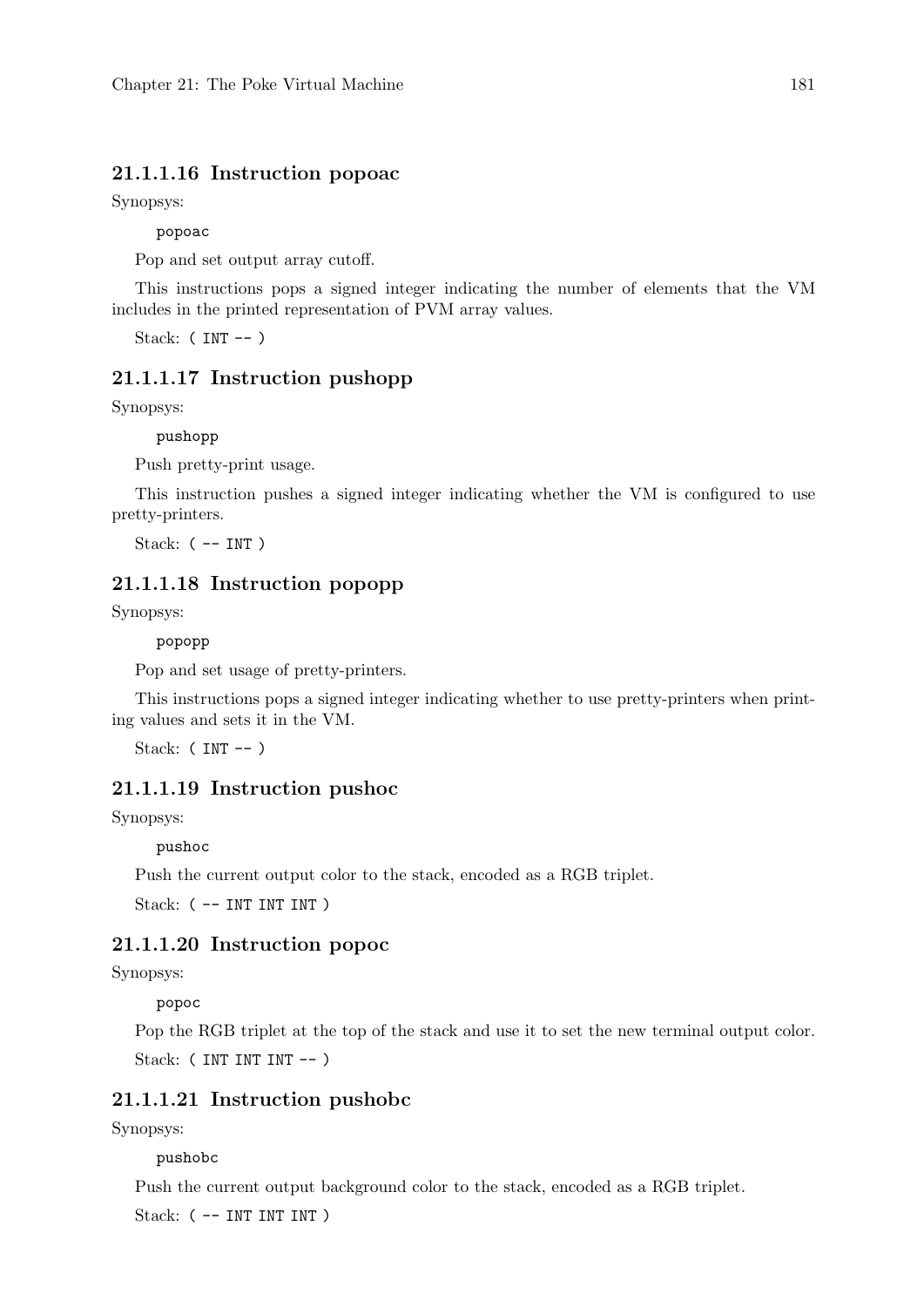#### 21.1.1.22 Instruction popobc

Synopsys:

popobc

Pop the RGB triplet at the top of the stack and use it to set the new terminal output background color.

Stack: (INT INT INT -- )

#### 21.1.1.23 Instruction sync

Synopsys:

sync

Handle pending signals, and raise exceptions accordingly. This instruction should be emitted in strategic places, such as before backwards jumps and at function prolog, to assure signals are eventually attended to.

Stack: ( -- )

Exceptions: PVM\_E\_SIGNAL

#### 21.1.2 IOS related instructions

#### 21.1.2.1 Instruction open

Synopsys:

open

Open a new IO space. The handler string and a set of flags are passed on the stack. The descriptor of the opened IOS is pushed to the stack as a signed integer.

If there is no other IO space opened when this instruction is executed, then the just opened space becomes the current IO space.

If it is not possible to open the IO space according to the provided flags, the PVM E IOFLAGS exception is raised. If there is any other error performing the operation, PVM\_E\_IO is raised.

Stack: ( STR ULONG -- INT )

Exceptions: PVM\_E\_IOFLAGS, PVM\_E\_IO

## 21.1.2.2 Instruction close

Synopsys:

close

Close an IO space. The descriptor of the space to close is provided on the stack as a signed integer.

If the specified IO space doesn't exist, this instruction raises PVM E NO IOS. If the operation fails, it raises PVM E IO.

Stack:  $(INT --)$ 

Exceptions: PVM\_E\_NO\_IOS, PVM\_E\_IO

## 21.1.2.3 Instruction flush

Synopsys:

flush

Flush an IO space. The descriptor of the space to flush, and the bit-offset up to which perform the flushing are provided on the stack.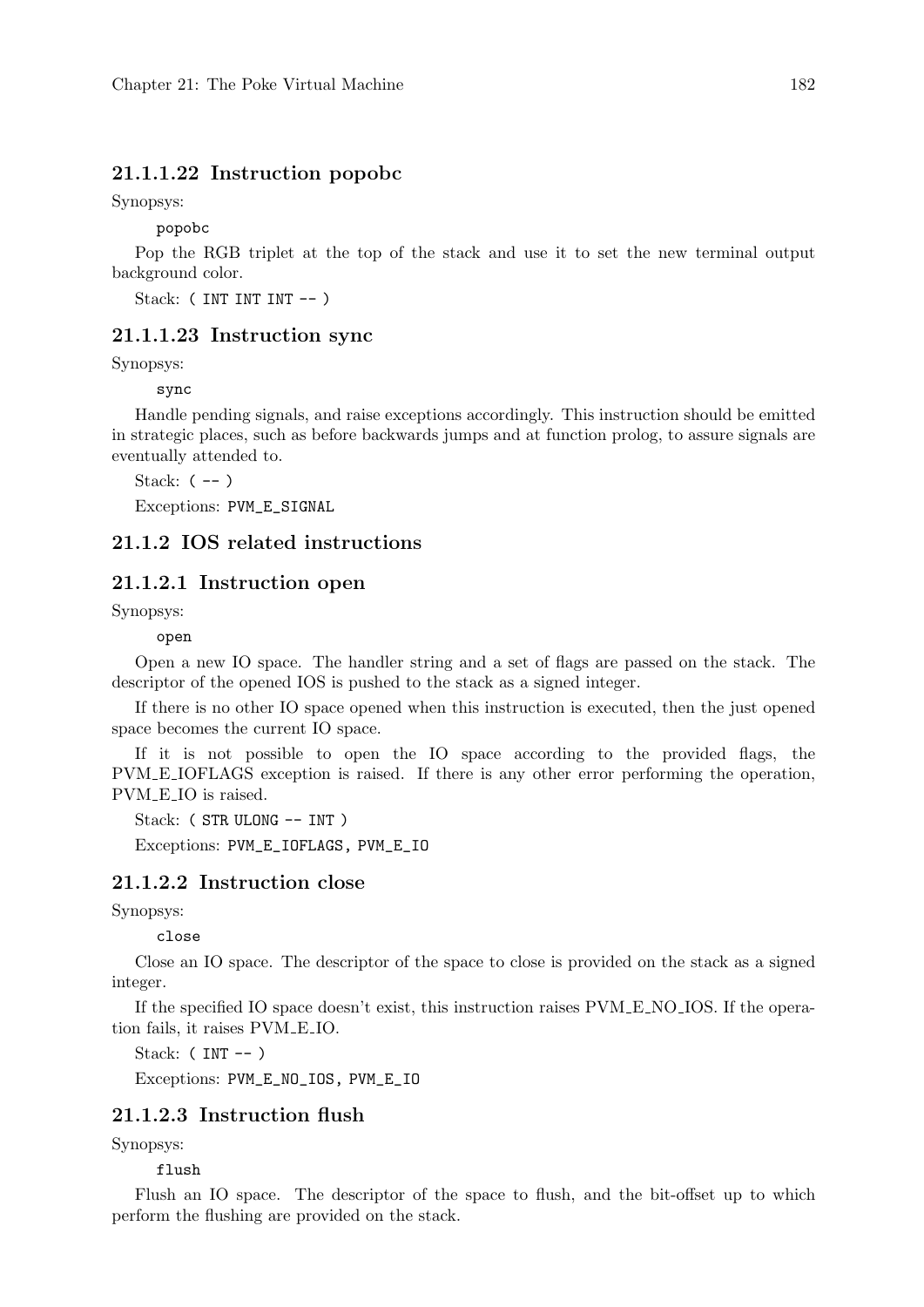If the specified IO space doesn't exist, this instruction raises PVM E IO. Stack: ( INT ULONG -- ) Exceptions: PVM\_E\_IO

#### 21.1.2.4 Instruction pushios

Synopsys:

pushios

Push the descriptor of the current IO space on the stack, as a signed integer. If no IO space is currently opened, raise PVM E NO IOS.

Stack: ( -- INT )

Exceptions: PVM\_E\_NO\_IOS

#### 21.1.2.5 Instruction popios

Synopsys:

popios

Pop an IO space descriptor from the stack and set it as the current IO space. If the specified descriptor doesn't identify an IO space, raise PVM E NO IOS.

Stack:  $(INT --)$ 

Exceptions: PVM\_E\_NO\_IOS

#### 21.1.2.6 Instruction ioflags

Synopsys:

ioflags

Push an unsigned 64-bit integer with the flags of the given IO space on the stack. The IO space is identified by a descriptor, which is a signed integer. If the given IO space doesn't exist, raise PVM E NO IOS.

Stack: ( INT -- INT ULONG ) Exceptions: PVM\_E\_NO\_IOS

#### 21.1.2.7 Instruction iosize

Synopsys:

iosize

Push the size of the given IO space on the stack, as an offset. The IO space is identified by a descriptor, which is a signed integer. If the given IO space doesn't exist, raise PVM\_E\_NO\_IOS.

Stack: (INT -- INT OFF)

Exceptions: PVM\_E\_NO\_IOS

#### 21.1.2.8 Instruction iogetb

Synopsys:

iogetb

Each IO space has a bias associated with it, which by default is 0 bits. This bias is applied to the offset given to every read/write operation.

This instruction pushes the bias associated to the given IO space to the stack, as an offset. If the given IO space doesn't exist then the exception PVM E NO IOS is raised.

Stack: (INT - INT OFF)

Exceptions: PVM\_E\_NO\_IOS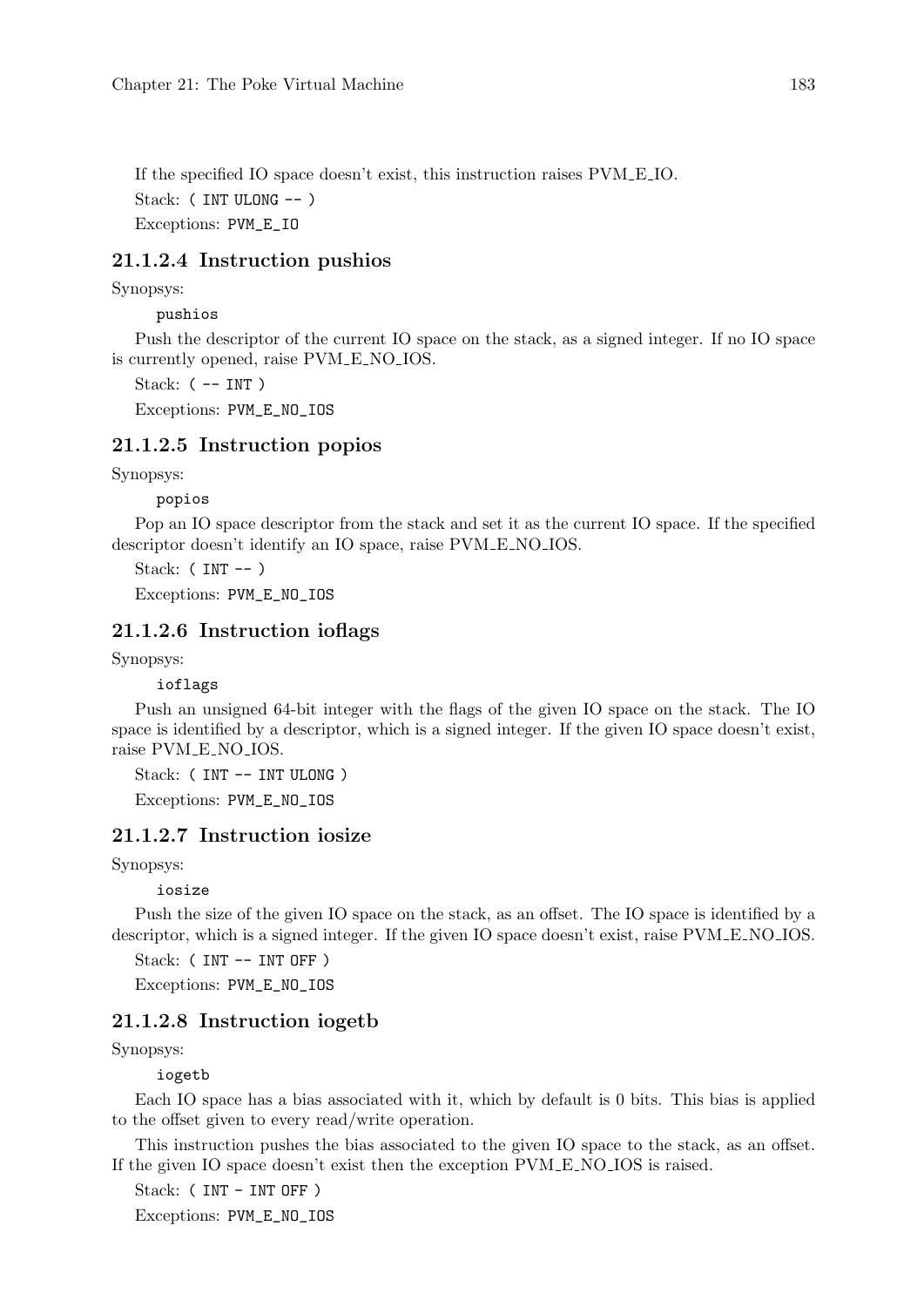### 21.1.2.9 Instruction iosetb

Synopsys:

iosetb

Each IO space has a bias associated with it, which by default is 0 bits. This bias is applied to the offset given to every read/write operation.

This instruction sets the bias associated to the given IO space. The bias is specified as an offset. If the given IO space doesn't exist, the exception PVM E NO IOS is raised.

Stack: ( OFF INT -- OFF )

Exceptions: PVM\_E\_NO\_IOS

#### 21.1.3 Function management instructions

#### 21.1.3.1 Instruction call

Synopsys:

call

Call a closure on the stack, passing the specified arguments. After the execution of the closure, control is transferred to the instruction immediately following the call instruction.

Stack: (ARG1 ... ARGN CLOSURE -- RETVAL)

#### 21.1.3.2 Instruction prolog

Synopsys:

prolog

Prepare the PVM for the execution of a function. This instruction shall be the target of every 'call' instruction and shall be the first instruction in every function body.

Stack:  $(--)$ 

## 21.1.3.3 Instruction return

Synopsys:

return

Return from a function. A function can have many 'return' instructions.

Stack:  $(--)$ 

## 21.1.4 Environment instructions

## 21.1.4.1 Instruction pushf

Synopsys:

pushf N

Push a new lexical frame. If the argument N is bigger than zero, it indicates the number of entries in the frame. If N is 0, it means we don't know how many entries will be stored in the frame.

Stack: ( -- )

## 21.1.4.2 Instruction popf

Synopsys:

popf N Pop N lexical frames. Stack:  $(--)$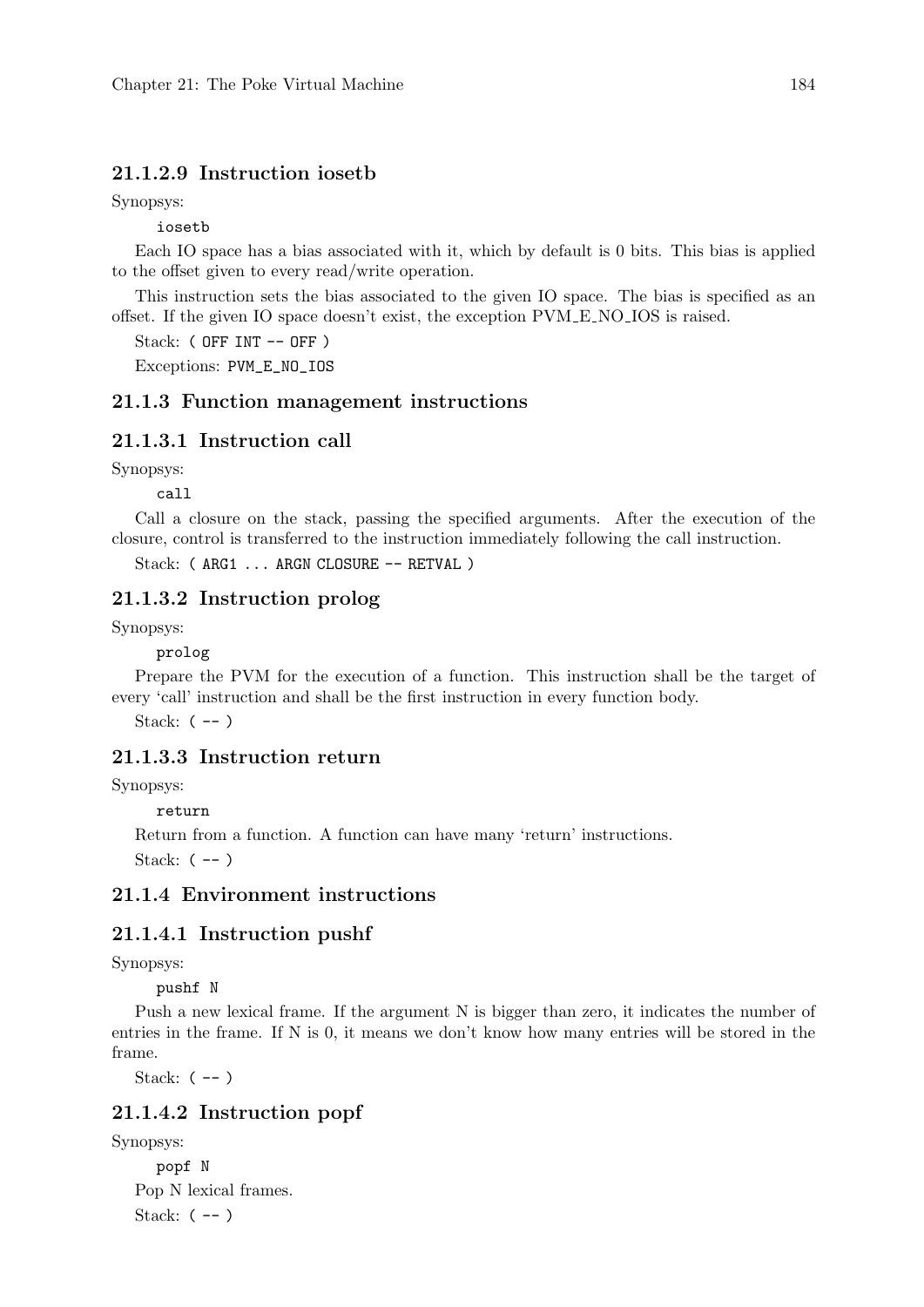#### 21.1.4.3 Instruction pushvar

Synopsys:

pushvar BACK, OVER

Retrieve the value of a variable from the lexical environment and push it on the stack. The lexical address of the variable is specified as arguments to the instruction.

Stack: ( -- VAL )

#### 21.1.4.4 Instruction pushtopvar

Synopsys:

pushtopvar OVER

Retrive the value of a variable from the top-level frame of the lexical environment and put it on the stack. The OVER part of the lexical address of the variable is specified as an argument to the instruction.

If the variable is not found then raise E INVAL.

Stack: ( -- VAL )

#### 21.1.4.5 Instruction popvar

Synopsys:

popvar BACK, OVER

Pop a value from the stack and set it as the value of a variable having the lexical address specified in the arguments, in the current lexical environment.

Stack:  $(VAL --)$ 

## 21.1.4.6 Instruction regvar

Synopsys:

regvar

Pop a value from the stack and use it as the value for a new variable in the current lexical environment.

Stack:  $(VAL -- )$ 

## 21.1.4.7 Instruction duc

Synopsys:

duc

Make a copy of the closure at the top of the stack, and replace it.

Stack: ( CLS -- CLS )

#### 21.1.4.8 Instruction pec

Synopsys:

pec

Put the current lexical environment to the closure at the top of the stack. Stack: ( CLS -- CLS )

#### 21.1.5 Printing Instructions

In the following instructions the meaning of the argument BASE is the following:

2 - print the number in binary. 8 - print the number in octal. 16 - print the number in hexadecimal. Any other value - print the number in decimal.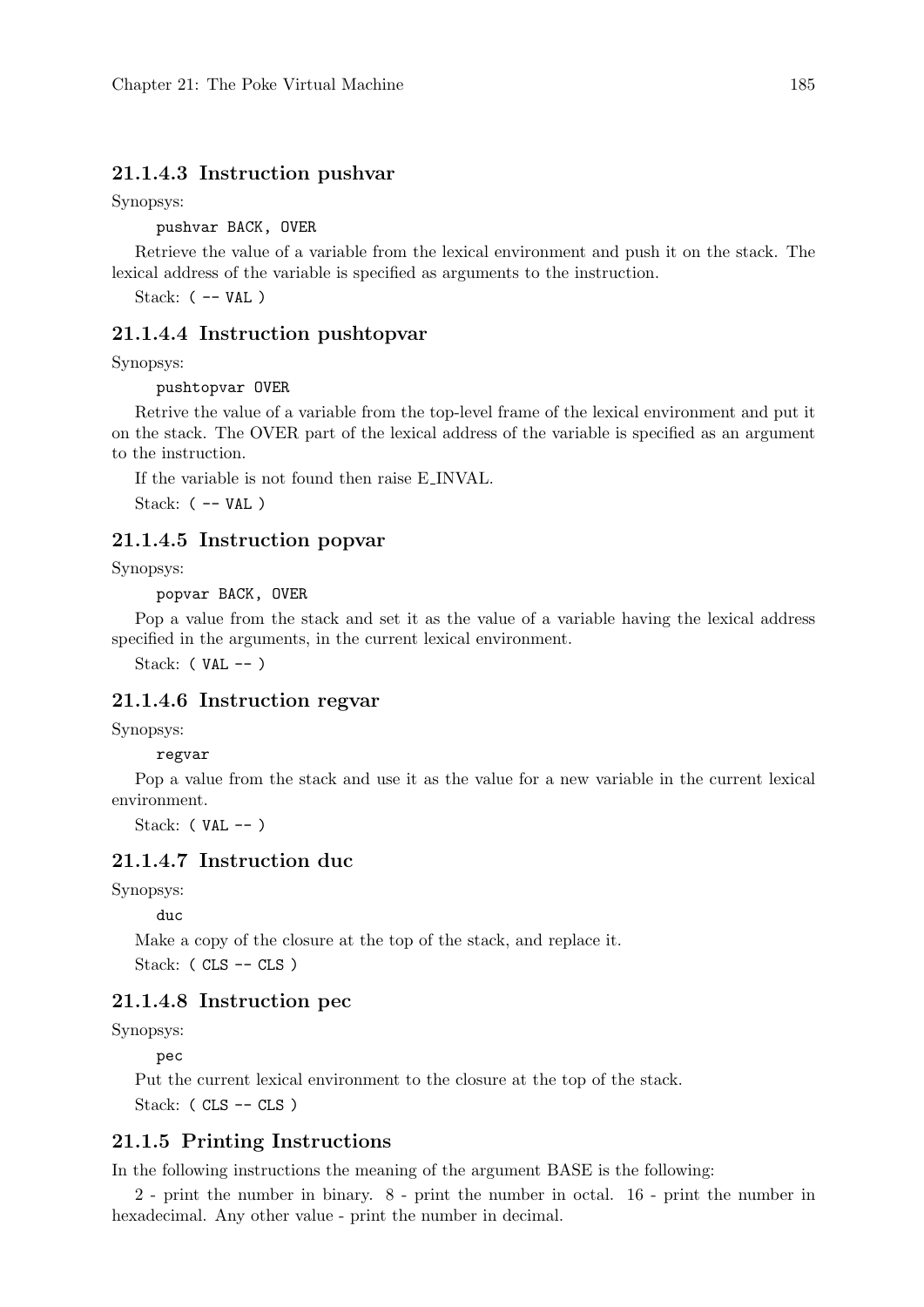## 21.1.5.1 Instruction indent

Synopsys:

indent

Indent the output in the terminal for LVL levels of indentation, using STEP white chars in each indentation level.

LVL is an integer in the under top stack. STEP is an integer in the top of the stack. Stack: (INT INT -- )

#### 21.1.5.2 Instruction printi

Synopsys:

printi BITS

Given a signed integer and a numeration base in the stack, print the integer to the terminal. Stack: ( INT INT -- )

## 21.1.5.3 Instruction printiu

Synopsys:

printiu BITS

Given an unsigned integer and a numeration base in the stack, print the integer to the terminal.

Stack: ( UINT INT -- )

#### 21.1.5.4 Instruction printl

Synopsys:

printl BITS

Given a long and a numeration base in the stack, print the integer to the terminal. Stack: ( LONG INT -- )

### 21.1.5.5 Instruction printlu

Synopsys:

printlu BITS

Given an unsigned long and a numeration base in the stack, print the integer to the terminal. Stack: ( ULONG INT -- )

#### 21.1.5.6 Instruction prints

Synopsys:

prints Print the string at the top of the stack. Stack: ( STR -- )

#### 21.1.5.7 Instruction beghl

Synopsys:

beghl

Begin an hyperlink, using the URL and ID on the stack. Stack: ( STR STR -- )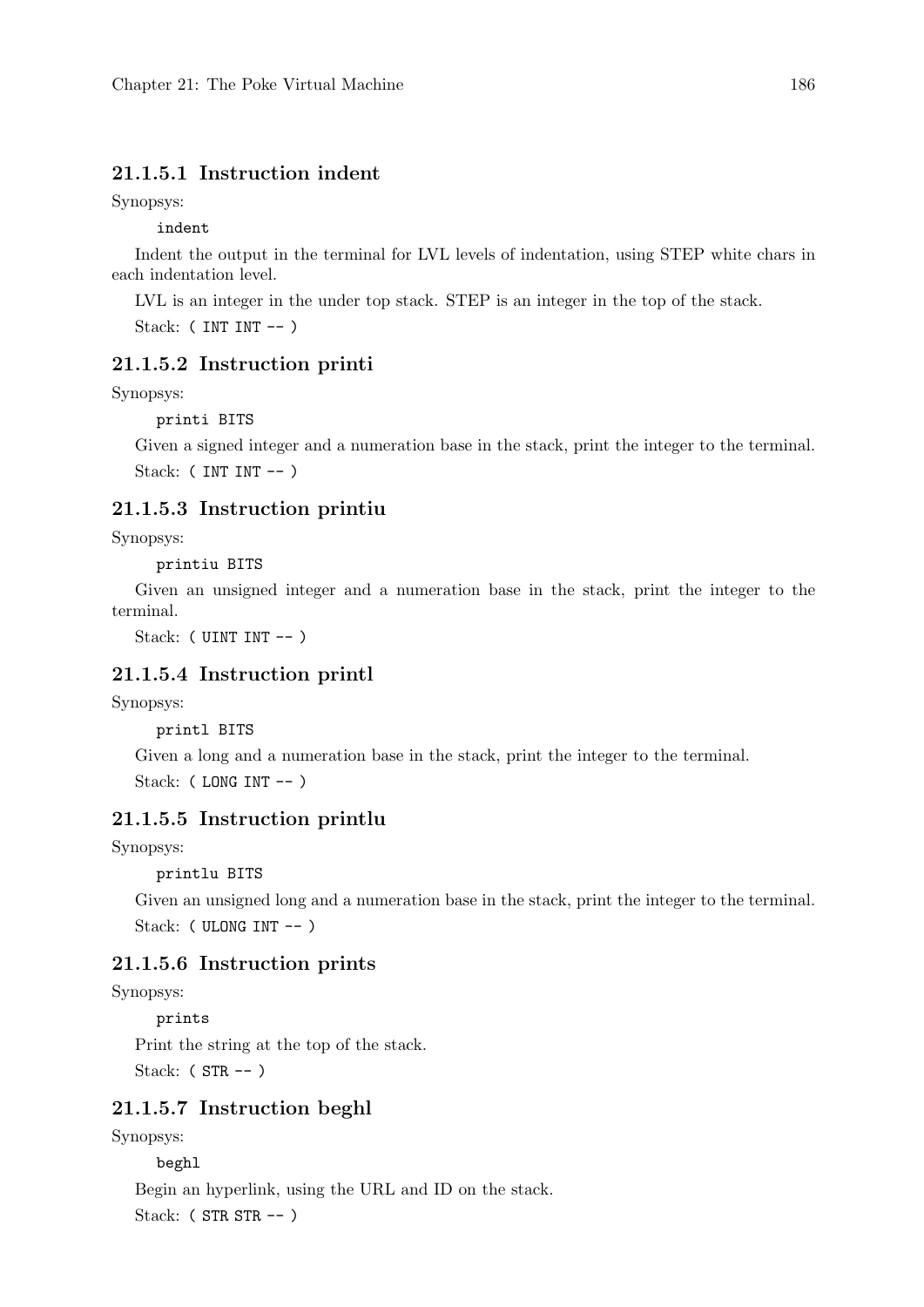## 21.1.5.8 Instruction endhl

Synopsys:

endhl

End the current hyperlink.

If no hyperlink is currently being generated, this instruction raises an exception.

Stack:  $(--)$ 

Exceptions: PVM\_E\_GENERIC

## 21.1.5.9 Instruction begsc

Synopsys:

begsc

Begin the styling class whose name is found on the stack. This class will be in effect in subsequent print operations until it is explicitly ended by a 'endsc' instruction.

Stack:  $(STR -- )$ 

## 21.1.5.10 Instruction endsc

Synopsys:

endsc

End the styling class whose name is found on the stack. This class should have been previously began by a 'begsc' instruction.

Stack:  $(STR -- )$ 

## 21.1.6 Format Instructions

In the following instructions the meaning of the argument BASE is the following:

2 - format the number in binary. 8 - format the number in octal. 16 - format the number in hexadecimal. Any other value - format the number in decimal.

#### 21.1.6.1 Instruction formati

Synopsys:

formati BITS

Given a signed integer and a numeration base in the stack, push the string representation to the stack.

Stack: ( INT INT -- STR )

### 21.1.6.2 Instruction formatiu

Synopsys:

formatiu BITS

Given an unsigned integer and a numeration base in the stack, push the string representation to the stack.

Stack: ( UINT INT -- STR )

## 21.1.6.3 Instruction formatl

Synopsys:

formatl BITS

Given a long and a numeration base in the stack, push the string representation to the stack. Stack: ( LONG INT -- STR )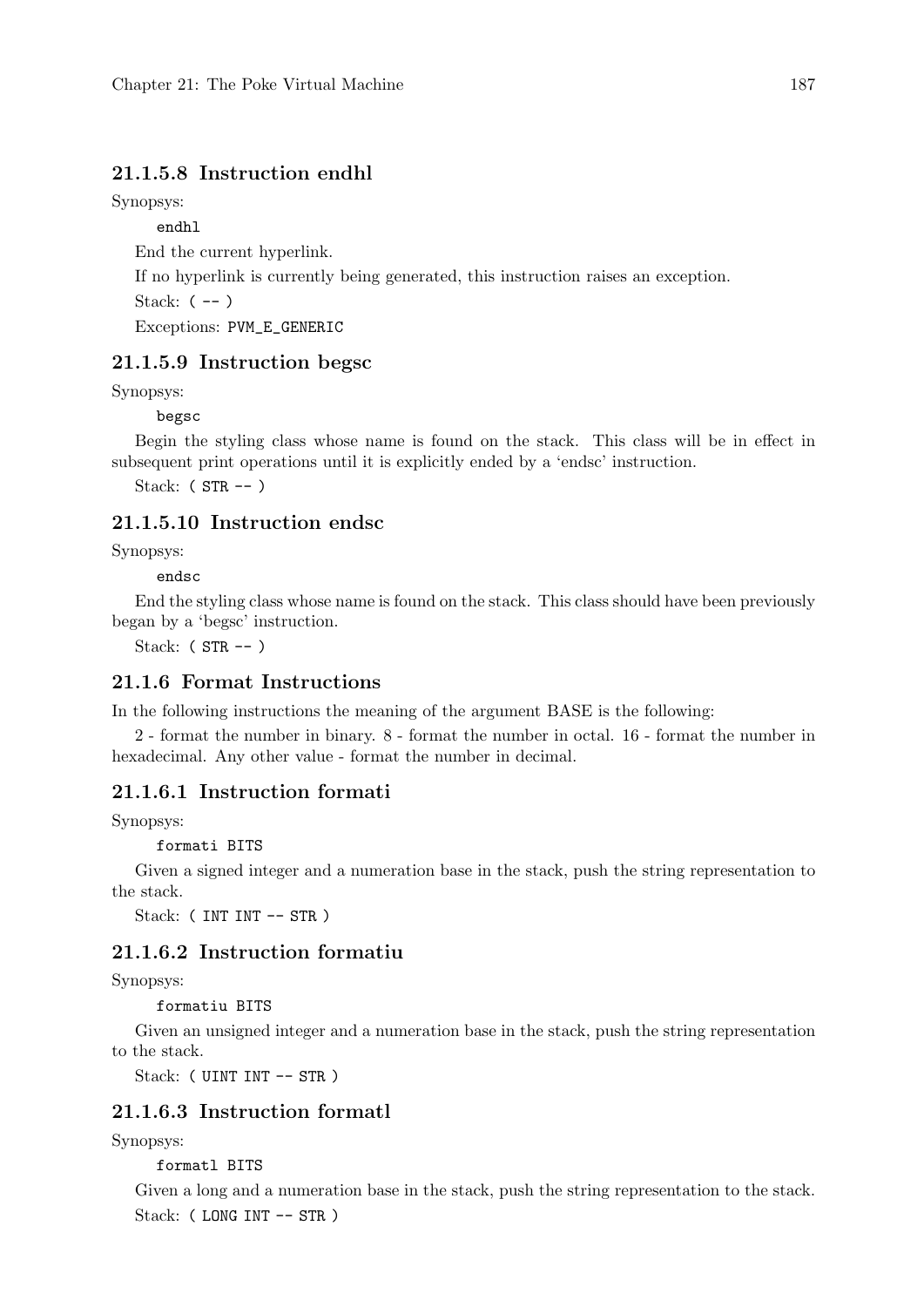## 21.1.6.4 Instruction formatlu

Synopsys:

formatlu BITS

Given an unsigned long and a numeration base in the stack, push the string representation to the stack.

Stack: ( ULONG INT -- STR )

#### 21.1.7 Main stack manipulation instructions

#### 21.1.7.1 Instruction push

Synopsys:

push VAL

Push the value given as an argument to the main stack. Stack:  $($  -- VAL)

## 21.1.7.2 Instruction drop

Synopsys:

drop

Pop the value at the top of the main stack, and discard it. Stack: (  $VAL$  -- )

## 21.1.7.3 Instruction drop2

Synopsys:

drop2

Pop the two values at the top of the main stack, and discard them. Stack: ( VAL VAL -- )

## 21.1.7.4 Instruction drop3

Synopsys:

drop3

Pop the three values at the top of the main stack, and discard them. Stack: ( VAL VAL VAL -- )

## 21.1.7.5 Instruction drop4

Synopsys:

drop4

Pop the four values at the top of the stack, and discard them.

Stack: ( VAL VAL VAL VAL -- )

## 21.1.7.6 Instruction swap

Synopsys:

### swap

Exchange the two elements at the top of the stack.

Stack:  $(A B -- B A)$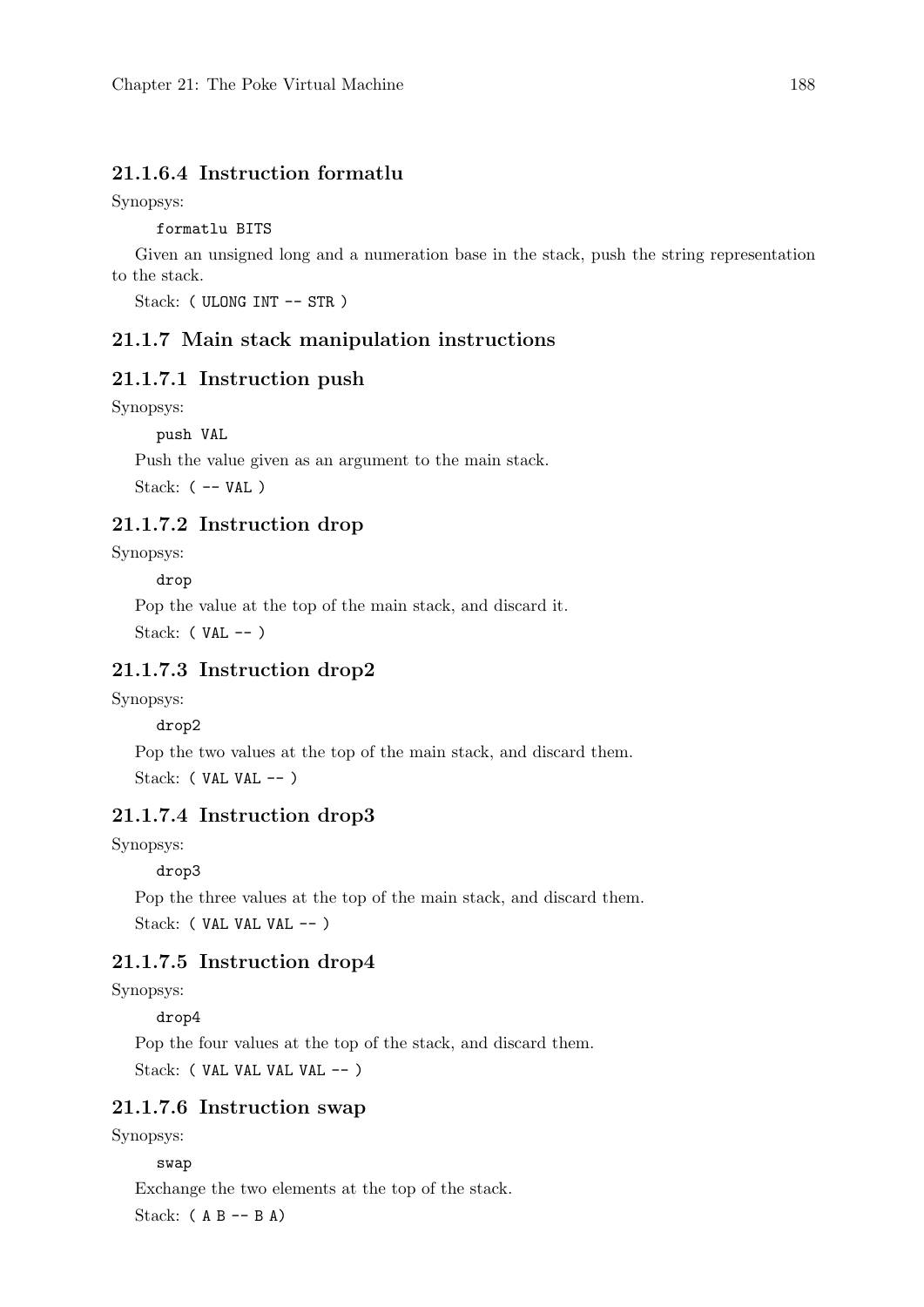## 21.1.7.7 Instruction nip

Synopsys:

nip

Discard the element at the under top of the main stack. Stack:  $(A B -- B)$ 

## 21.1.7.8 Instruction nip2

Synopsys:

nip2

Discard the two elements at the under top of the main stack. Stack: ( A B C -- C )

#### 21.1.7.9 Instruction nip3

Synopsys:

nip3

Discard the three elements at the under top of the main stack. Stack:  $(A \ B \ C \ D -- D)$ 

## 21.1.7.10 Instruction dup

Synopsys:

dup

Push a copy of the element at the top of the main stack. Stack:  $(A - - A A)$ 

## 21.1.7.11 Instruction over

Synopsys:

#### over

Push a copy of the element at the under top of the main stack. Stack:  $(A B -- A B A)$ 

## 21.1.7.12 Instruction rot

Synopsys:

rot

Rotate the three elements at the top of the main stack, clock-wise. Stack:  $(A \ B \ C - B \ C \ A)$ 

## 21.1.7.13 Instruction nrot

Synopsys:

nrot

Rotate the three elements at the top of the stack, counter clock-wise. Stack: ( A B C -- C A B )

## 21.1.7.14 Instruction tuck

Synopsys:

tuck

Tuck a copy of the element at the top of the stack down two positions. Stack:  $(A B -- B A B)$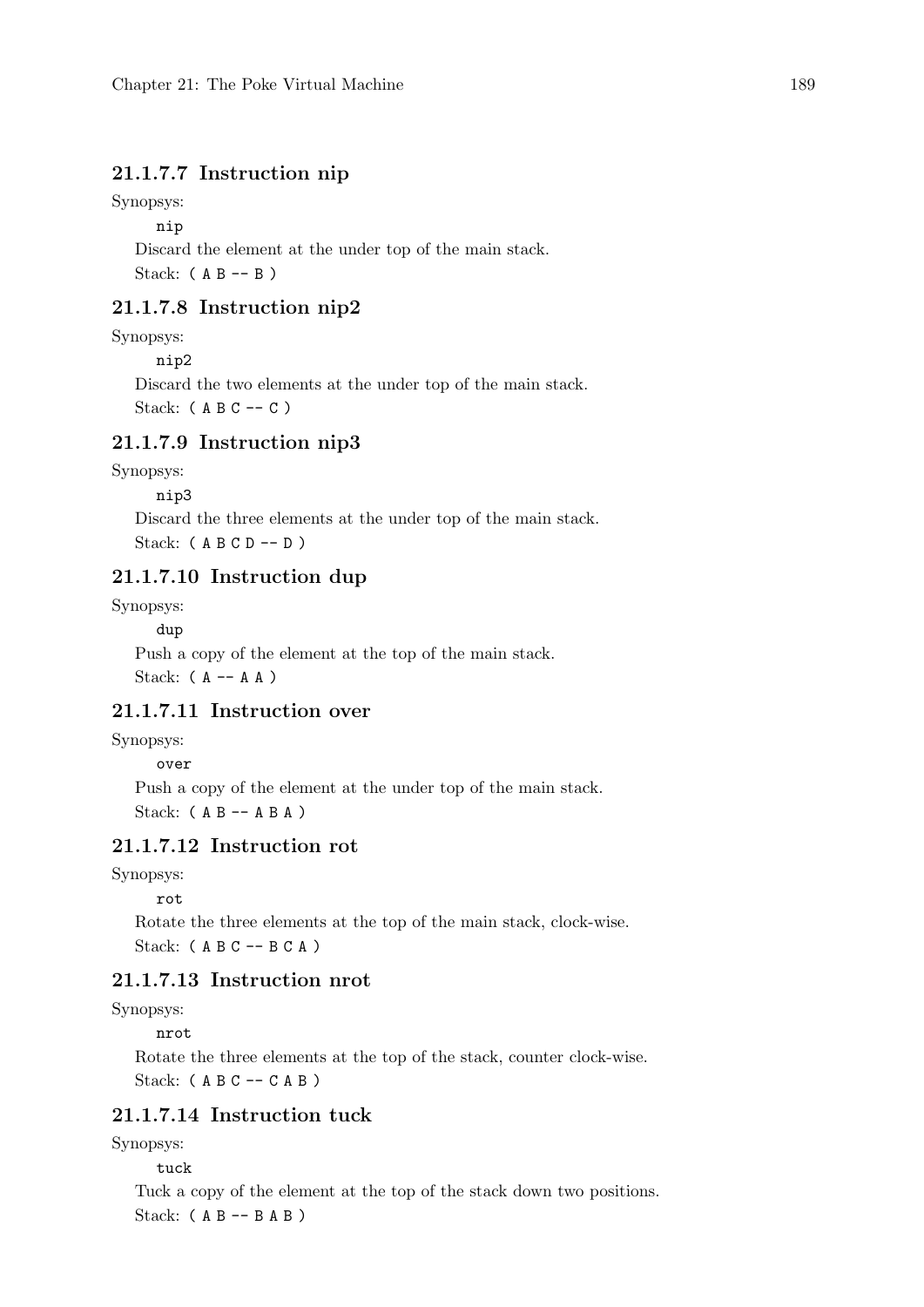#### 21.1.7.15 Instruction quake

Synopsys:

quake

Swap the two elements at the under top of the stack.

Stack:  $(A \ B \ C - B \ A \ C)$ 

## 21.1.7.16 Instruction revn

Synopsys:

revn N

Reverse the N elements at the top of the stack.

Stack: ( VAL... -- VAL... )

### 21.1.7.17 Instruction pushhi

Synopsys:

pushhi VAL

Push the high 32 bits of the value passed as an argument to the main stack. This instruction shall be completed with a 'pushlo'.

This instruction is a workaround to a limitation of Jitter.

Stack: ( -- HI32(VAL) )

#### 21.1.7.18 Instruction pushlo

Synopsys:

pushlo VAL

Push the low 32 bits of the value passed as an argument to the main stack. This instruction shall be preceded by a 'pushhi'.

This instruction is a workaround to a limitation of Jitter.

Stack: ( -- L032(VAL) )

#### 21.1.7.19 Instruction push32

Synopsys:

push32 VAL

Push the value passed as an argument on the stack. This assumes that the internal representation of VAL doesn't require more than 32-bit.

This instruction is a workaround to a limitation of Jitter.

Stack: ( -- VAL )

## 21.1.8 Registers manipulation instructions

#### 21.1.8.1 Instruction pushr

Synopsys:

pushr REGNO

Push the contents of the register REGNO on the stack.

Stack:  $($  -- VAL)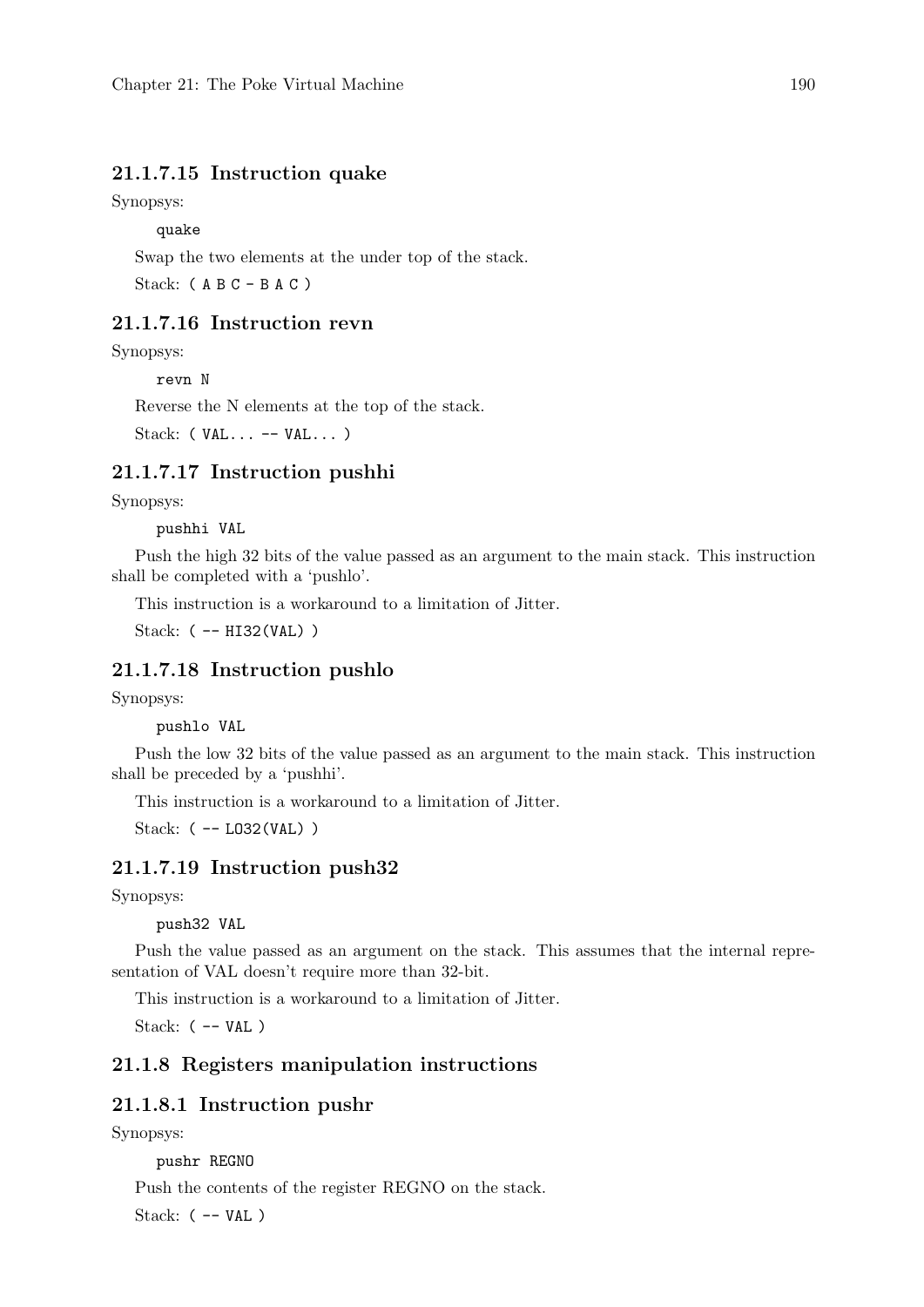## 21.1.8.2 Instruction popr

Synopsys:

popr REGNO

Pop the element at the top of the stack and put it in the register REGNO. Stack:  $(VAL -- )$ 

## 21.1.8.3 Instruction setr

Synopsys:

setr REGNO

Set the element at the top of the stack to the value of the register REGNO. Stack:  $(--)$ 

## 21.1.9 Return stack manipulation instructions

## 21.1.9.1 Instruction saver

Synopsys:

saver REGNO Push the contents of the register REGNO to the return stack. Stack:  $(--)$  ReturnStack:  $(-VAL)$ 

## 21.1.9.2 Instruction restorer

Synopsys:

restorer REGNO

Pop the element at the top of the return stack and put it in the register REGNO. Stack:  $(--)$  ReturnStack:  $( VAL - )$ 

#### 21.1.9.3 Instruction tor

Synopsys:

tor

Pop an element from the stack and push it in the return stack. Stack: ( $VAL$  -- ) ReturnStack:  $(-VAL)$ 

## 21.1.9.4 Instruction fromr

Synopsys:

#### fromr

Pop an element from the return stack and push it on the stack. Stack:  $(-$  -- VAL) ReturnStack:  $( VAL - )$ 

## 21.1.9.5 Instruction atr

Synopsys:

atr

Push a copy of the element at the top of the return stack into the stack. Stack: ( -- VAL )

## 21.1.10 Arithmetic instructions

The following instructions assume that both operands have the same size in bits.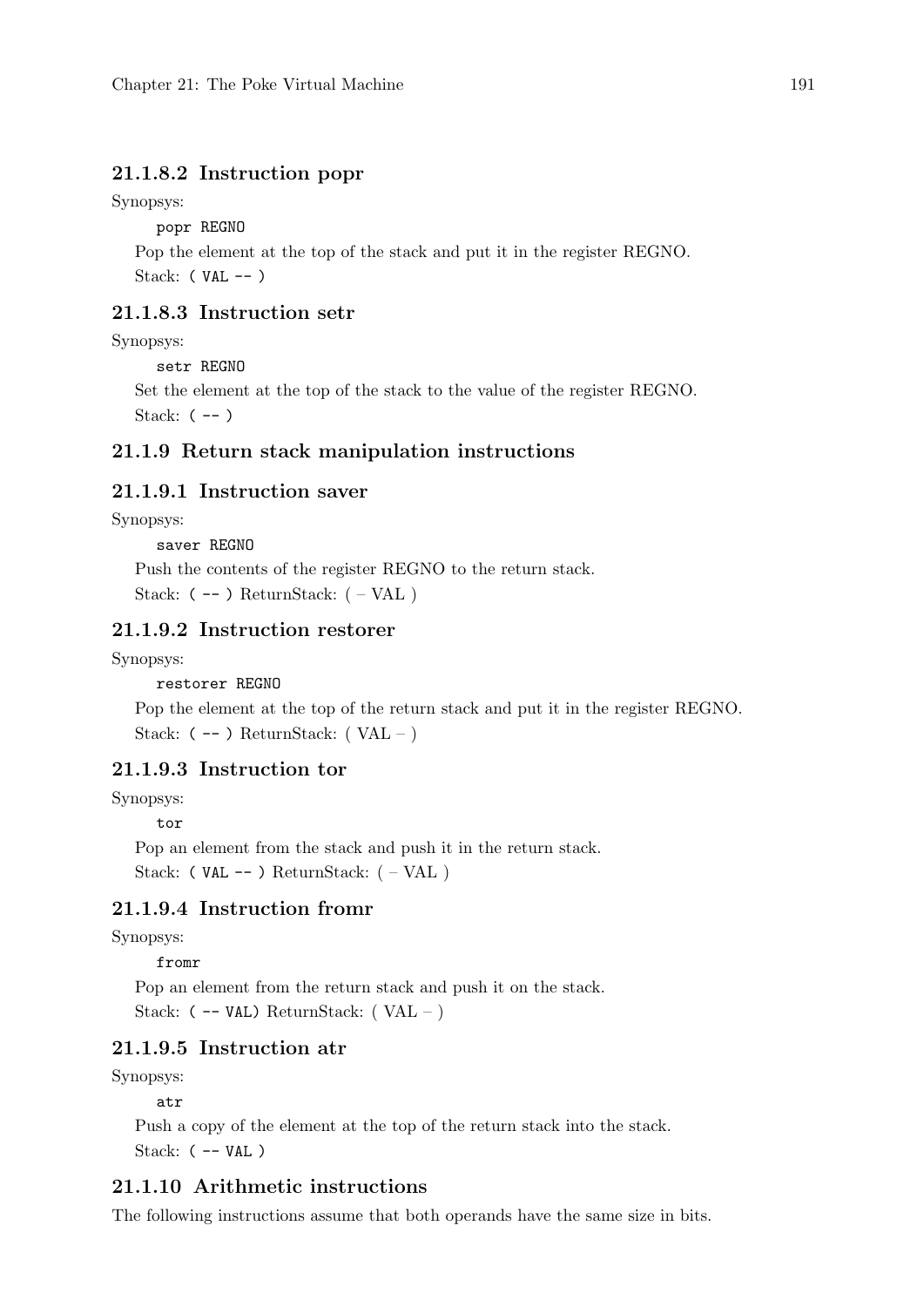## 21.1.10.1 Instruction addi

Synopsys:

addi

Push the result of adding the two integers at the top of the stack. If the operation would result in overflow, raise PVM\_E\_OVERFLOW.

Stack: (INT INT -- INT INT INT)

Exceptions: PVM\_E\_OVERFLOW

## 21.1.10.2 Instruction addiu

Synopsys:

addiu

Push the result of adding the two unsigned integers at the top of the stack.

Stack: ( UINT UINT -- UINT UINT UINT ) Instruction addl

Push the result of adding the two longs at the top of the stack. If the operation would result in overflow, raise PVM\_E\_OVERFLOW.

Stack: ( LONG LONG -- LONG LONG LONG )

Exceptions: PVM\_E\_OVERFLOW

#### 21.1.10.3 Instruction addlu

Synopsys:

addlu

Push the result of adding the two unsigned longs at the top of the stack. Stack: ( ULONG ULONG -- ULONG ULONG ULONG )

## 21.1.10.4 Instruction subi

Synopsys:

subi

Push the result of subtracting the two integers at the top of the stack. Stack: (INT INT -- INT INT INT)

## 21.1.10.5 Instruction subiu

Synopsys:

subiu

Push the result of subtracting the two unsigned integers at the top of the stack. Stack: ( UINT UINT -- UINT UINT UINT )

## 21.1.10.6 Instruction subl

Synopsys:

subl

Push the result of subtracting the two longs at the top of the stack. Stack: ( LONG LONG -- LONG LONG LONG )

## 21.1.10.7 Instruction sublu

Synopsys:

sublu

Push the result of subtracting the two unsigned longs at the top of the stack. Stack: ( ULONG ULONG -- ULONG ULONG ULONG )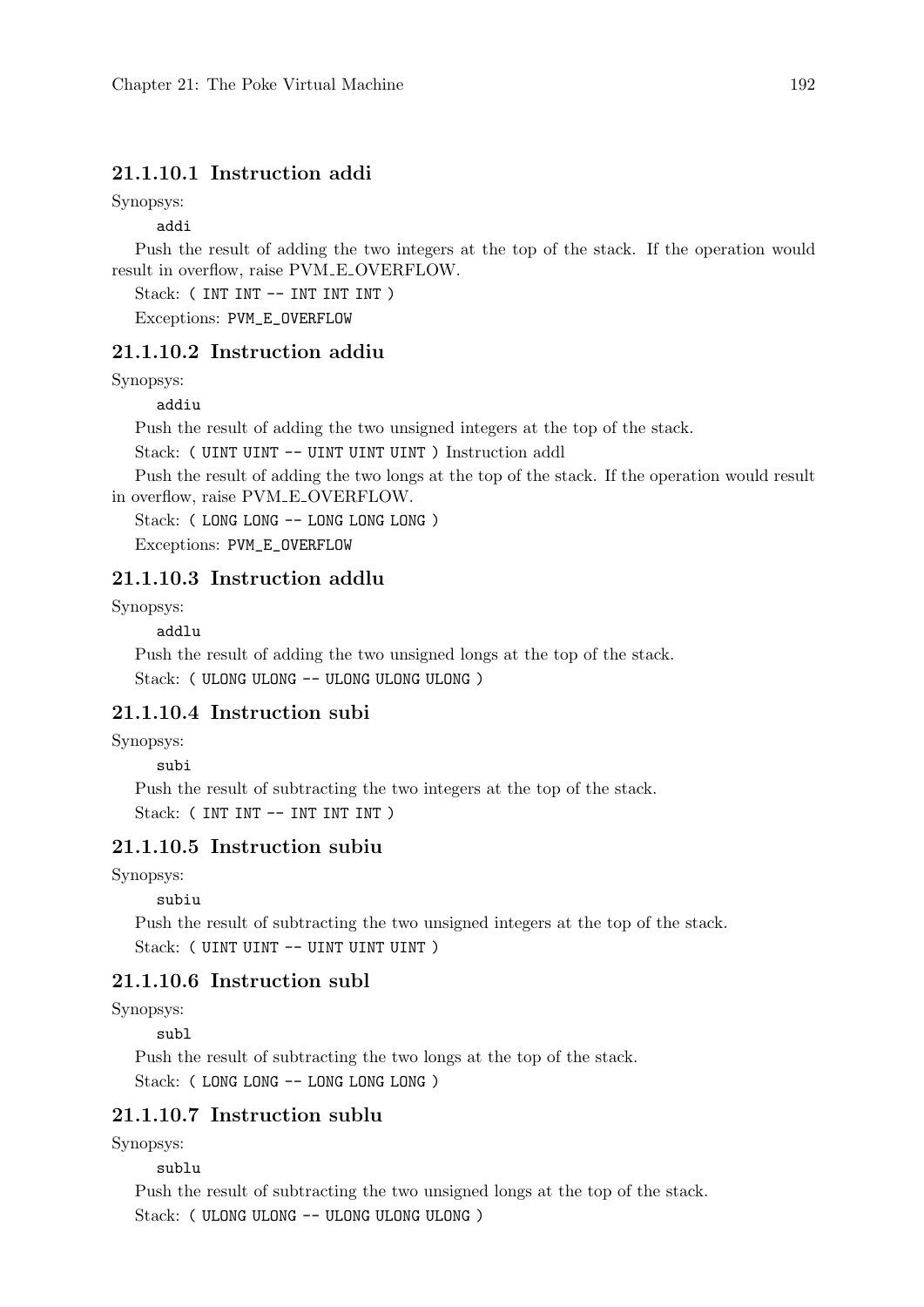## 21.1.10.8 Instruction muli

Synopsys:

muli

Push the result of multiplying the two integers at the top of the stack. Stack: (INT INT -- INT INT INT)

## 21.1.10.9 Instruction muliu

Synopsys:

muliu

Push the result of multiplying the two unsigned integers at the top of the stack. Stack: ( UINT UINT -- UINT UINT UINT )

## 21.1.10.10 Instruction mull

Synopsys:

mull

Push the result of multiplying the two longs at the top of the stack. Stack: ( LONG LONG -- LONG LONG LONG )

## 21.1.10.11 Instruction mullu

Synopsys:

mullu

Push the result of multiplying the two unsigned longs at the top of the stack. Stack: ( ULONG ULONG -- ULONG ULONG ULONG )

## 21.1.10.12 Instruction divi

Synopsys:

divi

Push the result of the integer division of the two integers at the top of the stack. If the denominator is zero, raise PVM\_E\_DIV\_BY\_ZERO.

Stack: ( INT INT -- INT INT INT )

Exceptions: PVM\_E\_DIV\_BY\_ZERO

## 21.1.10.13 Instruction diviu

Synopsys:

diviu

Push the result of the integer division of the two unsigned integers at the top of the stack. If the denominator is zero, raise PVM\_E\_DIV\_BY\_ZERO.

Stack: ( UINT UINT -- UINT UINT UINT ) Exceptions: PVM\_E\_DIV\_BY\_ZERO

## 21.1.10.14 Instruction divl

Synopsys:

divl

Push the result of the integer division of the two longs at the top of the stack. If the denominator is zero, raise PVM\_E\_DIV\_BY\_ZERO.

Stack: ( LONG LONG -- LONG LONG LONG )

Exceptions: PVM\_E\_DIV\_BY\_ZERO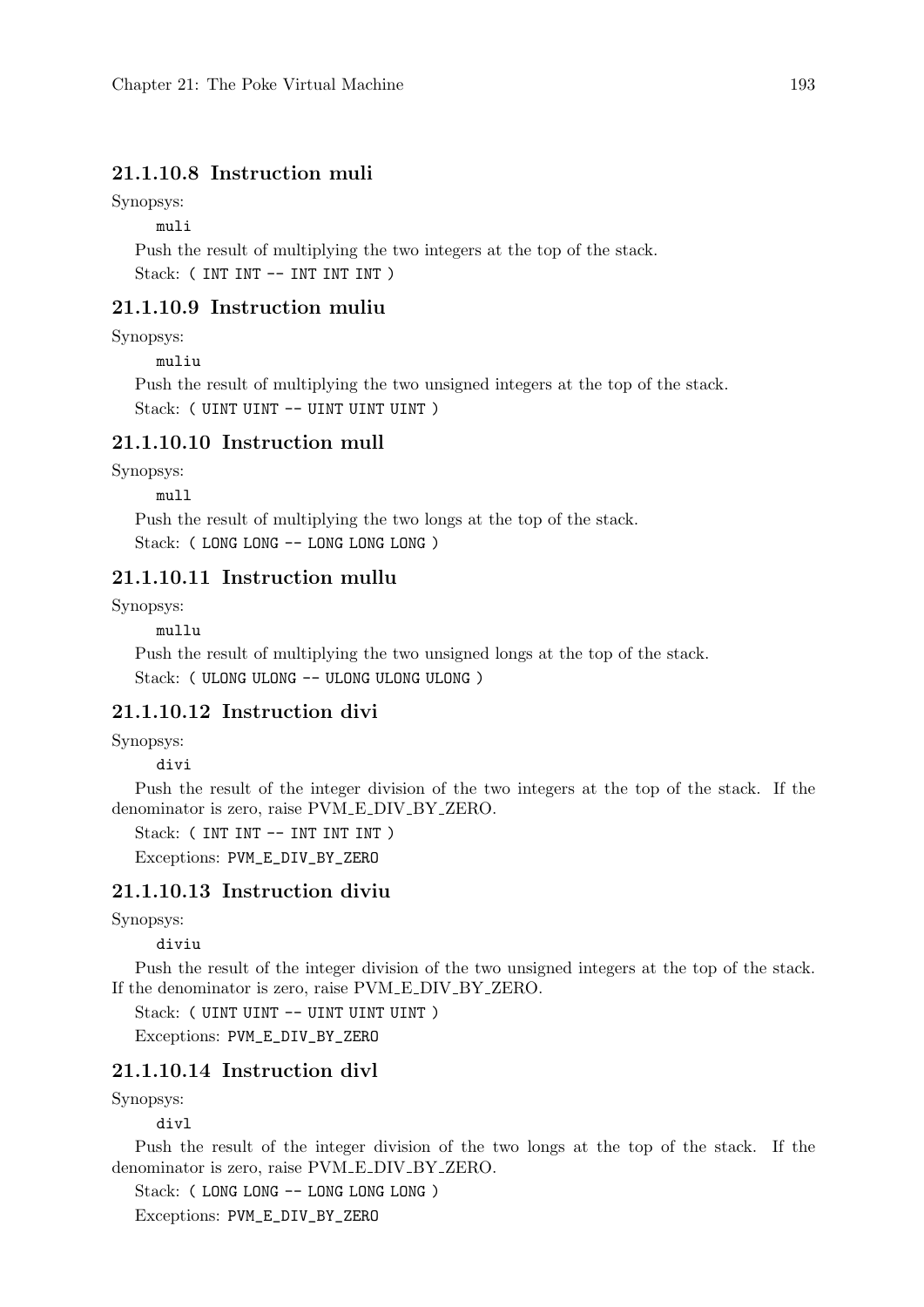## 21.1.10.15 Instruction divlu

Synopsys:

divlu

Push the result of the integer division of the two unsigned longs at the top of the stack. If the denominator is zero, raise PVM\_E\_DIV\_BY\_ZERO.

Stack: ( ULONG ULONG -- ULONG ULONG ULONG )

Exceptions: PVM\_E\_DIV\_BY\_ZERO

#### 21.1.10.16 Instruction modi

Synopsys:

modi

Push the result of the modulus of the two integers at the top of the stack. If the denominator is zero, raise PVM\_E\_DIV\_BY\_ZERO.

Stack: (INT INT -- INT INT INT)

Exceptions: PVM\_E\_DIV\_BY\_ZERO

#### 21.1.10.17 Instruction modiu

Synopsys:

modiu

Push the result of the modulus of the two unsigned integers at the top of the stack. If the denominator is zero, raise PVM E DIV BY ZERO.

Stack: ( UINT UINT -- UINT UINT UINT)

Exceptions: PVM\_E\_DIV\_BY\_ZERO

## 21.1.10.18 Instruction modl

Synopsys:

modl

Push the result of the modulus of the two longs at the top of the stack. If the denominator is zero, raise PVM\_E\_DIV\_BY\_ZERO.

Stack: ( LONG LONG -- LONG LONG LONG )

Exceptions: PVM\_E\_DIV\_BY\_ZERO

#### 21.1.10.19 Instruction modlu

Synopsys:

modlu

Push the result of the modulus of the two unsigned longs at the top of the stack. If the denominator is zero, raise PVM\_E\_DIV\_BY\_ZERO.

Stack: ( ULONG ULONG -- ULONG ULONG ULONG )

Exceptions: PVM\_E\_DIV\_BY\_ZERO

### 21.1.10.20 Instruction negi

Synopsys:

negi

Push the result of the negation of the integer at the top of the stack. Stack: (INT -- INT INT)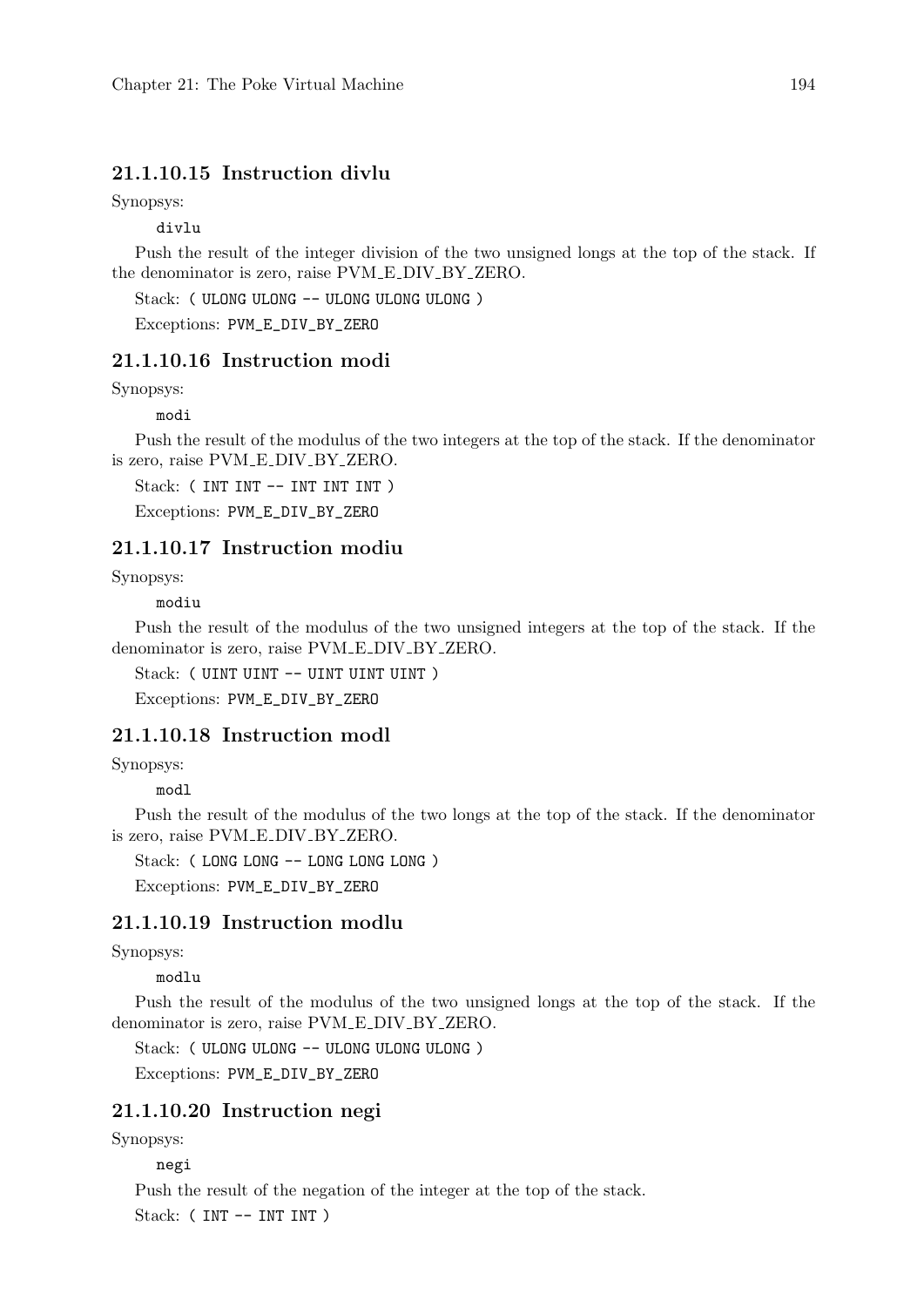## 21.1.10.21 Instruction negiu

Synopsys:

negiu

Push the result of the negation of the unsigned integer at the top of the stack. Stack: ( UINT -- UINT UINT UINT )

#### 21.1.10.22 Instruction negl

Synopsys:

negl

Push the result of the negation of the long at the top of the stack.

Stack: ( LONG -- LONG LONG )

#### 21.1.10.23 Instruction neglu

Synopsys:

neglu

Push the result of the negation of the unsigned long at the top of the stack. Stack: ( ULONG -- ULONG ULONG )

### 21.1.10.24 Instruction powi

Synopsys:

powi

Perform the exponentiation of the integer at the under top of the stack. The exponent is the unsigned integer at the top of the stack. If the exponent is 0, the result is 1.

Stack: (INT UINT -- INT UINT INT)

#### 21.1.10.25 Instruction powiu

Synopsys:

powiu

Perform the exponentiation of the unsigned integer at the under top of the stack. The exponent is the unsigned integer at the top of the stack. If the exponent is 0, the result is 1.

Stack: ( UINT UINT -- UINT UINT UINT )

#### 21.1.10.26 Instruction powl

Synopsys:

powl

Perform the exponentiation of the long at the under top of the stack. The exponent is the unsigned integer at the top of the stack. If the exponent is 0, the result is 1.

Stack: (LONG UINT -- LONG UINT LONG)

#### 21.1.10.27 Instruction powlu

Synopsys:

powlu

Perform the exponentiation of the unsigned long at the under top of the stack. The exponent is the unsigned integer at the top of the stack. If the exponent is 0, the result is 1.

Stack: ( ULONG UINT -- ULONG UINT ULONG )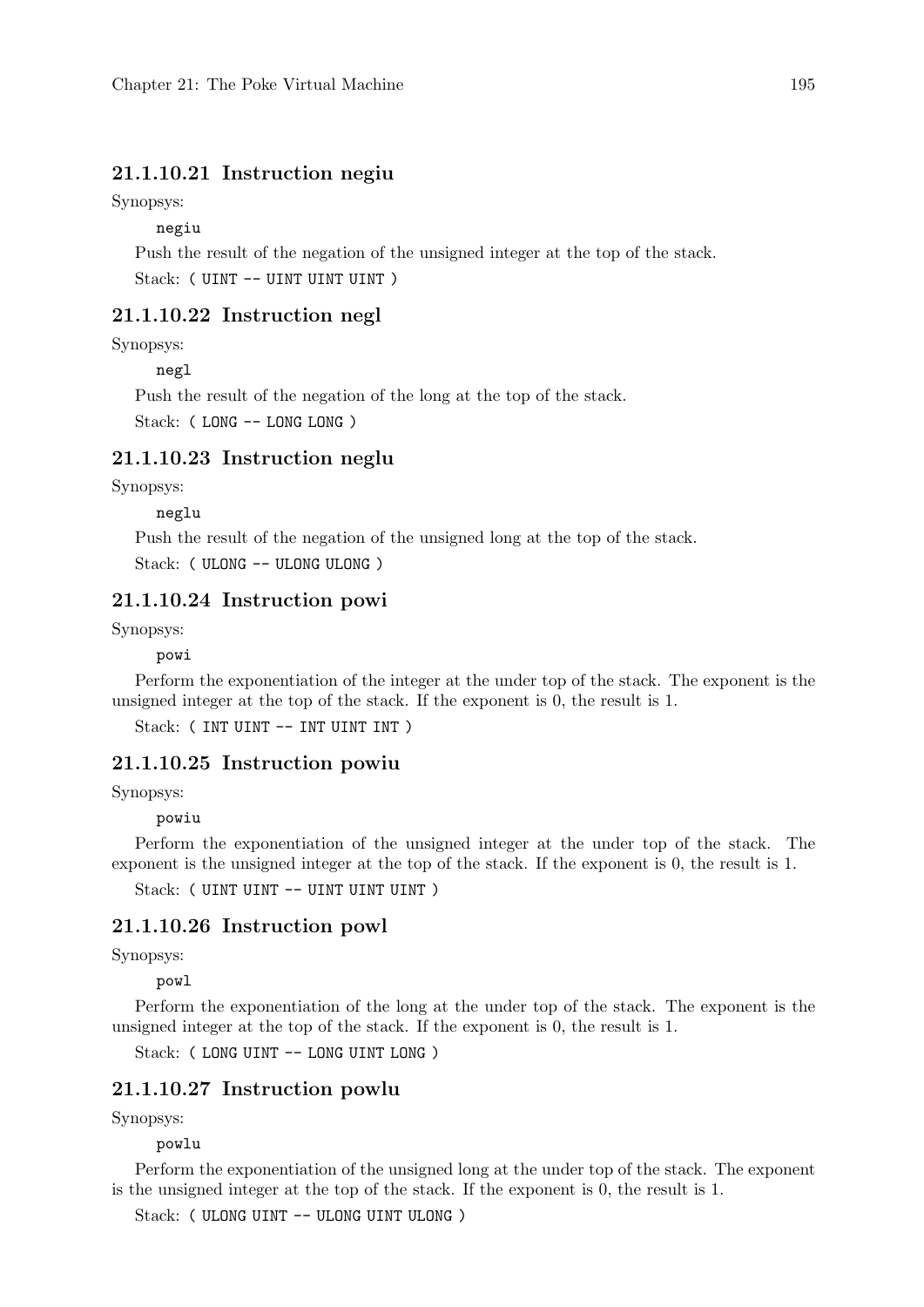## 21.1.11 Relational instructions

## 21.1.11.1 Instruction eqi

Synopsys:

eqi

Push 1 on the stack if the two integers at the top of the stack are equal. Otherwise push 0. Stack: (INT INT -- INT INT INT)

## 21.1.11.2 Instruction eqiu

Synopsys:

eqiu

Push 1 on the stack if the two unsigned integers at the top of the stack are equal. Otherwise push 0.

Stack: ( UINT UINT -- UINT UINT UINT )

## 21.1.11.3 Instruction eql

Synopsys:

eql

Push 1 on the stack if the two longs at the top of the stack are equal. Otherwise push 0. Stack: ( LONG LONG -- LONG LONG INT )

#### 21.1.11.4 Instruction eqlu

Synopsys:

eqlu

Push 1 on the stack if the two unsigned longs at the top of the stack are equal. Otherwise push 0.

Stack: ( ULONG ULONG -- ULONG ULONG INT )

## 21.1.11.5 Instruction eqs

Synopsys:

eqs

Push 1 on the stack if the two strings at the top of the stack are equal. Otherwise push 0. Stack: ( STR STR -- STR STR INT )

#### 21.1.11.6 Instruction nei

Synopsys:

nei

Push 1 on the stack if the two integers at the top of the stack are not equal. Otherwise push  $\Omega$ 

```
Stack: (INT INT -- INT INT INT)
```
## 21.1.11.7 Instruction neiu

Synopsys:

neiu

Push 1 on the stack if the two unsigned integers at the top of the stack are not equal. Otherwise push 0.

Stack: ( UINT UINT -- UINT UINT INT )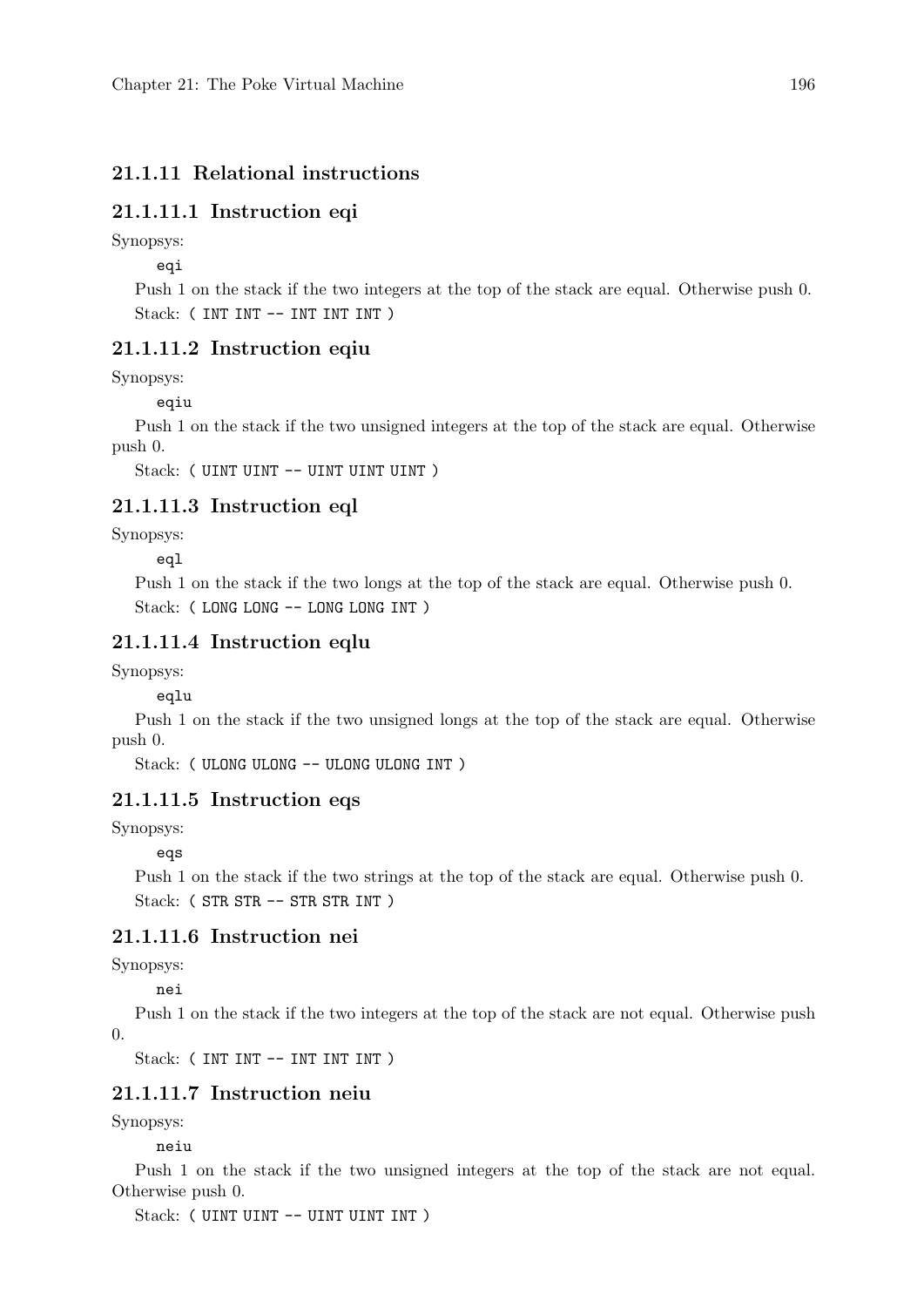## 21.1.11.8 Instruction nel

Synopsys:

nel

Push 1 on the stack if the two longs at the top of the stack are not equal. Otherwise push 0. Stack: (LONG LONG -- LONG LONG INT)

## 21.1.11.9 Instruction nelu

Synopsys:

nelu

Push 1 on the stack if the two unsigned longs at the top of the stack are not equal. Otherwise push 0.

Stack: ( ULONG ULONG -- ULONG ULONG INT )

## 21.1.11.10 Instruction nes

Synopsys:

nes

Push 1 on the stack if the two strings at the top of the stack are not equal. Otherwise push 0.

Stack: (STR STR -- STR STR INT)

## 21.1.11.11 Instruction nn

Synopsys:

nn

Push 0 on the stack if the value at the top of the stack equals PVM\_NULL. Otherwise push 1.

Stack: ( VAL -- VAL INT )

## 21.1.11.12 Instruction nnn

Synopsys:

nnn

Push 1 on the stack if the value at the top of the stack equals PVM\_NULL. Otherwise push 0.

Stack: ( VAL -- VAL INT )

## 21.1.11.13 Instruction lti

Synopsys:

lti

Push 1 on the stack if the integer at the under top is less that the integer at the top. Otherwise push 0.

Stack: (INT INT -- INT INT INT)

## 21.1.11.14 Instruction ltiu

Synopsys:

ltiu

Push 1 on the stack if the unsigned integer at the under top is less that the unsigned integer at the top. Otherwise push 0.

Stack: ( UINT INT -- UINT UINT INT )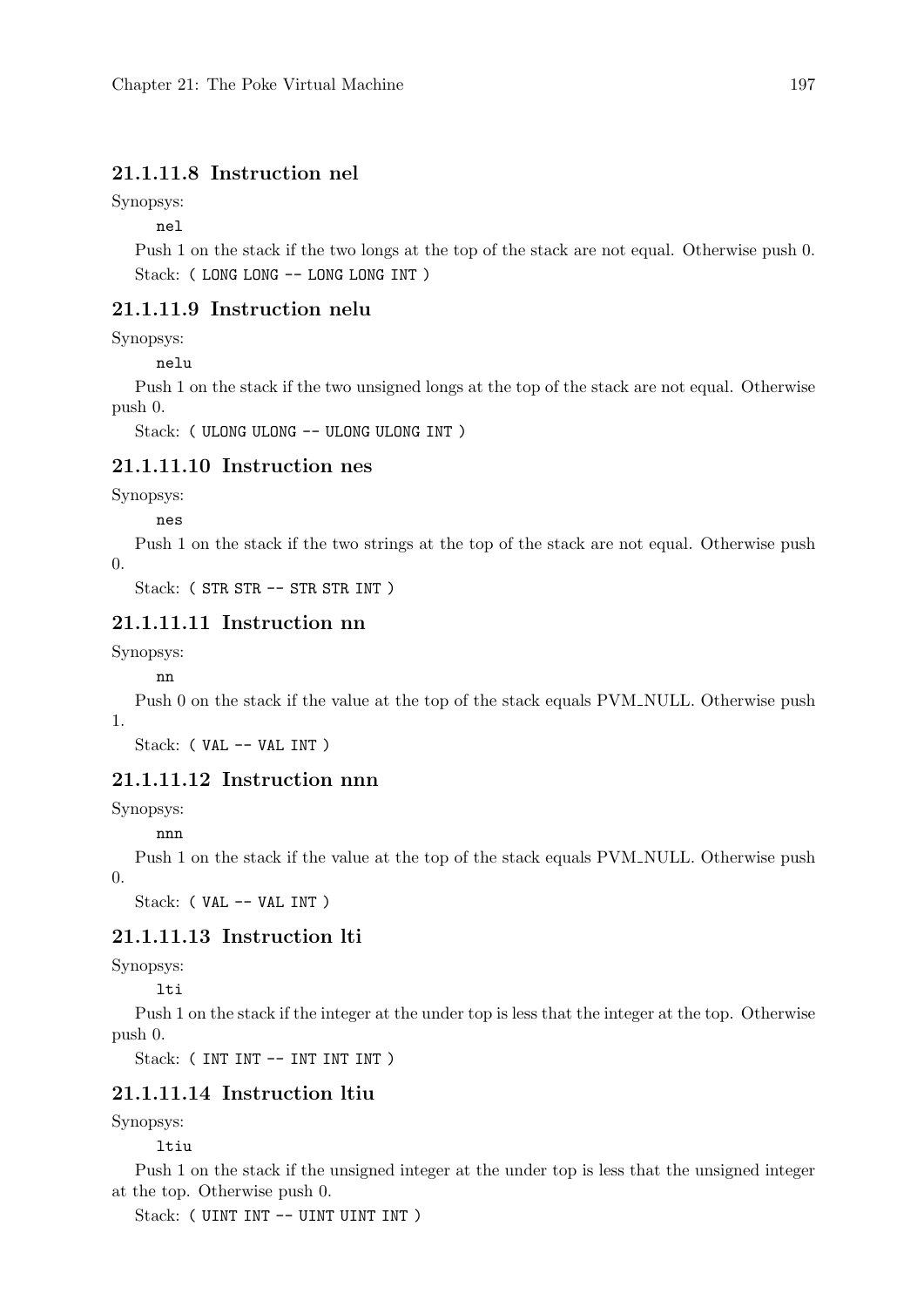## 21.1.11.15 Instruction ltl

Synopsys:

ltl

Push 1 on the stack if the long at the under top is less that the long at the top. Otherwise push 0.

Stack: ( LONG LONG -- LONG LONG INT )

#### 21.1.11.16 Instruction ltlu

Synopsys:

ltlu

Push 1 on the stack if the unsigned long at the under top is less that the unsigned long at the top. Otherwise push 0.

Stack: ( ULONG ULONG -- ULONG ULONG INT )

#### 21.1.11.17 Instruction lei

Synopsys:

lei

Push 1 on the stack if the integer at the under top is less or equal that the integer at the top. Otherwise push 0.

Stack: ( INT INT -- INT INT INT )

## 21.1.11.18 Instruction leiu

Synopsys:

leiu

Push 1 on the stack if the unsigned integer at the under top is less or equal that the unsigned integer at the top. Otherwise push 0.

Stack: ( UINT UINT -- UINT UINT INT )

## 21.1.11.19 Instruction lel

Synopsys:

lel

Push 1 on the stack if the long at the under top is less or equal that the long at the top. Otherwise push 0.

Stack: ( LONG LONG -- LONG LONG INT )

## 21.1.11.20 Instruction lelu

Synopsys:

lelu

Push 1 on the stack if the unsigned long at the under top is less or equal that the unsigned long at the top. Otherwise push 0.

Stack: ( ULONG ULONG -- ULONG ULONG INT )

### 21.1.11.21 Instruction gti

Synopsys:

gti

Push 1 on the stack if the integer at the under top is greater than the integer at the top. Otherwise push 0.

Stack: (INT INT -- INT INT INT)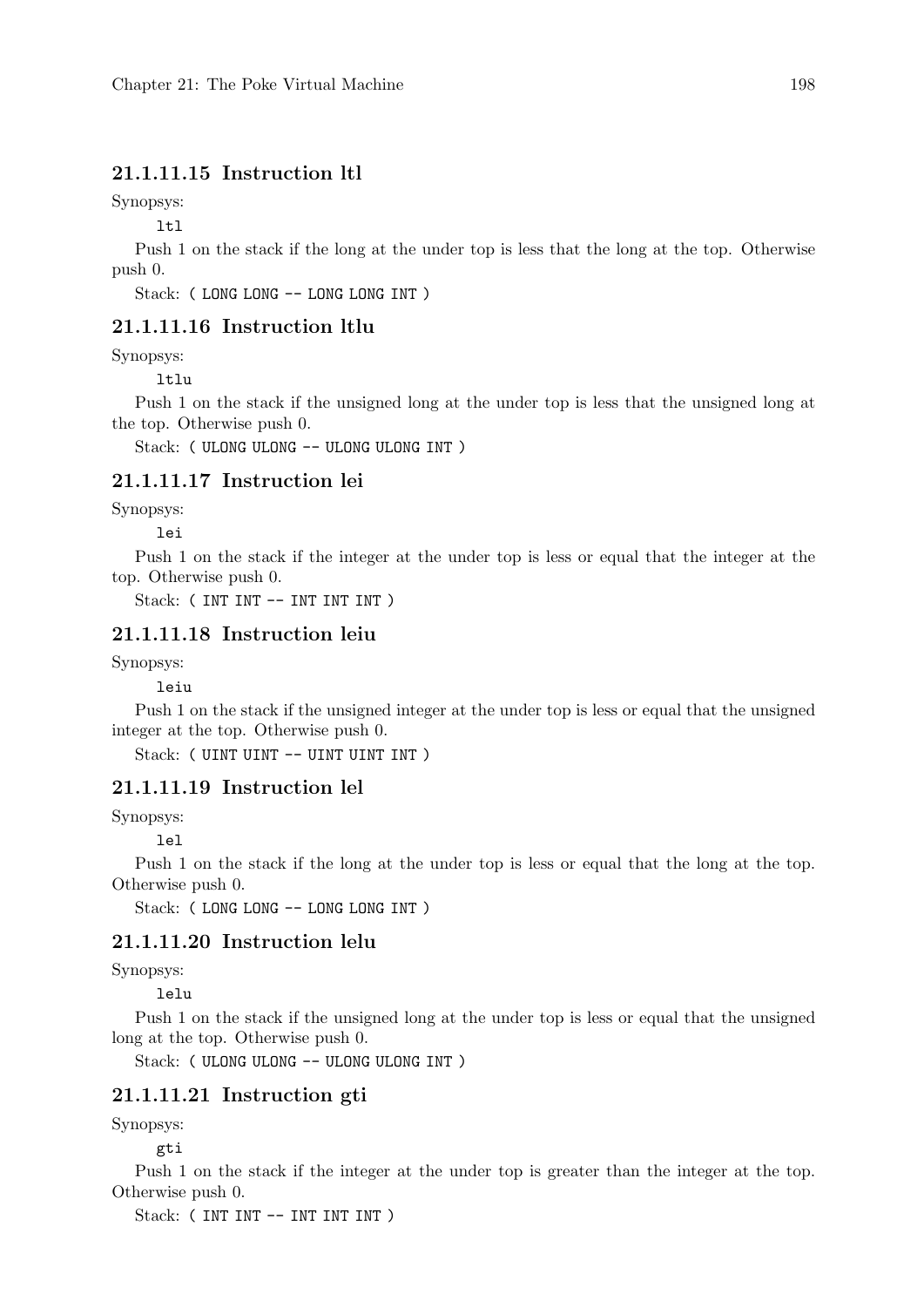## 21.1.11.22 Instruction gtiu

Synopsys:

gtiu

Push 1 on the stack if the unsigned integer at the under top is greater than the unsigned integer at the top. Otherwise push 0.

Stack: ( UINT UINT -- UINT UINT INT )

## 21.1.11.23 Instruction gtl

Synopsys:

gtl

Push 1 on the stack if the long at the under top is greater than the long at the top. Otherwise push 0.

Stack: ( LONG LONG -- LONG LONG INT )

## 21.1.11.24 Instruction gtlu

Synopsys:

gtlu

Push 1 on the stack if the unsigned long at the under top is greater than the unsigned long at the top. Otherwise push 0.

Stack: ( LONG LONG -- LONG LONG INT )

## 21.1.11.25 Instruction gei

Synopsys:

gei

Push 1 on the stack if the integer at the under top is greater or equal than the integer at the top. Otherwise push 0.

Stack: (INT INT -- INT INT INT)

## 21.1.11.26 Instruction geiu

Synopsys:

geiu

Push 1 on the stack if the unsigned integer at the under top is greater or equal than the unsigned integer at the top. Otherwise push 0.

Stack: ( UINT UINT -- UINT UINT INT )

#### 21.1.11.27 Instruction gel

Synopsys:

gel

Push 1 on the stack if the long at the under top is greater or equal than the long at the top. Otherwise push 0.

Stack: (LONG LONG -- LONG LONG INT)

### 21.1.11.28 Instruction gelu

Synopsys:

gelu

Push 1 on the stack if the unsigned long at the under top is greater or equal than the unsigned long at the top. Otherwise push 0.

Stack: ( ULONG ULONG -- ULONG ULONG INT )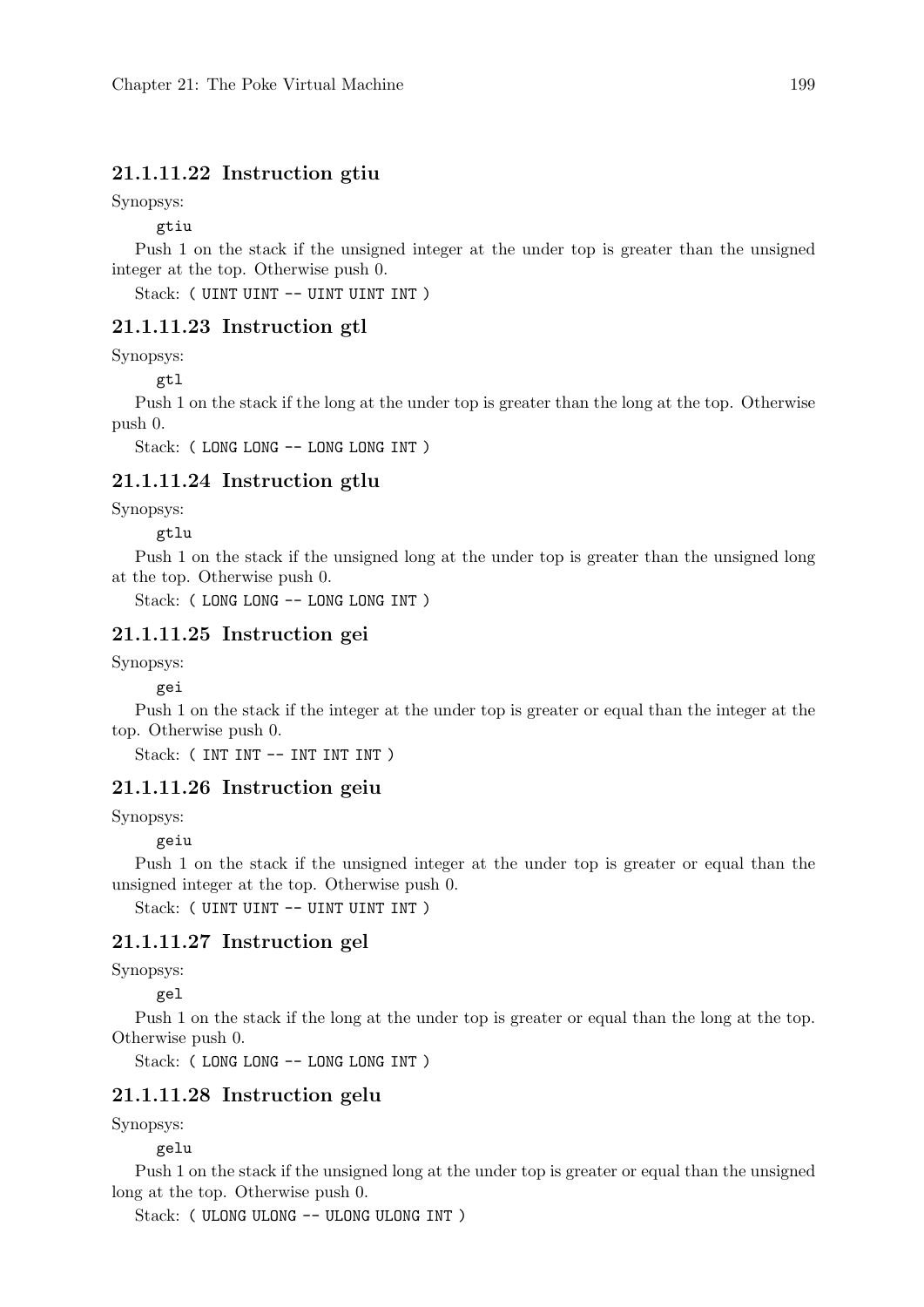## 21.1.11.29 Instruction lts

Synopsys:

lts

Push 1 on the stack if the string at the under top is less than the string at the top, in lexicographic order. Otherwise push 0.

Stack: ( STR STR -- STR STR INT )

## 21.1.11.30 Instruction gts

Synopsys:

gts

Push 1 on the stack if the string at the under top is greater than the string at the top, in lexicographic order. Otherwise push 0.

Stack: ( STR STR -- STR STR INT )

#### 21.1.11.31 Instruction ges

Synopsys:

ges

Push 1 on the stack if the string at the under top is greater or equal than the string at the top, in lexicographic order. Otherwise push 0.

Stack: ( STR STR -- STR STR INT )

## 21.1.11.32 Instruction les

Synopsys:

les

Push 1 on the stack if the string at the under top is less or equal than the string at the top, in lexicographic order. Otherwise push 0.

Stack: ( STR STR -- STR STR INT )

## 21.1.11.33 Instruction eqc

Synopsys:

eqc

Push 1 on the stack if the two closures at the top of the stack are equal. Otherwise push 0. Stack: ( CLS CLS -- CLS CLS INT )

## 21.1.11.34 Instruction nec

Synopsys:

nec

Push 1 on the stack if the two closures at the top of the stack are not equal. Otherwise push 0.

Stack: ( CLS CLS -- CLS CLS INT )

## 21.1.12 Concatenation instructions

## 21.1.12.1 Instruction sconc

Synopsys:

sconc

Push the concatenation of the two strings at the top of the stack. Stack: ( STR STR -- STR STR STR )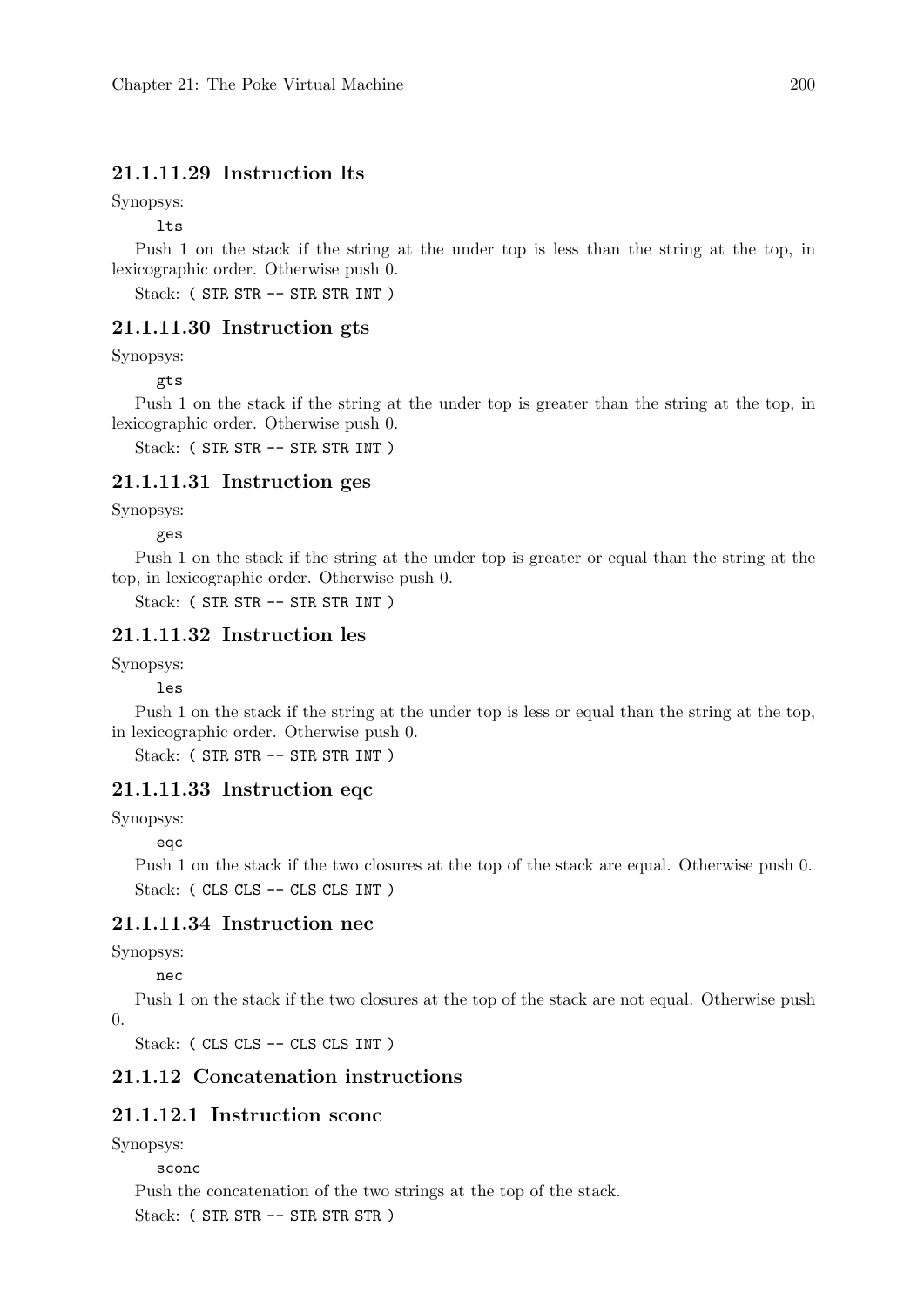#### 21.1.13 Logical instructions

### 21.1.13.1 Instruction and

#### Synopsys:

and

Push the logical and of the two elements at the top of the stack. Stack: (INT INT -- INT INT INT)

### 21.1.13.2 Instruction or

Synopsys:

or

Push the logical or of the two elements at the top of the stack. Stack: (INT INT -- INT INT INT)

### 21.1.13.3 Instruction not

Synopsys:

#### not

Push the logical not of the element at the top of the stack. Stack: ( INT -- INT INT )

### 21.1.14 Bitwise instructions

### 21.1.14.1 Instruction bxori

Synopsys:

bxori

Push the bitwise exclusive or of the two integers at the top of the stack. Stack: (INT INT -- INT INT INT)

### 21.1.14.2 Instruction bxoriu

Synopsys:

bxoriu

Push the bitwise exclusive or of the two unsigned integers at the top of the stack. Stack: ( UINT UINT -- UINT UINT UINT )

### 21.1.14.3 Instruction bxorl

Synopsys:

bxorl

Push the bitwise exclusive or of the two longs at the top of the stack. Stack: ( LONG LONG -- LONG LONG LONG )

### 21.1.14.4 Instruction bxorlu

Synopsys:

bxorlu

Push the bitwise exclusive or of the two unsigned longs at the top of the stack. Stack: ( ULONG ULONG -- ULONG ULONG ULONG )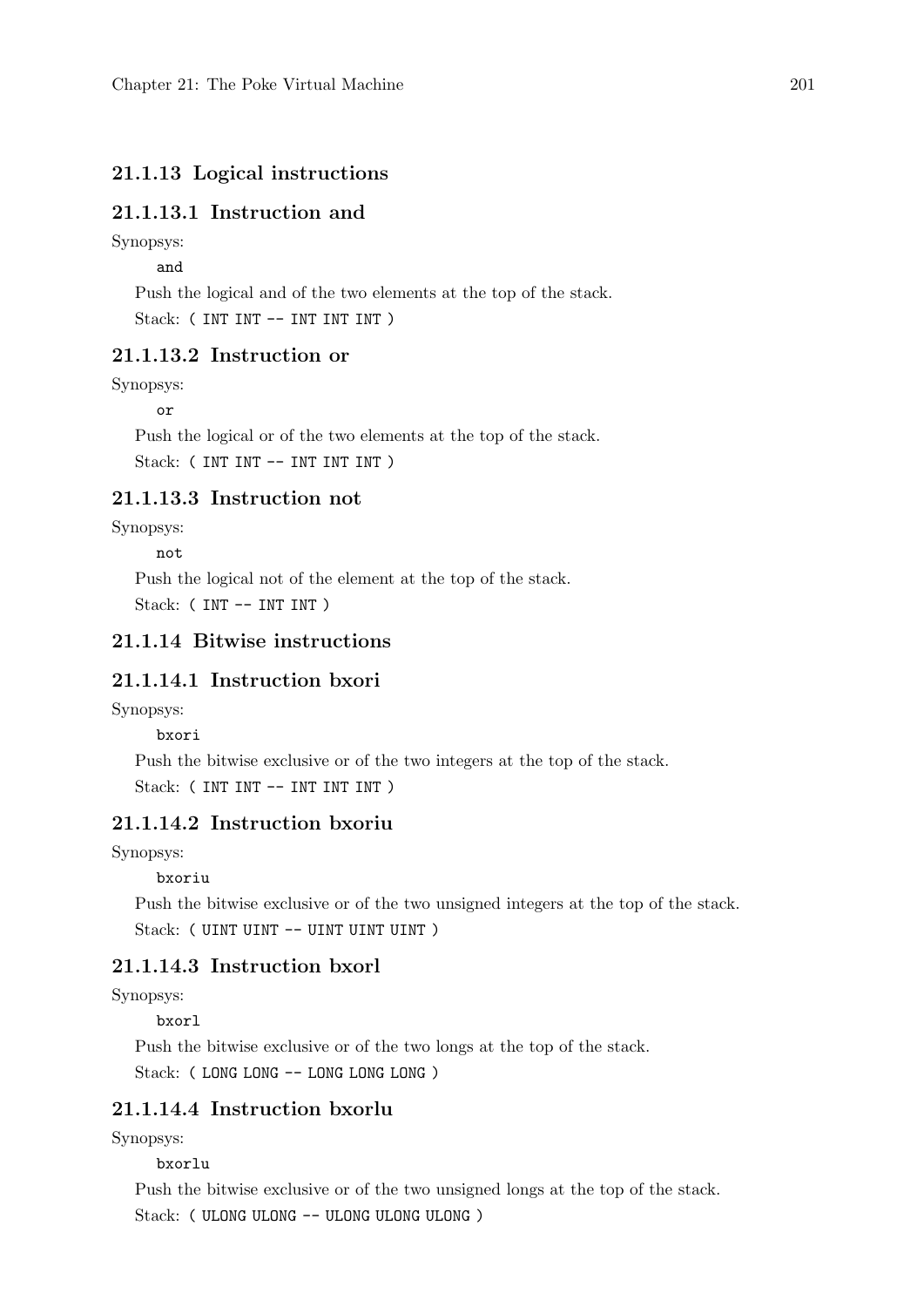### 21.1.14.5 Instruction bori

Synopsys:

bori

Push the bitwise or of the two integers at the top of the stack. Stack: (INT INT -- INT INT INT)

### 21.1.14.6 Instruction boriu

Synopsys:

boriu

Push the bitwise or of the two unsigned integers at the top of the stack. Stack: ( UINT UINT -- UINT UINT UINT )

### 21.1.14.7 Instruction borl

Synopsys:

borl

Push the bitwise or of the two longs at the top of the stack. Stack: ( LONG LONG -- LONG LONG LONG )

### 21.1.14.8 Instruction borlu

Synopsys:

borlu

Push the bitwise or of the two longs at the top of the stack. Stack: ( ULONG ULONG -- ULONG ULONG ULONG )

### 21.1.14.9 Instruction bandi

Synopsys:

#### bandi

Push the bitwise and of the two integers at the top of the stack. Stack: (INT INT -- INT INT INT)

### 21.1.14.10 Instruction bandiu

Synopsys:

bandiu

Push the bitwise and of the two unsigned integers at the top of the stack. Stack: ( UINT UINT -- UINT UINT UINT )

### 21.1.14.11 Instruction bandl

Synopsys:

bandl

Push the bitwise and of the two longs at the top of the stack. Stack: ( LONG LONG -- LONG LONG LONG )

### 21.1.14.12 Instruction bandlu

Synopsys:

bandlu

Push the bitwise and of the two unsigned longs at the top of the stack. Stack: ( ULONG ULONG -- ULONG ULONG ULONG )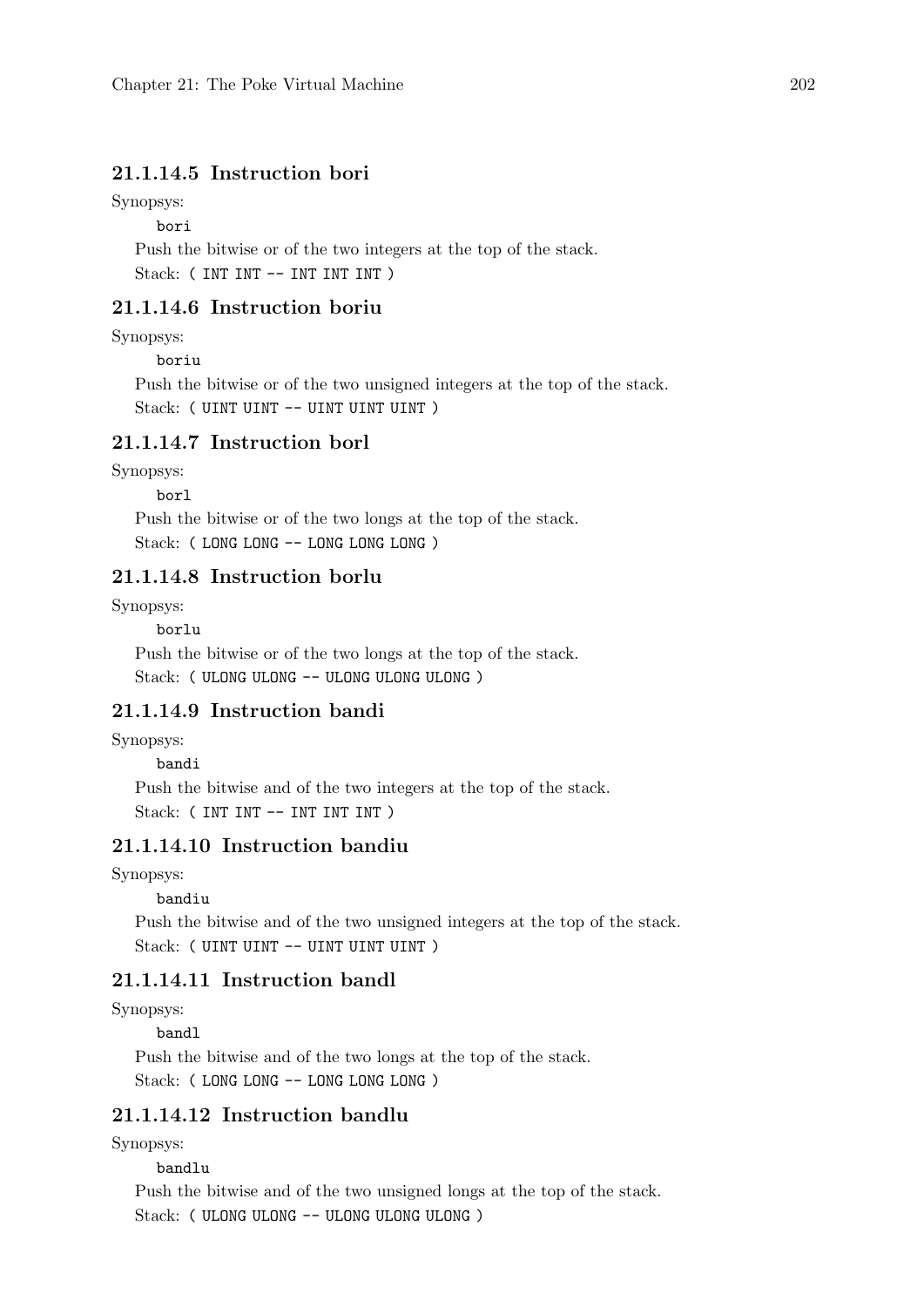### 21.1.14.13 Instruction bnoti

Synopsys:

bnoti

Push the bitwise not of the integer at the top of the stack.

Stack: (INT -- INT INT INT)

### 21.1.14.14 Instruction bnotiu

Synopsys:

bnotiu

Push the bitwise not of the unsigned integer at the top of the stack. Stack: ( UINT -- UINT UINT )

### 21.1.14.15 Instruction bnotl

Synopsys:

bnotl

Push the bitwise not of the long at the top of the stack. Stack: (LONG -- LONG LONG)

### 21.1.14.16 Instruction bnotlu

Synopsys:

bnotlu

Push the bitwise not of the unsigned long at the top of the stack. Stack: ( ULONG -- ULONG ULONG )

### 21.1.15 Shift instructions

### 21.1.15.1 Instruction bsli

Synopsys:

#### bsli

Left-shift the integer at the under top of the stack the number of bits indicated by the unsigned int at the top of the stack.

If the bit count is equal or bigger than the size of the left operand, then raise PVM E OUT OF BOUNDS.

Stack: (INT UINT -- INT UINT INT)

Exceptions: PVM E OUT OF BOUNDS

### 21.1.15.2 Instruction bsliu

Synopsys:

bsliu

Left-shift the unsigned integer at the under top of the stack the number of bits indicated by the unsigned int at the top of the stack.

If the bit count is equal or bigger than the size of the left operand, then raise PVM\_E\_OUT\_OF\_BOUNDS.

Stack: ( UINT UINT -- UINT UINT UINT )

Exceptions: PVM\_E\_OUT\_OF\_BOUNDS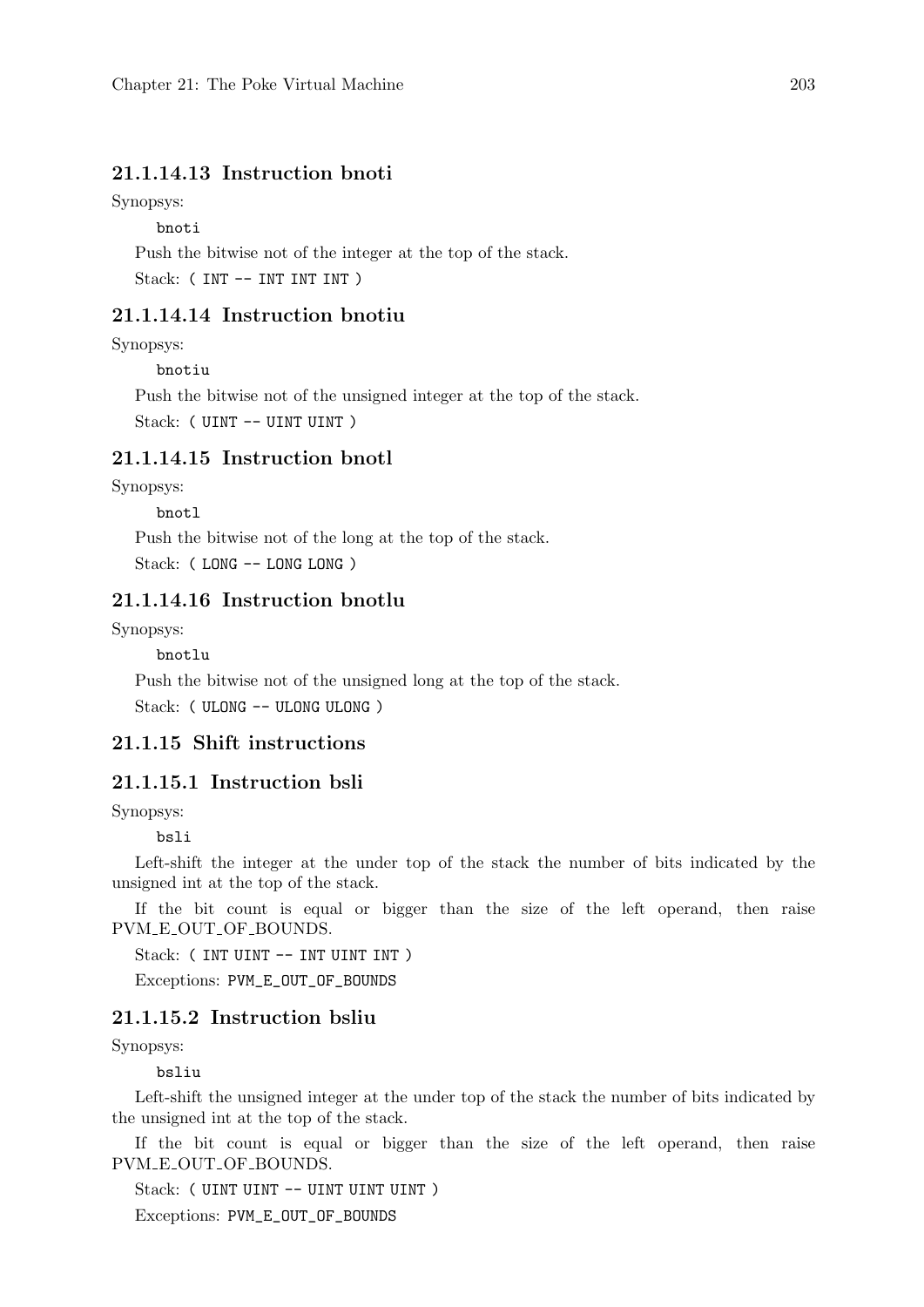### 21.1.15.3 Instruction bsll

Synopsys:

bsll

Left-shift the long at the under top of the stack the number of bits indicated by the unsigned int at the top of the stack.

If the bit count is equal or bigger than the size of the left operand, then raise PVM\_E\_OUT\_OF\_BOUNDS.

Stack: ( LONG UINT -- LONG UINT LONG )

Exceptions: PVM\_E\_OUT\_OF\_BOUNDS

### 21.1.15.4 Instruction bsllu

Synopsys:

bsllu

Left-shift the unsigned long at the under top of the stack the number of bits indicated by the unsigned int at the top of the stack.

If the bit count is equal or bigger than the size of the left operand, then raise PVM\_E\_OUT\_OF\_BOUNDS.

Stack: ( ULONG UINT -- ULONG UINT ULONG ) Exceptions: PVM\_E\_OUT\_OF\_BOUNDS

### 21.1.15.5 Instruction bsri

Synopsys:

bsri

Right-shift the integer at the under top of the stack the number of tis indicated by the unsigned int at the top of the stack.

Stack: (INT UINT -- INT UINT INT)

### 21.1.15.6 Instruction bsriu

Synopsys:

#### bsriu

Right-shift the unsigned integer at the under top of the stack the number of tis indicated by the unsigned int at the top of the stack.

Stack: ( UINT UINT -- UINT UINT UINT )

### 21.1.15.7 Instruction bsrl

Synopsys:

bsrl

Right-shift the long at the under top of the stack the number of tis indicated by the unsigned int at the top of the stack.

Stack: (LONG UINT -- LONG UINT LONG)

### 21.1.15.8 Instruction bsrlu

Synopsys:

bsrlu

Right-shift the unsigned long at the under top of the stack the number of tis indicated by the unsigned int at the top of the stack.

Stack: ( ULONG UINT -- ULONG UINT ULONG )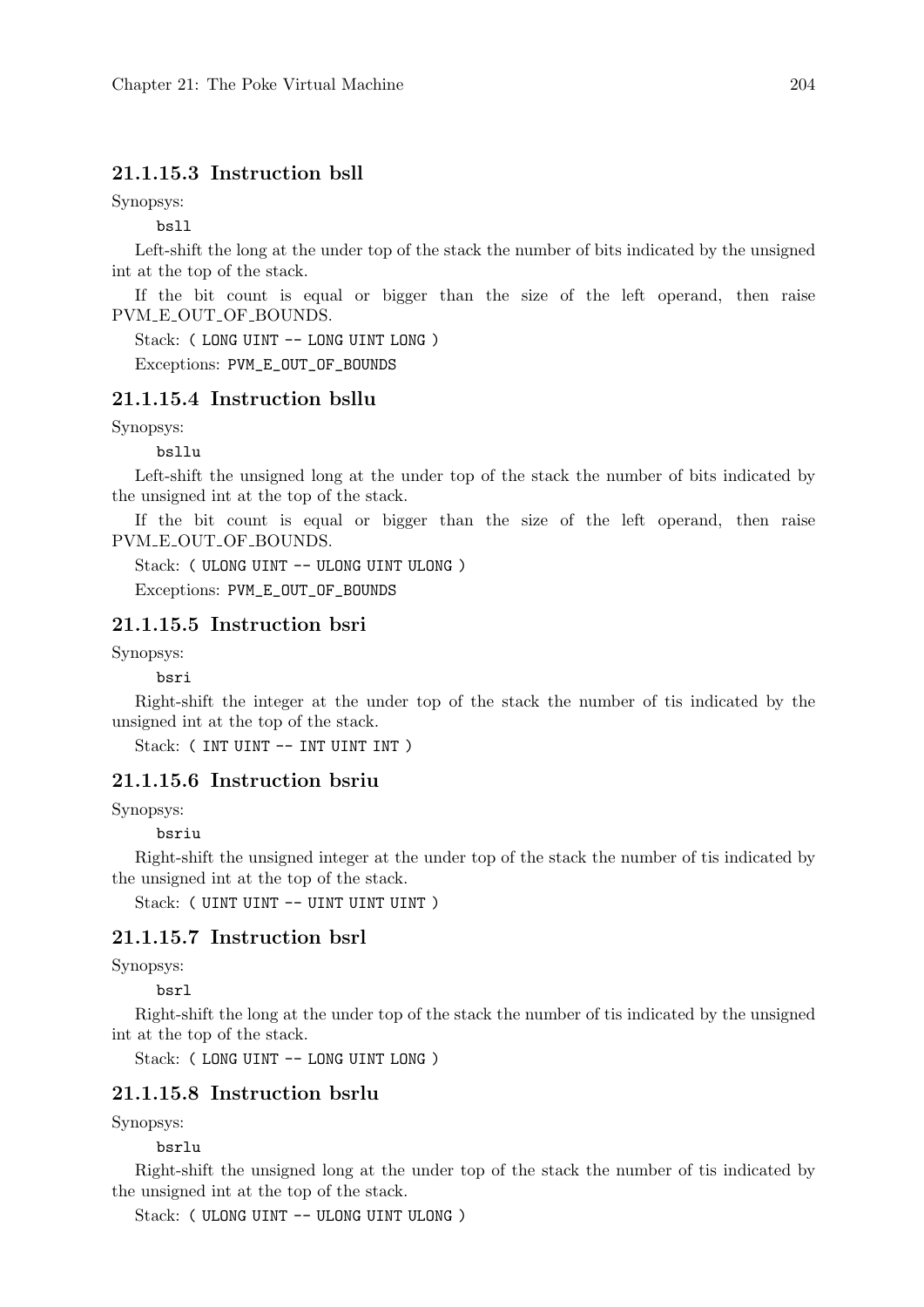### 21.1.16 Compare-and-swap instructions

### 21.1.16.1 Instruction swapgti

Synopsys:

swapgti

Swap the two integers at the top of the stack if the element at the under-top is greater than the element at the top.

Stack: (INT INT -- INT INT)

#### 21.1.16.2 Instruction swapgtiu

Synopsys:

#### swapgtiu

Swap the two unsigned integers at the top of the stack if the element at the under-top is greater than the element at the top.

Stack: ( UINT UINT -- UINT UINT )

#### 21.1.16.3 Instruction swapgtl

Synopsys:

#### swapgtl

Swap the two longs at the top of the stack if the element at the under-top is greater than the element at the top.

Stack: ( LONG LONG -- LONG LONG )

#### 21.1.16.4 Instruction swapgtlu

Synopsys:

swapgtlu

Swap the two unsigned longs at the top of the stack if the element at the under-top is greater than the element at the top.

Stack: ( ULONG ULONG -- ULONG ULONG )

### 21.1.17 Branch instructions

### 21.1.17.1 Instruction ba

Synopsys:

ba LABEL

Branch unconditionally to the given LABEL.

Stack:  $(--)$ 

### 21.1.17.2 Instruction bn

Synopsys:

bn LABEL

Branch to the given LABEL if the value at the top of the stack is PVM NULL.

Stack: (  $VAL$  --  $VAL$  )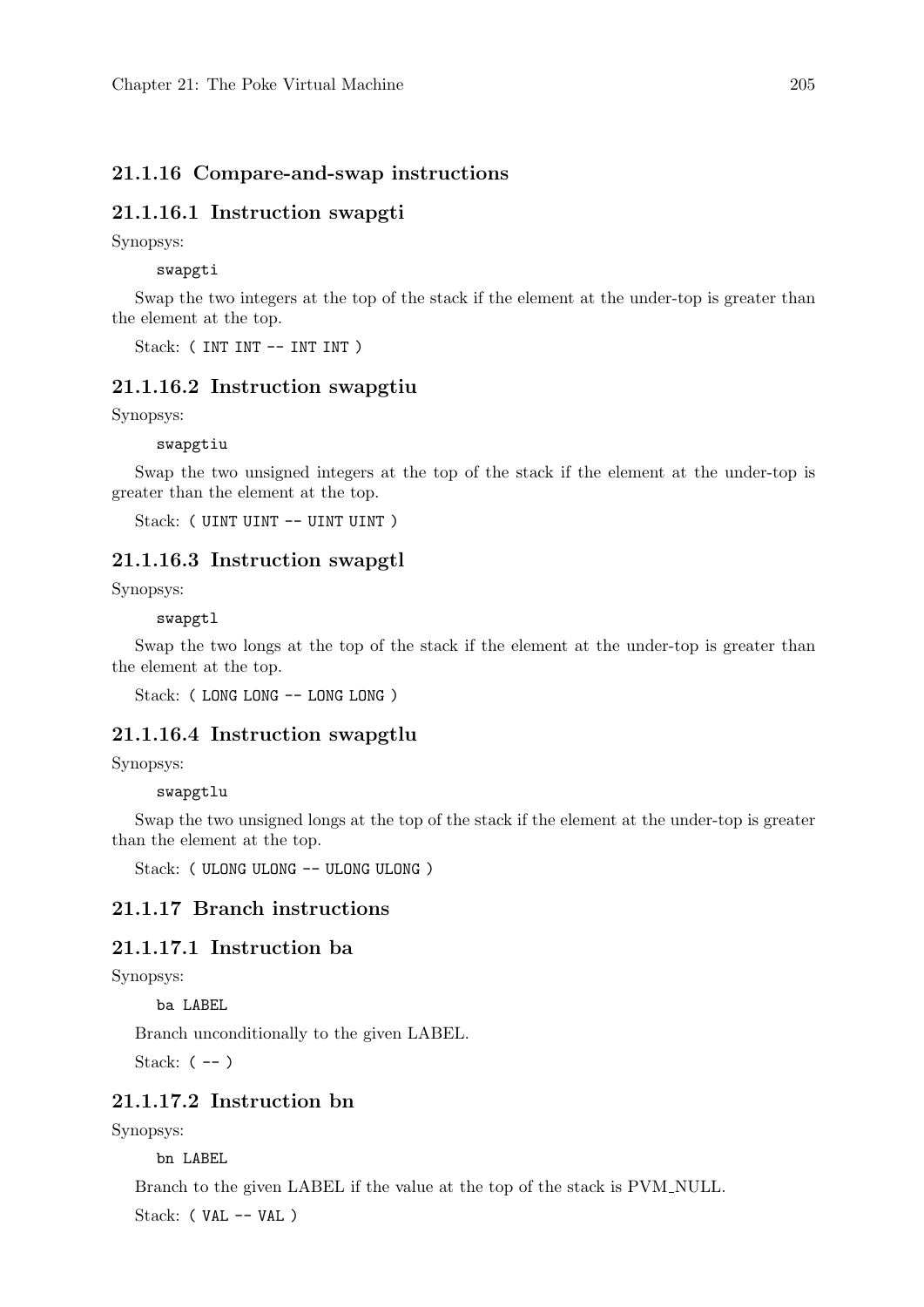### 21.1.17.3 Instruction bnn

Synopsys:

bnn LABEL

Branch to the given LABEL if the value at the top of the stack is not PVM NULL. Stack: ( VAL -- VAL )

### 21.1.17.4 Instruction bzi

Synopsys:

bzi LABEL

Branch to the given LABEL if the integer at the top of the stack is zero. Stack: ( INT -- INT )

### 21.1.17.5 Instruction bziu

Synopsys:

bziu LABEL

Branch to the given LABEL if the unsigned integer at the top of the stack is zero. Stack: ( UINT -- UINT )

### 21.1.17.6 Instruction bzl

Synopsys:

bzl LABEL

Branch to the given LABEL if the long at the top of the stack is zero. Stack: ( LONG -- LONG )

### 21.1.17.7 Instruction bzlu

Synopsys:

bzlu LABEL

Branch to the given LABEL if the unsigned long at the top of the stack is zero. Stack: ( ULONG -- ULONG )

### 21.1.17.8 Instruction bnzi

Synopsys:

bnzi LABEL

Branch to the given LABEL if the integer at the top of the stack is nonzero. Stack: ( INT -- INT )

### 21.1.17.9 Instruction bnziu

#### Synopsys:

bnziu LABEL

Branch to the given LABEL if the unsigned integer at the top of the stack is nonzero. Stack: ( UINT -- UINT )

### 21.1.17.10 Instruction bnzl

Synopsys:

bnzl LABEL Branch to the given LABEL if the long at the top of the stack is nonzero. Stack: ( LONG -- LONG )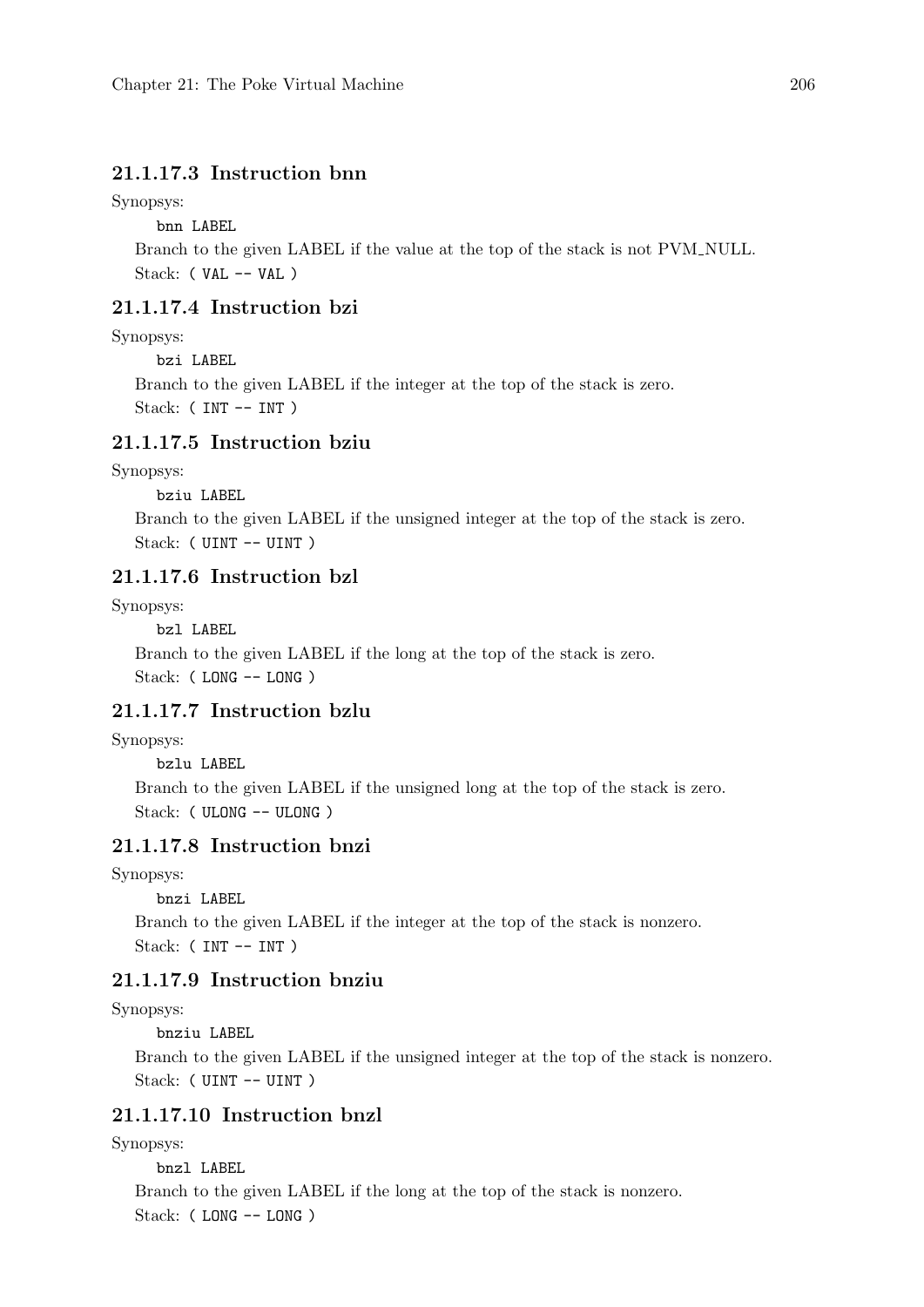### 21.1.17.11 Instruction bnzlu

Synopsys:

bnzlu LABEL

Branch to the given LABEL if the unsigned long at the top of the stack is nonzero. Stack: ( ULONG -- ULONG )

### 21.1.18 Conversion instructions

### 21.1.18.1 Instruction ctos

Synopsys:

ctos

Convert the character encoded as an unsigned integer at the top of the stack to a string that contains just that character.

Stack: ( UINT -- UINT STR )

### 21.1.18.2 Instruction itoi

Synopsys:

itoi NBITS

Convert the integer at the top of the stack to an integer featuring NBITS bits.

NBITS can be any number from 1 to 32.

Stack: (INT -- INT INT)

### 21.1.18.3 Instruction itoiu

Synopsys:

itoiu NBITS

Convert the integer at the top of the stack to an unsigned integer featuring NBITS bits. NBITS can be any number from 1 to 32.

Stack: (INT -- INT UINT)

### 21.1.18.4 Instruction itol

Synopsys:

itol NBITS

Convert the integer at the top of the stack to a long featuring NBITS bits.

NBITS can be any number from 1 to 64.

Stack: ( INT -- INT LONG )

### 21.1.18.5 Instruction itolu

Synopsys:

itolu NBITS

Convert the integer at the top of the stack to an unsigned long featuring NBITS bits.

NBITS can be any number from 1 to 64.

Stack: ( INT -- INT ULONG )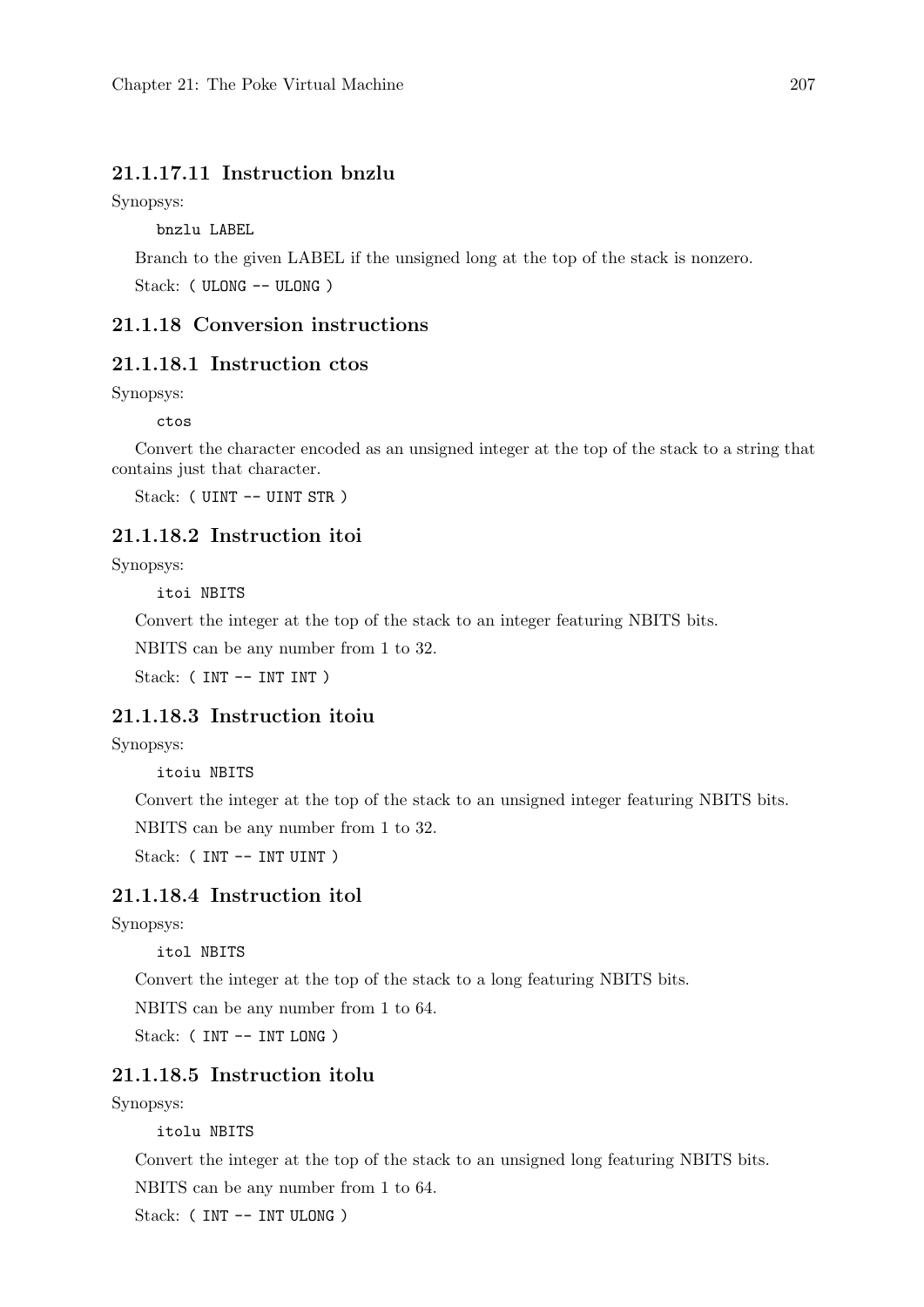### 21.1.18.6 Instruction iutoi

Synopsys:

iutoi NBITS

Convert the unsigned integer at the top of the stack to an integer featuring NBITS bits.

NBITS can be any number from 1 to 32.

Stack: ( UINT -- UINT INT )

### 21.1.18.7 Instruction iutoiu

Synopsys:

iutoiu NBITS

Convert the unsigned integer at the top of the stack to an unsigned integer featuring NBITS bits.

NBITS can be any number from 1 to 32.

Stack: ( UINT -- UINT UINT )

### 21.1.18.8 Instruction iutol

Synopsys:

iutol NBITS

Convert the unsigned integer at the top of the stack to a long featuring NBITS bits.

NBITS can be any number from 1 to 64.

Stack: ( UINT -- UINT LONG )

### 21.1.18.9 Instruction iutolu

Synopsys:

iutolu NBITS

Convert the unsigned integer at the top of the stack to an unsigned long featuring NBITS bits.

NBITS can be any number from 1 to 64.

Stack: ( UINT -- UINT ULONG )

### 21.1.18.10 Instruction ltoi

Synopsys:

ltoi NBITS

Convert the long at the top of the stack to an integer featuring NBITS bits.

NBITS can be any number from 1 to 32.

Stack: ( LONG -- LONG INT )

### 21.1.18.11 Instruction ltoiu

Synopsys:

ltoiu NBITS

Convert the long at the top of the stack to an unsigned integer featuring NBITS bits.

NBITS can be any number from 1 to 32.

Stack: ( LONG -- LONG UINT )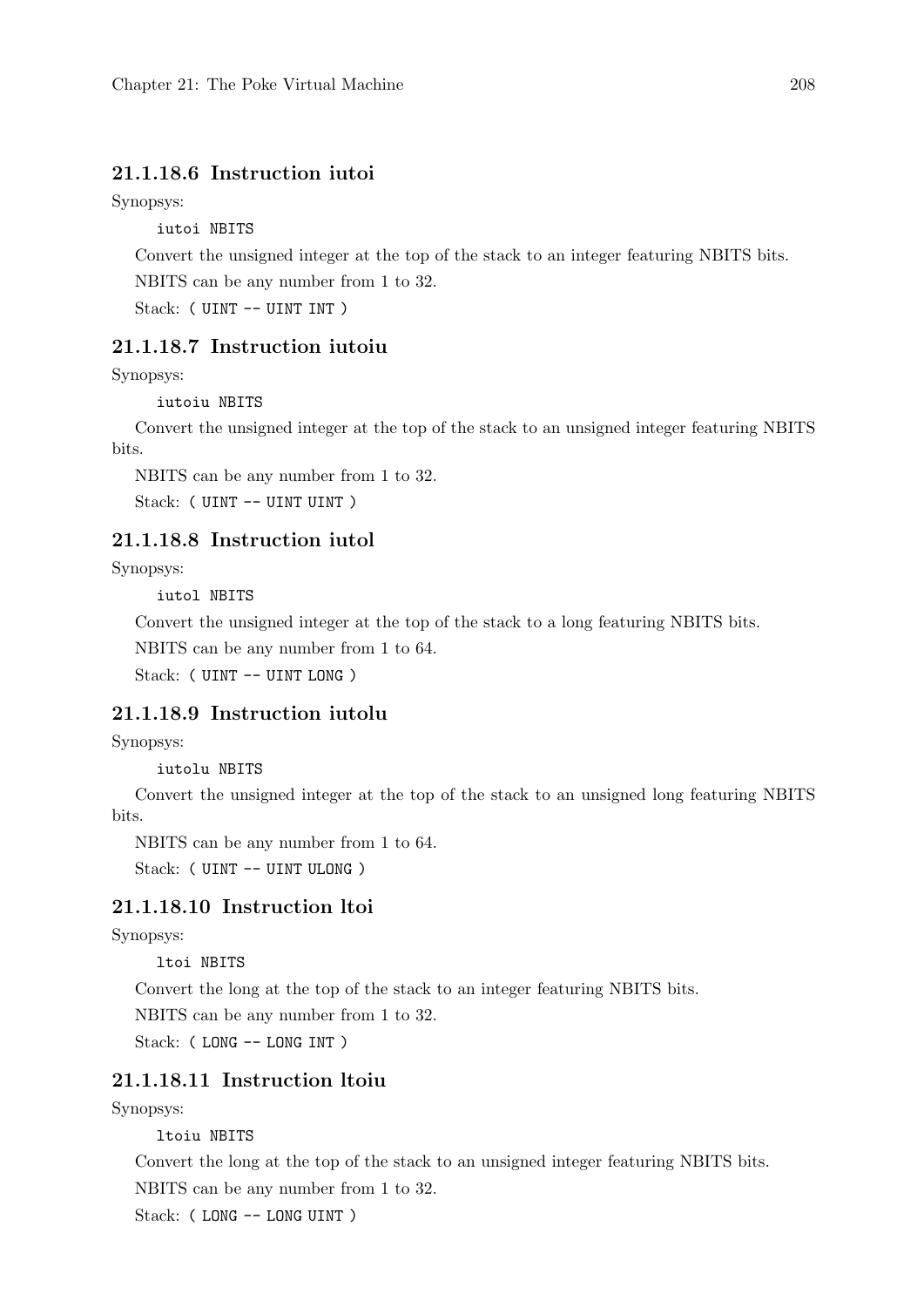### 21.1.18.12 Instruction ltol

Synopsys:

ltol NBITS

Convert the long at the top of the stack to a long featuring NBITS bits.

NBITS can be any number from 1 to 64.

Stack: ( LONG -- LONG LONG )

### 21.1.18.13 Instruction ltolu

Synopsys:

ltolu NBITS

Convert the long at the top of the stack to an unsigned long featuring NBITS bits.

NBITS can be any number from 1 to 64.

Stack: ( LONG -- LONG ULONG )

### 21.1.18.14 Instruction lutoi

Synopsys:

lutoi NBITS

Convert the unsigned long at the top of the stack to an integer featuring NBITS bits.

NBITS can be any number from 1 to 32.

Stack: ( ULONG -- ULONG INT )

### 21.1.18.15 Instruction lutoiu

Synopsys:

lutoiu NBITS

Convert the unsigned long at the top of the stack to an unsigned integer featuring NBITS bits.

NBITS can be any number from 1 to 32.

Stack: ( ULONG -- ULONG UINT )

### 21.1.18.16 Instruction lutol

Synopsys:

lutol NBITS

Convert the unsigned long at the top of the stack to a long featuring NBITS bits. Stack: ( ULONG -- ULONG LONG )

#### 21.1.18.17 Instruction lutolu

Synopsys:

### lutolu NBITS

Convert the unsigned long at the top of the stack to an unsigned long featuring NBITS bits. Stack: ( ULONG -- ULONG ULONG )

#### 21.1.19 String instructions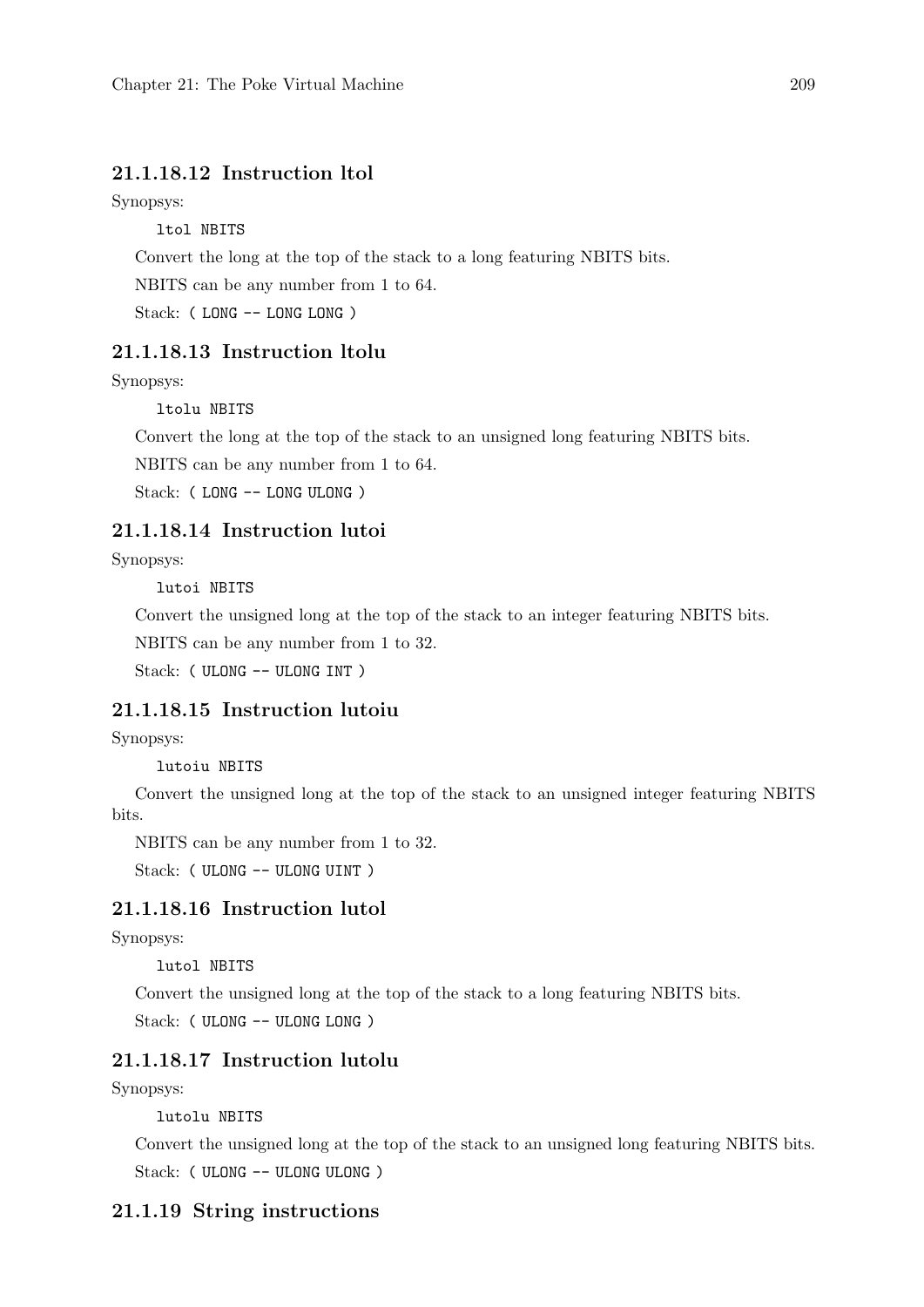### 21.1.19.1 Instruction strref

Synopsys:

strref

Given a string and an unsigned long at the top of the stack, push an unsigned integer with the code of the character that occupies that position in the string, on the stack.

The index is zero-based. If it is less than 0 or exceeds the length of the string, then PVM E OUT OF BOUNDS is raised.

Stack: ( STR ULONG -- STR ULONG UINT )

Exceptions: PVM\_E\_OUT\_OF\_BOUNDS

### 21.1.19.2 Instruction strset

Synopsys:

strset

Given a string STR, an index FROM and a string NEWSTR, copy the content of NEWSTR to STR at index FROM.

Index is zero-based.

If FROM >= the size of the string, or if FROM+len(NEWSTR) > the size of the string, raise the PVM\_E\_OUT\_OF\_BOUNDS exception.

Stack: ( STR ULONG NEWSTR -- STR )

Exceptions: PVM\_E\_OUT\_OF\_BOUNDS

### 21.1.19.3 Instruction substr

Synopsys:

#### substr

Given a string and two indices FROM and TO conforming a semi-open interval [FROM,TO), push the substring enclosed by that interval.

Both indexes are zero-based.

If FROM  $\ge$  the size of the string, or if TO  $>$  the size of the string, or if FROM  $\ge$  TO, raise the PVM\_E\_OUT\_OF\_BOUNDS exception.

Stack: ( STR ULONG(from) ULONG(to) -- STR ULONG(from) ULONG(to) STR)

Exceptions: PVM\_E\_OUT\_OF\_BOUNDS

### 21.1.19.4 Instruction muls

Synopsys:

muls

Given a string and an unsigned long on the stack, push a new string value whose value is the concatenation of the argument string applied to itself as many times as the unsigned long. If the second argument to muls is 0 then the result of the operation is the empty string.

Stack: ( STR ULONG -- STR ULONG STR )

#### 21.1.19.5 Instruction sprops

Synopsys:

sprops

Given a string STR, set the styling class of the substring with length LEN from index IDX to CLASS.

Stack: ( STR IDX LEN CLASS -- STR )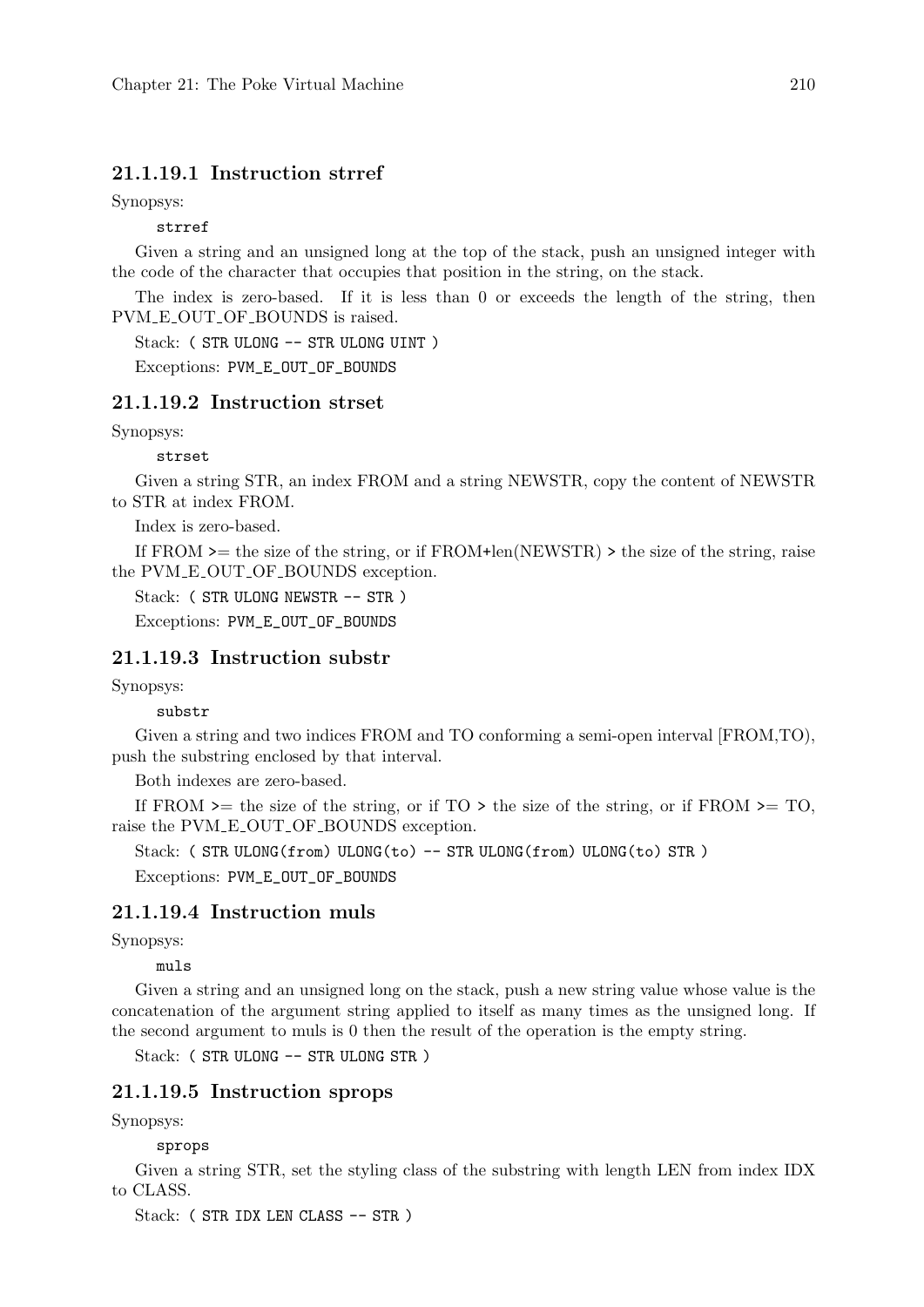### 21.1.19.6 Instruction sproph

Synopsys:

sproph

Given a string STR, set the hyperlink property (which characterized by a URL and an ID) of the substring with length LEN from index IDX.

Stack: ( STR IDX LEN URL ID -- STR )

#### 21.1.19.7 Instruction spropc

Synopsys:

spropc

Given a string on the stack, push the copy of the string with all properties cleared.

Stack: ( STR -- STR )

#### 21.1.20 Array instructions

#### 21.1.20.1 Instruction mka

Synopsys:

mka

Make a new empty array value.

TYP is the type of the new array.

NELEM is a hint on how many elements to use to initialize the array value. This is to avoid allocating memory that will never be used. Use 0UL when the number of elements in the array are not known in advance; this will make the PVM to choose a reasonable default.

Stack: (TYP ULONG(nelem) -- ARR)

### 21.1.20.2 Instruction ains

Synopsys:

ains

Insert a new element VAL, at the end of the array ARR, making it grow.

If IDX is less than the current size of the array, the value is stored in the referred argument.

If IDX is equal or bigger than the current size of the array, the same element is replicated in the previous elements.

Examples:

 $a = [a1, a2, a3]$ 

[a1, a2, a3] 2 VAL ains -> INVAL exception [a1, a2, a3] 3 VAL ains -> [a1, a2, a3, VAL] [a1, a2, a3] 5 VAL ains -> [a1, a2, a3, VAL, VAL, VAL]

Stack: (ARR IDX VAL -- ARR )

Exceptions: PVM\_E\_INVAL

#### 21.1.20.3 Instruction arem

Synopsys:

arem

Remove an element from an array at the specified index, making it schrink.

If IDX doesn't correspond to an element in the array, raise PVM\_E\_OUT\_OF\_BOUNDS. This always happens if the array is empty.

Stack: (ARR IDX -- ARR ) Exception: PVM\_E\_OUT\_OF\_BOUNDS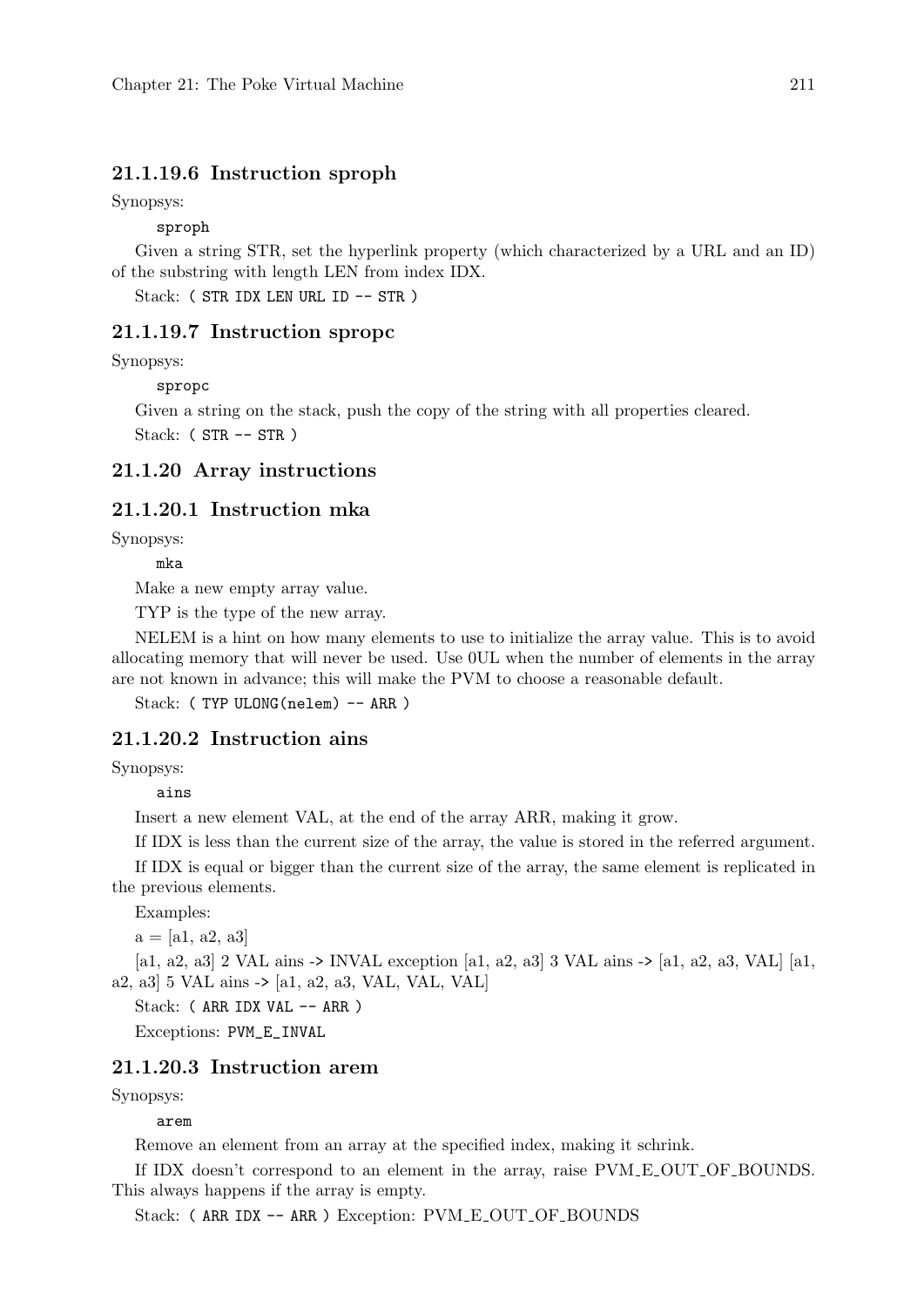### 21.1.20.4 Instruction aset

Synopsys:

aset

Set the value with index ULONG in the array ARR to have the value VAL.

If the specified index exceeds the capability of the array, then PVM E OUT OF BOUNDS is raised. If the array is bounded by size and the new value makes the total size of the array to change, then  $PVM$ <sub>-E</sub>-CONV is raised.

Stack: ( ARR ULONG VAL -- ARR )

Exceptions: PVM\_E\_CONV, PVM\_E\_OUT\_OF\_BOUNDS

### 21.1.20.5 Instruction aref

Synopsys:

aref

Given an array ARR and an index ULONG, push the element of the array occupying that position on the stack.

If the provided index is out of bounds, then raise PVM E OUT OF BOUNDS.

Stack: ( ARR ULONG -- ARR ULONG VAL )

Exceptions: PVM\_E\_OUT\_OF\_BOUNDS

### 21.1.20.6 Instruction arefo

Synopsys:

#### arefo

Given an array ARR and an index ULONG, push the offset of the element occupying that position in the array.

If the provided index is out of bounds, then raise  $PVM\_E_OUT\_OF_BOUNDS$ .

Stack: ( ARR ULONG -- ARR ULONG OFF )

Exceptions: PVM\_E\_OUT\_OF\_BOUNDS

### 21.1.20.7 Instruction asettb

Synopsys:

asettb

Given an array ARR and a closure BOUND, set the later as the array's bounder function. This is a function that, once executed with no arguments, returns the size of the array.

Stack: ( ARR BOUND -- ARR )

#### 21.1.21 Struct instructions

#### 21.1.21.1 Instruction mksct

Synopsys:

mksct

Given an offset, a list of fields, a list of methods and a struct type, create a struct value and push it on the stack.

Each field is specified as a triplet [OFF STR VAL] where OFF is the offset of field, STR the name of the field or PVM\_NULL if the field is anonymous, and VAL is a value.

Each method is specified as a tuple [STR VAL] where STR is the name of the method and VAL is the closure value corresponding to the method.

Stack: (OFF [OFF STR VAL]... [STR VAL]... ULONG ULONG TYP  $-$  SCT)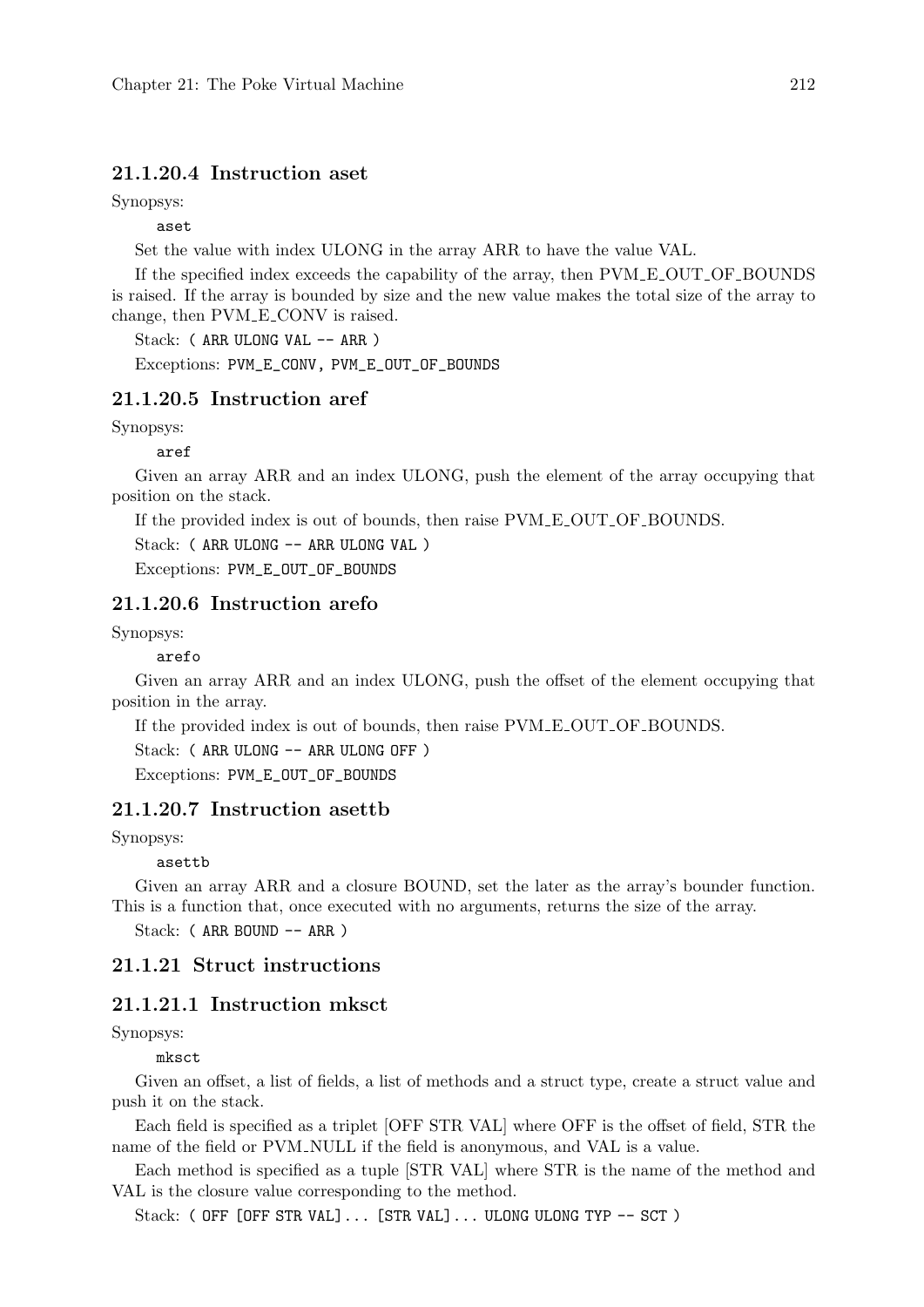### 21.1.21.2 Instruction sset

Synopsys:

sset

Given a struct, a field name and a value, replace the value of the referred struct field with the given value. If the struct does not have a field with the given name, then raise PVM E ELEM.

Stack: (SCT STR VAL -- SCT ) Exceptions: PVM\_E\_ELEM

#### 21.1.21.3 Instruction sseti

Synopsys:

sseti

Given a struct, a field index and a value, replace the value of the referred struct field with the given value. If the given index does not refer to a struct field, then raise PVM E ELEM.

Stack: (SCT IDX VAL -- SCT)

Exceptions: PVM\_E\_ELEM

#### 21.1.21.4 Instruction sref

Synopsys:

sref

Given a struct and a field name, push the value contained in the referred struct field on the stack. If the struct does not have a field with the given name, or if the field is absent from the struct value then raise PVM E ELEM.

Stack: ( SCT STR -- SCT STR VAL )

Exceptions: PVM\_E\_ELEM

### 21.1.21.5 Instruction srefo

Synopsys:

srefo

Given a struct and a field name, push the bit-offset of the referred field on the stack. If the struct does not have a field with the given name, or if the field is absent from the struct value then raise PVM E ELEM.

Stack: ( SCT STR -- SCT STR BOFF ) Exceptions: PVM\_E\_ELEM

### 21.1.21.6 Instruction srefmnt

Synopsys:

srefmnt

Given a struct and a method name, push the closure value corresponding to that method on the stack. If the struct does not have a method with the given name then push PVM NULL.

Stack: ( SCT STR - SCT STR CLS )

#### 21.1.21.7 Instruction srefnt

Synopsys:

srefnt

Given a struct and a field name, push the value contained in the struct field on the stack. If the struct does not have a field with the given name, or if the field is absent from the struct value then push PVM\_NULL.

Stack: ( SCT STR -- SCT STR VAL )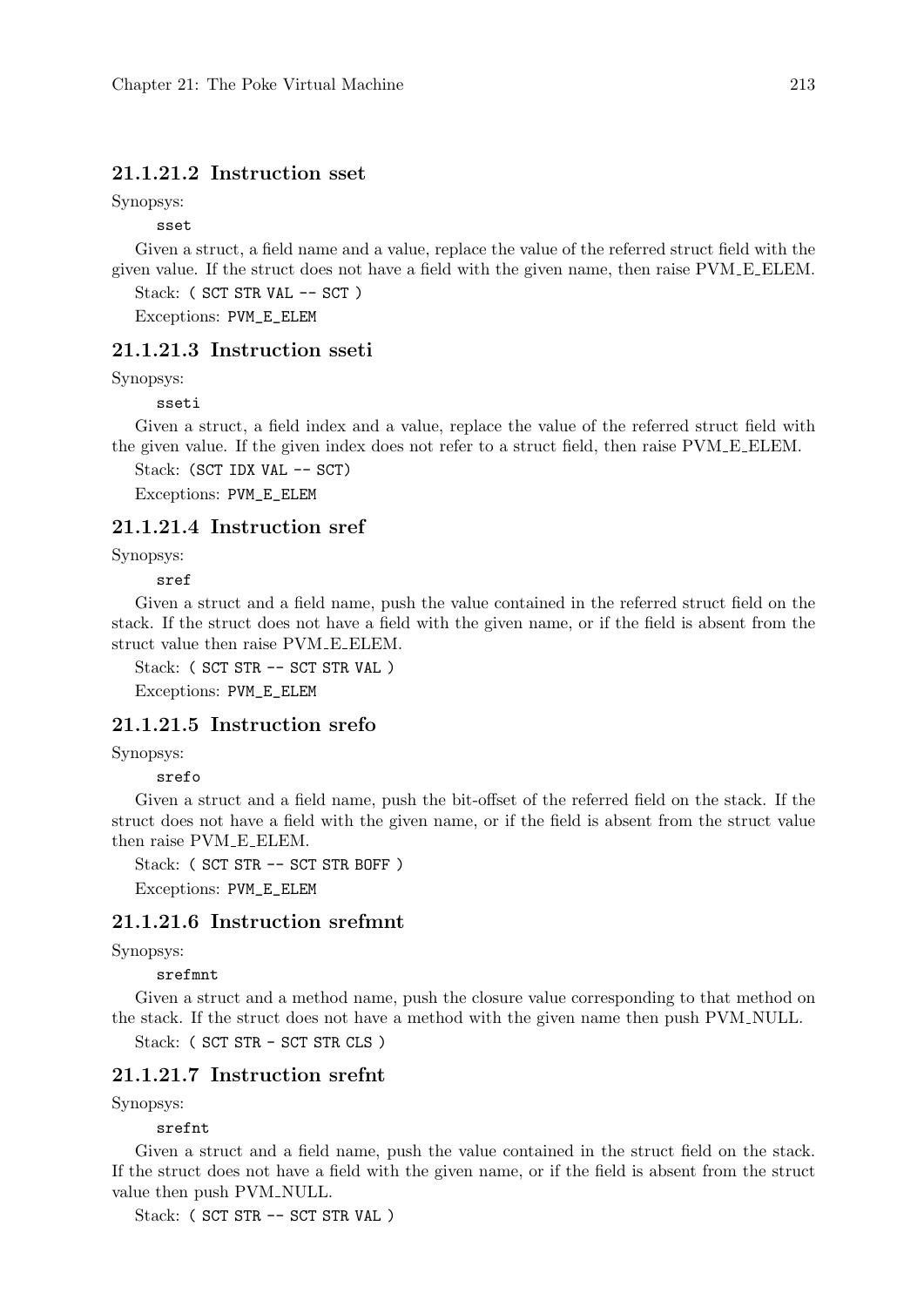### 21.1.21.8 Instruction srefi

Synopsys:

srefi

Given a struct and an index, push the value of the field occupying the position specified by the index in the given struct. If the struct doesn't have that many fields, raise PVM\_E\_OUT\_OF\_BOUNDS.

Stack: ( SCT ULONG -- SCT ULONG VAL )

Exceptions: PVM\_E\_OUT\_OF\_BOUNDS

### 21.1.21.9 Instruction srefia

Synopsys:

srefia

Given a struct and an index, push 1 if the field occupying the position specified by the index in the given struct is absent. Push 0 otherwise. If the struct doesn't have that many fields, raise PVM\_E\_OUT\_OF\_BOUNDS.

Stack: ( SCT ULONG -- SCT ULONG INT )

Exceptions: PVM\_E\_OUT\_OF\_BOUNDS

### 21.1.21.10 Instruction srefio

Synopsys:

srefio

Given a struct and an index, push the offset of the field occupying the position specified by the index in the given struct. If the struct doesn't have that many fields, raise PVM E OUT OF BOUNDS.

Stack: ( SCT ULONG -- SCT ULONG BOFF )

Exceptions: PVM\_E\_OUT\_OF\_BOUNDS

### 21.1.21.11 Instruction smodi

Synopsys:

smodi

Given a struct and an index, push the modified flags of the field occupying the position specified by the index in the given struct. If the struct doesn't have that many fields, raise PVM\_E\_OUT\_OF\_BOUNDS.

Stack: ( SCT ULONG -- SCT ULONG BOOL )

Exceptions: PVM\_E\_OUT\_OF\_BOUNDS

### 21.1.22 Offset Instructions

### 21.1.22.1 Instruction mko

Synopsys:

mko

Given an integral magnitude VAL and an unit expressed in an ULONG, make an offset value and push it on the stack.

Stack: ( VAL ULONG -- OFF )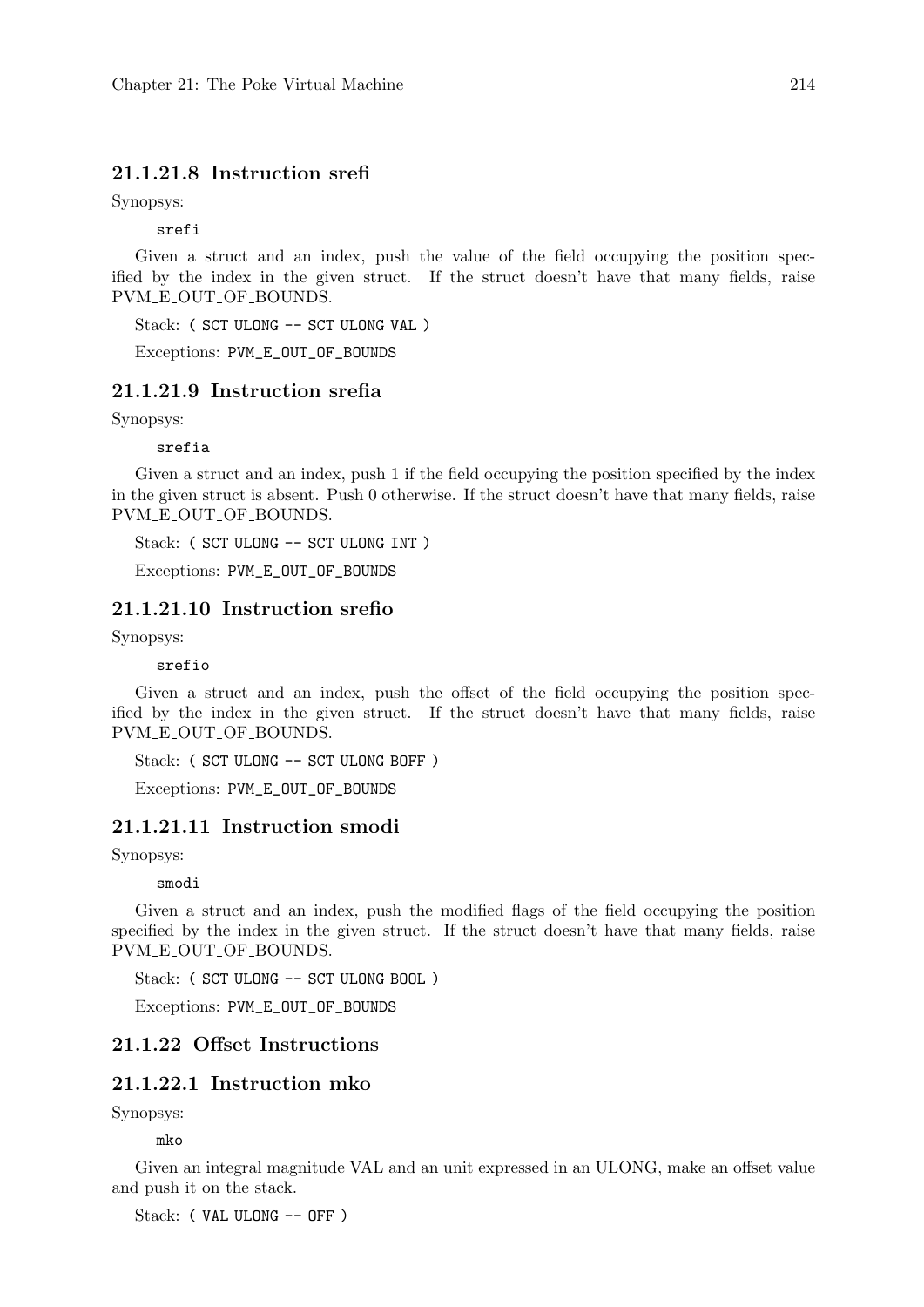### 21.1.22.2 Instruction ogetm

Synopsys:

#### ogetm

Given an offset OFF, push its magnitude on the stack. Stack: (OFF -- OFF VAL)

### 21.1.22.3 Instruction osetm

### Synopsys:

#### osetm

Given an offset OFF and an integral value VAL, make it the offset's magnitude. Stack: ( OFF VAL -- OFF )

### 21.1.22.4 Instruction ogetu

Synopsys:

ogetu

Given an offset OFF, push its unit on the stack. Stack: (OFF -- OFF ULONG)

#### 21.1.22.5 Instruction ogetbt

Synopsys:

ogetbt Given an offset OFF, push its base type on the stack. Stack: ( OFF -- OFF TYP )

### 21.1.23 Instructions to handle mapped values

### 21.1.23.1 Instruction mm

Synopsys:

mm

Given a value, push 1 on the stack if the value is mapped. Push 0 otherwise. Stack: ( VAL -- VAL INT )

### 21.1.23.2 Instruction map

Synopsys:

map

Given a value, mark it as as mapped. If the value can't be mapped then PVM E INVAL is raised.

Stack: ( VAL -- VAL ) Exceptions: PVM\_E\_INVAL

21.1.23.3 Instruction unmap

Synopsys:

unmap

Given a value, mark it as as not mapped. If the value can't be mapped then this is a no-operation.

Stack: ( VAL -- VAL )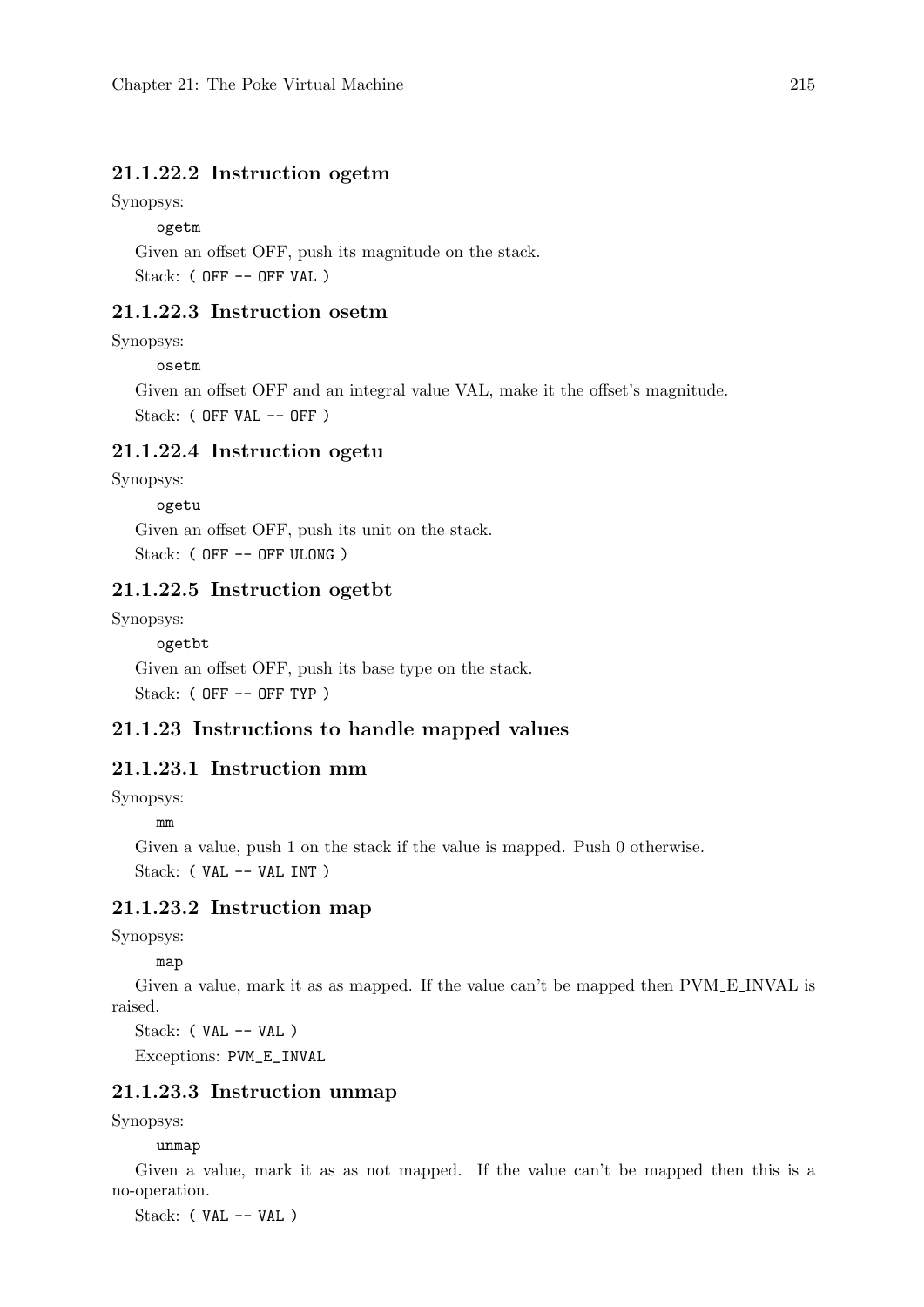### 21.1.23.4 Instruction reloc

Synopsys:

reloc

Given a value, a IO space expressed in an ulong, and a bit-offset expressed in an ulong, relocate the value to the given bit-offset at the given IO space.

If the given value is not map-able then raise PVM E INVAL.

Stack: ( VAL ULONG ULONG -- VAL ULONG ULONG )

Exceptions: PVM\_E\_INVAL

### 21.1.23.5 Instruction ureloc

Synopsys:

ureloc

Given a value, undo the last reloc performed on the value.

If the given value is not map-able then raise PVM E INVAL.

Stack: (  $VAL$  --  $VAL$  )

Exceptions: PVM\_E\_INVAL

### 21.1.23.6 Instruction mgets

Synopsys:

mgets

Given a value, push a boolean indicating whether the value is strict. If the given value is not map-able then push false, i.e. 0.

Stack: ( VAL -- VAL INT )

### 21.1.23.7 Instruction msets

Synopsys:

msets

Given a value and a boolean, set the strictness of the value to the given boolean. If the value is not map-able this is a no-operation.

Stack: ( VAL INT -- VAL )

### 21.1.23.8 Instruction mgeto

Synopsys:

mgeto

Given a map-able value, push its bit-offset on the stack as an unsigned long. If the given value is not map-able then push PVM NULL.

Stack: ( VAL -- VAL ULONG )

### 21.1.23.9 Instruction mseto

Synopsys:

mseto

Given a map-able value an a bit-offset, set its offset to the value. If the given value is not map-able, then the offset is ignored.

Stack: ( VAL ULONG -- VAL )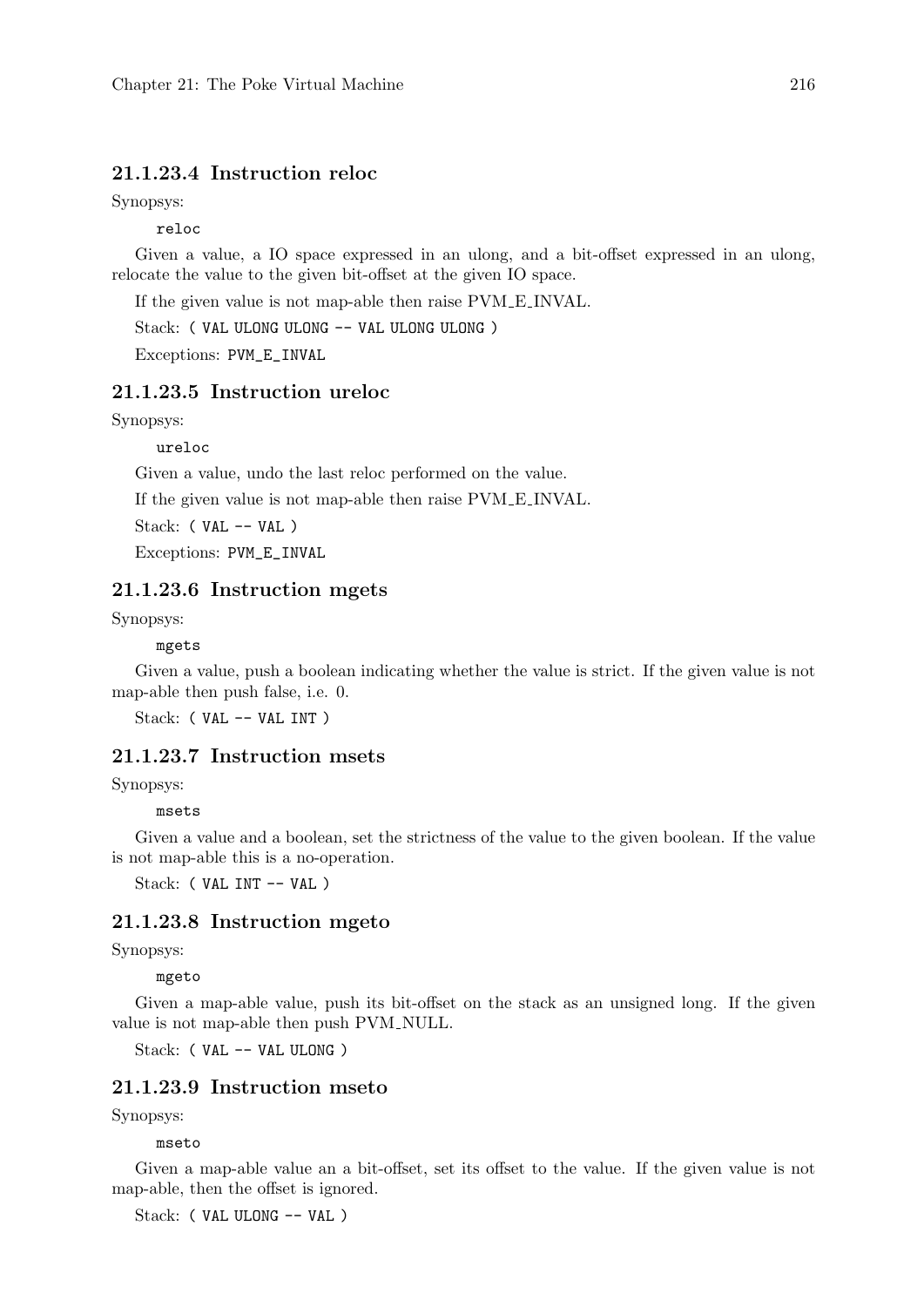### 21.1.23.10 Instruction mgetios

Synopsys:

mgetios

Given a map-able value, push its associated IO space on the stack. If the given value is not map-able, then push PVM\_NULL.

Stack: ( VAL -- VAL INT )

### 21.1.23.11 Instruction msetios

Synopsys:

msetios

Given a map-able value and an IOS descriptor, set it as its associated IO space. If the IOS descriptor is PVM NULL then it uses the current IO space. If the given value is not map-able then the IO space is ignored.

Stack: ( VAL INT -- VAL )

#### 21.1.23.12 Instruction mgetm

Synopsys:

mgetm

Given a map-able value, push its mapper closure on the stack. If the given value is not map-able, then push PVM\_NULL.

Stack: ( VAL -- VAL CLS )

### 21.1.23.13 Instruction msetm

Synopsys:

msetm

Given a map-able value and a closure, set it as its mapper. If the given value is not map-able then the closure is ignored.

Stack: ( VAL CLS -- VAL )

#### 21.1.23.14 Instruction mgetw

Synopsys:

#### mgetw

Given a map-able value, push its writer closure on the stack. If the given value is not map-able, then push PVM\_NULL.

Stack: ( VAL -- VAL CLS )

#### 21.1.23.15 Instruction msetw

Synopsys:

msetw

Given a map-able value and a closure, set it as its writer. If the given value is not map-able then the closure is ignored.

Stack: ( VAL CLS -- VAL )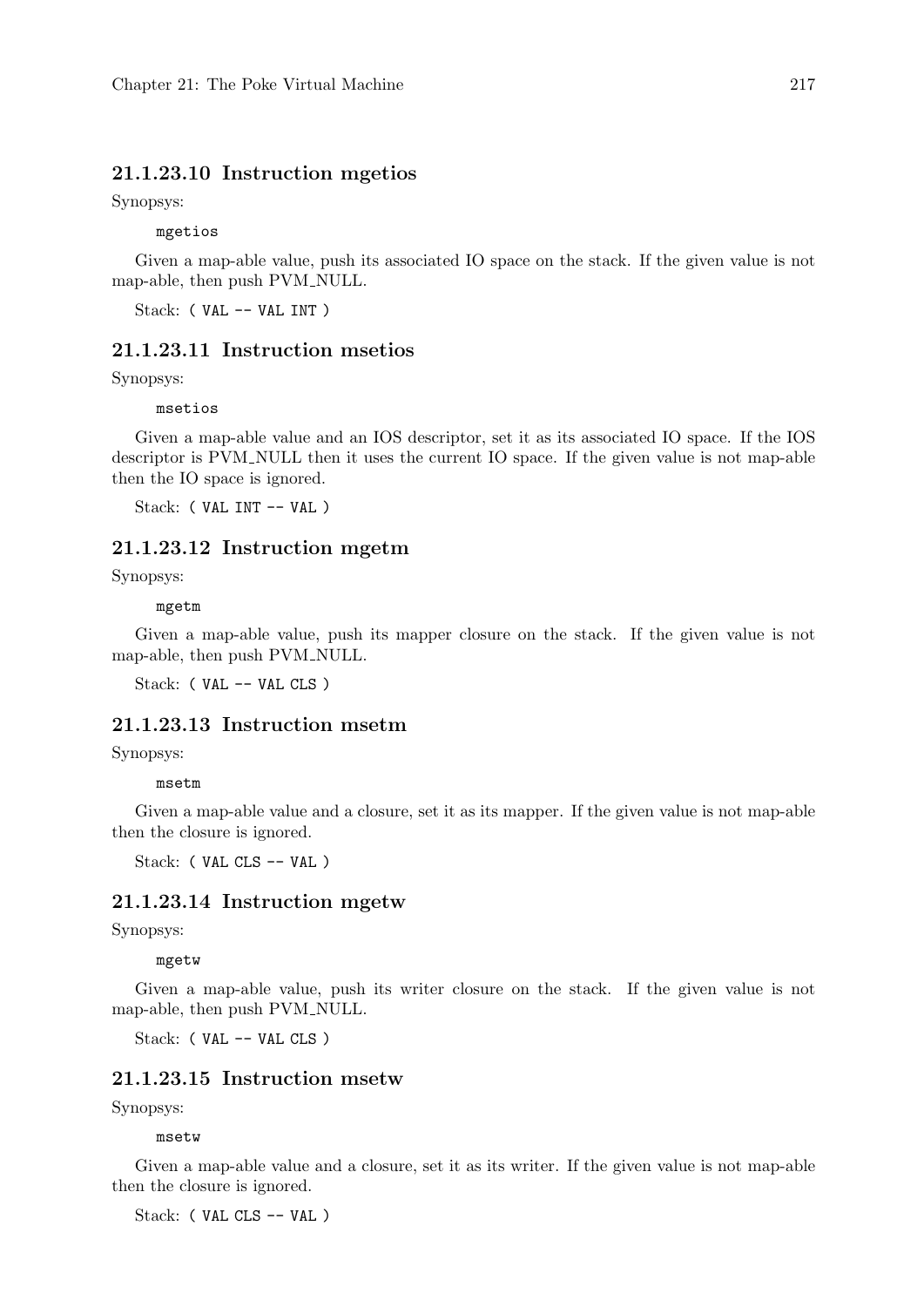### 21.1.23.16 Instruction mgetsel

Synopsys:

mgetsel

Given a map-able value in the TOS, push the number of elements to which its mapping is bounded to. If the value is not mapped, or if it is not bounded by number of elements, push PVM\_NULL.

Note that only array values can have mappings bounded by number of elements.

Stack: ( VAL -- VAL ULONG )

#### 21.1.23.17 Instruction msetsel

Synopsys:

msetsel

Given a map-able value and an unsigned long, set it as the mapping bound by number of elements. If the value is not map-able the unsigned long is ignored.

Note that only array values can have mappings bounded by number of elements.

Stack: ( VAL ULONG -- VAL )

#### 21.1.23.18 Instruction mgetsiz

Synopsys:

mgetsiz

Given a map-able value in the TOS, push its mapping size-bound as a bit-offset. If the value is not map-able, or if it is not bounded by size, push PVM NULL.

Note that only array values can have mappings bounded by size.

Stack: ( VAL -- VAL ULONG )

### 21.1.23.19 Instruction msetsiz

Synopsys:

msetsiz

Given a map-able value and a bit-offset, set it as the mapping size-bound. If the value is not map-able, the bit-offset is ignored.

Note that only array values can have mappings bounded by size.

Stack: ( VAL ULONG -- VAL )

#### 21.1.24 Type related instructions

### 21.1.24.1 Instruction isa

Synopsys:

isa

Given a value and a type, push 1 on the stack if the value is of the given type. Push 0 otherwise.

Stack: ( VAL TYPE -- TYPE VAL INT )

### 21.1.24.2 Instruction typof

Synopsys:

typof

Given a value that is not itself a type, push its type on the stack. Given a value that is a type, push the value on the stack.

Stack: ( VAL -- VAL TYPE )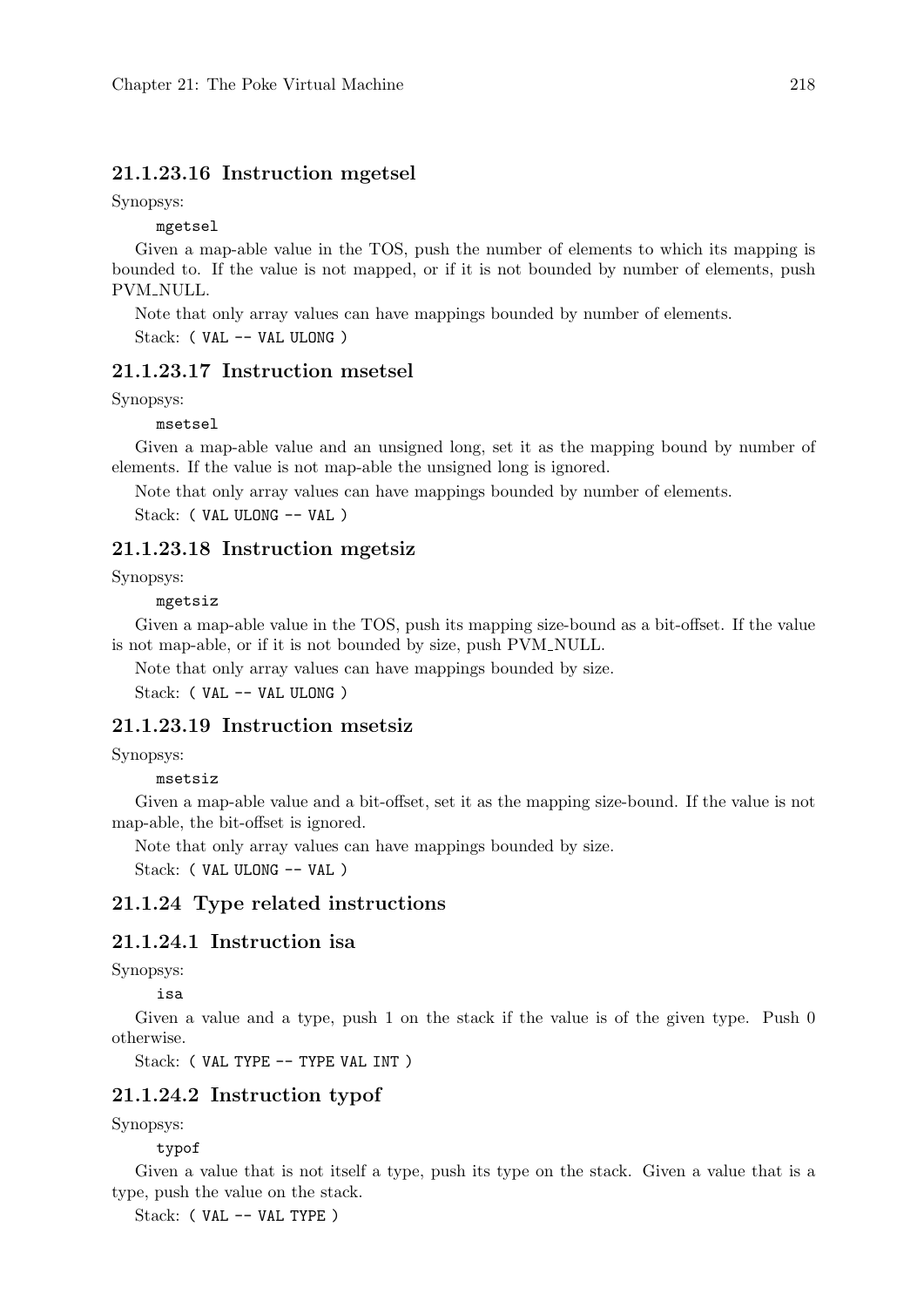### 21.1.24.3 Instruction tyisc

Synopsys:

tyisc

Given a value, push 1 on the stack if it is a closure. Push 0 otherwise. Stack: ( VAL -- VAL INT )

#### 21.1.24.4 Instruction tyissct

Synopsys:

tyissct

Given a value, push 1 on the stack if it is a struct. Push 0 otherwise. Stack: ( VAL -- VAL INT )

### 21.1.24.5 Instruction mktyv

Synopsys:

mktyv

Build a "void" type and push it on the stack.

Stack: ( -- TYPE )

### 21.1.24.6 Instruction mktyany

Synopsys:

mktyany

Build an "any" type and push it on the stack.

Stack:  $(-$  -- TYPE)

### 21.1.24.7 Instruction mktyi

Synopsys:

mktyi

Given an unsigned long denoting a bit width, and an unsigned int denoting signedness (0 is unsigned, 1 is signed), build a an integral type with these features and push it on the stack.

Stack: ( ULONG UINT -- TYPE )

#### 21.1.24.8 Instruction mktys

Synopsys:

mktys

Push a string type on the stack.

Stack: ( -- TYPE )

### 21.1.24.9 Instruction mktyo

Synopsys:

mktyo

Given a base integral type and an integer denoting an offset unit (multiple of the base unit) construct an offset type having these features, and push it on the stack.

Stack: (TYPE INT -- TYPE) define  $F(res, a, b) \setminus \text{undefined} F$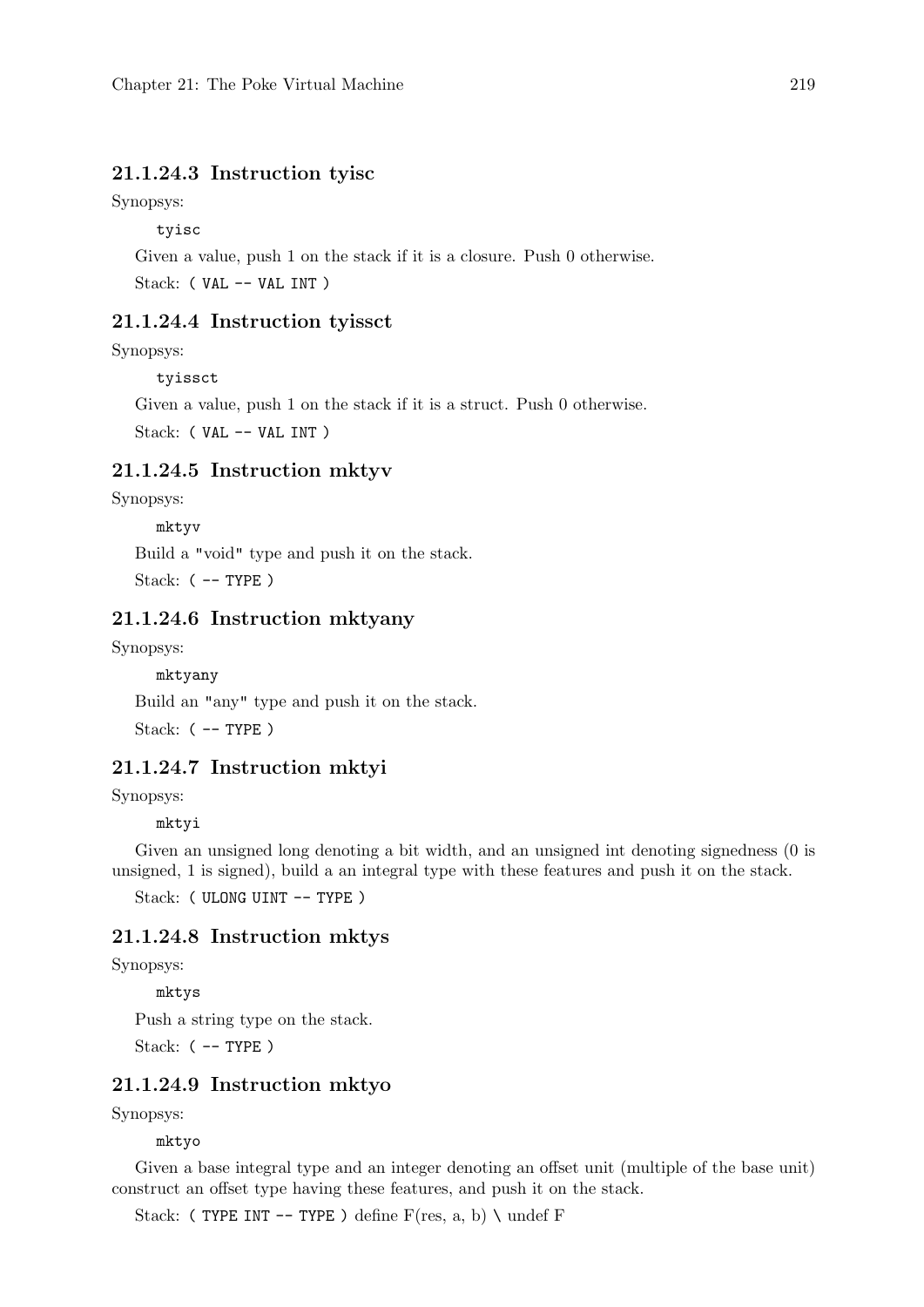### 21.1.24.10 Instruction mktya

Synopsys:

mktya

Given an elements type and an unsigned long denoting a length, build an array type having these features and push it on the stack. If the type array is unbounded then length is PVM\_NULL.

Stack: (TYPE (ULONG|NULL) -- TYPE)

#### 21.1.24.11 Instruction tyagett

Synopsys:

tyagett

Given an array type, push the type of its elements on the stack.

Stack: (TYPE -- TYPE TYPE)

### 21.1.24.12 Instruction tyagetb

Synopsys:

tyagetb

Given an array type, push its bound on the stack.

Stack: (TYPE -- TYPE (ULONG | NULL))

#### 21.1.24.13 Instruction mktyc

Synopsys:

mktyc

Given a list of argument types, a return type and a number of arguments, build a closure type and push it on the stack.

Stack: (TYPE... TYPE ULONG -- TYPE)

### 21.1.24.14 Instruction mktysct

Synopsys:

mktysct

Given a list of field descriptors, a number of fields and a struct type name, build a struct type and push it on the stack.

Each field descriptor has the form [STRING TYPE] and contains the name of the field and its type.

Stack: ([STRING TYPE]... ULONG STR -- TYPE)

#### 21.1.24.15 Instruction tysctn

Synopsys:

tysctn

Given a struct type, push its name to the stack. If the struct type is not named push PVM\_NULL.

Stack: ( SCT -- SCT STR )

### 21.1.25 IO instructions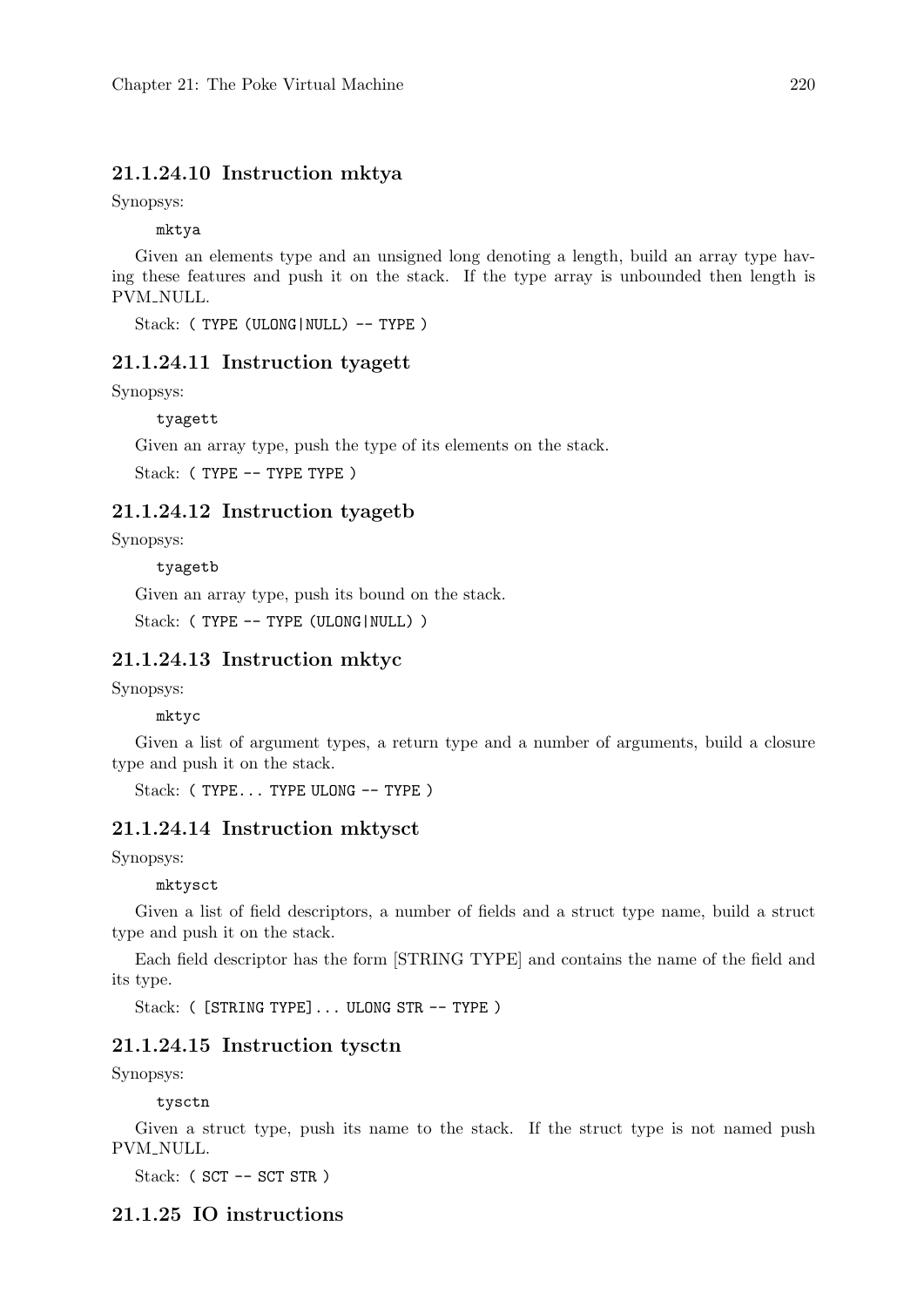### 21.1.25.1 Instruction write

Synopsys:

write

If the value at the TOS is mapped, then write it to its associated IO space. Otherwise, this is a no-op.

Stack: ( VAL -- VAL )

Exceptions: PVM\_E\_IOS\_FULL, PVM\_E\_CONSTRAINT\_ERROR

#### 21.1.25.2 Instruction peeki

Synopsys:

peeki NENC,ENDIAN,BITS

Given an IOS descriptor and a bit-offset, peek an integer value of width BITS bits. The negative encoding and endianness to be used are specified in the instruction arguments.

Stack: ( INT ULONG -- INT )

#### 21.1.25.3 Instruction peekiu

Synopsys:

peekiu ENDIAN,BITS

Given an IOS descriptor and a bit-offset, peek an unsigned integer value of width BITS bits. The endianness to be used is specified in the instruction arguments.

Stack: ( INT ULONG -- INT )

#### 21.1.25.4 Instruction peekl

Synopsys:

peekl NENC,ENDIAN,BITS

Given an IOS descriptor and a bit-offset, peek a long value of width BITS bits. The negative encoding and endianness to be used are specified in the instruction arguments.

Stack: ( INT ULONG -- LONG )

#### 21.1.25.5 Instruction peeklu

Synopsys:

peeklu ENDIAN,BITS

Given an IOS descriptor and a bit-offset, peek an unsigned long value of width BITS bits. The endianness to be used is specified in the instruction arguments.

Stack: ( INT ULONG -- ULONG )

#### 21.1.25.6 Instruction peekdi

Synopsys:

peekdi BITS

Given an IOS descriptor and a bit-offset, peek an integer value of width BITS bits. Use the default endianness and negative encoding.

Stack: ( INT ULONG -- INT )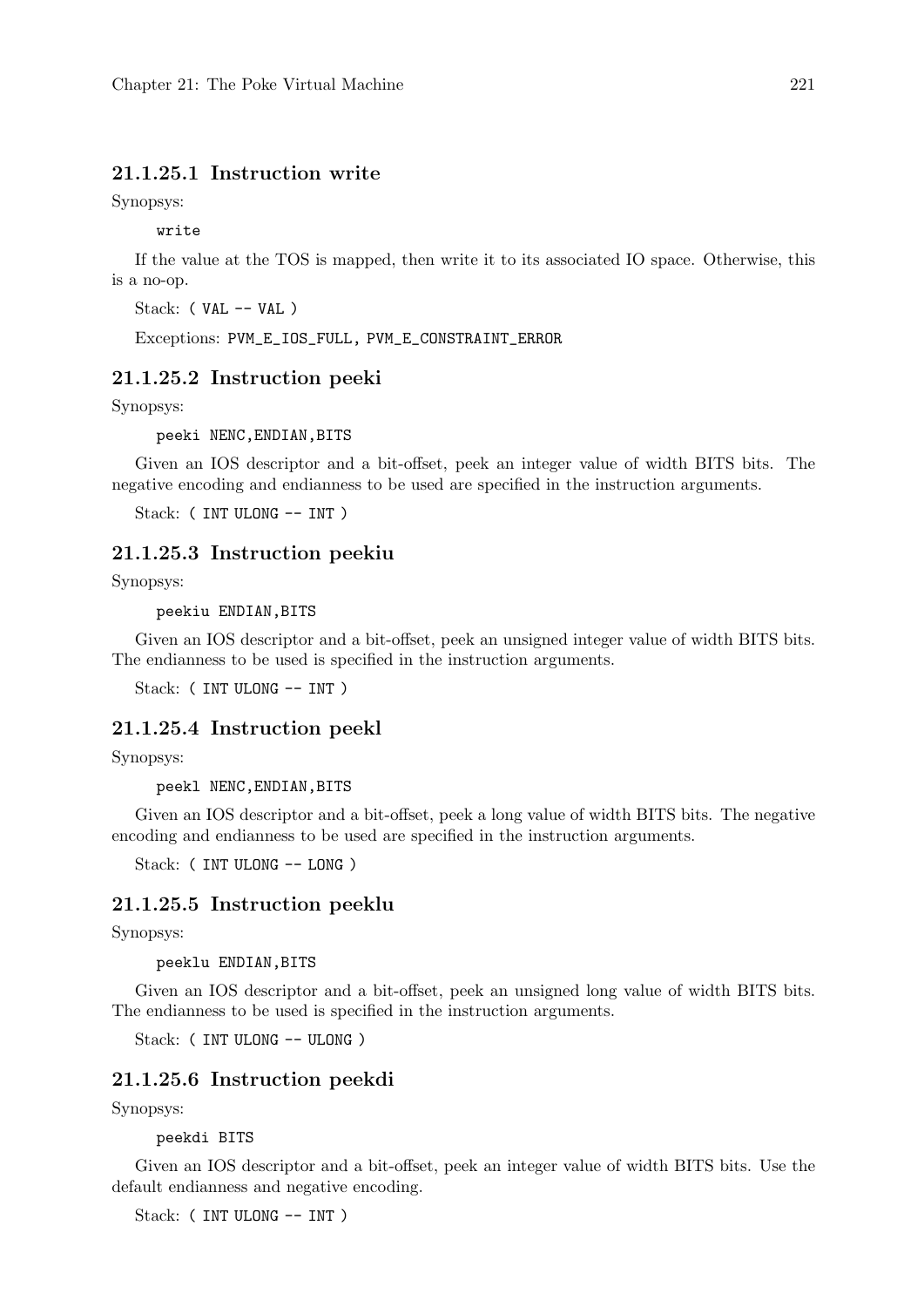### 21.1.25.7 Instruction peekdiu

Synopsys:

peekdiu BITS

Given an IOS descriptor and a bit-offset, peek an unsigned integer value of width BITS bits. Use the default endianness.

Stack: ( INT ULONG -- UINT )

#### 21.1.25.8 Instruction peekdl

Synopsys:

peekdl BITS

Given an IOS descriptor and a bit-offset, peek a long value of width BITS bits. Use the default endianness and negative encoding.

Stack: ( INT ULONG -- LONG )

#### 21.1.25.9 Instruction peekdlu

Synopsys:

peekdlu BITS

Given an IOS descriptor and a bit-offset, peek an unsigned long value of width BITS bits. Use the default endianness.

Stack: ( INT ULONG -- ULONG )

### 21.1.25.10 Instruction pokei

Synopsys:

pokei NENC,ENDIAN,BITS

Given an IOS descriptor, a bit-offset and an integer value of BITS bits, poke it. Use the negative encoding and endianness specified in the instruction arguments.

Stack: (INT ULONG INT -- )

#### 21.1.25.11 Instruction pokeiu

Synopsys:

pokeiu ENDIAN,BITS

Given an IOS descriptor, a bit-offset and an unsigned integer value of BITS bits, poke it. Use the endianness specified in the instruction arguments.

Stack: (INT ULONG INT -- )

#### 21.1.25.12 Instruction pokel

Synopsys:

pokel NENC,ENDIAN,BITS

Given an IOS descriptor, a bit-offset and a long value of BITS bits, poke it. Use the negative encoding and endianness specified in the instruction arguments.

Stack: ( INT ULONG LONG -- )

#### 21.1.25.13 Instruction pokelu

Synopsys:

pokelu ENDIAN,BITS

Given an IOS descriptor, a bit-offset and an unsigned long value of BITS bits, poke it. Use the endianness specified in the instruction arguments.

Stack: (INT ULONG ULONG -- )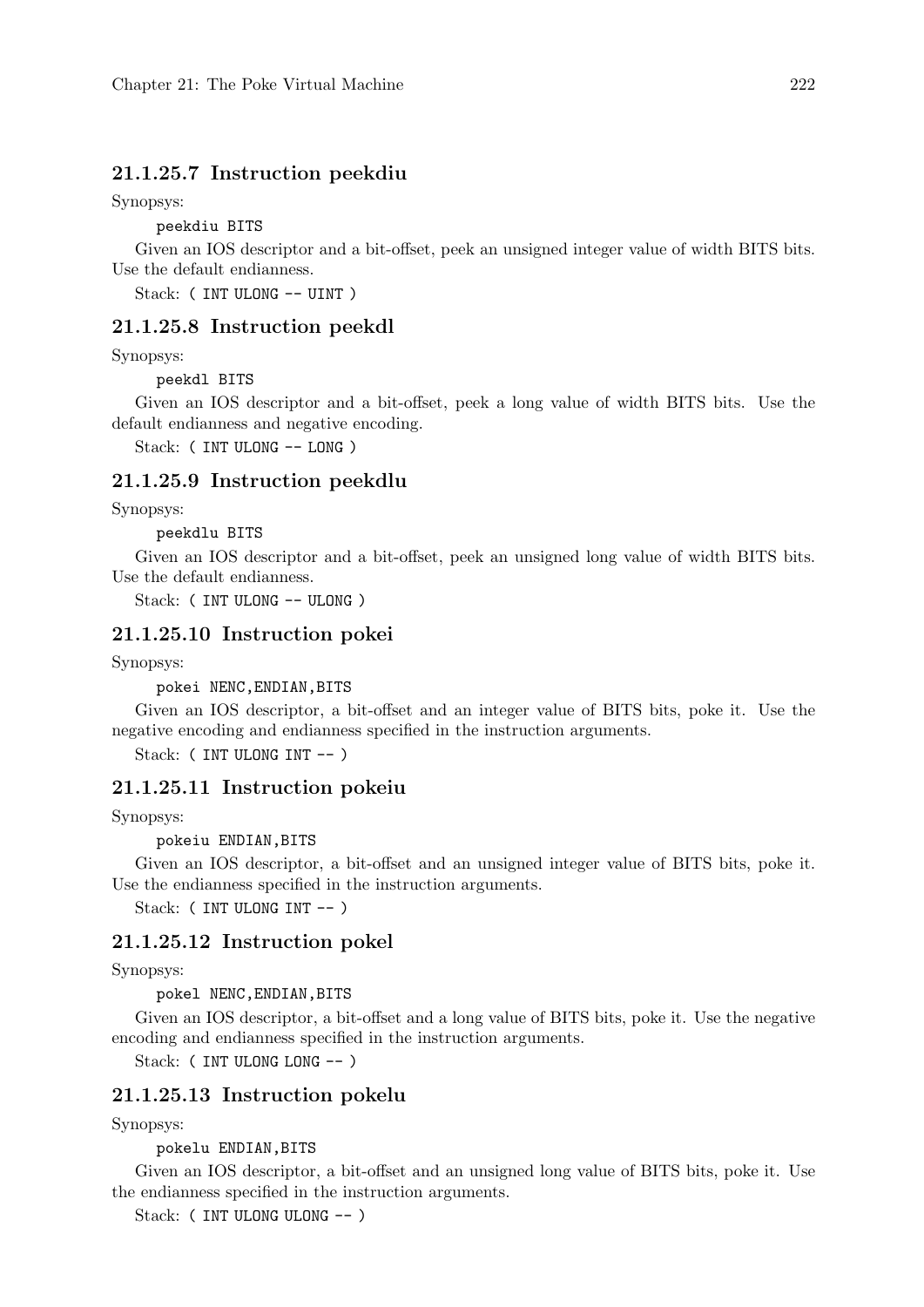### 21.1.25.14 Instruction pokedi

Synopsys:

pokedi BITS

Given an IOS descriptor, a bit-offset and an integer of BITS bits, poke it. Use the default negative encoding and endianness.

Stack: ( INT ULONG INT -- )

#### 21.1.25.15 Instruction pokediu

Synopsys:

pokediu BITS

Given an IOS descriptor, a bit-offset and an unsigned integer of BITS bits, poke it. Use the default endianness.

Stack: ( INT ULONG UINT -- )

#### 21.1.25.16 Instruction pokedl

Synopsys:

pokedl BITS

Given an IOS descriptor, a bit-offset and a long of BITS bits, poke it. Use the default negative encoding and endianness.

Stack: ( INT ULONG LONG -- )

### 21.1.25.17 Instruction pokedlu

Synopsys:

pokedlu BITS

Given an IOS descriptor, a bit-offset and an unsigned long of BITS bits, poke it. Use the default endianness.

Stack: (INT ULONG ULONG -- )

#### 21.1.25.18 Instruction peeks

Synopsys:

peeks

Given an IOS descriptor and a bit-offset, peek a string.

Stack: ( INT ULONG -- STR )

#### 21.1.25.19 Instruction pokes

Synopsys:

pokes

Given an IOS descriptor, a bit-offset and a string, poke it.

Stack: ( INT ULONG STR -- )

### 21.1.26 Exceptions handling instructions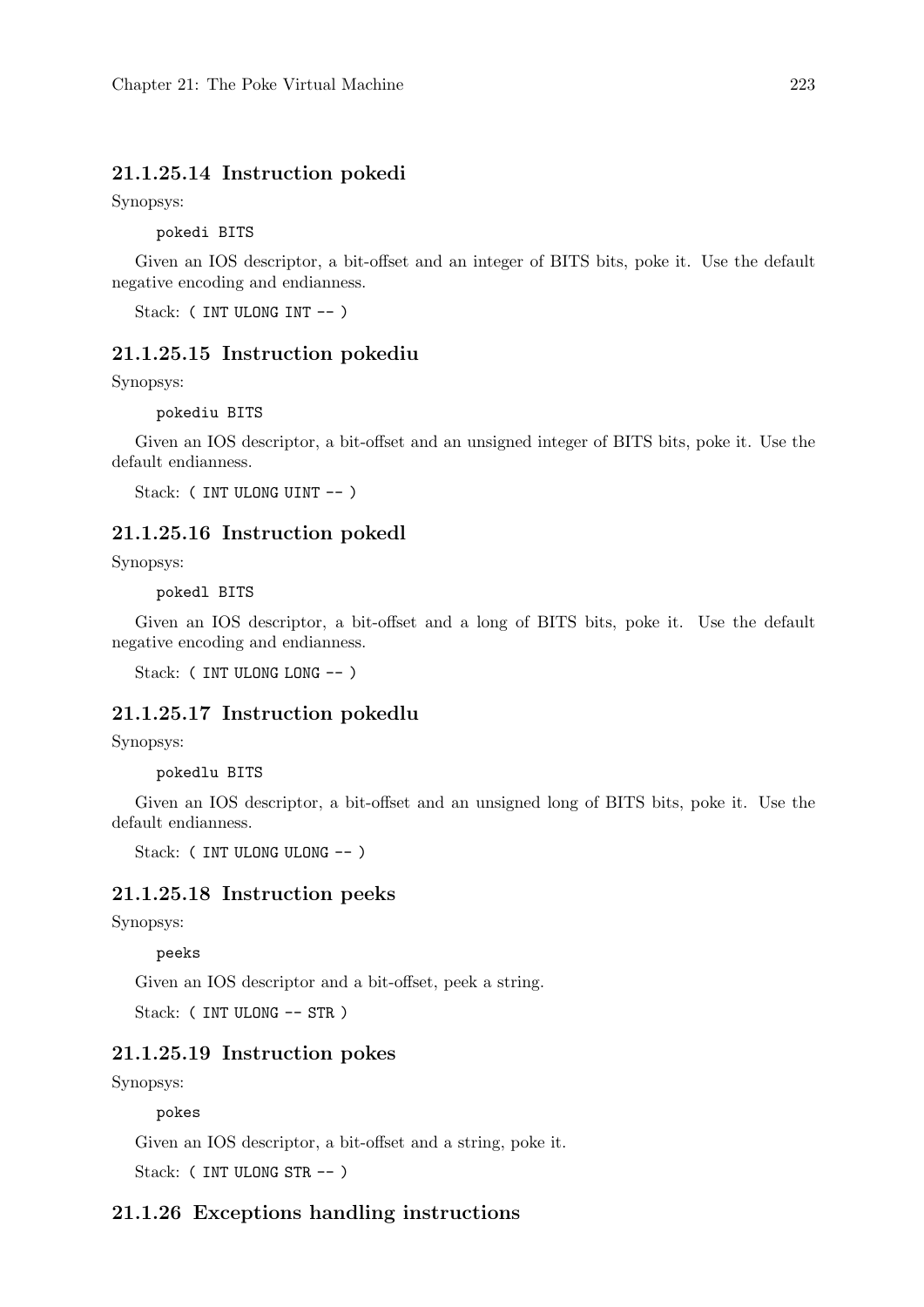### 21.1.26.1 Instruction pushe

Synopsys:

pushe LABEL

Given an Exception struct in the stack, push a handler for it on the exceptions stack. An exception code 0 means any exception.

Stack:  $(INT --)$ Exception Stack: ( -- EXCEPTION\_HANDLER )

#### 21.1.26.2 Instruction pope

Synopsys:

pope

Pop an exception handler from the exceptions stack.

Stack:  $(--)$ 

Exception Stack: ( EXCEPTION\_HANDLER -- )

#### 21.1.26.3 Instruction raise

Synopsys:

raise

Raise the given exception.

Stack: ( EXCEPTION -- )

Exception Stack: ( -- )

### 21.1.26.4 Instruction popexite

Synopsys:

popexite

Pops the exception on the stack and sets it in the VM.

Stack: ( EXCEPTION -- )

Exception Stack:  $(--)$ 

### 21.1.27 Debugging Instructions

#### 21.1.27.1 Instruction strace

Synopsys:

strace DEPTH

Print a debugging trace with the elements of the top of the stack. The number of elements to print is specified in DEPTH. A depth of zero means to print the whole stack.

Stack:  $(--)$ 

### 21.1.27.2 Instruction disas

Synopsys:

disas

Print out the disassembling of the program executed by the closure in the top of the stack. Stack: ( CLS -- CLS )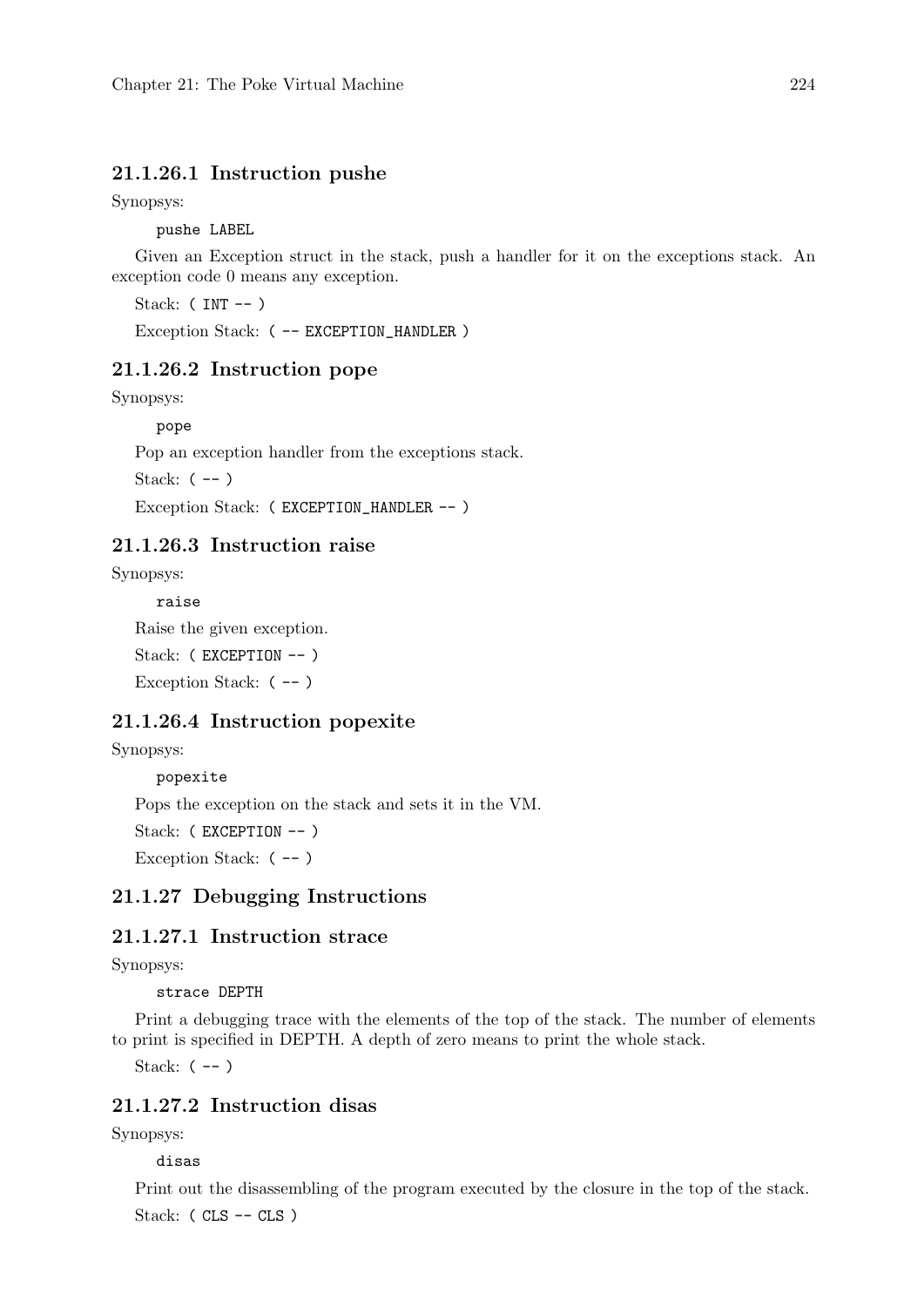#### 21.1.27.3 Instruction note

Synopsys:

note VALUE

This instruction is intended to be used to insert annotations that help to understand disassemblies. Most of the times VALUE is a string.

Semantically, this instruction does nothing.

Stack:  $(--)$ 

#### 21.1.28 System Interaction Instructions

#### 21.1.28.1 Instruction getenv

Synopsys:

getenv

This instruction gets the name of an environment variable on the stack and pushes the value of the corresponding environment variable. If no variable with the given name is defined on the environment, then push PVM\_NULL.

Stack: ( STR -- STR STR )

### 21.1.29 Miscellaneous Instructions

#### 21.1.29.1 Instruction nop

Synopsys:

nop Do nothing. Stack:  $(--)$ 

### 21.1.29.2 Instruction rand

Synopsys:

rand

Push a pseudo-random integer to the stack.

If the argument is 0U then it is ignored. Otherwise it is used to set the seed for a new sequence of pseudo-random numbers.

Stack: ( UINT -- INT )

### 21.1.29.3 Instruction time

Synopsys:

time

Push the current system time to the stack in the form of an array of two long elements containing the number of seconds and nanoseconds since the epoch.

Stack: ( -- ARR )

#### 21.1.29.4 Instruction sleep

Synopsys:

sleep

Sleep for a given number of seconds and nanoseconds.

If the provided number of nanoseconds are not in the range 0 to 999999999 or the number of provided seconds is negative, raise PVM E INVAL.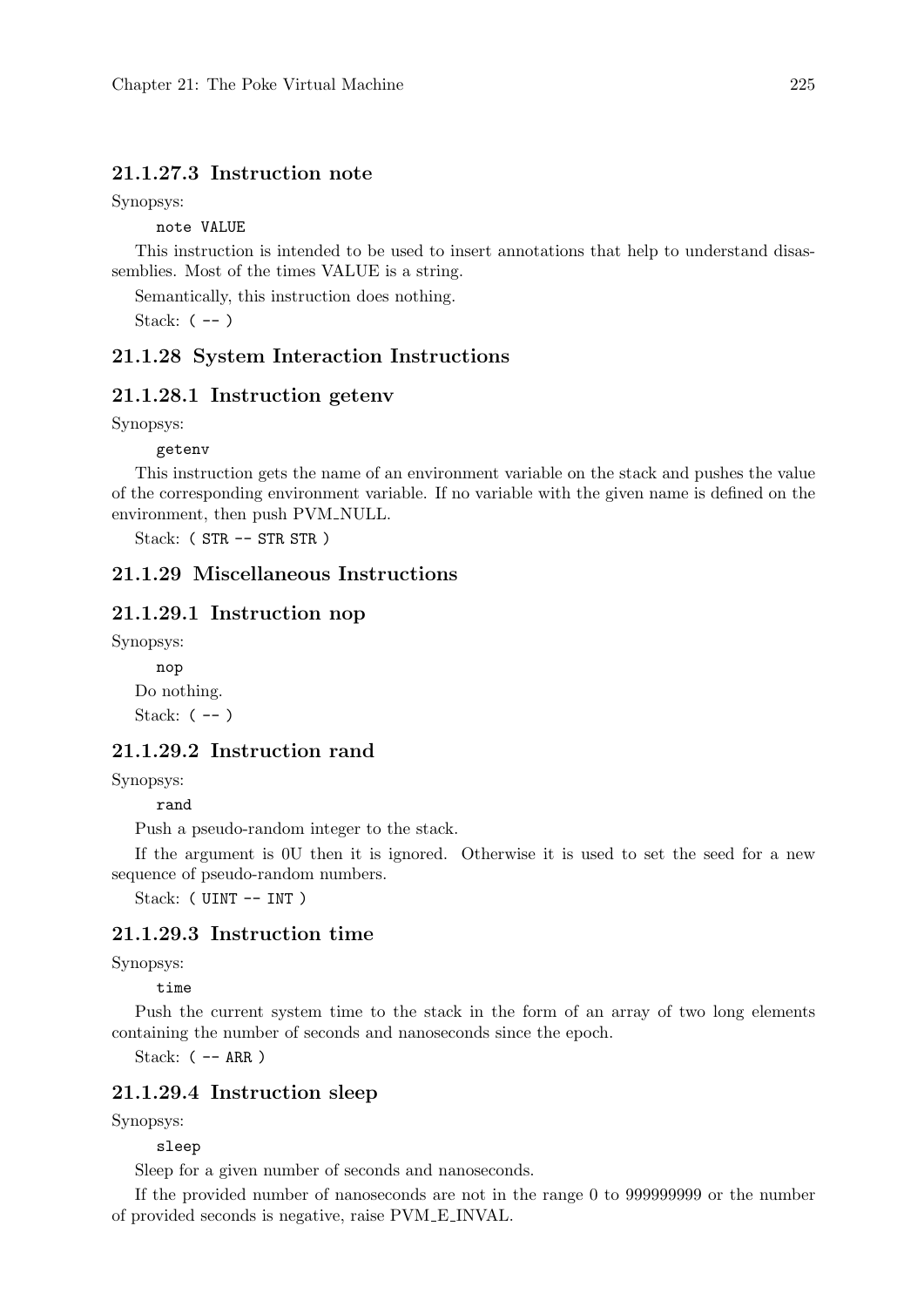If there is any other error performing the operation then raise PVM E GENERIC. Stack: ( LONG LONG -- LONG LONG ) Exceptions: PVM\_E\_INVAL, PVM\_E\_GENERIC

### 21.1.29.5 Instruction siz

Synopsys:

siz

Given a value, push its size as a bit-offset. Stack: ( VAL -- VAL ULONG )

### 21.1.29.6 Instruction sel

Synopsys:

sel

Given a value, push its length as an unsigned long.

The length of an array is the number of values contained in it. The lenght of a struct is the number of fields contained in it. The lenght of a string is the number of characters contained in it. The length of any other value is 1.

Stack: ( VAL -- VAL ULONG )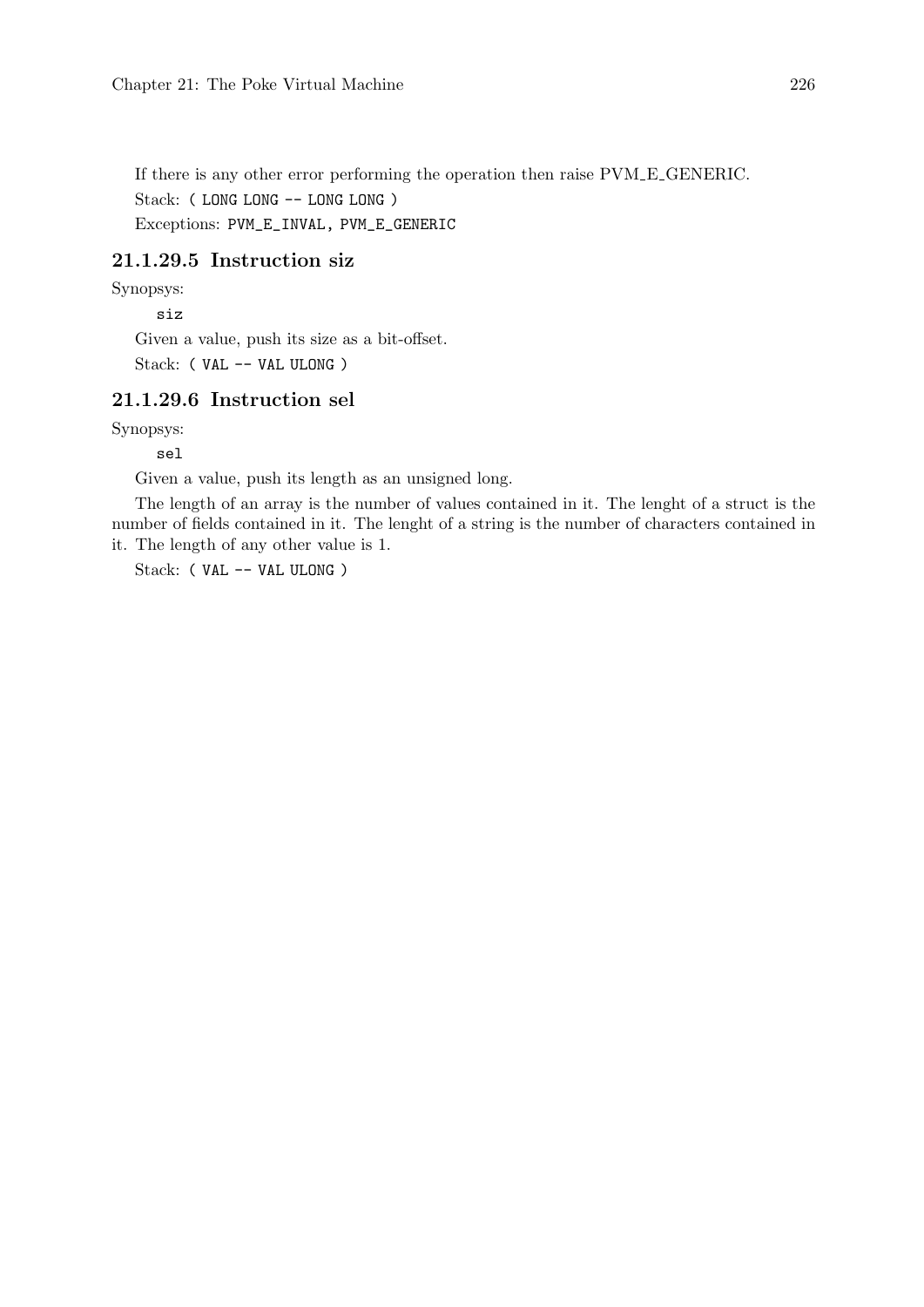# Appendix A Table of ASCII Codes

| Oct | Dec              | Hex            | <b>Char</b>                   |
|-----|------------------|----------------|-------------------------------|
| 000 | $\boldsymbol{0}$ | $00\,$         | NUL '\0' (null character)     |
| 001 | $\mathbf{1}$     | 01             | SOH (start of heading)        |
| 002 | $\overline{2}$   | 02             | STX (start of text)           |
| 003 | 3                | $03\,$         | ETX (end of text)             |
| 004 | $\overline{4}$   | 04             | EOT (end of transmission)     |
| 005 | $\overline{5}$   | $05\,$         | ENQ (enquiry)                 |
| 006 | $\boldsymbol{6}$ | 06             | ACK (acknowledge)             |
| 007 | 7                | 07             | $BEL \lambda^{\alpha}$ (bell) |
| 010 | 8                | 08             | $BS' \b)'$ (backspace)        |
| 011 | 9                | 09             |                               |
| 012 | 10               | 0A             | LF $\ln$ (new line)           |
| 013 | 11               | 0B             | $VT' \vee '$ (vertical tab)   |
| 014 | 12               | 0 <sub>C</sub> | $FF' \Yf'$ (form feed)        |
| 015 | 13               | 0 <sub>D</sub> | $CR \wedge r'$ (carriage ret) |
| 016 | 14               | 0E             | SO (shift out)                |
| 017 | 15               | 0F             | $SI$ (shift in)               |
| 020 | 16               | 10             | DLE (data link escape)        |
| 021 | 17               | 11             | DC1 (device control 1)        |
| 022 | 18               | 12             | $DC2$ (device control 2)      |
| 023 | 19               | 13             | DC3 (device control 3)        |
| 024 | 20               | 14             | DC4 (device control 4)        |
| 025 | 21               | 15             | NAK (negative ack.)           |
| 026 | 22               | 16             | SYN (synchronous idle)        |
| 027 | 23               | 17             | ETB (end of trans. blk)       |
| 030 | 24               | 18             | CAN (cancel)                  |
| 031 | 25               | 19             | EM (end of medium)            |
| 032 | 26               | 1A             | SUB (substitute)              |
| 033 | 27               | 1B             | ESC (escape)                  |
| 034 | 28               | 1 <sup>C</sup> | FS (file separator)           |
| 035 | 29               | 1D             | GS (group separator)          |
| 036 | 30               | 1E             | RS (record separator)         |
| 037 | 31               | $1\mathrm{F}$  | US (unit separator)           |
| 040 | 32               | $20\,$         | <b>SPACE</b>                  |
| 041 | 33               | 21             | ï                             |
| 042 | 34               | 22             | Ħ                             |
| 043 | 35               | 23             | $^{\#}$                       |
| 044 | 36               | 24             | \$                            |
| 045 | 37               | 25             | $\%$                          |
| 046 | 38               | 26             | &                             |
| 047 | 39               | 27             | ,                             |
| 050 | 40               | 28             | (                             |
| 051 | 41               | 29             | )                             |
| 052 | 42               | 2A             | $\ast$                        |
| 053 | 43               | 2B             | $\ddot{}$                     |
| 054 | 44               | $2\mathrm{C}$  |                               |
| 055 | 45               | 2D             | ,                             |
| 056 | 46               | 2E             |                               |
| 057 | 47               | $2\mathrm{F}$  |                               |
|     |                  |                |                               |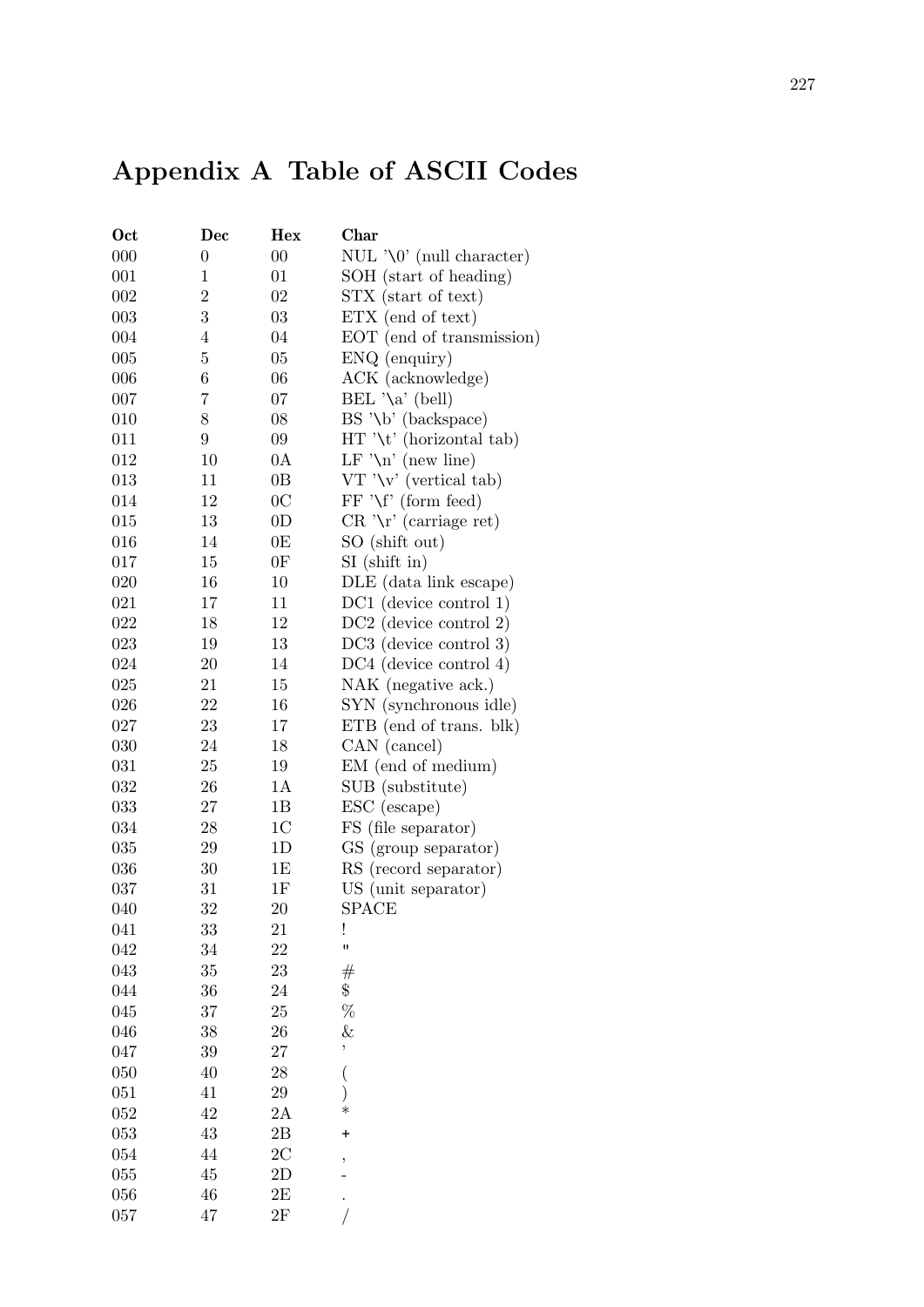| 060 | 48 | 30             | $\boldsymbol{0}$          |
|-----|----|----------------|---------------------------|
| 061 | 49 | 31             | $\mathbf{1}$              |
| 062 | 50 | 32             | $\overline{2}$            |
| 063 | 51 | 33             | 3                         |
| 064 | 52 | 34             | $\overline{4}$            |
| 065 | 53 | 35             | $\overline{5}$            |
| 066 | 54 | 36             | 6                         |
| 067 | 55 | 37             | 7                         |
| 070 | 56 | 38             | 8                         |
| 071 | 57 | 39             | 9                         |
| 072 | 58 | 3A             | $\vdots$                  |
| 073 | 59 | 3B             | ;                         |
| 074 | 60 | 3 <sup>C</sup> | $\overline{\phantom{a}}$  |
| 075 | 61 | 3D             | $=$                       |
| 076 | 62 | 3E             | >                         |
| 077 | 63 | 3F             | $\overline{\mathcal{E}}$  |
| 100 | 64 | 40             | @                         |
| 101 | 65 | 41             | A                         |
| 102 | 66 | 42             | B                         |
| 103 | 67 | 43             | $\overline{C}$            |
| 104 | 68 | 44             | D                         |
| 105 | 69 | 45             | E                         |
| 106 | 70 | 46             | ${\bf F}$                 |
| 107 | 71 | 47             | G                         |
| 110 | 72 | 48             | H                         |
| 111 | 73 | 49             | I                         |
| 112 | 74 | 4A             | $_{\rm J}$                |
| 113 | 75 | 4B             | Κ                         |
| 114 | 76 | 4C             | L                         |
| 115 | 77 | 4D             | M                         |
| 116 | 78 | 4E             | N                         |
| 117 | 79 | 4F             | $\overline{O}$            |
| 120 | 80 | 50             | Ρ                         |
| 121 | 81 | 51             | Q                         |
| 122 | 82 | 52             | R                         |
| 123 | 83 | 53             | S                         |
| 124 | 84 | 54             | T                         |
| 125 | 85 | 55             | $\mathbf U$               |
| 126 | 86 | 56             | $\boldsymbol{\mathrm{V}}$ |
| 127 | 87 | 57             | W                         |
| 130 | 88 | 58             | X                         |
| 131 | 89 | 59             | Y                         |
| 132 | 90 | 5A             | Z                         |
| 133 | 91 | 5B             | [                         |
| 134 | 92 | 5C             | ∖                         |
| 135 | 93 | 5D             | ]                         |
| 136 | 94 | 5E             |                           |
| 137 | 95 | 5F             |                           |
| 140 | 96 | 60             | $\frac{1}{\epsilon}$      |
| 141 | 97 | 61             | $\mathbf a$               |
| 142 | 98 | 62             | b                         |
| 143 | 99 | 63             | $\mathbf c$               |
|     |    |                |                           |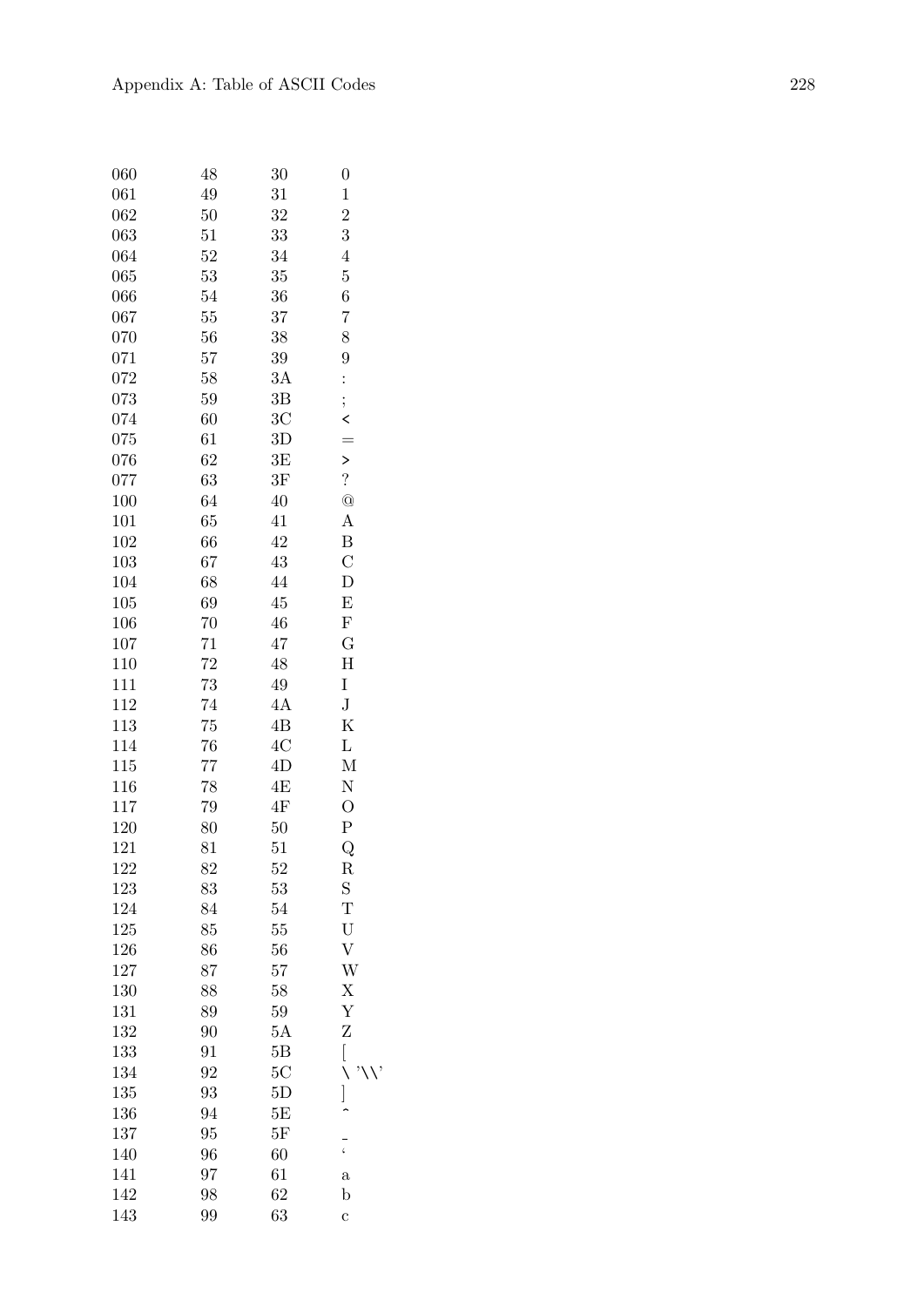| 144 | 100 | 64             | $\rm d$        |
|-----|-----|----------------|----------------|
| 145 | 101 | 65             | $\mathbf{e}$   |
| 146 | 102 | 66             | $\rm f$        |
| 147 | 103 | 67             | g              |
| 150 | 104 | 68             | $\bold{h}$     |
| 151 | 105 | 69             | $\mathbf{i}$   |
| 152 | 106 | 6A             | $\mathbf{j}$   |
| 153 | 107 | 6B             | $\mathbf k$    |
| 154 | 108 | 6 <sup>C</sup> | l              |
| 155 | 109 | 6D             | $\mathbf{m}$   |
| 156 | 110 | 6E             | $\mathbf n$    |
| 157 | 111 | $6\mathrm{F}$  | $\mathbf{O}$   |
| 160 | 112 | 70             | p              |
| 161 | 113 | 71             | $\overline{q}$ |
| 162 | 114 | 72             | r              |
| 163 | 115 | 73             | S              |
| 164 | 116 | 74             | t              |
| 165 | 117 | 75             | $\mathbf u$    |
| 166 | 118 | 76             | $\mathbf{V}$   |
| 167 | 119 | 77             | W              |
| 170 | 120 | 78             | X              |
| 171 | 121 | 79             | y              |
| 172 | 122 | 7Α             | Z              |
| 173 | 123 | 7B             |                |
| 174 | 124 | 7C             | {<br>          |
| 175 | 125 | 7D             | }<br>~         |
| 176 | 126 | 7Ε             |                |
| 177 | 127 | 7F             | DEL            |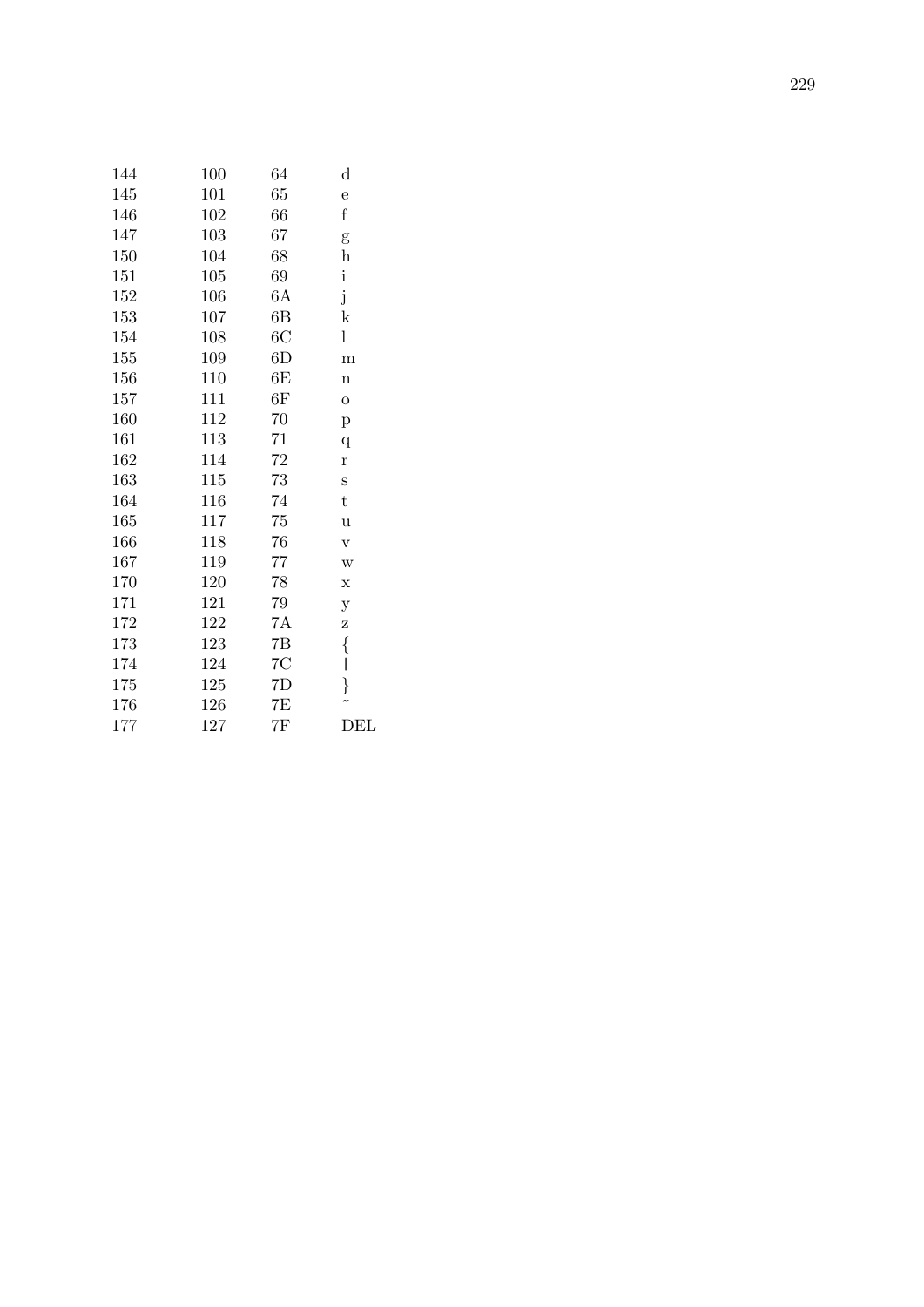## Appendix B GNU Free Documentation License

Version 1.3, 3 November 2008

Copyright © 2000, 2001, 2002, 2007, 2008, 2021 Free Software Foundation, Inc. <http://fsf.org/>

Everyone is permitted to copy and distribute verbatim copies of this license document, but changing it is not allowed.

#### 0. PREAMBLE

The purpose of this License is to make a manual, textbook, or other functional and useful document free in the sense of freedom: to assure everyone the effective freedom to copy and redistribute it, with or without modifying it, either commercially or noncommercially. Secondarily, this License preserves for the author and publisher a way to get credit for their work, while not being considered responsible for modifications made by others.

This License is a kind of "copyleft", which means that derivative works of the document must themselves be free in the same sense. It complements the GNU General Public License, which is a copyleft license designed for free software.

We have designed this License in order to use it for manuals for free software, because free software needs free documentation: a free program should come with manuals providing the same freedoms that the software does. But this License is not limited to software manuals; it can be used for any textual work, regardless of subject matter or whether it is published as a printed book. We recommend this License principally for works whose purpose is instruction or reference.

#### 1. APPLICABILITY AND DEFINITIONS

This License applies to any manual or other work, in any medium, that contains a notice placed by the copyright holder saying it can be distributed under the terms of this License. Such a notice grants a world-wide, royalty-free license, unlimited in duration, to use that work under the conditions stated herein. The "Document", below, refers to any such manual or work. Any member of the public is a licensee, and is addressed as "you". You accept the license if you copy, modify or distribute the work in a way requiring permission under copyright law.

A "Modified Version" of the Document means any work containing the Document or a portion of it, either copied verbatim, or with modifications and/or translated into another language.

A "Secondary Section" is a named appendix or a front-matter section of the Document that deals exclusively with the relationship of the publishers or authors of the Document to the Document's overall subject (or to related matters) and contains nothing that could fall directly within that overall subject. (Thus, if the Document is in part a textbook of mathematics, a Secondary Section may not explain any mathematics.) The relationship could be a matter of historical connection with the subject or with related matters, or of legal, commercial, philosophical, ethical or political position regarding them.

The "Invariant Sections" are certain Secondary Sections whose titles are designated, as being those of Invariant Sections, in the notice that says that the Document is released under this License. If a section does not fit the above definition of Secondary then it is not allowed to be designated as Invariant. The Document may contain zero Invariant Sections. If the Document does not identify any Invariant Sections then there are none.

The "Cover Texts" are certain short passages of text that are listed, as Front-Cover Texts or Back-Cover Texts, in the notice that says that the Document is released under this License.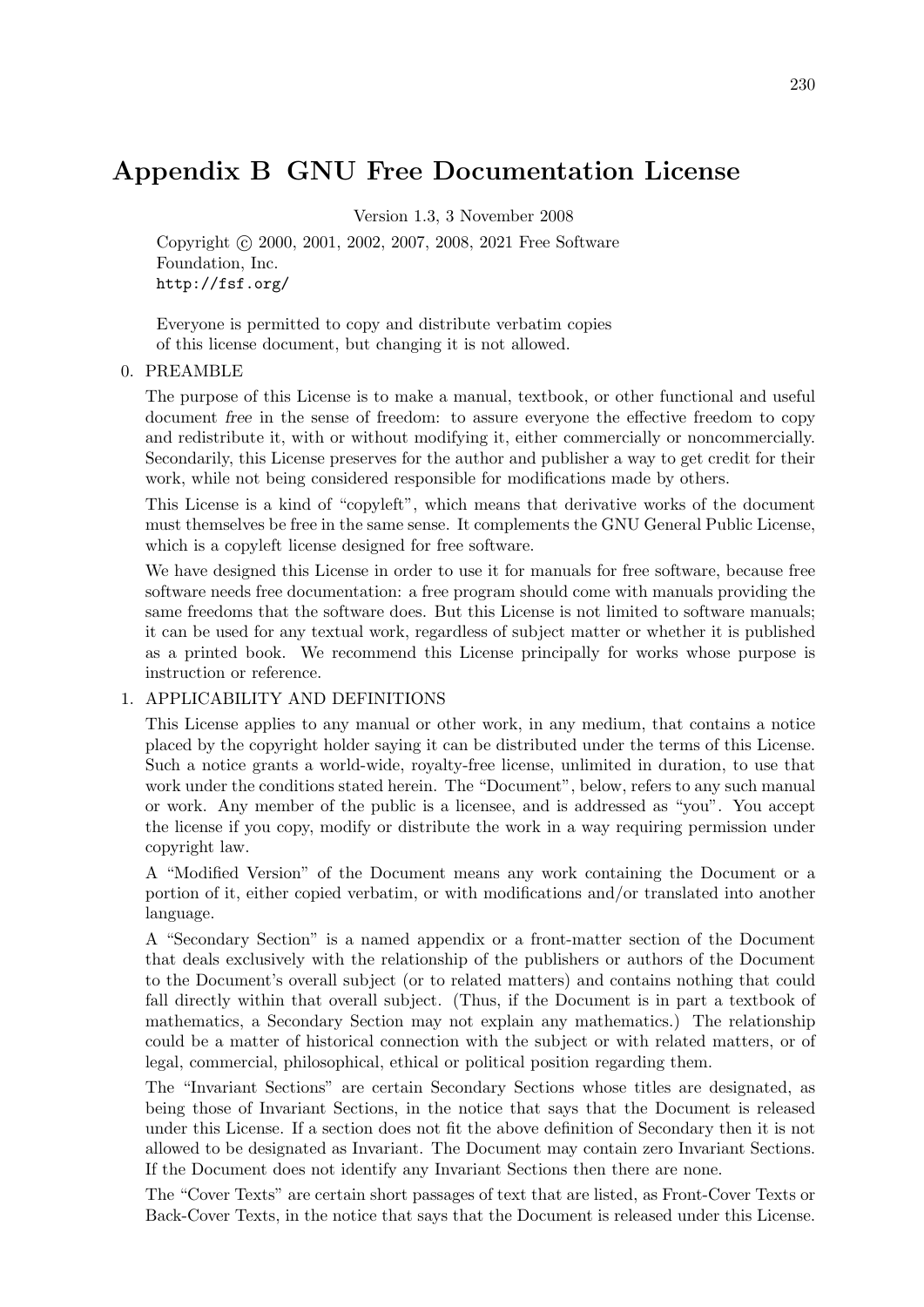A Front-Cover Text may be at most 5 words, and a Back-Cover Text may be at most 25 words.

A "Transparent" copy of the Document means a machine-readable copy, represented in a format whose specification is available to the general public, that is suitable for revising the document straightforwardly with generic text editors or (for images composed of pixels) generic paint programs or (for drawings) some widely available drawing editor, and that is suitable for input to text formatters or for automatic translation to a variety of formats suitable for input to text formatters. A copy made in an otherwise Transparent file format whose markup, or absence of markup, has been arranged to thwart or discourage subsequent modification by readers is not Transparent. An image format is not Transparent if used for any substantial amount of text. A copy that is not "Transparent" is called "Opaque".

Examples of suitable formats for Transparent copies include plain ASCII without markup, Texinfo input format, LaTEX input format, SGML or XML using a publicly available DTD, and standard-conforming simple HTML, PostScript or PDF designed for human modification. Examples of transparent image formats include PNG, XCF and JPG. Opaque formats include proprietary formats that can be read and edited only by proprietary word processors, SGML or XML for which the DTD and/or processing tools are not generally available, and the machine-generated HTML, PostScript or PDF produced by some word processors for output purposes only.

The "Title Page" means, for a printed book, the title page itself, plus such following pages as are needed to hold, legibly, the material this License requires to appear in the title page. For works in formats which do not have any title page as such, "Title Page" means the text near the most prominent appearance of the work's title, preceding the beginning of the body of the text.

The "publisher" means any person or entity that distributes copies of the Document to the public.

A section "Entitled XYZ" means a named subunit of the Document whose title either is precisely XYZ or contains XYZ in parentheses following text that translates XYZ in another language. (Here XYZ stands for a specific section name mentioned below, such as "Acknowledgements", "Dedications", "Endorsements", or "History".) To "Preserve the Title" of such a section when you modify the Document means that it remains a section "Entitled XYZ" according to this definition.

The Document may include Warranty Disclaimers next to the notice which states that this License applies to the Document. These Warranty Disclaimers are considered to be included by reference in this License, but only as regards disclaiming warranties: any other implication that these Warranty Disclaimers may have is void and has no effect on the meaning of this License.

#### 2. VERBATIM COPYING

You may copy and distribute the Document in any medium, either commercially or noncommercially, provided that this License, the copyright notices, and the license notice saying this License applies to the Document are reproduced in all copies, and that you add no other conditions whatsoever to those of this License. You may not use technical measures to obstruct or control the reading or further copying of the copies you make or distribute. However, you may accept compensation in exchange for copies. If you distribute a large enough number of copies you must also follow the conditions in section 3.

You may also lend copies, under the same conditions stated above, and you may publicly display copies.

#### 3. COPYING IN QUANTITY

If you publish printed copies (or copies in media that commonly have printed covers) of the Document, numbering more than 100, and the Document's license notice requires Cover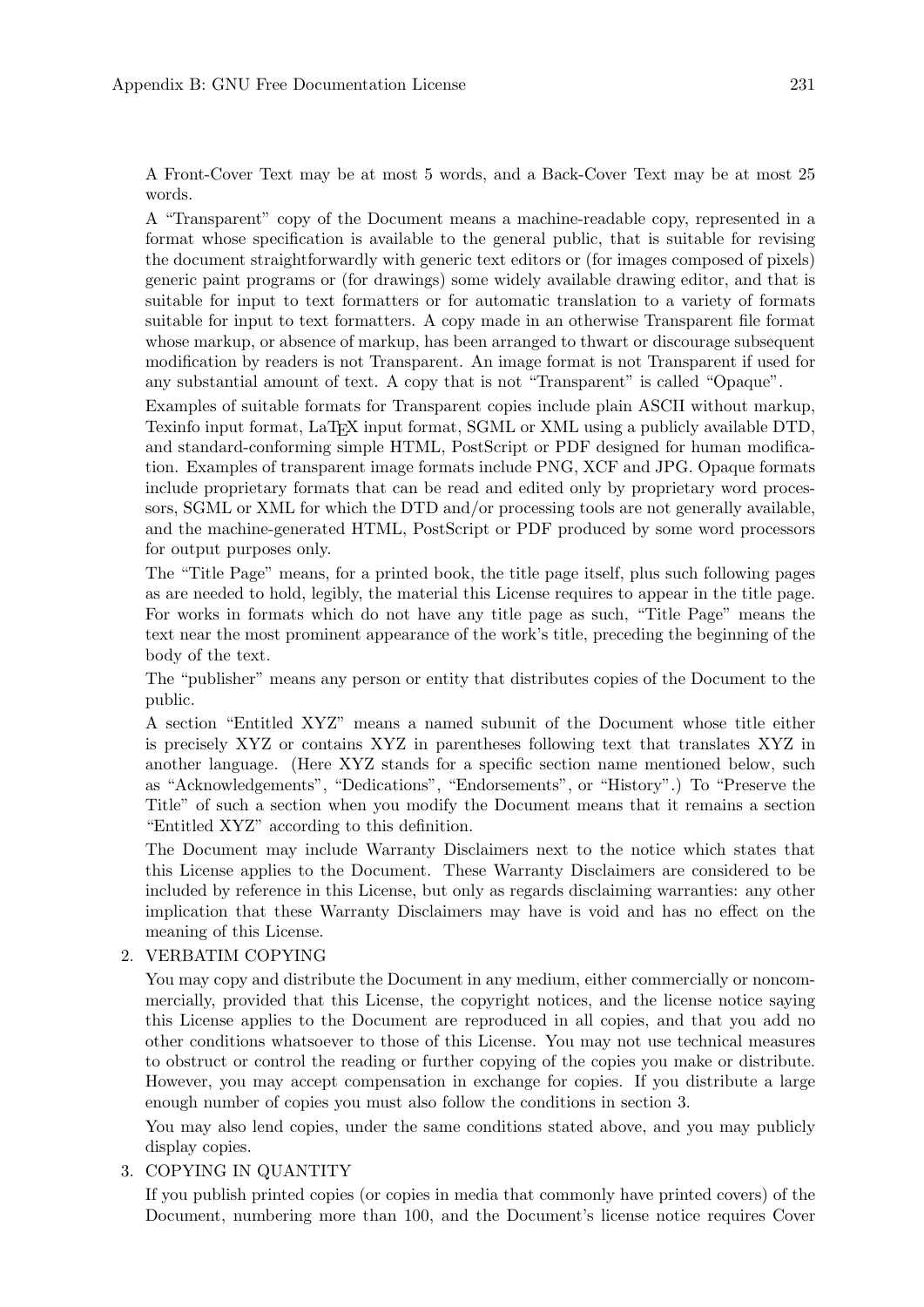Texts, you must enclose the copies in covers that carry, clearly and legibly, all these Cover Texts: Front-Cover Texts on the front cover, and Back-Cover Texts on the back cover. Both covers must also clearly and legibly identify you as the publisher of these copies. The front cover must present the full title with all words of the title equally prominent and visible. You may add other material on the covers in addition. Copying with changes limited to the covers, as long as they preserve the title of the Document and satisfy these conditions, can be treated as verbatim copying in other respects.

If the required texts for either cover are too voluminous to fit legibly, you should put the first ones listed (as many as fit reasonably) on the actual cover, and continue the rest onto adjacent pages.

If you publish or distribute Opaque copies of the Document numbering more than 100, you must either include a machine-readable Transparent copy along with each Opaque copy, or state in or with each Opaque copy a computer-network location from which the general network-using public has access to download using public-standard network protocols a complete Transparent copy of the Document, free of added material. If you use the latter option, you must take reasonably prudent steps, when you begin distribution of Opaque copies in quantity, to ensure that this Transparent copy will remain thus accessible at the stated location until at least one year after the last time you distribute an Opaque copy (directly or through your agents or retailers) of that edition to the public.

It is requested, but not required, that you contact the authors of the Document well before redistributing any large number of copies, to give them a chance to provide you with an updated version of the Document.

#### 4. MODIFICATIONS

You may copy and distribute a Modified Version of the Document under the conditions of sections 2 and 3 above, provided that you release the Modified Version under precisely this License, with the Modified Version filling the role of the Document, thus licensing distribution and modification of the Modified Version to whoever possesses a copy of it. In addition, you must do these things in the Modified Version:

- A. Use in the Title Page (and on the covers, if any) a title distinct from that of the Document, and from those of previous versions (which should, if there were any, be listed in the History section of the Document). You may use the same title as a previous version if the original publisher of that version gives permission.
- B. List on the Title Page, as authors, one or more persons or entities responsible for authorship of the modifications in the Modified Version, together with at least five of the principal authors of the Document (all of its principal authors, if it has fewer than five), unless they release you from this requirement.
- C. State on the Title page the name of the publisher of the Modified Version, as the publisher.
- D. Preserve all the copyright notices of the Document.
- E. Add an appropriate copyright notice for your modifications adjacent to the other copyright notices.
- F. Include, immediately after the copyright notices, a license notice giving the public permission to use the Modified Version under the terms of this License, in the form shown in the Addendum below.
- G. Preserve in that license notice the full lists of Invariant Sections and required Cover Texts given in the Document's license notice.
- H. Include an unaltered copy of this License.
- I. Preserve the section Entitled "History", Preserve its Title, and add to it an item stating at least the title, year, new authors, and publisher of the Modified Version as given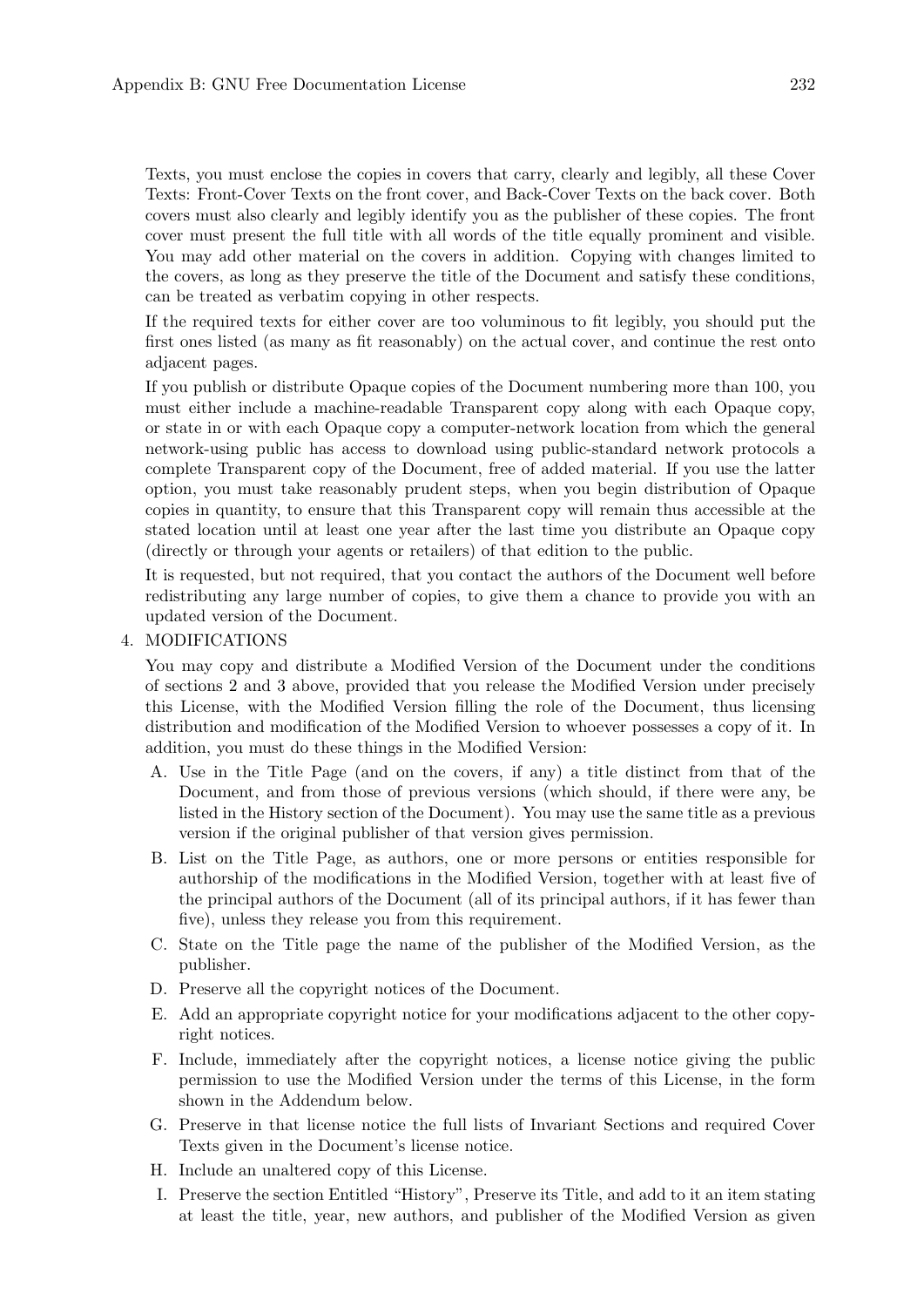on the Title Page. If there is no section Entitled "History" in the Document, create one stating the title, year, authors, and publisher of the Document as given on its Title Page, then add an item describing the Modified Version as stated in the previous sentence.

- J. Preserve the network location, if any, given in the Document for public access to a Transparent copy of the Document, and likewise the network locations given in the Document for previous versions it was based on. These may be placed in the "History" section. You may omit a network location for a work that was published at least four years before the Document itself, or if the original publisher of the version it refers to gives permission.
- K. For any section Entitled "Acknowledgements" or "Dedications", Preserve the Title of the section, and preserve in the section all the substance and tone of each of the contributor acknowledgements and/or dedications given therein.
- L. Preserve all the Invariant Sections of the Document, unaltered in their text and in their titles. Section numbers or the equivalent are not considered part of the section titles.
- M. Delete any section Entitled "Endorsements". Such a section may not be included in the Modified Version.
- N. Do not retitle any existing section to be Entitled "Endorsements" or to conflict in title with any Invariant Section.
- O. Preserve any Warranty Disclaimers.

If the Modified Version includes new front-matter sections or appendices that qualify as Secondary Sections and contain no material copied from the Document, you may at your option designate some or all of these sections as invariant. To do this, add their titles to the list of Invariant Sections in the Modified Version's license notice. These titles must be distinct from any other section titles.

You may add a section Entitled "Endorsements", provided it contains nothing but endorsements of your Modified Version by various parties—for example, statements of peer review or that the text has been approved by an organization as the authoritative definition of a standard.

You may add a passage of up to five words as a Front-Cover Text, and a passage of up to 25 words as a Back-Cover Text, to the end of the list of Cover Texts in the Modified Version. Only one passage of Front-Cover Text and one of Back-Cover Text may be added by (or through arrangements made by) any one entity. If the Document already includes a cover text for the same cover, previously added by you or by arrangement made by the same entity you are acting on behalf of, you may not add another; but you may replace the old one, on explicit permission from the previous publisher that added the old one.

The author(s) and publisher(s) of the Document do not by this License give permission to use their names for publicity for or to assert or imply endorsement of any Modified Version.

#### 5. COMBINING DOCUMENTS

You may combine the Document with other documents released under this License, under the terms defined in section 4 above for modified versions, provided that you include in the combination all of the Invariant Sections of all of the original documents, unmodified, and list them all as Invariant Sections of your combined work in its license notice, and that you preserve all their Warranty Disclaimers.

The combined work need only contain one copy of this License, and multiple identical Invariant Sections may be replaced with a single copy. If there are multiple Invariant Sections with the same name but different contents, make the title of each such section unique by adding at the end of it, in parentheses, the name of the original author or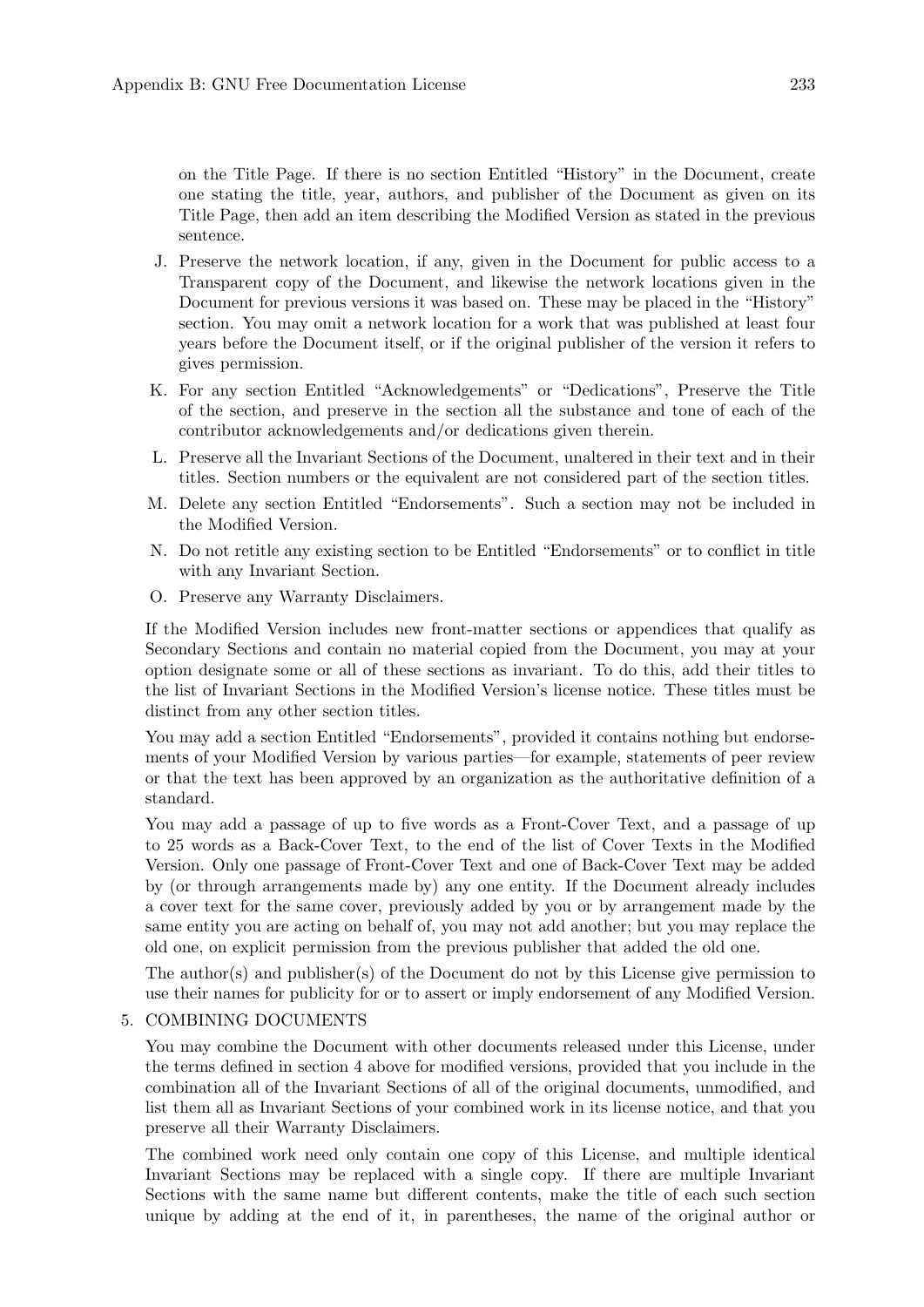publisher of that section if known, or else a unique number. Make the same adjustment to the section titles in the list of Invariant Sections in the license notice of the combined work. In the combination, you must combine any sections Entitled "History" in the various original documents, forming one section Entitled "History"; likewise combine any sections Entitled "Acknowledgements", and any sections Entitled "Dedications". You must delete all sections Entitled "Endorsements."

#### 6. COLLECTIONS OF DOCUMENTS

You may make a collection consisting of the Document and other documents released under this License, and replace the individual copies of this License in the various documents with a single copy that is included in the collection, provided that you follow the rules of this License for verbatim copying of each of the documents in all other respects.

You may extract a single document from such a collection, and distribute it individually under this License, provided you insert a copy of this License into the extracted document, and follow this License in all other respects regarding verbatim copying of that document.

#### 7. AGGREGATION WITH INDEPENDENT WORKS

A compilation of the Document or its derivatives with other separate and independent documents or works, in or on a volume of a storage or distribution medium, is called an "aggregate" if the copyright resulting from the compilation is not used to limit the legal rights of the compilation's users beyond what the individual works permit. When the Document is included in an aggregate, this License does not apply to the other works in the aggregate which are not themselves derivative works of the Document.

If the Cover Text requirement of section 3 is applicable to these copies of the Document, then if the Document is less than one half of the entire aggregate, the Document's Cover Texts may be placed on covers that bracket the Document within the aggregate, or the electronic equivalent of covers if the Document is in electronic form. Otherwise they must appear on printed covers that bracket the whole aggregate.

#### 8. TRANSLATION

Translation is considered a kind of modification, so you may distribute translations of the Document under the terms of section 4. Replacing Invariant Sections with translations requires special permission from their copyright holders, but you may include translations of some or all Invariant Sections in addition to the original versions of these Invariant Sections. You may include a translation of this License, and all the license notices in the Document, and any Warranty Disclaimers, provided that you also include the original English version of this License and the original versions of those notices and disclaimers. In case of a disagreement between the translation and the original version of this License or a notice or disclaimer, the original version will prevail.

If a section in the Document is Entitled "Acknowledgements", "Dedications", or "History", the requirement (section 4) to Preserve its Title (section 1) will typically require changing the actual title.

#### 9. TERMINATION

You may not copy, modify, sublicense, or distribute the Document except as expressly provided under this License. Any attempt otherwise to copy, modify, sublicense, or distribute it is void, and will automatically terminate your rights under this License.

However, if you cease all violation of this License, then your license from a particular copyright holder is reinstated (a) provisionally, unless and until the copyright holder explicitly and finally terminates your license, and (b) permanently, if the copyright holder fails to notify you of the violation by some reasonable means prior to 60 days after the cessation.

Moreover, your license from a particular copyright holder is reinstated permanently if the copyright holder notifies you of the violation by some reasonable means, this is the first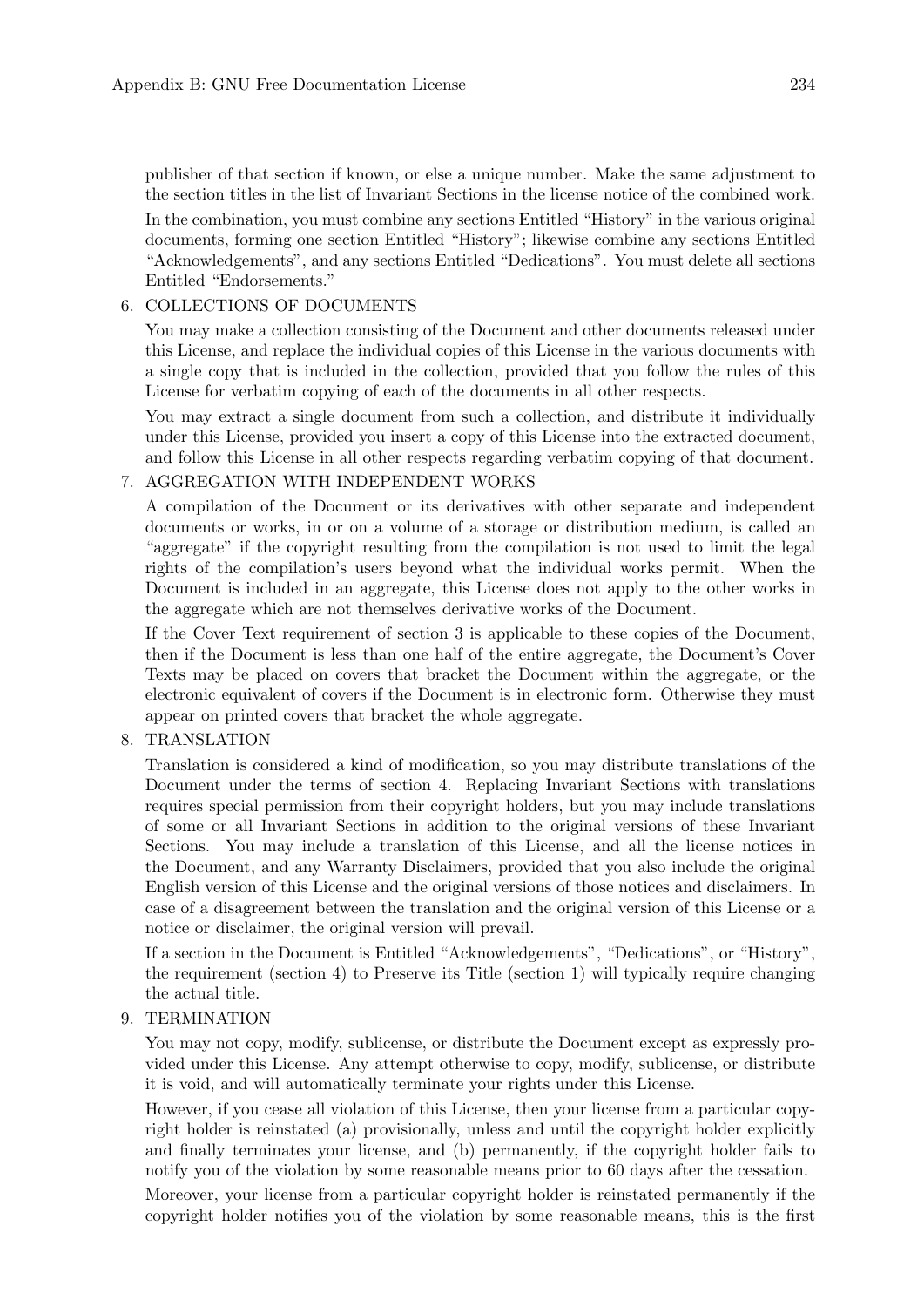time you have received notice of violation of this License (for any work) from that copyright holder, and you cure the violation prior to 30 days after your receipt of the notice.

Termination of your rights under this section does not terminate the licenses of parties who have received copies or rights from you under this License. If your rights have been terminated and not permanently reinstated, receipt of a copy of some or all of the same material does not give you any rights to use it.

#### 10. FUTURE REVISIONS OF THIS LICENSE

The Free Software Foundation may publish new, revised versions of the GNU Free Documentation License from time to time. Such new versions will be similar in spirit to the present version, but may differ in detail to address new problems or concerns. See [http://](http://www.gnu.org/copyleft/) [www.gnu.org/copyleft/](http://www.gnu.org/copyleft/).

Each version of the License is given a distinguishing version number. If the Document specifies that a particular numbered version of this License "or any later version" applies to it, you have the option of following the terms and conditions either of that specified version or of any later version that has been published (not as a draft) by the Free Software Foundation. If the Document does not specify a version number of this License, you may choose any version ever published (not as a draft) by the Free Software Foundation. If the Document specifies that a proxy can decide which future versions of this License can be used, that proxy's public statement of acceptance of a version permanently authorizes you to choose that version for the Document.

#### 11. RELICENSING

"Massive Multiauthor Collaboration Site" (or "MMC Site") means any World Wide Web server that publishes copyrightable works and also provides prominent facilities for anybody to edit those works. A public wiki that anybody can edit is an example of such a server. A "Massive Multiauthor Collaboration" (or "MMC") contained in the site means any set of copyrightable works thus published on the MMC site.

"CC-BY-SA" means the Creative Commons Attribution-Share Alike 3.0 license published by Creative Commons Corporation, a not-for-profit corporation with a principal place of business in San Francisco, California, as well as future copyleft versions of that license published by that same organization.

"Incorporate" means to publish or republish a Document, in whole or in part, as part of another Document.

An MMC is "eligible for relicensing" if it is licensed under this License, and if all works that were first published under this License somewhere other than this MMC, and subsequently incorporated in whole or in part into the MMC, (1) had no cover texts or invariant sections, and (2) were thus incorporated prior to November 1, 2008.

The operator of an MMC Site may republish an MMC contained in the site under CC-BY-SA on the same site at any time before August 1, 2009, provided the MMC is eligible for relicensing.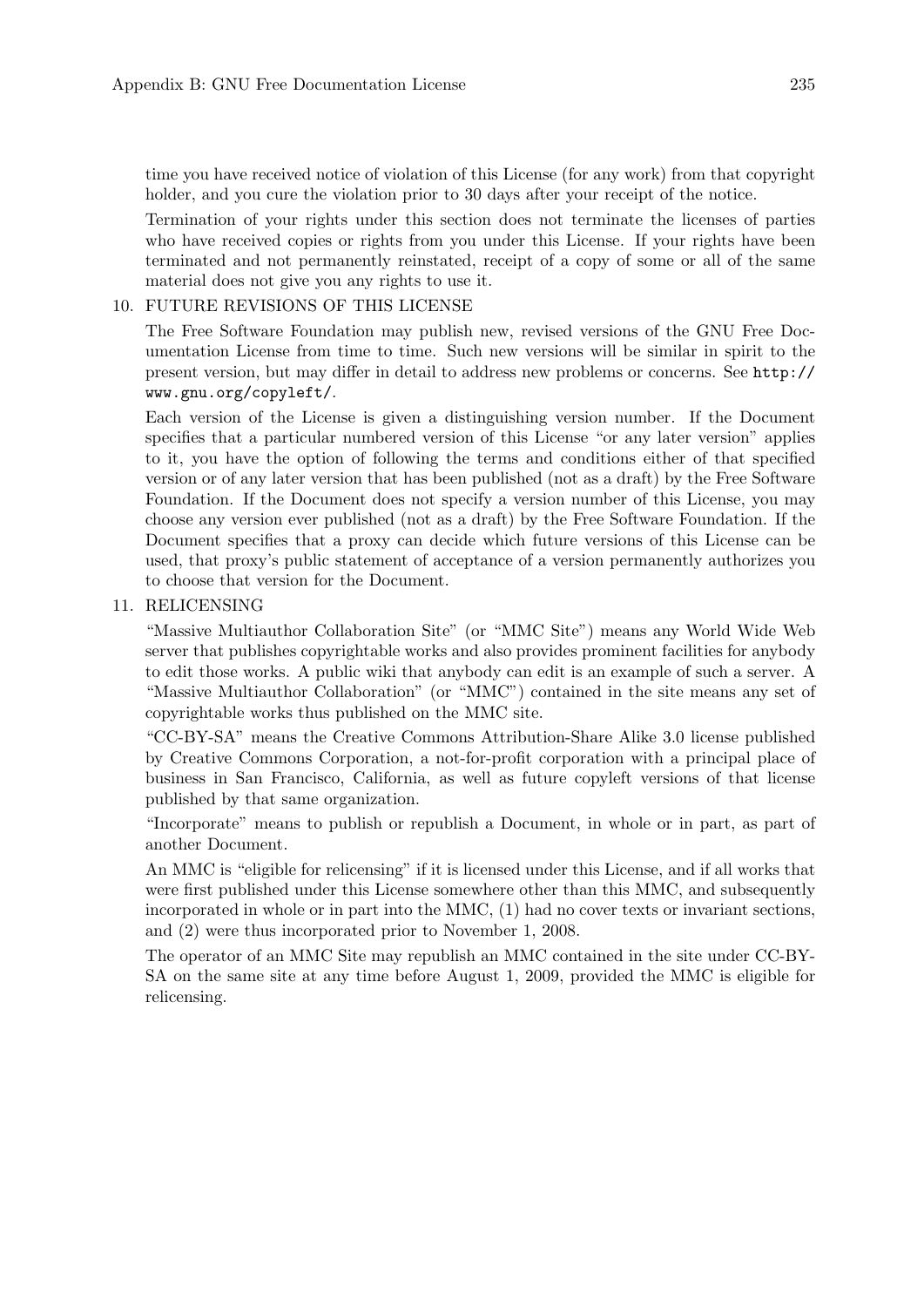### ADDENDUM: How to use this License for your documents

To use this License in a document you have written, include a copy of the License in the document and put the following copyright and license notices just after the title page:

Copyright (C) year your name. Permission is granted to copy, distribute and/or modify this document under the terms of the GNU Free Documentation License, Version 1.3 or any later version published by the Free Software Foundation; with no Invariant Sections, no Front-Cover Texts, and no Back-Cover Texts. A copy of the license is included in the section entitled ''GNU Free Documentation License''.

If you have Invariant Sections, Front-Cover Texts and Back-Cover Texts, replace the "with. . . Texts." line with this:

> with the Invariant Sections being list their titles, with the Front-Cover Texts being list, and with the Back-Cover Texts being list.

If you have Invariant Sections without Cover Texts, or some other combination of the three, merge those two alternatives to suit the situation.

If your document contains nontrivial examples of program code, we recommend releasing these examples in parallel under your choice of free software license, such as the GNU General Public License, to permit their use in free software.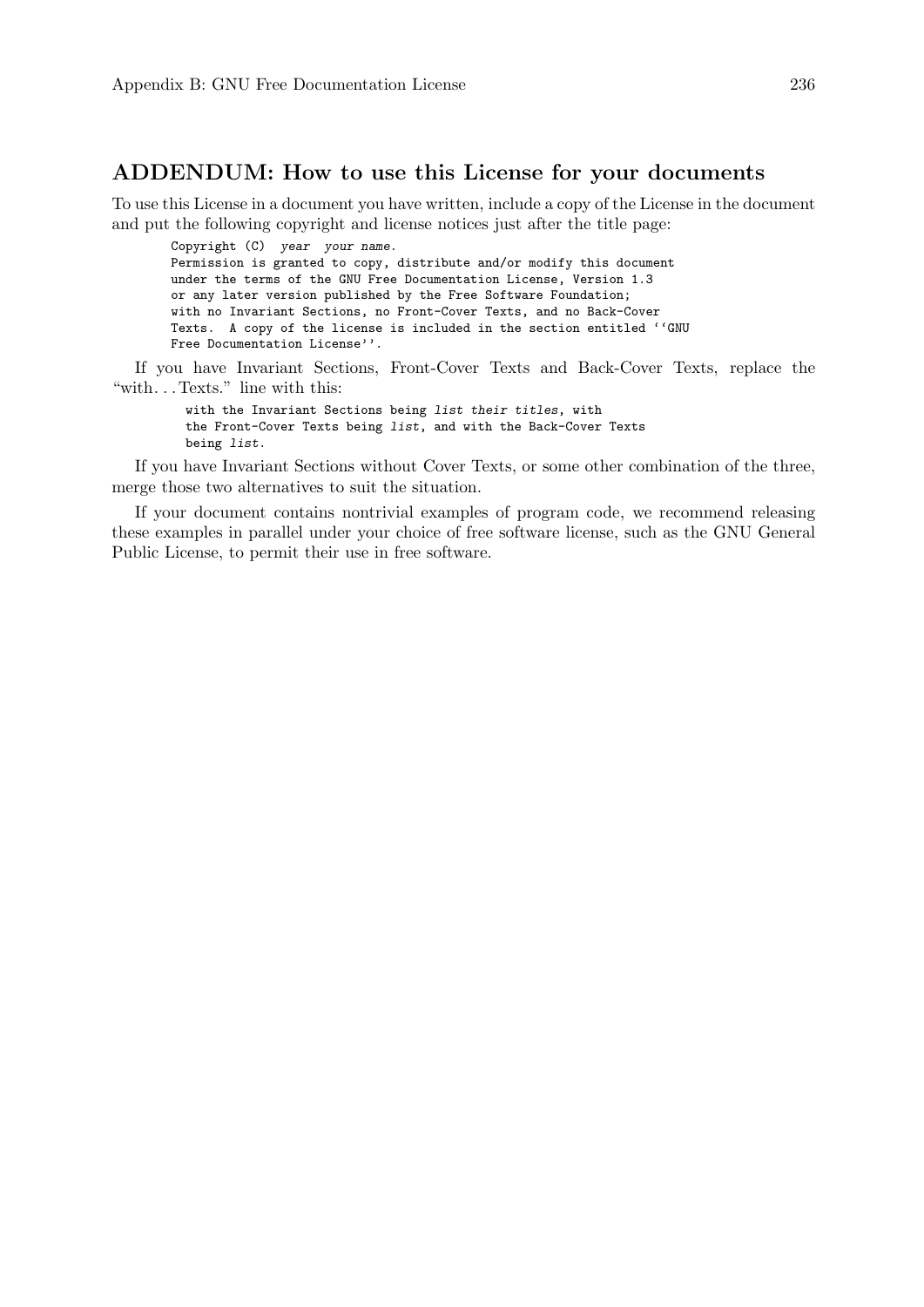# Concept Index

|                                                             | 105 |
|-------------------------------------------------------------|-----|
| doc                                                         | 106 |
|                                                             | 106 |
| $. exit                 $                                   | 109 |
|                                                             | 104 |
|                                                             | 106 |
|                                                             | 105 |
| $10^{2}$ . $10^{2}$                                         | 104 |
|                                                             | 104 |
|                                                             | 105 |
|                                                             |     |
|                                                             | 105 |
|                                                             | 109 |
|                                                             | 107 |
| $. source \dots  \dots  \dots  \dots  \dots  \dots  \dots $ | 104 |
|                                                             | 105 |
|                                                             | 109 |
|                                                             |     |
|                                                             |     |
|                                                             |     |
|                                                             |     |
|                                                             |     |
|                                                             |     |
| $\omega$                                                    |     |
|                                                             |     |
|                                                             |     |
|                                                             |     |
|                                                             |     |
|                                                             |     |
| ≏L                                                          | 165 |
|                                                             |     |

## $\mathbf{A}$

| $arithmetic \ldots \ldots \ldots \ldots \ldots \ldots \ldots \ldots \ldots \ldots \ldots \ldots \ldots 116$ |
|-------------------------------------------------------------------------------------------------------------|
|                                                                                                             |
|                                                                                                             |
|                                                                                                             |
|                                                                                                             |
|                                                                                                             |
| $assignment \ldots \ldots \ldots \ldots \ldots \ldots \ldots \ldots \ldots \ldots \ldots \ldots 144$        |
|                                                                                                             |
| attributes, array attributes $\dots\dots\dots\dots\dots\dots\dots$ 129                                      |
| attributes, function attributes<br>149                                                                      |
|                                                                                                             |
|                                                                                                             |

#### $\, {\bf B}$

| base, argument in $\text{atoi} \dots \dots \dots \dots \dots \dots \dots \dots \dots \dots 171$ |  |
|-------------------------------------------------------------------------------------------------|--|
|                                                                                                 |  |
| $\frac{114}{164}$                                                                               |  |
|                                                                                                 |  |
|                                                                                                 |  |
|                                                                                                 |  |
|                                                                                                 |  |
|                                                                                                 |  |
| $break \dots \dots \dots \dots \dots \dots \dots \dots \dots \dots \dots \dots \ 146, \ 161$    |  |
|                                                                                                 |  |

## $\overline{C}$

| $comparison \ldots \ldots \ldots \ldots \ldots \ldots \ldots \ldots \ldots \ldots \ldots \ldots 116$ |
|------------------------------------------------------------------------------------------------------|
|                                                                                                      |
|                                                                                                      |
|                                                                                                      |
|                                                                                                      |
|                                                                                                      |
|                                                                                                      |
|                                                                                                      |
|                                                                                                      |
|                                                                                                      |
|                                                                                                      |
|                                                                                                      |
|                                                                                                      |
|                                                                                                      |
|                                                                                                      |
|                                                                                                      |
|                                                                                                      |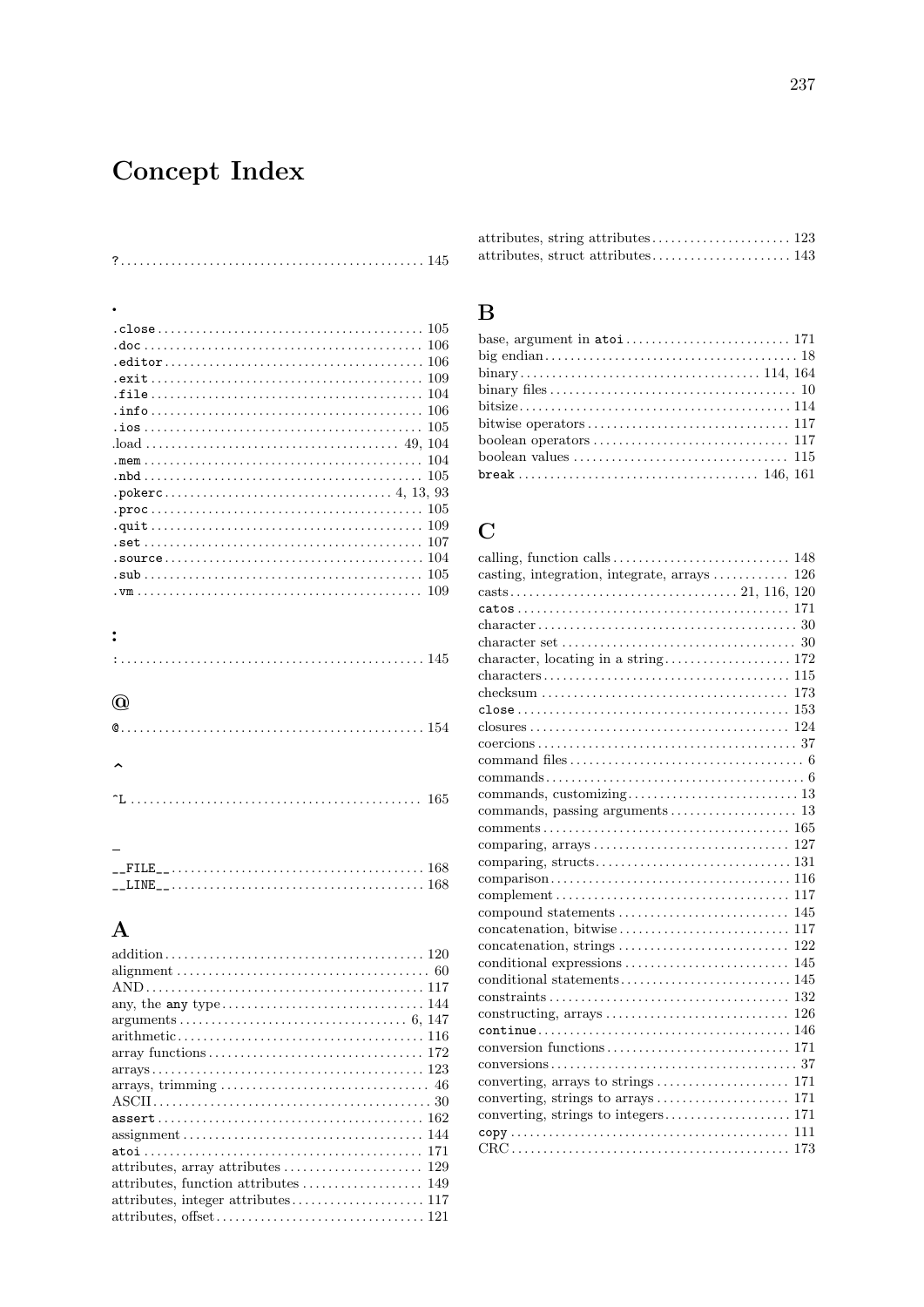## $\mathbf{D}%$

| $\frac{1}{20}$                                                                                |  |
|-----------------------------------------------------------------------------------------------|--|
| $\rm{doc}\dots\dots\dots\dots\dots\dots\dots\dots\dots\dots\dots\dots\dots\dots 106$          |  |
| $dot-commands \ldots \ldots \ldots \ldots \ldots \ldots \ldots \ldots \ldots \ldots \ldots 5$ |  |
|                                                                                               |  |

### $\bf{E}$

| $expressions \ldots \ldots \ldots \ldots \ldots \ldots \ldots \ldots \ldots \ldots \ldots 5$ |  |
|----------------------------------------------------------------------------------------------|--|
|                                                                                              |  |

## $\mathbf{F}$

## $\overline{G}$

| $get\_ios \ldots \ldots \ldots \ldots \ldots \ldots \ldots \ldots \ldots \ldots \ldots \ldots \ldots 154$ |  |
|-----------------------------------------------------------------------------------------------------------|--|
|                                                                                                           |  |
|                                                                                                           |  |
|                                                                                                           |  |
|                                                                                                           |  |
|                                                                                                           |  |
|                                                                                                           |  |

## $\overline{\mathbf{H}}$

| $hexadecimal \ldots \ldots \ldots \ldots \ldots \ldots \ldots \ldots \ldots 114, 164$ |  |
|---------------------------------------------------------------------------------------|--|
|                                                                                       |  |

## $\mathbf I$

### $\overline{\mathbf{K}}$

## $\mathbf{L}%$

| license, GNU Free Documentation License  230 |
|----------------------------------------------|
|                                              |
|                                              |
|                                              |
|                                              |
|                                              |
|                                              |
|                                              |
|                                              |
|                                              |

## $\mathbf{M}$

## $\overline{\mathbf{N}}$